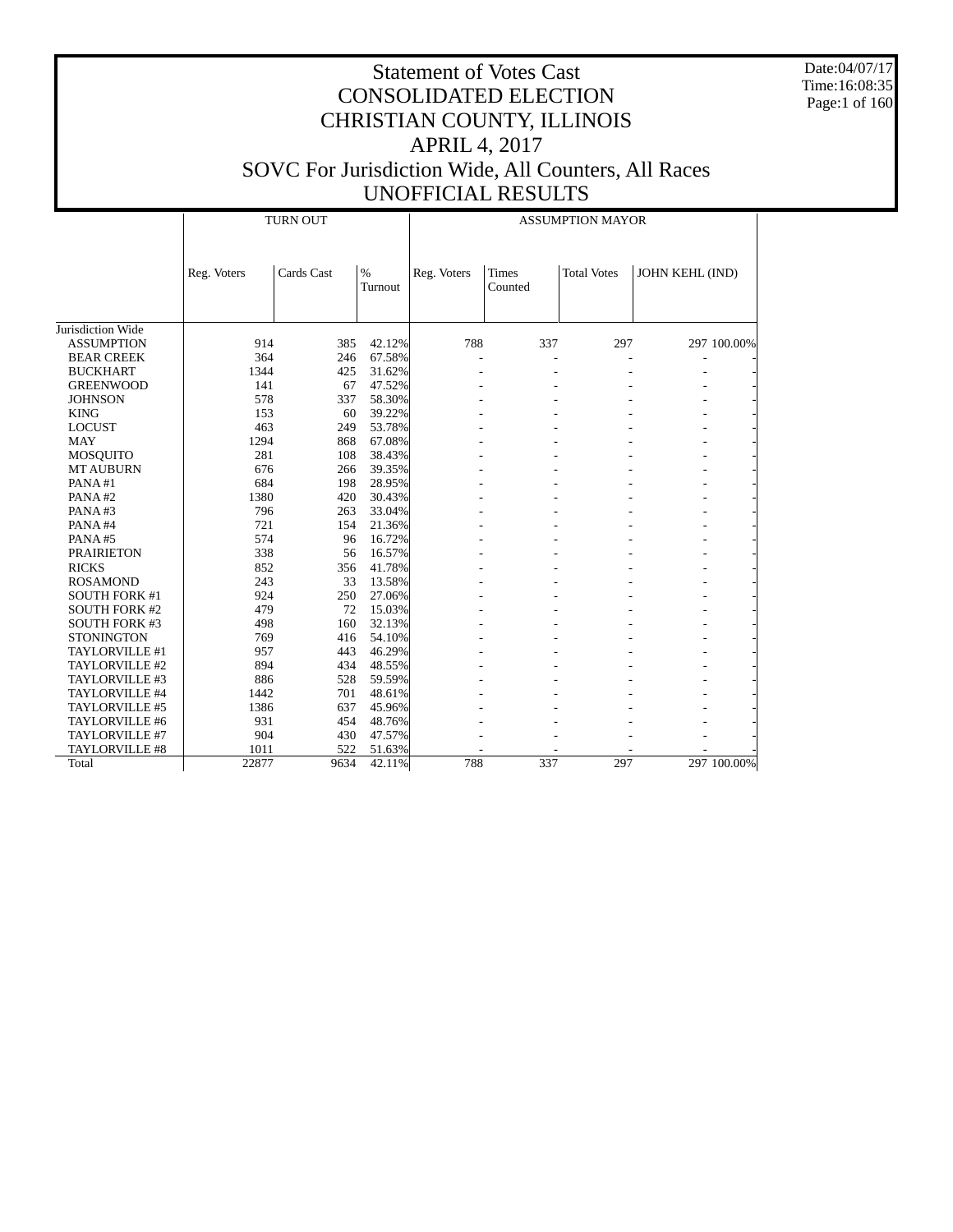Date:04/07/17 Time:16:08:35 Page:2 of 160

|                      |             |                  |                    |                         |            | ASSUMPTION CITY CLERK        |            |                              |           |                                |        |
|----------------------|-------------|------------------|--------------------|-------------------------|------------|------------------------------|------------|------------------------------|-----------|--------------------------------|--------|
|                      | Reg. Voters | Times<br>Counted | <b>Total Votes</b> | <b>BETTY REED (IND)</b> |            | <b>JANET WALLER</b><br>(IND) |            | <b>SHANA REDMON</b><br>(IND) |           | <b>JENNIFER MOORE</b><br>(IND) |        |
| Jurisdiction Wide    |             |                  |                    |                         |            |                              |            |                              |           |                                |        |
| <b>ASSUMPTION</b>    | 788         | 337              | 331                |                         | 107 32.33% |                              | 142 42.90% |                              | 44 13.29% | 38                             | 11.48% |
| <b>BEAR CREEK</b>    |             | L,               | L,                 |                         |            |                              |            |                              |           |                                |        |
| <b>BUCKHART</b>      |             |                  |                    |                         |            |                              |            |                              |           |                                |        |
| <b>GREENWOOD</b>     |             |                  |                    |                         |            |                              |            |                              |           |                                |        |
| <b>JOHNSON</b>       |             |                  |                    |                         |            |                              |            |                              |           |                                |        |
| <b>KING</b>          |             |                  |                    |                         |            |                              |            |                              |           |                                |        |
| <b>LOCUST</b>        |             |                  |                    |                         |            |                              |            |                              |           |                                |        |
| <b>MAY</b>           |             |                  |                    |                         |            |                              |            |                              |           |                                |        |
| MOSQUITO             |             |                  |                    |                         |            |                              |            |                              |           |                                |        |
| <b>MT AUBURN</b>     |             |                  |                    |                         |            |                              |            |                              |           |                                |        |
| PANA#1               |             |                  |                    |                         |            |                              |            |                              |           |                                |        |
| PANA#2               |             |                  |                    |                         |            |                              |            |                              |           |                                |        |
| PANA#3               |             |                  |                    |                         |            |                              |            |                              |           |                                |        |
| PANA#4               |             |                  |                    |                         |            |                              |            |                              |           |                                |        |
| PANA#5               |             |                  |                    |                         |            |                              |            |                              |           |                                |        |
| <b>PRAIRIETON</b>    |             |                  |                    |                         |            |                              |            |                              |           |                                |        |
| <b>RICKS</b>         |             |                  |                    |                         |            |                              |            |                              |           |                                |        |
| <b>ROSAMOND</b>      |             |                  |                    |                         |            |                              |            |                              |           |                                |        |
| SOUTH FORK #1        |             |                  |                    |                         |            |                              |            |                              |           |                                |        |
| <b>SOUTH FORK #2</b> |             |                  |                    |                         |            |                              |            |                              |           |                                |        |
| SOUTH FORK #3        |             |                  |                    |                         |            |                              |            |                              |           |                                |        |
| <b>STONINGTON</b>    |             |                  |                    |                         |            |                              |            |                              |           |                                |        |
| TAYLORVILLE #1       |             |                  |                    |                         |            |                              |            |                              |           |                                |        |
| TAYLORVILLE #2       |             |                  |                    |                         |            |                              |            |                              |           |                                |        |
| TAYLORVILLE #3       |             |                  |                    |                         |            |                              |            |                              |           |                                |        |
| TAYLORVILLE #4       |             |                  |                    |                         |            |                              |            |                              |           |                                |        |
| TAYLORVILLE #5       |             |                  |                    |                         |            |                              |            |                              |           |                                |        |
| TAYLORVILLE #6       |             |                  |                    |                         |            |                              |            |                              |           |                                |        |
| TAYLORVILLE #7       |             |                  |                    |                         |            |                              |            |                              |           |                                |        |
| TAYLORVILLE #8       |             |                  |                    |                         |            |                              |            |                              |           |                                |        |
| Total                | 788         | 337              | 331                |                         | 107 32.33% |                              | 142 42.90% | 44                           | 13.29%    | $\overline{38}$                | 11.48% |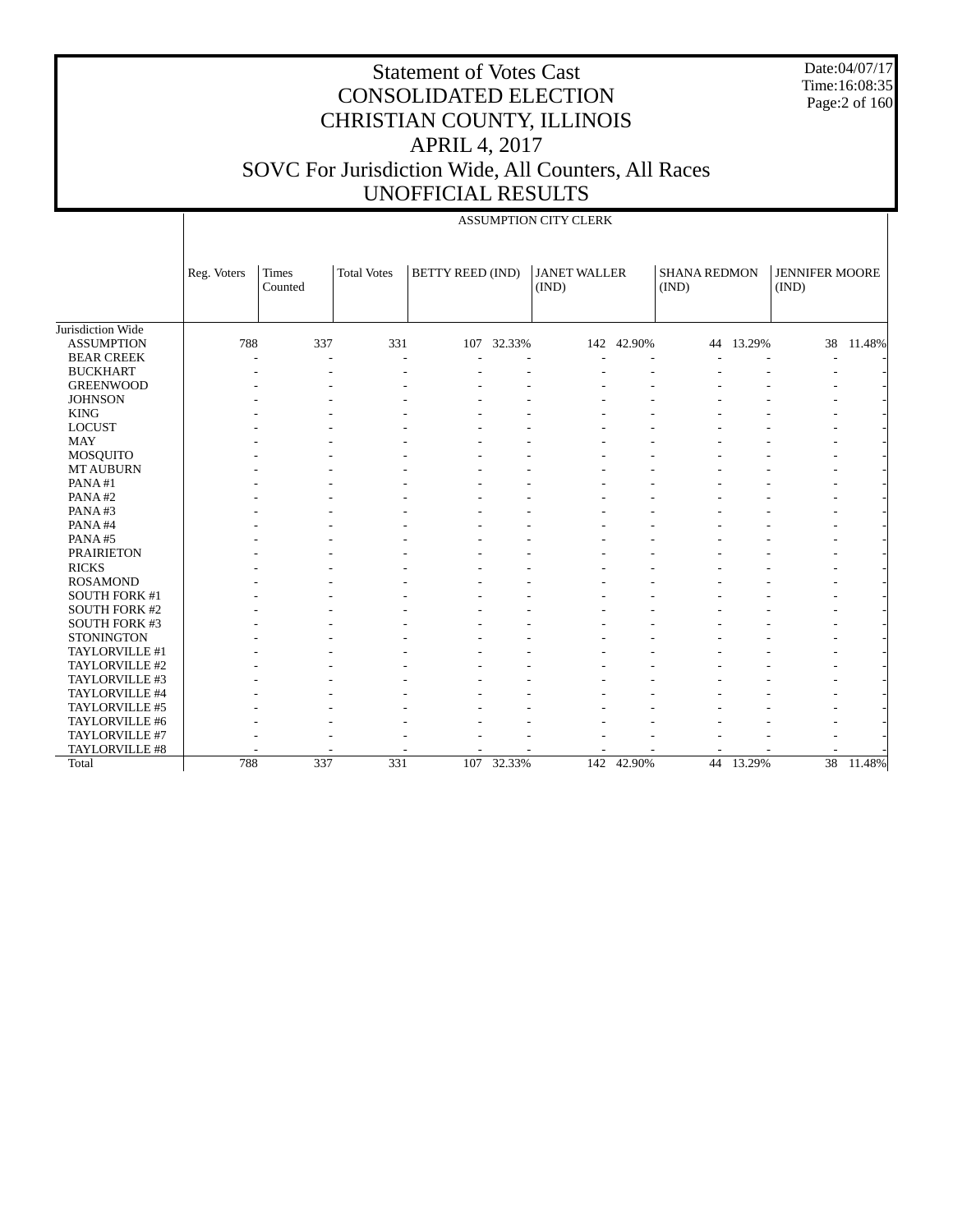Date:04/07/17 Time:16:08:35 Page:3 of 160

|                      |             |                         | <b>ASSUMPTION TREASURER</b> |                              |             |
|----------------------|-------------|-------------------------|-----------------------------|------------------------------|-------------|
|                      | Reg. Voters | <b>Times</b><br>Counted | <b>Total Votes</b>          | <b>DARIN DAMERY</b><br>(IND) |             |
| Jurisdiction Wide    |             |                         |                             |                              |             |
| <b>ASSUMPTION</b>    | 788         | 337                     | 307                         |                              | 307 100.00% |
| <b>BEAR CREEK</b>    |             |                         |                             |                              |             |
| <b>BUCKHART</b>      |             |                         |                             |                              |             |
| <b>GREENWOOD</b>     |             |                         |                             |                              |             |
| <b>JOHNSON</b>       |             |                         |                             |                              |             |
| <b>KING</b>          |             |                         |                             |                              |             |
| <b>LOCUST</b>        |             |                         |                             |                              |             |
| <b>MAY</b>           |             |                         |                             |                              |             |
| MOSQUITO             |             |                         |                             |                              |             |
| <b>MT AUBURN</b>     |             |                         |                             |                              |             |
| PANA#1               |             |                         |                             |                              |             |
| PANA#2               |             |                         |                             |                              |             |
| PANA#3               |             |                         |                             |                              |             |
| PANA#4               |             |                         |                             |                              |             |
| PANA#5               |             |                         |                             |                              |             |
| <b>PRAIRIETON</b>    |             |                         |                             |                              |             |
| <b>RICKS</b>         |             |                         |                             |                              |             |
| <b>ROSAMOND</b>      |             |                         |                             |                              |             |
| <b>SOUTH FORK #1</b> |             |                         |                             |                              |             |
| <b>SOUTH FORK #2</b> |             |                         |                             |                              |             |
| <b>SOUTH FORK #3</b> |             |                         |                             |                              |             |
| <b>STONINGTON</b>    |             |                         |                             |                              |             |
| TAYLORVILLE #1       |             |                         |                             |                              |             |
| TAYLORVILLE #2       |             |                         |                             |                              |             |
| TAYLORVILLE #3       |             |                         |                             |                              |             |
| TAYLORVILLE #4       |             |                         |                             |                              |             |
| TAYLORVILLE #5       |             |                         |                             |                              |             |
| TAYLORVILLE #6       |             |                         |                             |                              |             |
| TAYLORVILLE #7       |             |                         |                             |                              |             |
| TAYLORVILLE #8       |             |                         |                             |                              |             |
| Total                | 788         | 337                     | 307                         |                              | 307 100.00% |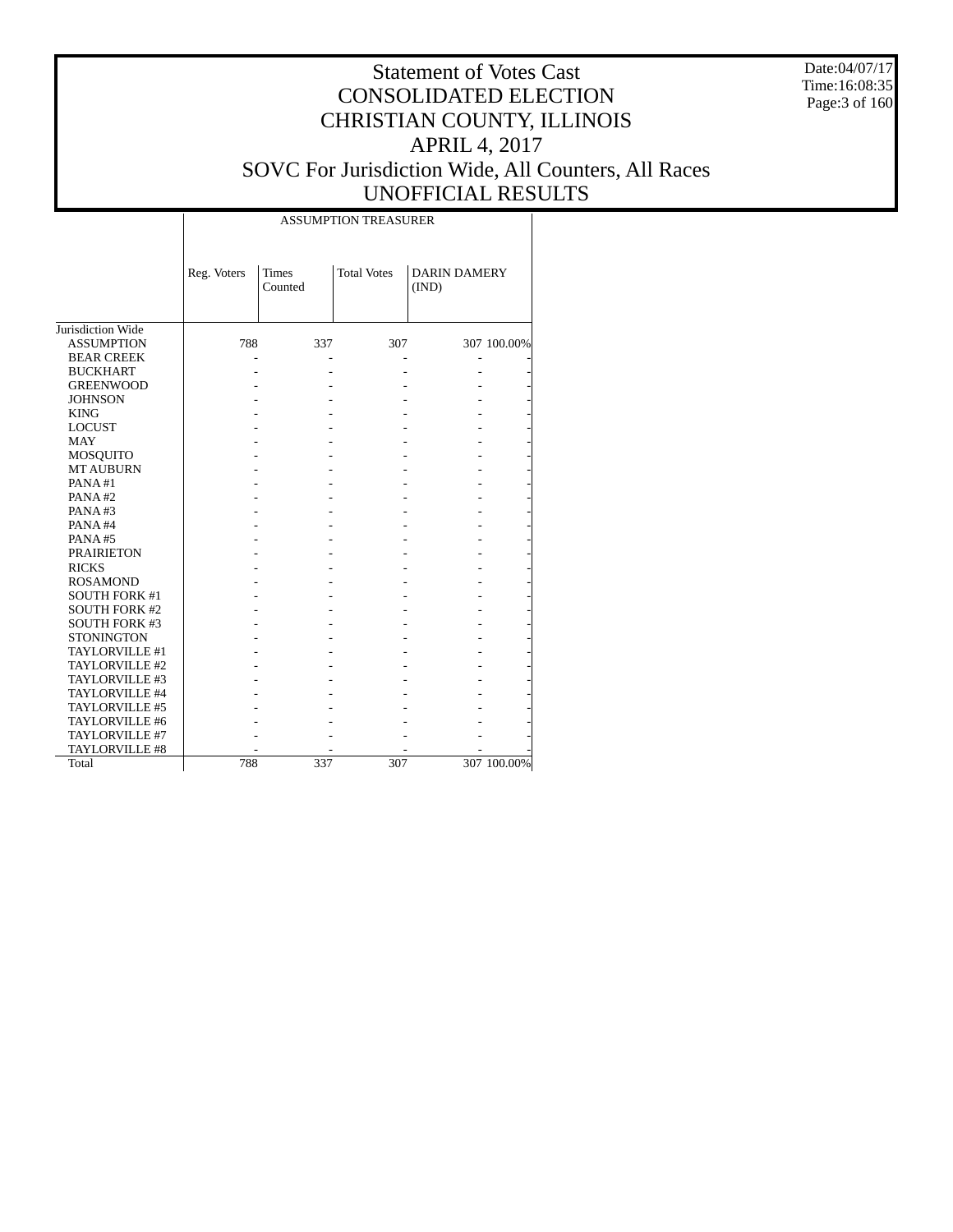Date:04/07/17 Time:16:08:35 Page:4 of 160

|                      |             | <b>ASSUMPTION WARD 1</b> |                    |                              |           |                            |        |  |  |  |
|----------------------|-------------|--------------------------|--------------------|------------------------------|-----------|----------------------------|--------|--|--|--|
|                      | Reg. Voters | Times<br>Counted         | <b>Total Votes</b> | <b>CARL PUCKETT</b><br>(IND) |           | <b>DEREK PAGE</b><br>(IND) |        |  |  |  |
| Jurisdiction Wide    |             |                          |                    |                              |           |                            |        |  |  |  |
| <b>ASSUMPTION</b>    | 244         | 102                      | 102                |                              | 24 23.53% | 78                         | 76.47% |  |  |  |
| <b>BEAR CREEK</b>    |             | L,                       |                    |                              |           |                            |        |  |  |  |
| <b>BUCKHART</b>      |             |                          |                    |                              |           |                            |        |  |  |  |
| <b>GREENWOOD</b>     |             |                          |                    |                              |           |                            |        |  |  |  |
| <b>JOHNSON</b>       |             |                          |                    |                              |           |                            |        |  |  |  |
| <b>KING</b>          |             |                          |                    |                              |           |                            |        |  |  |  |
| <b>LOCUST</b>        |             |                          |                    |                              |           |                            |        |  |  |  |
| <b>MAY</b>           |             |                          |                    |                              |           |                            |        |  |  |  |
| MOSQUITO             |             |                          |                    |                              |           |                            |        |  |  |  |
| <b>MT AUBURN</b>     |             |                          |                    |                              |           |                            |        |  |  |  |
| PANA#1               |             |                          |                    |                              |           |                            |        |  |  |  |
| PANA#2               |             |                          |                    |                              |           |                            |        |  |  |  |
| PANA#3               |             |                          |                    |                              |           |                            |        |  |  |  |
| PANA#4               |             |                          |                    |                              |           |                            |        |  |  |  |
| PANA#5               |             |                          |                    |                              |           |                            |        |  |  |  |
| <b>PRAIRIETON</b>    |             |                          |                    |                              |           |                            |        |  |  |  |
| <b>RICKS</b>         |             |                          |                    |                              |           |                            |        |  |  |  |
| <b>ROSAMOND</b>      |             |                          |                    |                              |           |                            |        |  |  |  |
| <b>SOUTH FORK #1</b> |             |                          |                    |                              |           |                            |        |  |  |  |
| <b>SOUTH FORK #2</b> |             |                          |                    |                              |           |                            |        |  |  |  |
| <b>SOUTH FORK #3</b> |             |                          |                    |                              |           |                            |        |  |  |  |
| <b>STONINGTON</b>    |             |                          |                    |                              |           |                            |        |  |  |  |
| TAYLORVILLE #1       |             |                          |                    |                              |           |                            |        |  |  |  |
| TAYLORVILLE #2       |             |                          |                    |                              |           |                            |        |  |  |  |
| TAYLORVILLE #3       |             |                          |                    |                              |           |                            |        |  |  |  |
| TAYLORVILLE #4       |             |                          |                    |                              |           |                            |        |  |  |  |
| TAYLORVILLE #5       |             |                          |                    |                              |           |                            |        |  |  |  |
| TAYLORVILLE #6       |             |                          |                    |                              |           |                            |        |  |  |  |
| TAYLORVILLE #7       |             |                          |                    |                              |           |                            |        |  |  |  |
| TAYLORVILLE #8       |             |                          |                    |                              |           |                            |        |  |  |  |
| Total                | 244         | 102                      | 102                | 24                           | 23.53%    | 78                         | 76.47% |  |  |  |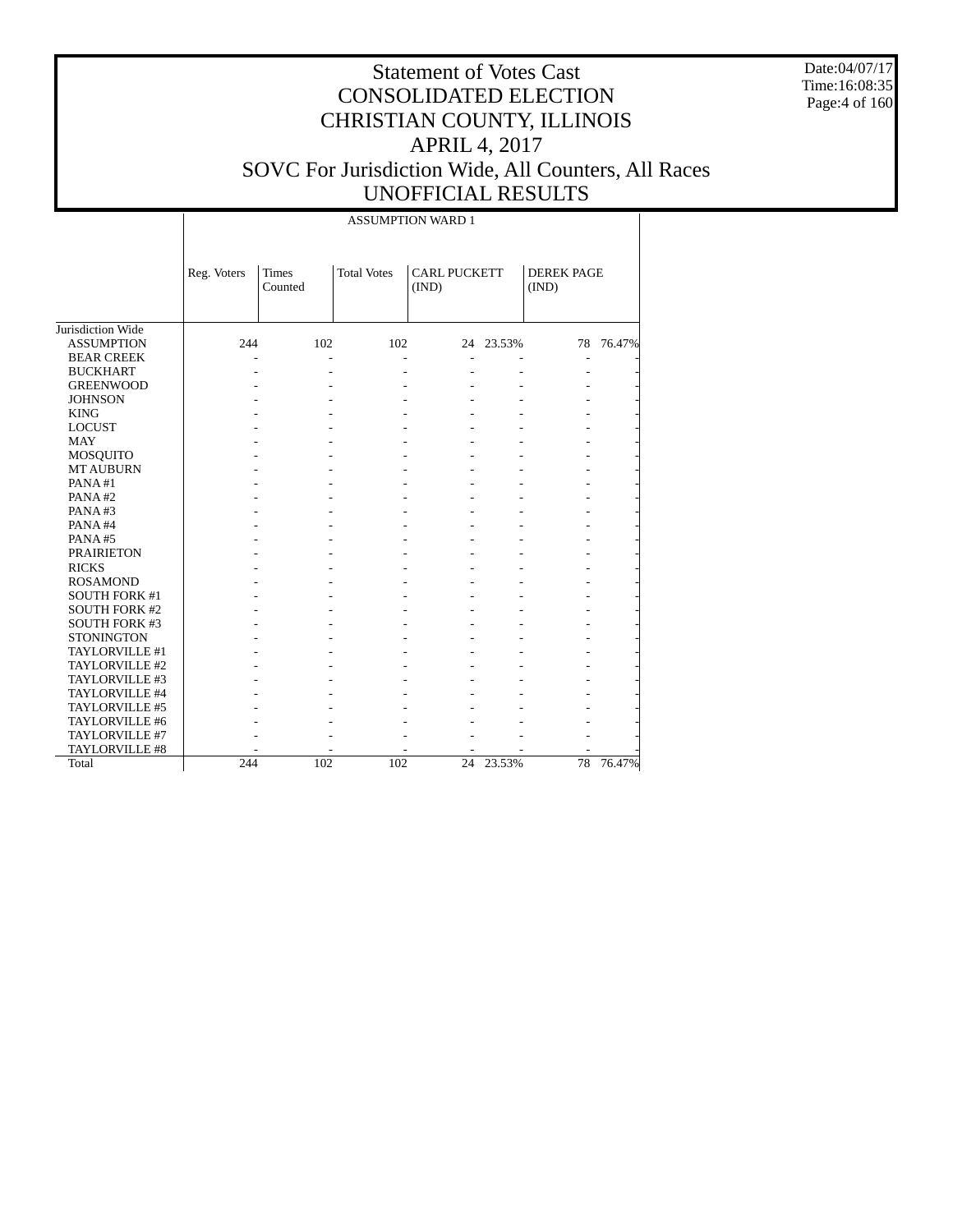Date:04/07/17 Time:16:08:35 Page:5 of 160

# Statement of Votes Cast CONSOLIDATED ELECTION CHRISTIAN COUNTY, ILLINOIS APRIL 4, 2017 SOVC For Jurisdiction Wide, All Counters, All Races UNOFFICIAL RESULTS

 $\top$ 

|                      | Reg. Voters | Times<br>Counted |    | Total Votes DONALD DUST<br>(IND) |            |
|----------------------|-------------|------------------|----|----------------------------------|------------|
| Jurisdiction Wide    |             |                  |    |                                  |            |
| <b>ASSUMPTION</b>    | 263         | 110              | 94 |                                  | 94 100.00% |
| <b>BEAR CREEK</b>    |             |                  |    |                                  |            |
| <b>BUCKHART</b>      |             |                  |    |                                  |            |
| <b>GREENWOOD</b>     |             |                  |    |                                  |            |
| <b>JOHNSON</b>       |             |                  |    |                                  |            |
| <b>KING</b>          |             |                  |    |                                  |            |
| <b>LOCUST</b>        |             |                  |    |                                  |            |
| <b>MAY</b>           |             |                  |    |                                  |            |
| <b>MOSQUITO</b>      |             |                  |    |                                  |            |
| <b>MT AUBURN</b>     |             |                  |    |                                  |            |
| PANA#1               |             |                  |    |                                  |            |
| PANA#2               |             |                  |    |                                  |            |
| PANA#3               |             |                  |    |                                  |            |
| PANA#4               |             |                  |    |                                  |            |
| PANA#5               |             |                  |    |                                  |            |
| <b>PRAIRIETON</b>    |             |                  |    |                                  |            |
| <b>RICKS</b>         |             |                  |    |                                  |            |
| <b>ROSAMOND</b>      |             |                  |    |                                  |            |
| <b>SOUTH FORK #1</b> |             |                  |    |                                  |            |
| <b>SOUTH FORK #2</b> |             |                  |    |                                  |            |
| <b>SOUTH FORK #3</b> |             |                  |    |                                  |            |
| <b>STONINGTON</b>    |             |                  |    |                                  |            |
| TAYLORVILLE #1       |             |                  |    |                                  |            |
| TAYLORVILLE #2       |             |                  |    |                                  |            |
| TAYLORVILLE #3       |             |                  |    |                                  |            |
| TAYLORVILLE #4       |             |                  |    |                                  |            |
| TAYLORVILLE #5       |             |                  |    |                                  |            |
| TAYLORVILLE #6       |             |                  |    |                                  |            |
| TAYLORVILLE #7       |             |                  |    |                                  |            |
| TAYLORVILLE #8       |             |                  |    |                                  |            |
| Total                | 263         | 110              | 94 |                                  | 94 100.00% |

 $\overline{\phantom{a}}$ 

ASSUMPTION WARD 2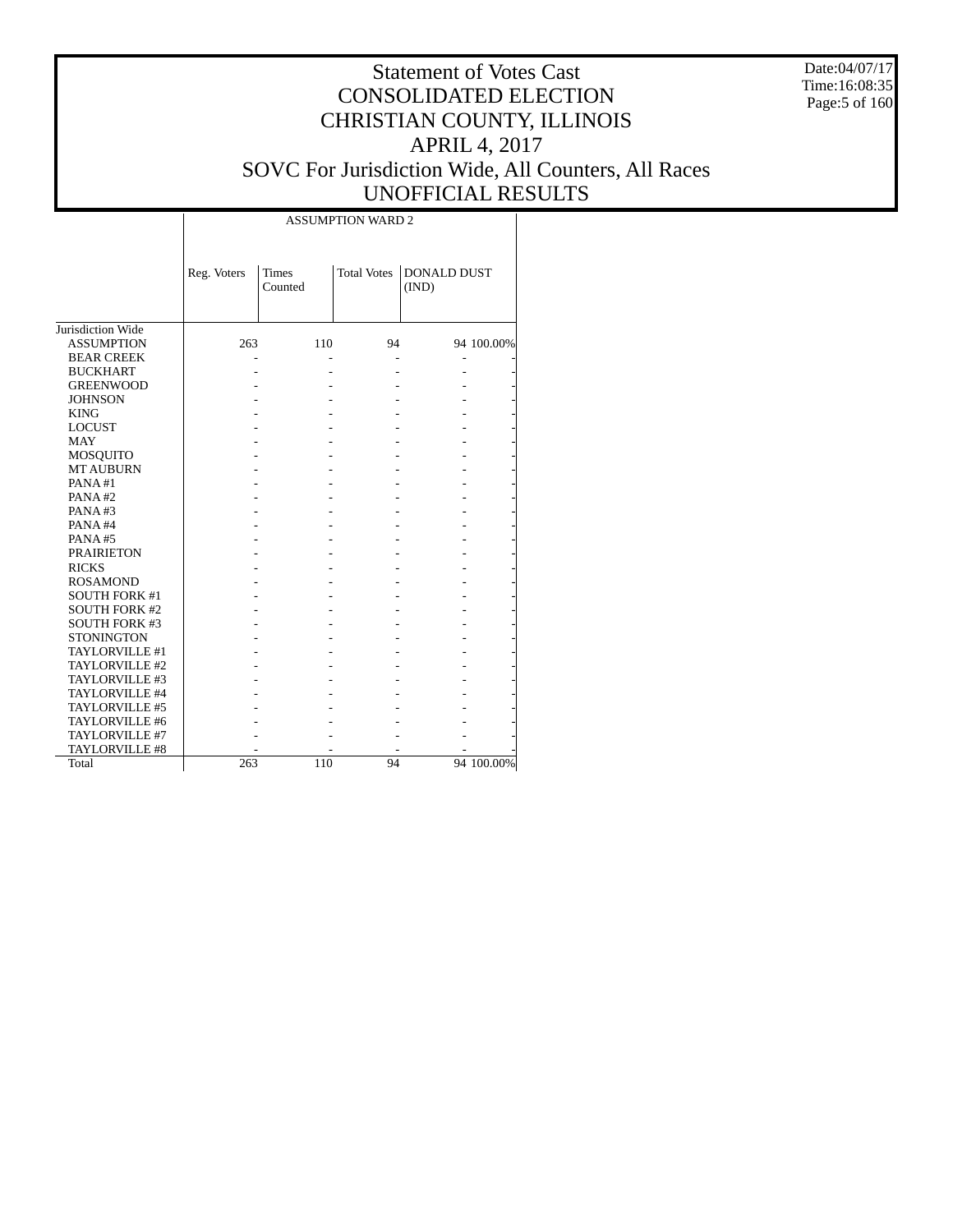Date:04/07/17 Time:16:08:35 Page:6 of 160

|                      |                |                         |                    | <b>ASSUMPTION WARD 3</b>     |           |                                |        |
|----------------------|----------------|-------------------------|--------------------|------------------------------|-----------|--------------------------------|--------|
|                      | Reg. Voters    | <b>Times</b><br>Counted | <b>Total Votes</b> | <b>JON LOWRANCE</b><br>(IND) |           | <b>COURTNEY HILER</b><br>(IND) |        |
| Jurisdiction Wide    |                |                         |                    |                              |           |                                |        |
| <b>ASSUMPTION</b>    | 281            | 125                     | 124                |                              | 64 51.61% | 60                             | 48.39% |
| <b>BEAR CREEK</b>    | $\overline{a}$ | $\overline{a}$          |                    |                              |           | Ē,                             |        |
| <b>BUCKHART</b>      |                |                         |                    |                              |           |                                |        |
| <b>GREENWOOD</b>     |                |                         |                    |                              |           |                                |        |
| <b>JOHNSON</b>       |                |                         |                    |                              |           |                                |        |
| <b>KING</b>          |                |                         |                    |                              |           |                                |        |
| <b>LOCUST</b>        |                |                         |                    |                              |           |                                |        |
| <b>MAY</b>           |                |                         |                    |                              |           |                                |        |
| <b>MOSQUITO</b>      |                |                         |                    |                              |           |                                |        |
| <b>MT AUBURN</b>     |                |                         |                    |                              |           |                                |        |
| PANA#1               |                |                         |                    |                              |           |                                |        |
| PANA#2               |                |                         |                    |                              |           |                                |        |
| PANA#3               |                |                         |                    |                              |           |                                |        |
| PANA#4               |                |                         |                    |                              |           |                                |        |
| PANA#5               |                |                         |                    |                              |           |                                |        |
| <b>PRAIRIETON</b>    |                |                         |                    |                              |           |                                |        |
| <b>RICKS</b>         |                |                         |                    |                              |           |                                |        |
| <b>ROSAMOND</b>      |                |                         |                    |                              |           |                                |        |
| <b>SOUTH FORK #1</b> |                |                         |                    |                              |           |                                |        |
| <b>SOUTH FORK #2</b> |                |                         |                    |                              |           |                                |        |
| <b>SOUTH FORK #3</b> |                |                         |                    |                              |           |                                |        |
| <b>STONINGTON</b>    |                |                         |                    |                              |           |                                |        |
| TAYLORVILLE #1       |                |                         |                    |                              |           |                                |        |
| TAYLORVILLE #2       |                |                         |                    |                              |           |                                |        |
| TAYLORVILLE #3       |                |                         |                    |                              |           |                                |        |
| TAYLORVILLE #4       |                |                         |                    |                              |           |                                |        |
| TAYLORVILLE #5       |                |                         |                    |                              |           |                                |        |
| TAYLORVILLE #6       |                |                         |                    |                              |           |                                |        |
| TAYLORVILLE #7       |                |                         |                    |                              |           |                                |        |
| TAYLORVILLE #8       |                |                         |                    |                              |           |                                |        |
| Total                | 281            | 125                     | 124                | 64                           | 51.61%    | 60                             | 48.39% |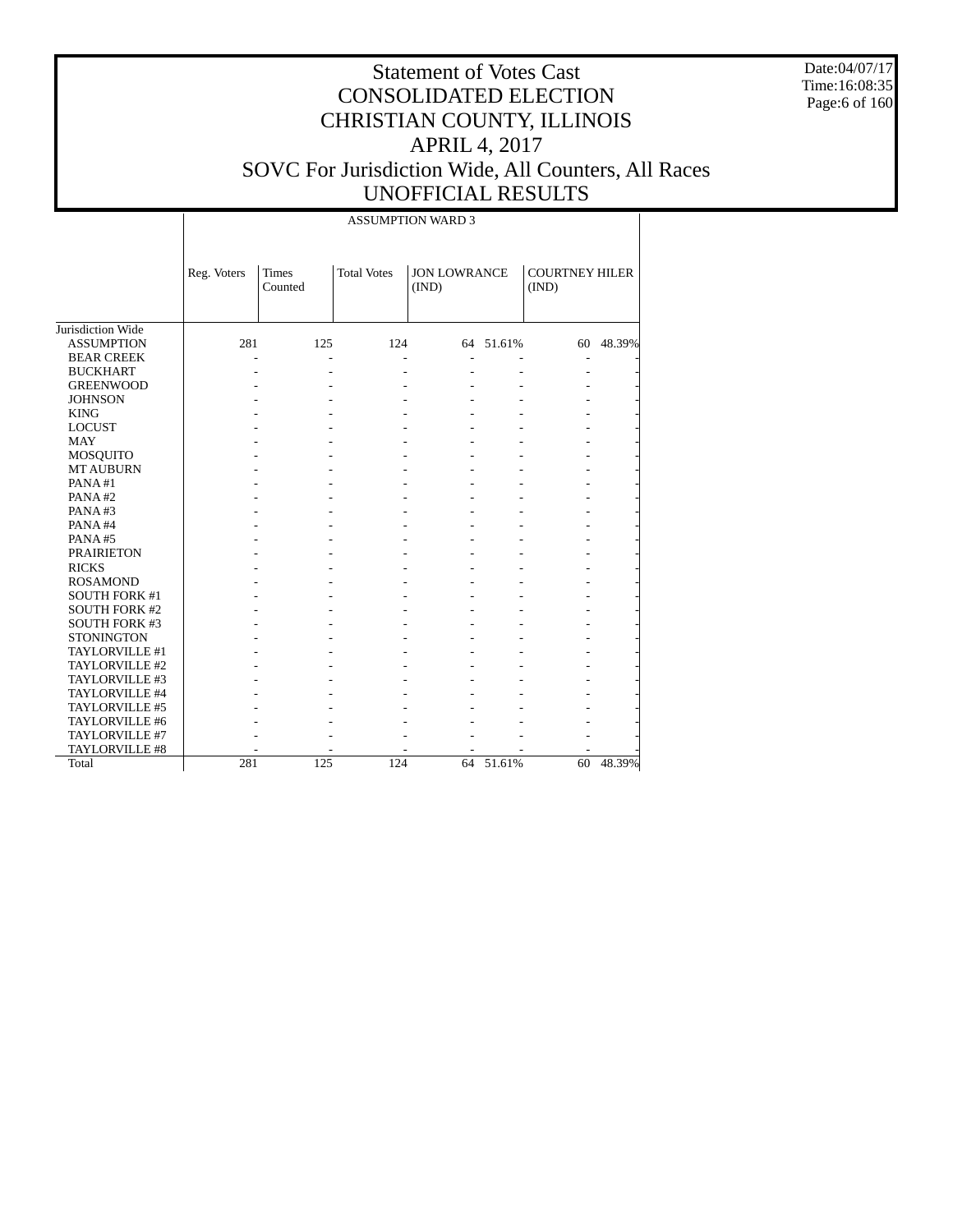Date:04/07/17 Time:16:08:35 Page:7 of 160

|                      | <b>BULPITT VILLAGE MAYOR</b> |                         |                    |                                |           |                               |        |                                |           |
|----------------------|------------------------------|-------------------------|--------------------|--------------------------------|-----------|-------------------------------|--------|--------------------------------|-----------|
|                      | Reg. Voters                  | <b>Times</b><br>Counted | <b>Total Votes</b> | <b>HARRY BANDY JR</b><br>(IND) |           | <b>WILLIAM</b><br>DAVIS (IND) |        | <b>RUTH ANN WICKS</b><br>(IND) |           |
| Jurisdiction Wide    |                              |                         |                    |                                |           |                               |        |                                |           |
| <b>ASSUMPTION</b>    |                              |                         |                    |                                |           |                               |        |                                |           |
| <b>BEAR CREEK</b>    |                              |                         |                    |                                |           |                               |        |                                |           |
|                      |                              |                         |                    |                                |           |                               |        |                                |           |
| <b>BUCKHART</b>      |                              |                         |                    |                                |           |                               |        |                                |           |
| <b>GREENWOOD</b>     |                              |                         |                    |                                |           |                               |        |                                |           |
| <b>JOHNSON</b>       |                              |                         |                    |                                |           |                               |        |                                |           |
| <b>KING</b>          |                              |                         |                    |                                |           |                               |        |                                |           |
| <b>LOCUST</b>        |                              |                         |                    |                                |           |                               |        |                                |           |
| <b>MAY</b>           |                              |                         |                    |                                |           |                               |        |                                |           |
| <b>MOSQUITO</b>      |                              |                         |                    |                                |           |                               |        |                                |           |
| <b>MT AUBURN</b>     |                              |                         |                    |                                |           |                               |        |                                |           |
| PANA#1               |                              |                         |                    |                                |           |                               |        |                                |           |
| PANA#2               |                              |                         |                    |                                |           |                               |        |                                |           |
| PANA#3               |                              |                         |                    |                                |           |                               |        |                                |           |
| PANA#4               |                              |                         |                    |                                |           |                               |        |                                |           |
| PANA#5               |                              |                         |                    |                                |           |                               |        |                                |           |
| <b>PRAIRIETON</b>    |                              |                         |                    |                                |           |                               |        |                                |           |
| <b>RICKS</b>         |                              |                         |                    |                                |           |                               |        |                                |           |
| <b>ROSAMOND</b>      |                              |                         |                    |                                |           |                               |        |                                |           |
| <b>SOUTH FORK #1</b> |                              |                         |                    |                                |           |                               |        |                                |           |
| <b>SOUTH FORK #2</b> |                              |                         |                    |                                |           |                               |        |                                |           |
| <b>SOUTH FORK #3</b> | 164                          |                         | 68<br>68           | 24                             | 35.29%    | 9                             | 13.24% | 35                             | 51.47%    |
| <b>STONINGTON</b>    |                              |                         |                    |                                |           |                               |        |                                |           |
| TAYLORVILLE #1       |                              |                         |                    |                                |           |                               |        |                                |           |
| TAYLORVILLE #2       |                              |                         |                    |                                |           |                               |        |                                |           |
| TAYLORVILLE #3       |                              |                         |                    |                                |           |                               |        |                                |           |
| TAYLORVILLE #4       |                              |                         |                    |                                |           |                               |        |                                |           |
| TAYLORVILLE #5       |                              |                         |                    |                                |           |                               |        |                                |           |
| TAYLORVILLE #6       |                              |                         |                    |                                |           |                               |        |                                |           |
| TAYLORVILLE #7       |                              |                         |                    |                                |           |                               |        |                                |           |
| TAYLORVILLE #8       |                              |                         |                    |                                |           |                               |        |                                |           |
| Total                | 164                          |                         | 68<br>68           |                                | 24 35.29% | 9                             | 13.24% |                                | 35 51.47% |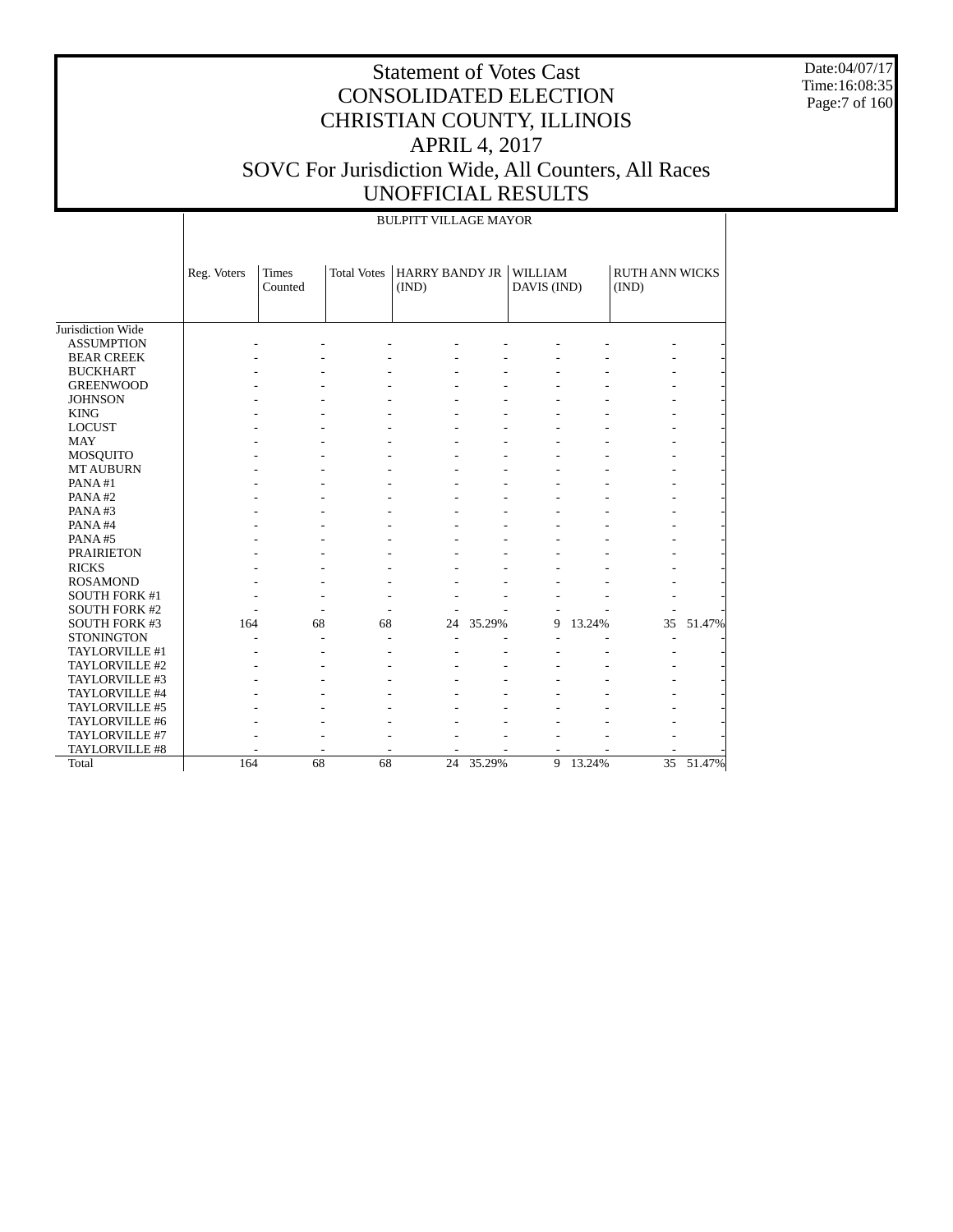Date:04/07/17 Time:16:08:35 Page:8 of 160

# Statement of Votes Cast CONSOLIDATED ELECTION CHRISTIAN COUNTY, ILLINOIS APRIL 4, 2017 SOVC For Jurisdiction Wide, All Counters, All Races UNOFFICIAL RESULTS

|                      | Reg. Voters | <b>Times</b><br>Counted | <b>Total Votes</b> | <b>LISA DENNING</b><br>(IND) |            |
|----------------------|-------------|-------------------------|--------------------|------------------------------|------------|
| Jurisdiction Wide    |             |                         |                    |                              |            |
| <b>ASSUMPTION</b>    |             |                         |                    |                              |            |
| <b>BEAR CREEK</b>    |             |                         |                    |                              |            |
| <b>BUCKHART</b>      |             |                         |                    |                              |            |
| <b>GREENWOOD</b>     |             |                         |                    |                              |            |
| <b>JOHNSON</b>       |             |                         |                    |                              |            |
| <b>KING</b>          |             |                         |                    |                              |            |
| <b>LOCUST</b>        |             |                         |                    |                              |            |
| <b>MAY</b>           |             |                         |                    |                              |            |
| MOSQUITO             |             |                         |                    |                              |            |
| <b>MT AUBURN</b>     |             |                         |                    |                              |            |
| PANA#1               |             |                         |                    |                              |            |
| PANA#2               |             |                         |                    |                              |            |
| PANA#3               |             |                         |                    |                              |            |
| PANA#4               |             |                         |                    |                              |            |
| <b>PANA#5</b>        |             |                         |                    |                              |            |
| <b>PRAIRIETON</b>    |             |                         |                    |                              |            |
| <b>RICKS</b>         |             |                         |                    |                              |            |
| <b>ROSAMOND</b>      |             |                         |                    |                              |            |
| <b>SOUTH FORK #1</b> |             |                         |                    |                              |            |
| <b>SOUTH FORK #2</b> |             |                         |                    |                              |            |
| <b>SOUTH FORK #3</b> | 164         | 68                      | 42                 |                              | 42 100.00% |
| <b>STONINGTON</b>    |             |                         |                    |                              |            |
| TAYLORVILLE #1       |             |                         |                    |                              |            |
| TAYLORVILLE #2       |             |                         |                    |                              |            |
| TAYLORVILLE #3       |             |                         |                    |                              |            |
| TAYLORVILLE #4       |             |                         |                    |                              |            |
| TAYLORVILLE #5       |             |                         |                    |                              |            |
| TAYLORVILLE #6       |             |                         |                    |                              |            |
| TAYLORVILLE #7       |             |                         |                    |                              |            |
| TAYLORVILLE #8       |             |                         |                    |                              |            |
| Total                | 164         | 68                      | 42                 |                              | 42 100.00% |

BULPITT VILLAGE CLERK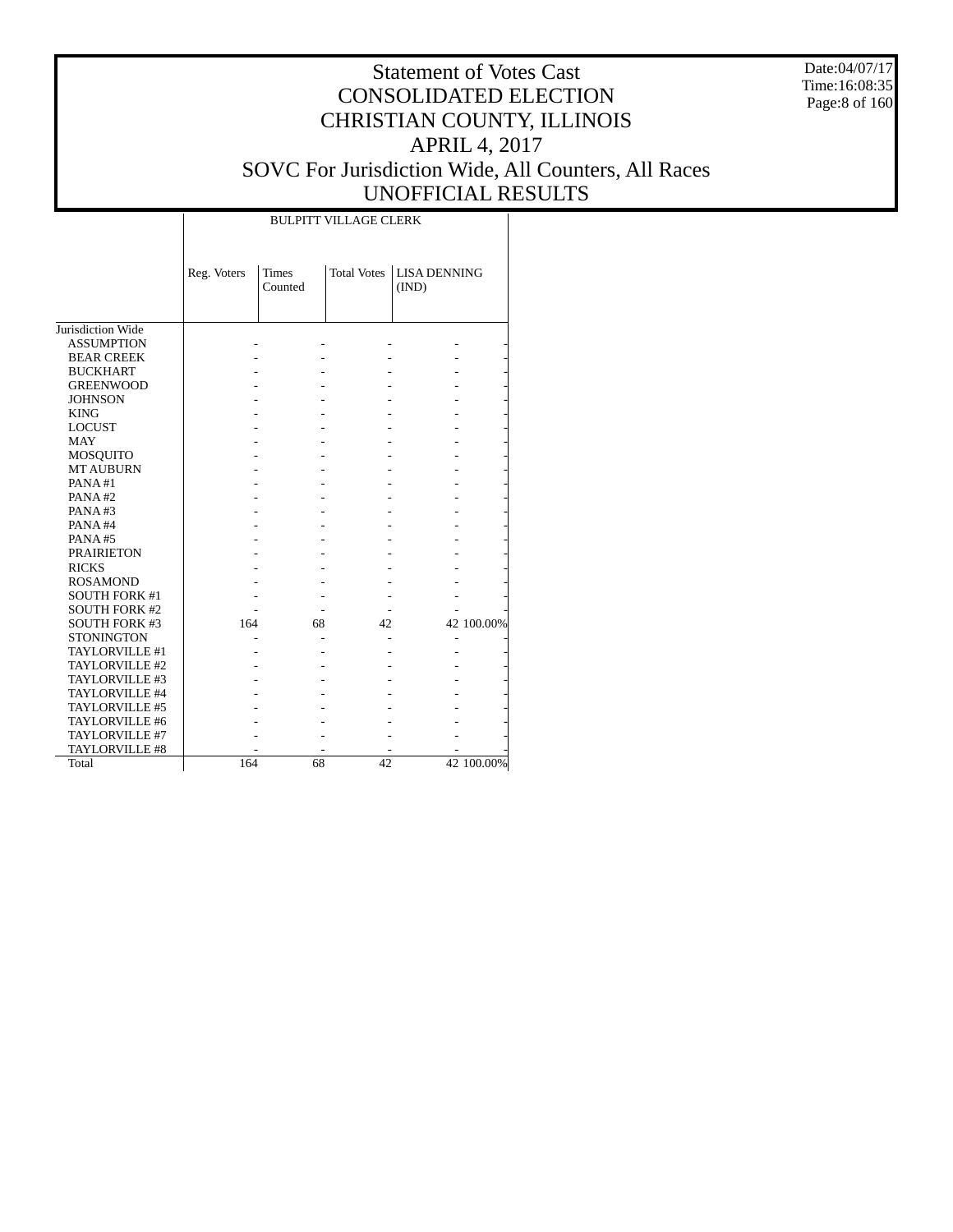Date:04/07/17 Time:16:08:35 Page:9 of 160

|                      |             | <b>BULPITT VILLAGE TRUSTEE</b> |                    |                                |        |                             |        |                      |           |  |
|----------------------|-------------|--------------------------------|--------------------|--------------------------------|--------|-----------------------------|--------|----------------------|-----------|--|
|                      | Reg. Voters | <b>Times</b><br>Counted        | <b>Total Votes</b> | <b>DONALD</b><br>DENNING (IND) |        | <b>LISA HOLMES</b><br>(IND) |        | <b>DALE ADOMITIS</b> |           |  |
| Jurisdiction Wide    |             |                                |                    |                                |        |                             |        |                      |           |  |
| <b>ASSUMPTION</b>    |             |                                |                    |                                |        |                             |        |                      |           |  |
| <b>BEAR CREEK</b>    |             |                                |                    |                                |        |                             |        |                      |           |  |
| <b>BUCKHART</b>      |             |                                |                    |                                |        |                             |        |                      |           |  |
| <b>GREENWOOD</b>     |             |                                |                    |                                |        |                             |        |                      |           |  |
| <b>JOHNSON</b>       |             |                                |                    |                                |        |                             |        |                      |           |  |
| <b>KING</b>          |             |                                |                    |                                |        |                             |        |                      |           |  |
| <b>LOCUST</b>        |             |                                |                    |                                |        |                             |        |                      |           |  |
| <b>MAY</b>           |             |                                |                    |                                |        |                             |        |                      |           |  |
| MOSQUITO             |             |                                |                    |                                |        |                             |        |                      |           |  |
| <b>MT AUBURN</b>     |             |                                |                    |                                |        |                             |        |                      |           |  |
| PANA#1               |             |                                |                    |                                |        |                             |        |                      |           |  |
| PANA#2               |             |                                |                    |                                |        |                             |        |                      |           |  |
| PANA#3               |             |                                |                    |                                |        |                             |        |                      |           |  |
| PANA#4               |             |                                |                    |                                |        |                             |        |                      |           |  |
| PANA#5               |             |                                |                    |                                |        |                             |        |                      |           |  |
| <b>PRAIRIETON</b>    |             |                                |                    |                                |        |                             |        |                      |           |  |
| <b>RICKS</b>         |             |                                |                    |                                |        |                             |        |                      |           |  |
| <b>ROSAMOND</b>      |             |                                |                    |                                |        |                             |        |                      |           |  |
| <b>SOUTH FORK #1</b> |             |                                |                    |                                |        |                             |        |                      |           |  |
| <b>SOUTH FORK #2</b> |             |                                |                    |                                |        |                             |        |                      |           |  |
| <b>SOUTH FORK #3</b> | 164         |                                | 68<br>94           | 35                             | 37.23% | 34                          | 36.17% | 17                   | 18.09%    |  |
| <b>STONINGTON</b>    |             |                                |                    |                                |        |                             |        |                      |           |  |
| TAYLORVILLE #1       |             |                                |                    |                                |        |                             |        |                      |           |  |
| TAYLORVILLE #2       |             |                                |                    |                                |        |                             |        |                      |           |  |
| TAYLORVILLE #3       |             |                                |                    |                                |        |                             |        |                      |           |  |
| TAYLORVILLE #4       |             |                                |                    |                                |        |                             |        |                      |           |  |
| TAYLORVILLE #5       |             |                                |                    |                                |        |                             |        |                      |           |  |
| TAYLORVILLE #6       |             |                                |                    |                                |        |                             |        |                      |           |  |
| TAYLORVILLE #7       |             |                                |                    |                                |        |                             |        |                      |           |  |
| TAYLORVILLE #8       |             |                                |                    |                                |        |                             |        |                      |           |  |
| Total                | 164         |                                | 68<br>94           | $\overline{35}$                | 37.23% | $\overline{34}$             | 36.17% |                      | 17 18.09% |  |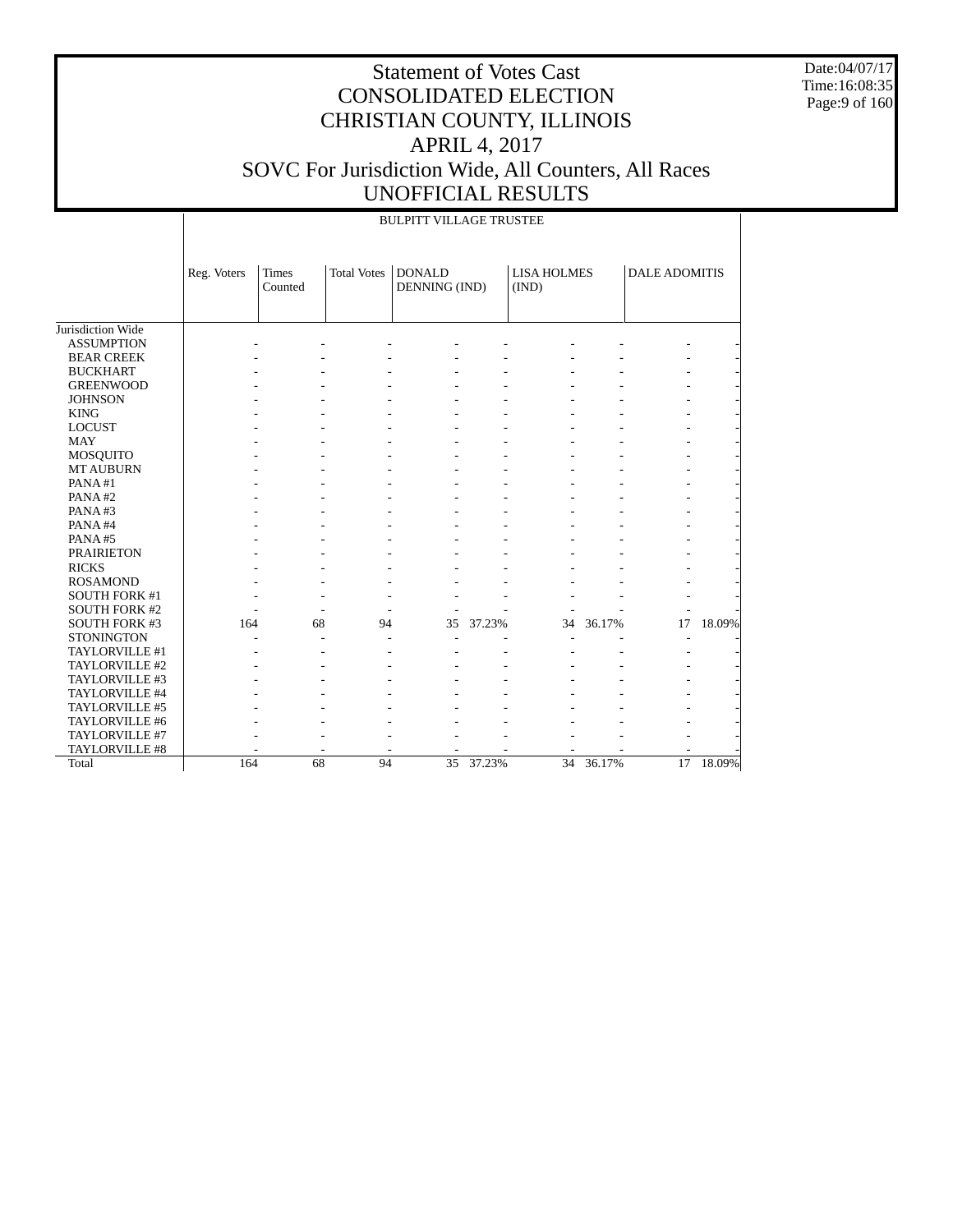Date:04/07/17 Time:16:08:35 Page:10 of 160

|                      |             |                         | EDINBURG VILLAGE PRESIDENT |       |                                                                                                | EDINBURG VILLAGE CLERK |     |     |  |                       |  |
|----------------------|-------------|-------------------------|----------------------------|-------|------------------------------------------------------------------------------------------------|------------------------|-----|-----|--|-----------------------|--|
|                      | Reg. Voters | <b>Times</b><br>Counted | <b>Total Votes</b>         | (IND) | <b>DAVID LUTTRELL</b><br><b>Times</b><br><b>Total Votes</b><br>Reg. Voters<br>Counted<br>(IND) |                        |     |     |  | <b>MAUREEN CARTER</b> |  |
| Jurisdiction Wide    |             |                         |                            |       |                                                                                                |                        |     |     |  |                       |  |
| <b>ASSUMPTION</b>    |             |                         |                            |       |                                                                                                |                        |     |     |  |                       |  |
| <b>BEAR CREEK</b>    |             |                         |                            |       |                                                                                                |                        |     |     |  |                       |  |
| <b>BUCKHART</b>      | 788         | 191                     | 171                        |       | 171 100.00%                                                                                    | 788                    | 191 | 166 |  | 166 100.00%           |  |
| <b>GREENWOOD</b>     |             |                         | $\overline{a}$             |       |                                                                                                |                        |     |     |  |                       |  |
| <b>JOHNSON</b>       |             |                         |                            |       |                                                                                                |                        |     |     |  |                       |  |
| <b>KING</b>          |             |                         |                            |       |                                                                                                |                        |     |     |  |                       |  |
| <b>LOCUST</b>        |             |                         |                            |       |                                                                                                |                        |     |     |  |                       |  |
| <b>MAY</b>           |             |                         |                            |       |                                                                                                |                        |     |     |  |                       |  |
| MOSQUITO             |             |                         |                            |       |                                                                                                |                        |     |     |  |                       |  |
| <b>MT AUBURN</b>     |             |                         |                            |       |                                                                                                |                        |     |     |  |                       |  |
| PANA#1               |             |                         |                            |       |                                                                                                |                        |     |     |  |                       |  |
| PANA#2               |             |                         |                            |       |                                                                                                |                        |     |     |  |                       |  |
| PANA#3               |             |                         |                            |       |                                                                                                |                        |     |     |  |                       |  |
| PANA#4               |             |                         |                            |       |                                                                                                |                        |     |     |  |                       |  |
| PANA#5               |             |                         |                            |       |                                                                                                |                        |     |     |  |                       |  |
| <b>PRAIRIETON</b>    |             |                         |                            |       |                                                                                                |                        |     |     |  |                       |  |
| <b>RICKS</b>         |             |                         |                            |       |                                                                                                |                        |     |     |  |                       |  |
| <b>ROSAMOND</b>      |             |                         |                            |       |                                                                                                |                        |     |     |  |                       |  |
| SOUTH FORK #1        |             |                         |                            |       |                                                                                                |                        |     |     |  |                       |  |
| <b>SOUTH FORK #2</b> |             |                         |                            |       |                                                                                                |                        |     |     |  |                       |  |
| SOUTH FORK #3        |             |                         |                            |       |                                                                                                |                        |     |     |  |                       |  |
| <b>STONINGTON</b>    |             |                         |                            |       |                                                                                                |                        |     |     |  |                       |  |
| TAYLORVILLE #1       |             |                         |                            |       |                                                                                                |                        |     |     |  |                       |  |
| TAYLORVILLE #2       |             |                         |                            |       |                                                                                                |                        |     |     |  |                       |  |
| TAYLORVILLE #3       |             |                         |                            |       |                                                                                                |                        |     |     |  |                       |  |
| TAYLORVILLE #4       |             |                         |                            |       |                                                                                                |                        |     |     |  |                       |  |
| TAYLORVILLE #5       |             |                         |                            |       |                                                                                                |                        |     |     |  |                       |  |
| TAYLORVILLE #6       |             |                         |                            |       |                                                                                                |                        |     |     |  |                       |  |
| TAYLORVILLE #7       |             |                         |                            |       |                                                                                                |                        |     |     |  |                       |  |
| TAYLORVILLE #8       |             |                         |                            |       |                                                                                                |                        |     |     |  |                       |  |
| Total                | 788         | 191                     | 171                        |       | 171 100.00%                                                                                    | 788                    | 191 | 166 |  | 166 100.00%           |  |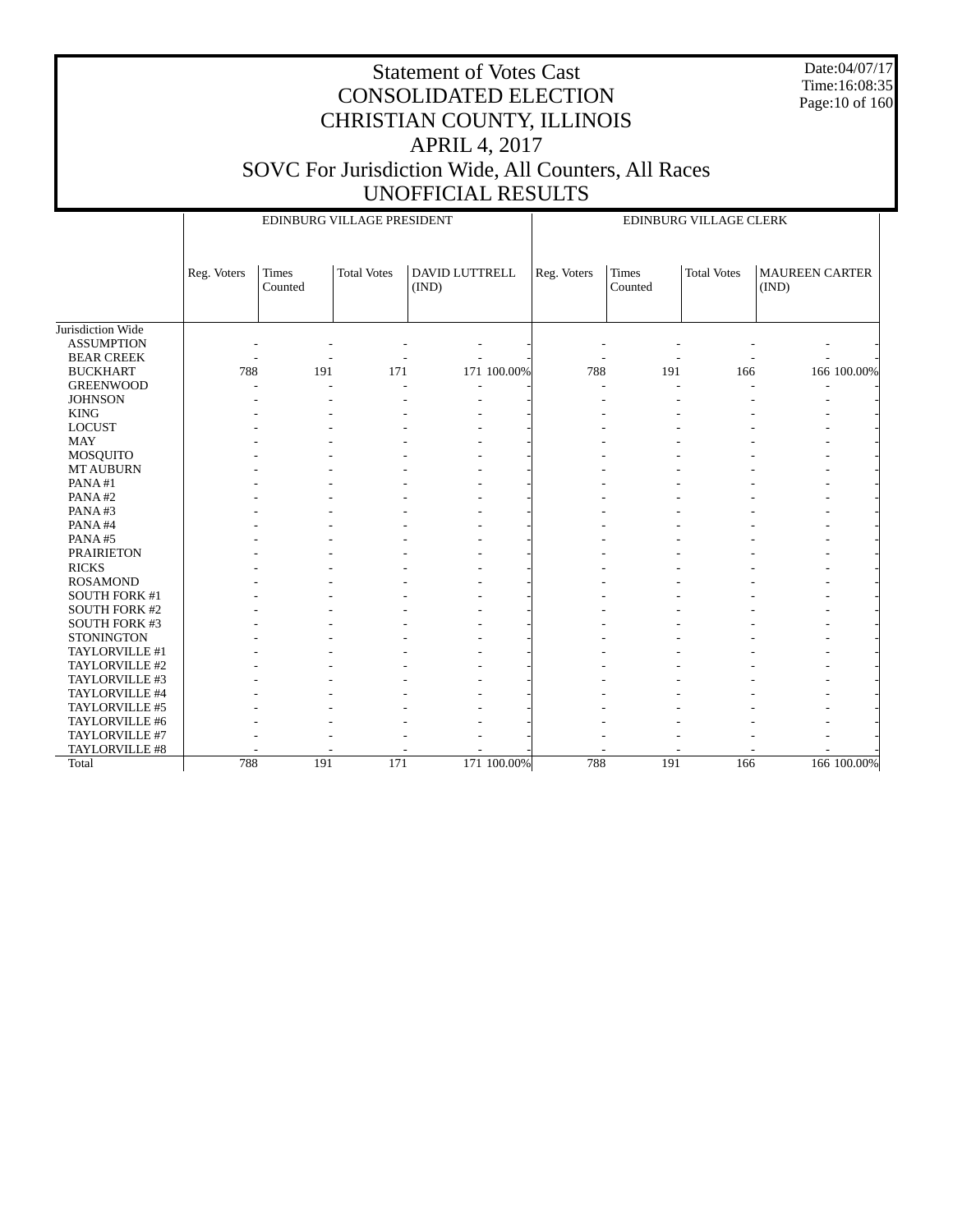Date:04/07/17 Time:16:08:36 Page:11 of 160

|                      |             | EDINBURG VILLAGE TRUSTEE |                    |                               |            |                               |            |  |  |  |
|----------------------|-------------|--------------------------|--------------------|-------------------------------|------------|-------------------------------|------------|--|--|--|
|                      | Reg. Voters | Times<br>Counted         | <b>Total Votes</b> | <b>JACOB LEFEVER</b><br>(IND) |            | <b>CLAY DAVIDSON</b><br>(IND) |            |  |  |  |
| Jurisdiction Wide    |             |                          |                    |                               |            |                               |            |  |  |  |
| <b>ASSUMPTION</b>    |             |                          |                    |                               |            |                               |            |  |  |  |
| <b>BEAR CREEK</b>    |             |                          |                    |                               |            |                               |            |  |  |  |
| <b>BUCKHART</b>      | 788         | 191                      | 300                |                               | 162 54.00% |                               | 138 46.00% |  |  |  |
| <b>GREENWOOD</b>     |             |                          |                    |                               |            |                               |            |  |  |  |
| <b>JOHNSON</b>       |             |                          |                    |                               |            |                               |            |  |  |  |
| <b>KING</b>          |             |                          |                    |                               |            |                               |            |  |  |  |
| <b>LOCUST</b>        |             |                          |                    |                               |            |                               |            |  |  |  |
| <b>MAY</b>           |             |                          |                    |                               |            |                               |            |  |  |  |
| MOSQUITO             |             |                          |                    |                               |            |                               |            |  |  |  |
| <b>MT AUBURN</b>     |             |                          |                    |                               |            |                               |            |  |  |  |
| PANA#1               |             |                          |                    |                               |            |                               |            |  |  |  |
| PANA#2               |             |                          |                    |                               |            |                               |            |  |  |  |
| PANA#3               |             |                          |                    |                               |            |                               |            |  |  |  |
| PANA#4               |             |                          |                    |                               |            |                               |            |  |  |  |
| PANA#5               |             |                          |                    |                               |            |                               |            |  |  |  |
| <b>PRAIRIETON</b>    |             |                          |                    |                               |            |                               |            |  |  |  |
| <b>RICKS</b>         |             |                          |                    |                               |            |                               |            |  |  |  |
| <b>ROSAMOND</b>      |             |                          |                    |                               |            |                               |            |  |  |  |
| <b>SOUTH FORK #1</b> |             |                          |                    |                               |            |                               |            |  |  |  |
| <b>SOUTH FORK #2</b> |             |                          |                    |                               |            |                               |            |  |  |  |
| <b>SOUTH FORK #3</b> |             |                          |                    |                               |            |                               |            |  |  |  |
| <b>STONINGTON</b>    |             |                          |                    |                               |            |                               |            |  |  |  |
| TAYLORVILLE #1       |             |                          |                    |                               |            |                               |            |  |  |  |
| TAYLORVILLE #2       |             |                          |                    |                               |            |                               |            |  |  |  |
| TAYLORVILLE #3       |             |                          |                    |                               |            |                               |            |  |  |  |
| TAYLORVILLE #4       |             |                          |                    |                               |            |                               |            |  |  |  |
| TAYLORVILLE #5       |             |                          |                    |                               |            |                               |            |  |  |  |
| TAYLORVILLE #6       |             |                          |                    |                               |            |                               |            |  |  |  |
| TAYLORVILLE #7       |             |                          |                    |                               |            |                               |            |  |  |  |
| TAYLORVILLE #8       |             |                          |                    |                               |            |                               |            |  |  |  |
| Total                | 788         | 191                      | 300                | 162                           | 54.00%     | 138                           | 46.00%     |  |  |  |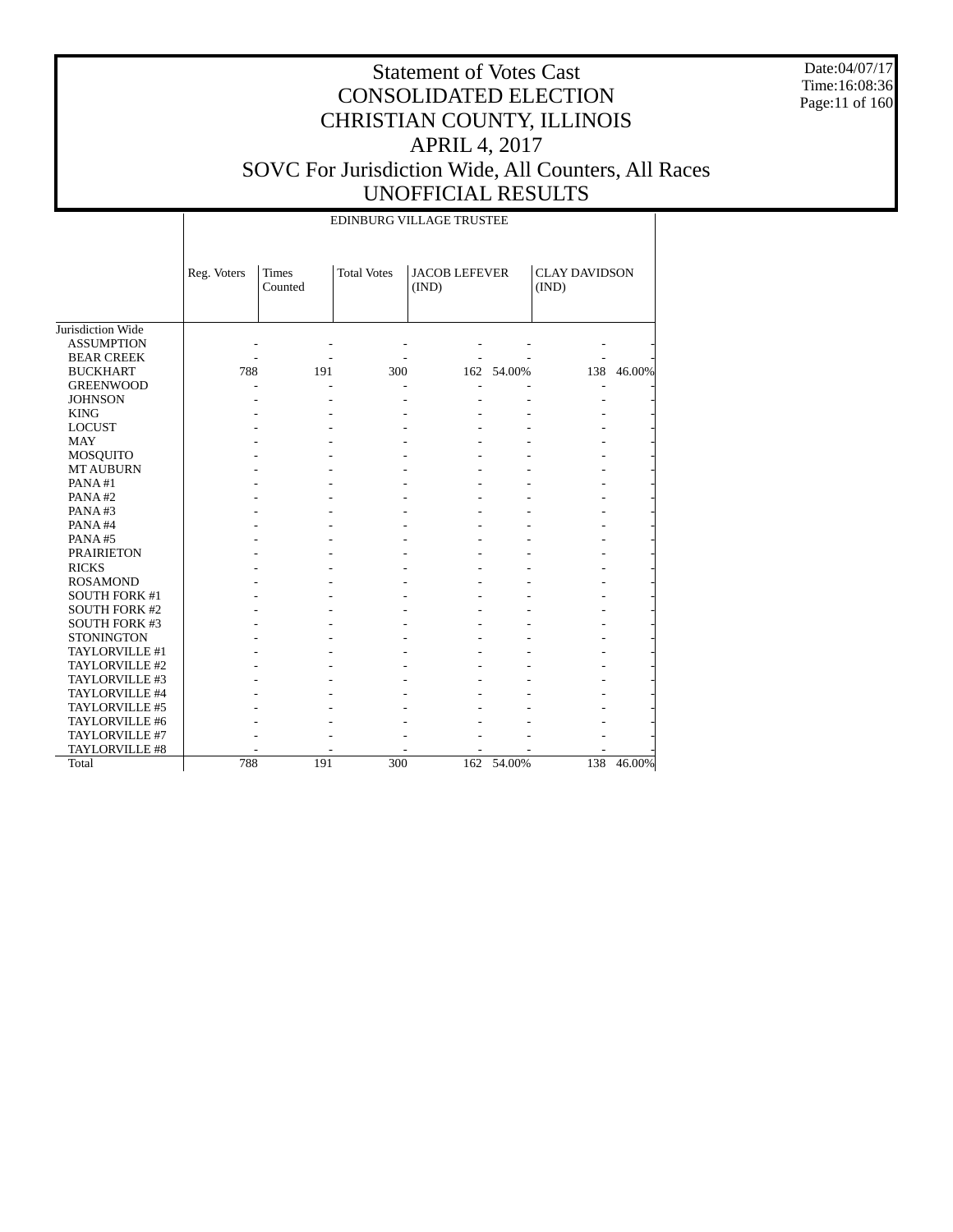Date:04/07/17 Time:16:08:36 Page:12 of 160

# Statement of Votes Cast CONSOLIDATED ELECTION CHRISTIAN COUNTY, ILLINOIS APRIL 4, 2017 SOVC For Jurisdiction Wide, All Counters, All Races UNOFFICIAL RESULTS

|                       |             |                         | <b>HARVEL VILLAGE CLERK</b> |                                        |           |
|-----------------------|-------------|-------------------------|-----------------------------|----------------------------------------|-----------|
|                       | Reg. Voters | <b>Times</b><br>Counted | Total<br><b>Votes</b>       | <b>MAX</b><br><b>NEUNABER</b><br>(IND) |           |
| Jurisdiction Wide     |             |                         |                             |                                        |           |
| <b>ASSUMPTION</b>     |             |                         |                             |                                        |           |
| <b>BEAR CREEK</b>     |             |                         |                             |                                        |           |
| <b>BUCKHART</b>       |             |                         |                             |                                        |           |
| <b>GREENWOOD</b>      |             |                         |                             |                                        |           |
| <b>JOHNSON</b>        |             |                         |                             |                                        |           |
| <b>KING</b>           | 33          | 5                       | 4                           |                                        | 4 100.00% |
| <b>LOCUST</b>         |             |                         |                             |                                        |           |
| <b>MAY</b>            |             |                         |                             |                                        |           |
| MOSQUITO              |             |                         |                             |                                        |           |
| <b>MT AUBURN</b>      |             |                         |                             |                                        |           |
| PANA#1                |             |                         |                             |                                        |           |
| PANA#2                |             |                         |                             |                                        |           |
| PANA#3                |             |                         |                             |                                        |           |
| PANA#4                |             |                         |                             |                                        |           |
| PANA#5                |             |                         |                             |                                        |           |
| <b>PRAIRIETON</b>     |             |                         |                             |                                        |           |
| <b>RICKS</b>          |             |                         |                             |                                        |           |
| <b>ROSAMOND</b>       |             |                         |                             |                                        |           |
| <b>SOUTH FORK #1</b>  |             |                         |                             |                                        |           |
| <b>SOUTH FORK #2</b>  |             |                         |                             |                                        |           |
| <b>SOUTH FORK #3</b>  |             |                         |                             |                                        |           |
| <b>STONINGTON</b>     |             |                         |                             |                                        |           |
| TAYLORVILLE #1        |             |                         |                             |                                        |           |
| TAYLORVILLE #2        |             |                         |                             |                                        |           |
| TAYLORVILLE #3        |             |                         |                             |                                        |           |
| TAYLORVILLE #4        |             |                         |                             |                                        |           |
| TAYLORVILLE #5        |             |                         |                             |                                        |           |
| TAYLORVILLE #6        |             |                         |                             |                                        |           |
| TAYLORVILLE #7        |             |                         |                             |                                        |           |
| <b>TAYLORVILLE #8</b> |             |                         |                             |                                        |           |
| Total                 | 33          | 5                       | 4                           |                                        | 4 100.00% |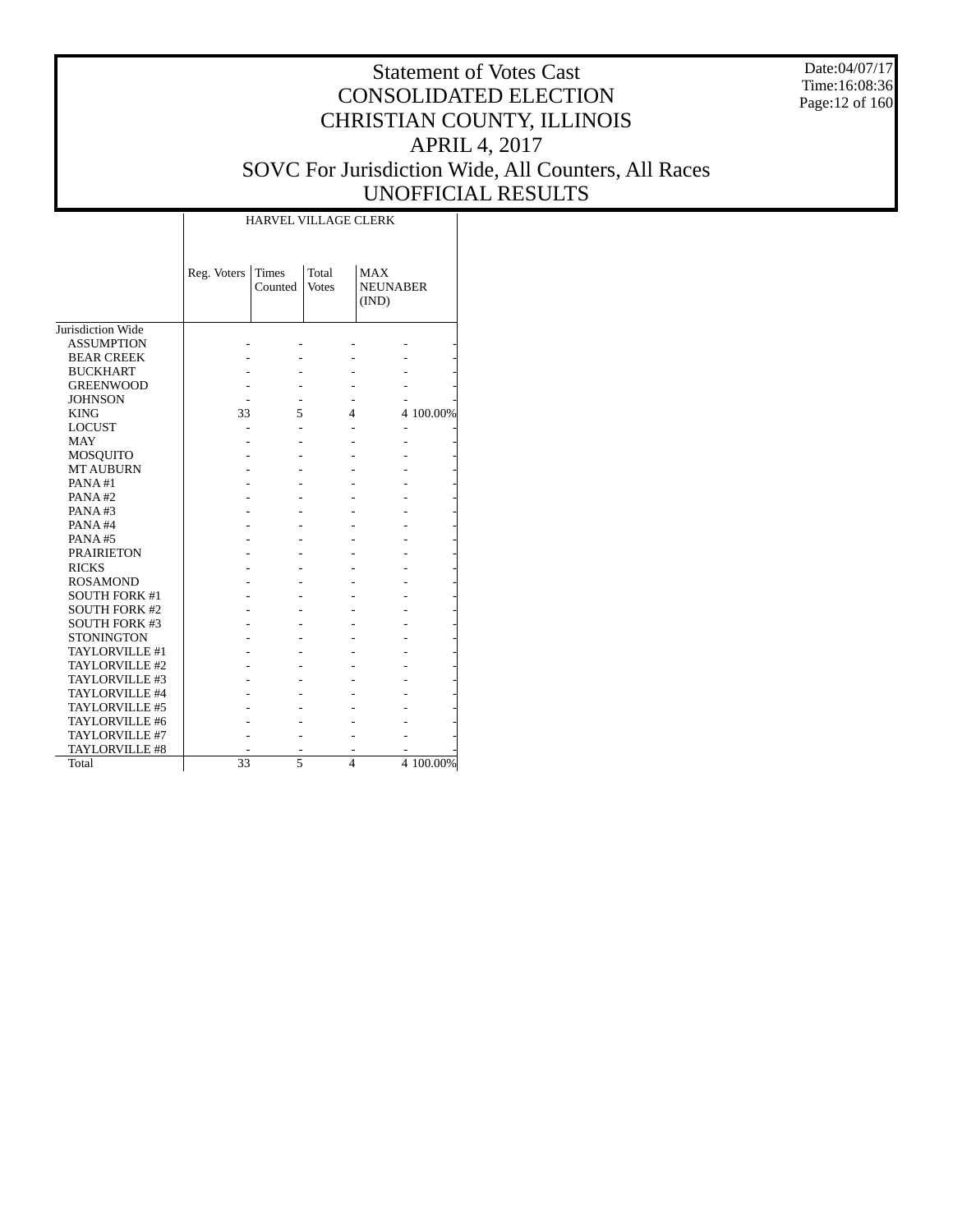Date:04/07/17 Time:16:08:36 Page:13 of 160

# Statement of Votes Cast CONSOLIDATED ELECTION CHRISTIAN COUNTY, ILLINOIS APRIL 4, 2017 SOVC For Jurisdiction Wide, All Counters, All Races UNOFFICIAL RESULTS

HARVEL VILL TRUSTEE 4 YR

|                      | Reg. Voters | Times<br>Counted | Total<br><b>Votes</b>   | <b>HAROLD</b><br>TURNER (IND) |           | DAVID L. YARD            |       | <b>RONALD</b><br><b>BERGSCHNEIDE</b> |          |
|----------------------|-------------|------------------|-------------------------|-------------------------------|-----------|--------------------------|-------|--------------------------------------|----------|
| Jurisdiction Wide    |             |                  |                         |                               |           |                          |       |                                      |          |
| <b>ASSUMPTION</b>    |             |                  |                         |                               |           |                          |       |                                      |          |
| <b>BEAR CREEK</b>    |             |                  |                         |                               |           |                          |       |                                      |          |
| <b>BUCKHART</b>      |             |                  |                         |                               |           |                          |       |                                      |          |
| <b>GREENWOOD</b>     |             |                  |                         |                               |           |                          |       |                                      |          |
| <b>JOHNSON</b>       |             |                  |                         |                               |           | ٠                        |       |                                      |          |
| <b>KING</b>          | 33          | 5                | 4                       |                               | 4 100.00% | $\mathbf{0}$             | 0.00% | $\Omega$                             | 0.00%    |
| <b>LOCUST</b>        |             |                  |                         | L,                            |           | $\overline{\phantom{a}}$ |       |                                      |          |
| <b>MAY</b>           |             |                  |                         |                               |           |                          |       |                                      |          |
| MOSQUITO             |             |                  |                         |                               |           |                          |       |                                      |          |
| <b>MT AUBURN</b>     |             |                  |                         |                               |           |                          |       |                                      |          |
| PANA#1               |             |                  |                         |                               |           |                          |       |                                      |          |
| PANA#2               |             |                  |                         |                               |           |                          |       |                                      |          |
| PANA#3               |             |                  |                         |                               |           |                          |       |                                      |          |
| PANA#4               |             |                  |                         |                               |           |                          |       |                                      |          |
| PANA#5               |             |                  |                         |                               |           |                          |       |                                      |          |
| <b>PRAIRIETON</b>    |             |                  |                         |                               |           |                          |       |                                      |          |
| <b>RICKS</b>         |             |                  |                         |                               |           |                          |       |                                      |          |
| <b>ROSAMOND</b>      |             |                  |                         |                               |           |                          |       |                                      |          |
| <b>SOUTH FORK #1</b> |             |                  |                         |                               |           |                          |       |                                      |          |
| <b>SOUTH FORK #2</b> |             |                  |                         |                               |           |                          |       |                                      |          |
| <b>SOUTH FORK #3</b> |             |                  |                         |                               |           |                          |       |                                      |          |
| <b>STONINGTON</b>    |             |                  |                         |                               |           |                          |       |                                      |          |
| TAYLORVILLE #1       |             |                  |                         |                               |           |                          |       |                                      |          |
| TAYLORVILLE #2       |             |                  |                         |                               |           |                          |       |                                      |          |
| TAYLORVILLE #3       |             |                  |                         |                               |           |                          |       |                                      |          |
| TAYLORVILLE #4       |             |                  |                         |                               |           |                          |       |                                      |          |
| TAYLORVILLE #5       |             |                  |                         |                               |           |                          |       |                                      |          |
| TAYLORVILLE #6       |             |                  |                         |                               |           |                          |       |                                      |          |
| TAYLORVILLE #7       |             |                  |                         |                               |           |                          |       |                                      |          |
| TAYLORVILLE #8       |             |                  |                         |                               |           |                          |       |                                      |          |
| Total                | 33          | 5                | $\overline{\mathbf{4}}$ |                               | 4 100.00% | $\theta$                 | 0.00% | $\mathbf{0}$                         | $0.00\%$ |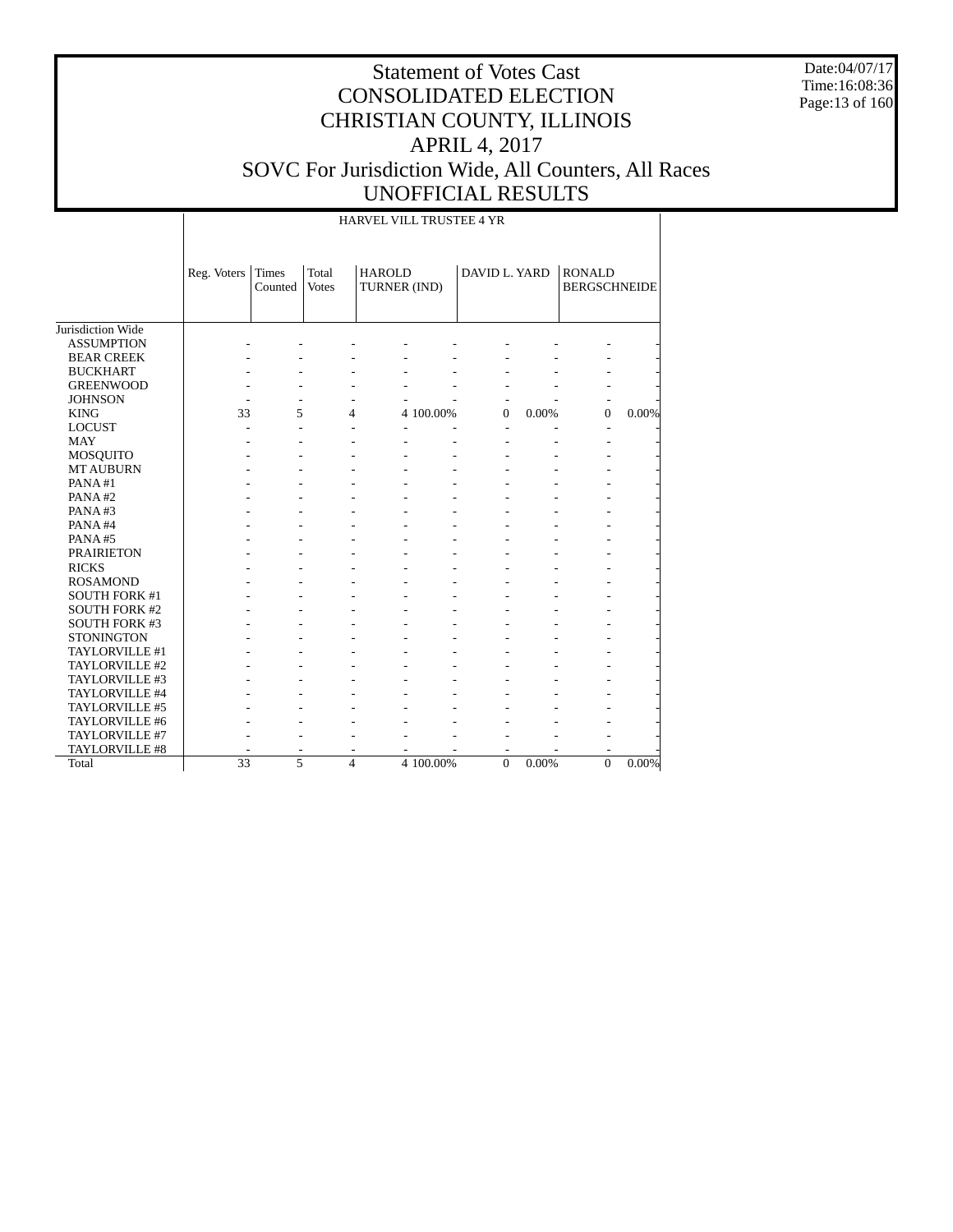Date:04/07/17 Time:16:08:36 Page:14 of 160

|                      |             |                  | HARVEL VILL TRUSTEE 2 YR |                            |                 | JEISYVILLE VILLAGE MAYOR |                       |                               |
|----------------------|-------------|------------------|--------------------------|----------------------------|-----------------|--------------------------|-----------------------|-------------------------------|
|                      |             |                  |                          |                            |                 |                          |                       |                               |
|                      | Reg. Voters | Times<br>Counted | Total<br><b>Votes</b>    | NO CANDIDATE   Reg. Voters |                 | Times<br>Counted         | Total<br><b>Votes</b> | MICHAEL L.<br><b>DRNJEVIC</b> |
|                      |             |                  |                          |                            |                 |                          |                       |                               |
| Jurisdiction Wide    |             |                  |                          |                            |                 |                          |                       |                               |
| <b>ASSUMPTION</b>    |             |                  |                          |                            |                 |                          |                       |                               |
| <b>BEAR CREEK</b>    |             |                  |                          |                            |                 |                          |                       |                               |
| <b>BUCKHART</b>      |             |                  |                          |                            |                 |                          |                       |                               |
| <b>GREENWOOD</b>     |             |                  |                          |                            |                 |                          |                       |                               |
| <b>JOHNSON</b>       |             |                  |                          |                            |                 |                          |                       |                               |
| <b>KING</b>          | 33          | $\overline{0}$   | $\overline{0}$           | $\overline{0}$             |                 |                          |                       |                               |
| <b>LOCUST</b>        |             |                  |                          |                            |                 |                          |                       |                               |
| <b>MAY</b>           |             |                  |                          |                            |                 |                          |                       |                               |
| MOSQUITO             |             |                  |                          |                            |                 |                          |                       |                               |
| <b>MT AUBURN</b>     |             |                  |                          |                            |                 |                          |                       |                               |
| PANA#1               |             |                  |                          |                            |                 |                          |                       |                               |
| PANA#2               |             |                  |                          |                            |                 |                          |                       |                               |
| PANA#3               |             |                  |                          |                            |                 |                          |                       |                               |
| PANA#4               |             |                  |                          |                            |                 |                          |                       |                               |
| PANA#5               |             |                  |                          |                            |                 |                          |                       |                               |
| <b>PRAIRIETON</b>    |             |                  |                          |                            |                 |                          |                       |                               |
| <b>RICKS</b>         |             |                  |                          |                            |                 |                          |                       |                               |
| <b>ROSAMOND</b>      |             |                  |                          |                            |                 |                          |                       |                               |
| <b>SOUTH FORK #1</b> |             |                  |                          |                            |                 |                          |                       |                               |
| <b>SOUTH FORK #2</b> |             |                  |                          |                            |                 |                          |                       |                               |
| <b>SOUTH FORK #3</b> |             |                  |                          |                            | 74              | 10                       | 6                     | 6 100.00%                     |
| <b>STONINGTON</b>    |             |                  |                          |                            |                 | L.                       |                       |                               |
| TAYLORVILLE #1       |             |                  |                          |                            |                 |                          |                       |                               |
| TAYLORVILLE #2       |             |                  |                          |                            |                 |                          |                       |                               |
| TAYLORVILLE #3       |             |                  |                          |                            |                 |                          |                       |                               |
| TAYLORVILLE #4       |             |                  |                          |                            |                 |                          |                       |                               |
| TAYLORVILLE #5       |             |                  |                          |                            |                 |                          |                       |                               |
| TAYLORVILLE #6       |             |                  |                          |                            |                 |                          |                       |                               |
| TAYLORVILLE #7       |             |                  |                          |                            |                 |                          |                       |                               |
| TAYLORVILLE #8       |             |                  |                          |                            |                 |                          |                       |                               |
| Total                | 33          | $\overline{0}$   | $\overline{0}$           | $\overline{0}$             | $\overline{74}$ | 10                       | 6                     | 6 100.00%                     |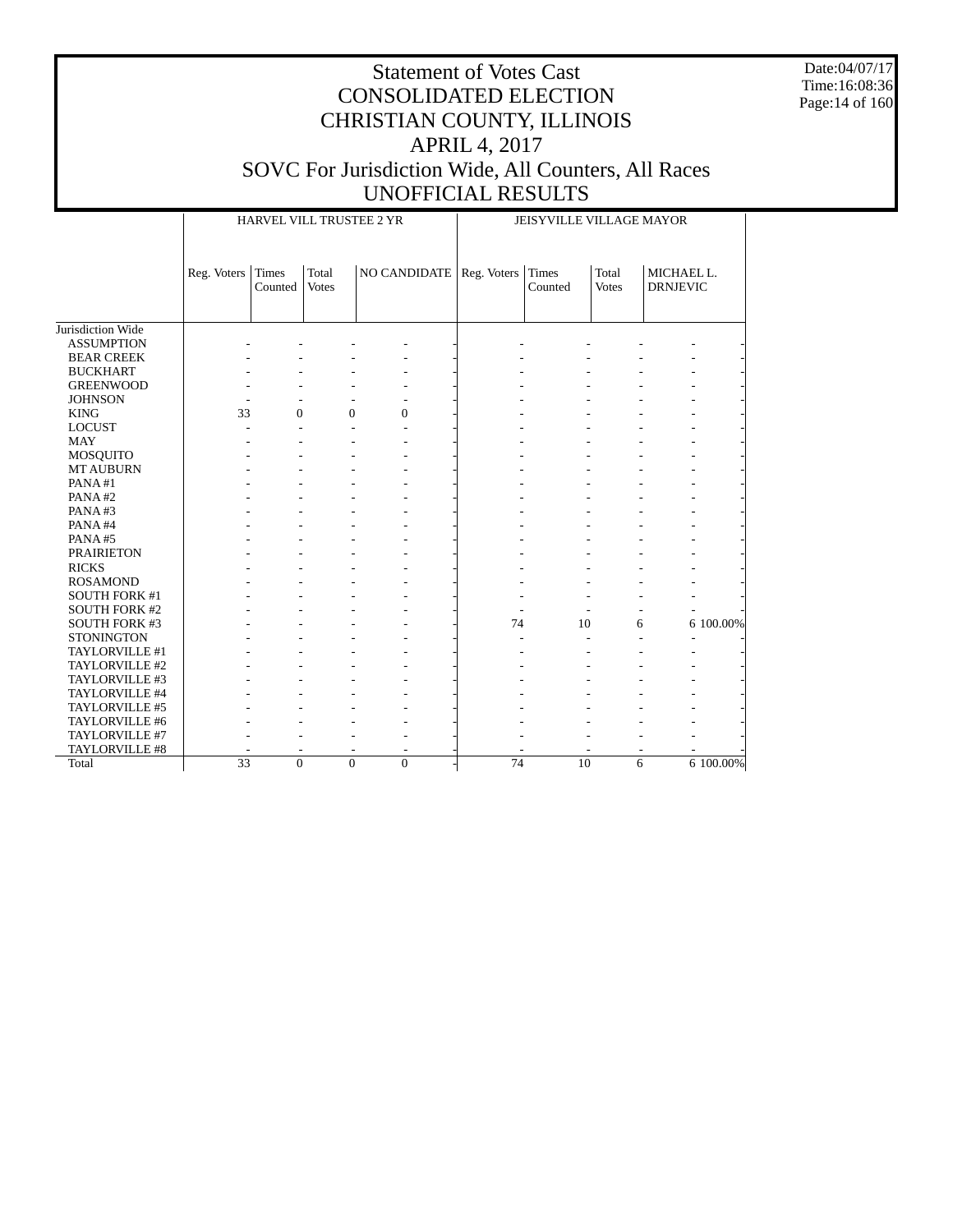Date:04/07/17 Time:16:08:36 Page:15 of 160

# Statement of Votes Cast CONSOLIDATED ELECTION CHRISTIAN COUNTY, ILLINOIS APRIL 4, 2017 SOVC For Jurisdiction Wide, All Counters, All Races UNOFFICIAL RESULTS

|                       |             | <b>JEISYVILLE VILLAGE TRUSTEE</b> |                       |                                         |           |
|-----------------------|-------------|-----------------------------------|-----------------------|-----------------------------------------|-----------|
|                       | Reg. Voters | <b>Times</b><br>Counted           | Total<br><b>Votes</b> | RONALD <sub>L</sub> .<br><b>SUMMERS</b> |           |
| Jurisdiction Wide     |             |                                   |                       |                                         |           |
| <b>ASSUMPTION</b>     |             |                                   |                       |                                         |           |
| <b>BEAR CREEK</b>     |             |                                   |                       |                                         |           |
| <b>BUCKHART</b>       |             |                                   |                       |                                         |           |
| <b>GREENWOOD</b>      |             |                                   |                       |                                         |           |
| <b>JOHNSON</b>        |             |                                   |                       |                                         |           |
| <b>KING</b>           |             |                                   |                       |                                         |           |
| <b>LOCUST</b>         |             |                                   |                       |                                         |           |
| <b>MAY</b>            |             |                                   |                       |                                         |           |
| <b>MOSQUITO</b>       |             |                                   |                       |                                         |           |
| <b>MT AUBURN</b>      |             |                                   |                       |                                         |           |
| PANA#1                |             |                                   |                       |                                         |           |
| PANA#2                |             |                                   |                       |                                         |           |
| PANA#3                |             |                                   |                       |                                         |           |
| PANA#4                |             |                                   |                       |                                         |           |
| PANA#5                |             |                                   |                       |                                         |           |
| <b>PRAIRIETON</b>     |             |                                   |                       |                                         |           |
| <b>RICKS</b>          |             |                                   |                       |                                         |           |
| <b>ROSAMOND</b>       |             |                                   |                       |                                         |           |
| <b>SOUTH FORK #1</b>  |             |                                   |                       |                                         |           |
| <b>SOUTH FORK #2</b>  |             |                                   |                       |                                         |           |
| <b>SOUTH FORK #3</b>  | 74          | 10                                | 4                     |                                         | 4 100.00% |
| <b>STONINGTON</b>     |             |                                   |                       |                                         |           |
| <b>TAYLORVILLE #1</b> |             |                                   |                       |                                         |           |
| TAYLORVILLE #2        |             |                                   |                       |                                         |           |
| TAYLORVILLE #3        |             |                                   |                       |                                         |           |
| TAYLORVILLE #4        |             |                                   |                       |                                         |           |
| TAYLORVILLE #5        |             |                                   |                       |                                         |           |
| TAYLORVILLE #6        |             |                                   |                       |                                         |           |
| TAYLORVILLE #7        |             |                                   |                       |                                         |           |
| TAYLORVILLE #8        |             |                                   |                       |                                         |           |
| Total                 | 74          | 10                                | $\overline{4}$        |                                         | 4 100.00% |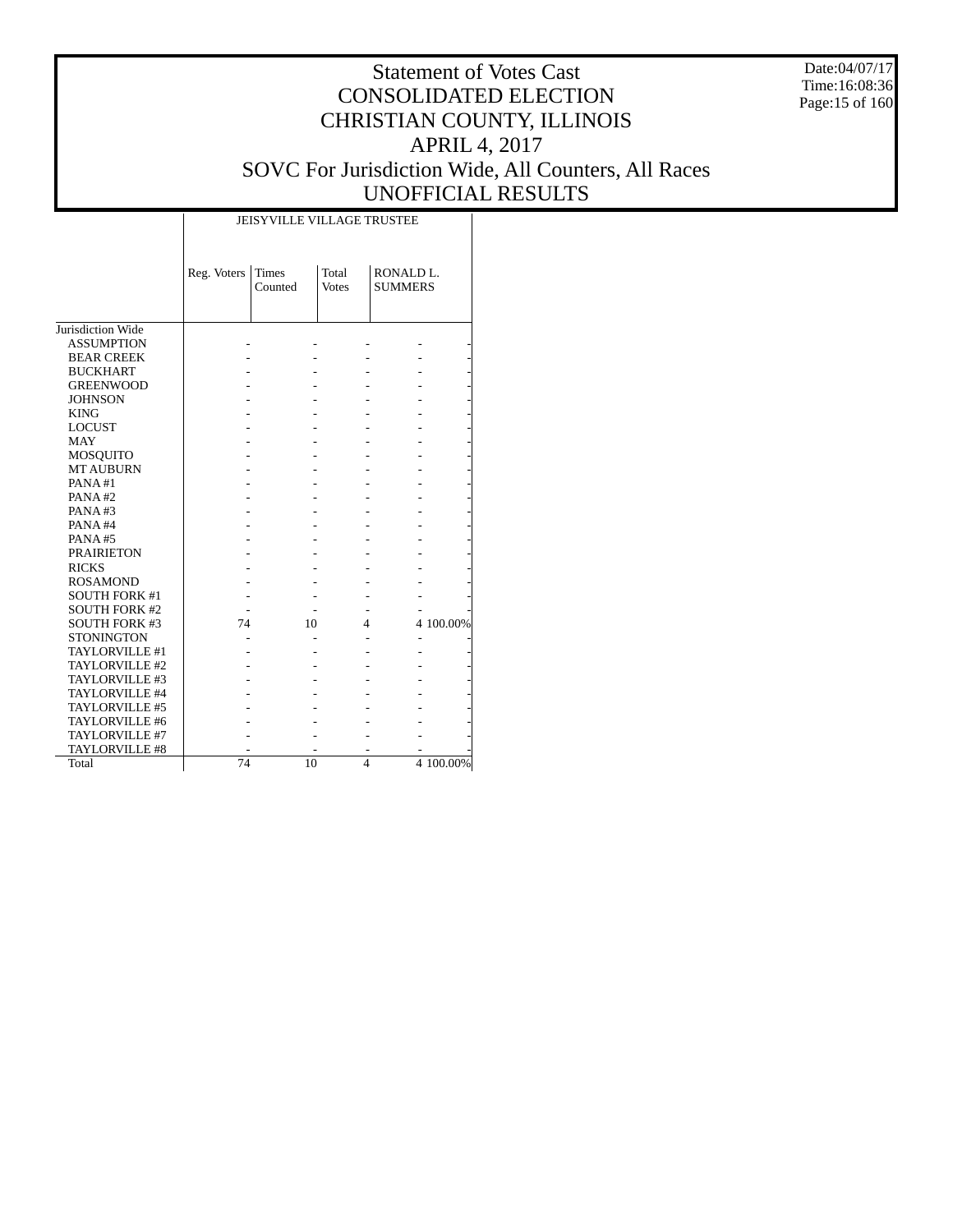Date:04/07/17 Time:16:08:36 Page:16 of 160

|                      |             |                         |                    | KINCAID VILLAGE PRESIDENT    |        |                                  |        |
|----------------------|-------------|-------------------------|--------------------|------------------------------|--------|----------------------------------|--------|
|                      | Reg. Voters | <b>Times</b><br>Counted | <b>Total Votes</b> | <b>BILL JARRETT</b><br>(IND) |        | <b>DEBORAH</b><br>FREESTON (IND) |        |
|                      |             |                         |                    |                              |        |                                  |        |
| Jurisdiction Wide    |             |                         |                    |                              |        |                                  |        |
| <b>ASSUMPTION</b>    |             |                         |                    |                              |        |                                  |        |
| <b>BEAR CREEK</b>    |             |                         |                    |                              |        |                                  |        |
| <b>BUCKHART</b>      |             |                         |                    |                              |        |                                  |        |
| <b>GREENWOOD</b>     |             |                         |                    |                              |        |                                  |        |
| <b>JOHNSON</b>       |             |                         |                    |                              |        |                                  |        |
| <b>KING</b>          |             |                         |                    |                              |        |                                  |        |
| <b>LOCUST</b>        |             |                         |                    |                              |        |                                  |        |
| <b>MAY</b>           |             |                         |                    |                              |        |                                  |        |
| MOSQUITO             |             |                         |                    |                              |        |                                  |        |
| <b>MT AUBURN</b>     |             |                         |                    |                              |        |                                  |        |
| PANA#1               |             |                         |                    |                              |        |                                  |        |
| PANA#2               |             |                         |                    |                              |        |                                  |        |
| PANA#3               |             |                         |                    |                              |        |                                  |        |
| PANA#4               |             |                         |                    |                              |        |                                  |        |
| PANA#5               |             |                         |                    |                              |        |                                  |        |
| <b>PRAIRIETON</b>    |             |                         |                    |                              |        |                                  |        |
| <b>RICKS</b>         |             |                         |                    |                              |        |                                  |        |
| <b>ROSAMOND</b>      |             |                         |                    |                              |        |                                  |        |
| <b>SOUTH FORK #1</b> | 909         | 250                     | 248                | 149                          | 60.08% | 99                               | 39.92% |
| <b>SOUTH FORK #2</b> |             |                         |                    |                              |        |                                  |        |
| <b>SOUTH FORK #3</b> | 123         | 31                      | 30                 | 14                           | 46.67% | 16                               | 53.33% |
| <b>STONINGTON</b>    |             |                         |                    |                              |        |                                  |        |
| TAYLORVILLE #1       |             |                         |                    |                              |        |                                  |        |
| TAYLORVILLE #2       |             |                         |                    |                              |        |                                  |        |
| TAYLORVILLE #3       |             |                         |                    |                              |        |                                  |        |
| TAYLORVILLE #4       |             |                         |                    |                              |        |                                  |        |
| TAYLORVILLE #5       |             |                         |                    |                              |        |                                  |        |
| TAYLORVILLE #6       |             |                         |                    |                              |        |                                  |        |
| TAYLORVILLE #7       |             |                         |                    |                              |        |                                  |        |
| TAYLORVILLE #8       |             |                         |                    |                              |        |                                  |        |
| Total                | 1032        | 281                     | 278                | 163                          | 58.63% | 115                              | 41.37% |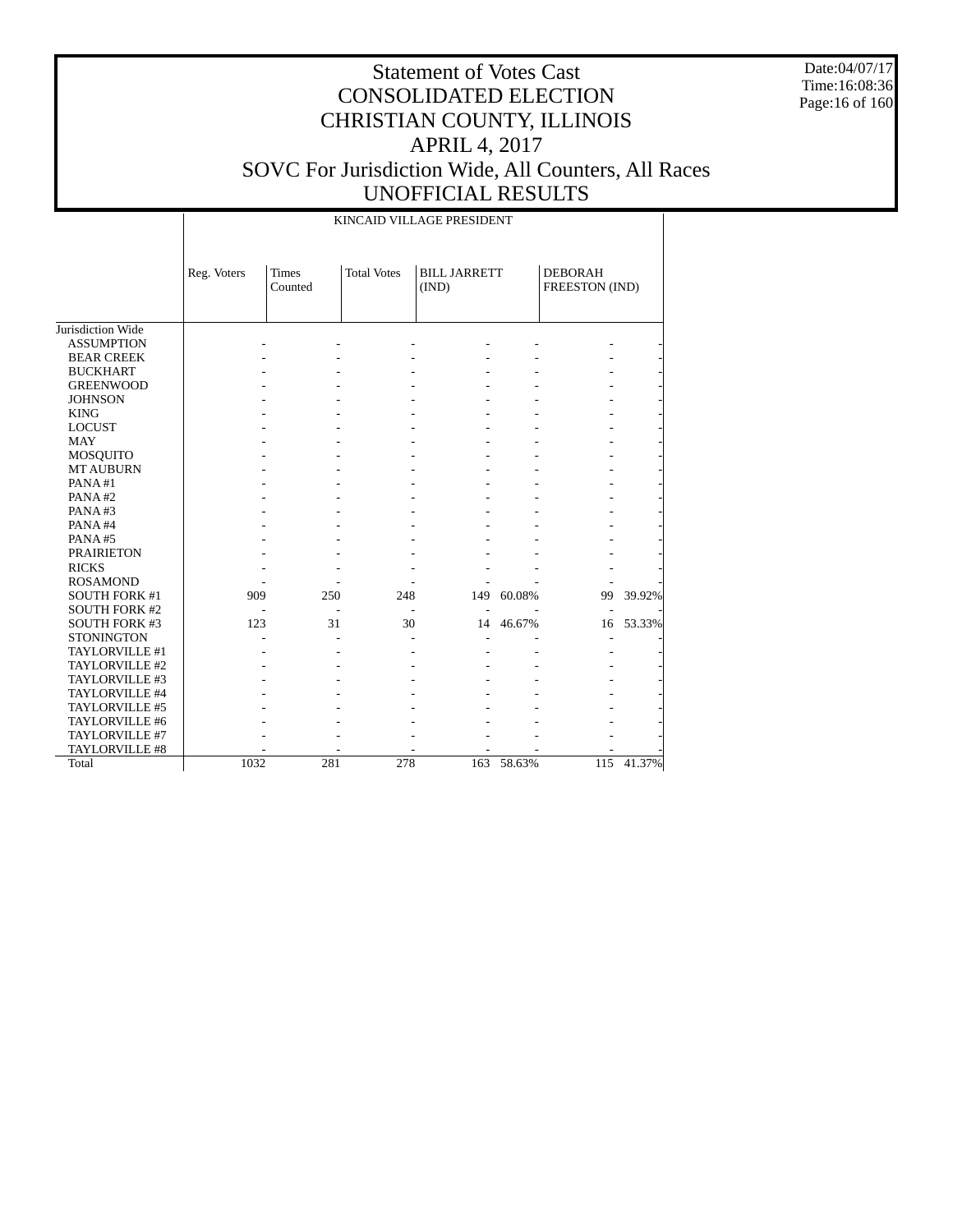Date:04/07/17 Time:16:08:36 Page:17 of 160

|                      |             |                         |                    | KINCAID VILLAGE TRUSTEE |        |                                    |            |                        |        |
|----------------------|-------------|-------------------------|--------------------|-------------------------|--------|------------------------------------|------------|------------------------|--------|
|                      | Reg. Voters | <b>Times</b><br>Counted | <b>Total Votes</b> | DAVID OLLER (IND)       |        | <b>WILBERT GRIFFIN</b><br>JR (IND) |            | JEFFERY BASIL<br>(IND) |        |
| Jurisdiction Wide    |             |                         |                    |                         |        |                                    |            |                        |        |
| <b>ASSUMPTION</b>    |             |                         |                    |                         |        |                                    |            |                        |        |
| <b>BEAR CREEK</b>    |             |                         |                    |                         |        |                                    |            |                        |        |
| <b>BUCKHART</b>      |             |                         |                    |                         |        |                                    |            |                        |        |
| <b>GREENWOOD</b>     |             |                         |                    |                         |        |                                    |            |                        |        |
| <b>JOHNSON</b>       |             |                         |                    |                         |        |                                    |            |                        |        |
| <b>KING</b>          |             |                         |                    |                         |        |                                    |            |                        |        |
| <b>LOCUST</b>        |             |                         |                    |                         |        |                                    |            |                        |        |
| <b>MAY</b>           |             |                         |                    |                         |        |                                    |            |                        |        |
| <b>MOSQUITO</b>      |             |                         |                    |                         |        |                                    |            |                        |        |
| <b>MT AUBURN</b>     |             |                         |                    |                         |        |                                    |            |                        |        |
| PANA#1               |             |                         |                    |                         |        |                                    |            |                        |        |
| PANA#2               |             |                         |                    |                         |        |                                    |            |                        |        |
| PANA#3               |             |                         |                    |                         |        |                                    |            |                        |        |
| PANA#4               |             |                         |                    |                         |        |                                    |            |                        |        |
| PANA#5               |             |                         |                    |                         |        |                                    |            |                        |        |
| <b>PRAIRIETON</b>    |             |                         |                    |                         |        |                                    |            |                        |        |
| <b>RICKS</b>         |             |                         |                    |                         |        |                                    |            |                        |        |
| <b>ROSAMOND</b>      |             |                         |                    |                         |        |                                    |            |                        |        |
| SOUTH FORK #1        | 909         | 250                     | 489                | 185                     | 37.83% | 133                                | 27.20%     | 171                    | 34.97% |
| <b>SOUTH FORK #2</b> |             |                         |                    |                         |        |                                    |            |                        |        |
| SOUTH FORK #3        | 123         |                         | 31<br>56           | 22                      | 39.29% | 16                                 | 28.57%     | 18                     | 32.14% |
| <b>STONINGTON</b>    |             |                         |                    |                         |        |                                    |            |                        |        |
| TAYLORVILLE #1       |             |                         |                    |                         |        |                                    |            |                        |        |
| TAYLORVILLE #2       |             |                         |                    |                         |        |                                    |            |                        |        |
| TAYLORVILLE #3       |             |                         |                    |                         |        |                                    |            |                        |        |
| TAYLORVILLE #4       |             |                         |                    |                         |        |                                    |            |                        |        |
| TAYLORVILLE #5       |             |                         |                    |                         |        |                                    |            |                        |        |
| TAYLORVILLE #6       |             |                         |                    |                         |        |                                    |            |                        |        |
| TAYLORVILLE #7       |             |                         |                    |                         |        |                                    |            |                        |        |
| TAYLORVILLE #8       |             |                         |                    |                         |        |                                    |            |                        |        |
| Total                | 1032        | 281                     | 545                | 207                     | 37.98% |                                    | 149 27.34% | 189                    | 34.68% |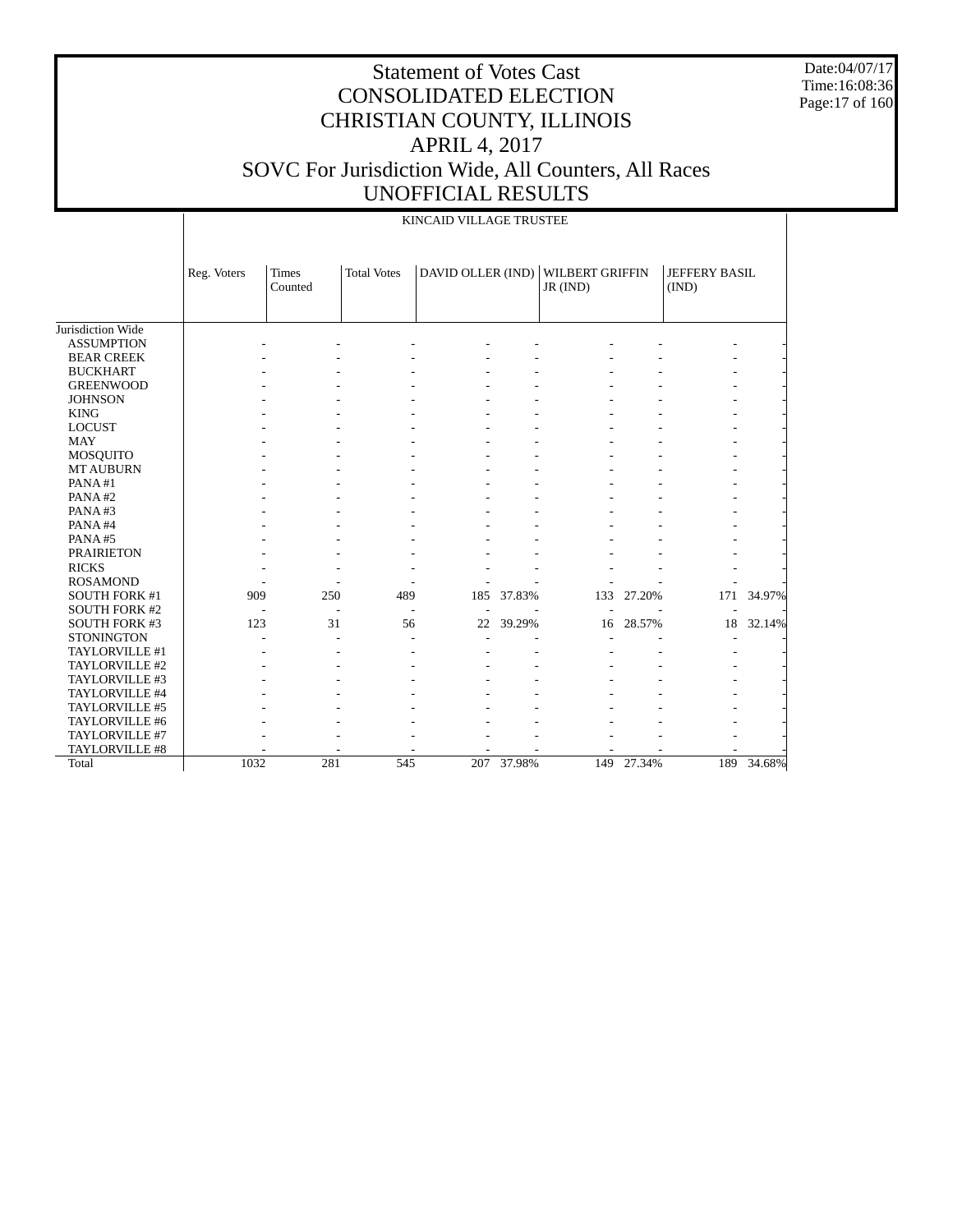Date:04/07/17 Time:16:08:36 Page:18 of 160

#### Statement of Votes Cast CONSOLIDATED ELECTION CHRISTIAN COUNTY, ILLINOIS APRIL 4, 2017 SOVC For Jurisdiction Wide, All Counters, All Races UNOFFICIAL RESULTS

 Jurisdiction Wide ASSUMPTION BEAR CREEK BUCKHART GREENWOOD JOHNSON KING LOCUST MAY MOSQUITO MT AUBURN PANA #1 PANA #2 PANA #3 PANA #4 PANA #5 PRAIRIETON RICKS ROSAMOND SOUTH FORK #1 SOUTH FORK #2 SOUTH FORK #3 **STONINGTON**  TAYLORVILLE #1 TAYLORVILLE #2 TAYLORVILLE #3 TAYLORVILLE #4 TAYLORVILLE #5 TAYLORVILLE #6 TAYLORVILLE #7 TAYLORVILLE #8 Total Reg. Voters | Times Counted Total Votes | ALICE DOWNEY (IND) LARRY TOLLIVER (IND) MORRISONVILLE MAYOR - - - - - - - - - - - - - - - - - - - - - - - - - - - - - - - - - - - - - - - - - - - - - - - - - - - - - - - - - - - - - - - - - - - - - - - - - - - - - - - - - - - - - - - - - - - - - - - - - - - - - - - - - - - - - - - - 726 336 335 143 42.69% 192 57.31% - - - - - - - - - - - - - - - - - - - - - - - - - - - - - - - - - - - - - - - - - - - - - - - - - - - - - - - - - - - - - - - - - - - - - - - - - - - - - - - - - - - - - - - - - - - 726 336 335 143 42.69% 192 57.31%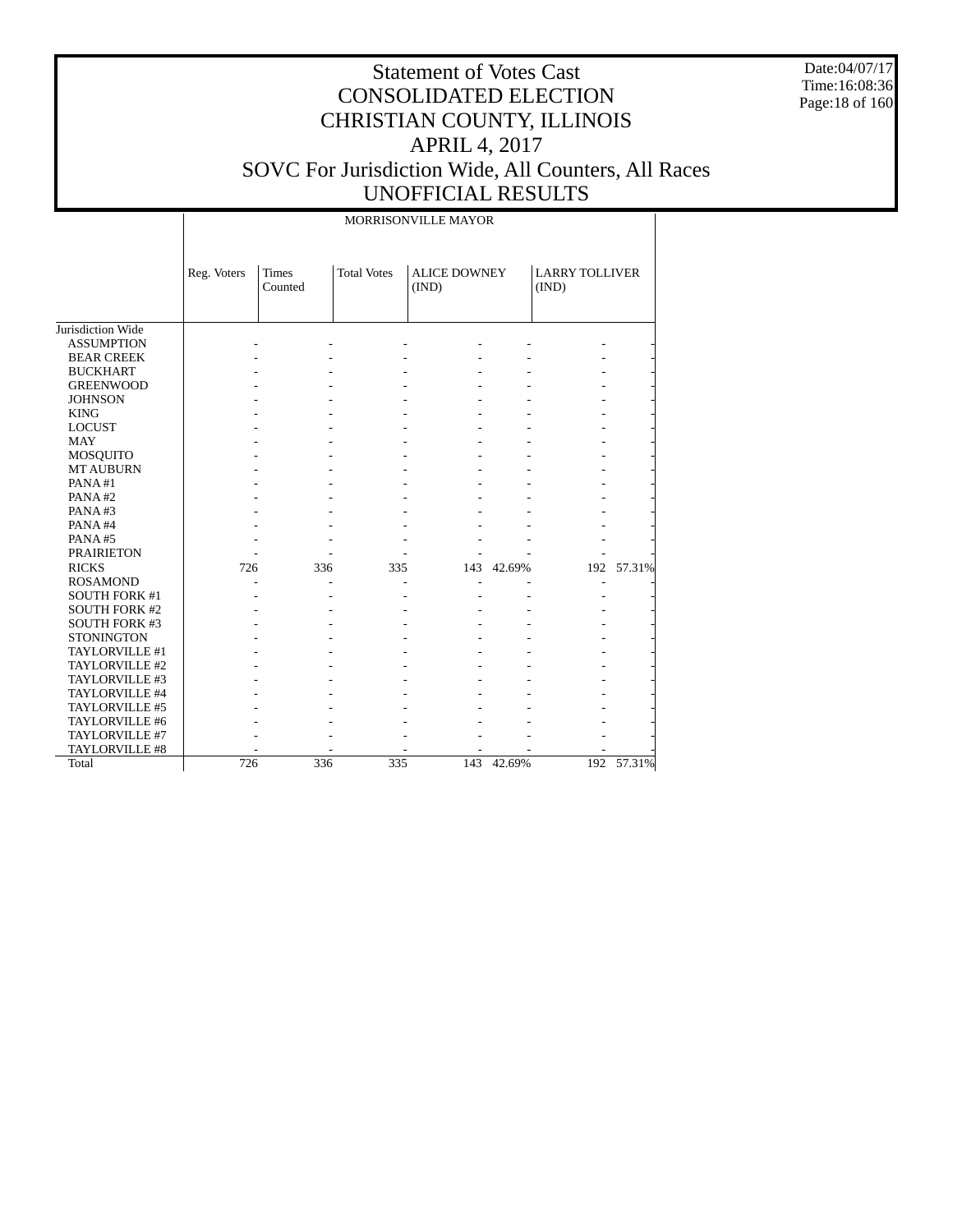Date:04/07/17 Time:16:08:36 Page:19 of 160

|                      |             | MORRISONVILLE VILLAGE CLERK |                    |                                            |             |
|----------------------|-------------|-----------------------------|--------------------|--------------------------------------------|-------------|
|                      | Reg. Voters | <b>Times</b><br>Counted     | <b>Total Votes</b> | <b>DARCY</b><br><b>MONTGOMERY</b><br>(IND) |             |
| Jurisdiction Wide    |             |                             |                    |                                            |             |
| <b>ASSUMPTION</b>    |             |                             |                    |                                            |             |
| <b>BEAR CREEK</b>    |             |                             |                    |                                            |             |
| <b>BUCKHART</b>      |             |                             |                    |                                            |             |
| <b>GREENWOOD</b>     |             |                             |                    |                                            |             |
| <b>JOHNSON</b>       |             |                             |                    |                                            |             |
| <b>KING</b>          |             |                             |                    |                                            |             |
| <b>LOCUST</b>        |             |                             |                    |                                            |             |
| <b>MAY</b>           |             |                             |                    |                                            |             |
| MOSQUITO             |             |                             |                    |                                            |             |
| <b>MT AUBURN</b>     |             |                             |                    |                                            |             |
| PANA#1               |             |                             |                    |                                            |             |
| PANA#2               |             |                             |                    |                                            |             |
| PANA#3               |             |                             |                    |                                            |             |
| PANA#4               |             |                             |                    |                                            |             |
| PANA#5               |             |                             |                    |                                            |             |
| <b>PRAIRIETON</b>    |             |                             |                    |                                            |             |
| <b>RICKS</b>         | 726         | 336                         | 283                |                                            | 283 100.00% |
| <b>ROSAMOND</b>      |             |                             |                    |                                            |             |
| <b>SOUTH FORK #1</b> |             |                             |                    |                                            |             |
| <b>SOUTH FORK #2</b> |             |                             |                    |                                            |             |
| <b>SOUTH FORK #3</b> |             |                             |                    |                                            |             |
| <b>STONINGTON</b>    |             |                             |                    |                                            |             |
| TAYLORVILLE #1       |             |                             |                    |                                            |             |
| TAYLORVILLE #2       |             |                             |                    |                                            |             |
| TAYLORVILLE #3       |             |                             |                    |                                            |             |
| TAYLORVILLE #4       |             |                             |                    |                                            |             |
| TAYLORVILLE #5       |             |                             |                    |                                            |             |
| TAYLORVILLE #6       |             |                             |                    |                                            |             |
| TAYLORVILLE #7       |             |                             |                    |                                            |             |
| TAYLORVILLE #8       |             |                             |                    |                                            |             |
| Total                | 726         | 336                         | 283                |                                            | 283 100.00% |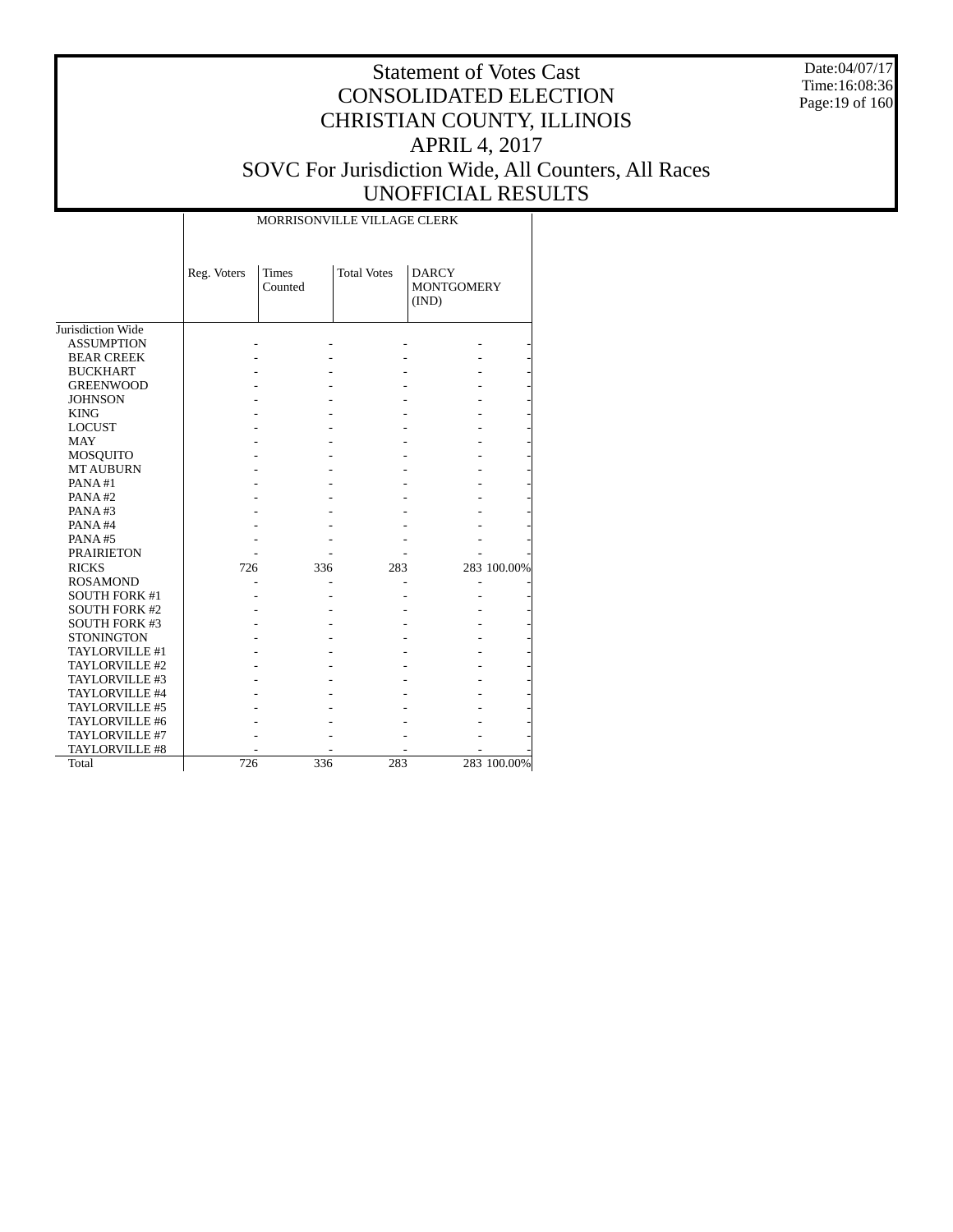Date:04/07/17 Time:16:08:36 Page:20 of 160

|                      |             |                  |                      | MORRISONVILLE VILLAGE TRUSTEE |        |                          |        |                                 |        |
|----------------------|-------------|------------------|----------------------|-------------------------------|--------|--------------------------|--------|---------------------------------|--------|
|                      | Reg. Voters | Times<br>Counted | <b>Total Votes</b>   | <b>DAVID KELMEL</b><br>(IND)  |        | PHILLIP SKINNER<br>(IND) |        | <b>DONALD</b><br>DENNISON (IND) |        |
| Jurisdiction Wide    |             |                  |                      |                               |        |                          |        |                                 |        |
| <b>ASSUMPTION</b>    |             |                  |                      |                               |        |                          |        |                                 |        |
| <b>BEAR CREEK</b>    |             |                  |                      |                               |        |                          |        |                                 |        |
| <b>BUCKHART</b>      |             |                  |                      |                               |        |                          |        |                                 |        |
| <b>GREENWOOD</b>     |             |                  |                      |                               |        |                          |        |                                 |        |
| <b>JOHNSON</b>       |             |                  |                      |                               |        |                          |        |                                 |        |
| <b>KING</b>          |             |                  |                      |                               |        |                          |        |                                 |        |
| <b>LOCUST</b>        |             |                  |                      |                               |        |                          |        |                                 |        |
| <b>MAY</b>           |             |                  |                      |                               |        |                          |        |                                 |        |
| MOSQUITO             |             |                  |                      |                               |        |                          |        |                                 |        |
| <b>MT AUBURN</b>     |             |                  |                      |                               |        |                          |        |                                 |        |
| PANA#1               |             |                  |                      |                               |        |                          |        |                                 |        |
| PANA#2               |             |                  |                      |                               |        |                          |        |                                 |        |
| PANA#3               |             |                  |                      |                               |        |                          |        |                                 |        |
| PANA#4               |             |                  |                      |                               |        |                          |        |                                 |        |
| PANA#5               |             |                  |                      |                               |        |                          |        |                                 |        |
| <b>PRAIRIETON</b>    |             |                  |                      |                               |        |                          |        |                                 |        |
| <b>RICKS</b>         | 726         | 336              | 885                  | 180                           | 20.34% | 153                      | 17.29% | 149                             | 16.84% |
| <b>ROSAMOND</b>      |             |                  | $\overline{a}$<br>÷, |                               |        |                          |        |                                 |        |
| <b>SOUTH FORK #1</b> |             |                  |                      |                               |        |                          |        |                                 |        |
| <b>SOUTH FORK #2</b> |             |                  |                      |                               |        |                          |        |                                 |        |
| <b>SOUTH FORK #3</b> |             |                  |                      |                               |        |                          |        |                                 |        |
| <b>STONINGTON</b>    |             |                  |                      |                               |        |                          |        |                                 |        |
| TAYLORVILLE #1       |             |                  |                      |                               |        |                          |        |                                 |        |
| TAYLORVILLE #2       |             |                  |                      |                               |        |                          |        |                                 |        |
| TAYLORVILLE #3       |             |                  |                      |                               |        |                          |        |                                 |        |
| TAYLORVILLE #4       |             |                  |                      |                               |        |                          |        |                                 |        |
| TAYLORVILLE #5       |             |                  |                      |                               |        |                          |        |                                 |        |
| TAYLORVILLE #6       |             |                  |                      |                               |        |                          |        |                                 |        |
| TAYLORVILLE #7       |             |                  |                      |                               |        |                          |        |                                 |        |
| TAYLORVILLE #8       |             |                  |                      |                               |        |                          |        |                                 |        |
| Total                | 726         | 336              | 885                  | 180                           | 20.34% | 153                      | 17.29% | 149                             | 16.84% |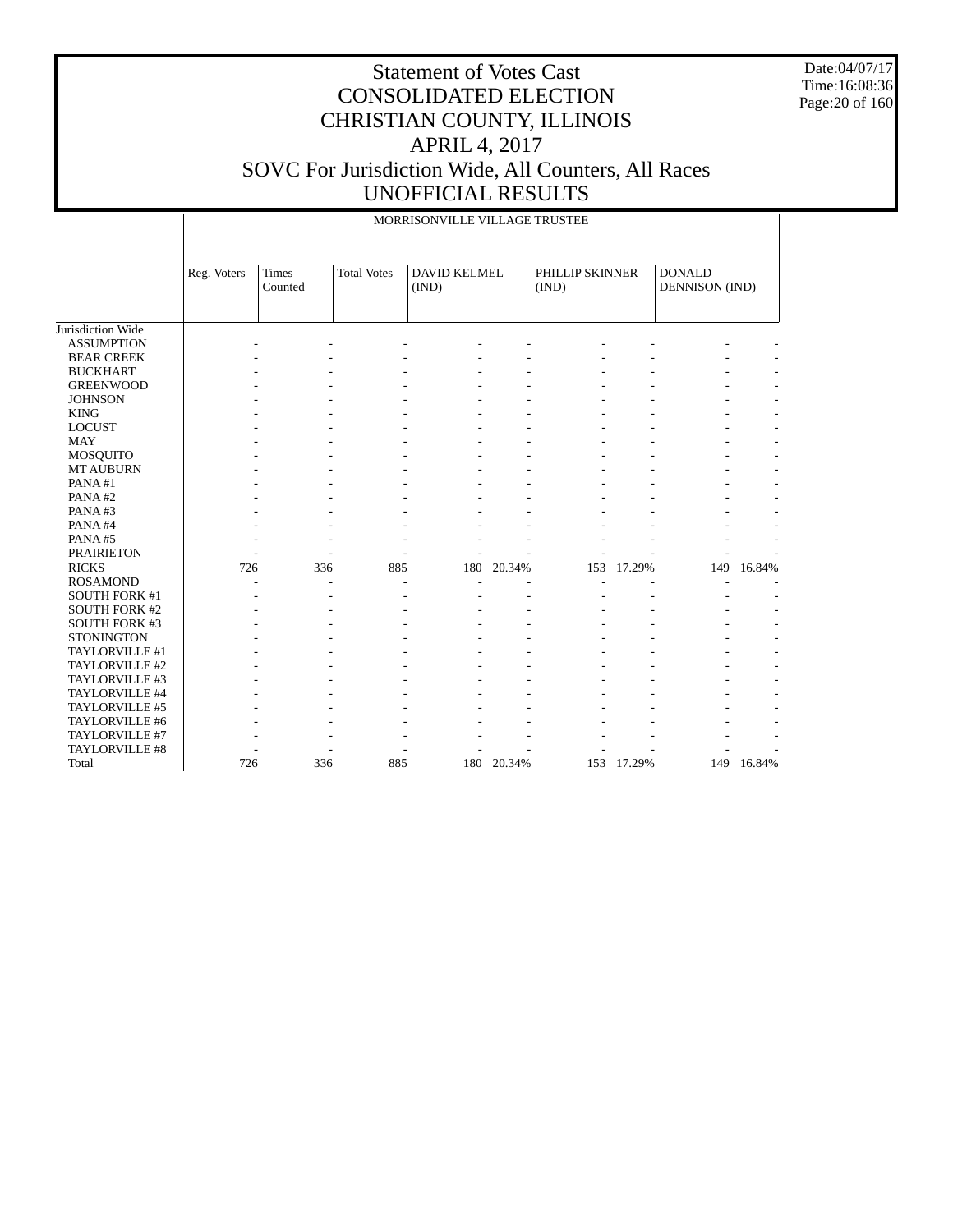Date:04/07/17 Time:16:08:36 Page:21 of 160

|                                     |                                  |            | MORRISONVILLE VILLAGE TRUSTEE |            |             |                  |                       | MOWEAQUA VILLAGE PRESIDENT     |           |                            |       |
|-------------------------------------|----------------------------------|------------|-------------------------------|------------|-------------|------------------|-----------------------|--------------------------------|-----------|----------------------------|-------|
|                                     | <b>MARCIA</b><br>ROSENTHAL (IND) |            | PATRICK KANE<br>(IND)         |            | Reg. Voters | Times<br>Counted | Total<br><b>Votes</b> | <b>D BOOMER</b><br>NEECE (IND) |           | <b>STEVE RUOT</b><br>(IND) |       |
| Jurisdiction Wide                   |                                  |            |                               |            |             |                  |                       |                                |           |                            |       |
| <b>ASSUMPTION</b>                   |                                  |            |                               |            |             |                  |                       |                                |           |                            |       |
| <b>BEAR CREEK</b>                   |                                  |            |                               |            |             |                  |                       |                                |           |                            |       |
| <b>BUCKHART</b>                     |                                  |            |                               |            |             |                  |                       |                                |           |                            |       |
| <b>GREENWOOD</b>                    |                                  |            |                               |            |             |                  |                       |                                |           |                            |       |
| <b>JOHNSON</b>                      |                                  |            |                               |            |             |                  |                       |                                |           |                            |       |
| <b>KING</b>                         |                                  |            |                               |            |             |                  |                       |                                |           |                            |       |
| <b>LOCUST</b>                       |                                  |            |                               |            |             |                  |                       |                                |           |                            |       |
| <b>MAY</b>                          |                                  |            |                               |            |             |                  |                       |                                |           |                            |       |
|                                     |                                  |            |                               |            |             |                  |                       |                                |           |                            |       |
| MOSQUITO<br><b>MT AUBURN</b>        |                                  |            |                               |            |             |                  |                       |                                |           |                            |       |
| PANA#1                              |                                  |            |                               |            |             |                  |                       |                                |           |                            |       |
| PANA#2                              |                                  |            |                               |            |             |                  |                       |                                |           |                            |       |
| PANA#3                              |                                  |            |                               |            |             |                  |                       |                                |           |                            |       |
| PANA#4                              |                                  |            |                               |            |             |                  |                       |                                |           |                            |       |
|                                     |                                  |            |                               |            |             |                  |                       |                                |           |                            |       |
| PANA#5                              |                                  |            |                               |            | 11          |                  |                       |                                |           |                            |       |
| <b>PRAIRIETON</b>                   |                                  |            |                               |            |             | 3                |                       | 3                              | 3 100.00% | $\mathbf{0}$               | 0.00% |
| <b>RICKS</b>                        | 194                              | 21.92%     | 209                           | 23.62%     | ÷           |                  |                       |                                |           |                            |       |
| <b>ROSAMOND</b>                     |                                  |            |                               |            |             |                  |                       |                                |           |                            |       |
| <b>SOUTH FORK #1</b>                |                                  |            |                               |            |             |                  |                       |                                |           |                            |       |
| <b>SOUTH FORK #2</b>                |                                  |            |                               |            |             |                  |                       |                                |           |                            |       |
| <b>SOUTH FORK #3</b>                |                                  |            |                               |            |             |                  |                       |                                |           |                            |       |
| <b>STONINGTON</b><br>TAYLORVILLE #1 |                                  |            |                               |            |             |                  |                       |                                |           |                            |       |
| TAYLORVILLE #2                      |                                  |            |                               |            |             |                  |                       |                                |           |                            |       |
|                                     |                                  |            |                               |            |             |                  |                       |                                |           |                            |       |
| TAYLORVILLE #3                      |                                  |            |                               |            |             |                  |                       |                                |           |                            |       |
| TAYLORVILLE #4                      |                                  |            |                               |            |             |                  |                       |                                |           |                            |       |
| TAYLORVILLE #5                      |                                  |            |                               |            |             |                  |                       |                                |           |                            |       |
| TAYLORVILLE #6                      |                                  |            |                               |            |             |                  |                       |                                |           |                            |       |
| TAYLORVILLE #7                      |                                  |            |                               |            |             |                  |                       |                                |           |                            |       |
| TAYLORVILLE #8                      |                                  | 194 21.92% |                               | 209 23.62% | 11          |                  | 3                     | 3                              | 3 100.00% | $\Omega$                   | 0.00% |
| Total                               |                                  |            |                               |            |             |                  |                       |                                |           |                            |       |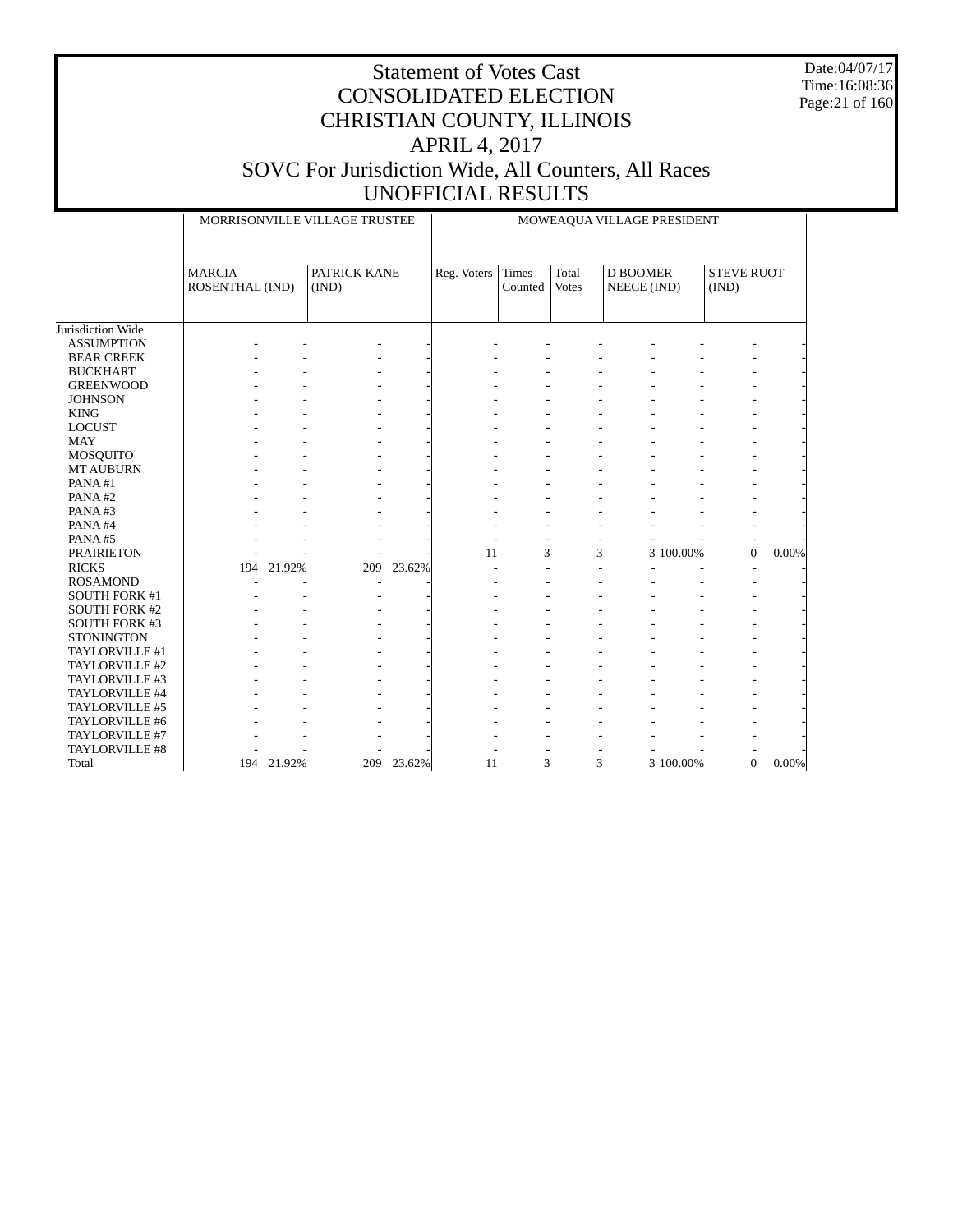Date:04/07/17 Time:16:08:36 Page:22 of 160

|                      |             |                  |                       |                             |        | MOWEAQUA VILLAGE TRUSTEE                 |        |                              |        |                             |        |
|----------------------|-------------|------------------|-----------------------|-----------------------------|--------|------------------------------------------|--------|------------------------------|--------|-----------------------------|--------|
|                      | Reg. Voters | Times<br>Counted | Total<br><b>Votes</b> | <b>JOANN LOWER</b><br>(IND) |        | <b>MARCIA</b><br><b>MAYNARD</b><br>(IND) |        | <b>DANA</b><br>SHUSTER (IND) |        | <b>TATUM PLAIN</b><br>(IND) |        |
| Jurisdiction Wide    |             |                  |                       |                             |        |                                          |        |                              |        |                             |        |
| <b>ASSUMPTION</b>    |             |                  |                       |                             |        |                                          |        |                              |        |                             |        |
| <b>BEAR CREEK</b>    |             |                  |                       |                             |        |                                          |        |                              |        |                             |        |
| <b>BUCKHART</b>      |             |                  |                       |                             |        |                                          |        |                              |        |                             |        |
| <b>GREENWOOD</b>     |             |                  |                       |                             |        |                                          |        |                              |        |                             |        |
| <b>JOHNSON</b>       |             |                  |                       |                             |        |                                          |        |                              |        |                             |        |
| <b>KING</b>          |             |                  |                       |                             |        |                                          |        |                              |        |                             |        |
| <b>LOCUST</b>        |             |                  |                       |                             |        |                                          |        |                              |        |                             |        |
| <b>MAY</b>           |             |                  |                       |                             |        |                                          |        |                              |        |                             |        |
| <b>MOSQUITO</b>      |             |                  |                       |                             |        |                                          |        |                              |        |                             |        |
| <b>MT AUBURN</b>     |             |                  |                       |                             |        |                                          |        |                              |        |                             |        |
| PANA#1               |             |                  |                       |                             |        |                                          |        |                              |        |                             |        |
| PANA#2               |             |                  |                       |                             |        |                                          |        |                              |        |                             |        |
| PANA#3               |             |                  |                       |                             |        |                                          |        |                              |        |                             |        |
| PANA#4               |             |                  |                       |                             |        |                                          |        |                              |        |                             |        |
| PANA#5               |             |                  |                       |                             |        |                                          |        |                              |        |                             |        |
| <b>PRAIRIETON</b>    | 11          | 3                |                       | 9<br>3                      | 33.33% | 3                                        | 33.33% | $\overline{c}$               | 22.22% | 1                           | 11.11% |
| <b>RICKS</b>         |             |                  |                       |                             |        |                                          |        |                              |        |                             |        |
| <b>ROSAMOND</b>      |             |                  |                       |                             |        |                                          |        |                              |        |                             |        |
| <b>SOUTH FORK #1</b> |             |                  |                       |                             |        |                                          |        |                              |        |                             |        |
| <b>SOUTH FORK #2</b> |             |                  |                       |                             |        |                                          |        |                              |        |                             |        |
| <b>SOUTH FORK #3</b> |             |                  |                       |                             |        |                                          |        |                              |        |                             |        |
| <b>STONINGTON</b>    |             |                  |                       |                             |        |                                          |        |                              |        |                             |        |
| TAYLORVILLE #1       |             |                  |                       |                             |        |                                          |        |                              |        |                             |        |
| TAYLORVILLE #2       |             |                  |                       |                             |        |                                          |        |                              |        |                             |        |
| TAYLORVILLE #3       |             |                  |                       |                             |        |                                          |        |                              |        |                             |        |
| TAYLORVILLE #4       |             |                  |                       |                             |        |                                          |        |                              |        |                             |        |
| TAYLORVILLE #5       |             |                  |                       |                             |        |                                          |        |                              |        |                             |        |
| TAYLORVILLE #6       |             |                  |                       |                             |        |                                          |        |                              |        |                             |        |
| TAYLORVILLE #7       |             |                  |                       |                             |        |                                          |        |                              |        |                             |        |
| TAYLORVILLE #8       |             |                  |                       |                             |        |                                          |        |                              |        |                             |        |
| Total                | 11          | $\overline{3}$   |                       | $\mathbf Q$<br>3            | 33.33% | $\overline{3}$                           | 33.33% | $\overline{2}$               | 22.22% | $\mathbf{1}$                | 11.11% |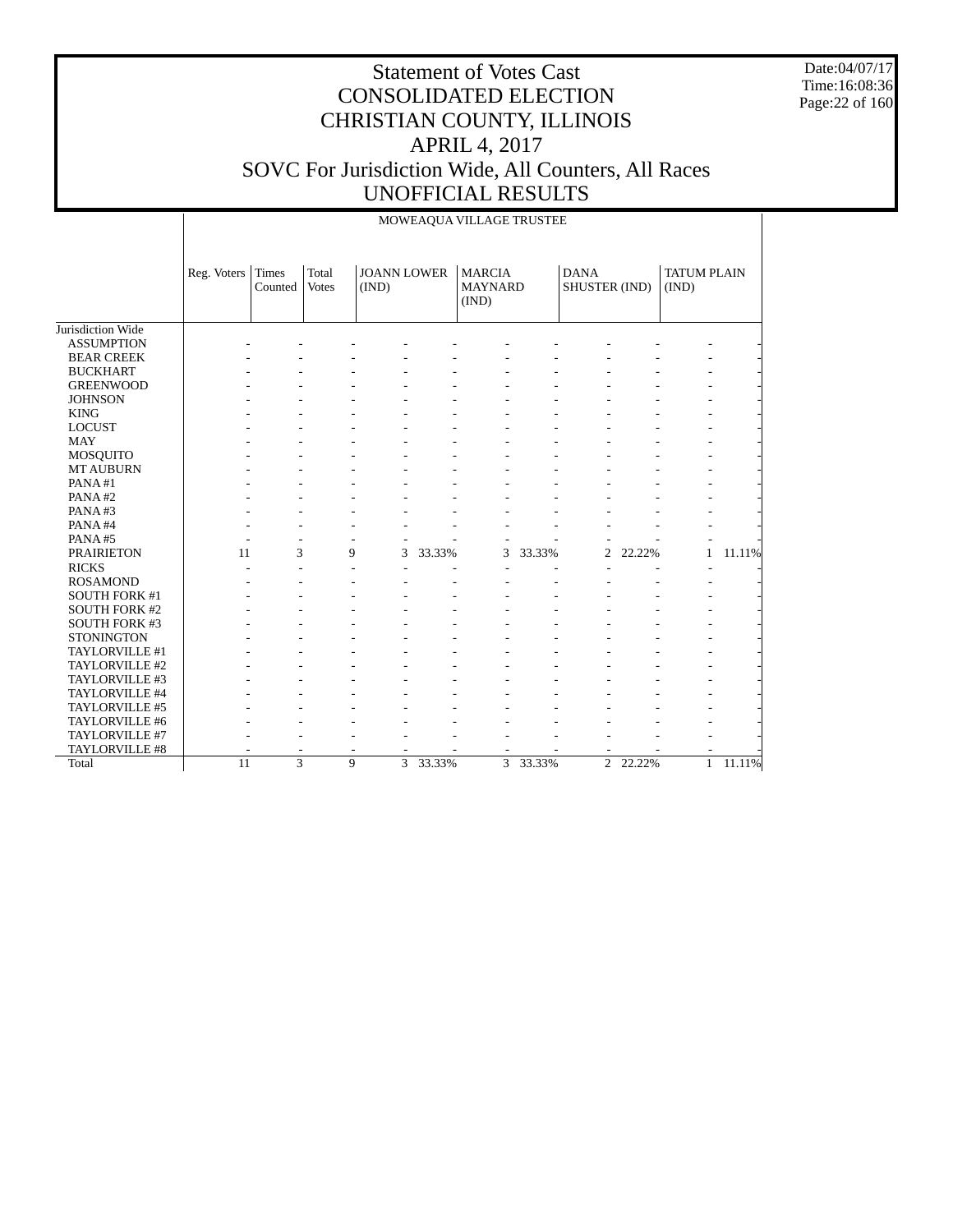Date:04/07/17 Time:16:08:37 Page:23 of 160

# Statement of Votes Cast CONSOLIDATED ELECTION CHRISTIAN COUNTY, ILLINOIS APRIL 4, 2017 SOVC For Jurisdiction Wide, All Counters, All Races UNOFFICIAL RESULTS

MT AUBURN MAYOR

|                      | Reg. Voters | <b>Times</b><br>Counted | <b>Total Votes</b> | <b>BETTE RANKINS</b><br>(IND) |        | <b>BRENT MILBURN</b><br>(IND) |        |
|----------------------|-------------|-------------------------|--------------------|-------------------------------|--------|-------------------------------|--------|
| Jurisdiction Wide    |             |                         |                    |                               |        |                               |        |
| <b>ASSUMPTION</b>    |             |                         |                    |                               |        |                               |        |
| <b>BEAR CREEK</b>    |             |                         |                    |                               |        |                               |        |
| <b>BUCKHART</b>      |             |                         |                    |                               |        |                               |        |
| <b>GREENWOOD</b>     |             |                         |                    |                               |        |                               |        |
| <b>JOHNSON</b>       |             |                         |                    |                               |        |                               |        |
| <b>KING</b>          |             |                         |                    |                               |        |                               |        |
| <b>LOCUST</b>        |             |                         |                    |                               |        |                               |        |
| <b>MAY</b>           |             |                         |                    |                               |        |                               |        |
| <b>MOSQUITO</b>      |             |                         |                    |                               |        |                               |        |
| <b>MT AUBURN</b>     | 299         | 162                     | 159                | 72                            | 45.28% | 87                            | 54.72% |
| PANA#1               |             |                         |                    |                               |        |                               |        |
| PANA#2               |             |                         |                    |                               |        |                               |        |
| PANA#3               |             |                         |                    |                               |        |                               |        |
| PANA#4               |             |                         |                    |                               |        |                               |        |
| PANA#5               |             |                         |                    |                               |        |                               |        |
| <b>PRAIRIETON</b>    |             |                         |                    |                               |        |                               |        |
| <b>RICKS</b>         |             |                         |                    |                               |        |                               |        |
| <b>ROSAMOND</b>      |             |                         |                    |                               |        |                               |        |
| <b>SOUTH FORK #1</b> |             |                         |                    |                               |        |                               |        |
| <b>SOUTH FORK #2</b> |             |                         |                    |                               |        |                               |        |
| <b>SOUTH FORK #3</b> |             |                         |                    |                               |        |                               |        |
| <b>STONINGTON</b>    |             |                         |                    |                               |        |                               |        |
| TAYLORVILLE #1       |             |                         |                    |                               |        |                               |        |
| TAYLORVILLE #2       |             |                         |                    |                               |        |                               |        |
| TAYLORVILLE #3       |             |                         |                    |                               |        |                               |        |
| TAYLORVILLE #4       |             |                         |                    |                               |        |                               |        |
| TAYLORVILLE #5       |             |                         |                    |                               |        |                               |        |
| TAYLORVILLE #6       |             |                         |                    |                               |        |                               |        |
| TAYLORVILLE #7       |             |                         |                    |                               |        |                               |        |
| TAYLORVILLE #8       |             |                         |                    |                               |        |                               |        |
| Total                | 299         | 162                     | 159                | 72                            | 45.28% | 87                            | 54.72% |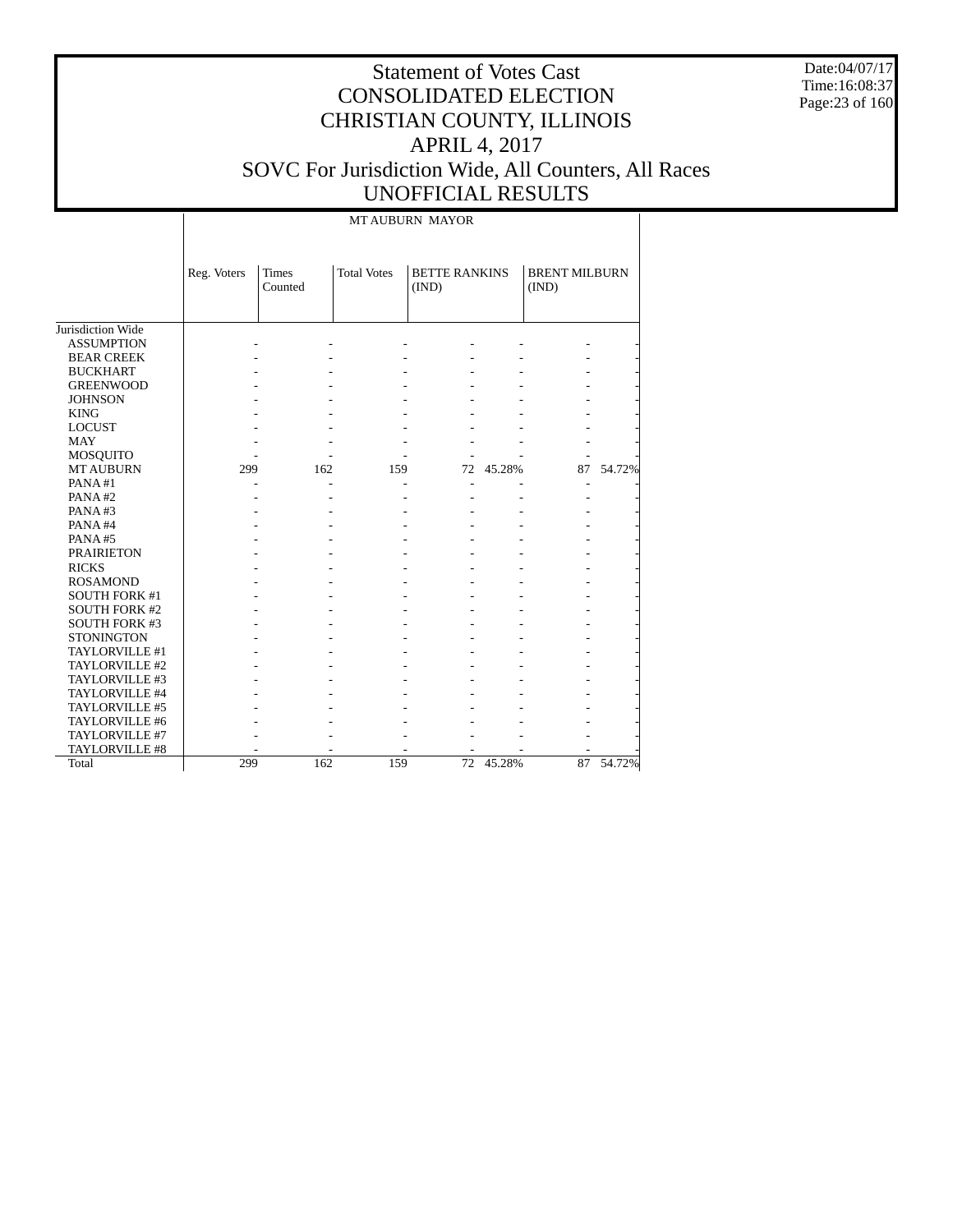Date:04/07/17 Time:16:08:37 Page:24 of 160

|                      |                                        |     |                    | MT AUBURN TRUSTEE 4 YR       |        |                                               |        |  |
|----------------------|----------------------------------------|-----|--------------------|------------------------------|--------|-----------------------------------------------|--------|--|
|                      | Reg. Voters<br><b>Times</b><br>Counted |     | <b>Total Votes</b> | <b>DENISE CAREY</b><br>(IND) |        | <b>CHARLENE</b><br><b>SAULSBERRY</b><br>(IND) |        |  |
| Jurisdiction Wide    |                                        |     |                    |                              |        |                                               |        |  |
| <b>ASSUMPTION</b>    |                                        |     |                    |                              |        |                                               |        |  |
| <b>BEAR CREEK</b>    |                                        |     |                    |                              |        |                                               |        |  |
| <b>BUCKHART</b>      |                                        |     |                    |                              |        |                                               |        |  |
| <b>GREENWOOD</b>     |                                        |     |                    |                              |        |                                               |        |  |
| <b>JOHNSON</b>       |                                        |     |                    |                              |        |                                               |        |  |
| <b>KING</b>          |                                        |     |                    |                              |        |                                               |        |  |
| <b>LOCUST</b>        |                                        |     |                    |                              |        |                                               |        |  |
| <b>MAY</b>           |                                        |     |                    |                              |        |                                               |        |  |
| <b>MOSQUITO</b>      |                                        |     |                    |                              |        |                                               |        |  |
| <b>MT AUBURN</b>     | 299                                    | 162 | 197                | 114                          | 57.87% | 83                                            | 42.13% |  |
| PANA#1               |                                        |     |                    |                              |        | $\overline{\phantom{a}}$                      |        |  |
| PANA#2               |                                        |     |                    |                              |        |                                               |        |  |
| PANA#3               |                                        |     |                    |                              |        |                                               |        |  |
| PANA#4               |                                        |     |                    |                              |        |                                               |        |  |
| PANA#5               |                                        |     |                    |                              |        |                                               |        |  |
| <b>PRAIRIETON</b>    |                                        |     |                    |                              |        |                                               |        |  |
| <b>RICKS</b>         |                                        |     |                    |                              |        |                                               |        |  |
| <b>ROSAMOND</b>      |                                        |     |                    |                              |        |                                               |        |  |
| <b>SOUTH FORK #1</b> |                                        |     |                    |                              |        |                                               |        |  |
| <b>SOUTH FORK #2</b> |                                        |     |                    |                              |        |                                               |        |  |
| <b>SOUTH FORK #3</b> |                                        |     |                    |                              |        |                                               |        |  |
| <b>STONINGTON</b>    |                                        |     |                    |                              |        |                                               |        |  |
| TAYLORVILLE #1       |                                        |     |                    |                              |        |                                               |        |  |
| TAYLORVILLE #2       |                                        |     |                    |                              |        |                                               |        |  |
| TAYLORVILLE #3       |                                        |     |                    |                              |        |                                               |        |  |
| TAYLORVILLE #4       |                                        |     |                    |                              |        |                                               |        |  |
| TAYLORVILLE #5       |                                        |     |                    |                              |        |                                               |        |  |
| TAYLORVILLE #6       |                                        |     |                    |                              |        |                                               |        |  |
| TAYLORVILLE #7       |                                        |     |                    |                              |        |                                               |        |  |
| TAYLORVILLE #8       |                                        |     |                    |                              |        |                                               |        |  |
| Total                | 299                                    | 162 | 197                | 114                          | 57.87% | 83                                            | 42.13% |  |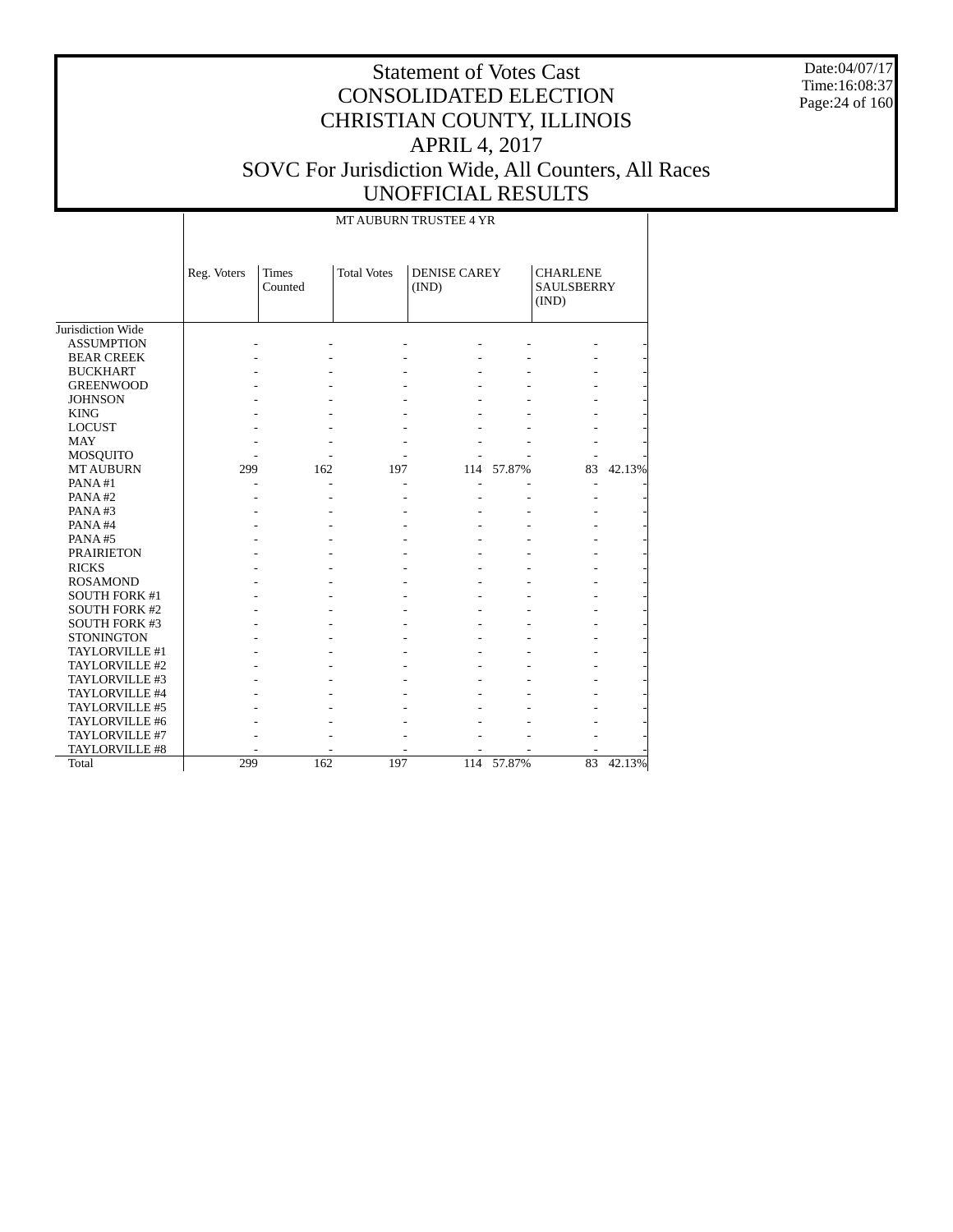Date:04/07/17 Time:16:08:37 Page:25 of 160

|                      |             |                         | OWANECO VILL PRESIDENT |                              |             |                  | OWANECO VILLAGE CLERK |                                          |            |
|----------------------|-------------|-------------------------|------------------------|------------------------------|-------------|------------------|-----------------------|------------------------------------------|------------|
|                      | Reg. Voters | <b>Times</b><br>Counted | <b>Total Votes</b>     | <b>ALVIN MIZEUR</b><br>(IND) | Reg. Voters | Times<br>Counted | <b>Total Votes</b>    | <b>KIMBERLY</b><br><b>ANDERSON</b> (IND) |            |
| Jurisdiction Wide    |             |                         |                        |                              |             |                  |                       |                                          |            |
| <b>ASSUMPTION</b>    |             |                         |                        |                              |             |                  |                       |                                          |            |
| <b>BEAR CREEK</b>    |             |                         |                        |                              |             |                  |                       |                                          |            |
| <b>BUCKHART</b>      |             |                         |                        |                              |             |                  |                       |                                          |            |
| <b>GREENWOOD</b>     |             |                         |                        |                              |             |                  |                       |                                          |            |
| <b>JOHNSON</b>       |             |                         |                        |                              |             |                  |                       |                                          |            |
| <b>KING</b>          |             |                         |                        |                              |             |                  |                       |                                          |            |
| <b>LOCUST</b>        | 157         | 91                      | 80                     | 80 100.00%                   | 157         | 91               | 80                    |                                          | 80 100.00% |
| <b>MAY</b>           |             |                         |                        |                              |             |                  |                       |                                          |            |
| MOSQUITO             |             |                         |                        |                              |             |                  |                       |                                          |            |
| <b>MT AUBURN</b>     |             |                         |                        |                              |             |                  |                       |                                          |            |
| PANA#1               |             |                         |                        |                              |             |                  |                       |                                          |            |
| PANA#2               |             |                         |                        |                              |             |                  |                       |                                          |            |
| PANA#3               |             |                         |                        |                              |             |                  |                       |                                          |            |
| PANA#4               |             |                         |                        |                              |             |                  |                       |                                          |            |
| PANA#5               |             |                         |                        |                              |             |                  |                       |                                          |            |
| <b>PRAIRIETON</b>    |             |                         |                        |                              |             |                  |                       |                                          |            |
| <b>RICKS</b>         |             |                         |                        |                              |             |                  |                       |                                          |            |
| <b>ROSAMOND</b>      |             |                         |                        |                              |             |                  |                       |                                          |            |
| <b>SOUTH FORK #1</b> |             |                         |                        |                              |             |                  |                       |                                          |            |
| <b>SOUTH FORK #2</b> |             |                         |                        |                              |             |                  |                       |                                          |            |
| SOUTH FORK #3        |             |                         |                        |                              |             |                  |                       |                                          |            |
| <b>STONINGTON</b>    |             |                         |                        |                              |             |                  |                       |                                          |            |
| TAYLORVILLE #1       |             |                         |                        |                              |             |                  |                       |                                          |            |
| TAYLORVILLE #2       |             |                         |                        |                              |             |                  |                       |                                          |            |
| TAYLORVILLE #3       |             |                         |                        |                              |             |                  |                       |                                          |            |
| TAYLORVILLE #4       |             |                         |                        |                              |             |                  |                       |                                          |            |
| TAYLORVILLE #5       |             |                         |                        |                              |             |                  |                       |                                          |            |
| TAYLORVILLE #6       |             |                         |                        |                              |             |                  |                       |                                          |            |
| TAYLORVILLE #7       |             |                         |                        |                              |             |                  |                       |                                          |            |
| TAYLORVILLE #8       |             |                         |                        |                              |             |                  |                       |                                          |            |
| Total                | 157         | 91                      | 80                     | 80 100.00%                   | 157         | 91               | 80                    |                                          | 80 100.00% |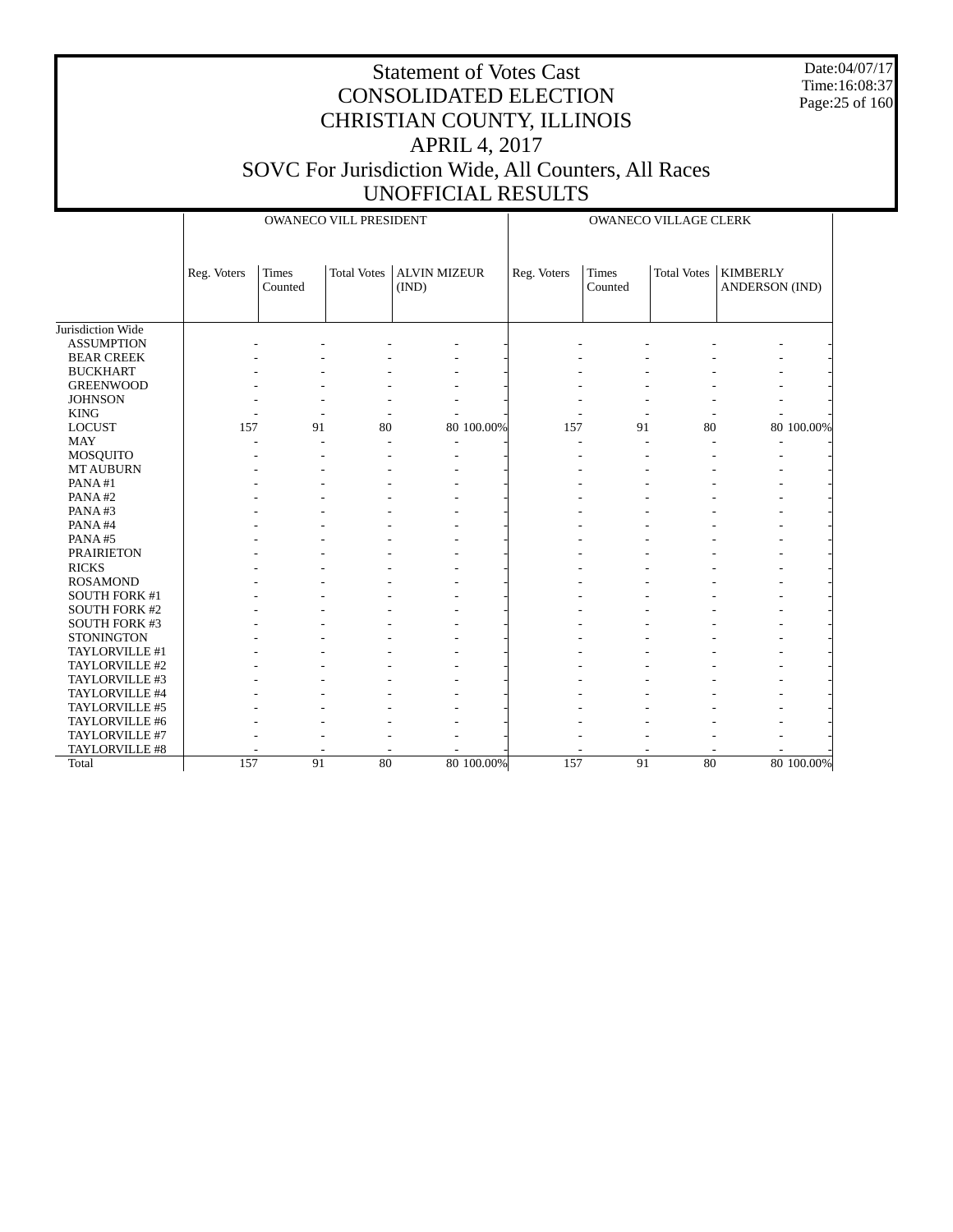Date:04/07/17 Time:16:08:37 Page:26 of 160

|                      |             | <b>OWANECO VILLAGE TRUSTEE</b> |                    |                                |        |                               |        |                       |           |  |  |
|----------------------|-------------|--------------------------------|--------------------|--------------------------------|--------|-------------------------------|--------|-----------------------|-----------|--|--|
|                      | Reg. Voters | Times<br>Counted               | <b>Total Votes</b> | <b>MATTHEW</b><br>MIZEUR (IND) |        | <b>RONALD</b><br>MOOMEY (IND) |        | JOHN WILHOUR<br>(IND) |           |  |  |
| Jurisdiction Wide    |             |                                |                    |                                |        |                               |        |                       |           |  |  |
| <b>ASSUMPTION</b>    |             |                                |                    |                                |        |                               |        |                       |           |  |  |
| <b>BEAR CREEK</b>    |             |                                |                    |                                |        |                               |        |                       |           |  |  |
| <b>BUCKHART</b>      |             |                                |                    |                                |        |                               |        |                       |           |  |  |
| <b>GREENWOOD</b>     |             |                                |                    |                                |        |                               |        |                       |           |  |  |
| <b>JOHNSON</b>       |             |                                |                    |                                |        |                               |        |                       |           |  |  |
| <b>KING</b>          |             |                                |                    |                                |        |                               |        |                       |           |  |  |
| <b>LOCUST</b>        | 157         | 91                             | 206                | 66                             | 32.04% | 67                            | 32.52% | 73                    | 35.44%    |  |  |
| <b>MAY</b>           |             |                                |                    | ٠                              |        |                               |        | ٠                     |           |  |  |
| <b>MOSQUITO</b>      |             |                                |                    |                                |        |                               |        |                       |           |  |  |
| <b>MT AUBURN</b>     |             |                                |                    |                                |        |                               |        |                       |           |  |  |
| PANA#1               |             |                                |                    |                                |        |                               |        |                       |           |  |  |
| PANA#2               |             |                                |                    |                                |        |                               |        |                       |           |  |  |
| PANA#3               |             |                                |                    |                                |        |                               |        |                       |           |  |  |
| PANA#4               |             |                                |                    |                                |        |                               |        |                       |           |  |  |
| PANA#5               |             |                                |                    |                                |        |                               |        |                       |           |  |  |
| <b>PRAIRIETON</b>    |             |                                |                    |                                |        |                               |        |                       |           |  |  |
| <b>RICKS</b>         |             |                                |                    |                                |        |                               |        |                       |           |  |  |
| <b>ROSAMOND</b>      |             |                                |                    |                                |        |                               |        |                       |           |  |  |
| <b>SOUTH FORK #1</b> |             |                                |                    |                                |        |                               |        |                       |           |  |  |
| <b>SOUTH FORK #2</b> |             |                                |                    |                                |        |                               |        |                       |           |  |  |
| <b>SOUTH FORK #3</b> |             |                                |                    |                                |        |                               |        |                       |           |  |  |
| <b>STONINGTON</b>    |             |                                |                    |                                |        |                               |        |                       |           |  |  |
| TAYLORVILLE #1       |             |                                |                    |                                |        |                               |        |                       |           |  |  |
| TAYLORVILLE #2       |             |                                |                    |                                |        |                               |        |                       |           |  |  |
| TAYLORVILLE #3       |             |                                |                    |                                |        |                               |        |                       |           |  |  |
| TAYLORVILLE #4       |             |                                |                    |                                |        |                               |        |                       |           |  |  |
| TAYLORVILLE #5       |             |                                |                    |                                |        |                               |        |                       |           |  |  |
| TAYLORVILLE #6       |             |                                |                    |                                |        |                               |        |                       |           |  |  |
| TAYLORVILLE #7       |             |                                |                    |                                |        |                               |        |                       |           |  |  |
| TAYLORVILLE #8       |             |                                |                    |                                |        |                               |        |                       |           |  |  |
| Total                | 157         | 91                             | 206                | 66                             | 32.04% | 67                            | 32.52% |                       | 73 35.44% |  |  |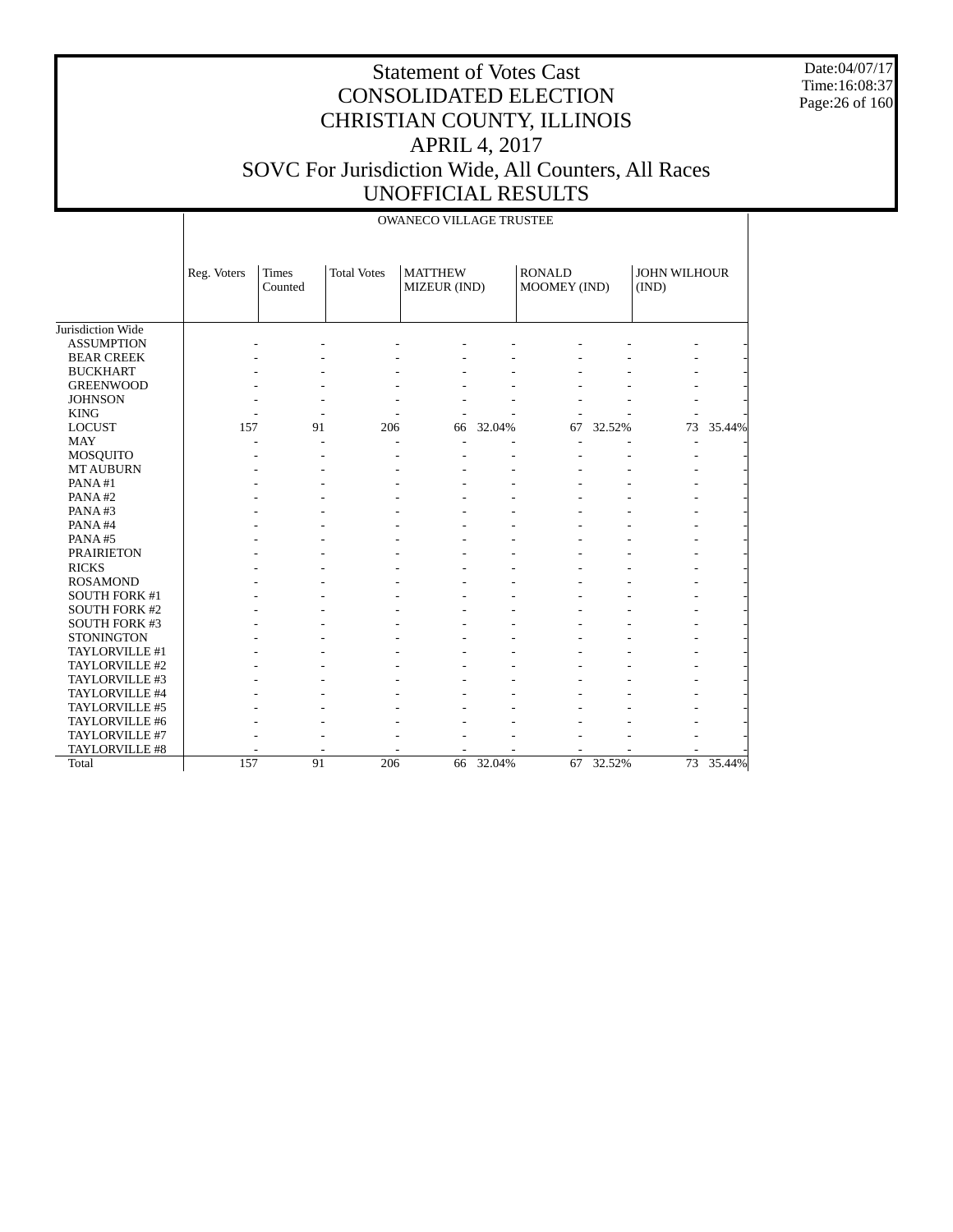Date:04/07/17 Time:16:08:37 Page:27 of 160

# Statement of Votes Cast CONSOLIDATED ELECTION CHRISTIAN COUNTY, ILLINOIS APRIL 4, 2017 SOVC For Jurisdiction Wide, All Counters, All Races UNOFFICIAL RESULTS

Τ

|                      | Reg. Voters | Times<br>Counted | <b>Total Votes</b> | <b>JAMES R. HILL</b> |           |
|----------------------|-------------|------------------|--------------------|----------------------|-----------|
| Jurisdiction Wide    |             |                  |                    |                      |           |
| <b>ASSUMPTION</b>    |             |                  |                    |                      |           |
| <b>BEAR CREEK</b>    | 138         | 87               | 33                 |                      | 16 48.48% |
| <b>BUCKHART</b>      |             |                  |                    |                      |           |
| <b>GREENWOOD</b>     |             |                  |                    |                      |           |
| <b>JOHNSON</b>       |             |                  |                    |                      |           |
| <b>KING</b>          |             |                  |                    |                      |           |
| <b>LOCUST</b>        |             |                  |                    |                      |           |
|                      |             |                  |                    |                      |           |
| <b>MAY</b>           |             |                  |                    |                      |           |
| <b>MOSQUITO</b>      |             |                  |                    |                      |           |
| <b>MT AUBURN</b>     |             |                  |                    |                      |           |
| PANA#1               |             |                  |                    |                      |           |
| PANA#2               |             |                  |                    |                      |           |
| PANA#3               |             |                  |                    |                      |           |
| PANA#4               |             |                  |                    |                      |           |
| PANA#5               |             |                  |                    |                      |           |
| <b>PRAIRIETON</b>    |             |                  |                    |                      |           |
| <b>RICKS</b>         |             |                  |                    |                      |           |
| <b>ROSAMOND</b>      |             |                  |                    |                      |           |
| <b>SOUTH FORK #1</b> |             |                  |                    |                      |           |
| <b>SOUTH FORK #2</b> |             |                  |                    |                      |           |
| <b>SOUTH FORK #3</b> |             |                  |                    |                      |           |
| <b>STONINGTON</b>    |             |                  |                    |                      |           |
| TAYLORVILLE #1       |             |                  |                    |                      |           |
| TAYLORVILLE #2       |             |                  |                    |                      |           |
| TAYLORVILLE #3       |             |                  |                    |                      |           |
| TAYLORVILLE #4       |             |                  |                    |                      |           |
| TAYLORVILLE #5       |             |                  |                    |                      |           |
| TAYLORVILLE #6       |             |                  |                    |                      |           |
| TAYLORVILLE #7       |             |                  |                    |                      |           |
| TAYLORVILLE #8       |             |                  |                    |                      |           |
| Total                | 138         | 87               | 33                 | 16                   | 48.48%    |

 $\overline{\phantom{a}}$ 

PALMER MAYOR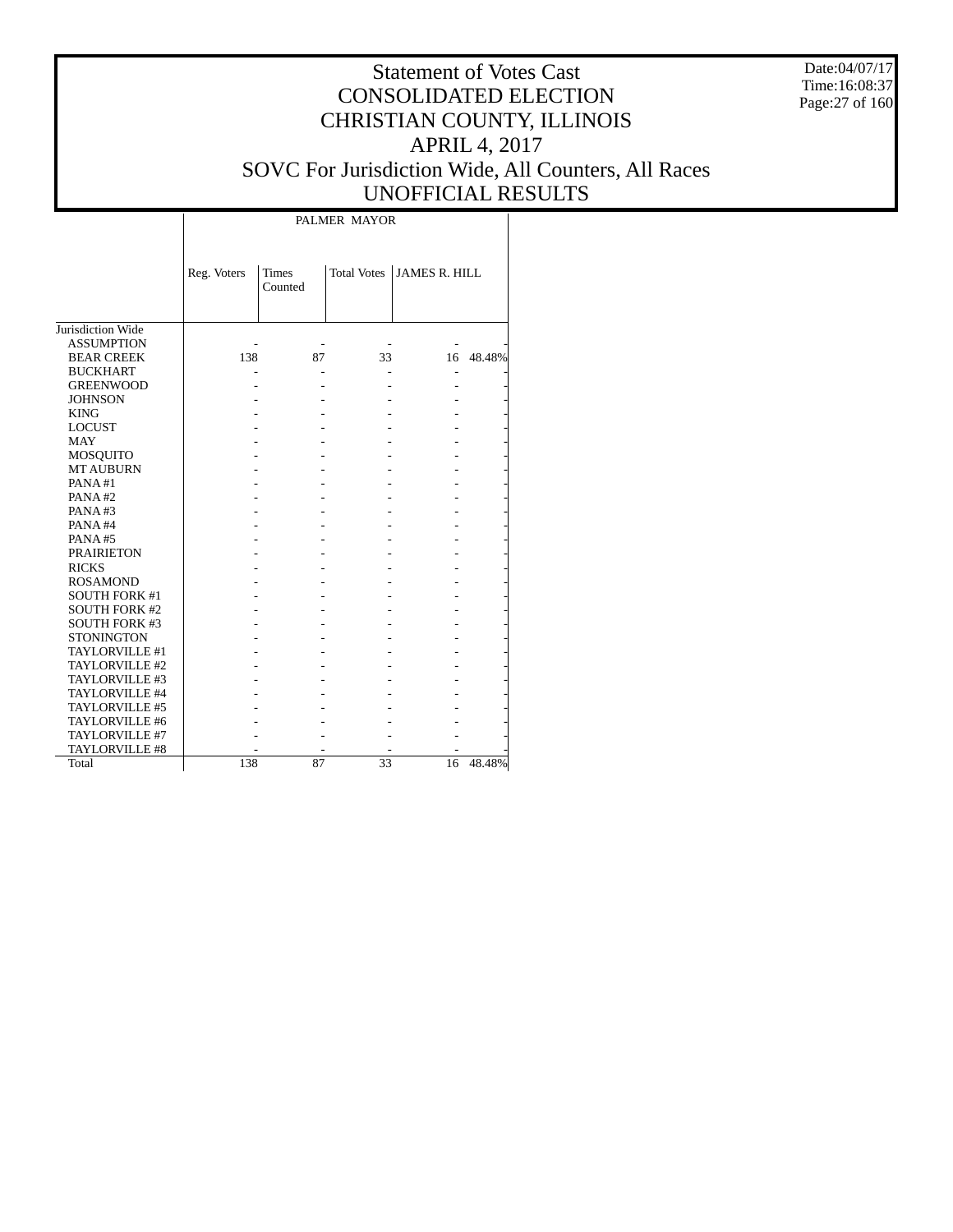Date:04/07/17 Time:16:08:37 Page:28 of 160

|                      |             | PALMER VILLAGE TRUSTEE 4 YR |                    |                                  |        |                              |           |                              |           |  |
|----------------------|-------------|-----------------------------|--------------------|----------------------------------|--------|------------------------------|-----------|------------------------------|-----------|--|
|                      | Reg. Voters | <b>Times</b><br>Counted     | <b>Total Votes</b> | <b>GREGORY</b><br>SULLIVAN (IND) |        | <b>RAYMOND BOCK</b><br>(IND) |           | <b>ROBERT STONE</b><br>(IND) |           |  |
| Jurisdiction Wide    |             |                             |                    |                                  |        |                              |           |                              |           |  |
| <b>ASSUMPTION</b>    |             | ٠                           |                    |                                  |        |                              |           |                              |           |  |
| <b>BEAR CREEK</b>    | 138         | 87                          | 188                | 67                               | 35.64% |                              | 59 31.38% |                              | 62 32.98% |  |
| <b>BUCKHART</b>      |             | ٠                           |                    |                                  |        |                              |           |                              |           |  |
| <b>GREENWOOD</b>     |             |                             |                    |                                  |        |                              |           |                              |           |  |
| <b>JOHNSON</b>       |             |                             |                    |                                  |        |                              |           |                              |           |  |
| <b>KING</b>          |             |                             |                    |                                  |        |                              |           |                              |           |  |
| <b>LOCUST</b>        |             |                             |                    |                                  |        |                              |           |                              |           |  |
| <b>MAY</b>           |             |                             |                    |                                  |        |                              |           |                              |           |  |
| <b>MOSQUITO</b>      |             |                             |                    |                                  |        |                              |           |                              |           |  |
| <b>MT AUBURN</b>     |             |                             |                    |                                  |        |                              |           |                              |           |  |
| PANA#1               |             |                             |                    |                                  |        |                              |           |                              |           |  |
| PANA#2               |             |                             |                    |                                  |        |                              |           |                              |           |  |
| PANA#3               |             |                             |                    |                                  |        |                              |           |                              |           |  |
| PANA#4               |             |                             |                    |                                  |        |                              |           |                              |           |  |
| PANA#5               |             |                             |                    |                                  |        |                              |           |                              |           |  |
| <b>PRAIRIETON</b>    |             |                             |                    |                                  |        |                              |           |                              |           |  |
| <b>RICKS</b>         |             |                             |                    |                                  |        |                              |           |                              |           |  |
| <b>ROSAMOND</b>      |             |                             |                    |                                  |        |                              |           |                              |           |  |
| <b>SOUTH FORK #1</b> |             |                             |                    |                                  |        |                              |           |                              |           |  |
| <b>SOUTH FORK #2</b> |             |                             |                    |                                  |        |                              |           |                              |           |  |
| <b>SOUTH FORK #3</b> |             |                             |                    |                                  |        |                              |           |                              |           |  |
| <b>STONINGTON</b>    |             |                             |                    |                                  |        |                              |           |                              |           |  |
| TAYLORVILLE #1       |             |                             |                    |                                  |        |                              |           |                              |           |  |
| TAYLORVILLE #2       |             |                             |                    |                                  |        |                              |           |                              |           |  |
| TAYLORVILLE #3       |             |                             |                    |                                  |        |                              |           |                              |           |  |
| TAYLORVILLE #4       |             |                             |                    |                                  |        |                              |           |                              |           |  |
| TAYLORVILLE #5       |             |                             |                    |                                  |        |                              |           |                              |           |  |
| TAYLORVILLE #6       |             |                             |                    |                                  |        |                              |           |                              |           |  |
| TAYLORVILLE #7       |             |                             |                    |                                  |        |                              |           |                              |           |  |
| TAYLORVILLE #8       |             |                             |                    |                                  |        |                              |           |                              |           |  |
| Total                | 138         | 87                          | 188                | 67                               | 35.64% | 59                           | 31.38%    |                              | 62 32.98% |  |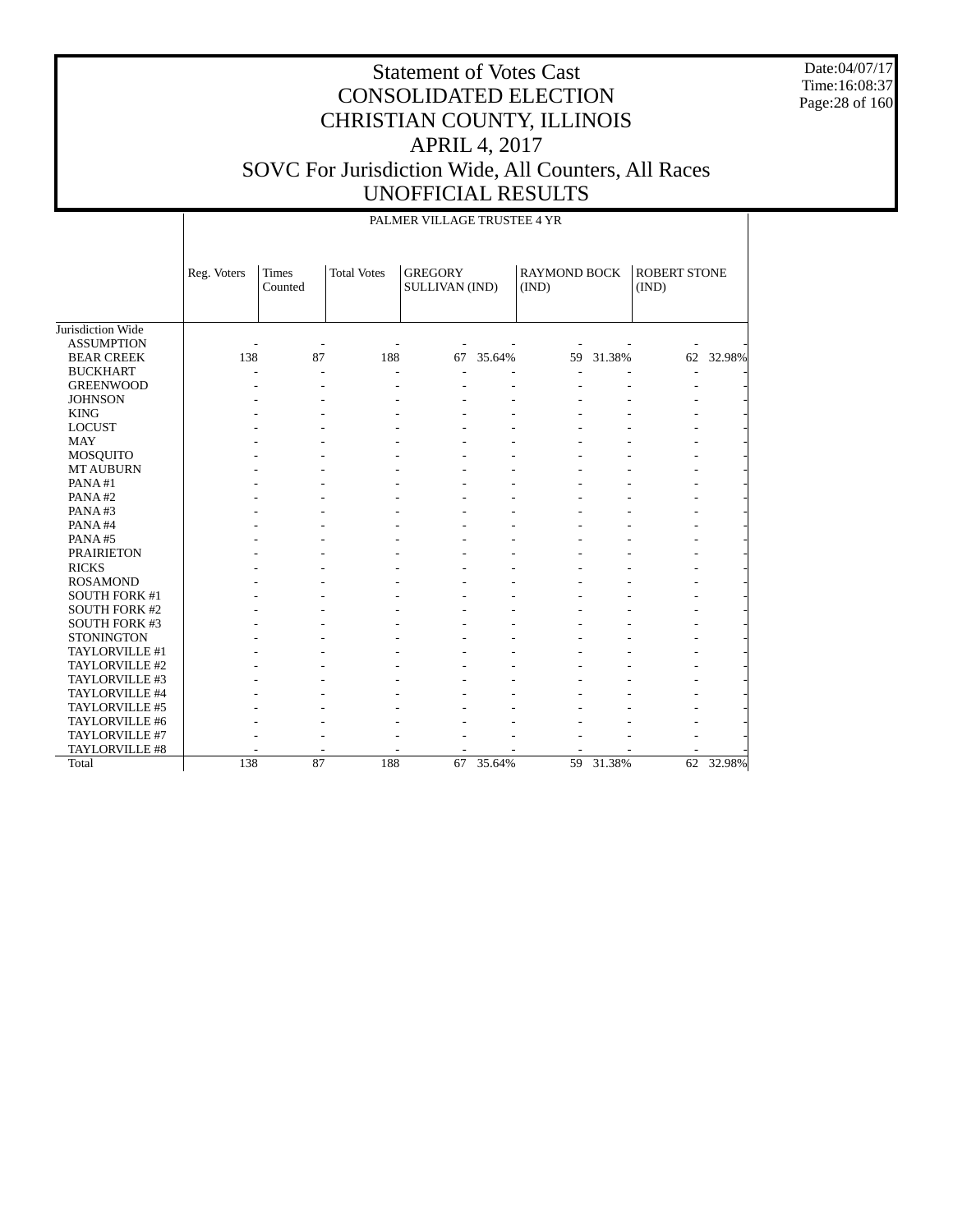Date:04/07/17 Time:16:08:37 Page:29 of 160

# Statement of Votes Cast CONSOLIDATED ELECTION CHRISTIAN COUNTY, ILLINOIS APRIL 4, 2017 SOVC For Jurisdiction Wide, All Counters, All Races UNOFFICIAL RESULTS

|                      | Reg. Voters | <b>Times</b><br>Counted | <b>Total Votes</b> | <b>LARRY SHEEDY</b><br>(IND) |            |
|----------------------|-------------|-------------------------|--------------------|------------------------------|------------|
| Jurisdiction Wide    |             |                         |                    |                              |            |
| <b>ASSUMPTION</b>    |             |                         |                    |                              |            |
| <b>BEAR CREEK</b>    | 138         | 87                      | 78                 |                              | 78 100.00% |
| <b>BUCKHART</b>      |             |                         |                    |                              |            |
| <b>GREENWOOD</b>     |             |                         |                    |                              |            |
| <b>JOHNSON</b>       |             |                         |                    |                              |            |
| <b>KING</b>          |             |                         |                    |                              |            |
| <b>LOCUST</b>        |             |                         |                    |                              |            |
| <b>MAY</b>           |             |                         |                    |                              |            |
| MOSQUITO             |             |                         |                    |                              |            |
| <b>MT AUBURN</b>     |             |                         |                    |                              |            |
| PANA#1               |             |                         |                    |                              |            |
| PANA#2               |             |                         |                    |                              |            |
| PANA#3               |             |                         |                    |                              |            |
| PANA#4               |             |                         |                    |                              |            |
| PANA#5               |             |                         |                    |                              |            |
| <b>PRAIRIETON</b>    |             |                         |                    |                              |            |
| <b>RICKS</b>         |             |                         |                    |                              |            |
| <b>ROSAMOND</b>      |             |                         |                    |                              |            |
| <b>SOUTH FORK #1</b> |             |                         |                    |                              |            |
| <b>SOUTH FORK #2</b> |             |                         |                    |                              |            |
| <b>SOUTH FORK #3</b> |             |                         |                    |                              |            |
| <b>STONINGTON</b>    |             |                         |                    |                              |            |
| TAYLORVILLE #1       |             |                         |                    |                              |            |
| TAYLORVILLE #2       |             |                         |                    |                              |            |
| TAYLORVILLE #3       |             |                         |                    |                              |            |
| TAYLORVILLE #4       |             |                         |                    |                              |            |
| TAYLORVILLE #5       |             |                         |                    |                              |            |
| TAYLORVILLE #6       |             |                         |                    |                              |            |
| TAYLORVILLE #7       |             |                         |                    |                              |            |
| TAYLORVILLE #8       |             |                         |                    |                              |            |
| Total                | 138         | 87                      | 78                 |                              | 78 100.00% |

PALMER VILLAGE TRUSTEE 2 YR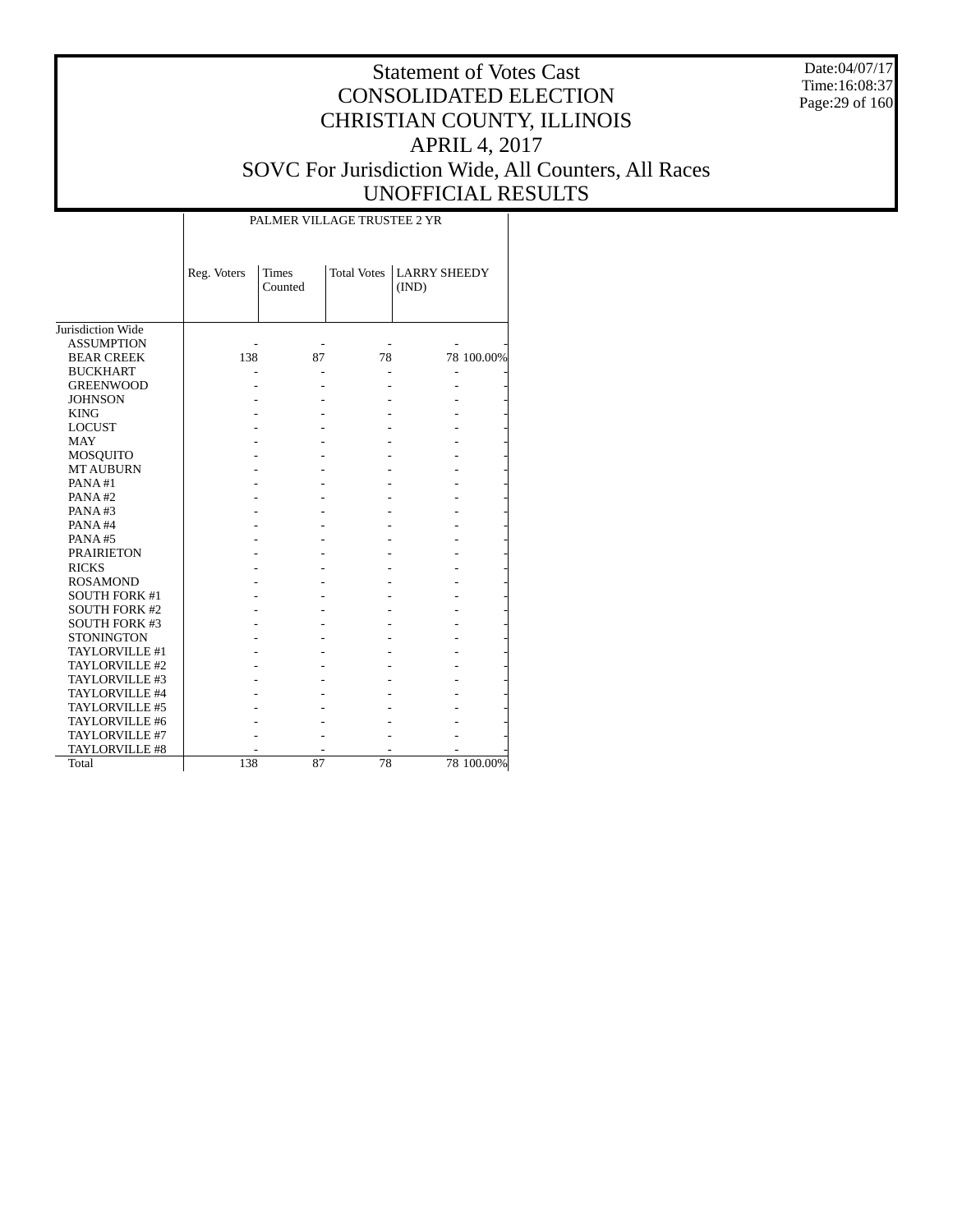Date:04/07/17 Time:16:08:37 Page:30 of 160

# Statement of Votes Cast CONSOLIDATED ELECTION CHRISTIAN COUNTY, ILLINOIS APRIL 4, 2017 SOVC For Jurisdiction Wide, All Counters, All Races UNOFFICIAL RESULTS

#### PANA MAYOR

|                      | <b>Total Votes</b><br><b>DONALD KROSKI</b><br>Reg. Voters<br><b>Times</b><br>Counted |      | <b>STEVEN SIPES</b> |     |           |     |        |
|----------------------|--------------------------------------------------------------------------------------|------|---------------------|-----|-----------|-----|--------|
|                      |                                                                                      |      |                     |     |           |     |        |
|                      |                                                                                      |      |                     |     |           |     |        |
| Jurisdiction Wide    |                                                                                      |      |                     |     |           |     |        |
| <b>ASSUMPTION</b>    |                                                                                      |      |                     |     |           |     |        |
| <b>BEAR CREEK</b>    |                                                                                      |      |                     |     |           |     |        |
| <b>BUCKHART</b>      |                                                                                      |      |                     |     |           |     |        |
| <b>GREENWOOD</b>     |                                                                                      |      |                     |     |           |     |        |
| <b>JOHNSON</b>       |                                                                                      |      |                     |     |           |     |        |
| <b>KING</b>          |                                                                                      |      |                     |     |           |     |        |
| <b>LOCUST</b>        |                                                                                      |      |                     |     |           |     |        |
| <b>MAY</b>           |                                                                                      |      |                     |     |           |     |        |
| <b>MOSQUITO</b>      |                                                                                      |      |                     |     |           |     |        |
| <b>MT AUBURN</b>     |                                                                                      |      |                     |     |           |     |        |
| PANA#1               | 646                                                                                  | 195  | 193                 | 94  | 48.70%    | 99  | 51.30% |
| PANA#2               | 1082                                                                                 | 403  | 401                 | 253 | 63.09%    | 148 | 36.91% |
| PANA#3               | 725                                                                                  | 246  | 245                 | 157 | 64.08%    | 88  | 35.92% |
| PANA#4               | 526                                                                                  | 138  | 138                 |     | 84 60.87% | 54  | 39.13% |
| PANA#5               | 450                                                                                  | 88   | 88                  | 70  | 79.55%    | 18  | 20.45% |
| <b>PRAIRIETON</b>    |                                                                                      |      |                     |     |           |     |        |
| <b>RICKS</b>         |                                                                                      |      |                     |     |           |     |        |
| <b>ROSAMOND</b>      |                                                                                      |      |                     |     |           |     |        |
| <b>SOUTH FORK #1</b> |                                                                                      |      |                     |     |           |     |        |
| <b>SOUTH FORK #2</b> |                                                                                      |      |                     |     |           |     |        |
| <b>SOUTH FORK #3</b> |                                                                                      |      |                     |     |           |     |        |
| <b>STONINGTON</b>    |                                                                                      |      |                     |     |           |     |        |
| TAYLORVILLE #1       |                                                                                      |      |                     |     |           |     |        |
| TAYLORVILLE #2       |                                                                                      |      |                     |     |           |     |        |
| TAYLORVILLE #3       |                                                                                      |      |                     |     |           |     |        |
| TAYLORVILLE #4       |                                                                                      |      |                     |     |           |     |        |
| TAYLORVILLE #5       |                                                                                      |      |                     |     |           |     |        |
| TAYLORVILLE #6       |                                                                                      |      |                     |     |           |     |        |
| TAYLORVILLE #7       |                                                                                      |      |                     |     |           |     |        |
| TAYLORVILLE #8       |                                                                                      |      |                     |     |           |     |        |
| Total                | 3429                                                                                 | 1070 | 1065                | 658 | 61.78%    | 407 | 38.22% |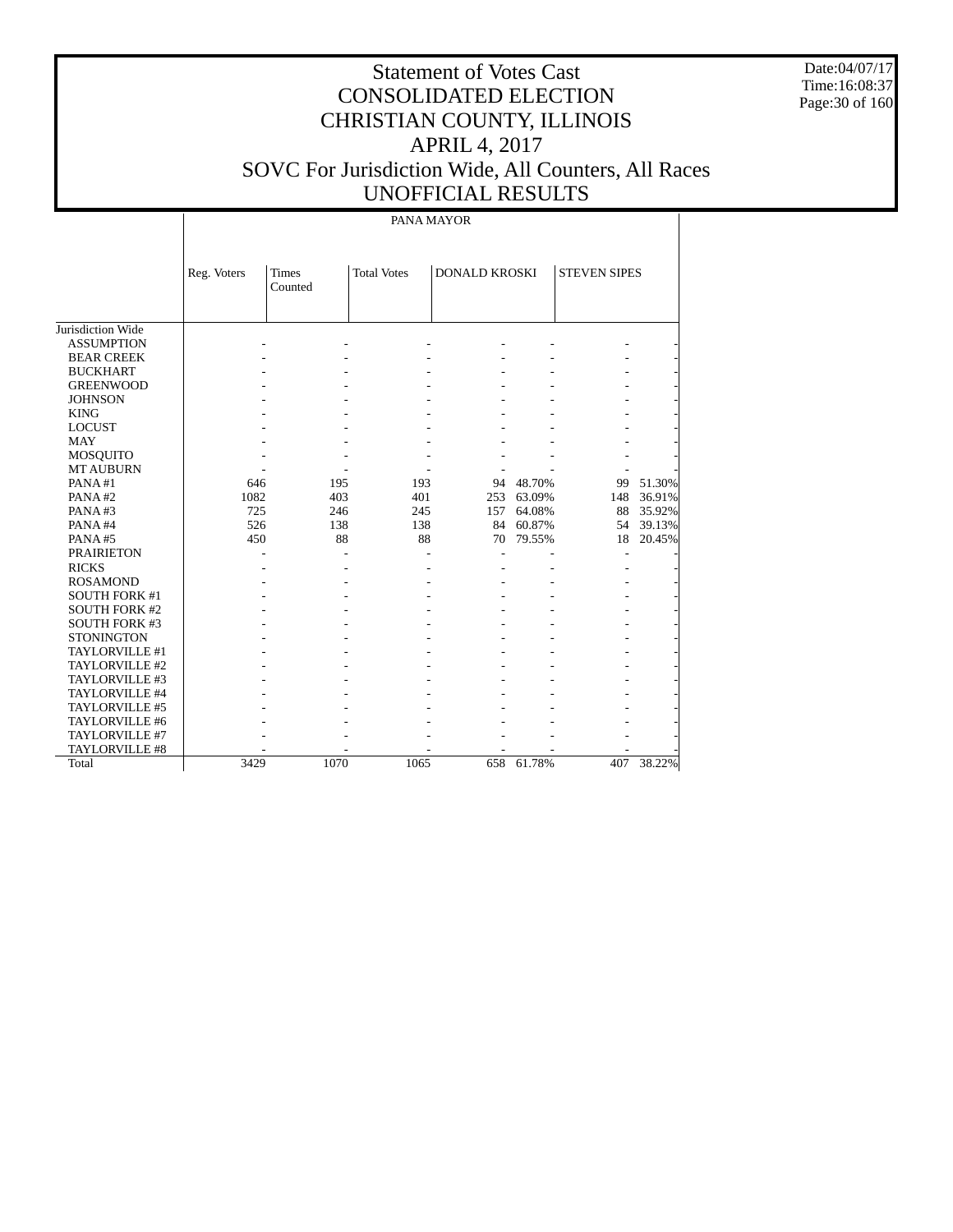Date:04/07/17 Time:16:08:37 Page:31 of 160

# Statement of Votes Cast CONSOLIDATED ELECTION CHRISTIAN COUNTY, ILLINOIS APRIL 4, 2017 SOVC For Jurisdiction Wide, All Counters, All Races UNOFFICIAL RESULTS

PANA CITY CLERK

|                       | Reg. Voters | <b>Times</b> | <b>Total Votes</b> | <b>TERRY KLEIN</b> |             |
|-----------------------|-------------|--------------|--------------------|--------------------|-------------|
|                       |             | Counted      |                    |                    |             |
|                       |             |              |                    |                    |             |
|                       |             |              |                    |                    |             |
| Jurisdiction Wide     |             |              |                    |                    |             |
| <b>ASSUMPTION</b>     |             |              |                    |                    |             |
| <b>BEAR CREEK</b>     |             |              |                    |                    |             |
| <b>BUCKHART</b>       |             |              |                    |                    |             |
| <b>GREENWOOD</b>      |             |              |                    |                    |             |
| <b>JOHNSON</b>        |             |              |                    |                    |             |
| <b>KING</b>           |             |              |                    |                    |             |
| <b>LOCUST</b>         |             |              |                    |                    |             |
| <b>MAY</b>            |             |              |                    |                    |             |
| <b>MOSQUITO</b>       |             |              |                    |                    |             |
| <b>MT AUBURN</b>      |             |              |                    |                    |             |
| PANA#1                | 646         | 195          | 177                |                    | 177 100.00% |
| PANA#2                | 1082        | 403          | 357                |                    | 357 100.00% |
| PANA#3                | 725         | 246          | 222                |                    | 222 100.00% |
| PANA#4                | 526         | 138          | 132                |                    | 132 100.00% |
| PANA#5                | 450         | 88           | 76                 |                    | 76 100.00%  |
| <b>PRAIRIETON</b>     |             |              |                    |                    |             |
| <b>RICKS</b>          |             |              |                    |                    |             |
| <b>ROSAMOND</b>       |             |              |                    |                    |             |
| <b>SOUTH FORK #1</b>  |             |              |                    |                    |             |
| <b>SOUTH FORK #2</b>  |             |              |                    |                    |             |
| <b>SOUTH FORK #3</b>  |             |              |                    |                    |             |
| <b>STONINGTON</b>     |             |              |                    |                    |             |
| <b>TAYLORVILLE #1</b> |             |              |                    |                    |             |
| TAYLORVILLE #2        |             |              |                    |                    |             |
| TAYLORVILLE #3        |             |              |                    |                    |             |
| TAYLORVILLE #4        |             |              |                    |                    |             |
| TAYLORVILLE #5        |             |              |                    |                    |             |
| TAYLORVILLE #6        |             |              |                    |                    |             |
| TAYLORVILLE #7        |             |              |                    |                    |             |
| <b>TAYLORVILLE #8</b> |             |              |                    |                    |             |
| Total                 | 3429        | 1070         | 964                |                    | 964 100.00% |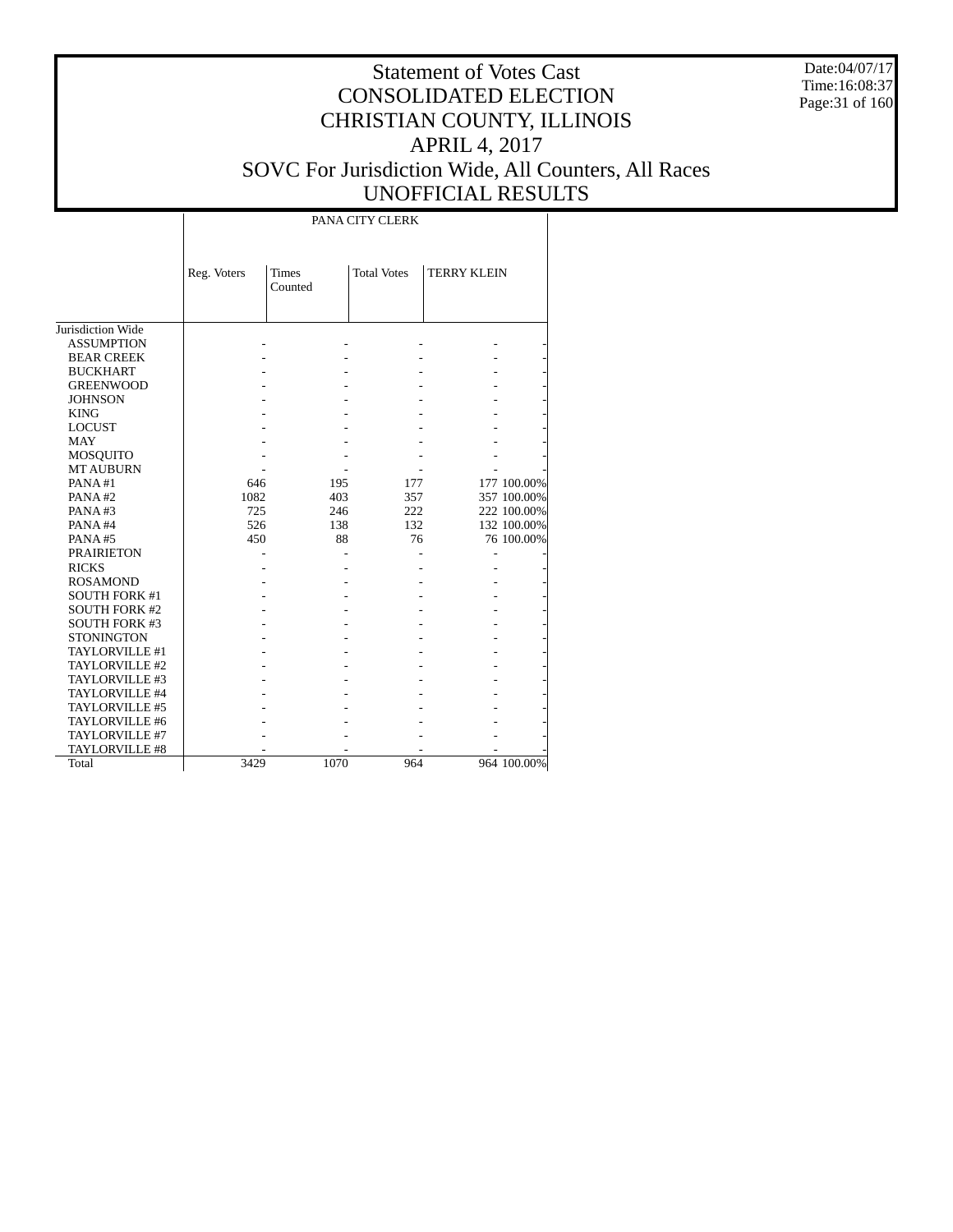Date:04/07/17 Time:16:08:37 Page:32 of 160

# Statement of Votes Cast CONSOLIDATED ELECTION CHRISTIAN COUNTY, ILLINOIS APRIL 4, 2017 SOVC For Jurisdiction Wide, All Counters, All Races UNOFFICIAL RESULTS

PANA TREASURER

|                      | Reg. Voters | <b>Times</b> | <b>Total Votes</b> | PETE SCHERZER |             |
|----------------------|-------------|--------------|--------------------|---------------|-------------|
|                      |             | Counted      |                    |               |             |
|                      |             |              |                    |               |             |
|                      |             |              |                    |               |             |
| Jurisdiction Wide    |             |              |                    |               |             |
| <b>ASSUMPTION</b>    |             |              |                    |               |             |
| <b>BEAR CREEK</b>    |             |              |                    |               |             |
| <b>BUCKHART</b>      |             |              |                    |               |             |
| <b>GREENWOOD</b>     |             |              |                    |               |             |
| <b>JOHNSON</b>       |             |              |                    |               |             |
| <b>KING</b>          |             |              |                    |               |             |
| <b>LOCUST</b>        |             |              |                    |               |             |
| <b>MAY</b>           |             |              |                    |               |             |
| <b>MOSQUITO</b>      |             |              |                    |               |             |
| <b>MT AUBURN</b>     |             |              |                    |               |             |
| PANA#1               | 646         | 195          | 174                |               | 174 100.00% |
| PANA#2               | 1082        | 403          | 354                |               | 354 100.00% |
| PANA#3               | 725         | 246          | 223                |               | 223 100.00% |
| PANA#4               | 526         | 138          | 127                |               | 127 100.00% |
| PANA#5               | 450         | 88           | 74                 |               | 74 100.00%  |
| <b>PRAIRIETON</b>    |             |              |                    |               |             |
| <b>RICKS</b>         |             |              |                    |               |             |
| <b>ROSAMOND</b>      |             |              |                    |               |             |
| <b>SOUTH FORK #1</b> |             |              |                    |               |             |
| <b>SOUTH FORK #2</b> |             |              |                    |               |             |
| <b>SOUTH FORK #3</b> |             |              |                    |               |             |
| <b>STONINGTON</b>    |             |              |                    |               |             |
| TAYLORVILLE #1       |             |              |                    |               |             |
| TAYLORVILLE #2       |             |              |                    |               |             |
| TAYLORVILLE #3       |             |              |                    |               |             |
| TAYLORVILLE #4       |             |              |                    |               |             |
| TAYLORVILLE #5       |             |              |                    |               |             |
| TAYLORVILLE #6       |             |              |                    |               |             |
| TAYLORVILLE #7       |             |              |                    |               |             |
| TAYLORVILLE #8       |             |              |                    |               |             |
| Total                | 3429        | 1070         | 952                |               | 952 100.00% |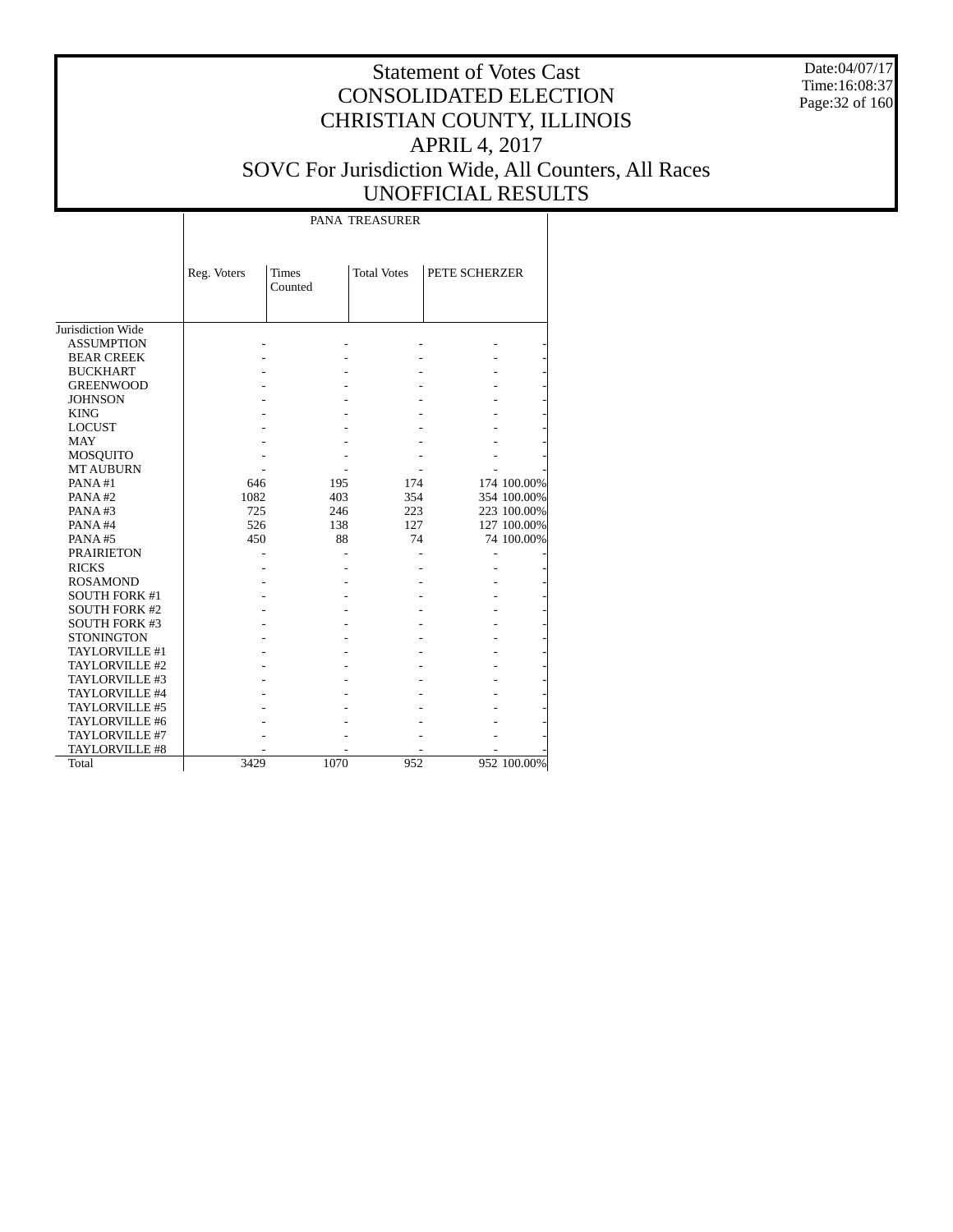Date:04/07/17 Time:16:08:37 Page:33 of 160

# Statement of Votes Cast CONSOLIDATED ELECTION CHRISTIAN COUNTY, ILLINOIS APRIL 4, 2017 SOVC For Jurisdiction Wide, All Counters, All Races UNOFFICIAL RESULTS

PANA WARD 1

|                      | Reg. Voters | <b>Times</b><br>Counted | <b>Total Votes</b> | PATTY ZAHRADKA |        | TIM EDDY |            |
|----------------------|-------------|-------------------------|--------------------|----------------|--------|----------|------------|
| Jurisdiction Wide    |             |                         |                    |                |        |          |            |
| <b>ASSUMPTION</b>    |             |                         |                    |                |        |          |            |
| <b>BEAR CREEK</b>    |             |                         |                    |                |        |          |            |
| <b>BUCKHART</b>      |             |                         |                    |                |        |          |            |
| <b>GREENWOOD</b>     |             |                         |                    |                |        |          |            |
| <b>JOHNSON</b>       |             |                         |                    |                |        |          |            |
| <b>KING</b>          |             |                         |                    |                |        |          |            |
| <b>LOCUST</b>        |             |                         |                    |                |        |          |            |
| <b>MAY</b>           |             |                         |                    |                |        |          |            |
| <b>MOSQUITO</b>      |             |                         |                    |                |        |          |            |
| <b>MT AUBURN</b>     |             |                         |                    |                |        |          |            |
| PANA#1               | 646         | 195                     | 191                | 66             | 34.55% | 125      | 65.45%     |
| PANA#2               | 287         | 114                     | 111                | 58             | 52.25% | 53       | 47.75%     |
| PANA#3               |             |                         |                    |                |        |          |            |
| PANA#4               |             |                         |                    |                |        |          |            |
| PANA#5               |             |                         |                    |                |        |          |            |
| <b>PRAIRIETON</b>    |             |                         |                    |                |        |          |            |
| <b>RICKS</b>         |             |                         |                    |                |        |          |            |
| <b>ROSAMOND</b>      |             |                         |                    |                |        |          |            |
| <b>SOUTH FORK #1</b> |             |                         |                    |                |        |          |            |
| <b>SOUTH FORK #2</b> |             |                         |                    |                |        |          |            |
| <b>SOUTH FORK #3</b> |             |                         |                    |                |        |          |            |
| <b>STONINGTON</b>    |             |                         |                    |                |        |          |            |
| TAYLORVILLE #1       |             |                         |                    |                |        |          |            |
| TAYLORVILLE #2       |             |                         |                    |                |        |          |            |
| TAYLORVILLE #3       |             |                         |                    |                |        |          |            |
| TAYLORVILLE #4       |             |                         |                    |                |        |          |            |
| TAYLORVILLE #5       |             |                         |                    |                |        |          |            |
| TAYLORVILLE #6       |             |                         |                    |                |        |          |            |
| TAYLORVILLE #7       |             |                         |                    |                |        |          |            |
| TAYLORVILLE #8       |             |                         |                    |                |        |          |            |
| Total                | 933         | 309                     | 302                | 124            | 41.06% |          | 178 58.94% |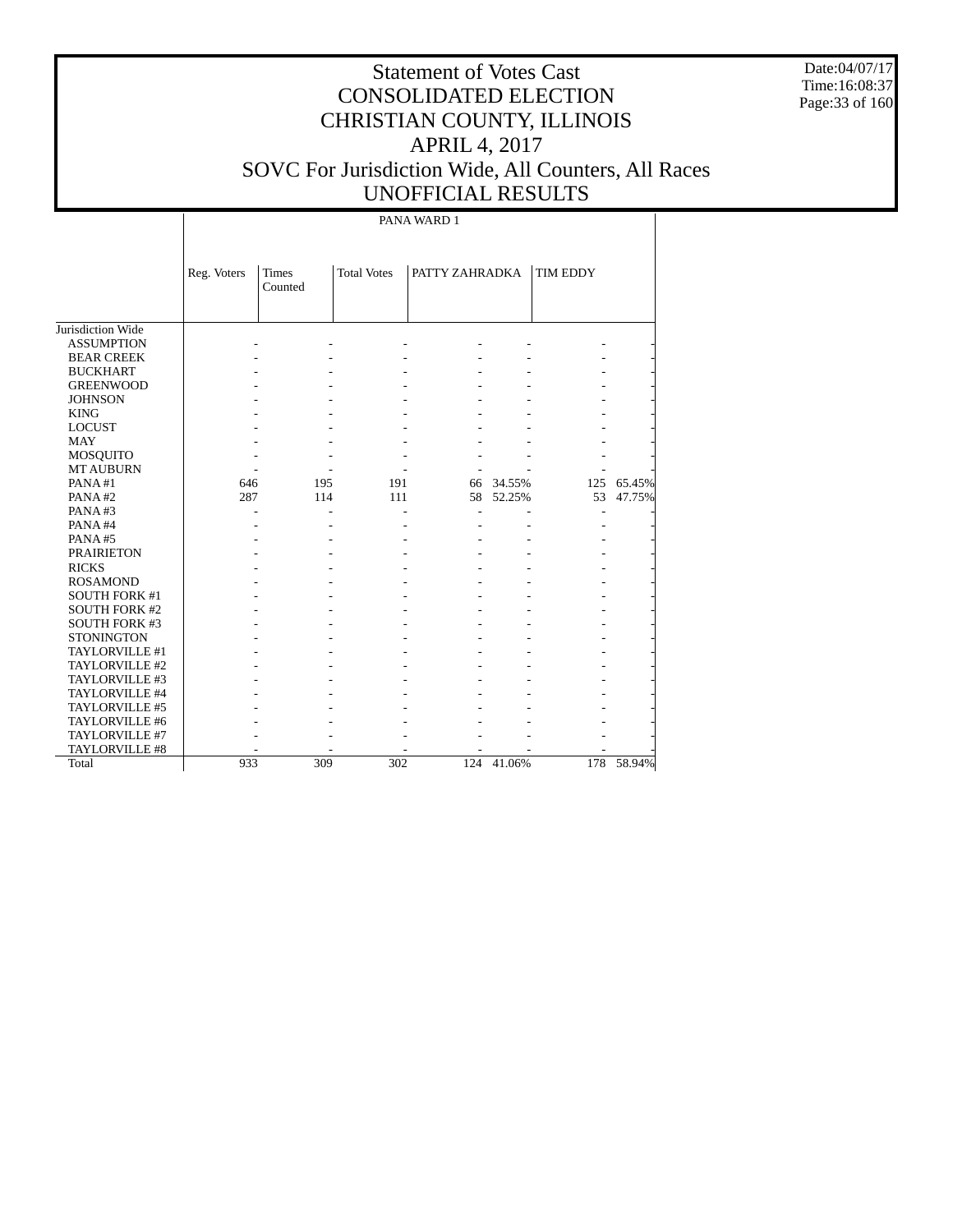Date:04/07/17 Time:16:08:37 Page:34 of 160

|                      | PANA WARD 2 |                  |                    |                                    |                          | PANA WARD 3             |                    |                          |  |  |
|----------------------|-------------|------------------|--------------------|------------------------------------|--------------------------|-------------------------|--------------------|--------------------------|--|--|
|                      | Reg. Voters | Times<br>Counted | <b>Total Votes</b> | <b>GLENN SCHNEIDER</b> Reg. Voters |                          | <b>Times</b><br>Counted | <b>Total Votes</b> | <b>RONALD MILES</b>      |  |  |
| Jurisdiction Wide    |             |                  |                    |                                    |                          |                         |                    |                          |  |  |
| <b>ASSUMPTION</b>    |             |                  |                    |                                    |                          |                         |                    |                          |  |  |
| <b>BEAR CREEK</b>    |             |                  |                    |                                    |                          |                         |                    |                          |  |  |
| <b>BUCKHART</b>      |             |                  |                    |                                    |                          |                         |                    |                          |  |  |
| <b>GREENWOOD</b>     |             |                  |                    |                                    |                          |                         |                    |                          |  |  |
| <b>JOHNSON</b>       |             |                  |                    |                                    |                          |                         |                    |                          |  |  |
| <b>KING</b>          |             |                  |                    |                                    |                          |                         |                    |                          |  |  |
| <b>LOCUST</b>        |             |                  |                    |                                    |                          |                         |                    |                          |  |  |
| <b>MAY</b>           |             |                  |                    |                                    |                          |                         |                    |                          |  |  |
| MOSQUITO             |             |                  |                    |                                    |                          |                         |                    |                          |  |  |
| <b>MT AUBURN</b>     |             |                  |                    |                                    |                          |                         |                    |                          |  |  |
| PANA#1               |             |                  |                    |                                    |                          |                         |                    |                          |  |  |
| PANA#2               | 795         | 289              | 246                | 246 100.00%                        | $\overline{\phantom{a}}$ |                         |                    |                          |  |  |
| PANA#3               |             |                  |                    |                                    | 725                      | 246                     | 223                | 223 100.00%              |  |  |
| PANA#4               |             |                  |                    |                                    | 124                      | 29                      | 26                 | 26 100.00%               |  |  |
| PANA#5               |             |                  |                    |                                    |                          |                         |                    | $\overline{\phantom{a}}$ |  |  |
| <b>PRAIRIETON</b>    |             |                  |                    |                                    |                          |                         |                    |                          |  |  |
| <b>RICKS</b>         |             |                  |                    |                                    |                          |                         |                    |                          |  |  |
| <b>ROSAMOND</b>      |             |                  |                    |                                    |                          |                         |                    |                          |  |  |
| <b>SOUTH FORK #1</b> |             |                  |                    |                                    |                          |                         |                    |                          |  |  |
| <b>SOUTH FORK #2</b> |             |                  |                    |                                    |                          |                         |                    |                          |  |  |
| SOUTH FORK #3        |             |                  |                    |                                    |                          |                         |                    |                          |  |  |
| <b>STONINGTON</b>    |             |                  |                    |                                    |                          |                         |                    |                          |  |  |
| TAYLORVILLE #1       |             |                  |                    |                                    |                          |                         |                    |                          |  |  |
| TAYLORVILLE #2       |             |                  |                    |                                    |                          |                         |                    |                          |  |  |
| TAYLORVILLE #3       |             |                  |                    |                                    |                          |                         |                    |                          |  |  |
| TAYLORVILLE #4       |             |                  |                    |                                    |                          |                         |                    |                          |  |  |
| TAYLORVILLE #5       |             |                  |                    |                                    |                          |                         |                    |                          |  |  |
| TAYLORVILLE #6       |             |                  |                    |                                    |                          |                         |                    |                          |  |  |
| TAYLORVILLE #7       |             |                  |                    |                                    |                          |                         |                    |                          |  |  |
| TAYLORVILLE #8       |             |                  |                    |                                    |                          |                         |                    |                          |  |  |
| Total                | 795         | 289              | 246                | 246 100.00%                        | 849                      | 275                     | 249                | 249 100.00%              |  |  |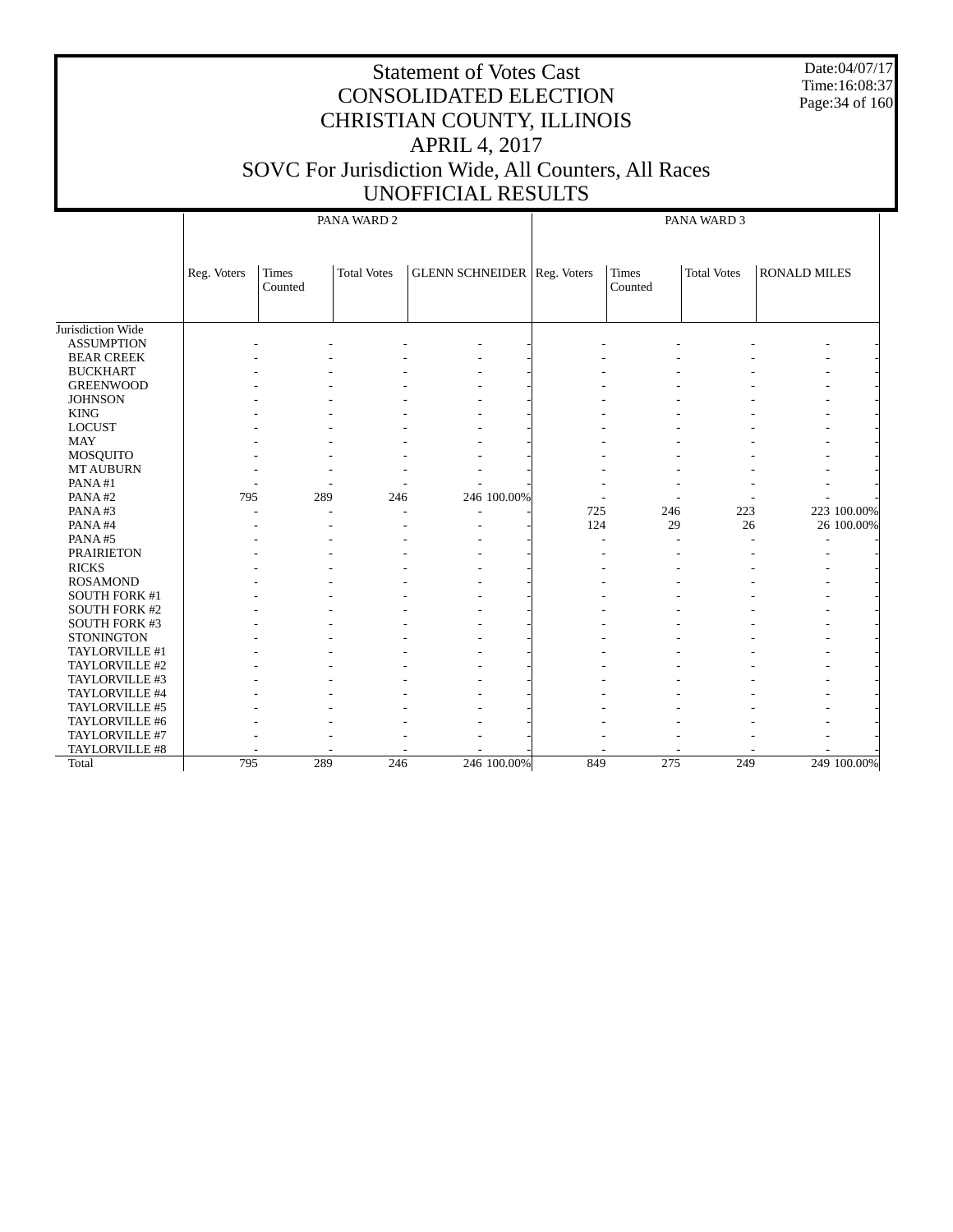Date:04/07/17 Time:16:08:38 Page:35 of 160

# Statement of Votes Cast CONSOLIDATED ELECTION CHRISTIAN COUNTY, ILLINOIS APRIL 4, 2017 SOVC For Jurisdiction Wide, All Counters, All Races UNOFFICIAL RESULTS

PANA WARD 4

|                      | Reg. Voters | <b>Times</b> | <b>Total Votes</b> | <b>LEON GOFF</b> |        | <b>LAWRENCE</b> |        |
|----------------------|-------------|--------------|--------------------|------------------|--------|-----------------|--------|
|                      |             | Counted      |                    |                  |        | <b>SIMON</b>    |        |
|                      |             |              |                    |                  |        |                 |        |
|                      |             |              |                    |                  |        |                 |        |
| Jurisdiction Wide    |             |              |                    |                  |        |                 |        |
| <b>ASSUMPTION</b>    |             |              |                    |                  |        |                 |        |
| <b>BEAR CREEK</b>    |             |              |                    |                  |        |                 |        |
| <b>BUCKHART</b>      |             |              |                    |                  |        |                 |        |
| <b>GREENWOOD</b>     |             |              |                    |                  |        |                 |        |
| <b>JOHNSON</b>       |             |              |                    |                  |        |                 |        |
| <b>KING</b>          |             |              |                    |                  |        |                 |        |
| <b>LOCUST</b>        |             |              |                    |                  |        |                 |        |
| <b>MAY</b>           |             |              |                    |                  |        |                 |        |
| <b>MOSQUITO</b>      |             |              |                    |                  |        |                 |        |
| <b>MT AUBURN</b>     |             |              |                    |                  |        |                 |        |
| PANA#1               |             |              |                    |                  |        |                 |        |
| PANA#2               |             |              |                    |                  |        |                 |        |
| PANA#3               |             |              |                    |                  |        |                 |        |
| PANA#4               | 402         | 109          | 104                | 67               | 64.42% | 37              | 35.58% |
| PANA#5               | 450         | 88           | 84                 | 64               | 76.19% | 20              | 23.81% |
| <b>PRAIRIETON</b>    |             |              |                    |                  |        |                 |        |
| <b>RICKS</b>         |             |              |                    |                  |        |                 |        |
| <b>ROSAMOND</b>      |             |              |                    |                  |        |                 |        |
| <b>SOUTH FORK #1</b> |             |              |                    |                  |        |                 |        |
| <b>SOUTH FORK #2</b> |             |              |                    |                  |        |                 |        |
| <b>SOUTH FORK #3</b> |             |              |                    |                  |        |                 |        |
| <b>STONINGTON</b>    |             |              |                    |                  |        |                 |        |
| TAYLORVILLE #1       |             |              |                    |                  |        |                 |        |
| TAYLORVILLE #2       |             |              |                    |                  |        |                 |        |
| TAYLORVILLE #3       |             |              |                    |                  |        |                 |        |
| TAYLORVILLE #4       |             |              |                    |                  |        |                 |        |
| TAYLORVILLE #5       |             |              |                    |                  |        |                 |        |
| TAYLORVILLE #6       |             |              |                    |                  |        |                 |        |
| TAYLORVILLE #7       |             |              |                    |                  |        |                 |        |
| TAYLORVILLE #8       |             |              |                    |                  |        |                 |        |
| Total                | 852         | 197          | 188                | 131              | 69.68% | 57              | 30.32% |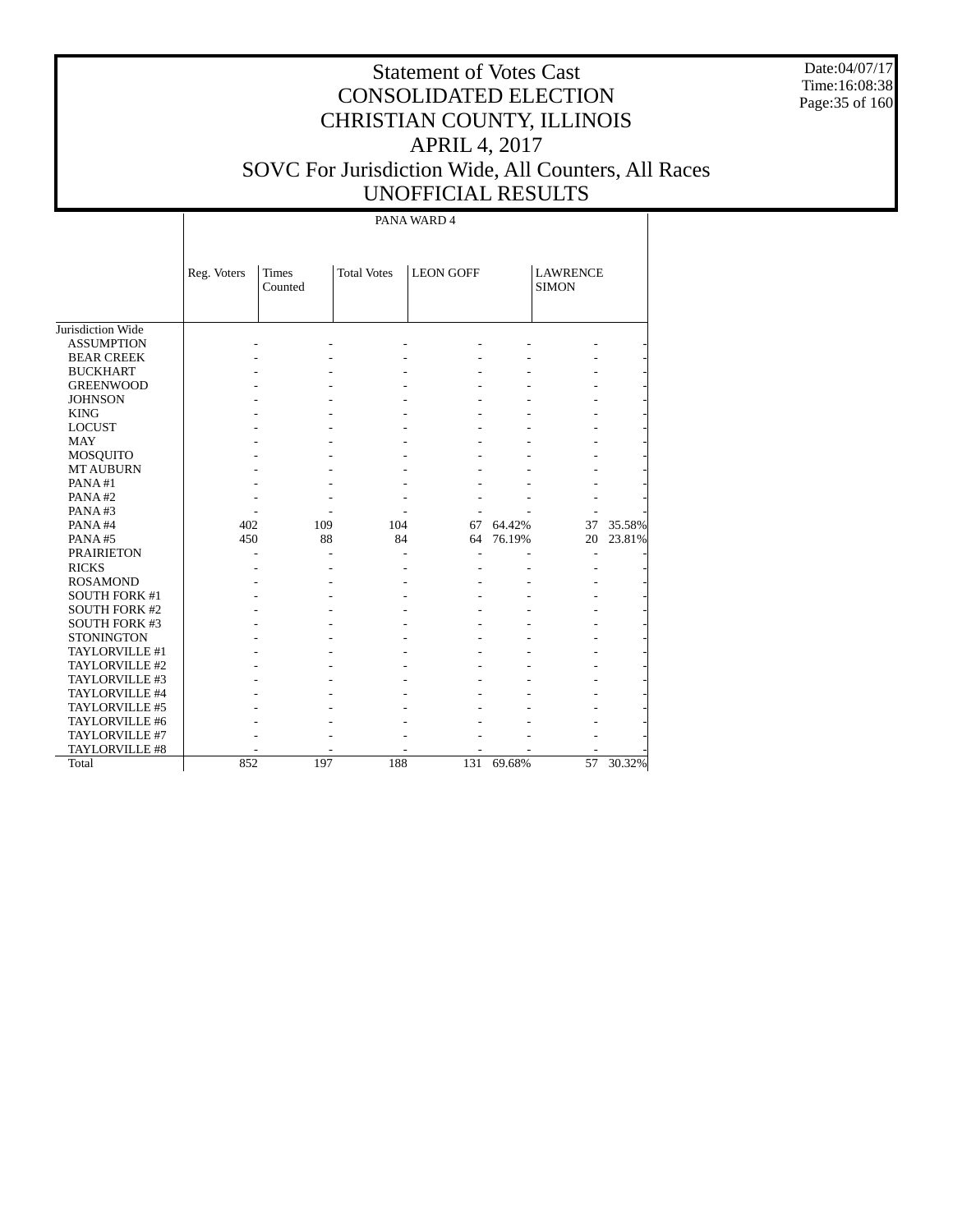Date:04/07/17 Time:16:08:38 Page:36 of 160

#### Statement of Votes Cast CONSOLIDATED ELECTION CHRISTIAN COUNTY, ILLINOIS APRIL 4, 2017 SOVC For Jurisdiction Wide, All Counters, All Races UNOFFICIAL RESULTS

Τ

|                      |             | STONINGTON PRESIDENT    |     |                    |                              |             |  |  |  |  |
|----------------------|-------------|-------------------------|-----|--------------------|------------------------------|-------------|--|--|--|--|
|                      | Reg. Voters | <b>Times</b><br>Counted |     | <b>Total Votes</b> | <b>RYAN MARUCCO</b><br>(IND) |             |  |  |  |  |
| Jurisdiction Wide    |             |                         |     |                    |                              |             |  |  |  |  |
| <b>ASSUMPTION</b>    |             |                         |     |                    |                              |             |  |  |  |  |
| <b>BEAR CREEK</b>    |             |                         |     |                    |                              |             |  |  |  |  |
| <b>BUCKHART</b>      |             |                         |     |                    |                              |             |  |  |  |  |
| <b>GREENWOOD</b>     |             |                         |     |                    |                              |             |  |  |  |  |
| <b>JOHNSON</b>       |             |                         |     |                    |                              |             |  |  |  |  |
| <b>KING</b>          |             |                         |     |                    |                              |             |  |  |  |  |
| <b>LOCUST</b>        |             |                         |     |                    |                              |             |  |  |  |  |
| <b>MAY</b>           |             |                         |     |                    |                              |             |  |  |  |  |
| MOSQUITO             |             |                         |     |                    |                              |             |  |  |  |  |
| <b>MT AUBURN</b>     |             |                         |     |                    |                              |             |  |  |  |  |
| PANA#1               |             |                         |     |                    |                              |             |  |  |  |  |
| PANA#2               |             |                         |     |                    |                              |             |  |  |  |  |
| PANA#3               |             |                         |     |                    |                              |             |  |  |  |  |
| PANA#4               |             |                         |     |                    |                              |             |  |  |  |  |
| PANA#5               |             |                         |     |                    |                              |             |  |  |  |  |
| <b>PRAIRIETON</b>    |             |                         |     |                    |                              |             |  |  |  |  |
| <b>RICKS</b>         |             |                         |     |                    |                              |             |  |  |  |  |
| <b>ROSAMOND</b>      |             |                         |     |                    |                              |             |  |  |  |  |
| <b>SOUTH FORK #1</b> |             |                         |     |                    |                              |             |  |  |  |  |
| <b>SOUTH FORK #2</b> |             |                         |     |                    |                              |             |  |  |  |  |
| <b>SOUTH FORK #3</b> |             |                         |     |                    |                              |             |  |  |  |  |
| <b>STONINGTON</b>    | 630         |                         | 323 | 274                |                              | 274 100.00% |  |  |  |  |
| TAYLORVILLE #1       |             |                         |     |                    |                              |             |  |  |  |  |
| TAYLORVILLE #2       |             |                         |     |                    |                              |             |  |  |  |  |
| TAYLORVILLE #3       |             |                         |     |                    |                              |             |  |  |  |  |
| TAYLORVILLE #4       |             |                         |     |                    |                              |             |  |  |  |  |
| TAYLORVILLE #5       |             |                         |     |                    |                              |             |  |  |  |  |
| TAYLORVILLE #6       |             |                         |     |                    |                              |             |  |  |  |  |
| TAYLORVILLE #7       |             |                         |     |                    |                              |             |  |  |  |  |
| TAYLORVILLE #8       |             |                         |     |                    |                              |             |  |  |  |  |
| Total                | 630         |                         | 323 | 274                |                              | 274 100.00% |  |  |  |  |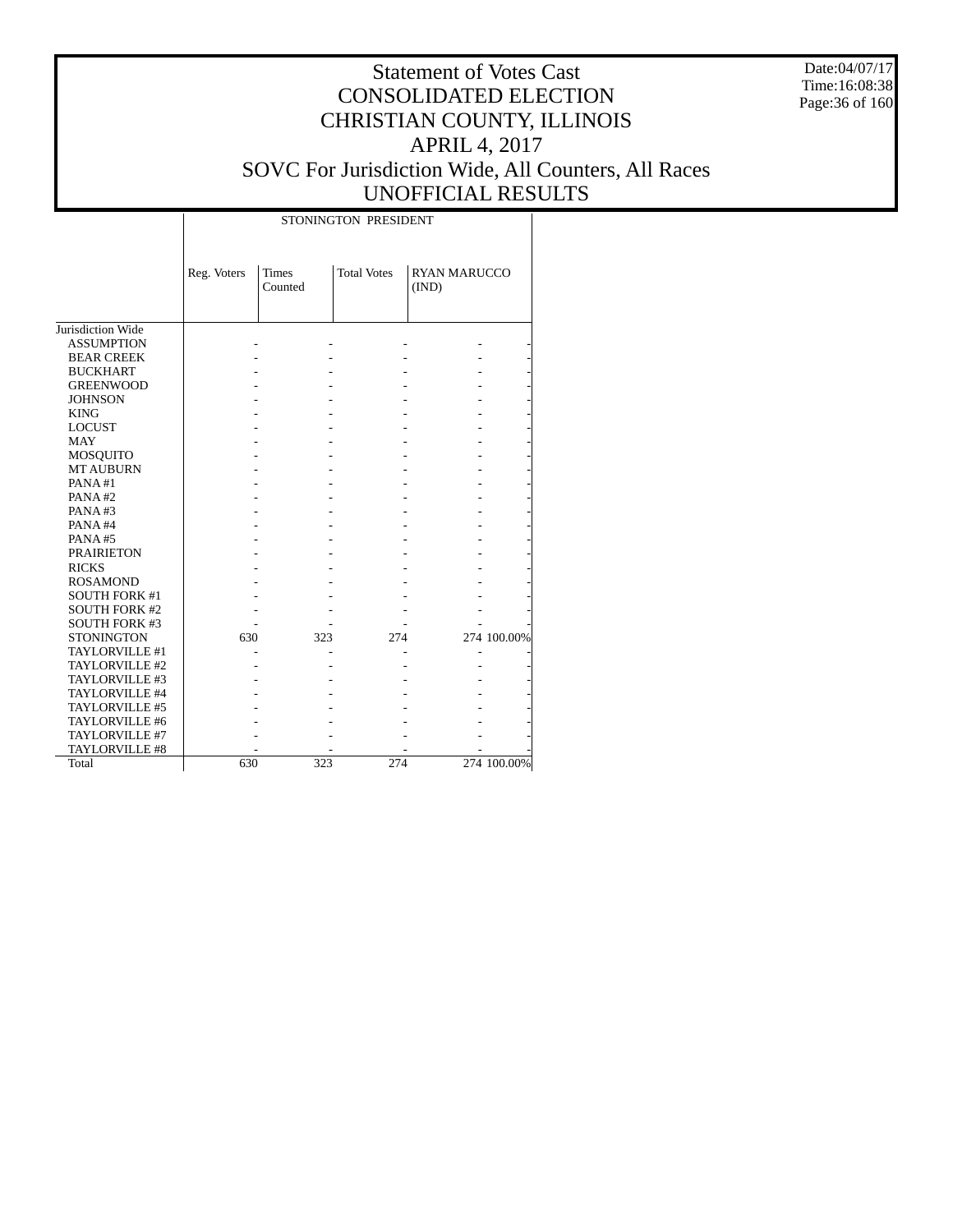Date:04/07/17 Time:16:08:38 Page:37 of 160

|                      |             |                         |                    | STONINGTON VILLAGE TRUSTEE    |        |                        |        |                                |        |
|----------------------|-------------|-------------------------|--------------------|-------------------------------|--------|------------------------|--------|--------------------------------|--------|
|                      | Reg. Voters | <b>Times</b><br>Counted | <b>Total Votes</b> | <b>STEVE BOLDINI</b><br>(IND) |        | TODD THOMASON<br>(IND) |        | <b>JENNIFER KLEIN</b><br>(IND) |        |
| Jurisdiction Wide    |             |                         |                    |                               |        |                        |        |                                |        |
| <b>ASSUMPTION</b>    |             |                         |                    |                               |        |                        |        |                                |        |
| <b>BEAR CREEK</b>    |             |                         |                    |                               |        |                        |        |                                |        |
| <b>BUCKHART</b>      |             |                         |                    |                               |        |                        |        |                                |        |
| <b>GREENWOOD</b>     |             |                         |                    |                               |        |                        |        |                                |        |
| <b>JOHNSON</b>       |             |                         |                    |                               |        |                        |        |                                |        |
| <b>KING</b>          |             |                         |                    |                               |        |                        |        |                                |        |
| <b>LOCUST</b>        |             |                         |                    |                               |        |                        |        |                                |        |
| <b>MAY</b>           |             |                         |                    |                               |        |                        |        |                                |        |
| <b>MOSQUITO</b>      |             |                         |                    |                               |        |                        |        |                                |        |
| <b>MT AUBURN</b>     |             |                         |                    |                               |        |                        |        |                                |        |
| PANA#1               |             |                         |                    |                               |        |                        |        |                                |        |
| PANA#2               |             |                         |                    |                               |        |                        |        |                                |        |
| PANA#3               |             |                         |                    |                               |        |                        |        |                                |        |
| PANA#4               |             |                         |                    |                               |        |                        |        |                                |        |
| PANA#5               |             |                         |                    |                               |        |                        |        |                                |        |
| <b>PRAIRIETON</b>    |             |                         |                    |                               |        |                        |        |                                |        |
| <b>RICKS</b>         |             |                         |                    |                               |        |                        |        |                                |        |
| <b>ROSAMOND</b>      |             |                         |                    |                               |        |                        |        |                                |        |
| <b>SOUTH FORK #1</b> |             |                         |                    |                               |        |                        |        |                                |        |
| <b>SOUTH FORK #2</b> |             |                         |                    |                               |        |                        |        |                                |        |
| <b>SOUTH FORK #3</b> |             |                         |                    |                               |        |                        |        |                                |        |
| <b>STONINGTON</b>    | 630         | 323                     | 779                | 126                           | 16.17% | 157                    | 20.15% | 110                            | 14.12% |
| TAYLORVILLE #1       |             |                         |                    |                               |        |                        |        |                                |        |
| TAYLORVILLE #2       |             |                         |                    |                               |        |                        |        |                                |        |
| TAYLORVILLE #3       |             |                         |                    |                               |        |                        |        |                                |        |
| TAYLORVILLE #4       |             |                         |                    |                               |        |                        |        |                                |        |
| TAYLORVILLE #5       |             |                         |                    |                               |        |                        |        |                                |        |
| TAYLORVILLE #6       |             |                         |                    |                               |        |                        |        |                                |        |
| TAYLORVILLE #7       |             |                         |                    |                               |        |                        |        |                                |        |
| TAYLORVILLE #8       |             |                         |                    |                               |        |                        |        |                                |        |
| Total                | 630         | 323                     | 779                | 126                           | 16.17% | 157                    | 20.15% | 110                            | 14.12% |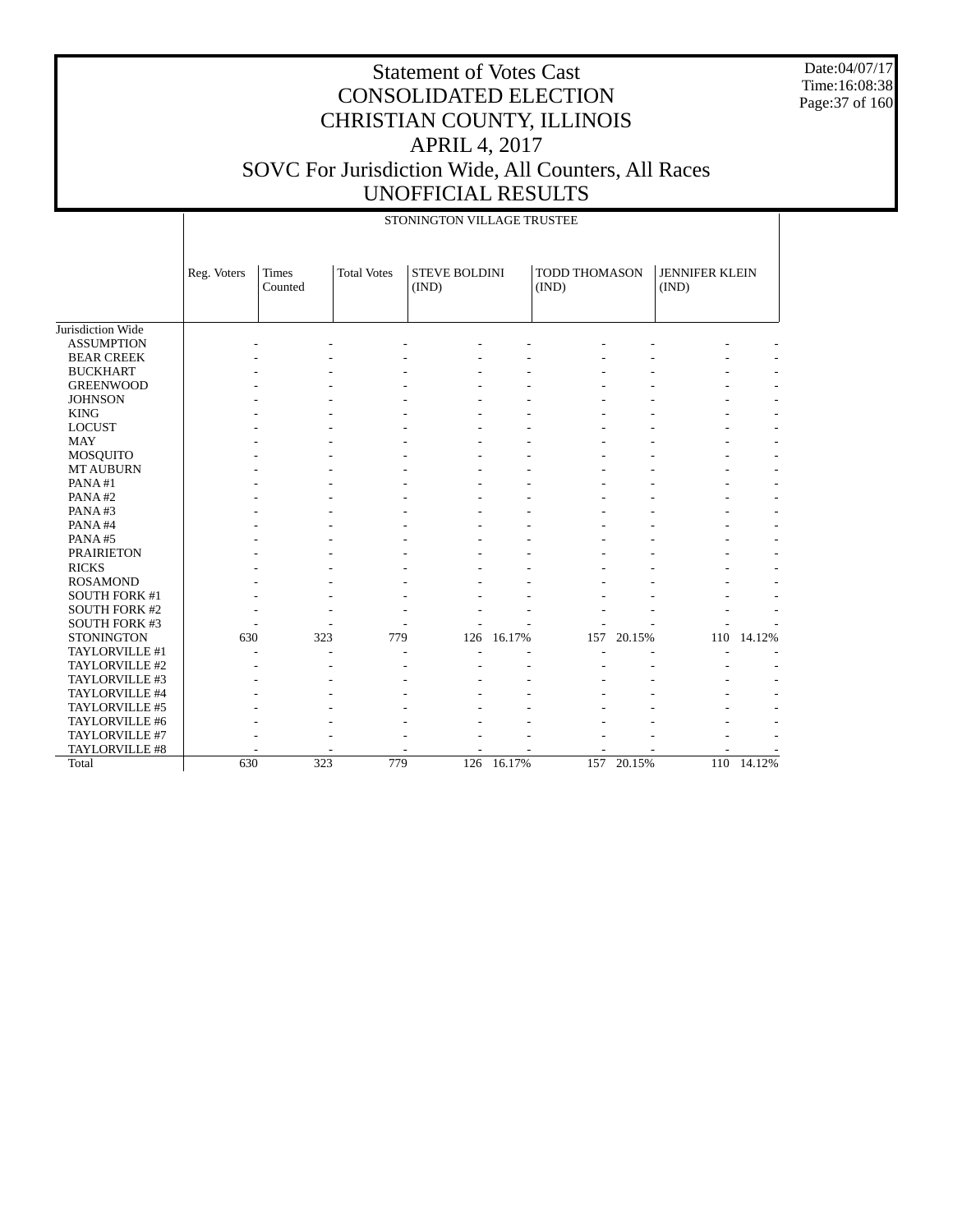Date:04/07/17 Time:16:08:38 Page:38 of 160

|                      |                             |        | STONINGTON VILLAGE TRUSTEE    |        |
|----------------------|-----------------------------|--------|-------------------------------|--------|
|                      | <b>BRUCE DOWDY</b><br>(IND) |        | <b>ANDREW CALLAN</b><br>(IND) |        |
| Jurisdiction Wide    |                             |        |                               |        |
| <b>ASSUMPTION</b>    |                             |        |                               |        |
| <b>BEAR CREEK</b>    |                             |        |                               |        |
| <b>BUCKHART</b>      |                             |        |                               |        |
| <b>GREENWOOD</b>     |                             |        |                               |        |
|                      |                             |        |                               |        |
| <b>JOHNSON</b>       |                             |        |                               |        |
| <b>KING</b>          |                             |        |                               |        |
| <b>LOCUST</b>        |                             |        |                               |        |
| <b>MAY</b>           |                             |        |                               |        |
| MOSQUITO             |                             |        |                               |        |
| <b>MT AUBURN</b>     |                             |        |                               |        |
| PANA#1               |                             |        |                               |        |
| PANA#2               |                             |        |                               |        |
| PANA#3               |                             |        |                               |        |
| PANA#4               |                             |        |                               |        |
| PANA#5               |                             |        |                               |        |
| <b>PRAIRIETON</b>    |                             |        |                               |        |
| <b>RICKS</b>         |                             |        |                               |        |
| <b>ROSAMOND</b>      |                             |        |                               |        |
| <b>SOUTH FORK #1</b> |                             |        |                               |        |
| <b>SOUTH FORK #2</b> |                             |        |                               |        |
| <b>SOUTH FORK #3</b> |                             |        |                               |        |
| <b>STONINGTON</b>    | 177                         | 22.72% | 209                           | 26.83% |
| TAYLORVILLE #1       |                             |        |                               |        |
| TAYLORVILLE #2       |                             |        |                               |        |
| TAYLORVILLE #3       |                             |        |                               |        |
| TAYLORVILLE #4       |                             |        |                               |        |
| TAYLORVILLE #5       |                             |        |                               |        |
| TAYLORVILLE #6       |                             |        |                               |        |
| TAYLORVILLE #7       |                             |        |                               |        |
| TAYLORVILLE #8       |                             |        |                               |        |
| Total                | 177                         | 22.72% | 209                           | 26.83% |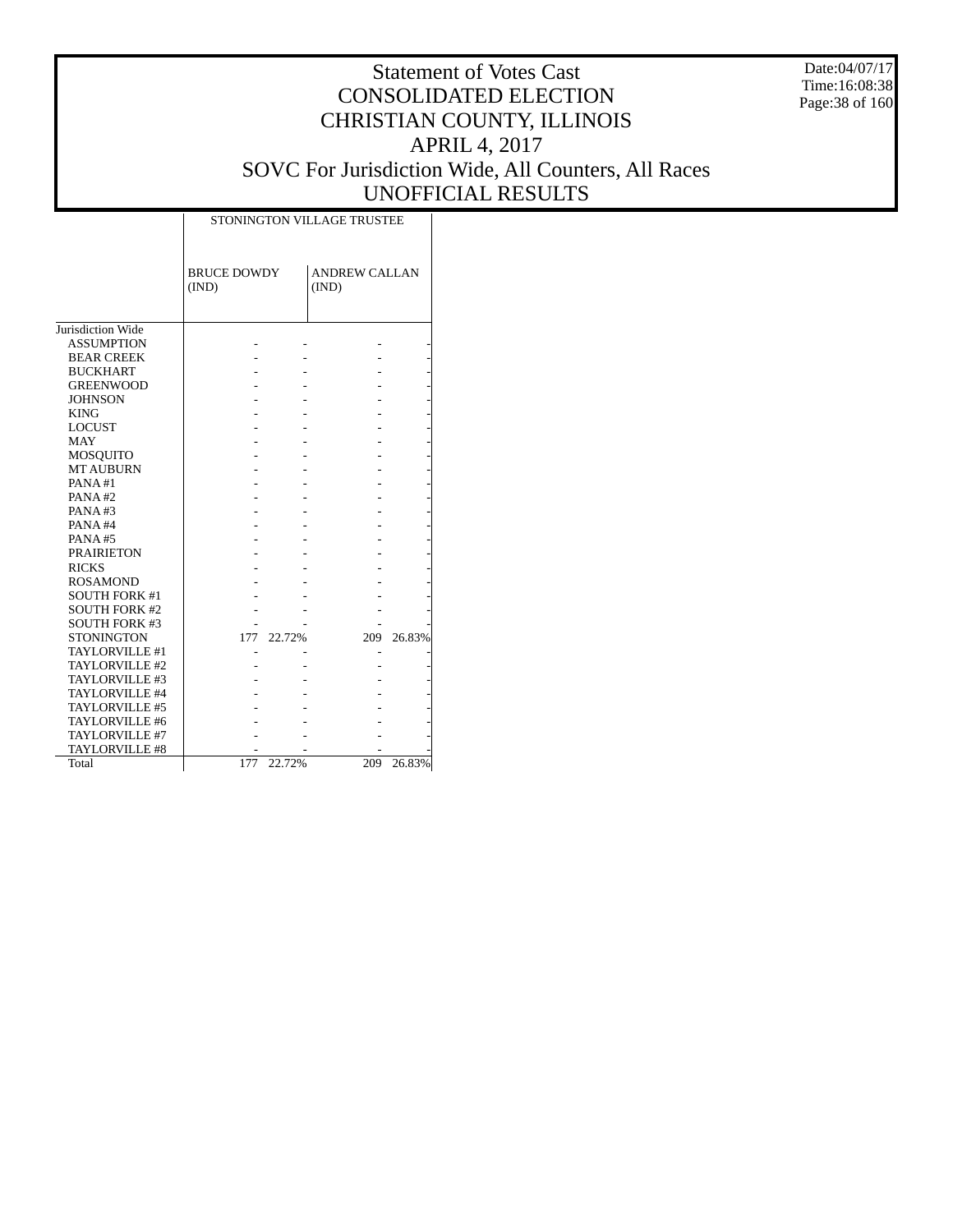Date:04/07/17 Time:16:08:38 Page: 39 of 160

# Statement of Votes Cast CONSOLIDATED ELECTION CHRISTIAN COUNTY, ILLINOIS APRIL 4, 2017 SOVC For Jurisdiction Wide, All Counters, All Races UNOFFICIAL RESULTS

#### TAYLORVILLE MAYOR

|                      | Reg. Voters | <b>Times</b> | <b>Total Votes</b> | <b>BRUCE BARRY (IND)</b> |        | <b>TERRY WRIGHT</b> |        | TIM CALVERT (IND) |        |
|----------------------|-------------|--------------|--------------------|--------------------------|--------|---------------------|--------|-------------------|--------|
|                      |             | Counted      |                    |                          |        | (IND)               |        |                   |        |
|                      |             |              |                    |                          |        |                     |        |                   |        |
| Jurisdiction Wide    |             |              |                    |                          |        |                     |        |                   |        |
| <b>ASSUMPTION</b>    |             |              |                    |                          |        |                     |        |                   |        |
| <b>BEAR CREEK</b>    |             |              |                    |                          |        |                     |        |                   |        |
| <b>BUCKHART</b>      |             |              |                    |                          |        |                     |        |                   |        |
| <b>GREENWOOD</b>     |             |              |                    |                          |        |                     |        |                   |        |
| <b>JOHNSON</b>       | 35          | 20           | 18                 | 8                        | 44.44% | 6                   | 33.33% | 1                 | 5.56%  |
| <b>KING</b>          |             |              |                    |                          |        |                     |        |                   |        |
| <b>LOCUST</b>        | 87          | 55           | 54                 | 27                       | 50.00% | 16                  | 29.63% | $\mathbf{1}$      | 1.85%  |
| <b>MAY</b>           | 139         | 105          | 100                | 44                       | 44.00% | 33                  | 33.00% | 12                | 12.00% |
| <b>MOSQUITO</b>      |             |              |                    |                          |        |                     |        |                   |        |
| <b>MT AUBURN</b>     |             |              |                    |                          |        |                     |        |                   |        |
| PANA#1               |             |              |                    |                          |        |                     |        |                   |        |
| PANA#2               |             |              |                    |                          |        |                     |        |                   |        |
| PANA#3               |             |              |                    |                          |        |                     |        |                   |        |
| PANA#4               |             |              |                    |                          |        |                     |        |                   |        |
| PANA#5               |             |              |                    |                          |        |                     |        |                   |        |
| <b>PRAIRIETON</b>    |             |              |                    |                          |        |                     |        |                   |        |
| <b>RICKS</b>         |             |              |                    |                          |        |                     |        |                   |        |
| <b>ROSAMOND</b>      |             |              |                    |                          |        |                     |        |                   |        |
| <b>SOUTH FORK #1</b> |             |              |                    |                          |        |                     |        |                   |        |
| <b>SOUTH FORK #2</b> |             |              |                    |                          |        |                     |        |                   |        |
| <b>SOUTH FORK #3</b> |             |              |                    |                          |        |                     |        |                   |        |
| <b>STONINGTON</b>    |             |              |                    |                          |        |                     |        |                   |        |
| TAYLORVILLE #1       | 926         | 427          | 417                | 161                      | 38.61% | 114                 | 27.34% | 65                | 15.59% |
| TAYLORVILLE #2       | 866         | 416          | 408                | 211                      | 51.72% | 100                 | 24.51% | 51                | 12.50% |
| TAYLORVILLE #3       | 880         | 523          | 510                | 241                      | 47.25% | 122                 | 23.92% | 74                | 14.51% |
| TAYLORVILLE #4       | 920         | 438          | 429                | 217                      | 50.58% | 82                  | 19.11% | 57                | 13.29% |
| TAYLORVILLE #5       | 1074        | 491          | 485                | 223                      | 45.98% | 114                 | 23.51% | 79                | 16.29% |
| TAYLORVILLE #6       | 931         | 454          | 445                | 228                      | 51.24% | 87                  | 19.55% | 57                | 12.81% |
| TAYLORVILLE #7       | 850         | 411          | 402                | 176                      | 43.78% | 102                 | 25.37% | 62                | 15.42% |
| TAYLORVILLE #8       | 901         | 451          | 444                | 190                      | 42.79% | 121                 | 27.25% | 77                | 17.34% |
| Total                | 7609        | 3791         | 3712               | 1726                     | 46.50% | 897                 | 24.16% | 536               | 14.44% |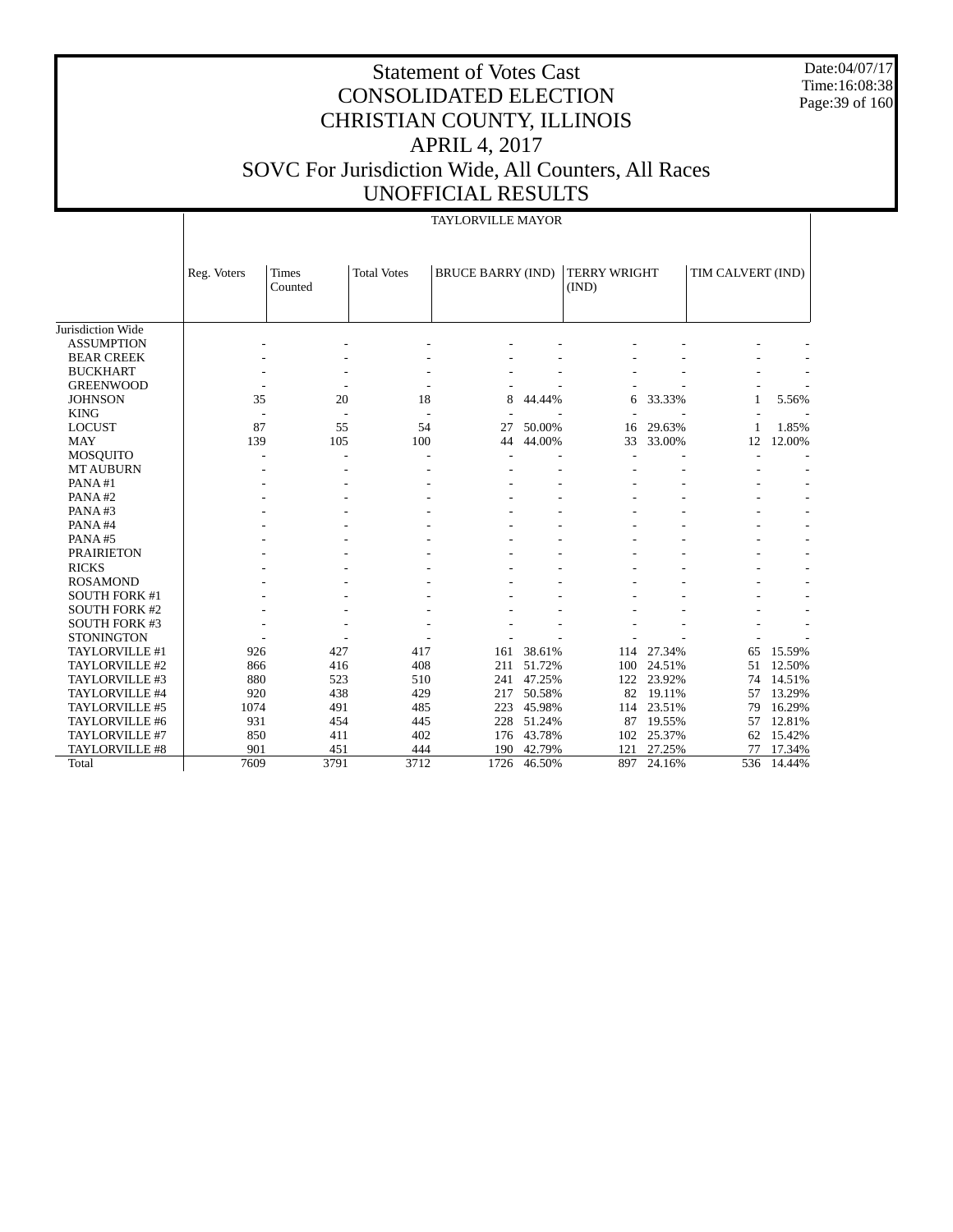Date:04/07/17 Time:16:08:38 Page:40 of 160

#### Statement of Votes Cast CONSOLIDATED ELECTION CHRISTIAN COUNTY, ILLINOIS APRIL 4, 2017 SOVC For Jurisdiction Wide, All Counters, All Races UNOFFICIAL RESULTS

|                      |                               |        | <b>TAYLORVILLE MAYOR</b>       |       |                  |       |
|----------------------|-------------------------------|--------|--------------------------------|-------|------------------|-------|
|                      | <b>ROB HEBERLING</b><br>(IND) |        | <b>RAYMOND</b><br>KOONCE (IND) |       | VICTOR POP (IND) |       |
| Jurisdiction Wide    |                               |        |                                |       |                  |       |
| <b>ASSUMPTION</b>    |                               |        |                                |       |                  |       |
| <b>BEAR CREEK</b>    |                               |        |                                |       |                  |       |
| <b>BUCKHART</b>      |                               |        |                                |       |                  |       |
| <b>GREENWOOD</b>     |                               |        |                                |       |                  |       |
| <b>JOHNSON</b>       | 3                             | 16.67% | $\Omega$                       | 0.00% | 0                | 0.00% |
| <b>KING</b>          |                               |        |                                |       |                  |       |
| <b>LOCUST</b>        | 10                            | 18.52% | $\Omega$                       | 0.00% | $\Omega$         | 0.00% |
| <b>MAY</b>           | 9                             | 9.00%  | $\theta$                       | 0.00% | $\overline{c}$   | 2.00% |
| <b>MOSQUITO</b>      |                               |        | ÷                              |       |                  |       |
| <b>MT AUBURN</b>     |                               |        |                                |       |                  |       |
| PANA#1               |                               |        |                                |       |                  |       |
| PANA#2               |                               |        |                                |       |                  |       |
| PANA#3               |                               |        |                                |       |                  |       |
| PANA#4               |                               |        |                                |       |                  |       |
| PANA#5               |                               |        |                                |       |                  |       |
| <b>PRAIRIETON</b>    |                               |        |                                |       |                  |       |
| <b>RICKS</b>         |                               |        |                                |       |                  |       |
| <b>ROSAMOND</b>      |                               |        |                                |       |                  |       |
| <b>SOUTH FORK #1</b> |                               |        |                                |       |                  |       |
| <b>SOUTH FORK #2</b> |                               |        |                                |       |                  |       |
| <b>SOUTH FORK #3</b> |                               |        |                                |       |                  |       |
| <b>STONINGTON</b>    |                               |        |                                |       |                  |       |
| TAYLORVILLE #1       | 40                            | 9.59%  | 24                             | 5.76% | 13               | 3.12% |
| TAYLORVILLE #2       | 38                            | 9.31%  | 1                              | 0.25% | 7                | 1.72% |
| TAYLORVILLE #3       | 63                            | 12.35% | 5                              | 0.98% | 5                | 0.98% |
| TAYLORVILLE #4       | 55                            | 12.82% | 11                             | 2.56% | 7                | 1.63% |
| TAYLORVILLE #5       | 49                            | 10.10% | 11                             | 2.27% | 9                | 1.86% |
| TAYLORVILLE #6       | 59                            | 13.26% | $\overline{4}$                 | 0.90% | 10               | 2.25% |
| TAYLORVILLE #7       | 47                            | 11.69% | 9                              | 2.24% | 6                | 1.49% |
| TAYLORVILLE #8       | 36                            | 8.11%  | 14                             | 3.15% | 6                | 1.35% |
| Total                | 409                           | 11.02% | 79                             | 2.13% | 65               | 1.75% |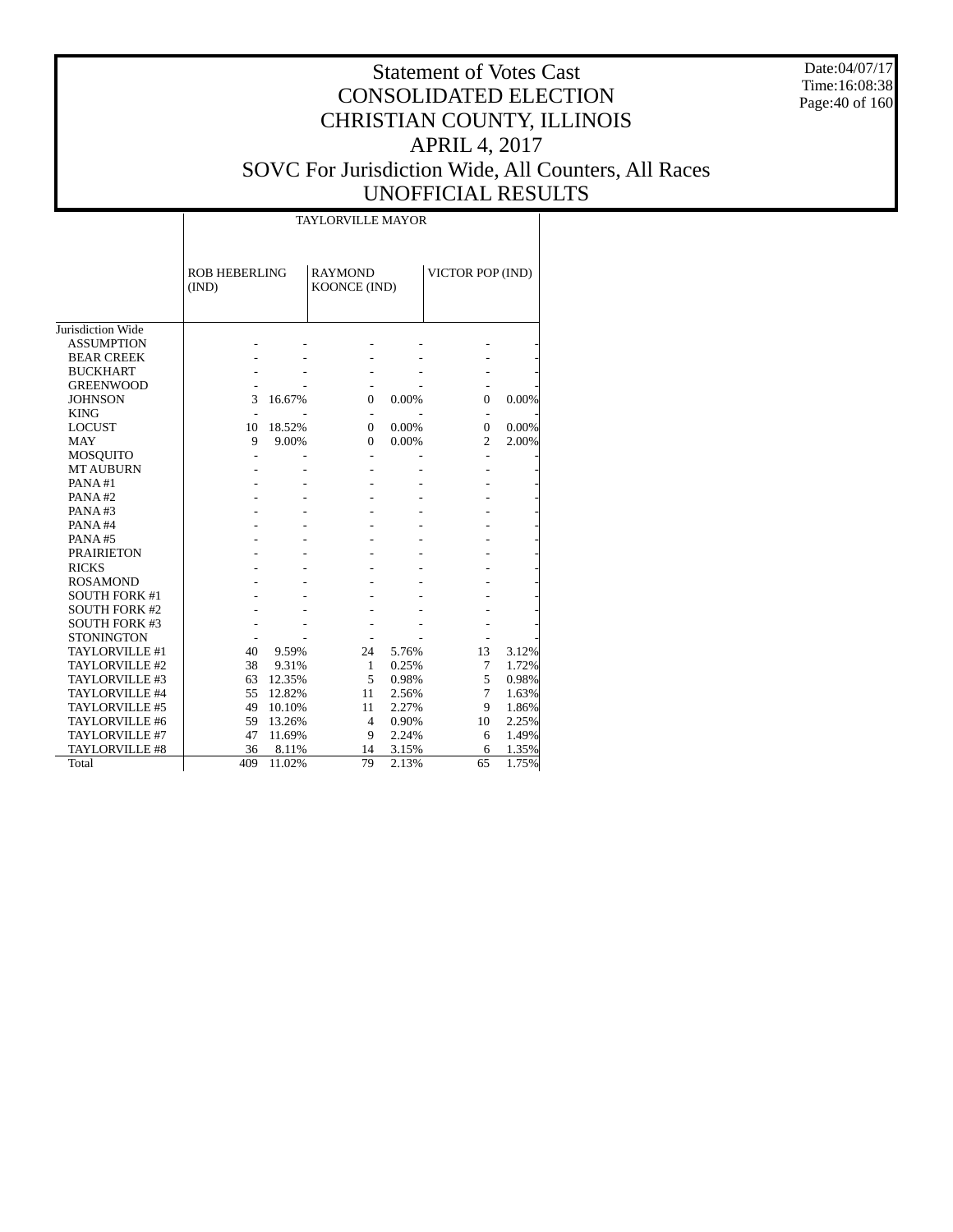Date:04/07/17 Time:16:08:38 Page:41 of 160

#### Statement of Votes Cast CONSOLIDATED ELECTION CHRISTIAN COUNTY, ILLINOIS APRIL 4, 2017 SOVC For Jurisdiction Wide, All Counters, All Races UNOFFICIAL RESULTS

|                      |             | TAYLORVILLE CITY CLERK  |                          |                               |        |                          |        |                               |        |
|----------------------|-------------|-------------------------|--------------------------|-------------------------------|--------|--------------------------|--------|-------------------------------|--------|
|                      |             |                         |                          |                               |        |                          |        |                               |        |
|                      | Reg. Voters | <b>Times</b><br>Counted | <b>Total Votes</b>       | <b>ROBERT BESSON</b><br>(IND) |        | <b>JULIE LILLY (IND)</b> |        | <b>MICHELLE BECK</b><br>(IND) |        |
|                      |             |                         |                          |                               |        |                          |        |                               |        |
| Jurisdiction Wide    |             |                         |                          |                               |        |                          |        |                               |        |
| <b>ASSUMPTION</b>    |             |                         |                          |                               |        |                          |        |                               |        |
| <b>BEAR CREEK</b>    |             |                         |                          |                               |        |                          |        |                               |        |
| <b>BUCKHART</b>      |             |                         |                          |                               |        |                          |        |                               |        |
| <b>GREENWOOD</b>     |             |                         | $\overline{a}$           |                               |        |                          |        |                               |        |
| <b>JOHNSON</b>       | 35          | 20                      | 17                       | 3                             | 17.65% | 6                        | 35.29% | 4                             | 23.53% |
| <b>KING</b>          |             |                         | $\overline{\phantom{a}}$ |                               |        |                          |        |                               |        |
| <b>LOCUST</b>        | 87          | 55                      | 52                       | 10                            | 19.23% | 26                       | 50.00% | 13                            | 25.00% |
| <b>MAY</b>           | 139         | 105                     | 92                       | 10                            | 10.87% | 53                       | 57.61% | 23                            | 25.00% |
| <b>MOSQUITO</b>      |             |                         | $\overline{\phantom{a}}$ |                               |        |                          |        |                               |        |
| <b>MT AUBURN</b>     |             |                         |                          |                               |        |                          |        |                               |        |
| PANA#1               |             |                         |                          |                               |        |                          |        |                               |        |
| PANA#2               |             |                         |                          |                               |        |                          |        |                               |        |
| PANA#3               |             |                         |                          |                               |        |                          |        |                               |        |
| PANA#4               |             |                         |                          |                               |        |                          |        |                               |        |
| PANA#5               |             |                         |                          |                               |        |                          |        |                               |        |
| <b>PRAIRIETON</b>    |             |                         |                          |                               |        |                          |        |                               |        |
| <b>RICKS</b>         |             |                         |                          |                               |        |                          |        |                               |        |
| <b>ROSAMOND</b>      |             |                         |                          |                               |        |                          |        |                               |        |
| <b>SOUTH FORK #1</b> |             |                         |                          |                               |        |                          |        |                               |        |
| <b>SOUTH FORK #2</b> |             |                         |                          |                               |        |                          |        |                               |        |
| <b>SOUTH FORK #3</b> |             |                         |                          |                               |        |                          |        |                               |        |
| <b>STONINGTON</b>    |             |                         |                          |                               |        |                          |        |                               |        |
| TAYLORVILLE #1       | 926         | 427                     | 406                      | 60                            | 14.78% | 202                      | 49.75% | 95                            | 23.40% |
| TAYLORVILLE #2       | 866         | 416                     | 392                      | 51                            | 13.01% | 167                      | 42.60% | 112                           | 28.57% |
| TAYLORVILLE #3       | 880         | 523                     | 497                      | 73                            | 14.69% | 239                      | 48.09% | 116                           | 23.34% |
| TAYLORVILLE #4       | 920         | 438                     | 422                      | 78                            | 18.48% | 198                      | 46.92% | 90                            | 21.33% |
| TAYLORVILLE #5       | 1074        | 491                     | 462                      | 73                            | 15.80% | 189                      | 40.91% | 116                           | 25.11% |
| TAYLORVILLE #6       | 931         | 454                     | 422                      | 65                            | 15.40% | 176                      | 41.71% | 124                           | 29.38% |
| TAYLORVILLE #7       | 850         | 411                     | 393                      | 57                            | 14.50% | 173                      | 44.02% | 105                           | 26.72% |
| TAYLORVILLE #8       | 901         | 451                     | 430                      | 77                            | 17.91% | 196                      | 45.58% | 107                           | 24.88% |
| Total                | 7609        | 3791                    | 3585                     | 557                           | 15.54% | 1625                     | 45.33% | 905                           | 25.24% |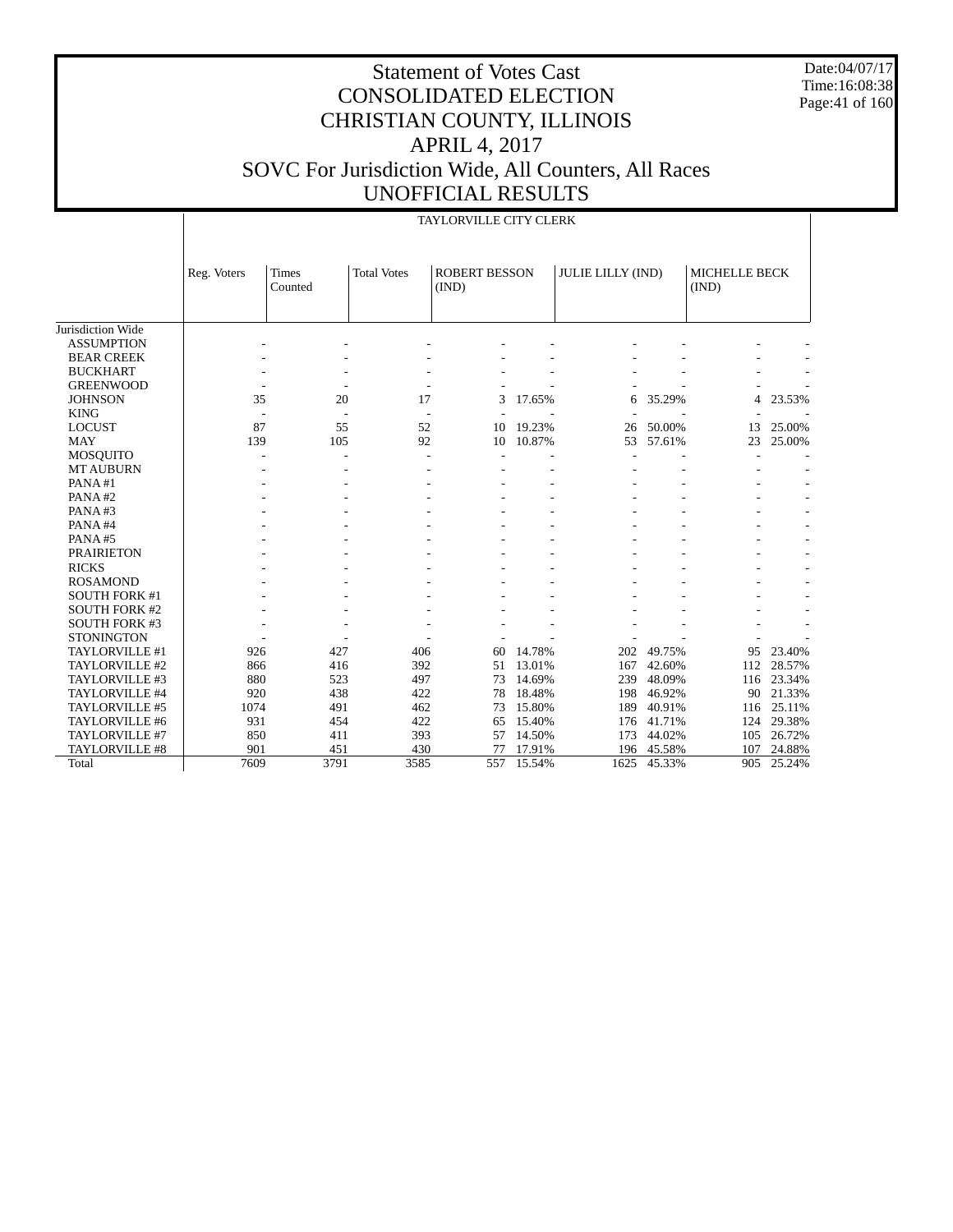Date:04/07/17 Time:16:08:38 Page:42 of 160

|                       | <b>TAYLORVILLE CITY</b><br><b>CLERK</b> |        |
|-----------------------|-----------------------------------------|--------|
|                       | TANYA RENO (IND)                        |        |
| Jurisdiction Wide     |                                         |        |
| <b>ASSUMPTION</b>     |                                         |        |
| <b>BEAR CREEK</b>     |                                         |        |
| <b>BUCKHART</b>       |                                         |        |
| <b>GREENWOOD</b>      |                                         |        |
| <b>JOHNSON</b>        | 4                                       | 23.53% |
| <b>KING</b>           |                                         |        |
| <b>LOCUST</b>         | 3                                       | 5.77%  |
| <b>MAY</b>            | 6                                       | 6.52%  |
| MOSOUITO              |                                         |        |
| <b>MT AUBURN</b>      |                                         |        |
| PANA#1                |                                         |        |
| PANA#2                |                                         |        |
| PANA#3                |                                         |        |
| PANA#4                |                                         |        |
| PANA#5                |                                         |        |
| <b>PRAIRIETON</b>     |                                         |        |
| <b>RICKS</b>          |                                         |        |
| <b>ROSAMOND</b>       |                                         |        |
| <b>SOUTH FORK #1</b>  |                                         |        |
| <b>SOUTH FORK #2</b>  |                                         |        |
| <b>SOUTH FORK #3</b>  |                                         |        |
| <b>STONINGTON</b>     |                                         |        |
| TAYLORVILLE #1        | 49                                      | 12.07% |
| TAYLORVILLE #2        | 62                                      | 15.82% |
| TAYLORVILLE #3        | 69                                      | 13.88% |
| TAYLORVILLE #4        | 56                                      | 13.27% |
| <b>TAYLORVILLE #5</b> | 84                                      | 18.18% |
| TAYLORVILLE #6        | 57                                      | 13.51% |
| TAYLORVILLE #7        | 58                                      | 14.76% |
| <b>TAYLORVILLE #8</b> | 50                                      | 11.63% |
| Total                 | 498                                     | 13.89% |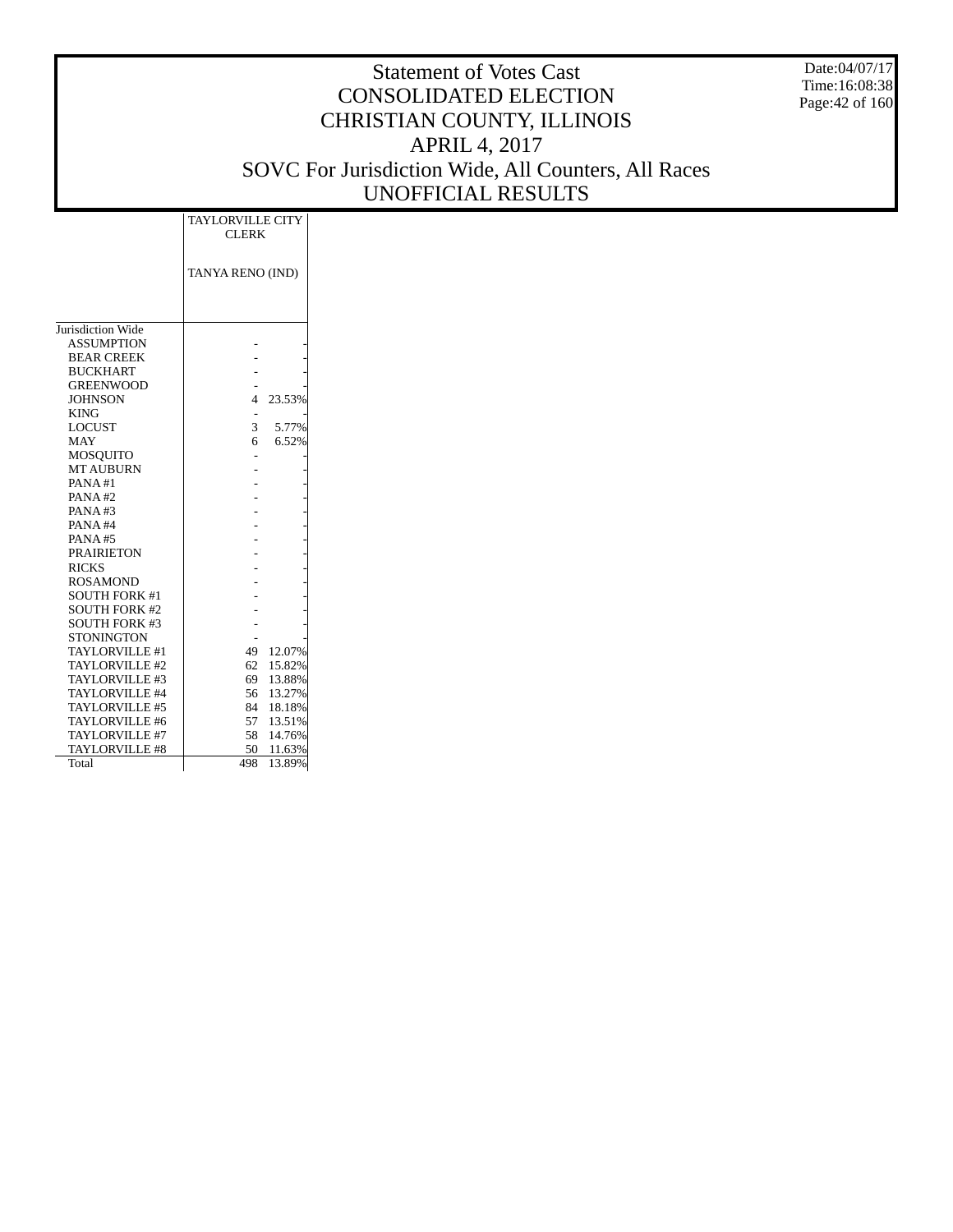Date:04/07/17 Time:16:08:38 Page:43 of 160

|                      |             |                         |                    | <b>TAYLORVILLE TREASURER</b>     |        |                               |        |                               |        |
|----------------------|-------------|-------------------------|--------------------|----------------------------------|--------|-------------------------------|--------|-------------------------------|--------|
|                      | Reg. Voters | <b>Times</b><br>Counted | <b>Total Votes</b> | <b>BILLIE HEBERLING</b><br>(IND) |        | <b>JACQUE NATION</b><br>(IND) |        | <b>KELLIE HAMELL</b><br>(IND) |        |
| Jurisdiction Wide    |             |                         |                    |                                  |        |                               |        |                               |        |
| <b>ASSUMPTION</b>    |             |                         |                    |                                  |        |                               |        |                               |        |
| <b>BEAR CREEK</b>    |             |                         |                    |                                  |        |                               |        |                               |        |
| <b>BUCKHART</b>      |             |                         |                    |                                  |        |                               |        |                               |        |
| <b>GREENWOOD</b>     |             |                         |                    |                                  |        |                               |        |                               |        |
| <b>JOHNSON</b>       | 35          | 20                      | 17                 | 2                                | 11.76% | 8                             | 47.06% | 7                             | 41.18% |
| <b>KING</b>          |             |                         |                    |                                  |        |                               |        |                               |        |
| <b>LOCUST</b>        | 87          | 55                      | 52                 | 7                                | 13.46% | 27                            | 51.92% | 18                            | 34.62% |
| <b>MAY</b>           | 139         | 105                     | 95                 | 12                               | 12.63% | 35                            | 36.84% | 48                            | 50.53% |
| <b>MOSQUITO</b>      |             |                         |                    |                                  |        |                               |        |                               |        |
| <b>MT AUBURN</b>     |             |                         |                    |                                  |        |                               |        |                               |        |
| PANA#1               |             |                         |                    |                                  |        |                               |        |                               |        |
| PANA#2               |             |                         |                    |                                  |        |                               |        |                               |        |
| PANA#3               |             |                         |                    |                                  |        |                               |        |                               |        |
| PANA#4               |             |                         |                    |                                  |        |                               |        |                               |        |
| PANA#5               |             |                         |                    |                                  |        |                               |        |                               |        |
| <b>PRAIRIETON</b>    |             |                         |                    |                                  |        |                               |        |                               |        |
| <b>RICKS</b>         |             |                         |                    |                                  |        |                               |        |                               |        |
| <b>ROSAMOND</b>      |             |                         |                    |                                  |        |                               |        |                               |        |
| <b>SOUTH FORK #1</b> |             |                         |                    |                                  |        |                               |        |                               |        |
| <b>SOUTH FORK #2</b> |             |                         |                    |                                  |        |                               |        |                               |        |
| <b>SOUTH FORK #3</b> |             |                         |                    |                                  |        |                               |        |                               |        |
| <b>STONINGTON</b>    |             |                         |                    |                                  |        |                               |        |                               |        |
| TAYLORVILLE #1       | 926         | 427                     | 407                | 72                               | 17.69% | 205                           | 50.37% | 130                           | 31.94% |
| TAYLORVILLE #2       | 866         | 416                     | 391                | 61                               | 15.60% | 196                           | 50.13% | 134                           | 34.27% |
| TAYLORVILLE #3       | 880         | 523                     | 494                | 62                               | 12.55% | 236                           | 47.77% | 196                           | 39.68% |
| TAYLORVILLE #4       | 920         | 438                     | 428                | 66                               | 15.42% | 210                           | 49.07% | 152                           | 35.51% |
| TAYLORVILLE #5       | 1074        | 491                     | 465                | 78                               | 16.77% | 218                           | 46.88% | 169                           | 36.34% |
| TAYLORVILLE #6       | 931         | 454                     | 426                | 81                               | 19.01% | 186                           | 43.66% | 159                           | 37.32% |
| TAYLORVILLE #7       | 850         | 411                     | 392                | 63                               | 16.07% | 155                           | 39.54% | 174                           | 44.39% |
| TAYLORVILLE #8       | 901         | 451                     | 424                | 73                               | 17.22% | 175                           | 41.27% | 176                           | 41.51% |
| Total                | 7609        | 3791                    | 3591               | 577                              | 16.07% | 1651                          | 45.98% | 1363                          | 37.96% |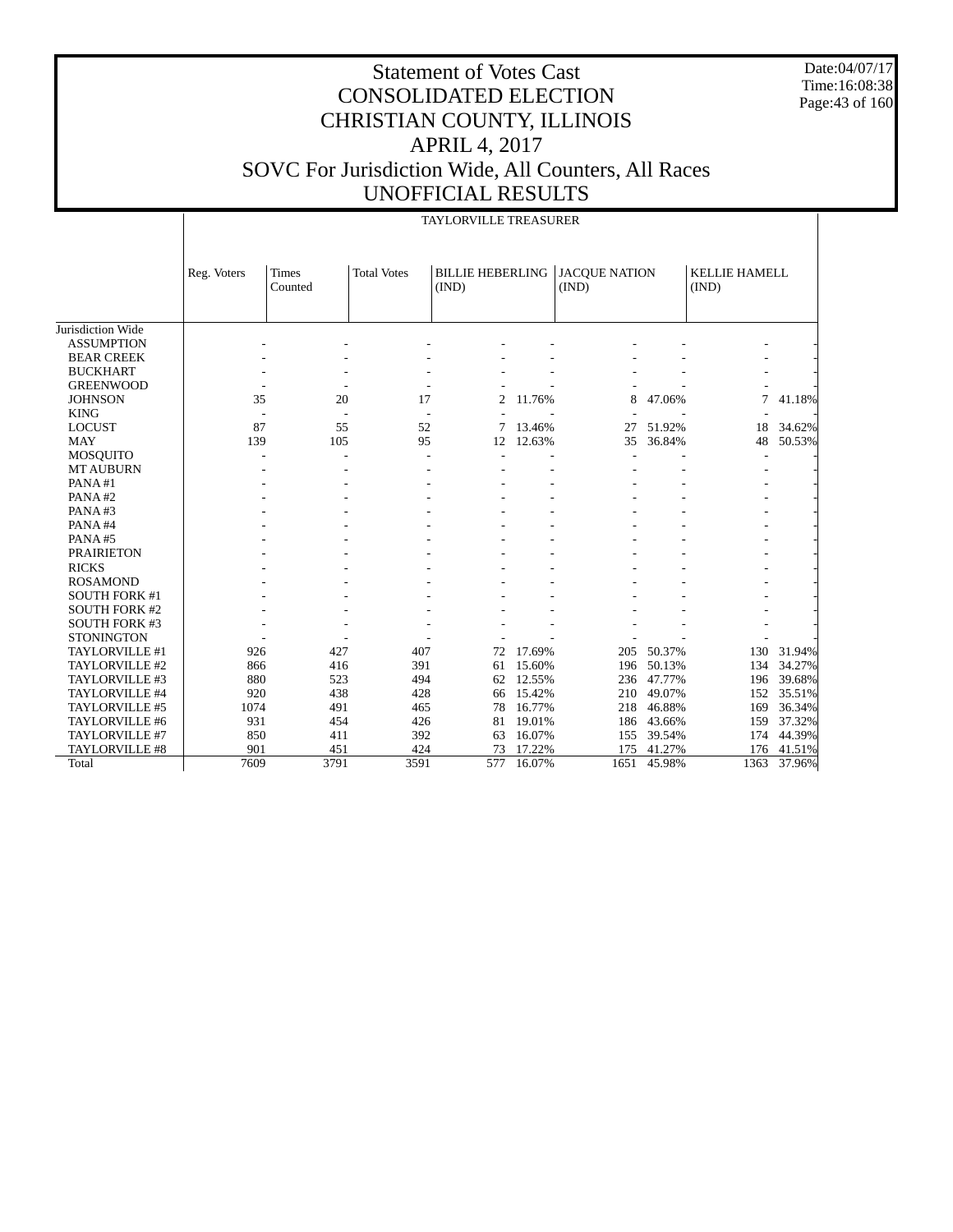Date:04/07/17 Time:16:08:38 Page:44 of 160

# CONSOLIDATED ELECTION CHRISTIAN COUNTY, ILLINOIS APRIL 4, 2017 SOVC For Jurisdiction Wide, All Counters, All Races UNOFFICIAL RESULTS

Statement of Votes Cast

|                      |             |                         | TAYLORVILLE WARD 1 4 YR |                  |           |             |                         | TAYLORVILLE WARD 1 2 YR |                 |             |
|----------------------|-------------|-------------------------|-------------------------|------------------|-----------|-------------|-------------------------|-------------------------|-----------------|-------------|
|                      | Reg. Voters | <b>Times</b><br>Counted | <b>Total Votes</b>      | LARRY BUDD (IND) |           | Reg. Voters | <b>Times</b><br>Counted | <b>Total Votes</b>      | JIM OLIVE (IND) |             |
| Jurisdiction Wide    |             |                         |                         |                  |           |             |                         |                         |                 |             |
| <b>ASSUMPTION</b>    |             |                         |                         |                  |           |             |                         |                         |                 |             |
| <b>BEAR CREEK</b>    |             |                         |                         |                  |           |             |                         |                         |                 |             |
| <b>BUCKHART</b>      |             |                         |                         |                  |           |             |                         |                         |                 |             |
| <b>GREENWOOD</b>     |             |                         |                         |                  |           |             |                         |                         |                 |             |
| <b>JOHNSON</b>       |             |                         |                         |                  |           |             |                         |                         |                 |             |
| <b>KING</b>          |             |                         |                         |                  |           |             |                         |                         |                 |             |
| <b>LOCUST</b>        |             |                         |                         |                  |           |             |                         |                         |                 |             |
| <b>MAY</b>           |             | 3<br>5                  | $\overline{c}$          |                  | 2 100.00% | 3           | 5                       | 3                       |                 | 3 100.00%   |
| MOSQUITO             |             |                         |                         |                  |           |             |                         |                         |                 |             |
| <b>MT AUBURN</b>     |             |                         |                         |                  |           |             |                         |                         |                 |             |
| PANA#1               |             |                         |                         |                  |           |             |                         |                         |                 |             |
| PANA#2               |             |                         |                         |                  |           |             |                         |                         |                 |             |
| PANA#3               |             |                         |                         |                  |           |             |                         |                         |                 |             |
| PANA#4               |             |                         |                         |                  |           |             |                         |                         |                 |             |
| PANA#5               |             |                         |                         |                  |           |             |                         |                         |                 |             |
| <b>PRAIRIETON</b>    |             |                         |                         |                  |           |             |                         |                         |                 |             |
| <b>RICKS</b>         |             |                         |                         |                  |           |             |                         |                         |                 |             |
| <b>ROSAMOND</b>      |             |                         |                         |                  |           |             |                         |                         |                 |             |
| SOUTH FORK #1        |             |                         |                         |                  |           |             |                         |                         |                 |             |
| <b>SOUTH FORK #2</b> |             |                         |                         |                  |           |             |                         |                         |                 |             |
| <b>SOUTH FORK #3</b> |             |                         |                         |                  |           |             |                         |                         |                 |             |
| <b>STONINGTON</b>    |             |                         |                         |                  |           |             |                         |                         |                 |             |
| TAYLORVILLE #1       | 926         | 427                     | 368                     | 368 100.00%      |           | 926         | 427                     | 364                     |                 | 364 100.00% |
| TAYLORVILLE #2       | 866         | 416                     | 334                     | 334 100.00%      |           | 866         | 416                     | 319                     |                 | 319 100.00% |
| TAYLORVILLE #3       |             |                         |                         |                  |           |             | ۰                       |                         |                 |             |
| TAYLORVILLE #4       |             |                         |                         |                  |           |             |                         |                         |                 |             |
| TAYLORVILLE #5       |             |                         |                         |                  |           |             |                         |                         |                 |             |
| TAYLORVILLE #6       |             |                         |                         |                  |           |             |                         |                         |                 |             |
| TAYLORVILLE #7       |             |                         |                         |                  |           |             |                         |                         |                 |             |
| TAYLORVILLE #8       |             |                         |                         |                  |           |             |                         |                         |                 |             |
| Total                | 1795        | 848                     | 704                     | 704 100.00%      |           | 1795        | 848                     | 686                     |                 | 686 100.00% |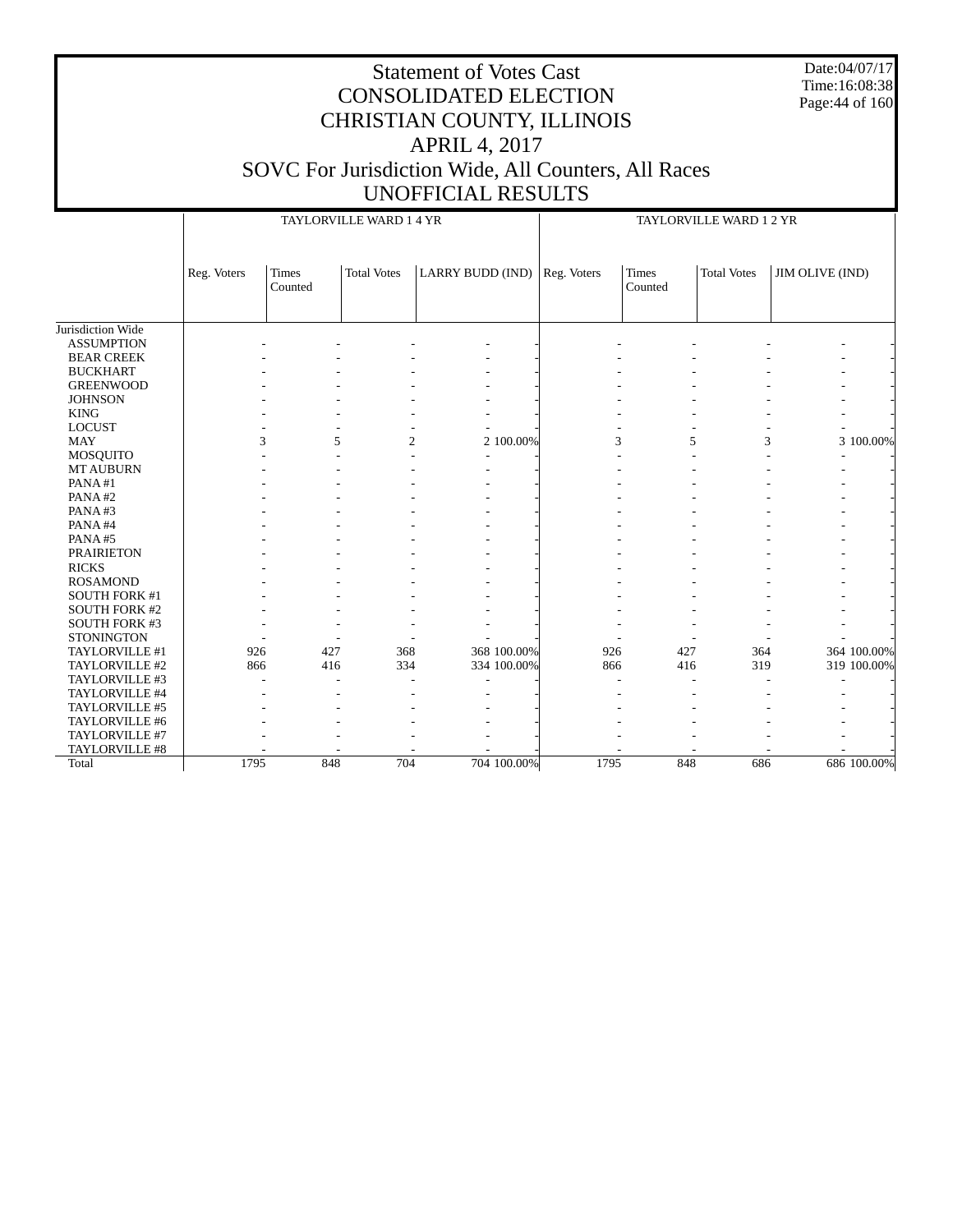Date:04/07/17 Time:16:08:38 Page:45 of 160

|                      |             |                         |                    | <b>TAYLORVILLE WARD 2</b>            |        |                              |        |                         |                |
|----------------------|-------------|-------------------------|--------------------|--------------------------------------|--------|------------------------------|--------|-------------------------|----------------|
|                      | Reg. Voters | <b>Times</b><br>Counted | <b>Total Votes</b> | <b>CHRISTOPHER</b><br>SKULTETY (IND) |        | <b>LEE LANZOTTI</b><br>(IND) |        | <b>GARRET ESS (IND)</b> |                |
| Jurisdiction Wide    |             |                         |                    |                                      |        |                              |        |                         |                |
| <b>ASSUMPTION</b>    |             |                         |                    |                                      |        |                              |        |                         |                |
| <b>BEAR CREEK</b>    |             |                         |                    |                                      |        |                              |        |                         |                |
| <b>BUCKHART</b>      |             |                         |                    |                                      |        |                              |        |                         |                |
| <b>GREENWOOD</b>     |             |                         |                    |                                      |        |                              |        |                         |                |
| <b>JOHNSON</b>       |             |                         |                    |                                      |        |                              |        |                         |                |
| <b>KING</b>          |             |                         |                    |                                      |        |                              |        |                         |                |
| <b>LOCUST</b>        |             |                         |                    |                                      |        |                              |        |                         |                |
| <b>MAY</b>           |             |                         |                    |                                      |        |                              |        |                         |                |
| <b>MOSQUITO</b>      |             |                         |                    |                                      |        |                              |        |                         |                |
| <b>MT AUBURN</b>     |             |                         |                    |                                      |        |                              |        |                         |                |
| PANA#1               |             |                         |                    |                                      |        |                              |        |                         |                |
| PANA#2               |             |                         |                    |                                      |        |                              |        |                         |                |
| PANA#3               |             |                         |                    |                                      |        |                              |        |                         |                |
| PANA#4               |             |                         |                    |                                      |        |                              |        |                         | $\overline{a}$ |
| PANA#5               |             |                         |                    |                                      |        |                              |        |                         |                |
| <b>PRAIRIETON</b>    |             |                         |                    |                                      |        |                              |        |                         | $\overline{a}$ |
| <b>RICKS</b>         |             |                         |                    |                                      |        |                              |        |                         |                |
| <b>ROSAMOND</b>      |             |                         |                    |                                      |        |                              |        |                         |                |
| <b>SOUTH FORK #1</b> |             |                         |                    |                                      |        |                              |        |                         |                |
| <b>SOUTH FORK #2</b> |             |                         |                    |                                      |        |                              |        |                         |                |
| <b>SOUTH FORK #3</b> |             |                         |                    |                                      |        |                              |        |                         |                |
| <b>STONINGTON</b>    |             |                         |                    |                                      |        |                              |        |                         |                |
| TAYLORVILLE #1       |             |                         |                    |                                      |        |                              |        |                         |                |
| TAYLORVILLE #2       |             |                         |                    |                                      |        |                              |        |                         |                |
| TAYLORVILLE #3       |             | 880                     | 523                | 492<br>78                            | 15.85% | 200                          | 40.65% | 50                      | 10.16%         |
| TAYLORVILLE #4       |             | 920                     | 438                | 409<br>65                            | 15.89% | 167                          | 40.83% | 33                      | 8.07%          |
| TAYLORVILLE #5       |             |                         |                    |                                      |        |                              |        |                         |                |
| TAYLORVILLE #6       |             |                         |                    |                                      |        |                              |        |                         |                |
| TAYLORVILLE #7       |             |                         |                    |                                      |        |                              |        |                         |                |
| TAYLORVILLE #8       |             |                         |                    |                                      |        |                              |        |                         |                |
| Total                | 1800        |                         | 961<br>901         | 143                                  | 15.87% | 367                          | 40.73% | 83                      | 9.21%          |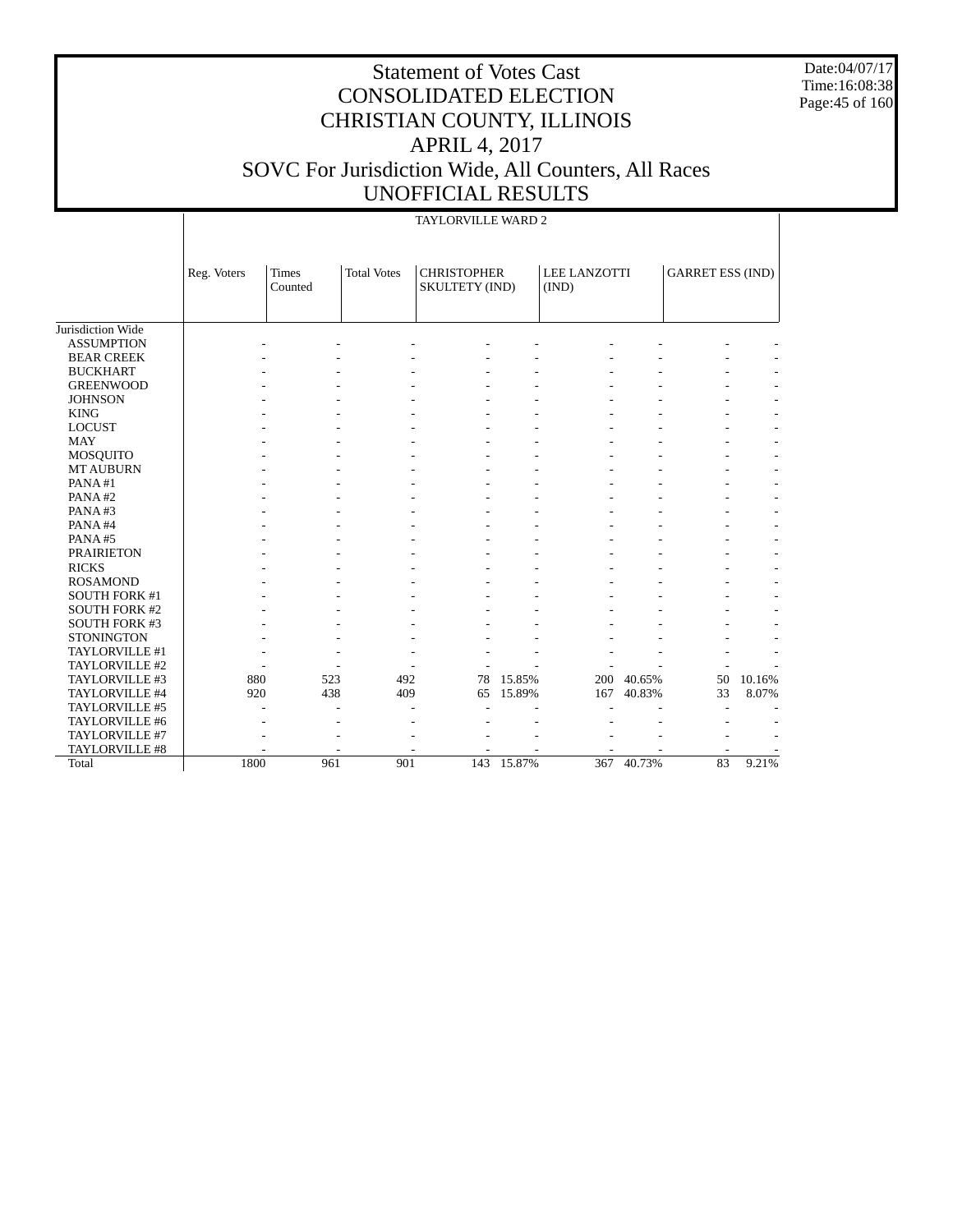Date:04/07/17 Time:16:08:38 Page:46 of 160

|                      | TAYLORVILLE WARD<br>$\overline{c}$ |             |                         | <b>TAYLORVILLE WARD 3</b> |                                  |             |
|----------------------|------------------------------------|-------------|-------------------------|---------------------------|----------------------------------|-------------|
|                      | <b>KURT ZEITLER</b><br>(IND)       | Reg. Voters | <b>Times</b><br>Counted | <b>Total Votes</b>        | <b>ERNIE</b><br>DORCHINECZ (IND) |             |
|                      |                                    |             |                         |                           |                                  |             |
| Jurisdiction Wide    |                                    |             |                         |                           |                                  |             |
| <b>ASSUMPTION</b>    |                                    |             |                         |                           |                                  |             |
| <b>BEAR CREEK</b>    |                                    |             |                         |                           |                                  |             |
| <b>BUCKHART</b>      |                                    |             |                         |                           |                                  |             |
| <b>GREENWOOD</b>     |                                    |             |                         |                           |                                  |             |
| <b>JOHNSON</b>       |                                    |             |                         |                           |                                  |             |
| <b>KING</b>          |                                    |             |                         |                           |                                  |             |
| <b>LOCUST</b>        |                                    |             |                         |                           |                                  |             |
| <b>MAY</b>           |                                    |             |                         |                           |                                  |             |
| <b>MOSQUITO</b>      |                                    |             |                         |                           |                                  |             |
| <b>MT AUBURN</b>     |                                    |             |                         |                           |                                  |             |
| PANA#1               |                                    |             |                         |                           |                                  |             |
| PANA#2               |                                    |             |                         |                           |                                  |             |
| PANA#3               |                                    |             |                         |                           |                                  |             |
| PANA#4               |                                    |             |                         |                           |                                  |             |
| PANA#5               |                                    |             |                         |                           |                                  |             |
| <b>PRAIRIETON</b>    |                                    |             |                         |                           |                                  |             |
| <b>RICKS</b>         |                                    |             |                         |                           |                                  |             |
| <b>ROSAMOND</b>      |                                    |             |                         |                           |                                  |             |
| <b>SOUTH FORK #1</b> |                                    |             |                         |                           |                                  |             |
| <b>SOUTH FORK #2</b> |                                    |             |                         |                           |                                  |             |
| <b>SOUTH FORK #3</b> |                                    |             |                         |                           |                                  |             |
| <b>STONINGTON</b>    |                                    |             |                         |                           |                                  |             |
| TAYLORVILLE #1       |                                    |             |                         |                           |                                  |             |
| TAYLORVILLE #2       |                                    |             |                         |                           |                                  |             |
| TAYLORVILLE #3       | 164 33.33%                         |             |                         |                           |                                  |             |
| TAYLORVILLE #4       | 35.21%<br>144                      |             |                         |                           |                                  |             |
| TAYLORVILLE #5       |                                    | 1074        | 491                     | 397                       |                                  | 397 100.00% |
| TAYLORVILLE #6       |                                    | 931         | 454                     | 360                       |                                  | 360 100.00% |
| TAYLORVILLE #7       |                                    |             |                         |                           |                                  |             |
| TAYLORVILLE #8       |                                    |             |                         |                           |                                  |             |
| Total                | 34.18%<br>308                      | 2005        | 945                     | 757                       |                                  | 757 100.00% |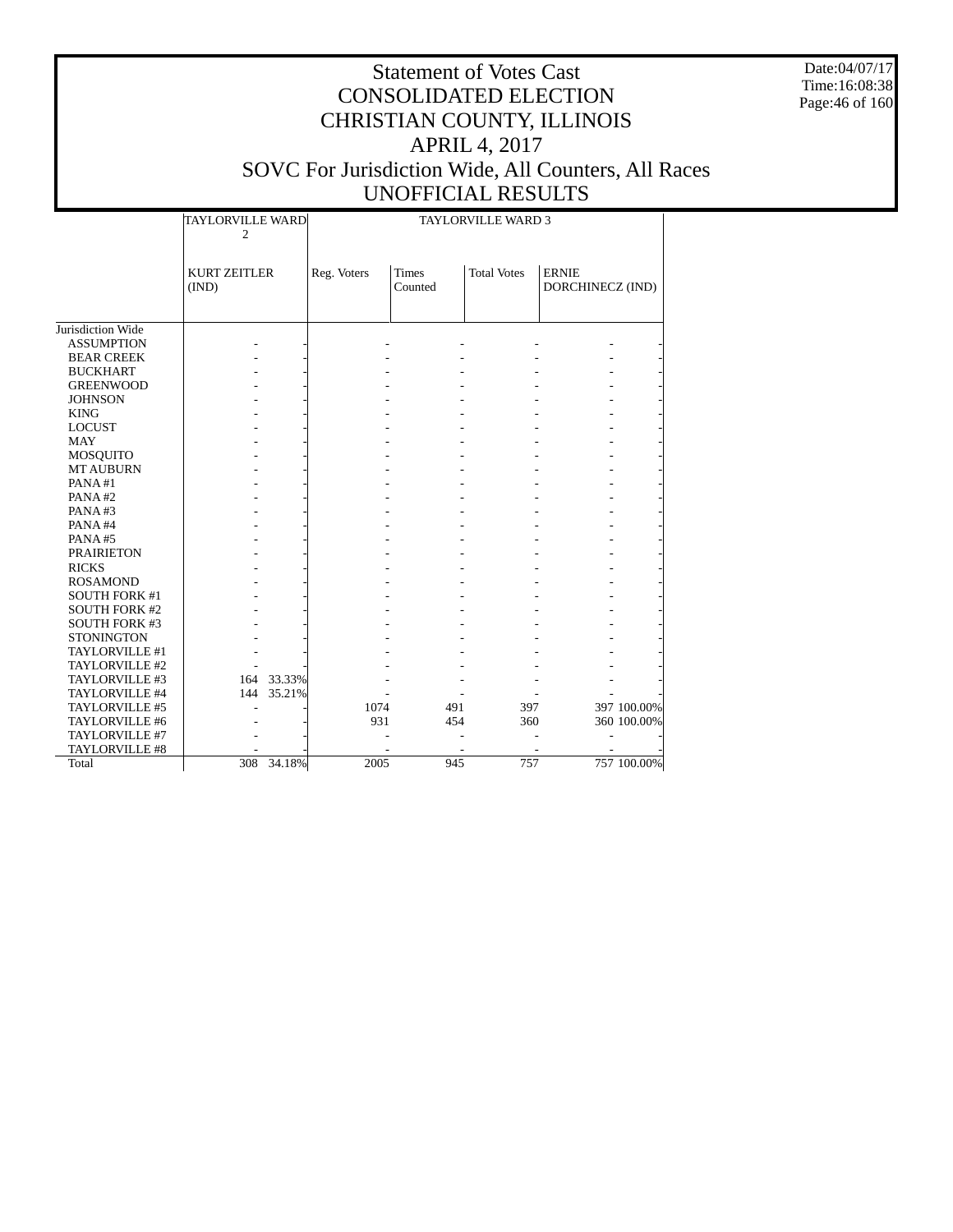Date:04/07/17 Time:16:08:38 Page:47 of 160

|                      |             |                         | TAYLORVILLE WARD 4 |                              | TOVEY VILLAGE MAYOR |                         |                    |                              |            |  |
|----------------------|-------------|-------------------------|--------------------|------------------------------|---------------------|-------------------------|--------------------|------------------------------|------------|--|
|                      | Reg. Voters | <b>Times</b><br>Counted | <b>Total Votes</b> | <b>SHAWN BURTLE</b><br>(IND) | Reg. Voters         | <b>Times</b><br>Counted | <b>Total Votes</b> | <b>BRIAN WILBUR</b><br>(IND) |            |  |
| Jurisdiction Wide    |             |                         |                    |                              |                     |                         |                    |                              |            |  |
| <b>ASSUMPTION</b>    |             |                         |                    |                              |                     |                         |                    |                              |            |  |
| <b>BEAR CREEK</b>    |             |                         |                    |                              |                     |                         |                    |                              |            |  |
| <b>BUCKHART</b>      |             |                         |                    |                              |                     |                         |                    |                              |            |  |
| <b>GREENWOOD</b>     |             |                         |                    |                              |                     |                         |                    |                              |            |  |
| <b>JOHNSON</b>       | 35          | 20                      | 14                 | 14 100.00%                   |                     |                         |                    |                              |            |  |
| <b>KING</b>          |             |                         |                    |                              |                     |                         |                    |                              |            |  |
| <b>LOCUST</b>        | 87          | 55                      | 44                 | 44 100.00%                   |                     |                         |                    |                              |            |  |
| <b>MAY</b>           | 136         | 100                     | 82                 | 82 100.00%                   |                     |                         |                    |                              |            |  |
| MOSQUITO             |             | ÷                       |                    |                              |                     |                         |                    |                              |            |  |
| <b>MT AUBURN</b>     |             |                         |                    |                              |                     |                         |                    |                              |            |  |
| PANA#1               |             |                         |                    |                              |                     |                         |                    |                              |            |  |
| PANA#2               |             |                         |                    |                              |                     |                         |                    |                              |            |  |
| PANA#3               |             |                         |                    |                              |                     |                         |                    |                              |            |  |
| PANA#4               |             |                         |                    |                              |                     |                         |                    |                              |            |  |
| PANA#5               |             |                         |                    |                              |                     |                         |                    |                              |            |  |
| <b>PRAIRIETON</b>    |             |                         |                    |                              |                     |                         |                    |                              |            |  |
| <b>RICKS</b>         |             |                         |                    |                              |                     |                         |                    |                              |            |  |
| <b>ROSAMOND</b>      |             |                         |                    |                              |                     |                         |                    |                              |            |  |
| <b>SOUTH FORK #1</b> |             |                         |                    |                              |                     |                         |                    |                              |            |  |
| <b>SOUTH FORK #2</b> |             |                         |                    |                              | 323                 | 60                      | 55                 |                              | 55 100.00% |  |
| <b>SOUTH FORK #3</b> |             |                         |                    |                              |                     |                         |                    |                              |            |  |
| <b>STONINGTON</b>    |             |                         |                    |                              |                     |                         |                    |                              |            |  |
| TAYLORVILLE #1       |             |                         |                    |                              |                     |                         |                    |                              |            |  |
| TAYLORVILLE #2       |             |                         |                    |                              |                     |                         |                    |                              |            |  |
| TAYLORVILLE #3       |             |                         |                    |                              |                     |                         |                    |                              |            |  |
| TAYLORVILLE #4       |             |                         |                    |                              |                     |                         |                    |                              |            |  |
| TAYLORVILLE #5       |             |                         |                    |                              |                     |                         |                    |                              |            |  |
| TAYLORVILLE #6       |             |                         |                    |                              |                     |                         |                    |                              |            |  |
| TAYLORVILLE #7       | 850         | 411                     | 357                | 357 100.00%                  |                     |                         |                    |                              |            |  |
| TAYLORVILLE #8       | 901         | 451                     | 363                | 363 100.00%                  |                     |                         |                    |                              |            |  |
| Total                | 2009        | 1037                    | 860                | 860 100.00%                  | 323                 | 60                      | 55                 |                              | 55 100.00% |  |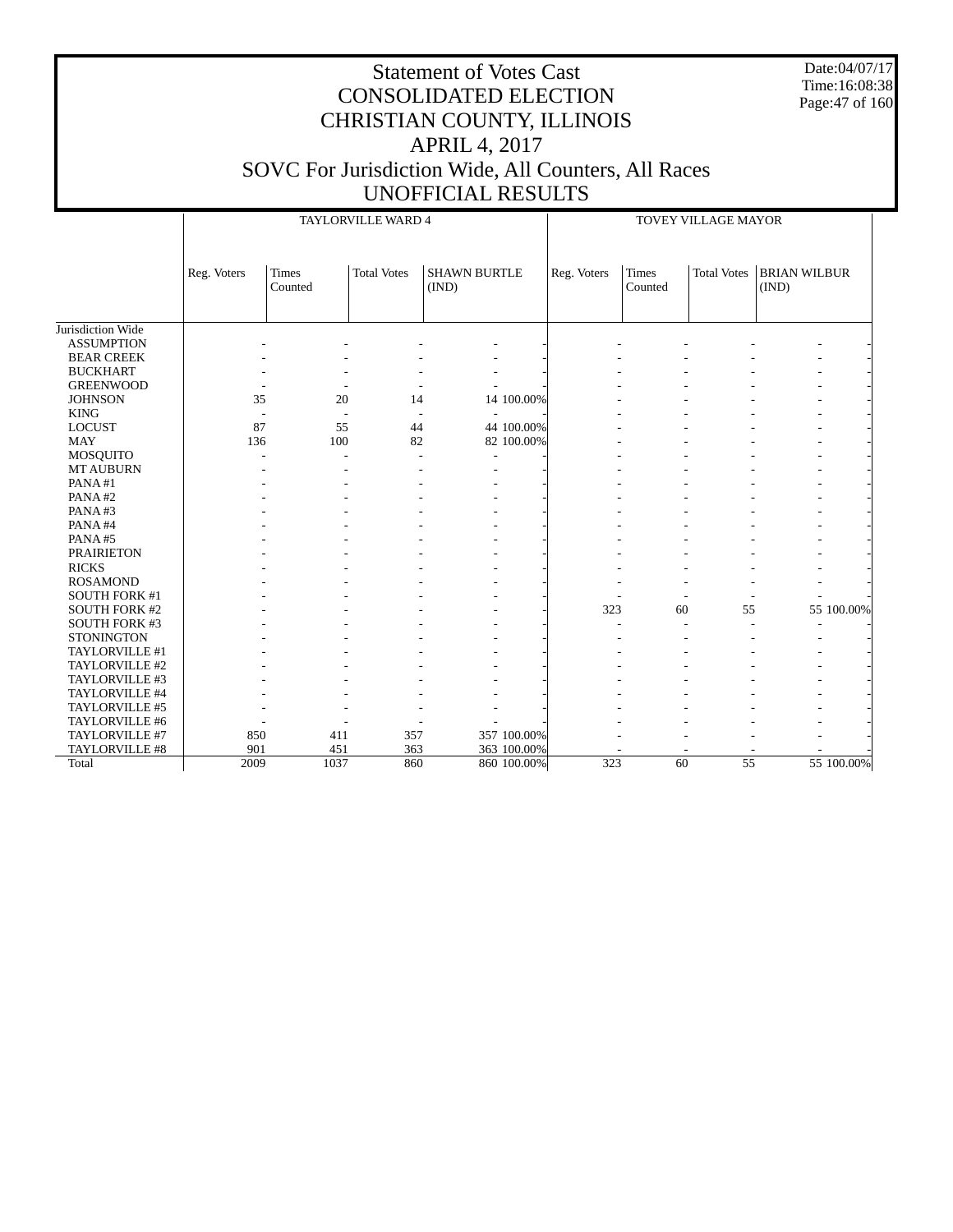Date:04/07/17 Time:16:08:39 Page:48 of 160

|                       |             |                  |                    | TOVEY VILLAGE TRUSTEE 4 YR        |        |                              |        |                                 |        |
|-----------------------|-------------|------------------|--------------------|-----------------------------------|--------|------------------------------|--------|---------------------------------|--------|
|                       | Reg. Voters | Times<br>Counted | <b>Total Votes</b> | <b>MARGARET</b><br>PUCCETTI (IND) |        | <b>JOANN HOWARD</b><br>(IND) |        | <b>MICHAEL</b><br>ZANOTTI (IND) |        |
| Jurisdiction Wide     |             |                  |                    |                                   |        |                              |        |                                 |        |
| <b>ASSUMPTION</b>     |             |                  |                    |                                   |        |                              |        |                                 |        |
| <b>BEAR CREEK</b>     |             |                  |                    |                                   |        |                              |        |                                 |        |
| <b>BUCKHART</b>       |             |                  |                    |                                   |        |                              |        |                                 |        |
| <b>GREENWOOD</b>      |             |                  |                    |                                   |        |                              |        |                                 |        |
| <b>JOHNSON</b>        |             |                  |                    |                                   |        |                              |        |                                 |        |
| <b>KING</b>           |             |                  |                    |                                   |        |                              |        |                                 |        |
| <b>LOCUST</b>         |             |                  |                    |                                   |        |                              |        |                                 |        |
| <b>MAY</b>            |             |                  |                    |                                   |        |                              |        |                                 |        |
| <b>MOSQUITO</b>       |             |                  |                    |                                   |        |                              |        |                                 |        |
| <b>MT AUBURN</b>      |             |                  |                    |                                   |        |                              |        |                                 |        |
| PANA#1                |             |                  |                    |                                   |        |                              |        |                                 |        |
| PANA#2                |             |                  |                    |                                   |        |                              |        |                                 |        |
| PANA#3                |             |                  |                    |                                   |        |                              |        |                                 |        |
| PANA#4                |             |                  |                    |                                   |        |                              |        |                                 |        |
| PANA#5                |             |                  |                    |                                   |        |                              |        |                                 |        |
| <b>PRAIRIETON</b>     |             |                  |                    |                                   |        |                              |        |                                 |        |
| <b>RICKS</b>          |             |                  |                    |                                   |        |                              |        |                                 |        |
| <b>ROSAMOND</b>       |             |                  |                    |                                   |        |                              |        |                                 |        |
| <b>SOUTH FORK #1</b>  |             |                  |                    |                                   |        |                              |        |                                 |        |
| <b>SOUTH FORK #2</b>  | 323         | 60               | 142                | 48                                | 33.80% | 46                           | 32.39% | 48                              | 33.80% |
| <b>SOUTH FORK #3</b>  |             |                  |                    |                                   |        |                              |        |                                 |        |
| <b>STONINGTON</b>     |             |                  |                    |                                   |        |                              |        |                                 |        |
| TAYLORVILLE #1        |             |                  |                    |                                   |        |                              |        |                                 |        |
| TAYLORVILLE #2        |             |                  |                    |                                   |        |                              |        |                                 |        |
| TAYLORVILLE #3        |             |                  |                    |                                   |        |                              |        |                                 |        |
| TAYLORVILLE #4        |             |                  |                    |                                   |        |                              |        |                                 |        |
| TAYLORVILLE #5        |             |                  |                    |                                   |        |                              |        |                                 |        |
| TAYLORVILLE #6        |             |                  |                    |                                   |        |                              |        |                                 |        |
| TAYLORVILLE #7        |             |                  |                    |                                   |        |                              |        |                                 |        |
| <b>TAYLORVILLE #8</b> |             |                  |                    |                                   |        |                              |        |                                 |        |
| Total                 | 323         | 60               | 142                | 48                                | 33.80% | 46                           | 32.39% | 48                              | 33.80% |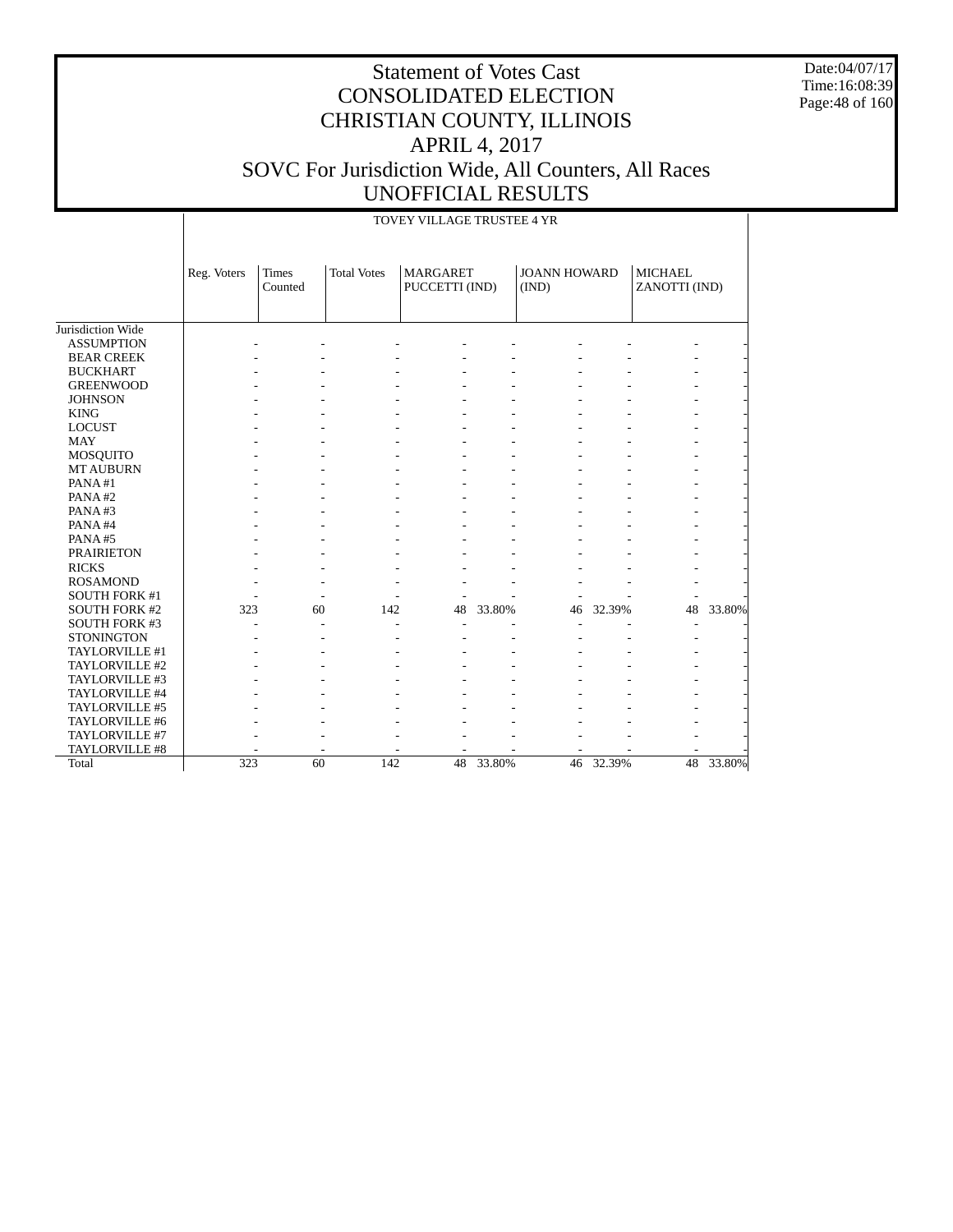Date:04/07/17 Time:16:08:39 Page:49 of 160

|                      |             | TOVEY VILLAGE TRUSTEE 2 YR |                    |                             |            |             |                         | <b>ASSUMPTION TWP SUPERVISOR</b> |                 |             |
|----------------------|-------------|----------------------------|--------------------|-----------------------------|------------|-------------|-------------------------|----------------------------------|-----------------|-------------|
|                      | Reg. Voters | <b>Times</b><br>Counted    | <b>Total Votes</b> | <b>JOSH PRINCE</b><br>(IND) |            | Reg. Voters | <b>Times</b><br>Counted | <b>Total Votes</b>               | PAUL COOK (DEM) |             |
| Jurisdiction Wide    |             |                            |                    |                             |            |             |                         |                                  |                 |             |
| <b>ASSUMPTION</b>    |             |                            |                    |                             |            | 914         | 385                     | 334                              |                 | 334 100.00% |
| <b>BEAR CREEK</b>    |             |                            |                    |                             |            |             | L,                      |                                  |                 |             |
| <b>BUCKHART</b>      |             |                            |                    |                             |            |             |                         |                                  |                 |             |
| <b>GREENWOOD</b>     |             |                            |                    |                             |            |             |                         |                                  |                 |             |
| <b>JOHNSON</b>       |             |                            |                    |                             |            |             |                         |                                  |                 |             |
| <b>KING</b>          |             |                            |                    |                             |            |             |                         |                                  |                 |             |
| <b>LOCUST</b>        |             |                            |                    |                             |            |             |                         |                                  |                 |             |
| <b>MAY</b>           |             |                            |                    |                             |            |             |                         |                                  |                 |             |
| MOSQUITO             |             |                            |                    |                             |            |             |                         |                                  |                 |             |
| <b>MT AUBURN</b>     |             |                            |                    |                             |            |             |                         |                                  |                 |             |
| PANA#1               |             |                            |                    |                             |            |             |                         |                                  |                 |             |
| PANA#2               |             |                            |                    |                             |            |             |                         |                                  |                 |             |
| PANA#3               |             |                            |                    |                             |            |             |                         |                                  |                 |             |
| PANA#4               |             |                            |                    |                             |            |             |                         |                                  |                 |             |
| PANA#5               |             |                            |                    |                             |            |             |                         |                                  |                 |             |
| <b>PRAIRIETON</b>    |             |                            |                    |                             |            |             |                         |                                  |                 |             |
| <b>RICKS</b>         |             |                            |                    |                             |            |             |                         |                                  |                 |             |
| <b>ROSAMOND</b>      |             |                            |                    |                             |            |             |                         |                                  |                 |             |
| SOUTH FORK #1        |             |                            |                    |                             |            |             |                         |                                  |                 |             |
| <b>SOUTH FORK #2</b> | 323         | 60                         | 54                 |                             | 54 100.00% |             |                         |                                  |                 |             |
| SOUTH FORK #3        |             |                            |                    |                             |            |             |                         |                                  |                 |             |
| <b>STONINGTON</b>    |             |                            |                    |                             |            |             |                         |                                  |                 |             |
| TAYLORVILLE #1       |             |                            |                    |                             |            |             |                         |                                  |                 |             |
| TAYLORVILLE #2       |             |                            |                    |                             |            |             |                         |                                  |                 |             |
| TAYLORVILLE #3       |             |                            |                    |                             |            |             |                         |                                  |                 |             |
| TAYLORVILLE #4       |             |                            |                    |                             |            |             |                         |                                  |                 |             |
| TAYLORVILLE #5       |             |                            |                    |                             |            |             |                         |                                  |                 |             |
| TAYLORVILLE #6       |             |                            |                    |                             |            |             |                         |                                  |                 |             |
| TAYLORVILLE #7       |             |                            |                    |                             |            |             |                         |                                  |                 |             |
| TAYLORVILLE #8       |             |                            |                    |                             |            |             |                         |                                  |                 |             |
| Total                | 323         | 60                         | 54                 |                             | 54 100,00% | 914         | 385                     | 334                              |                 | 334 100.00% |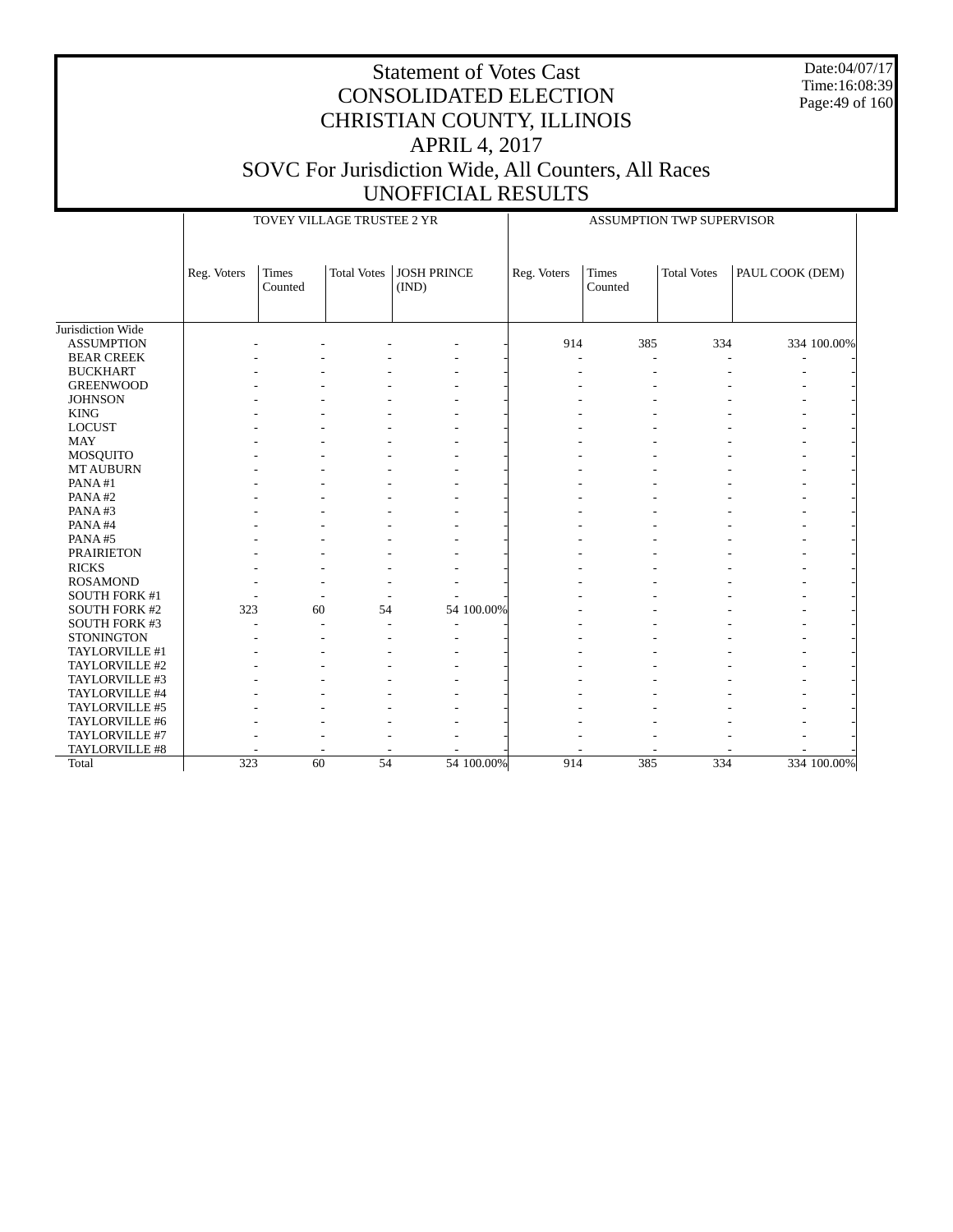Date:04/07/17 Time:16:08:39 Page:50 of 160

#### Statement of Votes Cast CONSOLIDATED ELECTION CHRISTIAN COUNTY, ILLINOIS APRIL 4, 2017 SOVC For Jurisdiction Wide, All Counters, All Races UNOFFICIAL RESULTS

|                      |             |                         | <b>ASSUMPTION TWP CLERK</b> |                 |             |
|----------------------|-------------|-------------------------|-----------------------------|-----------------|-------------|
|                      | Reg. Voters | <b>Times</b><br>Counted | <b>Total Votes</b>          | DAVE REED (DEM) |             |
| Jurisdiction Wide    |             |                         |                             |                 |             |
| <b>ASSUMPTION</b>    | 914         | 385                     | 324                         |                 | 324 100.00% |
| <b>BEAR CREEK</b>    |             |                         |                             |                 |             |
| <b>BUCKHART</b>      |             |                         |                             |                 |             |
| <b>GREENWOOD</b>     |             |                         |                             |                 |             |
| <b>JOHNSON</b>       |             |                         |                             |                 |             |
| <b>KING</b>          |             |                         |                             |                 |             |
| <b>LOCUST</b>        |             |                         |                             |                 |             |
| <b>MAY</b>           |             |                         |                             |                 |             |
| MOSQUITO             |             |                         |                             |                 |             |
| <b>MT AUBURN</b>     |             |                         |                             |                 |             |
| PANA#1               |             |                         |                             |                 |             |
| PANA#2               |             |                         |                             |                 |             |
| PANA#3               |             |                         |                             |                 |             |
| PANA#4               |             |                         |                             |                 |             |
| PANA#5               |             |                         |                             |                 |             |
| <b>PRAIRIETON</b>    |             |                         |                             |                 |             |
| <b>RICKS</b>         |             |                         |                             |                 |             |
| <b>ROSAMOND</b>      |             |                         |                             |                 |             |
| <b>SOUTH FORK #1</b> |             |                         |                             |                 |             |
| <b>SOUTH FORK #2</b> |             |                         |                             |                 |             |
| <b>SOUTH FORK #3</b> |             |                         |                             |                 |             |
| <b>STONINGTON</b>    |             |                         |                             |                 |             |
| TAYLORVILLE #1       |             |                         |                             |                 |             |
| TAYLORVILLE #2       |             |                         |                             |                 |             |
| TAYLORVILLE #3       |             |                         |                             |                 |             |
| TAYLORVILLE #4       |             |                         |                             |                 |             |
| TAYLORVILLE #5       |             |                         |                             |                 |             |
| TAYLORVILLE #6       |             |                         |                             |                 |             |
| TAYLORVILLE #7       |             |                         |                             |                 |             |
| TAYLORVILLE #8       |             |                         |                             |                 |             |
| Total                | 914         | 385                     | 324                         |                 | 324 100.00% |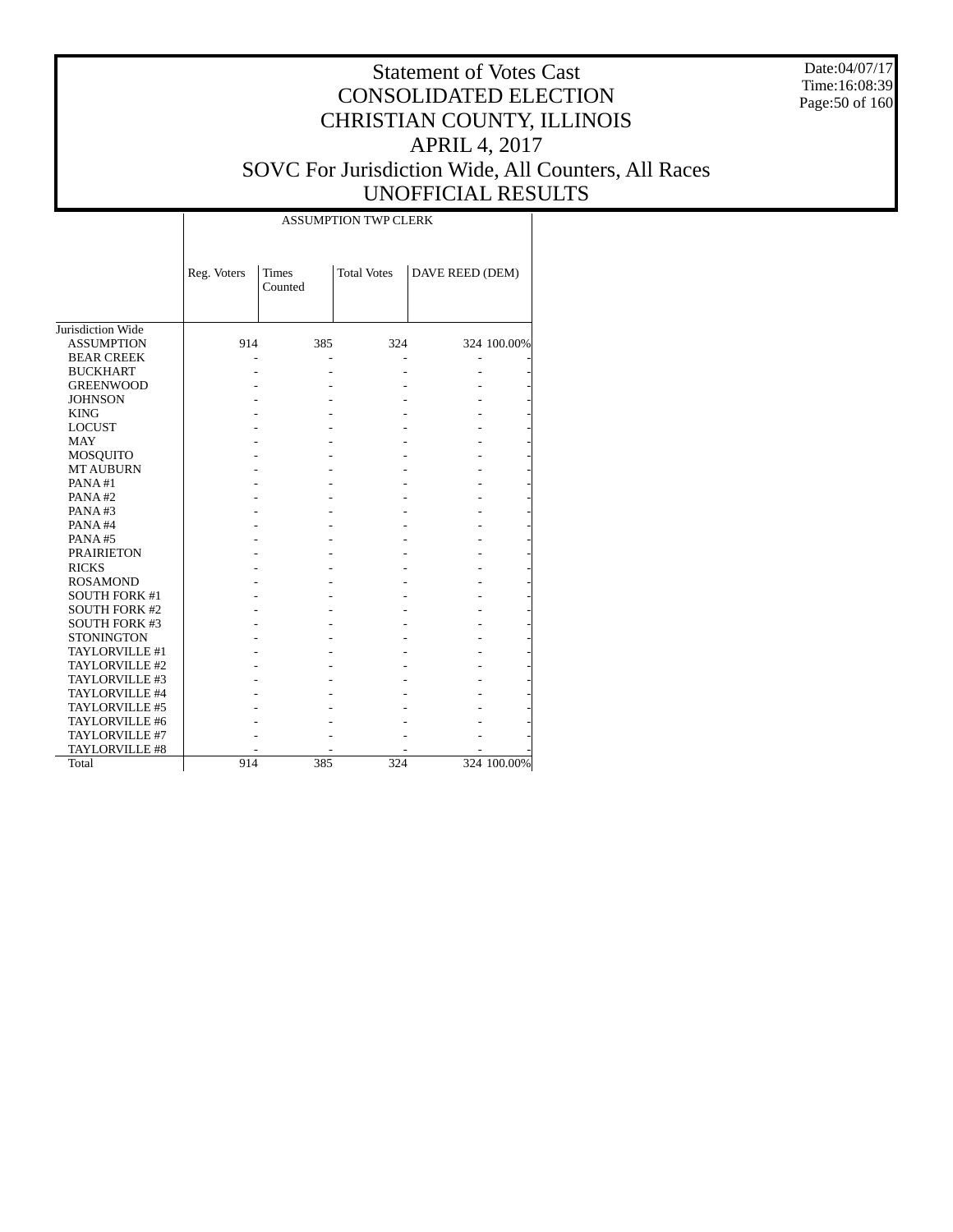Date:04/07/17 Time:16:08:39 Page:51 of 160

|                      |             |                         | ASSUMPTION TWP HWY COMM |                 |           |                      |        |
|----------------------|-------------|-------------------------|-------------------------|-----------------|-----------|----------------------|--------|
|                      | Reg. Voters | <b>Times</b><br>Counted | <b>Total Votes</b>      | ERIC LONG (REP) |           | KENNY SMITH<br>(DEM) |        |
| Jurisdiction Wide    |             |                         |                         |                 |           |                      |        |
| <b>ASSUMPTION</b>    | 914         | 385                     | 381                     |                 | 84 22.05% | 297                  | 77.95% |
| <b>BEAR CREEK</b>    |             |                         |                         |                 |           |                      |        |
| <b>BUCKHART</b>      |             |                         |                         |                 |           |                      |        |
| <b>GREENWOOD</b>     |             |                         |                         |                 |           |                      |        |
| <b>JOHNSON</b>       |             |                         |                         |                 |           |                      |        |
| <b>KING</b>          |             |                         |                         |                 |           |                      |        |
| <b>LOCUST</b>        |             |                         |                         |                 |           |                      |        |
| <b>MAY</b>           |             |                         |                         |                 |           |                      |        |
| <b>MOSQUITO</b>      |             |                         |                         |                 |           |                      |        |
| <b>MT AUBURN</b>     |             |                         |                         |                 |           |                      |        |
| PANA#1               |             |                         |                         |                 |           |                      |        |
| PANA#2               |             |                         |                         |                 |           |                      |        |
| PANA#3               |             |                         |                         |                 |           |                      |        |
| PANA#4               |             |                         |                         |                 |           |                      |        |
| PANA#5               |             |                         |                         |                 |           |                      |        |
| <b>PRAIRIETON</b>    |             |                         |                         |                 |           |                      |        |
| <b>RICKS</b>         |             |                         |                         |                 |           |                      |        |
| <b>ROSAMOND</b>      |             |                         |                         |                 |           |                      |        |
| <b>SOUTH FORK #1</b> |             |                         |                         |                 |           |                      |        |
| <b>SOUTH FORK #2</b> |             |                         |                         |                 |           |                      |        |
| <b>SOUTH FORK #3</b> |             |                         |                         |                 |           |                      |        |
| <b>STONINGTON</b>    |             |                         |                         |                 |           |                      |        |
| TAYLORVILLE #1       |             |                         |                         |                 |           |                      |        |
| TAYLORVILLE #2       |             |                         |                         |                 |           |                      |        |
| TAYLORVILLE #3       |             |                         |                         |                 |           |                      |        |
| TAYLORVILLE #4       |             |                         |                         |                 |           |                      |        |
| TAYLORVILLE #5       |             |                         |                         |                 |           |                      |        |
| TAYLORVILLE #6       |             |                         |                         |                 |           |                      |        |
| TAYLORVILLE #7       |             |                         |                         |                 |           |                      |        |
| TAYLORVILLE #8       |             |                         |                         |                 |           |                      |        |
| Total                | 914         | 385                     | 381                     | 84              | 22.05%    | 297                  | 77.95% |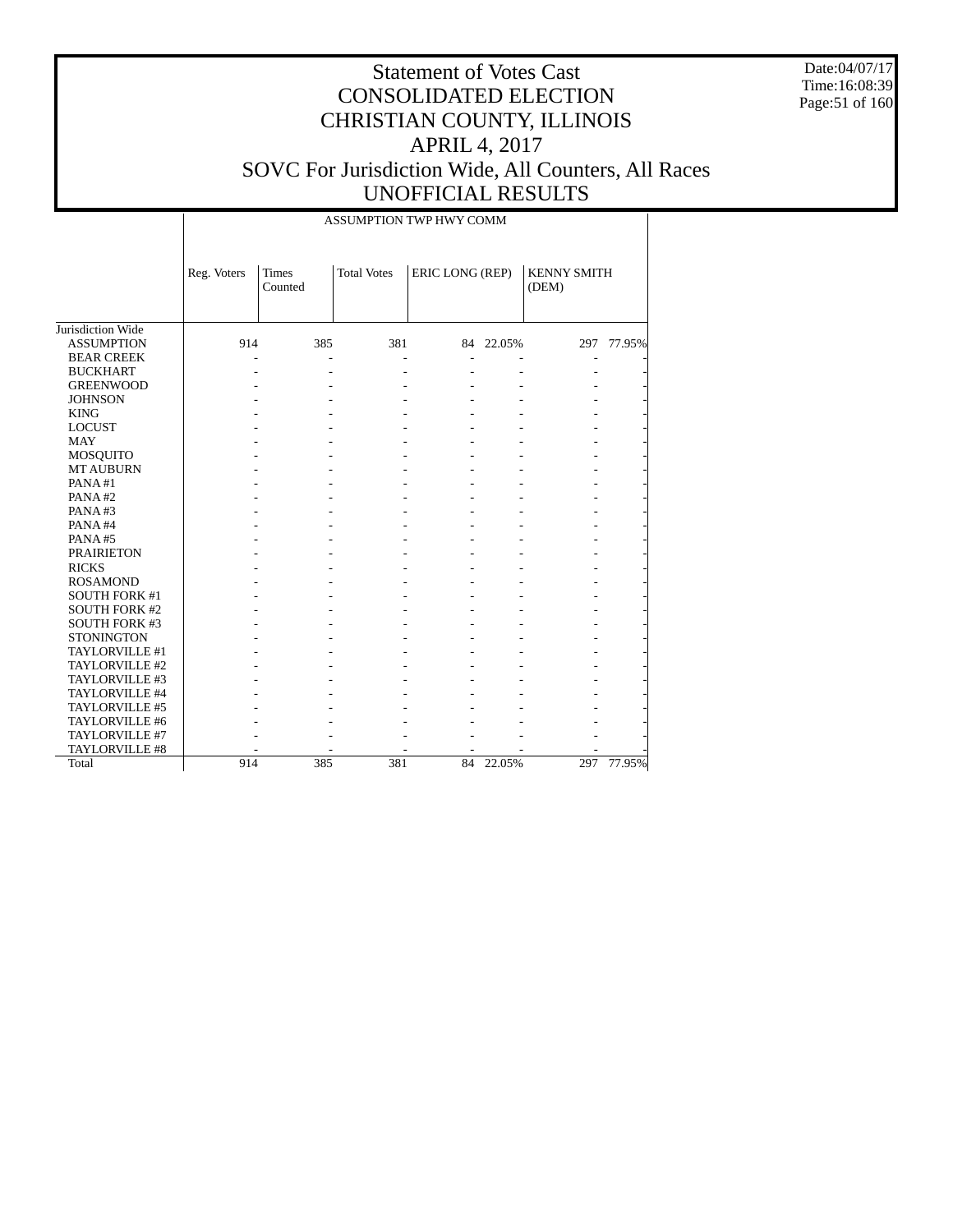Date:04/07/17 Time:16:08:39 Page:52 of 160

|                      |             |                  |                    | <b>ASSUMPTION TWP TRUSTEE</b>  |            |                              |            |                        |            |
|----------------------|-------------|------------------|--------------------|--------------------------------|------------|------------------------------|------------|------------------------|------------|
|                      | Reg. Voters | Times<br>Counted | <b>Total Votes</b> | <b>NORMAN</b><br>BETHARD (DEM) |            | <b>GREG BUTCHER</b><br>(DEM) |            | JOHN HOLTHAUS<br>(DEM) |            |
| Jurisdiction Wide    |             |                  |                    |                                |            |                              |            |                        |            |
| <b>ASSUMPTION</b>    | 914         | 385              | 1125               |                                | 251 22.31% |                              | 269 23.91% | 297                    | 26.40%     |
| <b>BEAR CREEK</b>    |             |                  |                    |                                |            |                              |            |                        |            |
| <b>BUCKHART</b>      |             |                  |                    |                                |            |                              |            |                        |            |
| <b>GREENWOOD</b>     |             |                  |                    |                                |            |                              |            |                        |            |
| <b>JOHNSON</b>       |             |                  |                    |                                |            |                              |            |                        |            |
| <b>KING</b>          |             |                  |                    |                                |            |                              |            |                        |            |
| <b>LOCUST</b>        |             |                  |                    |                                |            |                              |            |                        |            |
| <b>MAY</b>           |             |                  |                    |                                |            |                              |            |                        |            |
| <b>MOSQUITO</b>      |             |                  |                    |                                |            |                              |            |                        |            |
| <b>MT AUBURN</b>     |             |                  |                    |                                |            |                              |            |                        |            |
| PANA#1               |             |                  |                    |                                |            |                              |            |                        |            |
| PANA#2               |             |                  |                    |                                |            |                              |            |                        |            |
| PANA#3               |             |                  |                    |                                |            |                              |            |                        |            |
| PANA#4               |             |                  |                    |                                |            |                              |            |                        |            |
| PANA#5               |             |                  |                    |                                |            |                              |            |                        |            |
| <b>PRAIRIETON</b>    |             |                  |                    |                                |            |                              |            |                        |            |
| <b>RICKS</b>         |             |                  |                    |                                |            |                              |            |                        |            |
| <b>ROSAMOND</b>      |             |                  |                    |                                |            |                              |            |                        |            |
| SOUTH FORK #1        |             |                  |                    |                                |            |                              |            |                        |            |
| <b>SOUTH FORK #2</b> |             |                  |                    |                                |            |                              |            |                        |            |
| SOUTH FORK #3        |             |                  |                    |                                |            |                              |            |                        |            |
| <b>STONINGTON</b>    |             |                  |                    |                                |            |                              |            |                        |            |
| TAYLORVILLE #1       |             |                  |                    |                                |            |                              |            |                        |            |
| TAYLORVILLE #2       |             |                  |                    |                                |            |                              |            |                        |            |
| TAYLORVILLE #3       |             |                  |                    |                                |            |                              |            |                        |            |
| TAYLORVILLE #4       |             |                  |                    |                                |            |                              |            |                        |            |
| TAYLORVILLE #5       |             |                  |                    |                                |            |                              |            |                        |            |
| TAYLORVILLE #6       |             |                  |                    |                                |            |                              |            |                        |            |
| TAYLORVILLE #7       |             |                  |                    |                                |            |                              |            |                        |            |
| TAYLORVILLE #8       |             |                  |                    |                                |            | ٠                            | ٠          |                        |            |
| Total                | 914         | 385              | 1125               |                                | 251 22.31% |                              | 269 23.91% |                        | 297 26.40% |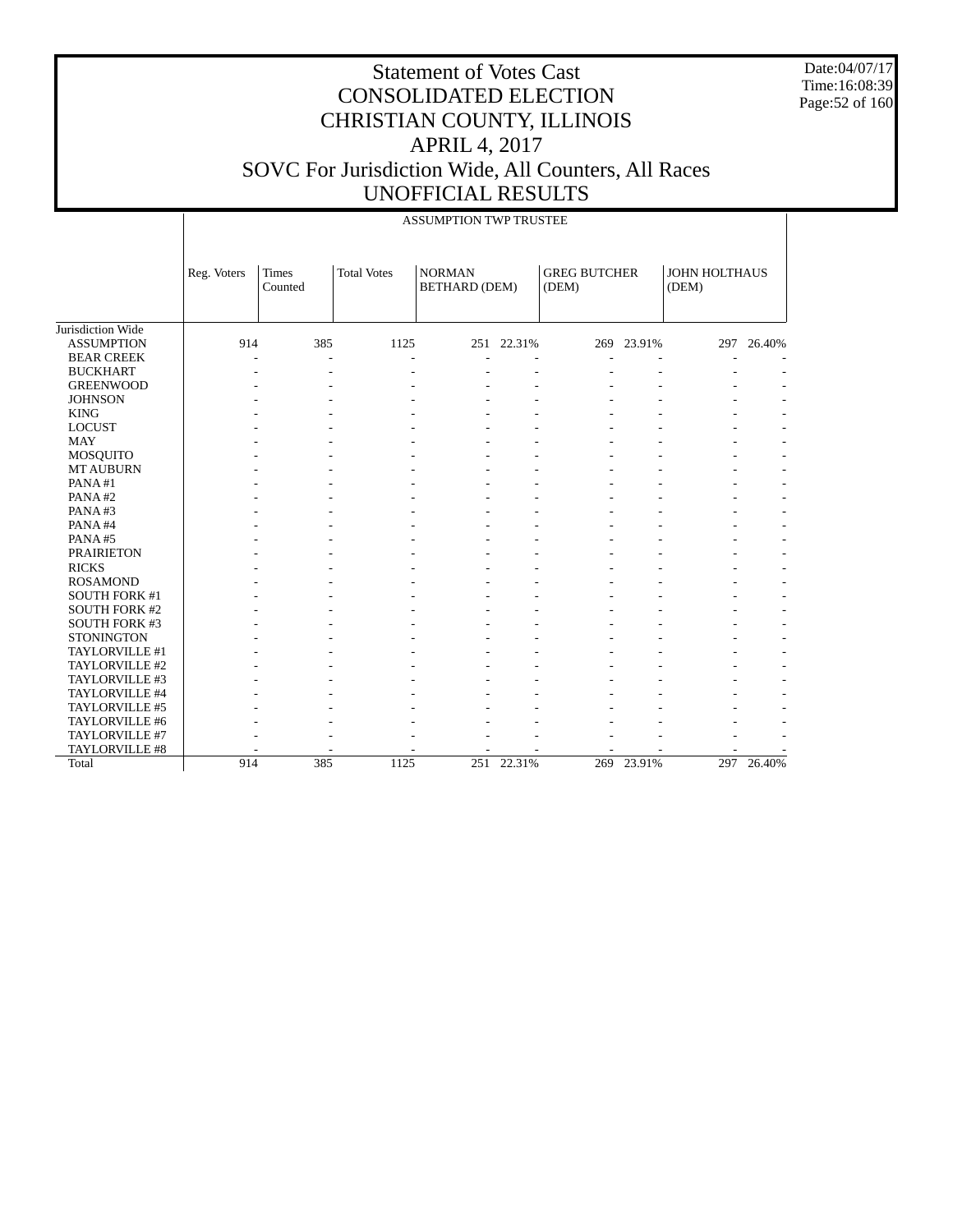Date:04/07/17 Time:16:08:39 Page:53 of 160

|                      | <b>ASSUMPTION TWP</b><br><b>TRUSTEE</b> |             |                         |                    | <b>BEAR CK TWP SUPERVISOR</b> |            |                                 |        |
|----------------------|-----------------------------------------|-------------|-------------------------|--------------------|-------------------------------|------------|---------------------------------|--------|
|                      | <b>SCOTT WOODS</b><br>(DEM)             | Reg. Voters | <b>Times</b><br>Counted | <b>Total Votes</b> | <b>CHAD WATERMAN</b><br>(DEM) |            | <b>RICHARD REED</b><br>SR (IND) |        |
| Jurisdiction Wide    |                                         |             |                         |                    |                               |            |                                 |        |
| <b>ASSUMPTION</b>    | 308 27.38%                              |             |                         |                    |                               |            |                                 |        |
| <b>BEAR CREEK</b>    |                                         | 364         | 246                     | 236                |                               | 192 81.36% | 44                              | 18.64% |
| <b>BUCKHART</b>      |                                         |             |                         |                    |                               |            |                                 |        |
| <b>GREENWOOD</b>     |                                         |             |                         |                    |                               |            |                                 |        |
| <b>JOHNSON</b>       |                                         |             |                         |                    |                               |            |                                 |        |
| <b>KING</b>          |                                         |             |                         |                    |                               |            |                                 |        |
| <b>LOCUST</b>        |                                         |             |                         |                    |                               |            |                                 |        |
| <b>MAY</b>           |                                         |             |                         |                    |                               |            |                                 |        |
| <b>MOSQUITO</b>      |                                         |             |                         |                    |                               |            |                                 |        |
| <b>MT AUBURN</b>     |                                         |             |                         |                    |                               |            |                                 |        |
| PANA#1               |                                         |             |                         |                    |                               |            |                                 |        |
| PANA#2               |                                         |             |                         |                    |                               |            |                                 |        |
| PANA#3               |                                         |             |                         |                    |                               |            |                                 |        |
| PANA#4               |                                         |             |                         |                    |                               |            |                                 |        |
| PANA#5               |                                         |             |                         |                    |                               |            |                                 |        |
| <b>PRAIRIETON</b>    |                                         |             |                         |                    |                               |            |                                 |        |
| <b>RICKS</b>         |                                         |             |                         |                    |                               |            |                                 |        |
| <b>ROSAMOND</b>      |                                         |             |                         |                    |                               |            |                                 |        |
| <b>SOUTH FORK #1</b> |                                         |             |                         |                    |                               |            |                                 |        |
| <b>SOUTH FORK #2</b> |                                         |             |                         |                    |                               |            |                                 |        |
| <b>SOUTH FORK #3</b> |                                         |             |                         |                    |                               |            |                                 |        |
| <b>STONINGTON</b>    |                                         |             |                         |                    |                               |            |                                 |        |
| TAYLORVILLE #1       |                                         |             |                         |                    |                               |            |                                 |        |
| TAYLORVILLE #2       |                                         |             |                         |                    |                               |            |                                 |        |
| TAYLORVILLE #3       |                                         |             |                         |                    |                               |            |                                 |        |
| TAYLORVILLE #4       |                                         |             |                         |                    |                               |            |                                 |        |
| TAYLORVILLE #5       |                                         |             |                         |                    |                               |            |                                 |        |
| TAYLORVILLE #6       |                                         |             |                         |                    |                               |            |                                 |        |
| TAYLORVILLE #7       |                                         |             |                         |                    |                               |            |                                 |        |
| TAYLORVILLE #8       |                                         |             |                         |                    |                               |            |                                 |        |
| Total                | 308 27.38%                              | 364         | 246                     | 236                |                               | 192 81.36% | 44                              | 18.64% |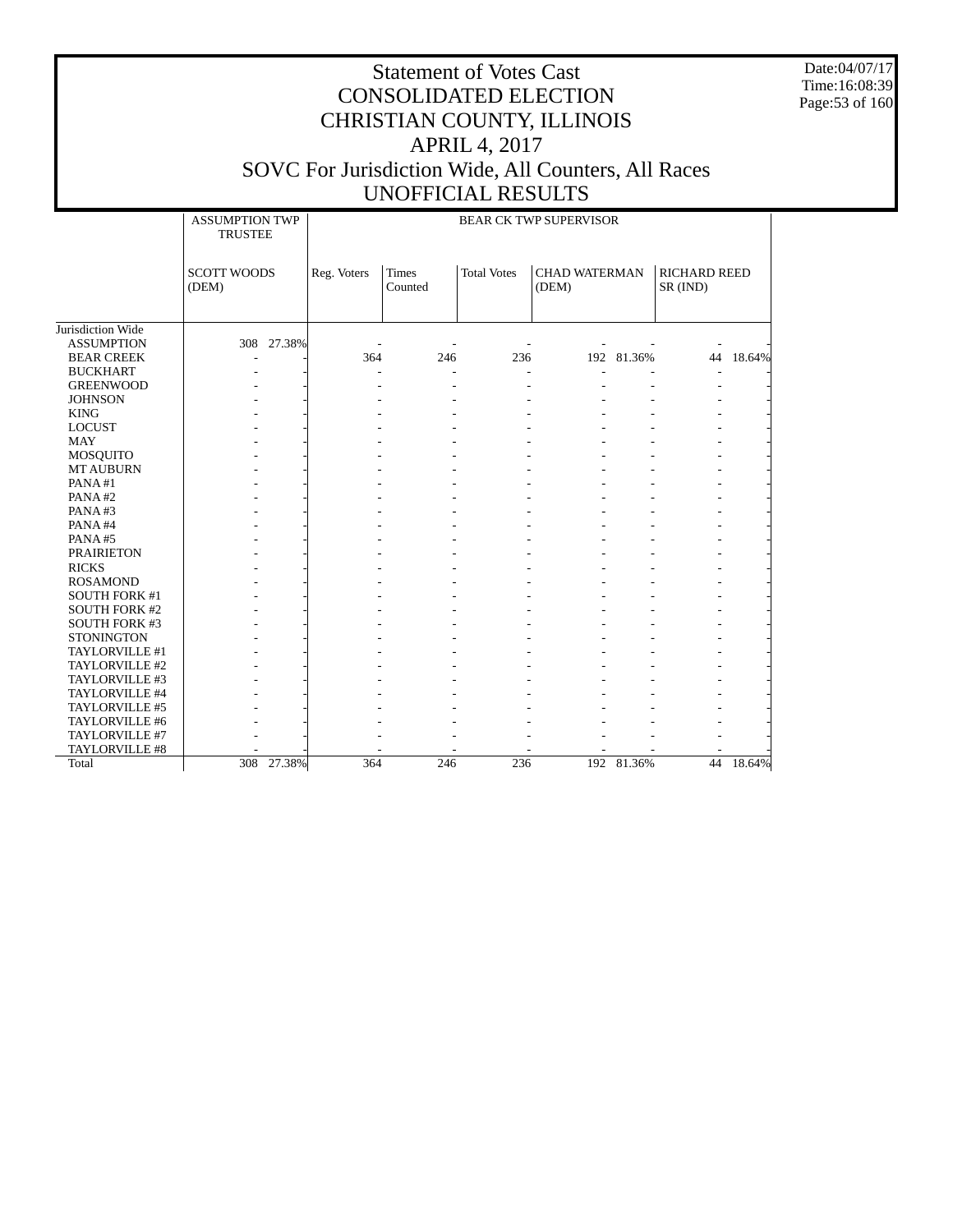Date:04/07/17 Time:16:08:39 Page:54 of 160

|                      |             |                         | <b>BEAR CREEK TWP CLERK</b> |                         |             |
|----------------------|-------------|-------------------------|-----------------------------|-------------------------|-------------|
|                      | Reg. Voters | <b>Times</b><br>Counted | <b>Total Votes</b>          | PAULA WATERMAN<br>(DEM) |             |
| Jurisdiction Wide    |             |                         |                             |                         |             |
| <b>ASSUMPTION</b>    |             |                         |                             |                         |             |
| <b>BEAR CREEK</b>    | 364         | 246                     | 209                         |                         | 209 100.00% |
| <b>BUCKHART</b>      |             |                         |                             |                         |             |
| <b>GREENWOOD</b>     |             |                         |                             |                         |             |
| <b>JOHNSON</b>       |             |                         |                             |                         |             |
| <b>KING</b>          |             |                         |                             |                         |             |
| <b>LOCUST</b>        |             |                         |                             |                         |             |
| <b>MAY</b>           |             |                         |                             |                         |             |
| MOSQUITO             |             |                         |                             |                         |             |
| <b>MT AUBURN</b>     |             |                         |                             |                         |             |
| PANA#1               |             |                         |                             |                         |             |
| PANA#2               |             |                         |                             |                         |             |
| PANA#3               |             |                         |                             |                         |             |
| PANA#4               |             |                         |                             |                         |             |
| PANA#5               |             |                         |                             |                         |             |
| <b>PRAIRIETON</b>    |             |                         |                             |                         |             |
| <b>RICKS</b>         |             |                         |                             |                         |             |
| <b>ROSAMOND</b>      |             |                         |                             |                         |             |
| <b>SOUTH FORK #1</b> |             |                         |                             |                         |             |
| <b>SOUTH FORK #2</b> |             |                         |                             |                         |             |
| <b>SOUTH FORK #3</b> |             |                         |                             |                         |             |
| <b>STONINGTON</b>    |             |                         |                             |                         |             |
| TAYLORVILLE #1       |             |                         |                             |                         |             |
| TAYLORVILLE #2       |             |                         |                             |                         |             |
| TAYLORVILLE #3       |             |                         |                             |                         |             |
| TAYLORVILLE #4       |             |                         |                             |                         |             |
| TAYLORVILLE #5       |             |                         |                             |                         |             |
| TAYLORVILLE #6       |             |                         |                             |                         |             |
| TAYLORVILLE #7       |             |                         |                             |                         |             |
| TAYLORVILLE #8       |             |                         |                             |                         |             |
| Total                | 364         | 246                     | 209                         |                         | 209 100.00% |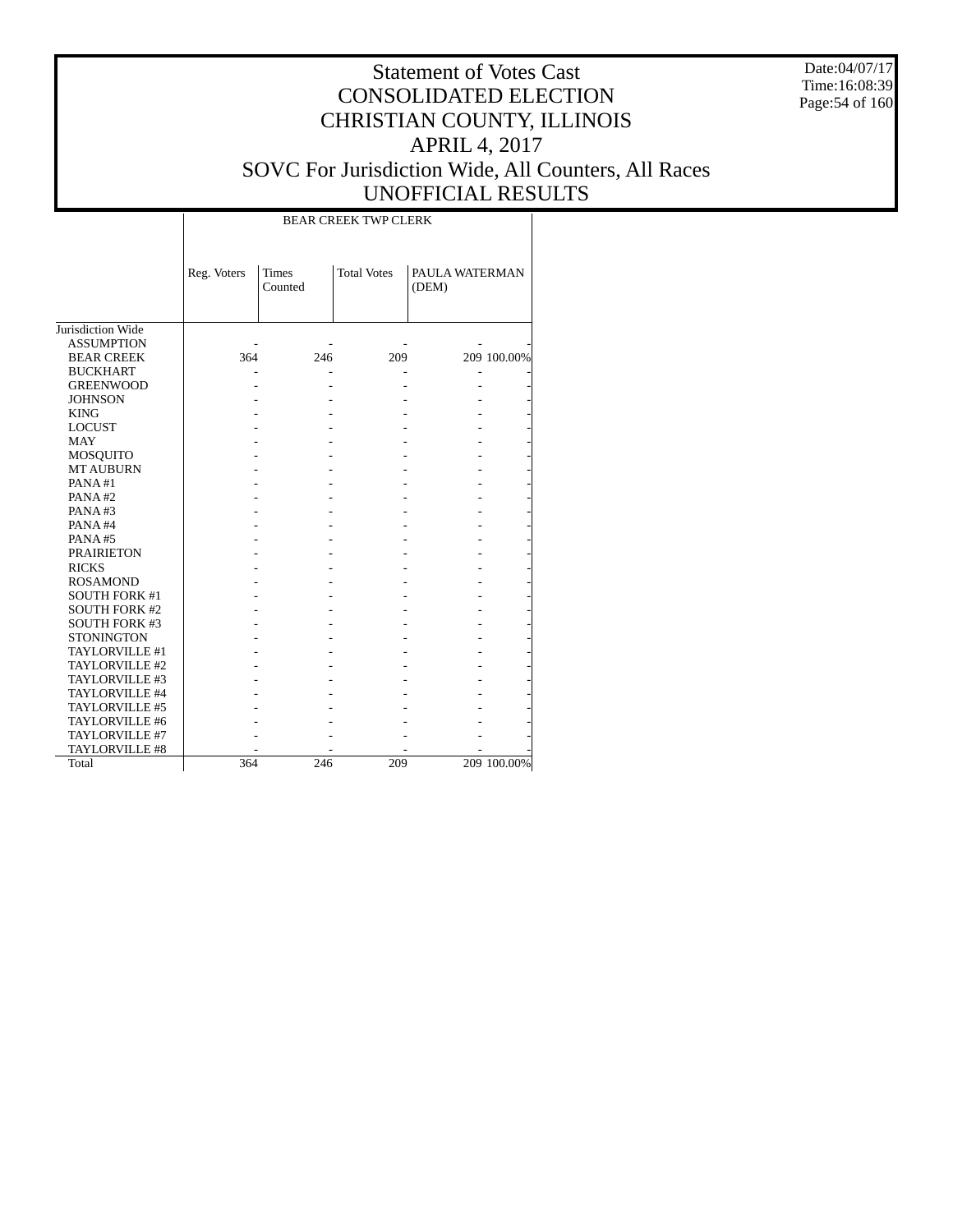Date:04/07/17 Time:16:08:39 Page:55 of 160

|                      |             | BEAR CRK TWP HWY COMM |                    |                              |        |                          |       |                                |            |  |  |
|----------------------|-------------|-----------------------|--------------------|------------------------------|--------|--------------------------|-------|--------------------------------|------------|--|--|
|                      | Reg. Voters | Times<br>Counted      | <b>Total Votes</b> | <b>BRUCE DURBIN</b><br>(REP) |        | JED DAVIS (DEM)          |       | <b>DAVID EGGIMANN</b><br>(IND) |            |  |  |
| Jurisdiction Wide    |             |                       |                    |                              |        |                          |       |                                |            |  |  |
| <b>ASSUMPTION</b>    |             |                       |                    |                              |        | $\overline{\phantom{a}}$ |       |                                |            |  |  |
| <b>BEAR CREEK</b>    | 364         | 246                   | 246                | 90                           | 36.59% | 20                       | 8.13% |                                | 136 55.28% |  |  |
| <b>BUCKHART</b>      |             |                       |                    |                              |        | $\overline{a}$           |       |                                |            |  |  |
| <b>GREENWOOD</b>     |             | $\overline{a}$        |                    |                              |        |                          |       |                                |            |  |  |
| <b>JOHNSON</b>       |             |                       |                    |                              |        |                          |       |                                |            |  |  |
| <b>KING</b>          |             |                       |                    |                              |        |                          |       |                                |            |  |  |
| <b>LOCUST</b>        |             |                       |                    |                              |        |                          |       |                                |            |  |  |
| <b>MAY</b>           |             |                       |                    |                              |        |                          |       |                                |            |  |  |
| <b>MOSQUITO</b>      |             |                       |                    |                              |        |                          |       |                                |            |  |  |
| <b>MT AUBURN</b>     |             |                       |                    |                              |        |                          |       |                                |            |  |  |
| PANA#1               |             |                       |                    |                              |        |                          |       |                                |            |  |  |
| PANA#2               |             |                       |                    |                              |        |                          |       |                                |            |  |  |
| PANA#3               |             |                       |                    |                              |        |                          |       |                                |            |  |  |
| PANA#4               |             |                       |                    |                              |        |                          |       |                                |            |  |  |
| PANA#5               |             |                       |                    |                              |        |                          |       |                                |            |  |  |
| <b>PRAIRIETON</b>    |             |                       |                    |                              |        |                          |       |                                |            |  |  |
| <b>RICKS</b>         |             |                       |                    |                              |        |                          |       |                                |            |  |  |
| <b>ROSAMOND</b>      |             |                       |                    |                              |        |                          |       |                                |            |  |  |
| <b>SOUTH FORK #1</b> |             |                       |                    |                              |        |                          |       |                                |            |  |  |
| <b>SOUTH FORK #2</b> |             |                       |                    |                              |        |                          |       |                                |            |  |  |
| <b>SOUTH FORK #3</b> |             |                       |                    |                              |        |                          |       |                                |            |  |  |
| <b>STONINGTON</b>    |             |                       |                    |                              |        |                          |       |                                |            |  |  |
| TAYLORVILLE #1       |             |                       |                    |                              |        |                          |       |                                |            |  |  |
| TAYLORVILLE #2       |             |                       |                    |                              |        |                          |       |                                |            |  |  |
| TAYLORVILLE #3       |             |                       |                    |                              |        |                          |       |                                |            |  |  |
| TAYLORVILLE #4       |             |                       |                    |                              |        |                          |       |                                |            |  |  |
| TAYLORVILLE #5       |             |                       |                    |                              |        |                          |       |                                |            |  |  |
| TAYLORVILLE #6       |             |                       |                    |                              |        |                          |       |                                |            |  |  |
| TAYLORVILLE #7       |             |                       |                    |                              |        |                          |       |                                |            |  |  |
| TAYLORVILLE #8       |             |                       |                    |                              |        |                          |       |                                |            |  |  |
| Total                | 364         | 246                   | 246                | 90                           | 36.59% | 20                       | 8.13% |                                | 136 55.28% |  |  |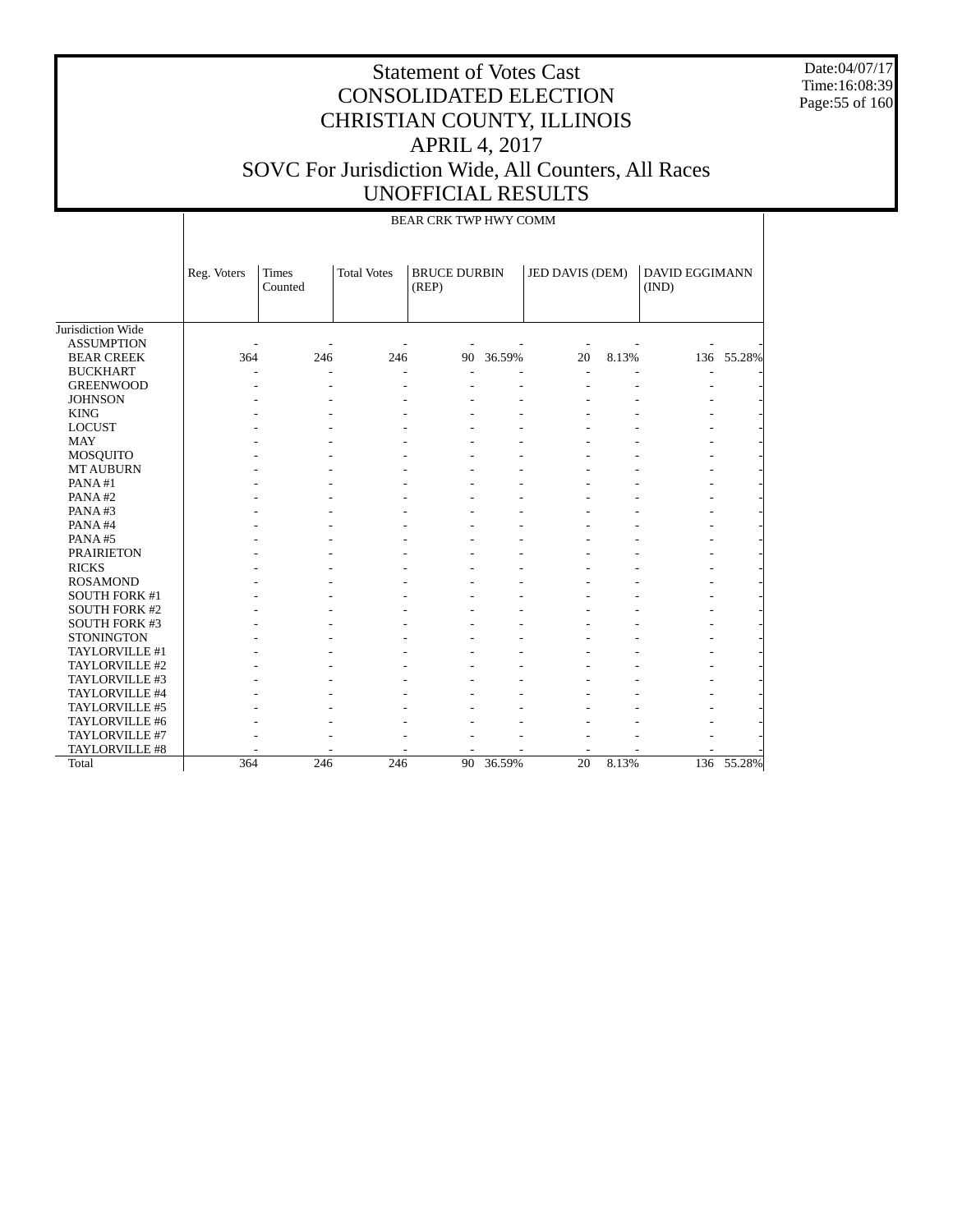Date:04/07/17 Time:16:08:39 Page:56 of 160

|                      |                |                         |                          | BEAR CREEK TWP TRUSTEE        |            |                             |            |                              |            |
|----------------------|----------------|-------------------------|--------------------------|-------------------------------|------------|-----------------------------|------------|------------------------------|------------|
|                      | Reg. Voters    | <b>Times</b><br>Counted | <b>Total Votes</b>       | <b>ROBERT WEMPLE</b><br>(REP) |            | <b>BONNIE JACK</b><br>(DEM) |            | <b>DUANE STEELE</b><br>(DEM) |            |
| Jurisdiction Wide    |                |                         |                          |                               |            |                             |            |                              |            |
| <b>ASSUMPTION</b>    | $\overline{a}$ |                         |                          |                               |            |                             |            |                              |            |
| <b>BEAR CREEK</b>    | 364            | 246                     | 585                      |                               | 154 26.32% |                             | 149 25.47% |                              | 142 24.27% |
| <b>BUCKHART</b>      |                | $\overline{a}$          | $\overline{\phantom{a}}$ |                               |            |                             |            |                              |            |
| <b>GREENWOOD</b>     |                |                         |                          |                               |            |                             |            |                              |            |
| <b>JOHNSON</b>       |                |                         |                          |                               |            |                             |            |                              |            |
| <b>KING</b>          |                |                         |                          |                               |            |                             |            |                              |            |
| <b>LOCUST</b>        |                |                         |                          |                               |            |                             |            |                              |            |
| <b>MAY</b>           |                |                         |                          |                               |            |                             |            |                              |            |
| MOSQUITO             |                |                         |                          |                               |            |                             |            |                              |            |
| <b>MT AUBURN</b>     |                |                         |                          |                               |            |                             |            |                              |            |
| PANA#1               |                |                         |                          |                               |            |                             |            |                              |            |
| PANA#2               |                |                         |                          |                               |            |                             |            |                              |            |
| PANA#3               |                |                         |                          |                               |            |                             |            |                              |            |
| PANA#4               |                |                         |                          |                               |            |                             |            |                              |            |
| PANA#5               |                |                         |                          |                               |            |                             |            |                              |            |
| <b>PRAIRIETON</b>    |                |                         |                          |                               |            |                             |            |                              |            |
| <b>RICKS</b>         |                |                         |                          |                               |            |                             |            |                              |            |
| <b>ROSAMOND</b>      |                |                         |                          |                               |            |                             |            |                              |            |
| <b>SOUTH FORK #1</b> |                |                         |                          |                               |            |                             |            |                              |            |
| <b>SOUTH FORK #2</b> |                |                         |                          |                               |            |                             |            |                              |            |
| SOUTH FORK #3        |                |                         |                          |                               |            |                             |            |                              |            |
| <b>STONINGTON</b>    |                |                         |                          |                               |            |                             |            |                              |            |
| TAYLORVILLE #1       |                |                         |                          |                               |            |                             |            |                              |            |
| TAYLORVILLE #2       |                |                         |                          |                               |            |                             |            |                              |            |
| TAYLORVILLE #3       |                |                         |                          |                               |            |                             |            |                              |            |
| TAYLORVILLE #4       |                |                         |                          |                               |            |                             |            |                              |            |
| TAYLORVILLE #5       |                |                         |                          |                               |            |                             |            |                              |            |
| TAYLORVILLE #6       |                |                         |                          |                               |            |                             |            |                              |            |
| TAYLORVILLE #7       |                |                         |                          |                               |            |                             |            |                              |            |
| TAYLORVILLE #8       |                |                         |                          |                               |            |                             |            |                              |            |
| Total                | 364            | 246                     | 585                      | 154                           | 26.32%     | 149                         | 25.47%     |                              | 142 24.27% |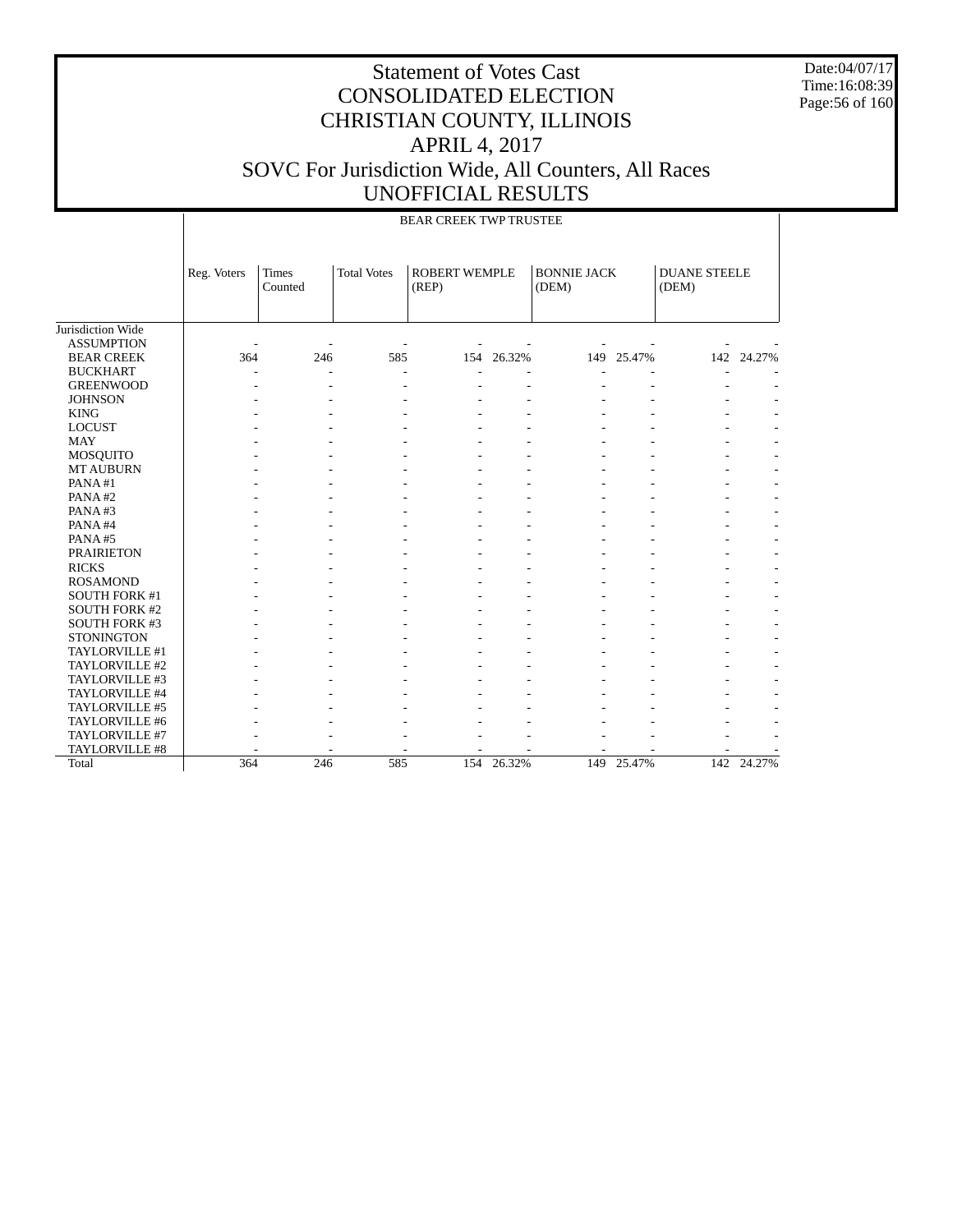Date:04/07/17 Time:16:08:39 Page:57 of 160

|                      | <b>BEAR CREEK TWP</b><br><b>TRUSTEE</b> |             |                         | <b>BUCKHART TWP SUPERVISOR</b> |                               |             |
|----------------------|-----------------------------------------|-------------|-------------------------|--------------------------------|-------------------------------|-------------|
|                      | <b>TYRONE POLEON</b><br>(DEM)           | Reg. Voters | <b>Times</b><br>Counted | <b>Total Votes</b>             | <b>NANCY WHITLOW</b><br>(REP) |             |
| Jurisdiction Wide    |                                         |             |                         |                                |                               |             |
| <b>ASSUMPTION</b>    |                                         |             |                         |                                |                               |             |
| <b>BEAR CREEK</b>    | 140 23.93%                              |             |                         |                                |                               |             |
| <b>BUCKHART</b>      |                                         | 1344        | 425                     | 371                            |                               | 371 100.00% |
| <b>GREENWOOD</b>     |                                         |             |                         |                                |                               |             |
| <b>JOHNSON</b>       |                                         |             |                         |                                |                               |             |
| <b>KING</b>          |                                         |             |                         |                                |                               |             |
| <b>LOCUST</b>        |                                         |             |                         |                                |                               |             |
| <b>MAY</b>           |                                         |             |                         |                                |                               |             |
| <b>MOSQUITO</b>      |                                         |             |                         |                                |                               |             |
| <b>MT AUBURN</b>     |                                         |             |                         |                                |                               |             |
| PANA#1               |                                         |             |                         |                                |                               |             |
| PANA#2               |                                         |             |                         |                                |                               |             |
| PANA#3               |                                         |             |                         |                                |                               |             |
| PANA#4               |                                         |             |                         |                                |                               |             |
| PANA#5               |                                         |             |                         |                                |                               |             |
| <b>PRAIRIETON</b>    |                                         |             |                         |                                |                               |             |
| <b>RICKS</b>         |                                         |             |                         |                                |                               |             |
| <b>ROSAMOND</b>      |                                         |             |                         |                                |                               |             |
| <b>SOUTH FORK #1</b> |                                         |             |                         |                                |                               |             |
| <b>SOUTH FORK #2</b> |                                         |             |                         |                                |                               |             |
| <b>SOUTH FORK #3</b> |                                         |             |                         |                                |                               |             |
| <b>STONINGTON</b>    |                                         |             |                         |                                |                               |             |
| TAYLORVILLE #1       |                                         |             |                         |                                |                               |             |
| TAYLORVILLE #2       |                                         |             |                         |                                |                               |             |
| TAYLORVILLE #3       |                                         |             |                         |                                |                               |             |
| TAYLORVILLE #4       |                                         |             |                         |                                |                               |             |
| TAYLORVILLE #5       |                                         |             |                         |                                |                               |             |
| TAYLORVILLE #6       |                                         |             |                         |                                |                               |             |
| TAYLORVILLE #7       |                                         |             |                         |                                |                               |             |
| TAYLORVILLE #8       |                                         |             |                         |                                |                               |             |
| Total                | 23.93%<br>140                           | 1344        | 425                     | 371                            |                               | 371 100.00% |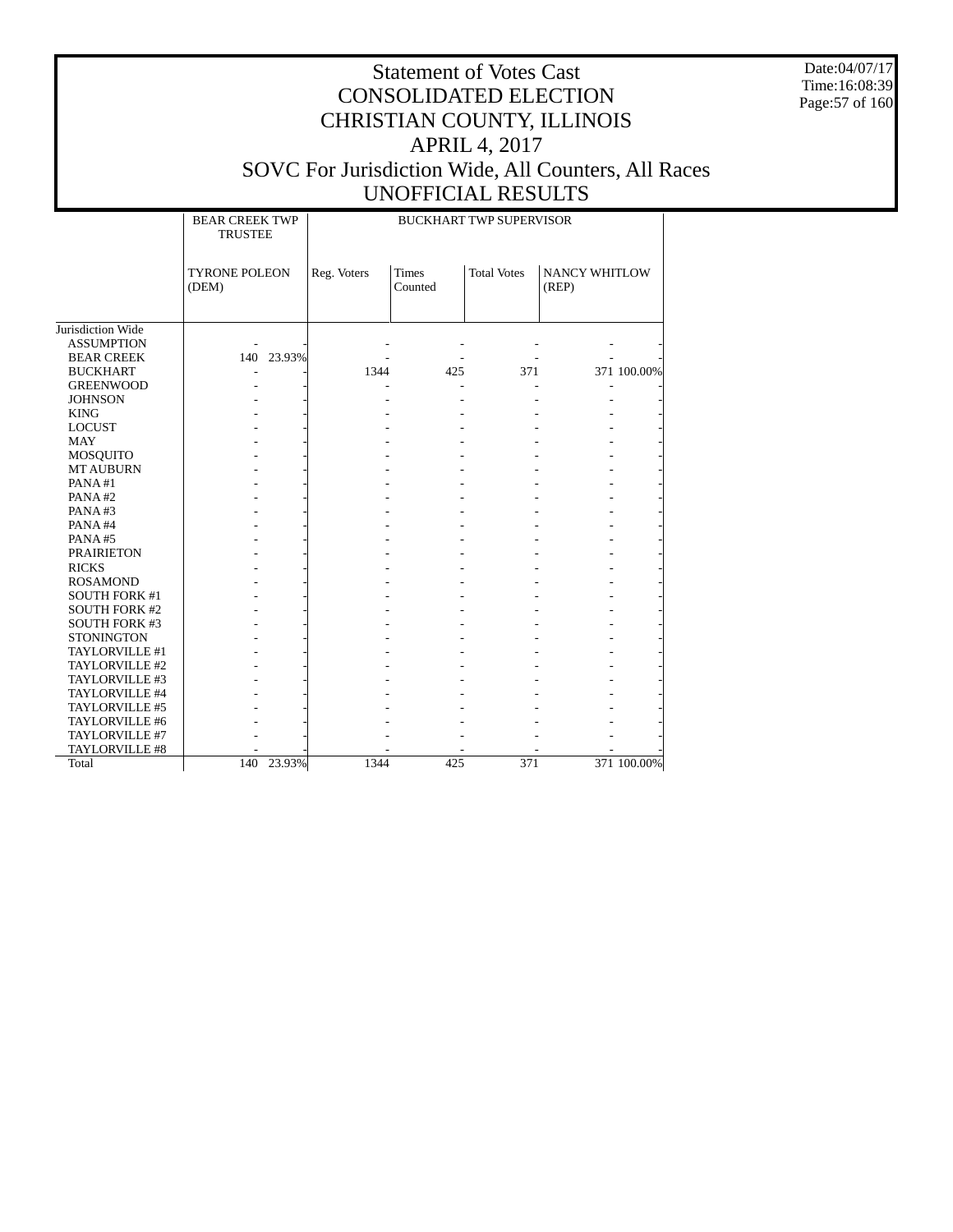Date:04/07/17 Time:16:08:39 Page:58 of 160

|                      |             |                         | <b>BUCKHART TWP CLERK</b> |                                             |             |
|----------------------|-------------|-------------------------|---------------------------|---------------------------------------------|-------------|
|                      | Reg. Voters | <b>Times</b><br>Counted | <b>Total Votes</b>        | <b>TERESA</b><br><b>BROCKELSBY</b><br>(DEM) |             |
| Jurisdiction Wide    |             |                         |                           |                                             |             |
| <b>ASSUMPTION</b>    |             |                         |                           |                                             |             |
| <b>BEAR CREEK</b>    |             |                         |                           |                                             |             |
| <b>BUCKHART</b>      | 1344        | 425                     | 377                       |                                             | 377 100.00% |
| <b>GREENWOOD</b>     |             |                         |                           |                                             |             |
| <b>JOHNSON</b>       |             |                         |                           |                                             |             |
| <b>KING</b>          |             |                         |                           |                                             |             |
| <b>LOCUST</b>        |             |                         |                           |                                             |             |
| <b>MAY</b>           |             |                         |                           |                                             |             |
| MOSQUITO             |             |                         |                           |                                             |             |
| <b>MT AUBURN</b>     |             |                         |                           |                                             |             |
| PANA#1               |             |                         |                           |                                             |             |
| PANA#2               |             |                         |                           |                                             |             |
| PANA#3               |             |                         |                           |                                             |             |
| PANA#4               |             |                         |                           |                                             |             |
| PANA#5               |             |                         |                           |                                             |             |
| <b>PRAIRIETON</b>    |             |                         |                           |                                             |             |
| <b>RICKS</b>         |             |                         |                           |                                             |             |
| <b>ROSAMOND</b>      |             |                         |                           |                                             |             |
| <b>SOUTH FORK #1</b> |             |                         |                           |                                             |             |
| <b>SOUTH FORK #2</b> |             |                         |                           |                                             |             |
| <b>SOUTH FORK #3</b> |             |                         |                           |                                             |             |
| <b>STONINGTON</b>    |             |                         |                           |                                             |             |
| TAYLORVILLE #1       |             |                         |                           |                                             |             |
| TAYLORVILLE #2       |             |                         |                           |                                             |             |
| TAYLORVILLE #3       |             |                         |                           |                                             |             |
| TAYLORVILLE #4       |             |                         |                           |                                             |             |
| TAYLORVILLE #5       |             |                         |                           |                                             |             |
| TAYLORVILLE #6       |             |                         |                           |                                             |             |
| TAYLORVILLE #7       |             |                         |                           |                                             |             |
| TAYLORVILLE #8       |             |                         |                           |                                             |             |
| Total                | 1344        | 425                     | 377                       |                                             | 377 100.00% |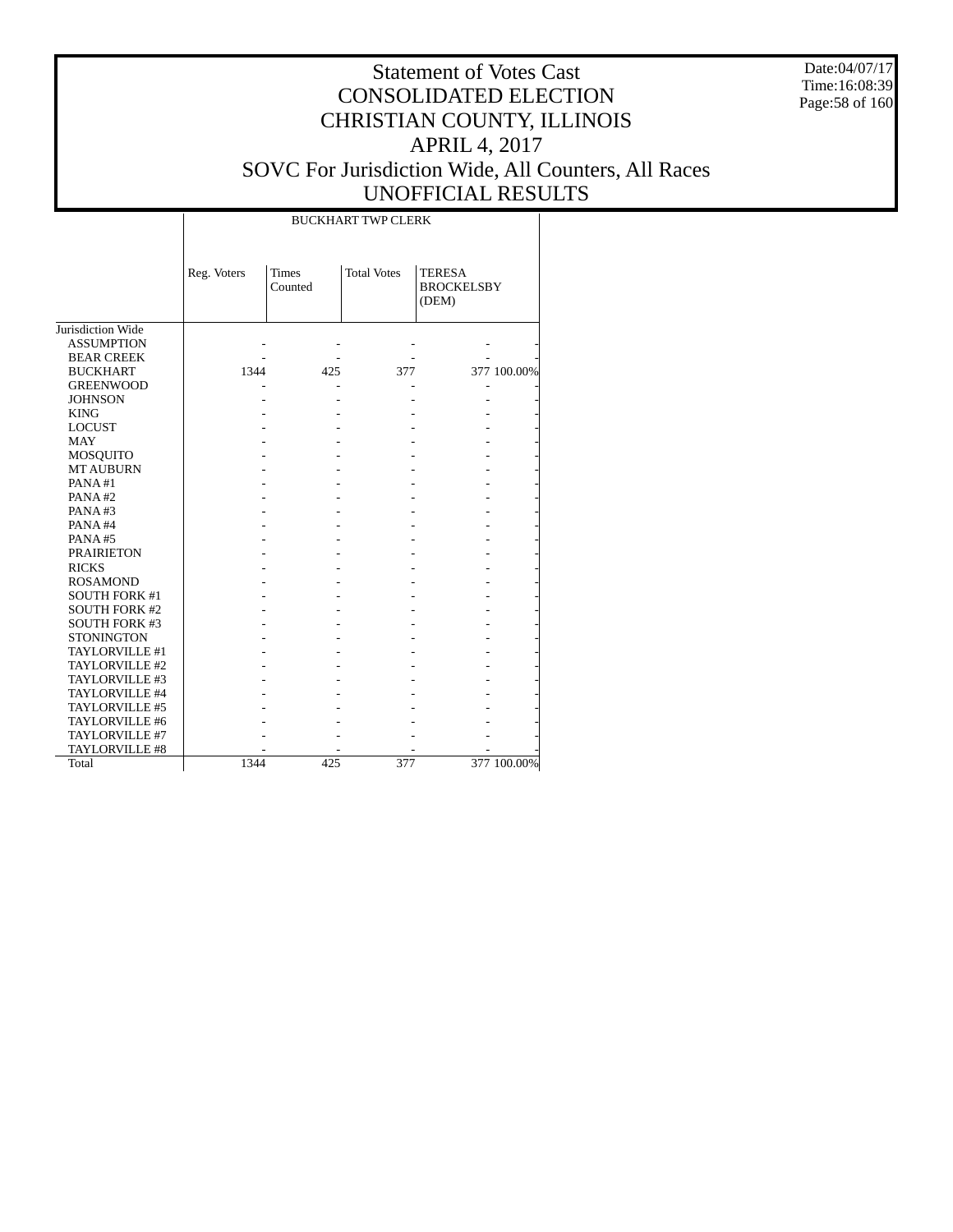Date:04/07/17 Time:16:08:39 Page:59 of 160

|                      |             |                         |                    | <b>BUCKHART TWP HWY COMM</b> |            |                             |            |
|----------------------|-------------|-------------------------|--------------------|------------------------------|------------|-----------------------------|------------|
|                      | Reg. Voters | <b>Times</b><br>Counted | <b>Total Votes</b> | <b>LANCE THOMAS</b><br>(REP) |            | <b>JEFF BOADEN</b><br>(DEM) |            |
| Jurisdiction Wide    |             |                         |                    |                              |            |                             |            |
| <b>ASSUMPTION</b>    |             |                         |                    |                              |            |                             |            |
| <b>BEAR CREEK</b>    |             |                         |                    |                              |            |                             |            |
| <b>BUCKHART</b>      | 1344        | 425                     | 417                |                              | 189 45.32% |                             | 228 54.68% |
| <b>GREENWOOD</b>     |             |                         |                    |                              |            |                             |            |
| <b>JOHNSON</b>       |             |                         |                    |                              |            |                             |            |
| <b>KING</b>          |             |                         |                    |                              |            |                             |            |
| <b>LOCUST</b>        |             |                         |                    |                              |            |                             |            |
| <b>MAY</b>           |             |                         |                    |                              |            |                             |            |
| <b>MOSQUITO</b>      |             |                         |                    |                              |            |                             |            |
| <b>MT AUBURN</b>     |             |                         |                    |                              |            |                             |            |
| PANA#1               |             |                         |                    |                              |            |                             |            |
| PANA#2               |             |                         |                    |                              |            |                             |            |
| PANA#3               |             |                         |                    |                              |            |                             |            |
| PANA#4               |             |                         |                    |                              |            |                             |            |
| PANA#5               |             |                         |                    |                              |            |                             |            |
| <b>PRAIRIETON</b>    |             |                         |                    |                              |            |                             |            |
| <b>RICKS</b>         |             |                         |                    |                              |            |                             |            |
| <b>ROSAMOND</b>      |             |                         |                    |                              |            |                             |            |
| <b>SOUTH FORK #1</b> |             |                         |                    |                              |            |                             |            |
| <b>SOUTH FORK #2</b> |             |                         |                    |                              |            |                             |            |
| <b>SOUTH FORK #3</b> |             |                         |                    |                              |            |                             |            |
| <b>STONINGTON</b>    |             |                         |                    |                              |            |                             |            |
| TAYLORVILLE #1       |             |                         |                    |                              |            |                             |            |
| TAYLORVILLE #2       |             |                         |                    |                              |            |                             |            |
| TAYLORVILLE #3       |             |                         |                    |                              |            |                             |            |
| TAYLORVILLE #4       |             |                         |                    |                              |            |                             |            |
| TAYLORVILLE #5       |             |                         |                    |                              |            |                             |            |
| TAYLORVILLE #6       |             |                         |                    |                              |            |                             |            |
| TAYLORVILLE #7       |             |                         |                    |                              |            |                             |            |
| TAYLORVILLE #8       |             |                         |                    |                              |            |                             |            |
| Total                | 1344        | 425                     | 417                | 189                          | 45.32%     | 228                         | 54.68%     |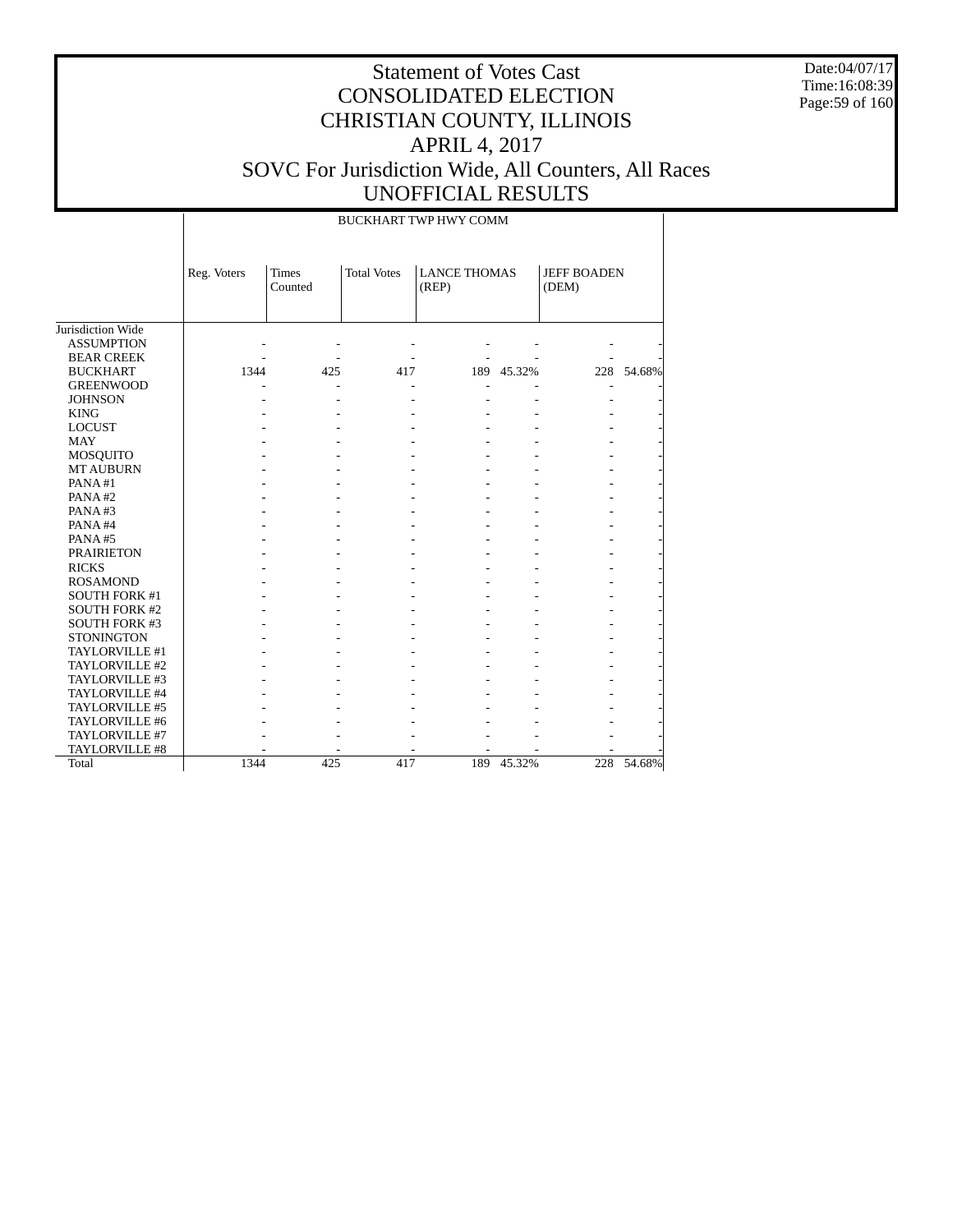Date:04/07/17 Time:16:08:40 Page:60 of 160

|                      |             |                         |                    | <b>BUCKHART TWP TRUSTEE</b>                |        |                             |            |                               |        |
|----------------------|-------------|-------------------------|--------------------|--------------------------------------------|--------|-----------------------------|------------|-------------------------------|--------|
|                      | Reg. Voters | <b>Times</b><br>Counted | <b>Total Votes</b> | <b>BRUCE</b><br><b>BROCKELSBY</b><br>(REP) |        | <b>JAMES DOWDY</b><br>(REP) |            | <b>EDWARD HUGHES</b><br>(DEM) |        |
| Jurisdiction Wide    |             |                         |                    |                                            |        |                             |            |                               |        |
| <b>ASSUMPTION</b>    |             |                         |                    |                                            |        |                             |            |                               |        |
| <b>BEAR CREEK</b>    |             |                         |                    |                                            |        |                             |            |                               |        |
| <b>BUCKHART</b>      | 1344        | 425                     | 1341               | 356                                        | 26.55% |                             | 324 24.16% | 239                           | 17.82% |
| <b>GREENWOOD</b>     |             |                         |                    |                                            |        |                             |            |                               |        |
| <b>JOHNSON</b>       |             |                         |                    |                                            |        |                             |            |                               |        |
| <b>KING</b>          |             |                         |                    |                                            |        |                             |            |                               |        |
| <b>LOCUST</b>        |             |                         |                    |                                            |        |                             |            |                               |        |
| <b>MAY</b>           |             |                         |                    |                                            |        |                             |            |                               |        |
| <b>MOSQUITO</b>      |             |                         |                    |                                            |        |                             |            |                               |        |
| <b>MT AUBURN</b>     |             |                         |                    |                                            |        |                             |            |                               |        |
| PANA#1               |             |                         |                    |                                            |        |                             |            |                               |        |
| PANA#2               |             |                         |                    |                                            |        |                             |            |                               |        |
| PANA#3               |             |                         |                    |                                            |        |                             |            |                               |        |
| PANA#4               |             |                         |                    |                                            |        |                             |            |                               |        |
| PANA#5               |             |                         |                    |                                            |        |                             |            |                               |        |
| <b>PRAIRIETON</b>    |             |                         |                    |                                            |        |                             |            |                               |        |
| <b>RICKS</b>         |             |                         |                    |                                            |        |                             |            |                               |        |
| <b>ROSAMOND</b>      |             |                         |                    |                                            |        |                             |            |                               |        |
| <b>SOUTH FORK #1</b> |             |                         |                    |                                            |        |                             |            |                               |        |
| <b>SOUTH FORK #2</b> |             |                         |                    |                                            |        |                             |            |                               |        |
| <b>SOUTH FORK #3</b> |             |                         |                    |                                            |        |                             |            |                               |        |
| <b>STONINGTON</b>    |             |                         |                    |                                            |        |                             |            |                               |        |
| TAYLORVILLE #1       |             |                         |                    |                                            |        |                             |            |                               |        |
| TAYLORVILLE #2       |             |                         |                    |                                            |        |                             |            |                               |        |
| TAYLORVILLE #3       |             |                         |                    |                                            |        |                             |            |                               |        |
| TAYLORVILLE #4       |             |                         |                    |                                            |        |                             |            |                               |        |
| TAYLORVILLE #5       |             |                         |                    |                                            |        |                             |            |                               |        |
| TAYLORVILLE #6       |             |                         |                    |                                            |        |                             |            |                               |        |
| TAYLORVILLE #7       |             |                         |                    |                                            |        |                             |            |                               |        |
| TAYLORVILLE #8       |             |                         |                    |                                            |        |                             |            |                               |        |
| Total                | 1344        | 425                     | 1341               | 356                                        | 26.55% |                             | 324 24.16% | 239                           | 17.82% |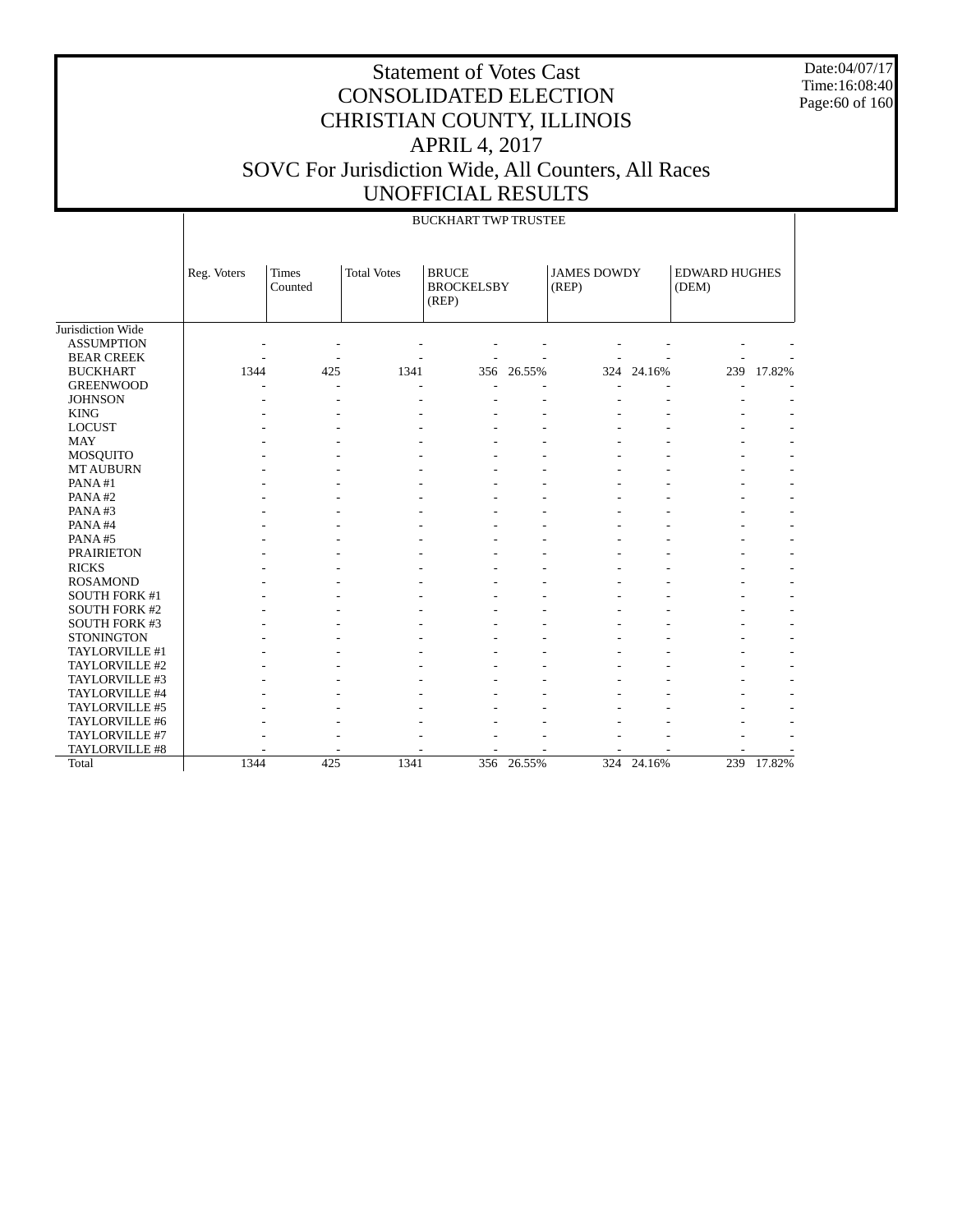Date:04/07/17 Time:16:08:40 Page:61 of 160

|                      |                     |            | <b>BUCKHART TWP TRUSTEE</b>         |            | <b>GREENWOOD TWP SUPERVISOR</b> |         |                          |                       |            |  |
|----------------------|---------------------|------------|-------------------------------------|------------|---------------------------------|---------|--------------------------|-----------------------|------------|--|
|                      | <b>BLAKE SEATON</b> |            | <b>CHARLES WUBKER   Reg. Voters</b> |            |                                 | Times   | <b>Total Votes</b>       | <b>STEVEN REINCKE</b> |            |  |
|                      | (DEM)               |            | (DEM)                               |            |                                 | Counted |                          | (REP)                 |            |  |
|                      |                     |            |                                     |            |                                 |         |                          |                       |            |  |
| Jurisdiction Wide    |                     |            |                                     |            |                                 |         |                          |                       |            |  |
| <b>ASSUMPTION</b>    |                     |            |                                     |            |                                 |         |                          |                       |            |  |
| <b>BEAR CREEK</b>    |                     |            |                                     |            |                                 |         |                          |                       |            |  |
| <b>BUCKHART</b>      |                     | 280 20.88% |                                     | 142 10.59% |                                 | ÷,      | $\overline{\phantom{a}}$ |                       |            |  |
| <b>GREENWOOD</b>     |                     |            |                                     |            | 141                             | 67      | 60                       |                       | 60 100.00% |  |
| <b>JOHNSON</b>       |                     |            |                                     |            |                                 |         |                          |                       |            |  |
| <b>KING</b>          |                     |            |                                     |            |                                 |         |                          |                       |            |  |
| <b>LOCUST</b>        |                     |            |                                     |            |                                 |         |                          |                       |            |  |
| <b>MAY</b>           |                     |            |                                     |            |                                 |         |                          |                       |            |  |
| <b>MOSQUITO</b>      |                     |            |                                     |            |                                 |         |                          |                       |            |  |
| <b>MT AUBURN</b>     |                     |            |                                     |            |                                 |         |                          |                       |            |  |
| PANA#1               |                     |            |                                     |            |                                 |         |                          |                       |            |  |
| PANA#2               |                     |            |                                     |            |                                 |         |                          |                       |            |  |
| PANA#3               |                     |            |                                     |            |                                 |         |                          |                       |            |  |
| PANA#4               |                     |            |                                     |            |                                 |         |                          |                       |            |  |
| PANA#5               |                     |            |                                     |            |                                 |         |                          |                       |            |  |
| <b>PRAIRIETON</b>    |                     |            |                                     |            |                                 |         |                          |                       |            |  |
| <b>RICKS</b>         |                     |            |                                     |            |                                 |         |                          |                       |            |  |
| <b>ROSAMOND</b>      |                     |            |                                     |            |                                 |         |                          |                       |            |  |
| SOUTH FORK #1        |                     |            |                                     |            |                                 |         |                          |                       |            |  |
| <b>SOUTH FORK #2</b> |                     |            |                                     |            |                                 |         |                          |                       |            |  |
| <b>SOUTH FORK #3</b> |                     |            |                                     |            |                                 |         |                          |                       |            |  |
| <b>STONINGTON</b>    |                     |            |                                     |            |                                 |         |                          |                       |            |  |
| TAYLORVILLE #1       |                     |            |                                     |            |                                 |         |                          |                       |            |  |
| TAYLORVILLE #2       |                     |            |                                     |            |                                 |         |                          |                       |            |  |
| TAYLORVILLE #3       |                     |            |                                     |            |                                 |         |                          |                       |            |  |
| TAYLORVILLE #4       |                     |            |                                     |            |                                 |         |                          |                       |            |  |
| TAYLORVILLE #5       |                     |            |                                     |            |                                 |         |                          |                       |            |  |
| TAYLORVILLE #6       |                     |            |                                     |            |                                 |         |                          |                       |            |  |
| TAYLORVILLE #7       |                     |            |                                     |            |                                 |         |                          |                       |            |  |
| TAYLORVILLE #8       |                     |            |                                     |            |                                 |         |                          |                       |            |  |
| Total                |                     | 280 20.88% |                                     | 142 10.59% | 141                             | 67      | 60                       |                       | 60 100.00% |  |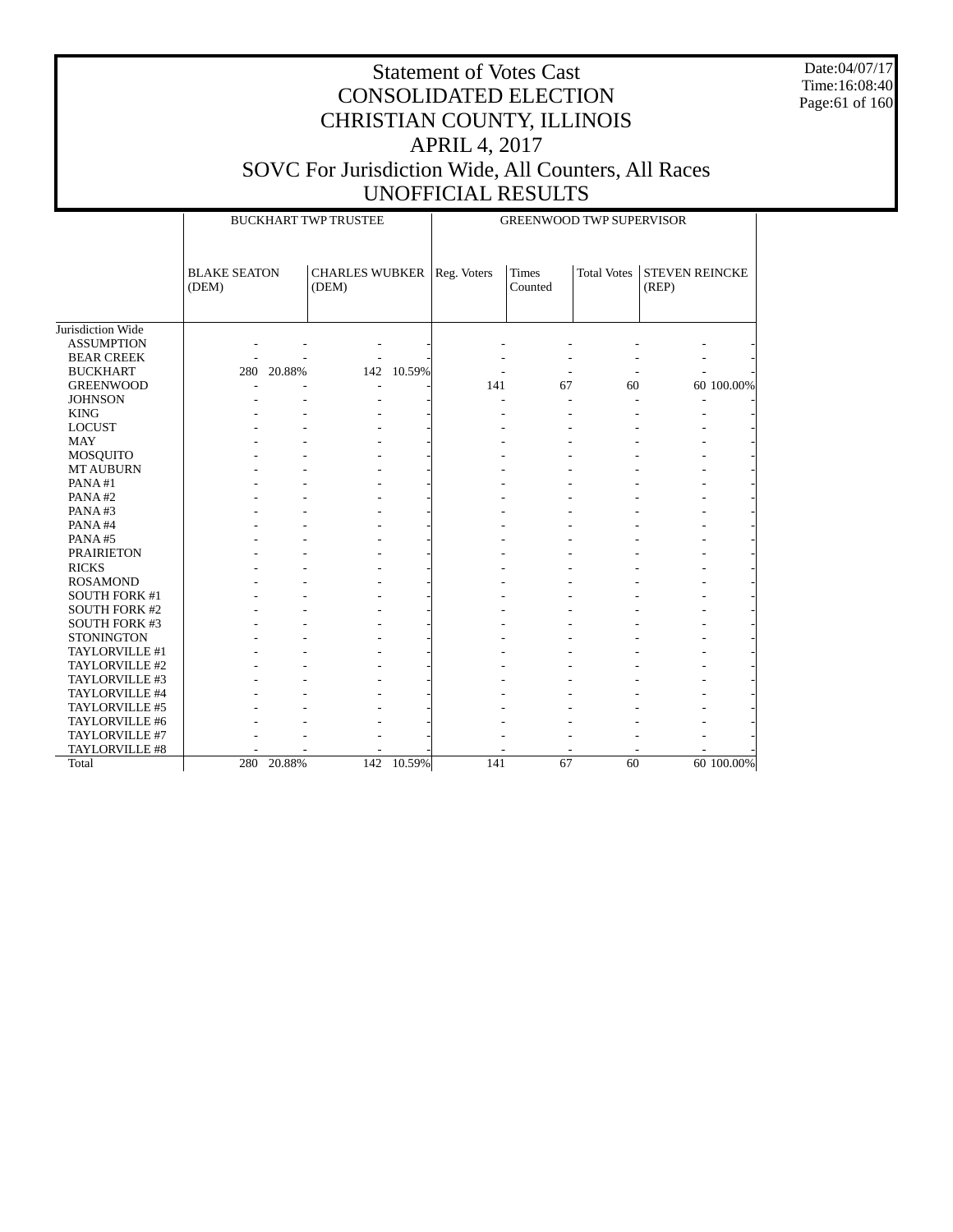Date:04/07/17 Time:16:08:40 Page:62 of 160

|                      |             |                          | <b>GREENWOOD TWP CLERK</b> |                                    |            | <b>GREENWOOD TWP HWY COMM</b> |                  |                    |                                           |            |
|----------------------|-------------|--------------------------|----------------------------|------------------------------------|------------|-------------------------------|------------------|--------------------|-------------------------------------------|------------|
|                      | Reg. Voters | <b>Times</b><br>Counted  | <b>Total Votes</b>         | CARL<br><b>KETTELKAMP</b><br>(REP) |            | Reg. Voters                   | Times<br>Counted | <b>Total Votes</b> | <b>DALE</b><br><b>LIVINGSTON</b><br>(REP) |            |
| Jurisdiction Wide    |             |                          |                            |                                    |            |                               |                  |                    |                                           |            |
| <b>ASSUMPTION</b>    |             |                          |                            |                                    |            |                               |                  |                    |                                           |            |
| <b>BEAR CREEK</b>    |             |                          |                            |                                    |            |                               |                  |                    |                                           |            |
| <b>BUCKHART</b>      |             | $\overline{\phantom{a}}$ |                            |                                    |            |                               |                  |                    |                                           |            |
| <b>GREENWOOD</b>     | 141         | 67                       | 63                         |                                    | 63 100.00% | 141                           | 67               | 58                 |                                           | 58 100.00% |
| <b>JOHNSON</b>       |             |                          |                            |                                    |            |                               |                  |                    |                                           |            |
| <b>KING</b>          |             |                          |                            |                                    |            |                               |                  |                    |                                           |            |
| <b>LOCUST</b>        |             |                          |                            |                                    |            |                               |                  |                    |                                           |            |
| <b>MAY</b>           |             |                          |                            |                                    |            |                               |                  |                    |                                           |            |
| MOSQUITO             |             |                          |                            |                                    |            |                               |                  |                    |                                           |            |
| <b>MT AUBURN</b>     |             |                          |                            |                                    |            |                               |                  |                    |                                           |            |
| PANA#1               |             |                          |                            |                                    |            |                               |                  |                    |                                           |            |
| PANA#2               |             |                          |                            |                                    |            |                               |                  |                    |                                           |            |
| PANA#3               |             |                          |                            |                                    |            |                               |                  |                    |                                           |            |
| PANA#4               |             |                          |                            |                                    |            |                               |                  |                    |                                           |            |
| PANA#5               |             |                          |                            |                                    |            |                               |                  |                    |                                           |            |
| <b>PRAIRIETON</b>    |             |                          |                            |                                    |            |                               |                  |                    |                                           |            |
| <b>RICKS</b>         |             |                          |                            |                                    |            |                               |                  |                    |                                           |            |
| <b>ROSAMOND</b>      |             |                          |                            |                                    |            |                               |                  |                    |                                           |            |
| SOUTH FORK #1        |             |                          |                            |                                    |            |                               |                  |                    |                                           |            |
| <b>SOUTH FORK #2</b> |             |                          |                            |                                    |            |                               |                  |                    |                                           |            |
| <b>SOUTH FORK #3</b> |             |                          |                            |                                    |            |                               |                  |                    |                                           |            |
| <b>STONINGTON</b>    |             |                          |                            |                                    |            |                               |                  |                    |                                           |            |
| TAYLORVILLE #1       |             |                          |                            |                                    |            |                               |                  |                    |                                           |            |
| TAYLORVILLE #2       |             |                          |                            |                                    |            |                               |                  |                    |                                           |            |
| TAYLORVILLE #3       |             |                          |                            |                                    |            |                               |                  |                    |                                           |            |
| TAYLORVILLE #4       |             |                          |                            |                                    |            |                               |                  |                    |                                           |            |
| TAYLORVILLE #5       |             |                          |                            |                                    |            |                               |                  |                    |                                           |            |
| TAYLORVILLE #6       |             |                          |                            |                                    |            |                               |                  |                    |                                           |            |
| TAYLORVILLE #7       |             |                          |                            |                                    |            |                               |                  |                    |                                           |            |
| TAYLORVILLE #8       |             |                          |                            |                                    |            |                               |                  |                    |                                           |            |
| Total                | 141         | $\overline{67}$          | $\overline{63}$            |                                    | 63 100.00% | 141                           | $\overline{67}$  | 58                 |                                           | 58 100.00% |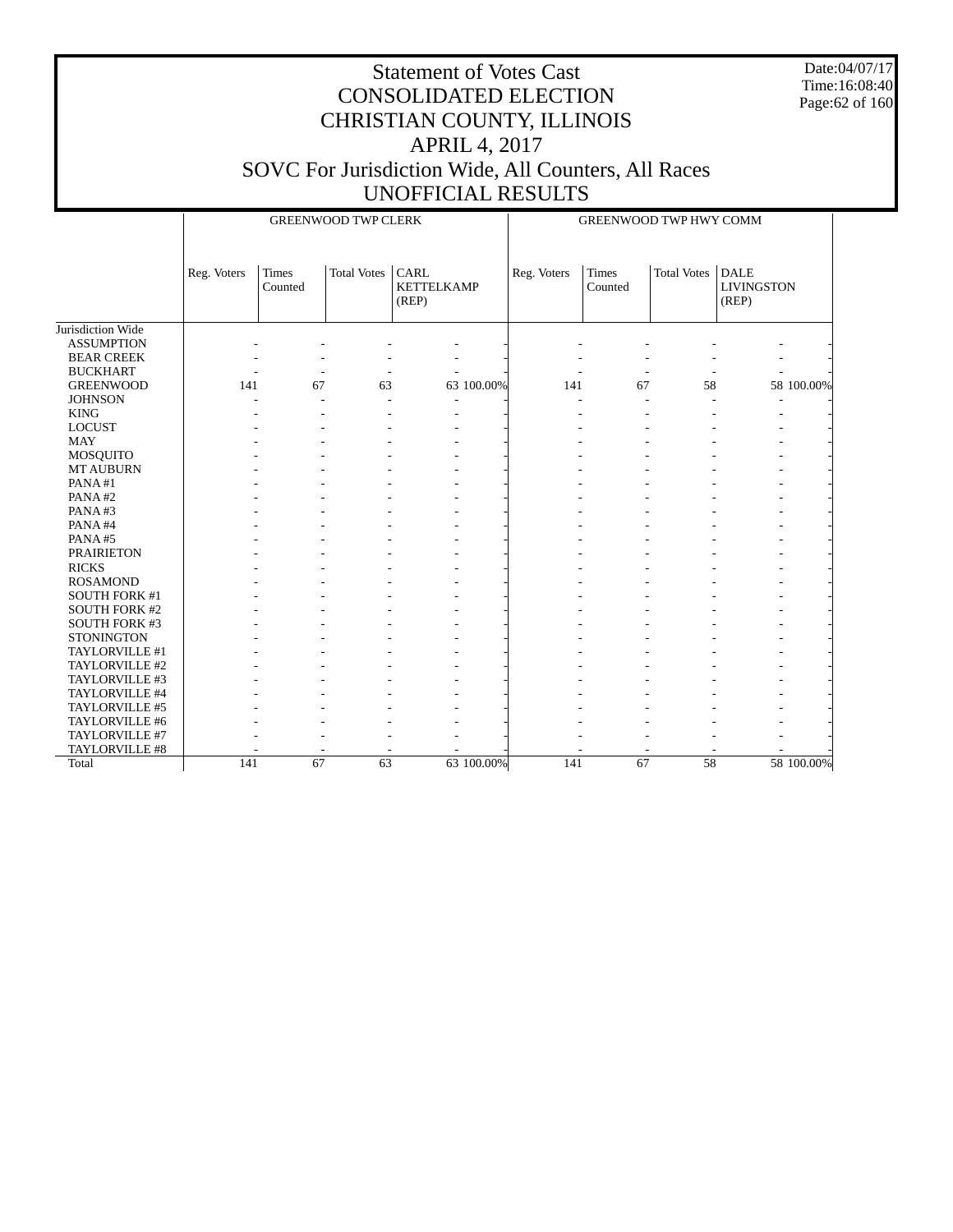Date:04/07/17 Time:16:08:40 Page:63 of 160

|                       |             |                          |                    |                                        |        | <b>GREENWOOD TWP TRUSTEE</b> |           |                                |           |                                       |           |
|-----------------------|-------------|--------------------------|--------------------|----------------------------------------|--------|------------------------------|-----------|--------------------------------|-----------|---------------------------------------|-----------|
|                       | Reg. Voters | Times<br>Counted         | <b>Total Votes</b> | <b>BYRON</b><br><b>SCHNEIDER (REP)</b> |        | <b>DUSTIN YESKE</b><br>(REP) |           | <b>EDWARD</b><br>MICHAEL (REP) |           | CARROLL<br><b>LUZADER JR</b><br>(REP) |           |
| Jurisdiction Wide     |             |                          |                    |                                        |        |                              |           |                                |           |                                       |           |
| <b>ASSUMPTION</b>     |             |                          |                    |                                        |        |                              |           |                                |           |                                       |           |
| <b>BEAR CREEK</b>     |             |                          |                    |                                        |        |                              |           |                                |           |                                       |           |
| <b>BUCKHART</b>       |             | $\overline{\phantom{a}}$ |                    |                                        |        |                              |           |                                |           |                                       |           |
| <b>GREENWOOD</b>      | 141         | 67                       | 214                | 59                                     | 27.57% | 54                           | 25.23%    | 50                             | 23.36%    | 51                                    | 23.83%    |
| <b>JOHNSON</b>        |             |                          |                    |                                        |        |                              |           |                                |           |                                       |           |
| <b>KING</b>           |             |                          |                    |                                        |        |                              |           |                                |           |                                       |           |
| <b>LOCUST</b>         |             |                          |                    |                                        |        |                              |           |                                |           |                                       |           |
| <b>MAY</b>            |             |                          |                    |                                        |        |                              |           |                                |           |                                       |           |
| MOSQUITO              |             |                          |                    |                                        |        |                              |           |                                |           |                                       |           |
| <b>MT AUBURN</b>      |             |                          |                    |                                        |        |                              |           |                                |           |                                       |           |
| PANA#1                |             |                          |                    |                                        |        |                              |           |                                |           |                                       |           |
| PANA#2                |             |                          |                    |                                        |        |                              |           |                                |           |                                       |           |
| PANA#3                |             |                          |                    |                                        |        |                              |           |                                |           |                                       |           |
| PANA#4                |             |                          |                    |                                        |        |                              |           |                                |           |                                       |           |
| PANA#5                |             |                          |                    |                                        |        |                              |           |                                |           |                                       |           |
| <b>PRAIRIETON</b>     |             |                          |                    |                                        |        |                              |           |                                |           |                                       |           |
| <b>RICKS</b>          |             |                          |                    |                                        |        |                              |           |                                |           |                                       |           |
| <b>ROSAMOND</b>       |             |                          |                    |                                        |        |                              |           |                                |           |                                       |           |
| <b>SOUTH FORK #1</b>  |             |                          |                    |                                        |        |                              |           |                                |           |                                       |           |
| <b>SOUTH FORK #2</b>  |             |                          |                    |                                        |        |                              |           |                                |           |                                       |           |
| SOUTH FORK #3         |             |                          |                    |                                        |        |                              |           |                                |           |                                       |           |
| <b>STONINGTON</b>     |             |                          |                    |                                        |        |                              |           |                                |           |                                       |           |
| TAYLORVILLE #1        |             |                          |                    |                                        |        |                              |           |                                |           |                                       |           |
| TAYLORVILLE #2        |             |                          |                    |                                        |        |                              |           |                                |           |                                       |           |
| TAYLORVILLE #3        |             |                          |                    |                                        |        |                              |           |                                |           |                                       |           |
| TAYLORVILLE #4        |             |                          |                    |                                        |        |                              |           |                                |           |                                       |           |
| TAYLORVILLE #5        |             |                          |                    |                                        |        |                              |           |                                |           |                                       |           |
| TAYLORVILLE #6        |             |                          |                    |                                        |        |                              |           |                                |           |                                       |           |
| TAYLORVILLE #7        |             |                          |                    |                                        |        |                              |           |                                |           |                                       |           |
| <b>TAYLORVILLE #8</b> |             |                          |                    |                                        |        |                              |           |                                |           |                                       |           |
| Total                 | 141         | 67                       | 214                | 59                                     | 27.57% |                              | 54 25.23% |                                | 50 23.36% |                                       | 51 23.83% |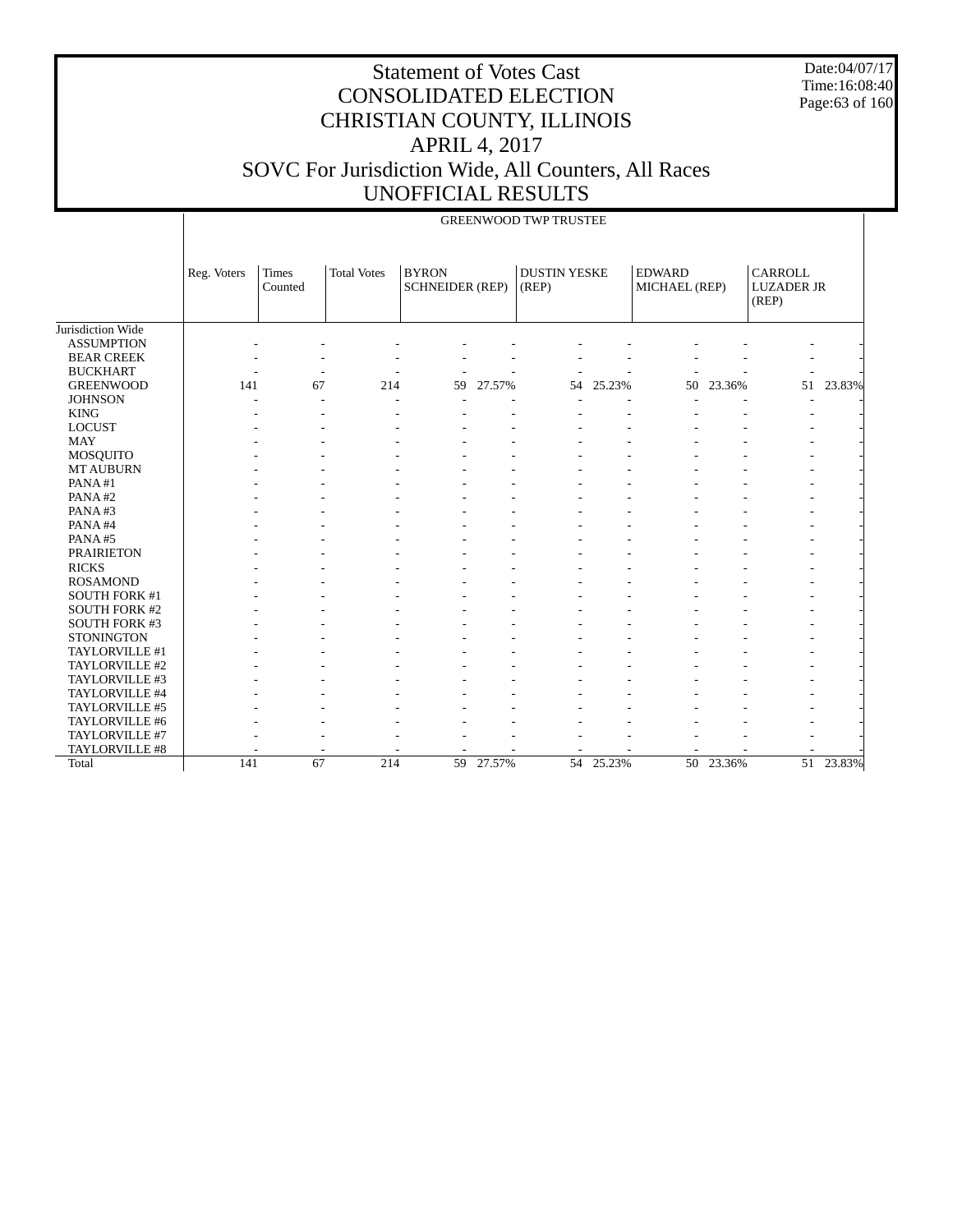Date:04/07/17 Time:16:08:40 Page:64 of 160

|                      |             |                         | JOHNSON TWP SUPERVISOR |                                |             |             |                  | JOHNSON TWP CLERK  |                             |             |
|----------------------|-------------|-------------------------|------------------------|--------------------------------|-------------|-------------|------------------|--------------------|-----------------------------|-------------|
|                      | Reg. Voters | <b>Times</b><br>Counted | <b>Total Votes</b>     | <b>JODI HEBERLING</b><br>(REP) |             | Reg. Voters | Times<br>Counted | <b>Total Votes</b> | <b>CARLA BLACK</b><br>(DEM) |             |
| Jurisdiction Wide    |             |                         |                        |                                |             |             |                  |                    |                             |             |
| <b>ASSUMPTION</b>    |             |                         |                        |                                |             |             |                  |                    |                             |             |
| <b>BEAR CREEK</b>    |             |                         |                        |                                |             |             |                  |                    |                             |             |
| <b>BUCKHART</b>      |             |                         |                        |                                |             |             |                  |                    |                             |             |
| <b>GREENWOOD</b>     |             |                         |                        |                                |             |             |                  |                    |                             |             |
| <b>JOHNSON</b>       | 578         | 337                     | 289                    |                                | 289 100.00% | 578         | 337              | 258                |                             | 258 100.00% |
| <b>KING</b>          |             |                         |                        |                                |             |             |                  |                    |                             |             |
| <b>LOCUST</b>        |             |                         |                        |                                |             |             |                  |                    |                             |             |
| <b>MAY</b>           |             |                         |                        |                                |             |             |                  |                    |                             |             |
| MOSQUITO             |             |                         |                        |                                |             |             |                  |                    |                             |             |
| <b>MT AUBURN</b>     |             |                         |                        |                                |             |             |                  |                    |                             |             |
| PANA#1               |             |                         |                        |                                |             |             |                  |                    |                             |             |
| PANA#2               |             |                         |                        |                                |             |             |                  |                    |                             |             |
| PANA#3               |             |                         |                        |                                |             |             |                  |                    |                             |             |
| PANA#4               |             |                         |                        |                                |             |             |                  |                    |                             |             |
| PANA#5               |             |                         |                        |                                |             |             |                  |                    |                             |             |
| <b>PRAIRIETON</b>    |             |                         |                        |                                |             |             |                  |                    |                             |             |
| <b>RICKS</b>         |             |                         |                        |                                |             |             |                  |                    |                             |             |
| <b>ROSAMOND</b>      |             |                         |                        |                                |             |             |                  |                    |                             |             |
| SOUTH FORK #1        |             |                         |                        |                                |             |             |                  |                    |                             |             |
| <b>SOUTH FORK #2</b> |             |                         |                        |                                |             |             |                  |                    |                             |             |
| SOUTH FORK #3        |             |                         |                        |                                |             |             |                  |                    |                             |             |
| <b>STONINGTON</b>    |             |                         |                        |                                |             |             |                  |                    |                             |             |
| TAYLORVILLE #1       |             |                         |                        |                                |             |             |                  |                    |                             |             |
| TAYLORVILLE #2       |             |                         |                        |                                |             |             |                  |                    |                             |             |
| TAYLORVILLE #3       |             |                         |                        |                                |             |             |                  |                    |                             |             |
| TAYLORVILLE #4       |             |                         |                        |                                |             |             |                  |                    |                             |             |
| TAYLORVILLE #5       |             |                         |                        |                                |             |             |                  |                    |                             |             |
| TAYLORVILLE #6       |             |                         |                        |                                |             |             |                  |                    |                             |             |
| TAYLORVILLE #7       |             |                         |                        |                                |             |             |                  |                    |                             |             |
| TAYLORVILLE #8       |             |                         |                        |                                |             |             |                  |                    |                             |             |
| Total                | 578         | 337                     | 289                    |                                | 289 100.00% | 578         | 337              | 258                |                             | 258 100.00% |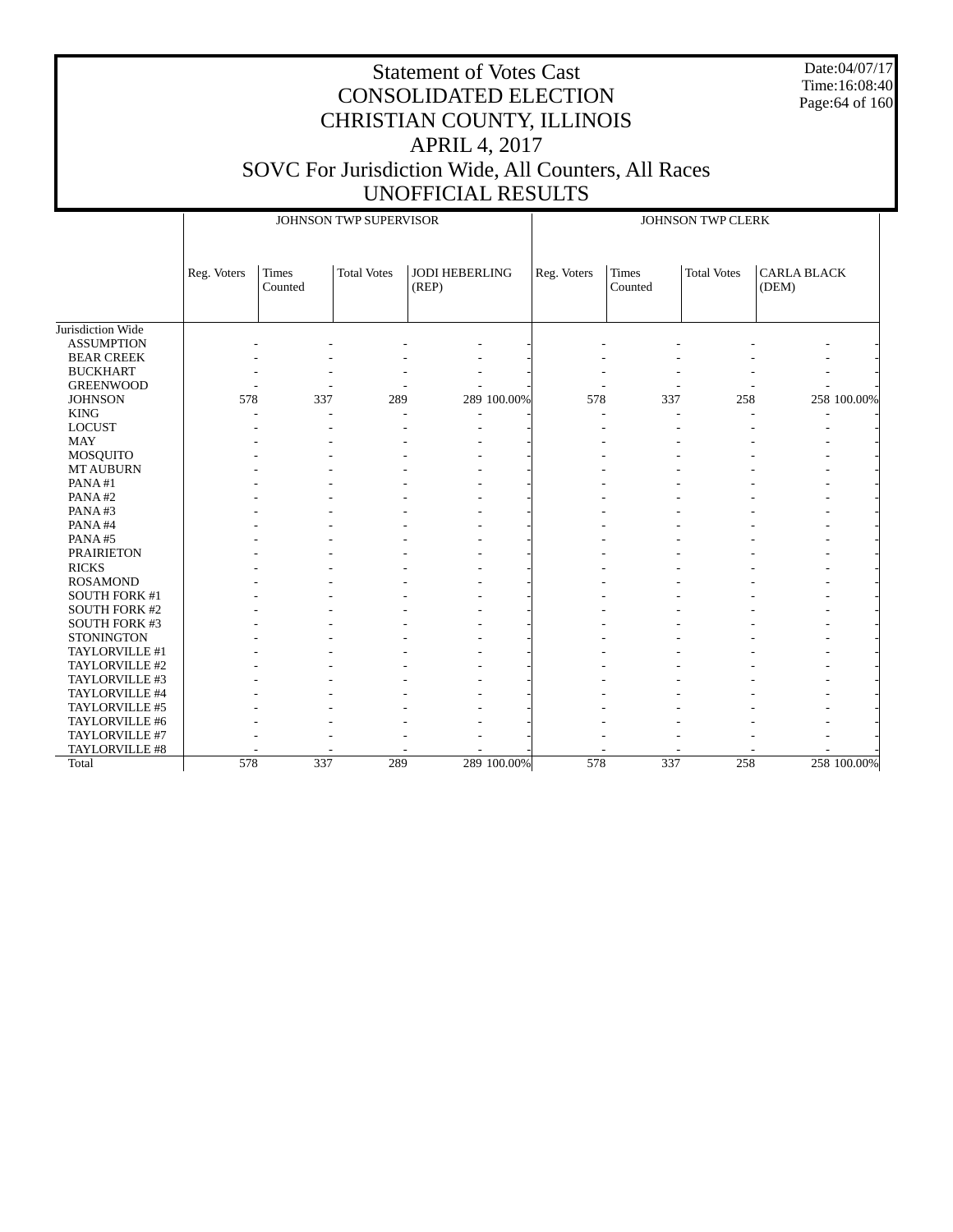Date:04/07/17 Time:16:08:40 Page:65 of 160

|                       |             |                         |                    | JOHNSON TWP HWY COMM             |        |                                             |            |
|-----------------------|-------------|-------------------------|--------------------|----------------------------------|--------|---------------------------------------------|------------|
|                       | Reg. Voters | <b>Times</b><br>Counted | <b>Total Votes</b> | <b>MARION</b><br>HEBERLING (REP) |        | <b>JAMES</b><br><b>MICENHEIMER</b><br>(DEM) |            |
| Jurisdiction Wide     |             |                         |                    |                                  |        |                                             |            |
| <b>ASSUMPTION</b>     |             |                         |                    |                                  |        |                                             |            |
| <b>BEAR CREEK</b>     |             |                         |                    |                                  |        |                                             |            |
| <b>BUCKHART</b>       |             |                         |                    |                                  |        |                                             |            |
| <b>GREENWOOD</b>      |             |                         |                    |                                  |        |                                             |            |
| <b>JOHNSON</b>        | 578         | 337                     | 327                | 131                              | 40.06% |                                             | 196 59.94% |
| <b>KING</b>           |             |                         |                    |                                  |        |                                             |            |
| <b>LOCUST</b>         |             |                         |                    |                                  |        |                                             |            |
| <b>MAY</b>            |             |                         |                    |                                  |        |                                             |            |
| <b>MOSQUITO</b>       |             |                         |                    |                                  |        |                                             |            |
| <b>MT AUBURN</b>      |             |                         |                    |                                  |        |                                             |            |
| PANA#1                |             |                         |                    |                                  |        |                                             |            |
| PANA#2                |             |                         |                    |                                  |        |                                             |            |
| PANA#3                |             |                         |                    |                                  |        |                                             |            |
| PANA#4                |             |                         |                    |                                  |        |                                             |            |
| PANA#5                |             |                         |                    |                                  |        |                                             |            |
| <b>PRAIRIETON</b>     |             |                         |                    |                                  |        |                                             |            |
| <b>RICKS</b>          |             |                         |                    |                                  |        |                                             |            |
| <b>ROSAMOND</b>       |             |                         |                    |                                  |        |                                             |            |
| <b>SOUTH FORK #1</b>  |             |                         |                    |                                  |        |                                             |            |
| <b>SOUTH FORK #2</b>  |             |                         |                    |                                  |        |                                             |            |
| <b>SOUTH FORK #3</b>  |             |                         |                    |                                  |        |                                             |            |
| <b>STONINGTON</b>     |             |                         |                    |                                  |        |                                             |            |
| TAYLORVILLE #1        |             |                         |                    |                                  |        |                                             |            |
| TAYLORVILLE #2        |             |                         |                    |                                  |        |                                             |            |
| TAYLORVILLE #3        |             |                         |                    |                                  |        |                                             |            |
| TAYLORVILLE #4        |             |                         |                    |                                  |        |                                             |            |
| TAYLORVILLE #5        |             |                         |                    |                                  |        |                                             |            |
| TAYLORVILLE #6        |             |                         |                    |                                  |        |                                             |            |
| TAYLORVILLE #7        |             |                         |                    |                                  |        |                                             |            |
| <b>TAYLORVILLE #8</b> |             |                         |                    |                                  |        |                                             |            |
| Total                 | 578         | 337                     | 327                | 131                              | 40.06% | 196                                         | 59.94%     |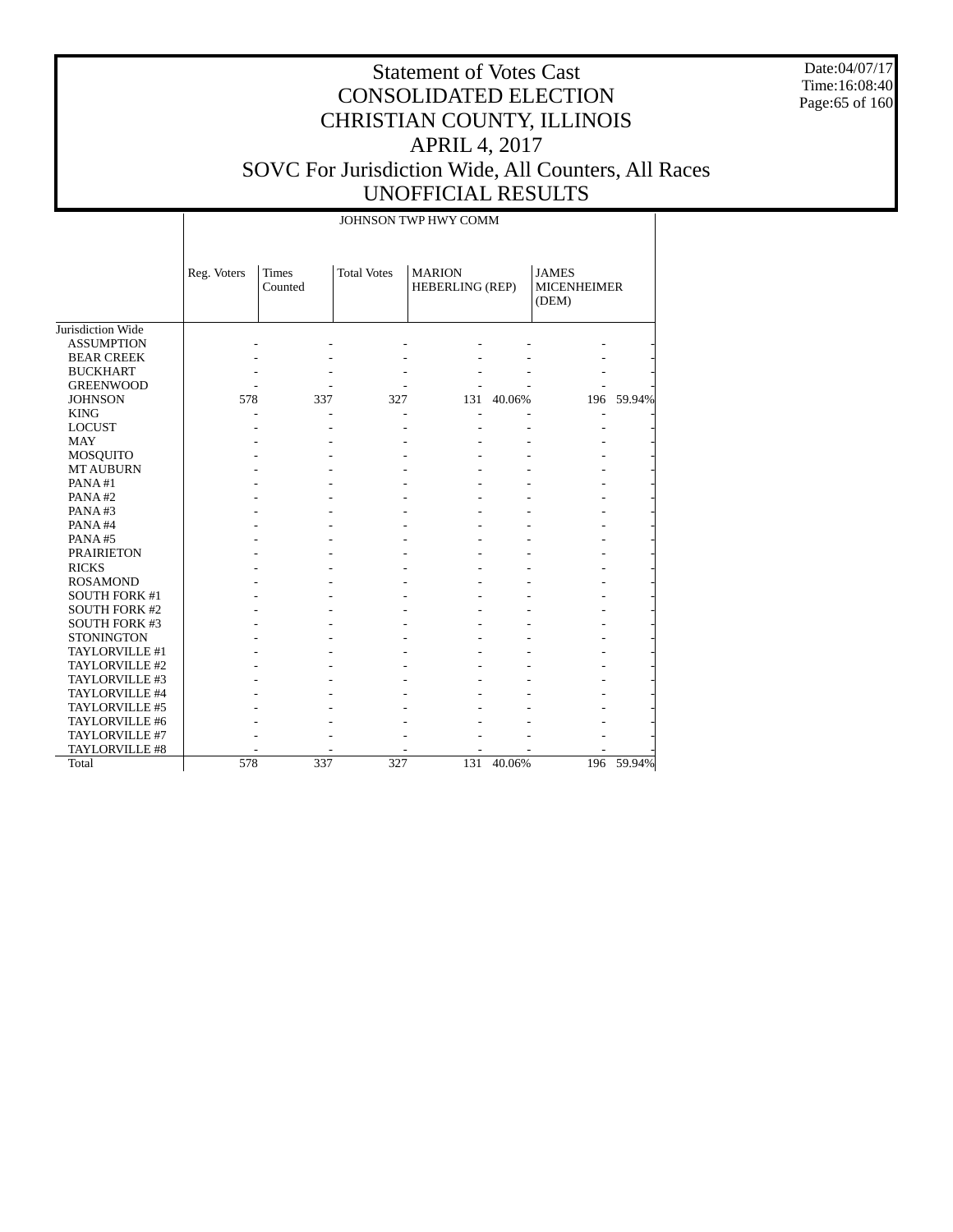Date:04/07/17 Time:16:08:40 Page:66 of 160

|                      |             |                         |                    | JOHNSON TWP TRUSTEE              |        |                          |        |                              |            |
|----------------------|-------------|-------------------------|--------------------|----------------------------------|--------|--------------------------|--------|------------------------------|------------|
|                      | Reg. Voters | <b>Times</b><br>Counted | <b>Total Votes</b> | <b>MATTHEW</b><br>McDONALD (REP) |        | <b>BETTY FINES (REP)</b> |        | <b>JEREMY PIATT</b><br>(REP) |            |
| Jurisdiction Wide    |             |                         |                    |                                  |        |                          |        |                              |            |
| <b>ASSUMPTION</b>    |             |                         |                    |                                  |        |                          |        |                              |            |
| <b>BEAR CREEK</b>    |             |                         |                    |                                  |        |                          |        |                              |            |
| <b>BUCKHART</b>      |             |                         |                    |                                  |        |                          |        |                              |            |
| <b>GREENWOOD</b>     |             |                         |                    |                                  |        |                          |        |                              |            |
| <b>JOHNSON</b>       | 578         | 337                     | 856                | 238                              | 27.80% | 217                      | 25.35% | 202                          | 23.60%     |
| <b>KING</b>          |             |                         |                    |                                  |        |                          |        |                              |            |
| <b>LOCUST</b>        |             |                         |                    |                                  |        |                          |        |                              |            |
| <b>MAY</b>           |             |                         |                    |                                  |        |                          |        |                              |            |
| <b>MOSQUITO</b>      |             |                         |                    |                                  |        |                          |        |                              |            |
| <b>MT AUBURN</b>     |             |                         |                    |                                  |        |                          |        |                              |            |
| PANA#1               |             |                         |                    |                                  |        |                          |        |                              |            |
| PANA#2               |             |                         |                    |                                  |        |                          |        |                              |            |
| PANA#3               |             |                         |                    |                                  |        |                          |        |                              |            |
| PANA#4               |             |                         |                    |                                  |        |                          |        |                              |            |
| PANA#5               |             |                         |                    |                                  |        |                          |        |                              |            |
| <b>PRAIRIETON</b>    |             |                         |                    |                                  |        |                          |        |                              |            |
| <b>RICKS</b>         |             |                         |                    |                                  |        |                          |        |                              |            |
| <b>ROSAMOND</b>      |             |                         |                    |                                  |        |                          |        |                              |            |
| SOUTH FORK #1        |             |                         |                    |                                  |        |                          |        |                              |            |
| <b>SOUTH FORK #2</b> |             |                         |                    |                                  |        |                          |        |                              |            |
| <b>SOUTH FORK #3</b> |             |                         |                    |                                  |        |                          |        |                              |            |
| <b>STONINGTON</b>    |             |                         |                    |                                  |        |                          |        |                              |            |
| TAYLORVILLE #1       |             |                         |                    |                                  |        |                          |        |                              |            |
| TAYLORVILLE #2       |             |                         |                    |                                  |        |                          |        |                              |            |
| TAYLORVILLE #3       |             |                         |                    |                                  |        |                          |        |                              |            |
| TAYLORVILLE #4       |             |                         |                    |                                  |        |                          |        |                              |            |
| TAYLORVILLE #5       |             |                         |                    |                                  |        |                          |        |                              |            |
| TAYLORVILLE #6       |             |                         |                    |                                  |        |                          |        |                              |            |
| TAYLORVILLE #7       |             |                         |                    |                                  |        |                          |        |                              |            |
| TAYLORVILLE #8       |             |                         |                    |                                  |        |                          |        |                              |            |
| Total                | 578         | 337                     | 856                | 238                              | 27.80% | 217                      | 25.35% |                              | 202 23.60% |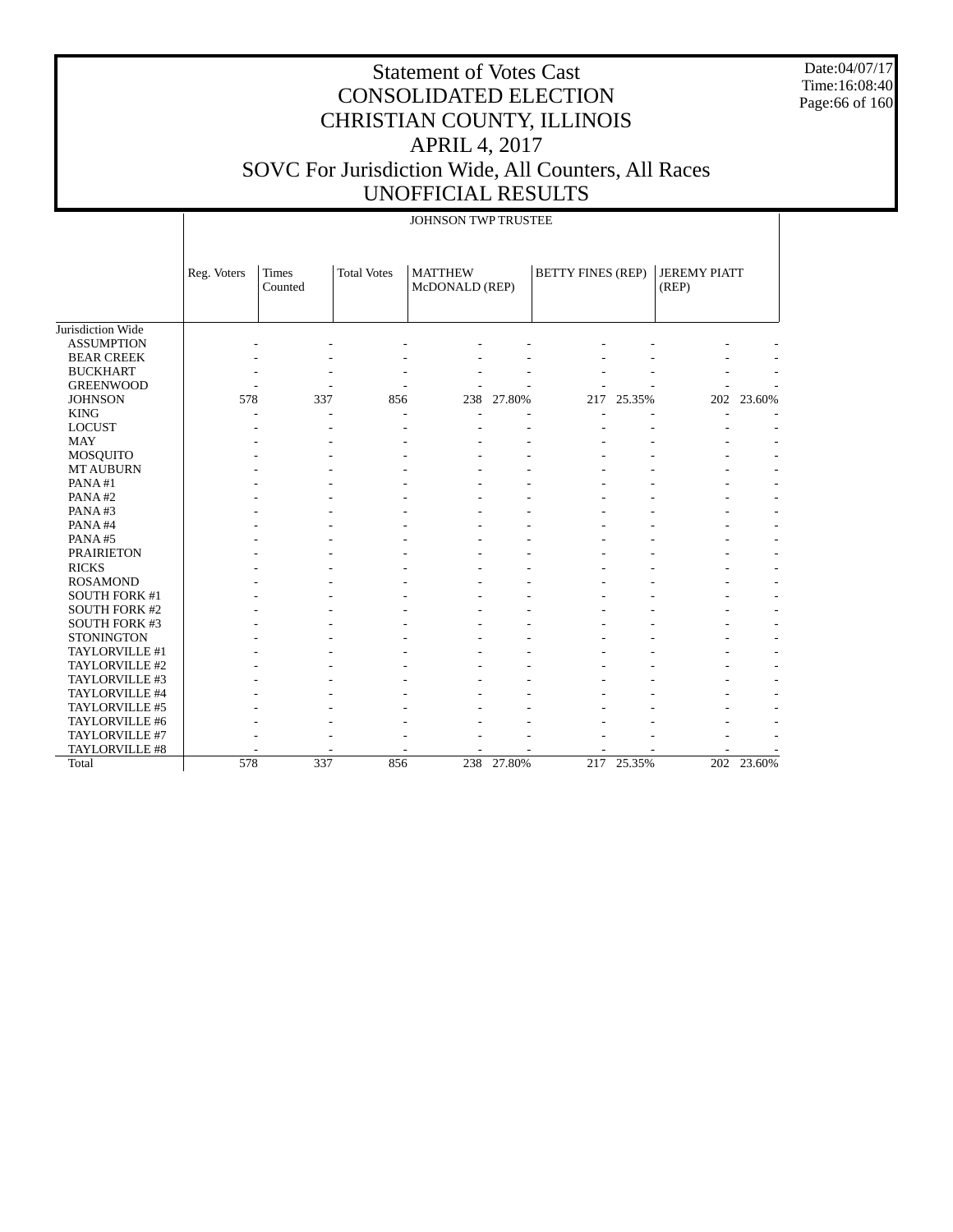Date:04/07/17 Time:16:08:40 Page:67 of 160

|                      | <b>JOHNSON TWP</b><br><b>TRUSTEE</b> |            |             | KING TWP SUPERVISOR     |                    |                                |           |                                  |        |
|----------------------|--------------------------------------|------------|-------------|-------------------------|--------------------|--------------------------------|-----------|----------------------------------|--------|
|                      | <b>RON FLEMING</b><br>(DEM)          |            | Reg. Voters | <b>Times</b><br>Counted | <b>Total Votes</b> | <b>INGRID WATKINS</b><br>(IND) |           | <b>MICHAEL</b><br>MILLBURG (IND) |        |
|                      |                                      |            |             |                         |                    |                                |           |                                  |        |
| Jurisdiction Wide    |                                      |            |             |                         |                    |                                |           |                                  |        |
| <b>ASSUMPTION</b>    |                                      |            |             |                         |                    |                                |           |                                  |        |
| <b>BEAR CREEK</b>    |                                      |            |             |                         |                    |                                |           |                                  |        |
| <b>BUCKHART</b>      |                                      |            |             |                         |                    |                                |           |                                  |        |
| <b>GREENWOOD</b>     |                                      |            |             |                         |                    |                                |           |                                  |        |
| <b>JOHNSON</b>       |                                      | 199 23.25% |             |                         |                    |                                |           |                                  |        |
| <b>KING</b>          |                                      |            | 153         | 60                      | 60                 |                                | 26 43.33% | 34                               | 56.67% |
| <b>LOCUST</b>        |                                      |            |             |                         |                    |                                |           |                                  |        |
| <b>MAY</b>           |                                      |            |             |                         |                    |                                |           |                                  |        |
| <b>MOSQUITO</b>      |                                      |            |             |                         |                    |                                |           |                                  |        |
| <b>MT AUBURN</b>     |                                      |            |             |                         |                    |                                |           |                                  |        |
| PANA#1               |                                      |            |             |                         |                    |                                |           |                                  |        |
| PANA#2               |                                      |            |             |                         |                    |                                |           |                                  |        |
| PANA#3               |                                      |            |             |                         |                    |                                |           |                                  |        |
| PANA#4               |                                      |            |             |                         |                    |                                |           |                                  |        |
| PANA#5               |                                      |            |             |                         |                    |                                |           |                                  |        |
| <b>PRAIRIETON</b>    |                                      |            |             |                         |                    |                                |           |                                  |        |
| <b>RICKS</b>         |                                      |            |             |                         |                    |                                |           |                                  |        |
| <b>ROSAMOND</b>      |                                      |            |             |                         |                    |                                |           |                                  |        |
| <b>SOUTH FORK #1</b> |                                      |            |             |                         |                    |                                |           |                                  |        |
| <b>SOUTH FORK #2</b> |                                      |            |             |                         |                    |                                |           |                                  |        |
| <b>SOUTH FORK #3</b> |                                      |            |             |                         |                    |                                |           |                                  |        |
| <b>STONINGTON</b>    |                                      |            |             |                         |                    |                                |           |                                  |        |
| TAYLORVILLE #1       |                                      |            |             |                         |                    |                                |           |                                  |        |
| TAYLORVILLE #2       |                                      |            |             |                         |                    |                                |           |                                  |        |
| TAYLORVILLE #3       |                                      |            |             |                         |                    |                                |           |                                  |        |
| TAYLORVILLE #4       |                                      |            |             |                         |                    |                                |           |                                  |        |
| TAYLORVILLE #5       |                                      |            |             |                         |                    |                                |           |                                  |        |
| TAYLORVILLE #6       |                                      |            |             |                         |                    |                                |           |                                  |        |
| TAYLORVILLE #7       |                                      |            |             |                         |                    |                                |           |                                  |        |
| TAYLORVILLE #8       |                                      |            |             |                         |                    |                                |           |                                  |        |
| Total                |                                      | 199 23.25% | 153         | 60                      | 60                 |                                | 26 43.33% | $\overline{34}$                  | 56.67% |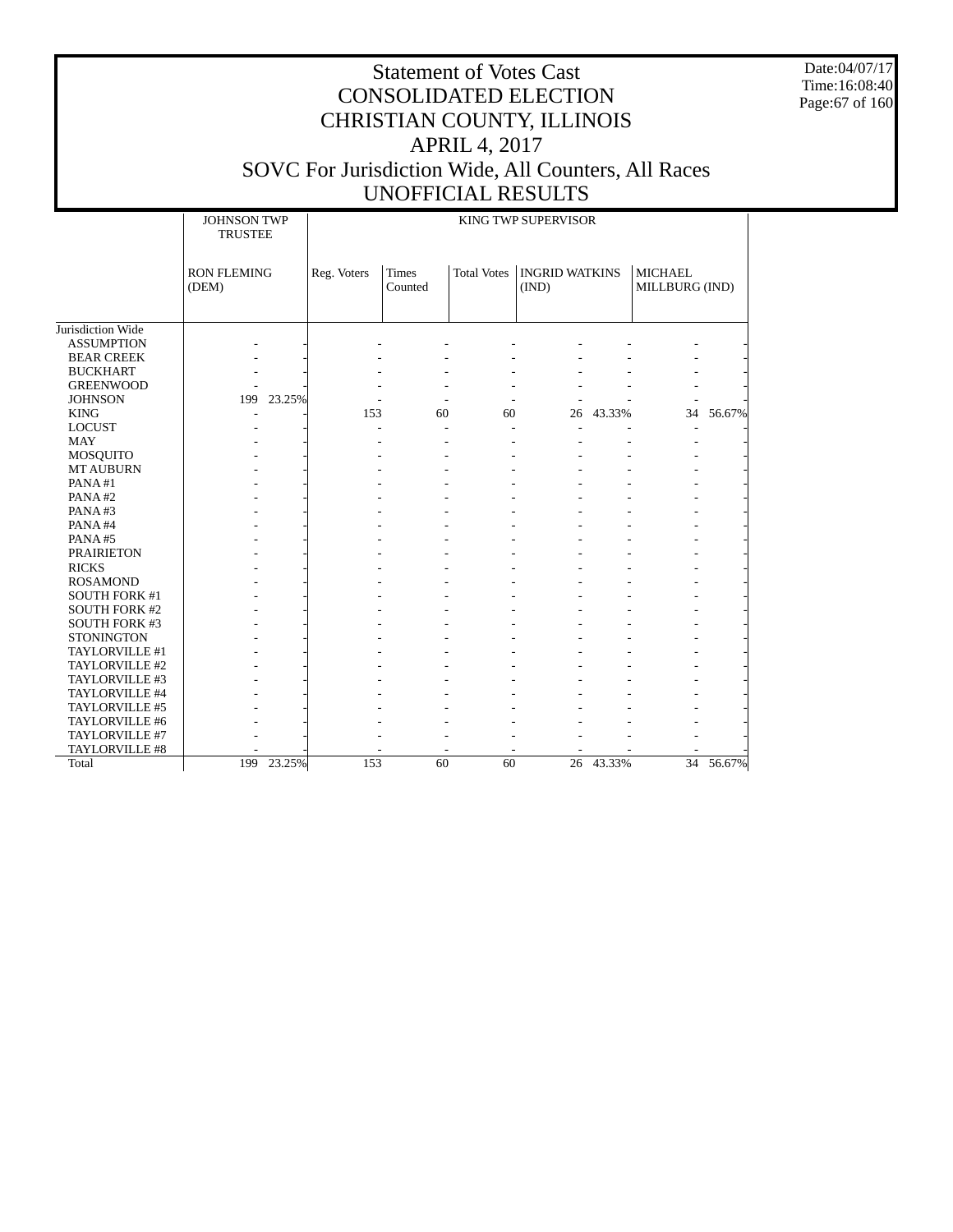Date:04/07/17 Time:16:08:40 Page:68 of 160

|                      |             |                  | <b>KING TWP CLERK</b> |                                   |             |                  | KING TWP HWY COMM  |                               |
|----------------------|-------------|------------------|-----------------------|-----------------------------------|-------------|------------------|--------------------|-------------------------------|
|                      | Reg. Voters | Times<br>Counted | <b>Total Votes</b>    | <b>TINA</b><br>ZIMMERMAN<br>(DEM) | Reg. Voters | Times<br>Counted | <b>Total Votes</b> | <b>THOMAS CARTER</b><br>(IND) |
| Jurisdiction Wide    |             |                  |                       |                                   |             |                  |                    |                               |
| <b>ASSUMPTION</b>    |             |                  |                       |                                   |             |                  |                    |                               |
| <b>BEAR CREEK</b>    |             |                  |                       |                                   |             |                  |                    |                               |
| <b>BUCKHART</b>      |             |                  |                       |                                   |             |                  |                    |                               |
| <b>GREENWOOD</b>     |             |                  |                       |                                   |             |                  |                    |                               |
| <b>JOHNSON</b>       |             |                  |                       |                                   |             |                  |                    |                               |
| <b>KING</b>          | 153         | 60               | 52                    | 52 100.00%                        | 153         | 60               | 52                 | 52 100.00%                    |
| <b>LOCUST</b>        |             |                  |                       |                                   |             |                  |                    |                               |
| <b>MAY</b>           |             |                  |                       |                                   |             |                  |                    |                               |
| <b>MOSQUITO</b>      |             |                  |                       |                                   |             |                  |                    |                               |
| <b>MT AUBURN</b>     |             |                  |                       |                                   |             |                  |                    |                               |
| PANA#1               |             |                  |                       |                                   |             |                  |                    |                               |
| PANA#2               |             |                  |                       |                                   |             |                  |                    |                               |
| PANA#3               |             |                  |                       |                                   |             |                  |                    |                               |
| PANA#4               |             |                  |                       |                                   |             |                  |                    |                               |
| PANA#5               |             |                  |                       |                                   |             |                  |                    |                               |
| <b>PRAIRIETON</b>    |             |                  |                       |                                   |             |                  |                    |                               |
| <b>RICKS</b>         |             |                  |                       |                                   |             |                  |                    |                               |
| <b>ROSAMOND</b>      |             |                  |                       |                                   |             |                  |                    |                               |
| SOUTH FORK #1        |             |                  |                       |                                   |             |                  |                    |                               |
| <b>SOUTH FORK #2</b> |             |                  |                       |                                   |             |                  |                    |                               |
| SOUTH FORK #3        |             |                  |                       |                                   |             |                  |                    |                               |
| <b>STONINGTON</b>    |             |                  |                       |                                   |             |                  |                    |                               |
| TAYLORVILLE #1       |             |                  |                       |                                   |             |                  |                    |                               |
| TAYLORVILLE #2       |             |                  |                       |                                   |             |                  |                    |                               |
| TAYLORVILLE #3       |             |                  |                       |                                   |             |                  |                    |                               |
| TAYLORVILLE #4       |             |                  |                       |                                   |             |                  |                    |                               |
| TAYLORVILLE #5       |             |                  |                       |                                   |             |                  |                    |                               |
| TAYLORVILLE #6       |             |                  |                       |                                   |             |                  |                    |                               |
| TAYLORVILLE #7       |             |                  |                       |                                   |             |                  |                    |                               |
| TAYLORVILLE #8       |             |                  |                       |                                   |             |                  |                    |                               |
| Total                | 153         | 60               | $\overline{52}$       | 52 100.00%                        | 153         | 60               | $\overline{52}$    | 52 100.00%                    |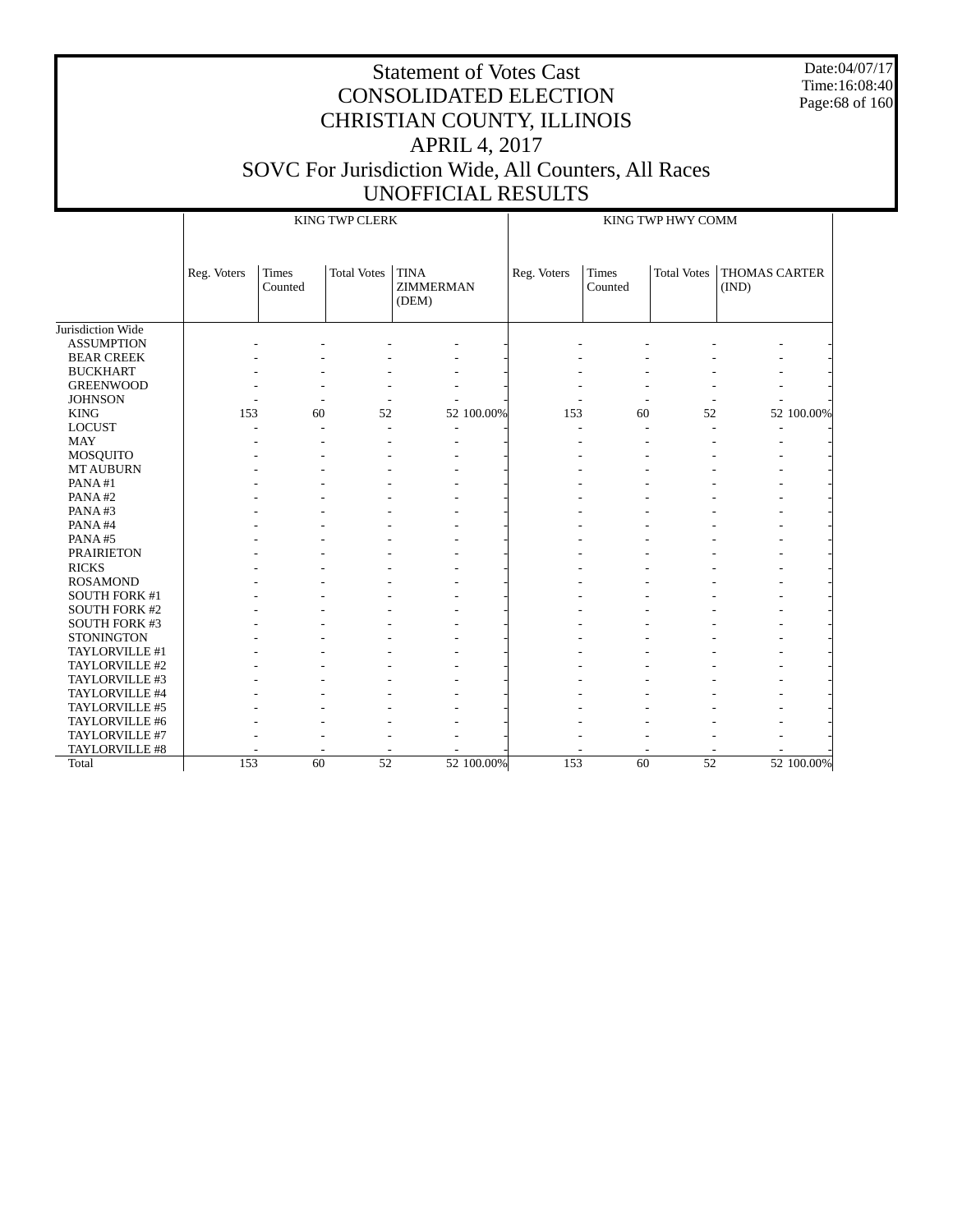Date:04/07/17 Time:16:08:40 Page:69 of 160

|                      |             |                         |                    | KING TWP TRUSTEE              |           |                                            |           |                           |        |
|----------------------|-------------|-------------------------|--------------------|-------------------------------|-----------|--------------------------------------------|-----------|---------------------------|--------|
|                      | Reg. Voters | <b>Times</b><br>Counted | <b>Total Votes</b> | <b>STEVE GERMANN</b><br>(DEM) |           | <b>DONALD</b><br><b>ZIMMERMAN</b><br>(DEM) |           | <b>GENE WADE</b><br>(DEM) |        |
| Jurisdiction Wide    |             |                         |                    |                               |           |                                            |           |                           |        |
| <b>ASSUMPTION</b>    |             |                         |                    |                               |           |                                            |           |                           |        |
| <b>BEAR CREEK</b>    |             |                         |                    |                               |           |                                            |           |                           |        |
| <b>BUCKHART</b>      |             |                         |                    |                               |           |                                            |           |                           |        |
| <b>GREENWOOD</b>     |             |                         |                    |                               |           |                                            |           |                           |        |
| <b>JOHNSON</b>       |             |                         |                    |                               |           |                                            |           |                           |        |
| <b>KING</b>          | 153         | 60                      | 132                | 50                            | 37.88%    | 41                                         | 31.06%    | 41                        | 31.06% |
| <b>LOCUST</b>        |             |                         |                    |                               |           |                                            |           |                           |        |
| <b>MAY</b>           |             |                         |                    |                               |           |                                            |           |                           |        |
| MOSQUITO             |             |                         |                    |                               |           |                                            |           |                           |        |
| <b>MT AUBURN</b>     |             |                         |                    |                               |           |                                            |           |                           |        |
| PANA#1               |             |                         |                    |                               |           |                                            |           |                           |        |
| PANA#2               |             |                         |                    |                               |           |                                            |           |                           |        |
| PANA#3               |             |                         |                    |                               |           |                                            |           |                           |        |
| PANA#4               |             |                         |                    |                               |           |                                            |           |                           |        |
| PANA#5               |             |                         |                    |                               |           |                                            |           |                           |        |
| <b>PRAIRIETON</b>    |             |                         |                    |                               |           |                                            |           |                           |        |
| <b>RICKS</b>         |             |                         |                    |                               |           |                                            |           |                           |        |
| <b>ROSAMOND</b>      |             |                         |                    |                               |           |                                            |           |                           |        |
| <b>SOUTH FORK #1</b> |             |                         |                    |                               |           |                                            |           |                           |        |
| <b>SOUTH FORK #2</b> |             |                         |                    |                               |           |                                            |           |                           |        |
| <b>SOUTH FORK #3</b> |             |                         |                    |                               |           |                                            |           |                           |        |
| <b>STONINGTON</b>    |             |                         |                    |                               |           |                                            |           |                           |        |
| TAYLORVILLE #1       |             |                         |                    |                               |           |                                            |           |                           |        |
| TAYLORVILLE #2       |             |                         |                    |                               |           |                                            |           |                           |        |
| TAYLORVILLE #3       |             |                         |                    |                               |           |                                            |           |                           |        |
| TAYLORVILLE #4       |             |                         |                    |                               |           |                                            |           |                           |        |
| TAYLORVILLE #5       |             |                         |                    |                               |           |                                            |           |                           |        |
| TAYLORVILLE #6       |             |                         |                    |                               |           |                                            |           |                           |        |
| TAYLORVILLE #7       |             |                         |                    |                               |           |                                            |           |                           |        |
| TAYLORVILLE #8       |             |                         |                    |                               |           | $\overline{a}$                             |           |                           |        |
| Total                | 153         | 60                      | 132                |                               | 50 37.88% |                                            | 41 31.06% | 41                        | 31.06% |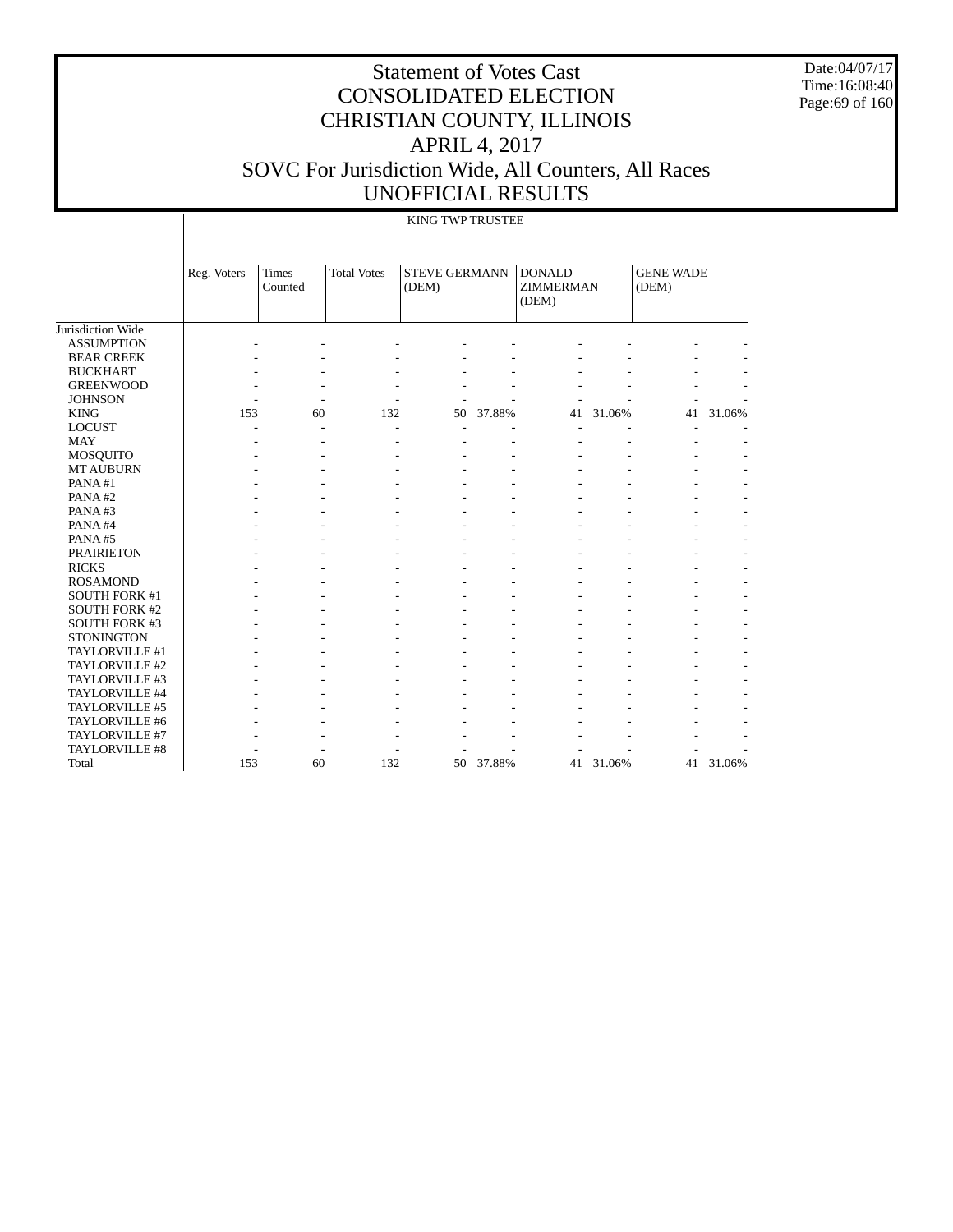Date:04/07/17 Time:16:08:41 Page:70 of 160

|                      |             |                         | <b>LOCUST TWP SUPERVISOR</b> |                             |             |             |                  | <b>LOCUST TWP CLERK</b> |                              |             |
|----------------------|-------------|-------------------------|------------------------------|-----------------------------|-------------|-------------|------------------|-------------------------|------------------------------|-------------|
|                      | Reg. Voters | <b>Times</b><br>Counted | <b>Total Votes</b>           | <b>RITA MOOMEY</b><br>(DEM) |             | Reg. Voters | Times<br>Counted | <b>Total Votes</b>      | <b>LINDA MOOMEY</b><br>(DEM) |             |
| Jurisdiction Wide    |             |                         |                              |                             |             |             |                  |                         |                              |             |
| <b>ASSUMPTION</b>    |             |                         |                              |                             |             |             |                  |                         |                              |             |
| <b>BEAR CREEK</b>    |             |                         |                              |                             |             |             |                  |                         |                              |             |
| <b>BUCKHART</b>      |             |                         |                              |                             |             |             |                  |                         |                              |             |
| <b>GREENWOOD</b>     |             |                         |                              |                             |             |             |                  |                         |                              |             |
| <b>JOHNSON</b>       |             |                         |                              |                             |             |             |                  |                         |                              |             |
| <b>KING</b>          |             |                         |                              |                             |             |             |                  |                         |                              |             |
| <b>LOCUST</b>        | 463         | 249                     | 207                          |                             | 207 100.00% | 463         | 249              | 209                     |                              | 209 100.00% |
| <b>MAY</b>           |             |                         |                              |                             |             |             |                  |                         |                              |             |
| <b>MOSQUITO</b>      |             |                         |                              |                             |             |             |                  |                         |                              |             |
| <b>MT AUBURN</b>     |             |                         |                              |                             |             |             |                  |                         |                              |             |
| PANA#1               |             |                         |                              |                             |             |             |                  |                         |                              |             |
| PANA#2               |             |                         |                              |                             |             |             |                  |                         |                              |             |
| PANA#3               |             |                         |                              |                             |             |             |                  |                         |                              |             |
| PANA#4               |             |                         |                              |                             |             |             |                  |                         |                              |             |
| PANA#5               |             |                         |                              |                             |             |             |                  |                         |                              |             |
| <b>PRAIRIETON</b>    |             |                         |                              |                             |             |             |                  |                         |                              |             |
| <b>RICKS</b>         |             |                         |                              |                             |             |             |                  |                         |                              |             |
| <b>ROSAMOND</b>      |             |                         |                              |                             |             |             |                  |                         |                              |             |
| SOUTH FORK #1        |             |                         |                              |                             |             |             |                  |                         |                              |             |
| <b>SOUTH FORK #2</b> |             |                         |                              |                             |             |             |                  |                         |                              |             |
| SOUTH FORK #3        |             |                         |                              |                             |             |             |                  |                         |                              |             |
| <b>STONINGTON</b>    |             |                         |                              |                             |             |             |                  |                         |                              |             |
| TAYLORVILLE #1       |             |                         |                              |                             |             |             |                  |                         |                              |             |
| TAYLORVILLE #2       |             |                         |                              |                             |             |             |                  |                         |                              |             |
| TAYLORVILLE #3       |             |                         |                              |                             |             |             |                  |                         |                              |             |
| TAYLORVILLE #4       |             |                         |                              |                             |             |             |                  |                         |                              |             |
| TAYLORVILLE #5       |             |                         |                              |                             |             |             |                  |                         |                              |             |
| TAYLORVILLE #6       |             |                         |                              |                             |             |             |                  |                         |                              |             |
| TAYLORVILLE #7       |             |                         |                              |                             |             |             |                  |                         |                              |             |
| TAYLORVILLE #8       |             |                         |                              |                             |             |             |                  |                         |                              |             |
| Total                | 463         | 249                     | 207                          |                             | 207 100.00% | 463         | 249              | 209                     |                              | 209 100.00% |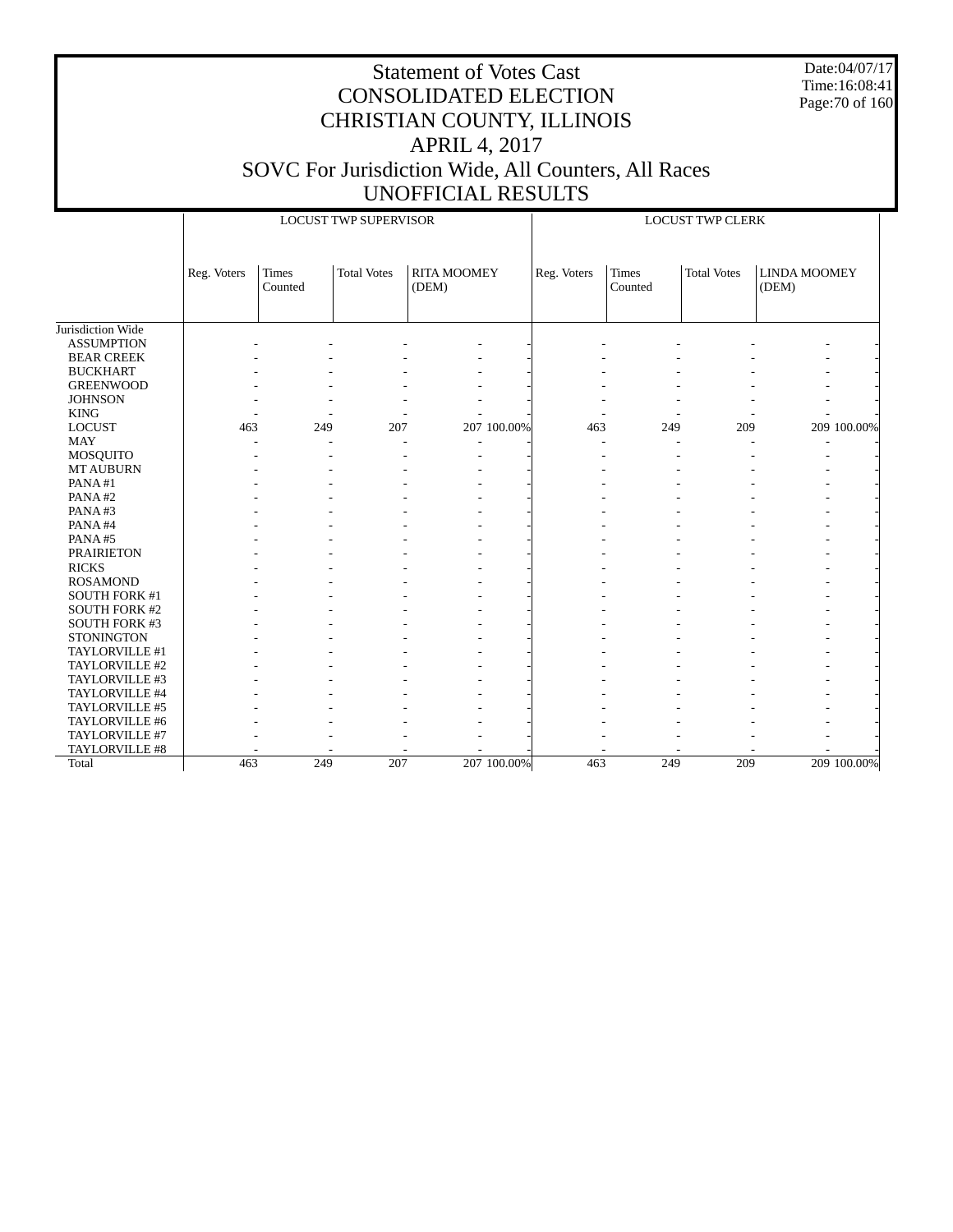Date:04/07/17 Time:16:08:41 Page:71 of 160

#### Statement of Votes Cast CONSOLIDATED ELECTION CHRISTIAN COUNTY, ILLINOIS APRIL 4, 2017 SOVC For Jurisdiction Wide, All Counters, All Races UNOFFICIAL RESULTS

|                      |             |                         | <b>LOCUST TWP HWY COMM</b> |                                 |             |
|----------------------|-------------|-------------------------|----------------------------|---------------------------------|-------------|
|                      | Reg. Voters | <b>Times</b><br>Counted | <b>Total Votes</b>         | <b>GEORGE BUERK JR</b><br>(DEM) |             |
| Jurisdiction Wide    |             |                         |                            |                                 |             |
| <b>ASSUMPTION</b>    |             |                         |                            |                                 |             |
| <b>BEAR CREEK</b>    |             |                         |                            |                                 |             |
| <b>BUCKHART</b>      |             |                         |                            |                                 |             |
| <b>GREENWOOD</b>     |             |                         |                            |                                 |             |
| <b>JOHNSON</b>       |             |                         |                            |                                 |             |
| <b>KING</b>          |             |                         |                            |                                 |             |
| <b>LOCUST</b>        | 463         | 249                     | 213                        |                                 | 213 100.00% |
| <b>MAY</b>           |             |                         |                            |                                 |             |
| <b>MOSQUITO</b>      |             |                         |                            |                                 |             |
| <b>MT AUBURN</b>     |             |                         |                            |                                 |             |
| PANA#1               |             |                         |                            |                                 |             |
| PANA#2               |             |                         |                            |                                 |             |
| PANA#3               |             |                         |                            |                                 |             |
| PANA#4               |             |                         |                            |                                 |             |
| PANA#5               |             |                         |                            |                                 |             |
| <b>PRAIRIETON</b>    |             |                         |                            |                                 |             |
| <b>RICKS</b>         |             |                         |                            |                                 |             |
| <b>ROSAMOND</b>      |             |                         |                            |                                 |             |
| <b>SOUTH FORK #1</b> |             |                         |                            |                                 |             |
| <b>SOUTH FORK #2</b> |             |                         |                            |                                 |             |
| <b>SOUTH FORK #3</b> |             |                         |                            |                                 |             |
| <b>STONINGTON</b>    |             |                         |                            |                                 |             |
| TAYLORVILLE #1       |             |                         |                            |                                 |             |
| TAYLORVILLE #2       |             |                         |                            |                                 |             |
| TAYLORVILLE #3       |             |                         |                            |                                 |             |
| TAYLORVILLE #4       |             |                         |                            |                                 |             |
| TAYLORVILLE #5       |             |                         |                            |                                 |             |
| TAYLORVILLE #6       |             |                         |                            |                                 |             |
| TAYLORVILLE #7       |             |                         |                            |                                 |             |
| TAYLORVILLE #8       |             |                         |                            |                                 |             |
| Total                | 463         | 249                     | 213                        |                                 | 213 100.00% |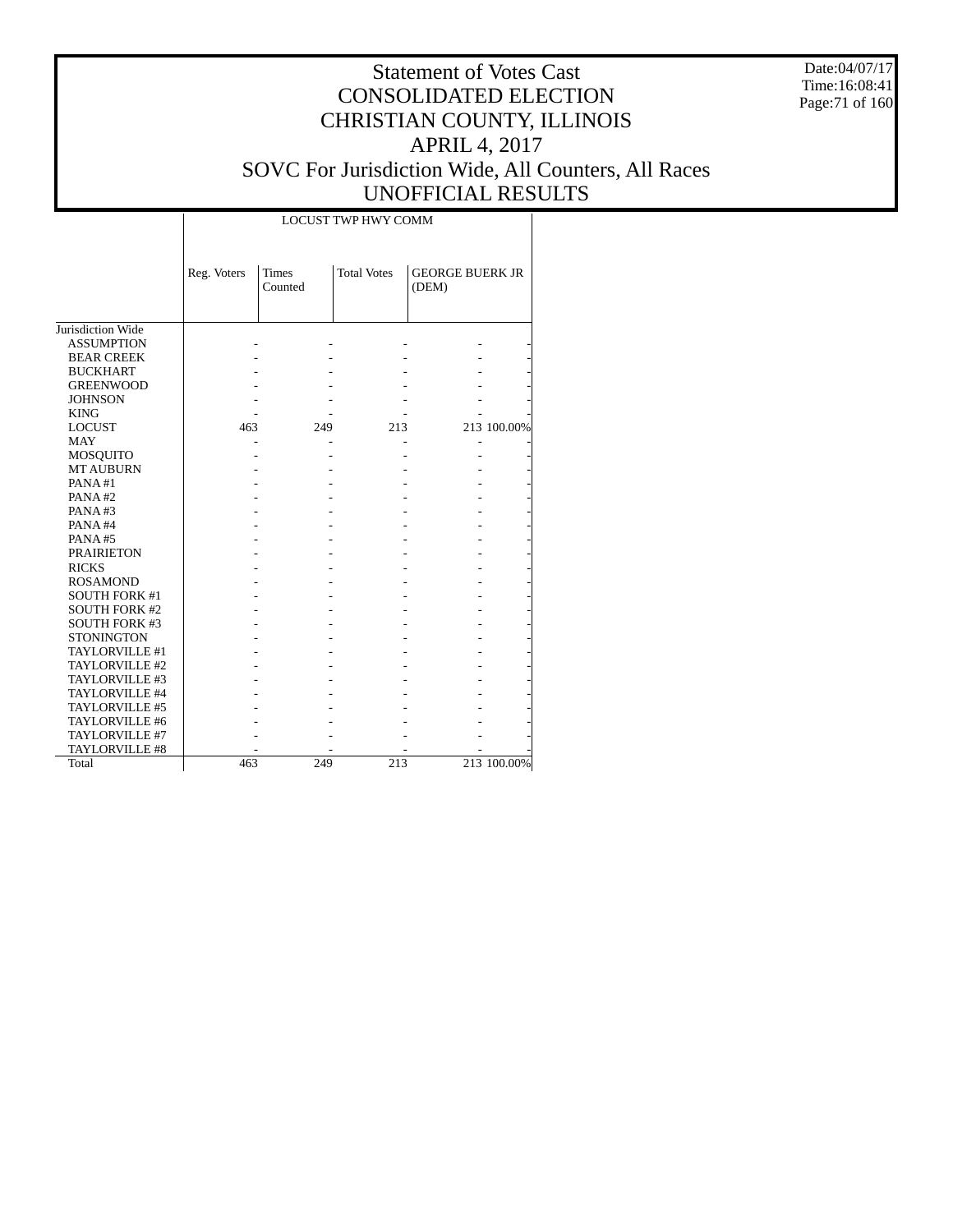Date:04/07/17 Time:16:08:41 Page:72 of 160

|                      |             |                         |                    | <b>LOCUST TWP TRUSTEE</b> |        |                             |        |                             |            |
|----------------------|-------------|-------------------------|--------------------|---------------------------|--------|-----------------------------|--------|-----------------------------|------------|
|                      | Reg. Voters | <b>Times</b><br>Counted | <b>Total Votes</b> | JOE DORR (DEM)            |        | <b>MIKE MIZEUR</b><br>(DEM) |        | <b>DAVID LARGE</b><br>(DEM) |            |
| Jurisdiction Wide    |             |                         |                    |                           |        |                             |        |                             |            |
| <b>ASSUMPTION</b>    |             |                         |                    |                           |        |                             |        |                             |            |
| <b>BEAR CREEK</b>    |             |                         |                    |                           |        |                             |        |                             |            |
| <b>BUCKHART</b>      |             |                         |                    |                           |        |                             |        |                             |            |
| <b>GREENWOOD</b>     |             |                         |                    |                           |        |                             |        |                             |            |
| <b>JOHNSON</b>       |             |                         |                    |                           |        |                             |        |                             |            |
| <b>KING</b>          |             |                         |                    |                           |        |                             |        |                             |            |
| <b>LOCUST</b>        | 463         | 249                     | 655                | 158                       | 24.12% | 174                         | 26.56% | 174                         | 26.56%     |
| <b>MAY</b>           | ٠           |                         | L,                 |                           |        |                             |        |                             |            |
| <b>MOSQUITO</b>      |             |                         |                    |                           |        |                             |        |                             |            |
| <b>MT AUBURN</b>     |             |                         |                    |                           |        |                             |        |                             |            |
| PANA#1               |             |                         |                    |                           |        |                             |        |                             |            |
| PANA#2               |             |                         |                    |                           |        |                             |        |                             |            |
| PANA#3               |             |                         |                    |                           |        |                             |        |                             |            |
| PANA#4               |             |                         |                    |                           |        |                             |        |                             |            |
| PANA#5               |             |                         |                    |                           |        |                             |        |                             |            |
| <b>PRAIRIETON</b>    |             |                         |                    |                           |        |                             |        |                             |            |
| <b>RICKS</b>         |             |                         |                    |                           |        |                             |        |                             |            |
| <b>ROSAMOND</b>      |             |                         |                    |                           |        |                             |        |                             |            |
| SOUTH FORK #1        |             |                         |                    |                           |        |                             |        |                             |            |
| <b>SOUTH FORK #2</b> |             |                         |                    |                           |        |                             |        |                             |            |
| <b>SOUTH FORK #3</b> |             |                         |                    |                           |        |                             |        |                             |            |
| <b>STONINGTON</b>    |             |                         |                    |                           |        |                             |        |                             |            |
| TAYLORVILLE #1       |             |                         |                    |                           |        |                             |        |                             |            |
| TAYLORVILLE #2       |             |                         |                    |                           |        |                             |        |                             |            |
| TAYLORVILLE #3       |             |                         |                    |                           |        |                             |        |                             |            |
| TAYLORVILLE #4       |             |                         |                    |                           |        |                             |        |                             |            |
| TAYLORVILLE #5       |             |                         |                    |                           |        |                             |        |                             |            |
| TAYLORVILLE #6       |             |                         |                    |                           |        |                             |        |                             |            |
| TAYLORVILLE #7       |             |                         |                    |                           |        |                             |        |                             |            |
| TAYLORVILLE #8       |             |                         |                    |                           |        |                             |        |                             |            |
| Total                | 463         | 249                     | 655                | 158                       | 24.12% | 174                         | 26.56% |                             | 174 26.56% |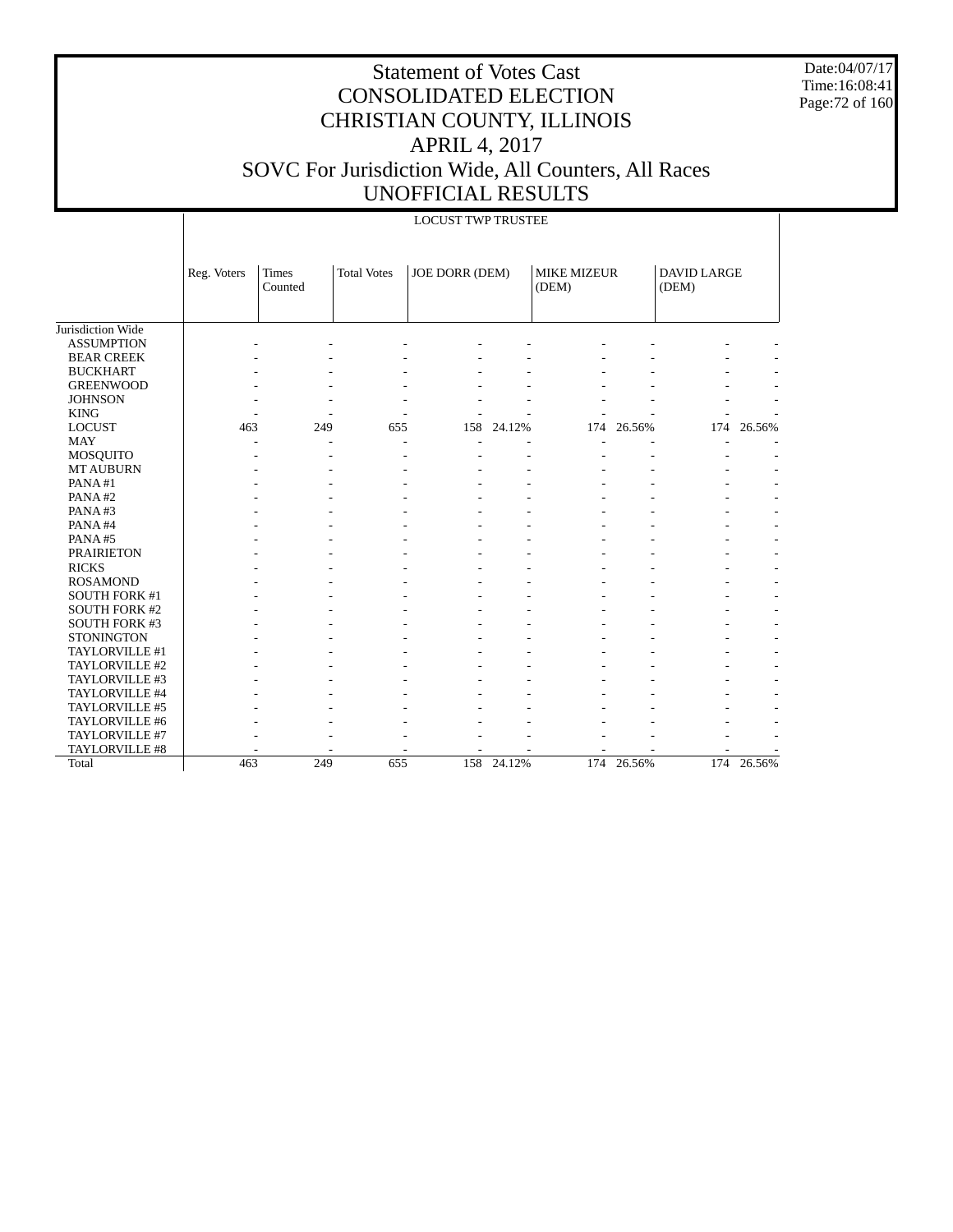Date:04/07/17 Time:16:08:41 Page:73 of 160

|                      |                         | <b>LOCUST TWP</b><br><b>MAY TWP SUPERVISOR</b><br><b>TRUSTEE</b> |             |                         |                    |                               |            |                              |        |
|----------------------|-------------------------|------------------------------------------------------------------|-------------|-------------------------|--------------------|-------------------------------|------------|------------------------------|--------|
|                      | <b>CLIFF FRYE (DEM)</b> |                                                                  | Reg. Voters | <b>Times</b><br>Counted | <b>Total Votes</b> | <b>ROBERT SWINEY</b><br>(DEM) |            | <b>RANDY HAMELL</b><br>(REP) |        |
|                      |                         |                                                                  |             |                         |                    |                               |            |                              |        |
| Jurisdiction Wide    |                         |                                                                  |             |                         |                    |                               |            |                              |        |
| <b>ASSUMPTION</b>    |                         |                                                                  |             |                         |                    |                               |            |                              |        |
| <b>BEAR CREEK</b>    |                         |                                                                  |             |                         |                    |                               |            |                              |        |
| <b>BUCKHART</b>      |                         |                                                                  |             |                         |                    |                               |            |                              |        |
| <b>GREENWOOD</b>     |                         |                                                                  |             |                         |                    |                               |            |                              |        |
| <b>JOHNSON</b>       |                         |                                                                  |             |                         |                    |                               |            |                              |        |
| <b>KING</b>          |                         |                                                                  |             |                         |                    |                               |            |                              |        |
| <b>LOCUST</b>        | 149                     | 22.75%                                                           |             |                         |                    |                               |            |                              |        |
| <b>MAY</b>           |                         |                                                                  | 1294        | 868                     | 816                |                               | 413 50.61% | 403                          | 49.39% |
| <b>MOSQUITO</b>      |                         |                                                                  |             |                         |                    |                               |            |                              |        |
| <b>MT AUBURN</b>     |                         |                                                                  |             |                         |                    |                               |            |                              |        |
| PANA#1               |                         |                                                                  |             |                         |                    |                               |            |                              |        |
| PANA#2               |                         |                                                                  |             |                         |                    |                               |            |                              |        |
| PANA#3               |                         |                                                                  |             |                         |                    |                               |            |                              |        |
| PANA#4               |                         |                                                                  |             |                         |                    |                               |            |                              |        |
| PANA#5               |                         |                                                                  |             |                         |                    |                               |            |                              |        |
| <b>PRAIRIETON</b>    |                         |                                                                  |             |                         |                    |                               |            |                              |        |
| <b>RICKS</b>         |                         |                                                                  |             |                         |                    |                               |            |                              |        |
| <b>ROSAMOND</b>      |                         |                                                                  |             |                         |                    |                               |            |                              |        |
| <b>SOUTH FORK #1</b> |                         |                                                                  |             |                         |                    |                               |            |                              |        |
| <b>SOUTH FORK #2</b> |                         |                                                                  |             |                         |                    |                               |            |                              |        |
| SOUTH FORK #3        |                         |                                                                  |             |                         |                    |                               |            |                              |        |
| <b>STONINGTON</b>    |                         |                                                                  |             |                         |                    |                               |            |                              |        |
| TAYLORVILLE #1       |                         |                                                                  |             |                         |                    |                               |            |                              |        |
| TAYLORVILLE #2       |                         |                                                                  |             |                         |                    |                               |            |                              |        |
| TAYLORVILLE #3       |                         |                                                                  |             |                         |                    |                               |            |                              |        |
| TAYLORVILLE #4       |                         |                                                                  |             |                         |                    |                               |            |                              |        |
| TAYLORVILLE #5       |                         |                                                                  |             |                         |                    |                               |            |                              |        |
| TAYLORVILLE #6       |                         |                                                                  |             |                         |                    |                               |            |                              |        |
| TAYLORVILLE #7       |                         |                                                                  |             |                         |                    |                               |            |                              |        |
| TAYLORVILLE #8       |                         |                                                                  |             |                         |                    |                               |            |                              |        |
| Total                | 149                     | 22.75%                                                           | 1294        | 868                     | 816                |                               | 413 50.61% | 403                          | 49.39% |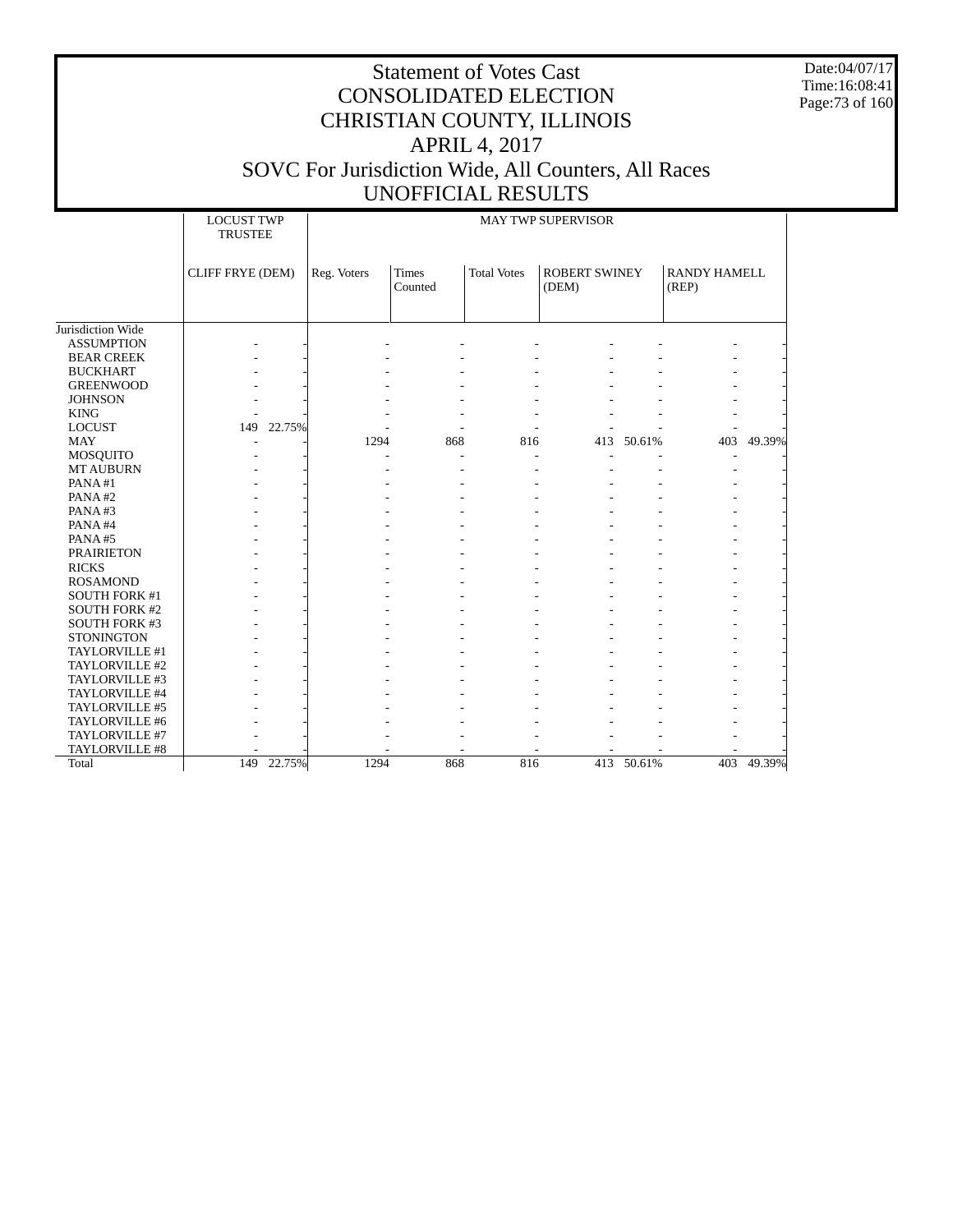Date:04/07/17 Time:16:08:41 Page:74 of 160

#### Statement of Votes Cast CONSOLIDATED ELECTION CHRISTIAN COUNTY, ILLINOIS APRIL 4, 2017 SOVC For Jurisdiction Wide, All Counters, All Races UNOFFICIAL RESULTS

 Jurisdiction Wide ASSUMPTION BEAR CREEK BUCKHART GREENWOOD JOHNSON KING LOCUST MAY MOSQUITO MT AUBURN PANA #1 PANA #2 PANA #3 PANA #4 PANA #5 PRAIRIETON RICKS ROSAMOND SOUTH FORK #1 SOUTH FORK #2 SOUTH FORK #3 **STONINGTON**  TAYLORVILLE #1 TAYLORVILLE #2 TAYLORVILLE #3 TAYLORVILLE #4 TAYLORVILLE #5 TAYLORVILLE #6 TAYLORVILLE #7 TAYLORVILLE #8 Total Reg. Voters Times Counted Total Votes | PHIL CHAMPLEY (DEM) MAY TWP CLERK - - - - - - - - - - - - - - - - - - - - - - - - - - - - - - - - - - - 1294 868 705 705 100.00% - - - - - - - - - - - - - - - - - - - - - - - - - - - - - - - - - - - - - - - - - - - - - - - - - - - - - - - - - - - - - - - - - - - - - - - - - - - - - - - - - - - - - - - - - - - - - - - - - - - - - - - - - - - - - - 1294 868 705 705 100.00%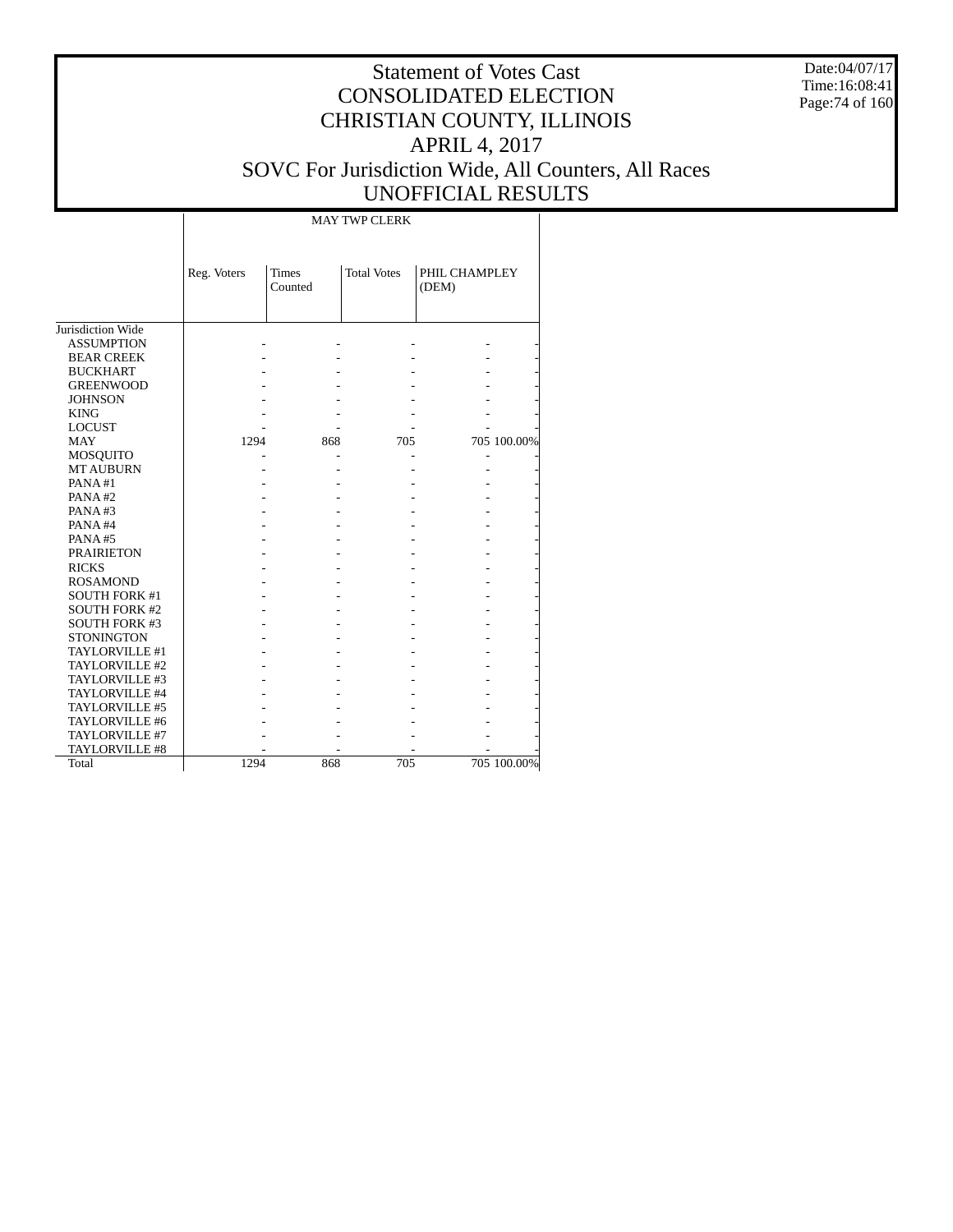Date:04/07/17 Time:16:08:41 Page:75 of 160

# Statement of Votes Cast CONSOLIDATED ELECTION CHRISTIAN COUNTY, ILLINOIS APRIL 4, 2017 SOVC For Jurisdiction Wide, All Counters, All Races UNOFFICIAL RESULTS

MAY TWP HWY COMM

|                      | Reg. Voters | <b>Times</b><br>Counted | <b>Total Votes</b> | <b>BEN CURTIN (DEM)</b> |        | JEFF PRASUN (REP) |        |
|----------------------|-------------|-------------------------|--------------------|-------------------------|--------|-------------------|--------|
|                      |             |                         |                    |                         |        |                   |        |
| Jurisdiction Wide    |             |                         |                    |                         |        |                   |        |
| <b>ASSUMPTION</b>    |             |                         |                    |                         |        |                   |        |
| <b>BEAR CREEK</b>    |             |                         |                    |                         |        |                   |        |
| <b>BUCKHART</b>      |             |                         |                    |                         |        |                   |        |
| <b>GREENWOOD</b>     |             |                         |                    |                         |        |                   |        |
| <b>JOHNSON</b>       |             |                         |                    |                         |        |                   |        |
| <b>KING</b>          |             |                         |                    |                         |        |                   |        |
| <b>LOCUST</b>        |             |                         |                    |                         |        |                   |        |
| <b>MAY</b>           | 1294        | 868                     | 847                | 644                     | 76.03% | 203               | 23.97% |
| MOSQUITO             |             |                         |                    |                         |        |                   |        |
| <b>MT AUBURN</b>     |             |                         |                    |                         |        |                   |        |
| PANA#1               |             |                         |                    |                         |        |                   |        |
| PANA#2               |             |                         |                    |                         |        |                   |        |
| PANA#3               |             |                         |                    |                         |        |                   |        |
| PANA#4               |             |                         |                    |                         |        |                   |        |
| PANA#5               |             |                         |                    |                         |        |                   |        |
| <b>PRAIRIETON</b>    |             |                         |                    |                         |        |                   |        |
| <b>RICKS</b>         |             |                         |                    |                         |        |                   |        |
| <b>ROSAMOND</b>      |             |                         |                    |                         |        |                   |        |
| <b>SOUTH FORK #1</b> |             |                         |                    |                         |        |                   |        |
| <b>SOUTH FORK #2</b> |             |                         |                    |                         |        |                   |        |
| <b>SOUTH FORK #3</b> |             |                         |                    |                         |        |                   |        |
| <b>STONINGTON</b>    |             |                         |                    |                         |        |                   |        |
| TAYLORVILLE #1       |             |                         |                    |                         |        |                   |        |
| TAYLORVILLE #2       |             |                         |                    |                         |        |                   |        |
| TAYLORVILLE #3       |             |                         |                    |                         |        |                   |        |
| TAYLORVILLE #4       |             |                         |                    |                         |        |                   |        |
| TAYLORVILLE #5       |             |                         |                    |                         |        |                   |        |
| TAYLORVILLE #6       |             |                         |                    |                         |        |                   |        |
| TAYLORVILLE #7       |             |                         |                    |                         |        |                   |        |
| TAYLORVILLE #8       |             |                         |                    |                         |        |                   |        |
| Total                | 1294        | 868                     | 847                | 644                     | 76.03% | 203               | 23.97% |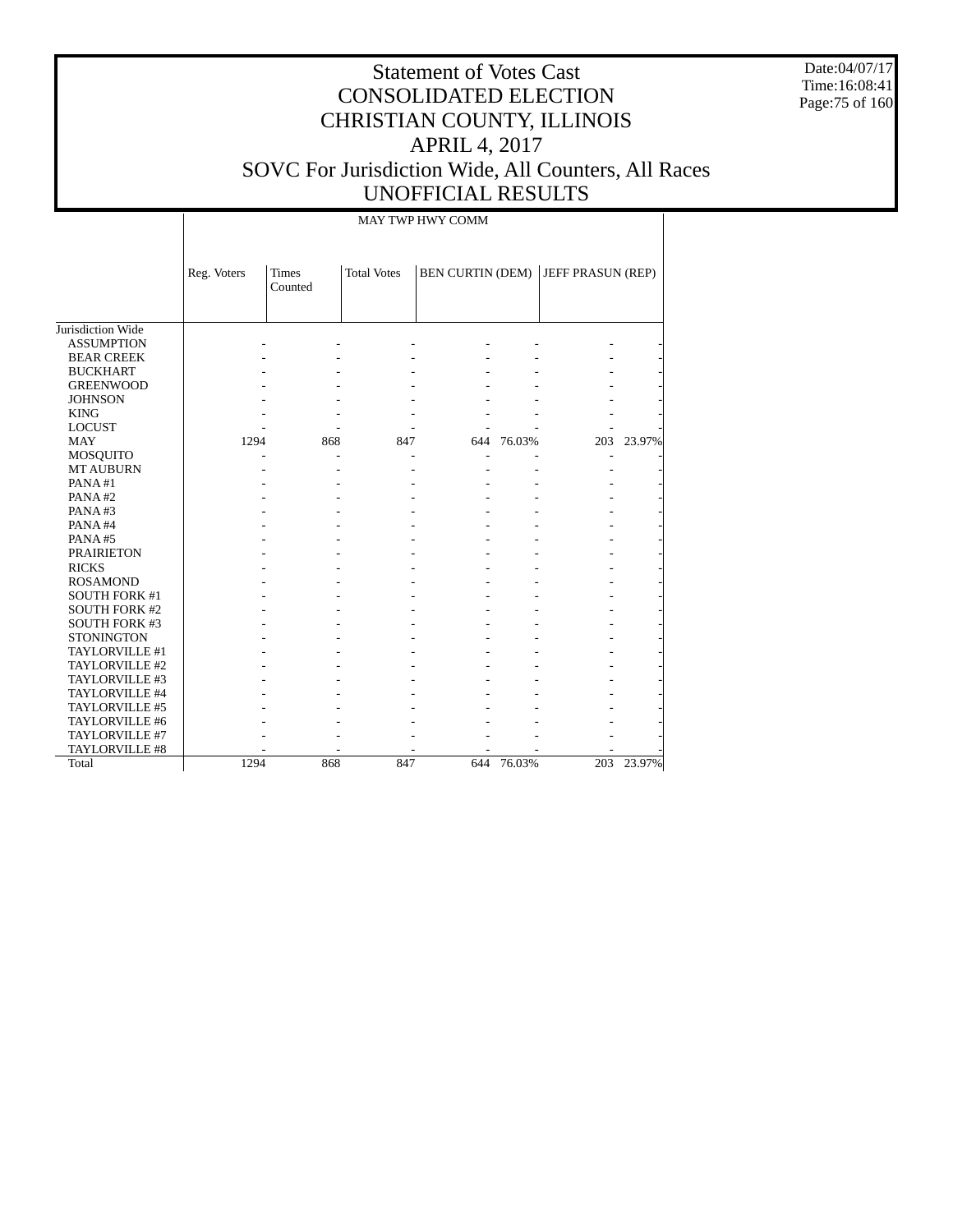Date:04/07/17 Time:16:08:41 Page:76 of 160

# Statement of Votes Cast CONSOLIDATED ELECTION CHRISTIAN COUNTY, ILLINOIS APRIL 4, 2017 SOVC For Jurisdiction Wide, All Counters, All Races UNOFFICIAL RESULTS

#### MAY TWP TRUSTEE

|                      | Reg. Voters | <b>Times</b><br>Counted | <b>Total Votes</b> | <b>ED SALISBURY</b><br>(DEM) |            | <b>TRENT DeCLERCK</b><br>(DEM) |        | <b>CURT</b><br><b>MICENHEIMER</b><br>(DEM) |        |
|----------------------|-------------|-------------------------|--------------------|------------------------------|------------|--------------------------------|--------|--------------------------------------------|--------|
| Jurisdiction Wide    |             |                         |                    |                              |            |                                |        |                                            |        |
| <b>ASSUMPTION</b>    |             |                         |                    |                              |            |                                |        |                                            |        |
| <b>BEAR CREEK</b>    |             |                         |                    |                              |            |                                |        |                                            |        |
| <b>BUCKHART</b>      |             |                         |                    |                              |            |                                |        |                                            |        |
| <b>GREENWOOD</b>     |             |                         |                    |                              |            |                                |        |                                            |        |
| <b>JOHNSON</b>       |             |                         |                    |                              |            |                                |        |                                            |        |
| <b>KING</b>          |             |                         |                    |                              |            |                                |        |                                            |        |
| <b>LOCUST</b>        |             |                         |                    |                              |            |                                |        |                                            |        |
| <b>MAY</b>           | 1294        | 868                     | 2562               | 515                          | 20.10%     | 378                            | 14.75% | 509                                        | 19.87% |
| <b>MOSQUITO</b>      |             |                         |                    |                              |            |                                |        |                                            |        |
| <b>MT AUBURN</b>     |             |                         |                    |                              |            |                                |        |                                            |        |
| PANA#1               |             |                         |                    |                              |            |                                |        |                                            |        |
| PANA#2               |             |                         |                    |                              |            |                                |        |                                            |        |
| PANA#3               |             |                         |                    |                              |            |                                |        |                                            |        |
| PANA#4               |             |                         |                    |                              |            |                                |        |                                            | ٠      |
| PANA#5               |             |                         |                    |                              |            |                                |        |                                            | ۰      |
| <b>PRAIRIETON</b>    |             |                         |                    |                              |            |                                |        |                                            | ٠      |
| <b>RICKS</b>         |             |                         |                    |                              |            |                                |        |                                            | ٠      |
| <b>ROSAMOND</b>      |             |                         |                    |                              |            |                                |        |                                            | ٠      |
| SOUTH FORK #1        |             |                         |                    |                              |            |                                |        |                                            | ٠      |
| <b>SOUTH FORK #2</b> |             |                         |                    |                              |            |                                |        |                                            | ٠      |
| SOUTH FORK #3        |             |                         |                    |                              |            |                                |        |                                            |        |
| <b>STONINGTON</b>    |             |                         |                    |                              |            |                                |        |                                            |        |
| TAYLORVILLE #1       |             |                         |                    |                              |            |                                |        |                                            |        |
| TAYLORVILLE #2       |             |                         |                    |                              |            |                                |        |                                            |        |
| TAYLORVILLE #3       |             |                         |                    |                              |            |                                |        |                                            |        |
| TAYLORVILLE #4       |             |                         |                    |                              |            |                                |        |                                            |        |
| TAYLORVILLE #5       |             |                         |                    |                              |            |                                |        |                                            |        |
| TAYLORVILLE #6       |             |                         |                    |                              |            |                                |        |                                            |        |
| TAYLORVILLE #7       |             |                         |                    |                              |            |                                |        |                                            |        |
| TAYLORVILLE #8       |             |                         |                    |                              |            |                                |        |                                            |        |
| Total                | 1294        | 868                     | 2562               |                              | 515 20.10% | 378                            | 14.75% | 509                                        | 19.87% |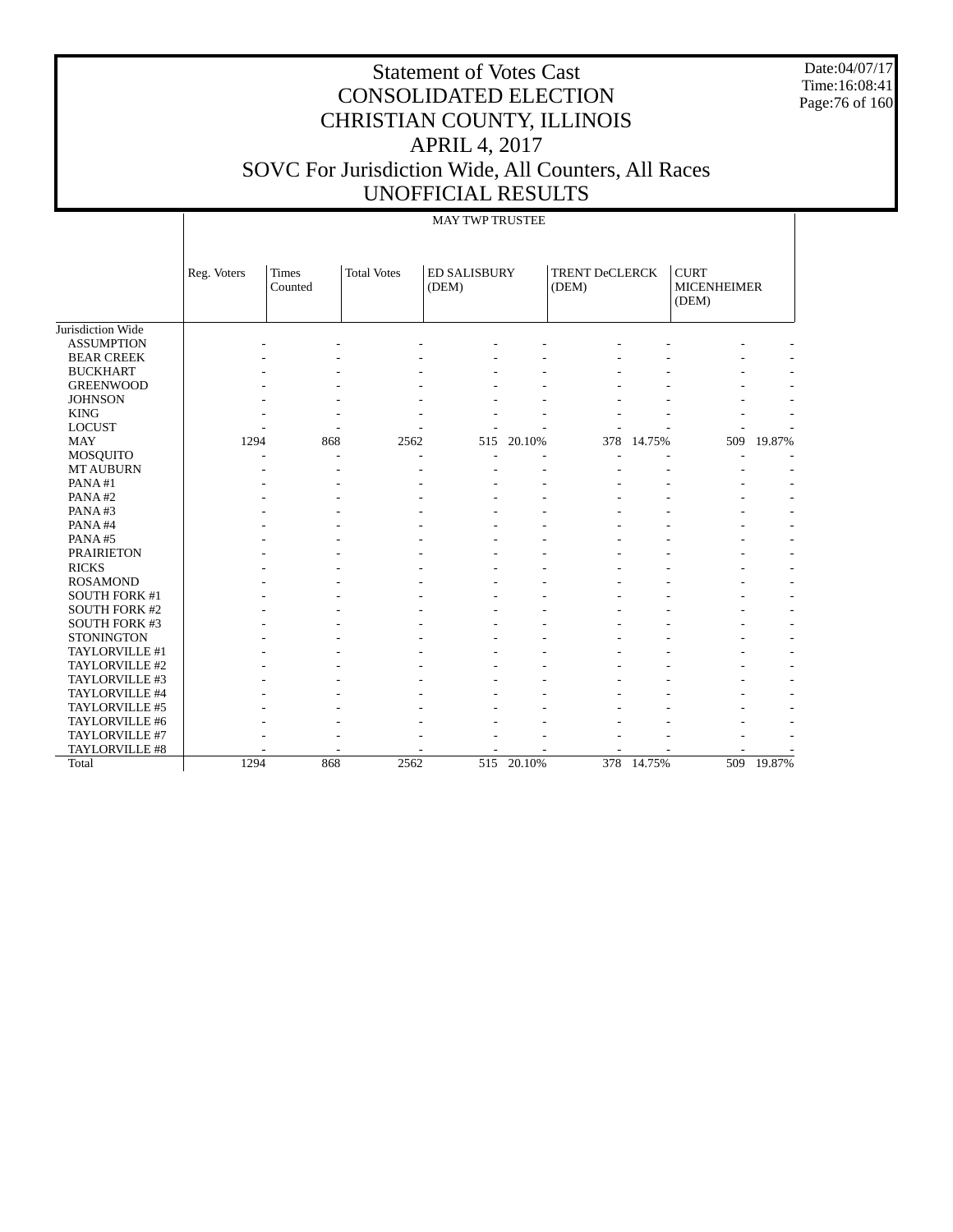Date:04/07/17 Time:16:08:41 Page:77 of 160

|                      |                                      | <b>MAY TWP TRUSTEE</b> |                               |            |                              |            |             | MOSQUITO TWP SUPERVISOR |                    |                          |            |
|----------------------|--------------------------------------|------------------------|-------------------------------|------------|------------------------------|------------|-------------|-------------------------|--------------------|--------------------------|------------|
|                      | BILL<br><b>BITSCHENAUER</b><br>(DEM) |                        | <b>SETH McMILLAN</b><br>(REP) |            | <b>MATT RINCKER</b><br>(REP) |            | Reg. Voters | Times<br>Counted        | <b>Total Votes</b> | ROBERT BUZAN II<br>(REP) |            |
| Jurisdiction Wide    |                                      |                        |                               |            |                              |            |             |                         |                    |                          |            |
| <b>ASSUMPTION</b>    |                                      |                        |                               |            |                              |            |             |                         |                    |                          |            |
| <b>BEAR CREEK</b>    |                                      |                        |                               |            |                              |            |             |                         |                    |                          |            |
| <b>BUCKHART</b>      |                                      |                        |                               |            |                              |            |             |                         |                    |                          |            |
| <b>GREENWOOD</b>     |                                      |                        |                               |            |                              |            |             |                         |                    |                          |            |
| <b>JOHNSON</b>       |                                      |                        |                               |            |                              |            |             |                         |                    |                          |            |
| <b>KING</b>          |                                      |                        |                               |            |                              |            |             |                         |                    |                          |            |
| <b>LOCUST</b>        |                                      |                        |                               |            |                              |            |             |                         |                    |                          |            |
| <b>MAY</b>           | 380                                  | 14.83%                 | 425                           | 16.59%     | 355                          | 13.86%     |             |                         |                    |                          |            |
| <b>MOSQUITO</b>      |                                      |                        |                               |            |                              |            | 281         | 108                     | 97                 |                          | 97 100.00% |
| <b>MT AUBURN</b>     |                                      |                        |                               |            |                              |            |             |                         |                    |                          |            |
| PANA#1               |                                      |                        |                               |            |                              |            |             |                         |                    |                          |            |
| PANA#2               |                                      |                        |                               |            |                              |            |             |                         |                    |                          |            |
| PANA#3               |                                      |                        |                               |            |                              |            |             |                         |                    |                          |            |
| PANA#4               |                                      |                        |                               |            |                              |            |             |                         |                    |                          |            |
| PANA#5               |                                      |                        |                               |            |                              |            |             |                         |                    |                          |            |
| <b>PRAIRIETON</b>    |                                      |                        |                               |            |                              |            |             |                         |                    |                          |            |
| <b>RICKS</b>         |                                      |                        |                               |            |                              |            |             |                         |                    |                          |            |
| <b>ROSAMOND</b>      |                                      |                        |                               |            |                              |            |             |                         |                    |                          |            |
| SOUTH FORK #1        |                                      |                        |                               |            |                              |            |             |                         |                    |                          |            |
| <b>SOUTH FORK #2</b> |                                      |                        |                               |            |                              |            |             |                         |                    |                          |            |
| <b>SOUTH FORK #3</b> |                                      |                        |                               |            |                              |            |             |                         |                    |                          |            |
| <b>STONINGTON</b>    |                                      |                        |                               |            |                              |            |             |                         |                    |                          |            |
| TAYLORVILLE #1       |                                      |                        |                               |            |                              |            |             |                         |                    |                          |            |
| TAYLORVILLE #2       |                                      |                        |                               |            |                              |            |             |                         |                    |                          |            |
| TAYLORVILLE #3       |                                      |                        |                               |            |                              |            |             |                         |                    |                          |            |
| TAYLORVILLE #4       |                                      |                        |                               |            |                              |            |             |                         |                    |                          |            |
| TAYLORVILLE #5       |                                      |                        |                               |            |                              |            |             |                         |                    |                          |            |
| TAYLORVILLE #6       |                                      |                        |                               |            |                              |            |             |                         |                    |                          |            |
| TAYLORVILLE #7       |                                      |                        |                               |            |                              |            |             |                         |                    |                          |            |
| TAYLORVILLE #8       |                                      |                        |                               |            |                              |            |             |                         |                    |                          |            |
| Total                |                                      | 380 14.83%             |                               | 425 16.59% |                              | 355 13.86% | 281         | 108                     | 97                 |                          | 97 100.00% |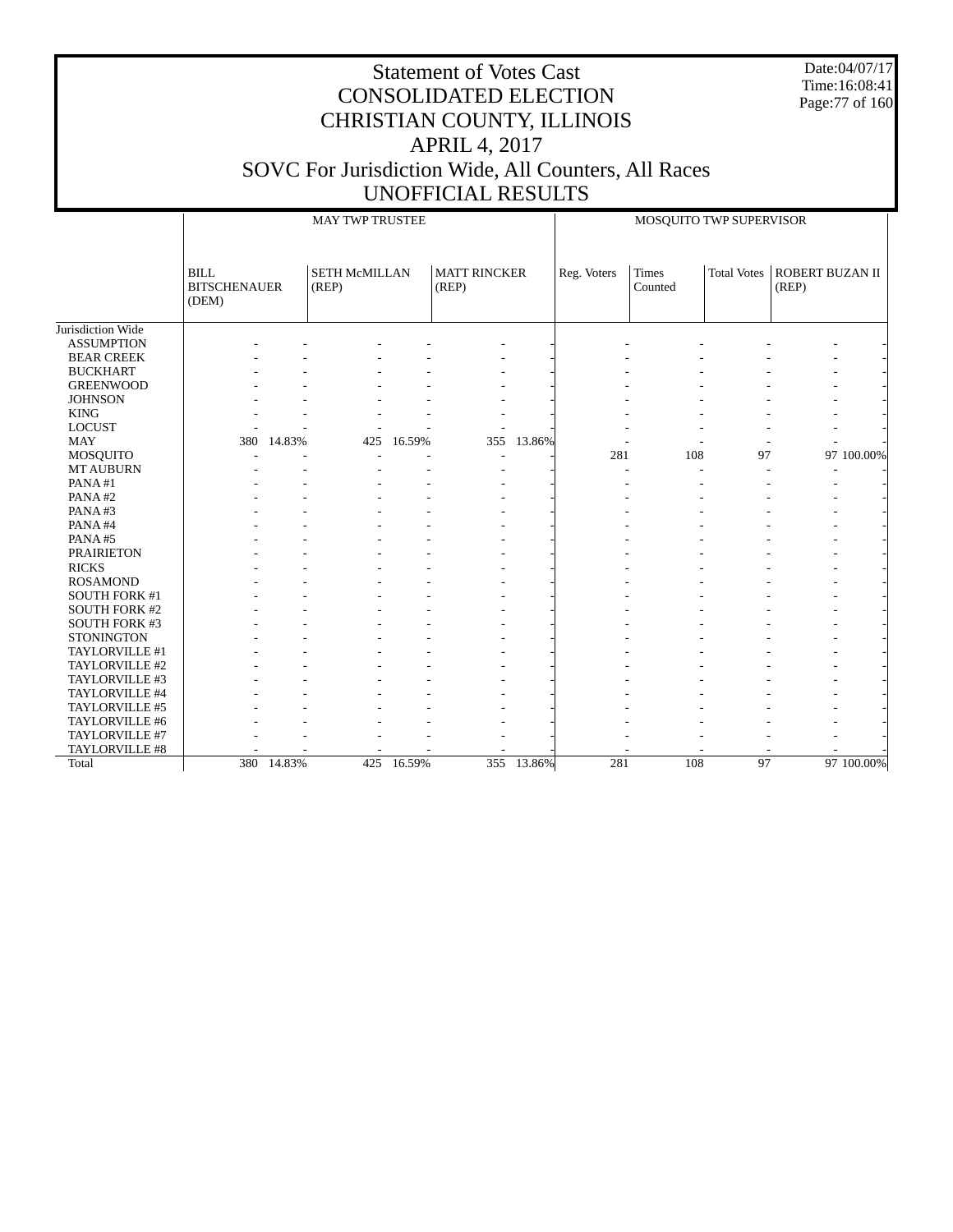Date:04/07/17 Time:16:08:41 Page:78 of 160

|                      |             | MOSQUITO TWP CLERK      |                    |                              |            |             |                  | MOSQUITO TWP HWY COMM |                                |             |  |  |  |
|----------------------|-------------|-------------------------|--------------------|------------------------------|------------|-------------|------------------|-----------------------|--------------------------------|-------------|--|--|--|
|                      | Reg. Voters | <b>Times</b><br>Counted | <b>Total Votes</b> | <b>KELLY BROKAW</b><br>(REP) |            | Reg. Voters | Times<br>Counted | <b>Total Votes</b>    | <b>DANIEL GREGORY</b><br>(REP) |             |  |  |  |
| Jurisdiction Wide    |             |                         |                    |                              |            |             |                  |                       |                                |             |  |  |  |
| <b>ASSUMPTION</b>    |             |                         |                    |                              |            |             |                  |                       |                                |             |  |  |  |
| <b>BEAR CREEK</b>    |             |                         |                    |                              |            |             |                  |                       |                                |             |  |  |  |
| <b>BUCKHART</b>      |             |                         |                    |                              |            |             |                  |                       |                                |             |  |  |  |
| <b>GREENWOOD</b>     |             |                         |                    |                              |            |             |                  |                       |                                |             |  |  |  |
| <b>JOHNSON</b>       |             |                         |                    |                              |            |             |                  |                       |                                |             |  |  |  |
| <b>KING</b>          |             |                         |                    |                              |            |             |                  |                       |                                |             |  |  |  |
| <b>LOCUST</b>        |             |                         |                    |                              |            |             |                  |                       |                                |             |  |  |  |
| <b>MAY</b>           |             |                         |                    |                              |            |             |                  |                       |                                |             |  |  |  |
| MOSQUITO             | 281         | 108                     | 95                 |                              | 95 100.00% | 281         | 108              | 101                   |                                | 101 100.00% |  |  |  |
| <b>MT AUBURN</b>     |             |                         |                    |                              |            |             |                  |                       |                                |             |  |  |  |
| PANA#1               |             |                         |                    |                              |            |             |                  |                       |                                |             |  |  |  |
| PANA#2               |             |                         |                    |                              |            |             |                  |                       |                                |             |  |  |  |
| PANA#3               |             |                         |                    |                              |            |             |                  |                       |                                |             |  |  |  |
| PANA#4               |             |                         |                    |                              |            |             |                  |                       |                                |             |  |  |  |
| PANA#5               |             |                         |                    |                              |            |             |                  |                       |                                |             |  |  |  |
| <b>PRAIRIETON</b>    |             |                         |                    |                              |            |             |                  |                       |                                |             |  |  |  |
| <b>RICKS</b>         |             |                         |                    |                              |            |             |                  |                       |                                |             |  |  |  |
| <b>ROSAMOND</b>      |             |                         |                    |                              |            |             |                  |                       |                                |             |  |  |  |
| SOUTH FORK #1        |             |                         |                    |                              |            |             |                  |                       |                                |             |  |  |  |
| <b>SOUTH FORK #2</b> |             |                         |                    |                              |            |             |                  |                       |                                |             |  |  |  |
| <b>SOUTH FORK #3</b> |             |                         |                    |                              |            |             |                  |                       |                                |             |  |  |  |
| <b>STONINGTON</b>    |             |                         |                    |                              |            |             |                  |                       |                                |             |  |  |  |
| TAYLORVILLE #1       |             |                         |                    |                              |            |             |                  |                       |                                |             |  |  |  |
| TAYLORVILLE #2       |             |                         |                    |                              |            |             |                  |                       |                                |             |  |  |  |
| TAYLORVILLE #3       |             |                         |                    |                              |            |             |                  |                       |                                |             |  |  |  |
| TAYLORVILLE #4       |             |                         |                    |                              |            |             |                  |                       |                                |             |  |  |  |
| TAYLORVILLE #5       |             |                         |                    |                              |            |             |                  |                       |                                |             |  |  |  |
| TAYLORVILLE #6       |             |                         |                    |                              |            |             |                  |                       |                                |             |  |  |  |
| TAYLORVILLE #7       |             |                         |                    |                              |            |             |                  |                       |                                |             |  |  |  |
| TAYLORVILLE #8       |             |                         |                    |                              |            |             |                  |                       |                                |             |  |  |  |
| Total                | 281         | 108                     | 95                 |                              | 95 100.00% | 281         | 108              | 101                   |                                | 101 100.00% |  |  |  |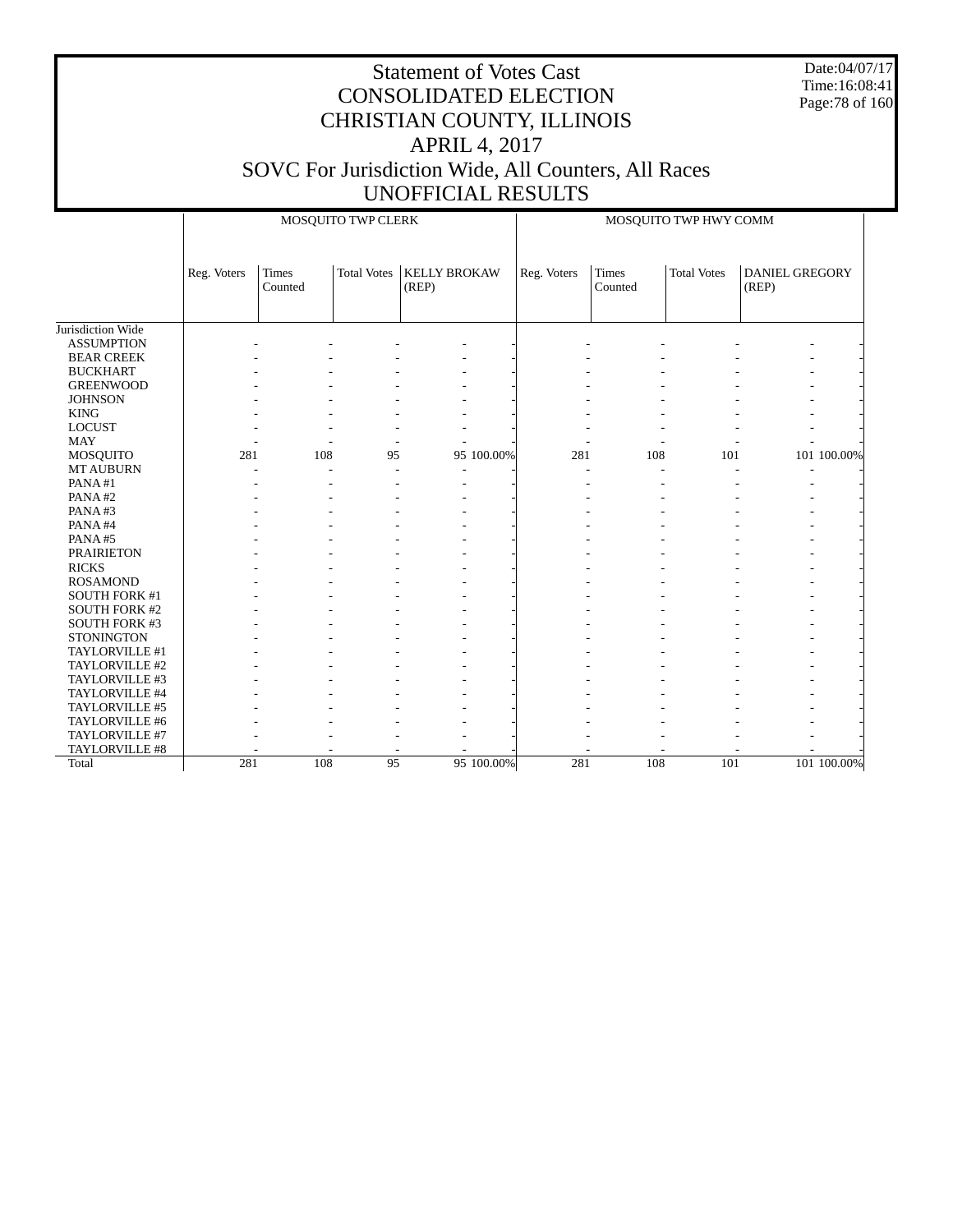Date:04/07/17 Time:16:08:41 Page:79 of 160

|                      |             | MOSQUITO TWP TRUSTEE |                    |                                             |           |                             |           |       |           |                                     |           |
|----------------------|-------------|----------------------|--------------------|---------------------------------------------|-----------|-----------------------------|-----------|-------|-----------|-------------------------------------|-----------|
|                      | Reg. Voters | Times<br>Counted     | <b>Total Votes</b> | <b>DAVID</b><br><b>COPENBARGER</b><br>(DEM) |           | <b>ROLLIN HEAD</b><br>(REP) |           | (REP) |           | RAYMOND ELDER   KYLE YOUNG<br>(REP) |           |
| Jurisdiction Wide    |             |                      |                    |                                             |           |                             |           |       |           |                                     |           |
| <b>ASSUMPTION</b>    |             |                      |                    |                                             |           |                             |           |       |           |                                     |           |
| <b>BEAR CREEK</b>    |             |                      |                    |                                             |           |                             |           |       |           |                                     |           |
| <b>BUCKHART</b>      |             |                      |                    |                                             |           |                             |           |       |           |                                     |           |
| <b>GREENWOOD</b>     |             |                      |                    |                                             |           |                             |           |       |           |                                     |           |
| <b>JOHNSON</b>       |             |                      |                    |                                             |           |                             |           |       |           |                                     |           |
| <b>KING</b>          |             |                      |                    |                                             |           |                             |           |       |           |                                     |           |
| <b>LOCUST</b>        |             |                      |                    |                                             |           |                             |           |       |           |                                     |           |
| <b>MAY</b>           |             |                      |                    |                                             |           |                             |           |       |           |                                     |           |
| <b>MOSQUITO</b>      | 281         | 108                  | 347                | 74                                          | 21.33%    | 70                          | 20.17%    | 84    | 24.21%    | 42                                  | 12.10%    |
| <b>MT AUBURN</b>     |             |                      |                    |                                             |           |                             |           |       |           |                                     |           |
| PANA#1               |             |                      |                    |                                             |           |                             |           |       |           |                                     |           |
| PANA#2               |             |                      |                    |                                             |           |                             |           |       |           |                                     |           |
| PANA#3               |             |                      |                    |                                             |           |                             |           |       |           |                                     |           |
| PANA#4               |             |                      |                    |                                             |           |                             |           |       |           |                                     | ٠         |
| PANA#5               |             |                      |                    |                                             |           |                             |           |       |           |                                     | ٠         |
| <b>PRAIRIETON</b>    |             |                      |                    |                                             |           |                             |           |       |           |                                     |           |
| <b>RICKS</b>         |             |                      |                    |                                             |           |                             |           |       |           |                                     |           |
| <b>ROSAMOND</b>      |             |                      |                    |                                             |           |                             |           |       |           |                                     |           |
| SOUTH FORK #1        |             |                      |                    |                                             |           |                             |           |       |           |                                     |           |
| <b>SOUTH FORK #2</b> |             |                      |                    |                                             |           |                             |           |       |           |                                     |           |
| SOUTH FORK #3        |             |                      |                    |                                             |           |                             |           |       |           |                                     |           |
| <b>STONINGTON</b>    |             |                      |                    |                                             |           |                             |           |       |           |                                     |           |
| TAYLORVILLE #1       |             |                      |                    |                                             |           |                             |           |       |           |                                     |           |
| TAYLORVILLE #2       |             |                      |                    |                                             |           |                             |           |       |           |                                     |           |
| TAYLORVILLE #3       |             |                      |                    |                                             |           |                             |           |       |           |                                     |           |
| TAYLORVILLE #4       |             |                      |                    |                                             |           |                             |           |       |           |                                     |           |
| TAYLORVILLE #5       |             |                      |                    |                                             |           |                             |           |       |           |                                     |           |
| TAYLORVILLE #6       |             |                      |                    |                                             |           |                             |           |       |           |                                     |           |
| TAYLORVILLE #7       |             |                      |                    |                                             |           |                             |           |       |           |                                     |           |
| TAYLORVILLE #8       |             |                      |                    |                                             |           |                             |           |       |           |                                     |           |
| Total                | 281         | 108                  | 347                |                                             | 74 21.33% |                             | 70 20.17% |       | 84 24.21% |                                     | 42 12.10% |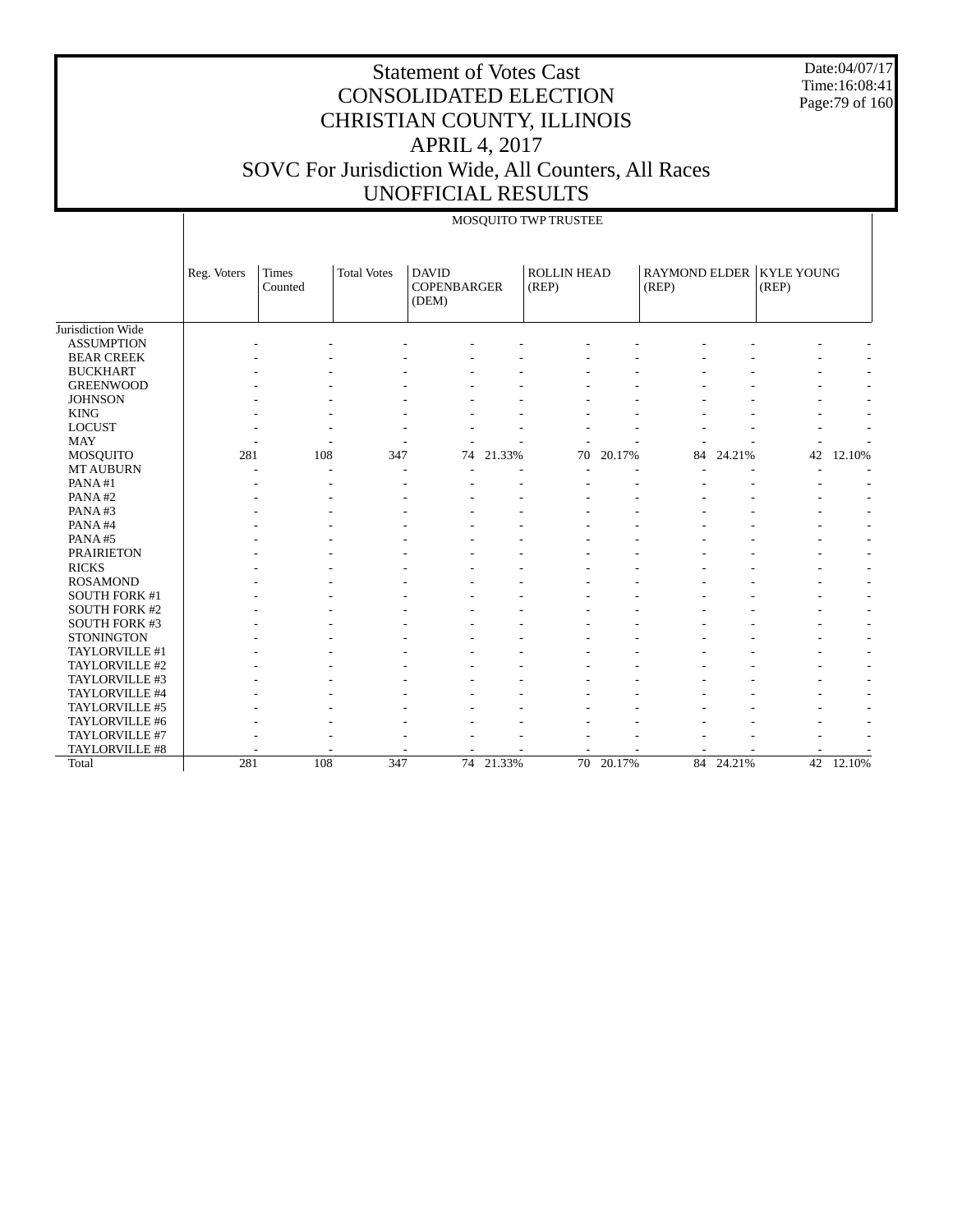Date:04/07/17 Time:16:08:41 Page:80 of 160

|                      | MOSQUITO TWP<br><b>TRUSTEE</b> |             |                         | MT AUBURN TWP SUPERVISOR |                        |
|----------------------|--------------------------------|-------------|-------------------------|--------------------------|------------------------|
|                      | <b>SCOTT CATLIN</b><br>(REP)   | Reg. Voters | <b>Times</b><br>Counted | <b>Total Votes</b>       | WILLIAM MOORE<br>(REP) |
| Jurisdiction Wide    |                                |             |                         |                          |                        |
| <b>ASSUMPTION</b>    |                                |             |                         |                          |                        |
| <b>BEAR CREEK</b>    |                                |             |                         |                          |                        |
| <b>BUCKHART</b>      |                                |             |                         |                          |                        |
|                      |                                |             |                         |                          |                        |
| <b>GREENWOOD</b>     |                                |             |                         |                          |                        |
| <b>JOHNSON</b>       |                                |             |                         |                          |                        |
| <b>KING</b>          |                                |             |                         |                          |                        |
| <b>LOCUST</b>        |                                |             |                         |                          |                        |
| <b>MAY</b>           |                                |             |                         |                          |                        |
| <b>MOSQUITO</b>      | 77<br>22.19%                   |             |                         |                          |                        |
| <b>MT AUBURN</b>     |                                | 676         | 266                     | 243                      | 243 100.00%            |
| PANA#1               |                                |             |                         |                          |                        |
| PANA#2               |                                |             |                         |                          |                        |
| PANA#3               |                                |             |                         |                          |                        |
| PANA#4               |                                |             |                         |                          |                        |
| PANA#5               |                                |             |                         |                          |                        |
| <b>PRAIRIETON</b>    |                                |             |                         |                          |                        |
| <b>RICKS</b>         |                                |             |                         |                          |                        |
| <b>ROSAMOND</b>      |                                |             |                         |                          |                        |
| <b>SOUTH FORK #1</b> |                                |             |                         |                          |                        |
| <b>SOUTH FORK #2</b> |                                |             |                         |                          |                        |
| <b>SOUTH FORK #3</b> |                                |             |                         |                          |                        |
| <b>STONINGTON</b>    |                                |             |                         |                          |                        |
| TAYLORVILLE #1       |                                |             |                         |                          |                        |
| TAYLORVILLE #2       |                                |             |                         |                          |                        |
| TAYLORVILLE #3       |                                |             |                         |                          |                        |
| TAYLORVILLE #4       |                                |             |                         |                          |                        |
| TAYLORVILLE #5       |                                |             |                         |                          |                        |
| TAYLORVILLE #6       |                                |             |                         |                          |                        |
| TAYLORVILLE #7       |                                |             |                         |                          |                        |
| TAYLORVILLE #8       |                                |             |                         |                          |                        |
| Total                | 22.19%<br>77                   | 676         | 266                     | 243                      | 243 100.00%            |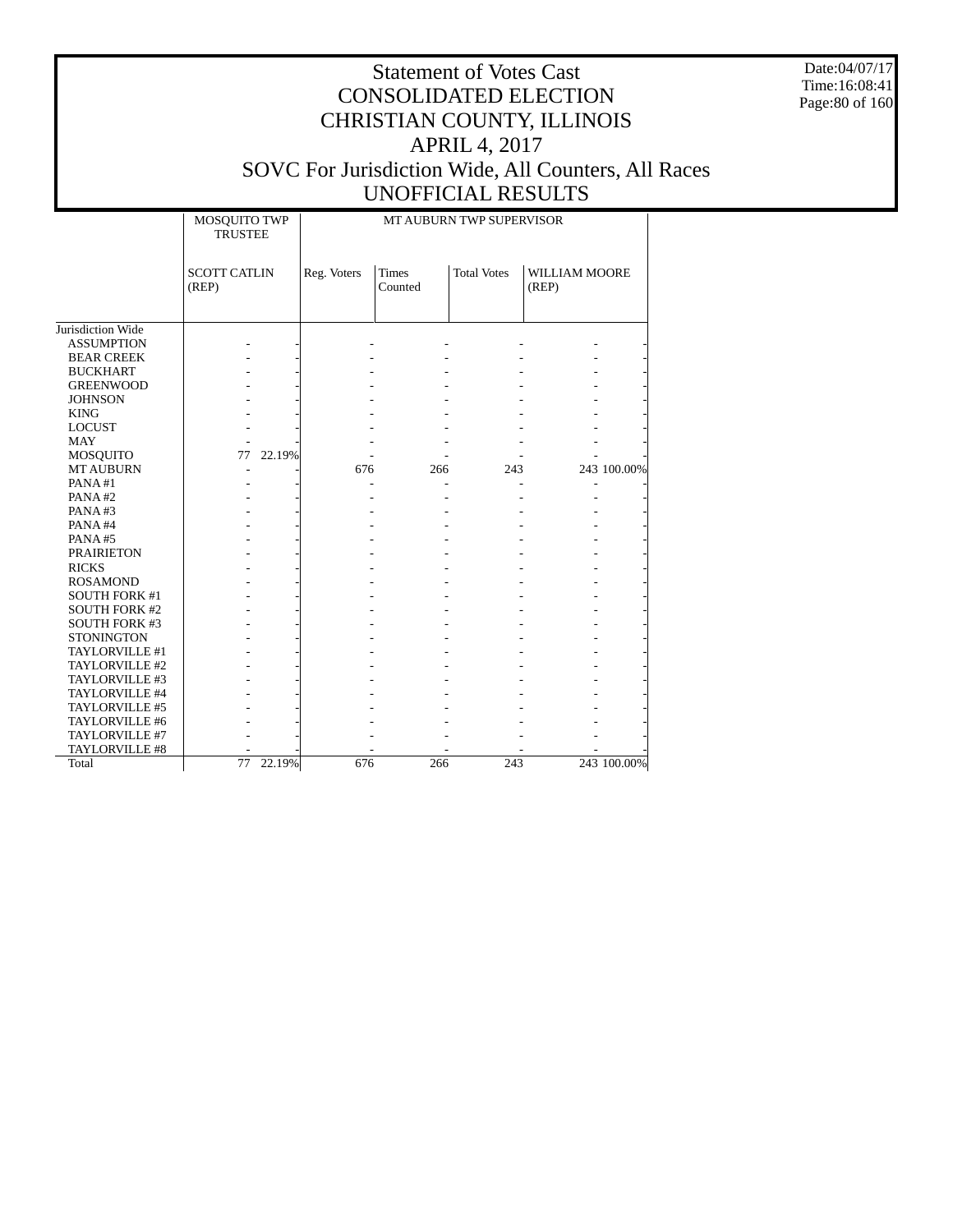Date:04/07/17 Time:16:08:42 Page:81 of 160

|                      |             | MT AUBURN TWP CLERK     |                    |                                |             | MT AUBURN TWP HWY COMM |                         |                    |                  |             |
|----------------------|-------------|-------------------------|--------------------|--------------------------------|-------------|------------------------|-------------------------|--------------------|------------------|-------------|
|                      | Reg. Voters | <b>Times</b><br>Counted | <b>Total Votes</b> | <b>MARILYN STUART</b><br>(REP) |             | Reg. Voters            | <b>Times</b><br>Counted | <b>Total Votes</b> | ERIC MOORE (REP) |             |
| Jurisdiction Wide    |             |                         |                    |                                |             |                        |                         |                    |                  |             |
| <b>ASSUMPTION</b>    |             |                         |                    |                                |             |                        |                         |                    |                  |             |
| <b>BEAR CREEK</b>    |             |                         |                    |                                |             |                        |                         |                    |                  |             |
| <b>BUCKHART</b>      |             |                         |                    |                                |             |                        |                         |                    |                  |             |
| <b>GREENWOOD</b>     |             |                         |                    |                                |             |                        |                         |                    |                  |             |
| <b>JOHNSON</b>       |             |                         |                    |                                |             |                        |                         |                    |                  |             |
| <b>KING</b>          |             |                         |                    |                                |             |                        |                         |                    |                  |             |
| <b>LOCUST</b>        |             |                         |                    |                                |             |                        |                         |                    |                  |             |
| <b>MAY</b>           |             |                         |                    |                                |             |                        |                         |                    |                  |             |
| MOSQUITO             |             |                         |                    |                                |             |                        |                         |                    |                  |             |
| <b>MT AUBURN</b>     | 676         | 266                     | 242                |                                | 242 100.00% | 676                    | 266                     | 238                |                  | 238 100.00% |
| PANA#1               |             |                         |                    |                                |             |                        |                         |                    |                  |             |
| PANA#2               |             |                         |                    |                                |             |                        |                         |                    |                  |             |
| PANA#3               |             |                         |                    |                                |             |                        |                         |                    |                  |             |
| PANA#4               |             |                         |                    |                                |             |                        |                         |                    |                  |             |
| PANA#5               |             |                         |                    |                                |             |                        |                         |                    |                  |             |
| <b>PRAIRIETON</b>    |             |                         |                    |                                |             |                        |                         |                    |                  |             |
| <b>RICKS</b>         |             |                         |                    |                                |             |                        |                         |                    |                  |             |
| <b>ROSAMOND</b>      |             |                         |                    |                                |             |                        |                         |                    |                  |             |
| SOUTH FORK #1        |             |                         |                    |                                |             |                        |                         |                    |                  |             |
| <b>SOUTH FORK #2</b> |             |                         |                    |                                |             |                        |                         |                    |                  |             |
| <b>SOUTH FORK #3</b> |             |                         |                    |                                |             |                        |                         |                    |                  |             |
| <b>STONINGTON</b>    |             |                         |                    |                                |             |                        |                         |                    |                  |             |
| TAYLORVILLE #1       |             |                         |                    |                                |             |                        |                         |                    |                  |             |
| TAYLORVILLE #2       |             |                         |                    |                                |             |                        |                         |                    |                  |             |
| TAYLORVILLE #3       |             |                         |                    |                                |             |                        |                         |                    |                  |             |
| TAYLORVILLE #4       |             |                         |                    |                                |             |                        |                         |                    |                  |             |
| TAYLORVILLE #5       |             |                         |                    |                                |             |                        |                         |                    |                  |             |
| TAYLORVILLE #6       |             |                         |                    |                                |             |                        |                         |                    |                  |             |
| TAYLORVILLE #7       |             |                         |                    |                                |             |                        |                         |                    |                  |             |
| TAYLORVILLE #8       |             |                         |                    |                                |             |                        |                         |                    |                  |             |
| Total                | 676         | 266                     | 242                |                                | 242 100.00% | 676                    | 266                     | 238                |                  | 238 100.00% |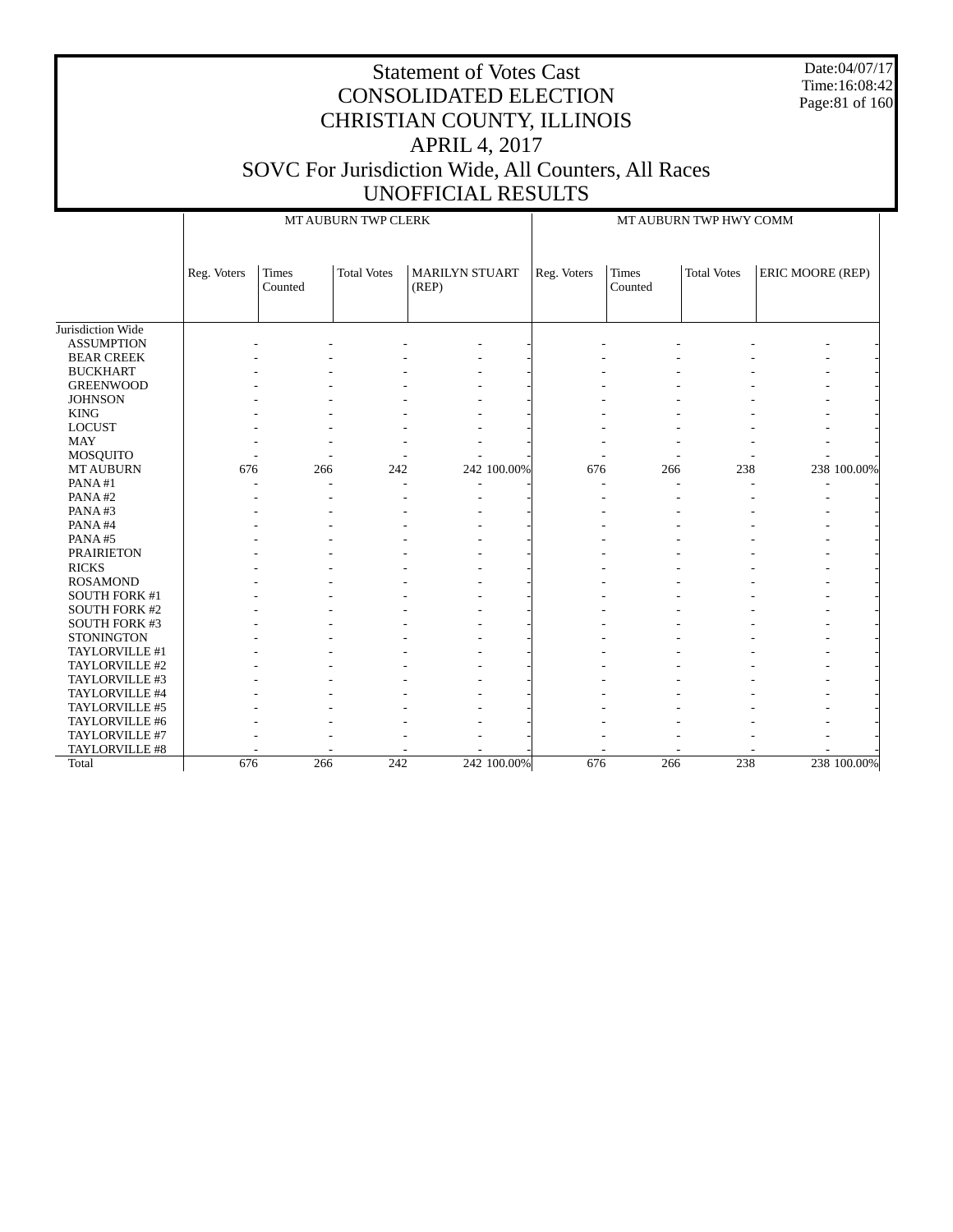Date:04/07/17 Time:16:08:42 Page:82 of 160

|                      |             | MT AUBURN TWP TRUSTEE   |                    |                                         |        |                              |        |                               |            |  |  |  |
|----------------------|-------------|-------------------------|--------------------|-----------------------------------------|--------|------------------------------|--------|-------------------------------|------------|--|--|--|
|                      | Reg. Voters | <b>Times</b><br>Counted | <b>Total Votes</b> | <b>ALEXANDER</b><br><b>WINANS (REP)</b> |        | <b>FRANK BRAMEL</b><br>(DEM) |        | <b>THOMAS GIDEON</b><br>(DEM) |            |  |  |  |
| Jurisdiction Wide    |             |                         |                    |                                         |        |                              |        |                               |            |  |  |  |
| <b>ASSUMPTION</b>    |             |                         |                    |                                         |        |                              |        |                               |            |  |  |  |
| <b>BEAR CREEK</b>    |             |                         |                    |                                         |        |                              |        |                               |            |  |  |  |
| <b>BUCKHART</b>      |             |                         |                    |                                         |        |                              |        |                               |            |  |  |  |
| <b>GREENWOOD</b>     |             |                         |                    |                                         |        |                              |        |                               |            |  |  |  |
| <b>JOHNSON</b>       |             |                         |                    |                                         |        |                              |        |                               |            |  |  |  |
| <b>KING</b>          |             |                         |                    |                                         |        |                              |        |                               |            |  |  |  |
| <b>LOCUST</b>        |             |                         |                    |                                         |        |                              |        |                               |            |  |  |  |
| <b>MAY</b>           |             |                         |                    |                                         |        |                              |        |                               |            |  |  |  |
| <b>MOSQUITO</b>      |             |                         |                    |                                         |        |                              |        |                               |            |  |  |  |
| <b>MT AUBURN</b>     | 676         | 266                     | 705                | 196                                     | 27.80% | 179                          | 25.39% | 162                           | 22.98%     |  |  |  |
| PANA#1               | ٠           |                         | ٠                  |                                         |        |                              |        |                               |            |  |  |  |
| PANA#2               |             |                         | ٠                  |                                         |        |                              |        |                               |            |  |  |  |
| PANA#3               |             |                         |                    |                                         |        |                              |        |                               |            |  |  |  |
| PANA#4               |             |                         |                    |                                         |        |                              |        |                               |            |  |  |  |
| PANA#5               |             |                         |                    |                                         |        |                              |        |                               |            |  |  |  |
| <b>PRAIRIETON</b>    |             |                         |                    |                                         |        |                              |        |                               |            |  |  |  |
| <b>RICKS</b>         |             |                         |                    |                                         |        |                              |        |                               |            |  |  |  |
| <b>ROSAMOND</b>      |             |                         |                    |                                         |        |                              |        |                               |            |  |  |  |
| <b>SOUTH FORK #1</b> |             |                         |                    |                                         |        |                              |        |                               |            |  |  |  |
| <b>SOUTH FORK #2</b> |             |                         |                    |                                         |        |                              |        |                               |            |  |  |  |
| <b>SOUTH FORK #3</b> |             |                         |                    |                                         |        |                              |        |                               |            |  |  |  |
| <b>STONINGTON</b>    |             |                         |                    |                                         |        |                              |        |                               |            |  |  |  |
| TAYLORVILLE #1       |             |                         |                    |                                         |        |                              |        |                               |            |  |  |  |
| TAYLORVILLE #2       |             |                         |                    |                                         |        |                              |        |                               |            |  |  |  |
| TAYLORVILLE #3       |             |                         |                    |                                         |        |                              |        |                               |            |  |  |  |
| TAYLORVILLE #4       |             |                         |                    |                                         |        |                              |        |                               |            |  |  |  |
| TAYLORVILLE #5       |             |                         |                    |                                         |        |                              |        |                               |            |  |  |  |
| TAYLORVILLE #6       |             |                         |                    |                                         |        |                              |        |                               |            |  |  |  |
| TAYLORVILLE #7       |             |                         |                    |                                         |        |                              |        |                               |            |  |  |  |
| TAYLORVILLE #8       |             |                         |                    |                                         |        |                              |        |                               |            |  |  |  |
| Total                | 676         | 266                     | 705                | 196                                     | 27.80% | 179                          | 25.39% |                               | 162 22.98% |  |  |  |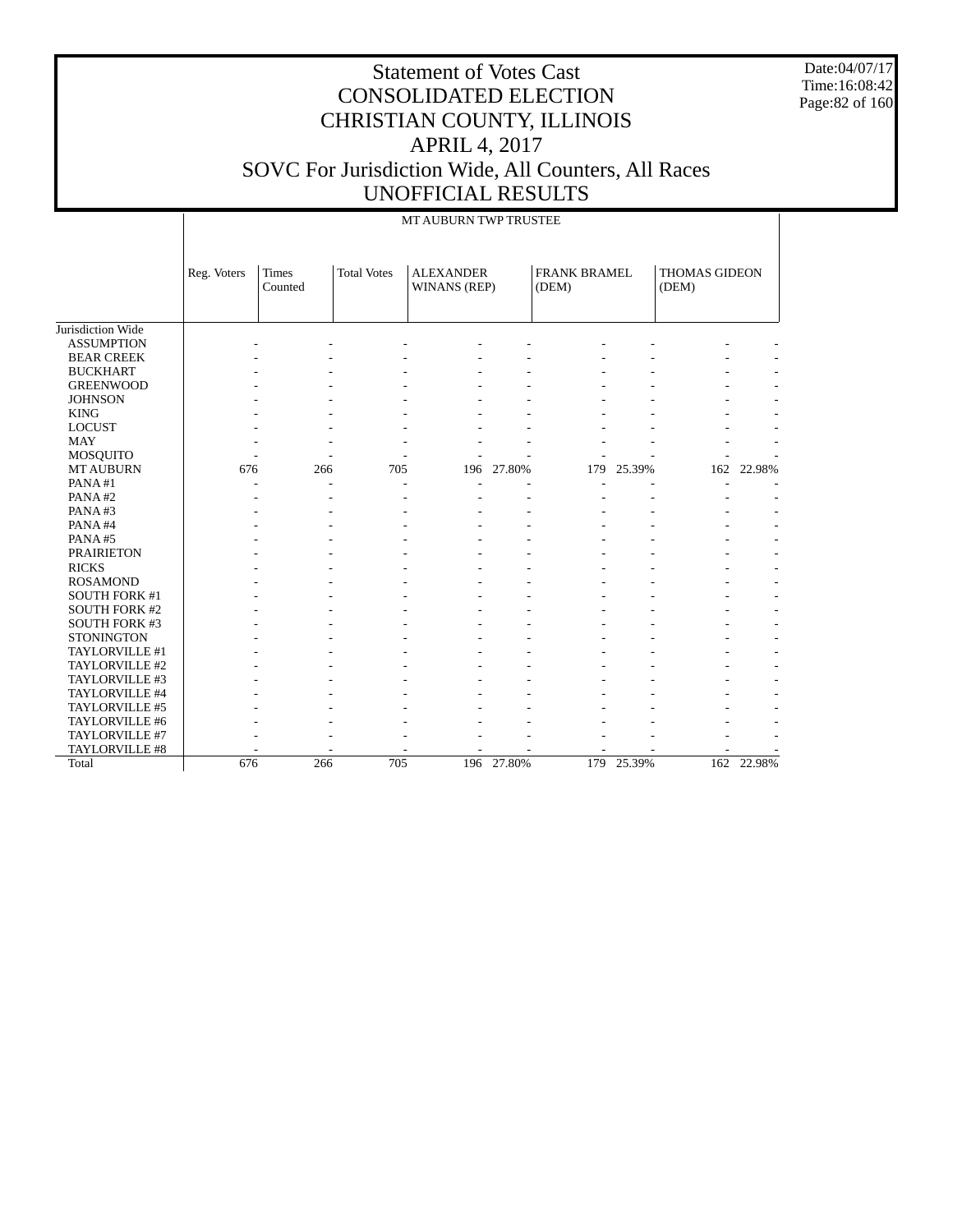Date:04/07/17 Time:16:08:42 Page:83 of 160

|                      | <b>MT AUBURN TWP</b><br><b>TRUSTEE</b> | PANA TWP SUPERVISOR |                         |                    |                      |  |  |  |  |
|----------------------|----------------------------------------|---------------------|-------------------------|--------------------|----------------------|--|--|--|--|
|                      | <b>WILLIAM FRANK</b><br>(DEM)          | Reg. Voters         | <b>Times</b><br>Counted | <b>Total Votes</b> | TOM LATONIS<br>(DEM) |  |  |  |  |
| Jurisdiction Wide    |                                        |                     |                         |                    |                      |  |  |  |  |
| <b>ASSUMPTION</b>    |                                        |                     |                         |                    |                      |  |  |  |  |
| <b>BEAR CREEK</b>    |                                        |                     |                         |                    |                      |  |  |  |  |
| <b>BUCKHART</b>      |                                        |                     |                         |                    |                      |  |  |  |  |
| <b>GREENWOOD</b>     |                                        |                     |                         |                    |                      |  |  |  |  |
| <b>JOHNSON</b>       |                                        |                     |                         |                    |                      |  |  |  |  |
| <b>KING</b>          |                                        |                     |                         |                    |                      |  |  |  |  |
| <b>LOCUST</b>        |                                        |                     |                         |                    |                      |  |  |  |  |
| <b>MAY</b>           |                                        |                     |                         |                    |                      |  |  |  |  |
| <b>MOSQUITO</b>      |                                        |                     |                         |                    |                      |  |  |  |  |
| <b>MT AUBURN</b>     | 23.83%<br>168                          |                     |                         |                    |                      |  |  |  |  |
| PANA#1               |                                        | 684                 | 198                     | 172                | 172 100.00%          |  |  |  |  |
| PANA#2               |                                        | 1380                | 420                     | 357                | 357 100.00%          |  |  |  |  |
| PANA#3               |                                        | 796                 | 263                     | 228                | 228 100.00%          |  |  |  |  |
| PANA#4               |                                        | 721                 | 154                     | 133                | 133 100.00%          |  |  |  |  |
| PANA#5               |                                        | 574                 | 96                      | 75                 | 75 100.00%           |  |  |  |  |
| <b>PRAIRIETON</b>    |                                        |                     |                         |                    |                      |  |  |  |  |
| <b>RICKS</b>         |                                        |                     |                         |                    |                      |  |  |  |  |
| <b>ROSAMOND</b>      |                                        |                     |                         |                    |                      |  |  |  |  |
| <b>SOUTH FORK #1</b> |                                        |                     |                         |                    |                      |  |  |  |  |
| <b>SOUTH FORK #2</b> |                                        |                     |                         |                    |                      |  |  |  |  |
| <b>SOUTH FORK #3</b> |                                        |                     |                         |                    |                      |  |  |  |  |
| <b>STONINGTON</b>    |                                        |                     |                         |                    |                      |  |  |  |  |
| TAYLORVILLE #1       |                                        |                     |                         |                    |                      |  |  |  |  |
| TAYLORVILLE #2       |                                        |                     |                         |                    |                      |  |  |  |  |
| TAYLORVILLE #3       |                                        |                     |                         |                    |                      |  |  |  |  |
| TAYLORVILLE #4       |                                        |                     |                         |                    |                      |  |  |  |  |
| TAYLORVILLE #5       |                                        |                     |                         |                    |                      |  |  |  |  |
| TAYLORVILLE #6       |                                        |                     |                         |                    |                      |  |  |  |  |
| TAYLORVILLE #7       |                                        |                     |                         |                    |                      |  |  |  |  |
| TAYLORVILLE #8       |                                        |                     |                         |                    |                      |  |  |  |  |
| Total                | 168<br>23.83%                          | 4155                | 1131                    | 965                | 965 100.00%          |  |  |  |  |
|                      |                                        |                     |                         |                    |                      |  |  |  |  |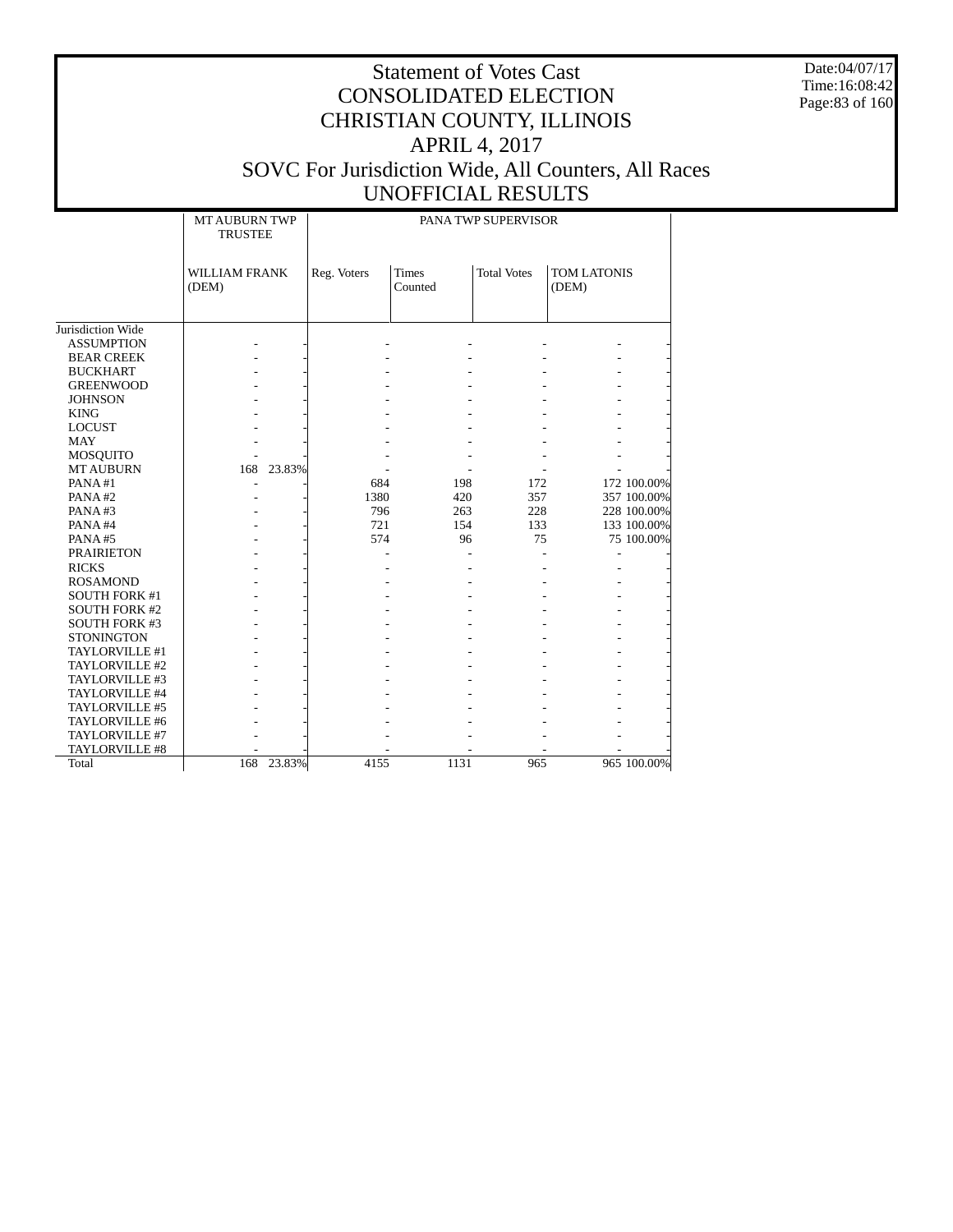Date:04/07/17 Time:16:08:42 Page:84 of 160

# Statement of Votes Cast CONSOLIDATED ELECTION CHRISTIAN COUNTY, ILLINOIS APRIL 4, 2017 SOVC For Jurisdiction Wide, All Counters, All Races UNOFFICIAL RESULTS

PANA TWP CLERK

|                       | Reg. Voters | <b>Times</b><br>Counted | <b>Total Votes</b> | <b>CRYSTAL</b><br>WOOLARD (DEM) |             |
|-----------------------|-------------|-------------------------|--------------------|---------------------------------|-------------|
|                       |             |                         |                    |                                 |             |
| Jurisdiction Wide     |             |                         |                    |                                 |             |
| <b>ASSUMPTION</b>     |             |                         |                    |                                 |             |
| <b>BEAR CREEK</b>     |             |                         |                    |                                 |             |
| <b>BUCKHART</b>       |             |                         |                    |                                 |             |
| <b>GREENWOOD</b>      |             |                         |                    |                                 |             |
| <b>JOHNSON</b>        |             |                         |                    |                                 |             |
| <b>KING</b>           |             |                         |                    |                                 |             |
| <b>LOCUST</b>         |             |                         |                    |                                 |             |
| <b>MAY</b>            |             |                         |                    |                                 |             |
| MOSQUITO              |             |                         |                    |                                 |             |
| <b>MT AUBURN</b>      |             |                         |                    |                                 |             |
| PANA#1                | 684         | 198                     | 166                |                                 | 166 100.00% |
| PANA#2                | 1380        | 420                     | 340                |                                 | 340 100.00% |
| PANA#3                | 796         | 263                     | 223                |                                 | 223 100.00% |
| PANA#4                | 721         | 154                     | 130                |                                 | 130 100.00% |
| PANA#5                | 574         | 96                      | 75                 |                                 | 75 100.00%  |
| <b>PRAIRIETON</b>     |             |                         |                    |                                 |             |
| <b>RICKS</b>          |             |                         |                    |                                 |             |
| <b>ROSAMOND</b>       |             |                         |                    |                                 |             |
| <b>SOUTH FORK #1</b>  |             |                         |                    |                                 |             |
| <b>SOUTH FORK #2</b>  |             |                         |                    |                                 |             |
| <b>SOUTH FORK #3</b>  |             |                         |                    |                                 |             |
| <b>STONINGTON</b>     |             |                         |                    |                                 |             |
| TAYLORVILLE #1        |             |                         |                    |                                 |             |
| TAYLORVILLE #2        |             |                         |                    |                                 |             |
| TAYLORVILLE #3        |             |                         |                    |                                 |             |
| TAYLORVILLE #4        |             |                         |                    |                                 |             |
| TAYLORVILLE #5        |             |                         |                    |                                 |             |
| TAYLORVILLE #6        |             |                         |                    |                                 |             |
| TAYLORVILLE #7        |             |                         |                    |                                 |             |
| <b>TAYLORVILLE #8</b> |             |                         |                    |                                 |             |
| Total                 | 4155        | 1131                    | 934                |                                 | 934 100.00% |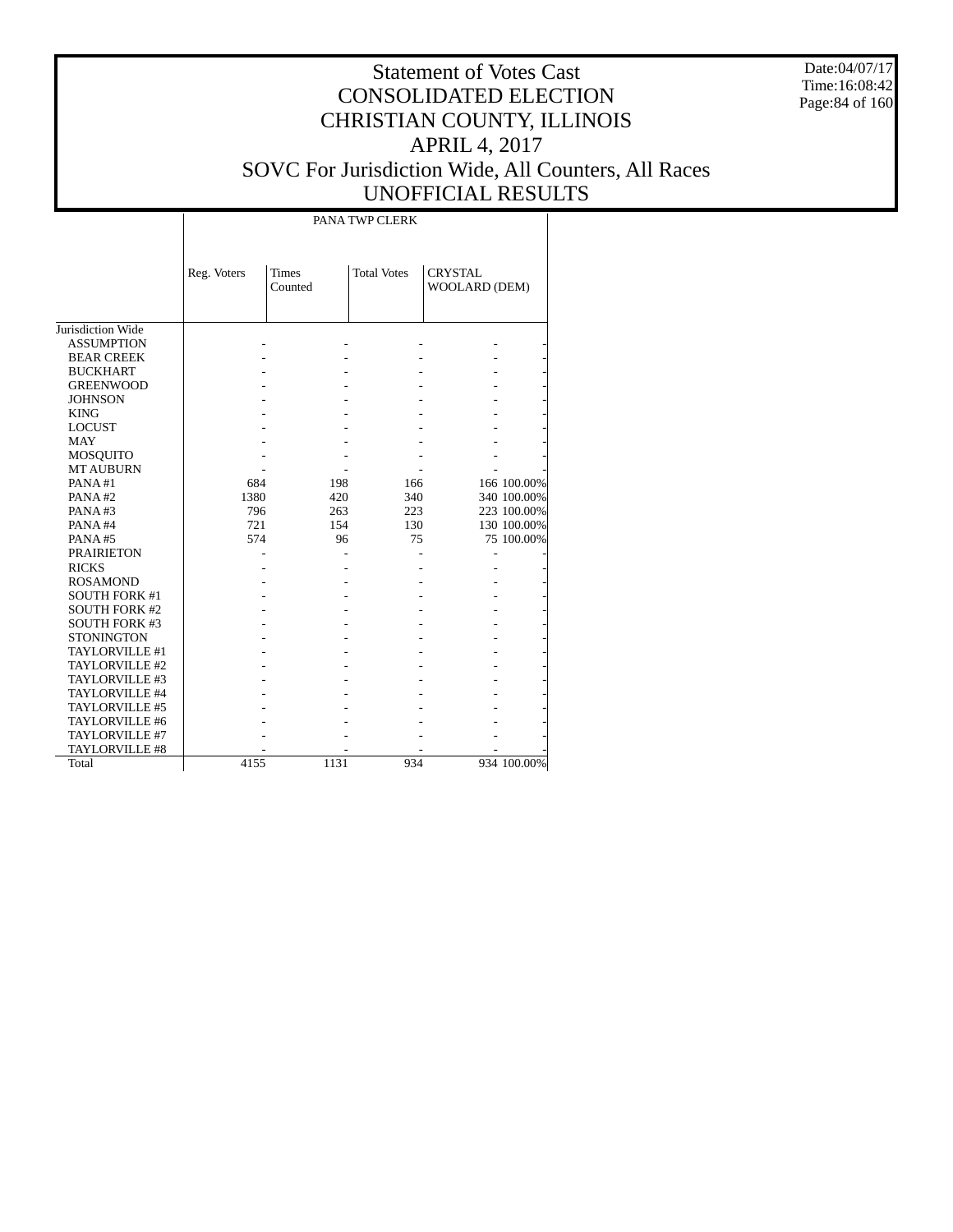Date:04/07/17 Time:16:08:42 Page:85 of 160

## Statement of Votes Cast CONSOLIDATED ELECTION CHRISTIAN COUNTY, ILLINOIS APRIL 4, 2017 SOVC For Jurisdiction Wide, All Counters, All Races UNOFFICIAL RESULTS

|                      |             | PANA TWP ASSESSOR       |                    |                              |             |  |  |  |  |  |  |
|----------------------|-------------|-------------------------|--------------------|------------------------------|-------------|--|--|--|--|--|--|
|                      | Reg. Voters | <b>Times</b><br>Counted | <b>Total Votes</b> | <b>AMY FUNNEMAN</b><br>(DEM) |             |  |  |  |  |  |  |
| Jurisdiction Wide    |             |                         |                    |                              |             |  |  |  |  |  |  |
| <b>ASSUMPTION</b>    |             |                         |                    |                              |             |  |  |  |  |  |  |
| <b>BEAR CREEK</b>    |             |                         |                    |                              |             |  |  |  |  |  |  |
| <b>BUCKHART</b>      |             |                         |                    |                              |             |  |  |  |  |  |  |
| <b>GREENWOOD</b>     |             |                         |                    |                              |             |  |  |  |  |  |  |
| <b>JOHNSON</b>       |             |                         |                    |                              |             |  |  |  |  |  |  |
| <b>KING</b>          |             |                         |                    |                              |             |  |  |  |  |  |  |
| <b>LOCUST</b>        |             |                         |                    |                              |             |  |  |  |  |  |  |
| <b>MAY</b>           |             |                         |                    |                              |             |  |  |  |  |  |  |
| <b>MOSQUITO</b>      |             |                         |                    |                              |             |  |  |  |  |  |  |
| <b>MT AUBURN</b>     |             |                         |                    |                              |             |  |  |  |  |  |  |
| PANA#1               | 684         | 198                     | 165                |                              | 165 100.00% |  |  |  |  |  |  |
| PANA#2               | 1380        | 420                     | 351                |                              | 351 100.00% |  |  |  |  |  |  |
| PANA#3               | 796         | 263                     | 226                |                              | 226 100.00% |  |  |  |  |  |  |
| PANA#4               | 721         | 154                     | 134                |                              | 134 100.00% |  |  |  |  |  |  |
| PANA#5               | 574         | 96                      | 74                 |                              | 74 100.00%  |  |  |  |  |  |  |
| <b>PRAIRIETON</b>    |             |                         |                    |                              |             |  |  |  |  |  |  |
| <b>RICKS</b>         |             |                         |                    |                              |             |  |  |  |  |  |  |
| <b>ROSAMOND</b>      |             |                         |                    |                              |             |  |  |  |  |  |  |
| <b>SOUTH FORK #1</b> |             |                         |                    |                              |             |  |  |  |  |  |  |
| <b>SOUTH FORK #2</b> |             |                         |                    |                              |             |  |  |  |  |  |  |
| <b>SOUTH FORK #3</b> |             |                         |                    |                              |             |  |  |  |  |  |  |
| <b>STONINGTON</b>    |             |                         |                    |                              |             |  |  |  |  |  |  |
| TAYLORVILLE #1       |             |                         |                    |                              |             |  |  |  |  |  |  |
| TAYLORVILLE #2       |             |                         |                    |                              |             |  |  |  |  |  |  |
| TAYLORVILLE #3       |             |                         |                    |                              |             |  |  |  |  |  |  |
| TAYLORVILLE #4       |             |                         |                    |                              |             |  |  |  |  |  |  |
| TAYLORVILLE #5       |             |                         |                    |                              |             |  |  |  |  |  |  |
| TAYLORVILLE #6       |             |                         |                    |                              |             |  |  |  |  |  |  |
| TAYLORVILLE #7       |             |                         |                    |                              |             |  |  |  |  |  |  |
| TAYLORVILLE #8       |             |                         |                    |                              |             |  |  |  |  |  |  |
| Total                | 4155        | 1131                    | 950                |                              | 950 100.00% |  |  |  |  |  |  |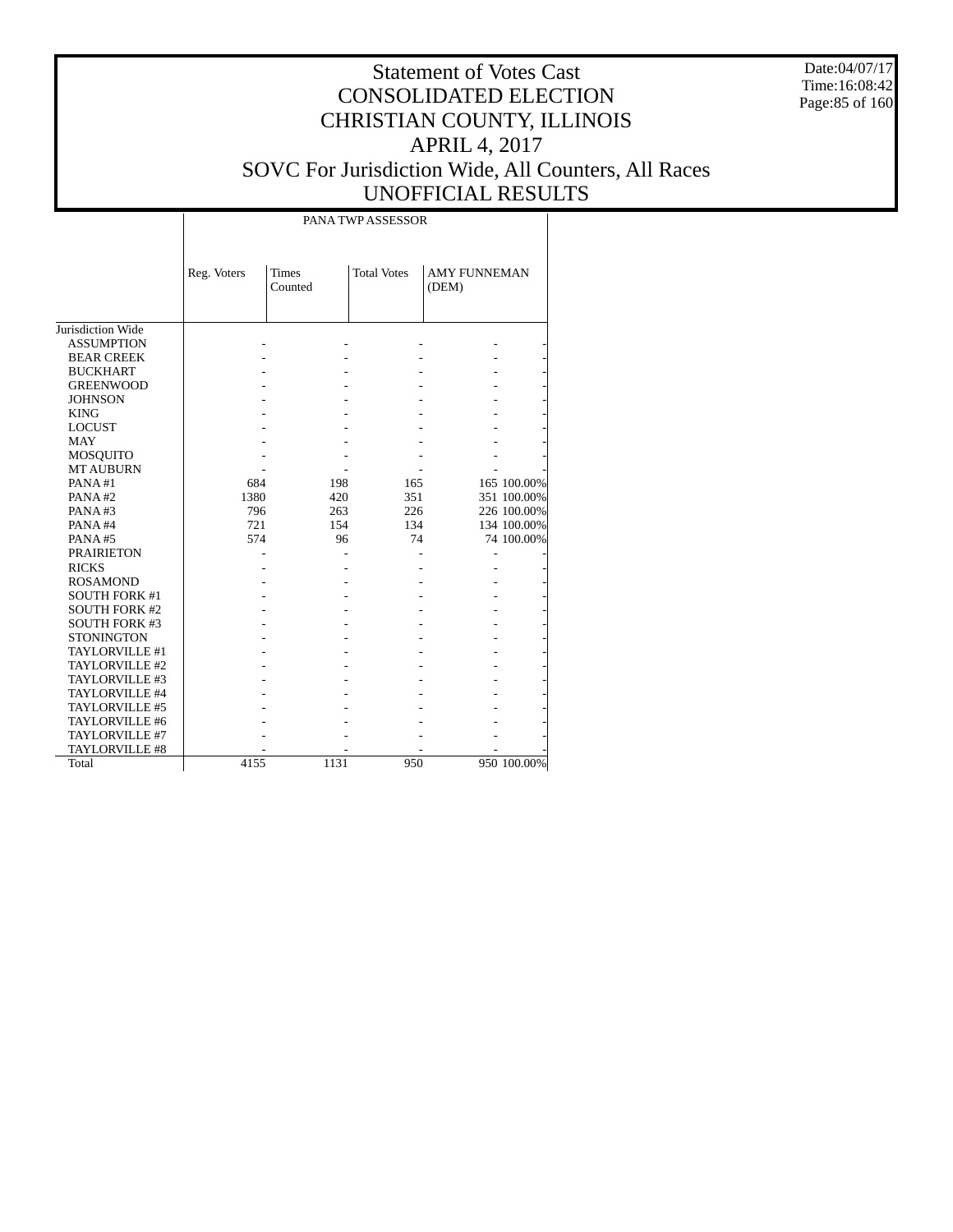Date:04/07/17 Time:16:08:42 Page:86 of 160

|                   |             |                         | PANA TWP HWY COMM  |                               |  |
|-------------------|-------------|-------------------------|--------------------|-------------------------------|--|
|                   | Reg. Voters | <b>Times</b><br>Counted | <b>Total Votes</b> | <b>CHRIS SCHAFER</b><br>(DEM) |  |
| Jurisdiction Wide |             |                         |                    |                               |  |
| <b>ASSUMPTION</b> |             |                         |                    |                               |  |
| <b>BEAR CREEK</b> |             |                         |                    |                               |  |
| <b>BUCKHART</b>   |             |                         |                    |                               |  |
| <b>GREENWOOD</b>  |             |                         |                    |                               |  |
| <b>JOHNSON</b>    |             |                         |                    |                               |  |
| <b>KING</b>       |             |                         |                    |                               |  |
| I OCHET           |             |                         |                    |                               |  |

| <b>ASSUMPTION</b>     |      |      |     |             |
|-----------------------|------|------|-----|-------------|
| <b>BEAR CREEK</b>     |      |      |     |             |
| <b>BUCKHART</b>       |      |      |     |             |
| <b>GREENWOOD</b>      |      |      |     |             |
| <b>JOHNSON</b>        |      |      |     |             |
| <b>KING</b>           |      |      |     |             |
| <b>LOCUST</b>         |      |      |     |             |
| MAY                   |      |      |     |             |
| <b>MOSQUITO</b>       |      |      |     |             |
| <b>MT AUBURN</b>      |      |      |     |             |
| PANA#1                | 684  | 198  | 167 | 167 100.00% |
| PANA#2                | 1380 | 420  | 352 | 352 100.00% |
| PANA#3                | 796  | 263  | 233 | 233 100.00% |
| PANA#4                | 721  | 154  | 134 | 134 100.00% |
| PANA#5                | 574  | 96   | 78  | 78 100.00%  |
| <b>PRAIRIETON</b>     |      |      |     |             |
| <b>RICKS</b>          |      |      |     |             |
| <b>ROSAMOND</b>       |      |      |     |             |
| <b>SOUTH FORK #1</b>  |      |      |     |             |
| <b>SOUTH FORK #2</b>  |      |      |     |             |
| <b>SOUTH FORK #3</b>  |      |      |     |             |
| <b>STONINGTON</b>     |      |      |     |             |
| TAYLORVILLE #1        |      |      |     |             |
| TAYLORVILLE #2        |      |      |     |             |
| TAYLORVILLE #3        |      |      |     |             |
| TAYLORVILLE #4        |      |      |     |             |
| TAYLORVILLE #5        |      |      |     |             |
| TAYLORVILLE #6        |      |      |     |             |
| TAYLORVILLE #7        |      |      |     |             |
| <b>TAYLORVILLE #8</b> |      |      |     |             |
| Total                 | 4155 | 1131 | 964 | 964 100.00% |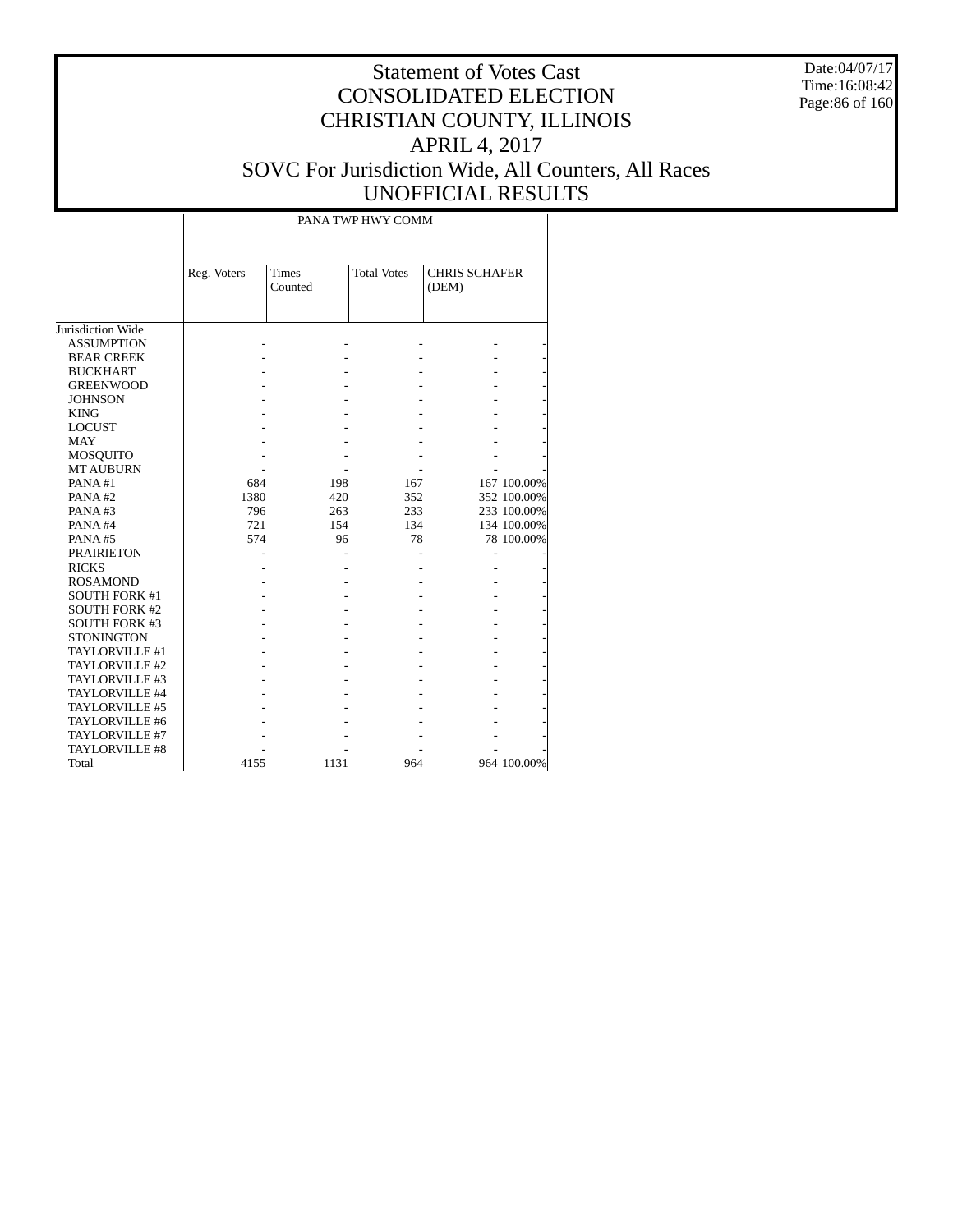Date:04/07/17 Time:16:08:42 Page:87 of 160

## Statement of Votes Cast CONSOLIDATED ELECTION CHRISTIAN COUNTY, ILLINOIS APRIL 4, 2017 SOVC For Jurisdiction Wide, All Counters, All Races UNOFFICIAL RESULTS

#### PANA TWP TRUSTEE

|                      | Reg. Voters | Times<br>Counted | <b>Total Votes</b> | PAUL SCHMITZ<br>(DEM) |                | <b>TOM FOSTER</b><br>(DEM) |                          | <b>BRETT HENSCHEN</b><br>(DEM) |            |
|----------------------|-------------|------------------|--------------------|-----------------------|----------------|----------------------------|--------------------------|--------------------------------|------------|
|                      |             |                  |                    |                       |                |                            |                          |                                |            |
| Jurisdiction Wide    |             |                  |                    |                       |                |                            |                          |                                |            |
| <b>ASSUMPTION</b>    |             |                  |                    |                       |                |                            |                          |                                |            |
| <b>BEAR CREEK</b>    |             |                  |                    |                       |                |                            |                          |                                |            |
| <b>BUCKHART</b>      |             |                  |                    |                       |                |                            |                          |                                |            |
| <b>GREENWOOD</b>     |             |                  |                    |                       |                |                            |                          |                                |            |
| <b>JOHNSON</b>       |             |                  |                    |                       |                |                            |                          |                                |            |
| <b>KING</b>          |             |                  |                    |                       |                |                            |                          |                                |            |
| <b>LOCUST</b>        |             |                  |                    |                       |                |                            |                          |                                |            |
| <b>MAY</b>           |             |                  |                    |                       |                |                            |                          |                                |            |
| <b>MOSQUITO</b>      |             |                  |                    |                       |                |                            |                          |                                |            |
| <b>MT AUBURN</b>     |             |                  |                    |                       |                |                            |                          |                                |            |
| PANA#1               | 684         | 198              | 555                | 156                   | 28.11%         | 132                        | 23.78%                   | 134                            | 24.14%     |
| PANA#2               | 1380        | 420              | 1206               | 332                   | 27.53%         | 287                        | 23.80%                   | 298                            | 24.71%     |
| PANA#3               | 796         | 263              | 760                | 211                   | 27.76%         | 177                        | 23.29%                   | 187                            | 24.61%     |
| PANA#4               | 721         | 154              | 456                | 119                   | 26.10%         | 112                        | 24.56%                   | 109                            | 23.90%     |
| PANA#5               | 574         | 96               | 243                | 64                    | 26.34%         | 60                         | 24.69%                   | 58                             | 23.87%     |
| <b>PRAIRIETON</b>    |             |                  |                    |                       |                |                            |                          |                                |            |
| <b>RICKS</b>         |             |                  |                    |                       |                |                            |                          |                                |            |
| <b>ROSAMOND</b>      |             |                  |                    |                       |                |                            |                          |                                |            |
| <b>SOUTH FORK #1</b> |             |                  |                    |                       |                |                            |                          |                                |            |
| <b>SOUTH FORK #2</b> |             |                  |                    |                       |                |                            |                          |                                |            |
| <b>SOUTH FORK #3</b> |             |                  |                    |                       |                |                            |                          |                                |            |
| <b>STONINGTON</b>    |             |                  |                    |                       |                |                            |                          |                                |            |
| TAYLORVILLE #1       |             |                  |                    |                       | $\overline{a}$ |                            | $\overline{\phantom{a}}$ |                                |            |
| TAYLORVILLE #2       |             |                  |                    |                       | $\overline{a}$ |                            | $\overline{\phantom{a}}$ |                                |            |
| TAYLORVILLE #3       |             |                  |                    |                       | $\overline{a}$ |                            | $\overline{\phantom{a}}$ |                                |            |
| TAYLORVILLE #4       |             |                  |                    |                       |                |                            |                          |                                |            |
| TAYLORVILLE #5       |             |                  |                    |                       |                |                            |                          |                                |            |
| TAYLORVILLE #6       |             |                  |                    |                       |                |                            |                          |                                |            |
| TAYLORVILLE #7       |             |                  |                    |                       |                |                            |                          |                                |            |
| TAYLORVILLE #8       |             |                  |                    |                       |                |                            |                          |                                |            |
| Total                | 4155        | 1131             | 3220               |                       | 882 27.39%     |                            | 768 23.85%               |                                | 786 24.41% |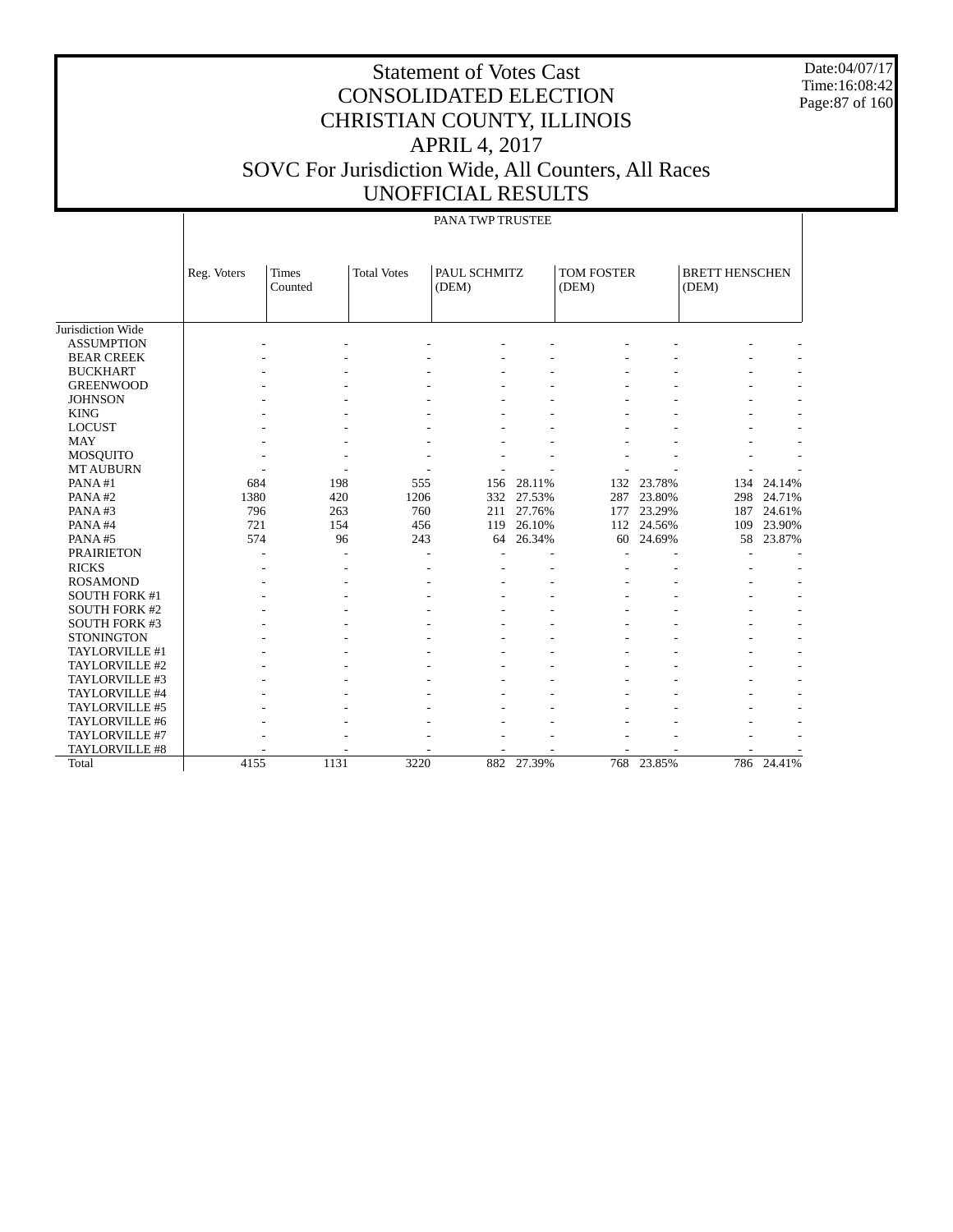Date:04/07/17 Time:16:08:42 Page:88 of 160

|                      | PANA TWP TRUSTEE            |             |                         | PRAIRIETON TWP SUPERVISOR |                       |            |
|----------------------|-----------------------------|-------------|-------------------------|---------------------------|-----------------------|------------|
|                      | <b>JOE COLEMAN</b><br>(DEM) | Reg. Voters | <b>Times</b><br>Counted | <b>Total Votes</b>        | <b>KENNETH ZINDEL</b> |            |
| Jurisdiction Wide    |                             |             |                         |                           |                       |            |
| <b>ASSUMPTION</b>    |                             |             |                         |                           |                       |            |
| <b>BEAR CREEK</b>    |                             |             |                         |                           |                       |            |
| <b>BUCKHART</b>      |                             |             |                         |                           |                       |            |
| <b>GREENWOOD</b>     |                             |             |                         |                           |                       |            |
| <b>JOHNSON</b>       |                             |             |                         |                           |                       |            |
| <b>KING</b>          |                             |             |                         |                           |                       |            |
| <b>LOCUST</b>        |                             |             |                         |                           |                       |            |
| <b>MAY</b>           |                             |             |                         |                           |                       |            |
| <b>MOSQUITO</b>      |                             |             |                         |                           |                       |            |
| <b>MT AUBURN</b>     |                             |             |                         |                           |                       |            |
| PANA#1               | 23.96%<br>133               |             |                         |                           |                       |            |
| PANA#2               | 289 23.96%                  |             |                         |                           |                       |            |
| PANA#3               | 185 24.34%                  |             |                         |                           |                       |            |
| PANA#4               | 116 25.44%                  |             |                         |                           |                       |            |
| PANA#5               | 25.10%<br>61                |             |                         |                           |                       |            |
| <b>PRAIRIETON</b>    |                             | 338         | 56                      | 53                        |                       | 53 100.00% |
| <b>RICKS</b>         |                             |             |                         |                           | L,                    |            |
| <b>ROSAMOND</b>      |                             |             |                         |                           |                       |            |
| <b>SOUTH FORK #1</b> |                             |             |                         |                           |                       |            |
| <b>SOUTH FORK #2</b> |                             |             |                         |                           |                       |            |
| <b>SOUTH FORK #3</b> |                             |             |                         |                           |                       |            |
| <b>STONINGTON</b>    |                             |             |                         |                           |                       |            |
| TAYLORVILLE #1       |                             |             |                         |                           |                       |            |
| TAYLORVILLE #2       |                             |             |                         |                           |                       |            |
| TAYLORVILLE #3       |                             |             |                         |                           |                       |            |
| TAYLORVILLE #4       |                             |             |                         |                           |                       |            |
| TAYLORVILLE #5       |                             |             |                         |                           |                       |            |
| TAYLORVILLE #6       |                             |             |                         |                           |                       |            |
| TAYLORVILLE #7       |                             |             |                         |                           |                       |            |
| TAYLORVILLE #8       |                             |             |                         |                           |                       |            |
| Total                | 24.35%<br>784               | 338         | 56                      | 53                        |                       | 53 100.00% |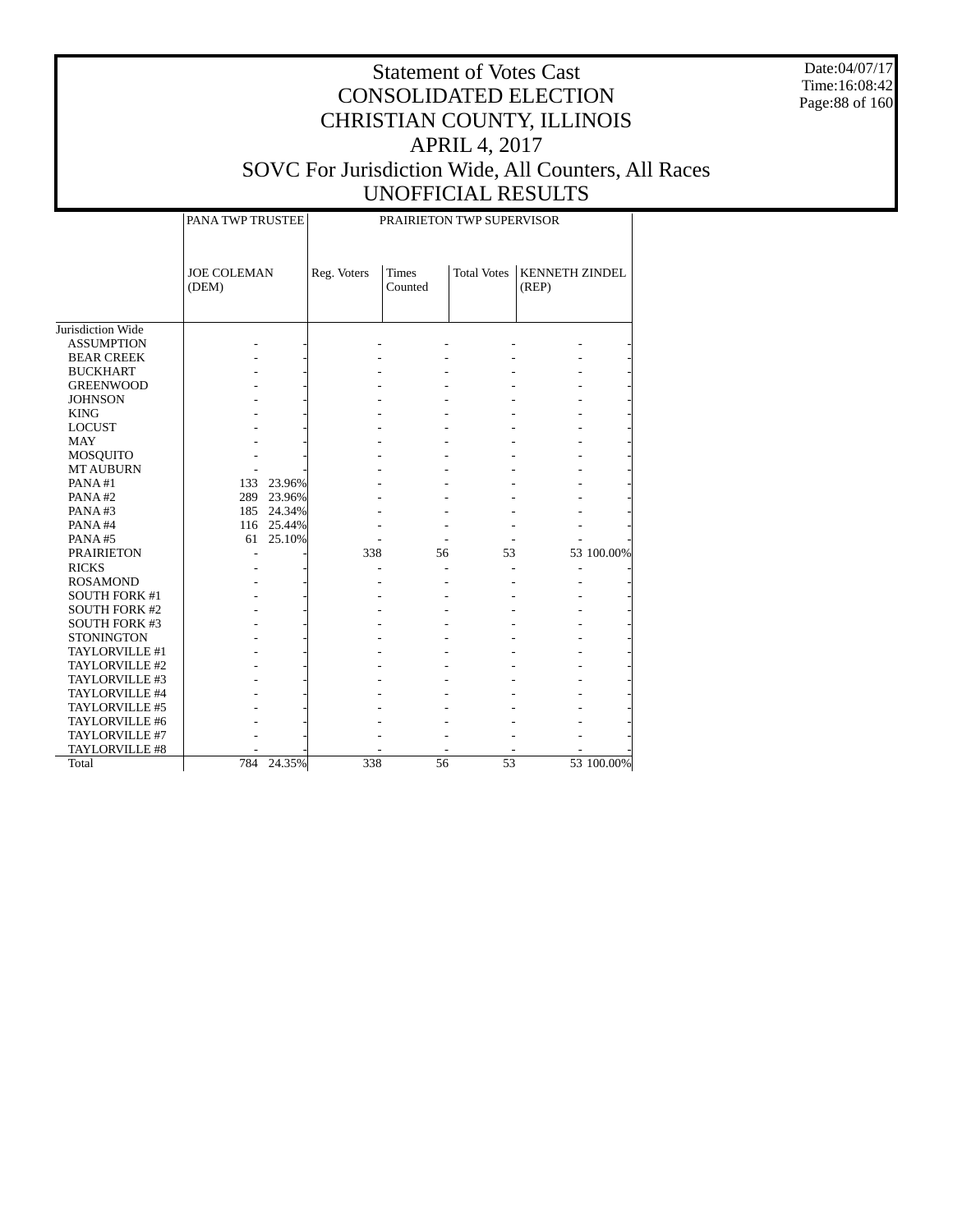Date:04/07/17 Time:16:08:42 Page:89 of 160

|                      |             |                  | PRAIRIETON TWP CLERK |                             |            | PRAIRIETON TWP HWY COMM |                         |                    |                |            |
|----------------------|-------------|------------------|----------------------|-----------------------------|------------|-------------------------|-------------------------|--------------------|----------------|------------|
|                      | Reg. Voters | Times<br>Counted | <b>Total Votes</b>   | <b>ALAN LITTLE</b><br>(DEM) |            | Reg. Voters             | <b>Times</b><br>Counted | <b>Total Votes</b> | ED CRAIG (REP) |            |
| Jurisdiction Wide    |             |                  |                      |                             |            |                         |                         |                    |                |            |
| <b>ASSUMPTION</b>    |             |                  |                      |                             |            |                         |                         |                    |                |            |
| <b>BEAR CREEK</b>    |             |                  |                      |                             |            |                         |                         |                    |                |            |
| <b>BUCKHART</b>      |             |                  |                      |                             |            |                         |                         |                    |                |            |
| <b>GREENWOOD</b>     |             |                  |                      |                             |            |                         |                         |                    |                |            |
| <b>JOHNSON</b>       |             |                  |                      |                             |            |                         |                         |                    |                |            |
| <b>KING</b>          |             |                  |                      |                             |            |                         |                         |                    |                |            |
| <b>LOCUST</b>        |             |                  |                      |                             |            |                         |                         |                    |                |            |
| <b>MAY</b>           |             |                  |                      |                             |            |                         |                         |                    |                |            |
| <b>MOSQUITO</b>      |             |                  |                      |                             |            |                         |                         |                    |                |            |
| <b>MT AUBURN</b>     |             |                  |                      |                             |            |                         |                         |                    |                |            |
| PANA#1               |             |                  |                      |                             |            |                         |                         |                    |                |            |
| PANA#2               |             |                  |                      |                             |            |                         |                         |                    |                |            |
| PANA#3               |             |                  |                      |                             |            |                         |                         |                    |                |            |
| PANA#4               |             |                  |                      |                             |            |                         |                         |                    |                |            |
| PANA#5               |             |                  |                      |                             |            |                         |                         |                    |                |            |
| <b>PRAIRIETON</b>    | 338         | 56               | 51                   |                             | 51 100.00% | 338                     | 56                      | 53                 |                | 53 100.00% |
| <b>RICKS</b>         |             |                  |                      | $\overline{\phantom{a}}$    |            |                         |                         |                    | ٠              |            |
| <b>ROSAMOND</b>      |             |                  |                      |                             |            |                         |                         |                    |                |            |
| SOUTH FORK #1        |             |                  |                      |                             |            |                         |                         |                    |                |            |
| <b>SOUTH FORK #2</b> |             |                  |                      |                             |            |                         |                         |                    |                |            |
| <b>SOUTH FORK #3</b> |             |                  |                      |                             |            |                         |                         |                    |                |            |
| <b>STONINGTON</b>    |             |                  |                      |                             |            |                         |                         |                    |                |            |
| TAYLORVILLE #1       |             |                  |                      |                             |            |                         |                         |                    |                |            |
| TAYLORVILLE #2       |             |                  |                      |                             |            |                         |                         |                    |                |            |
| TAYLORVILLE #3       |             |                  |                      |                             |            |                         |                         |                    |                |            |
| TAYLORVILLE #4       |             |                  |                      |                             |            |                         |                         |                    |                |            |
| TAYLORVILLE #5       |             |                  |                      |                             |            |                         |                         |                    |                |            |
| TAYLORVILLE #6       |             |                  |                      |                             |            |                         |                         |                    |                |            |
| TAYLORVILLE #7       |             |                  |                      |                             |            |                         |                         |                    |                |            |
| TAYLORVILLE #8       |             |                  |                      |                             |            |                         |                         |                    |                |            |
| Total                | 338         | 56               | 51                   |                             | 51 100.00% | 338                     | 56                      | 53                 |                | 53 100.00% |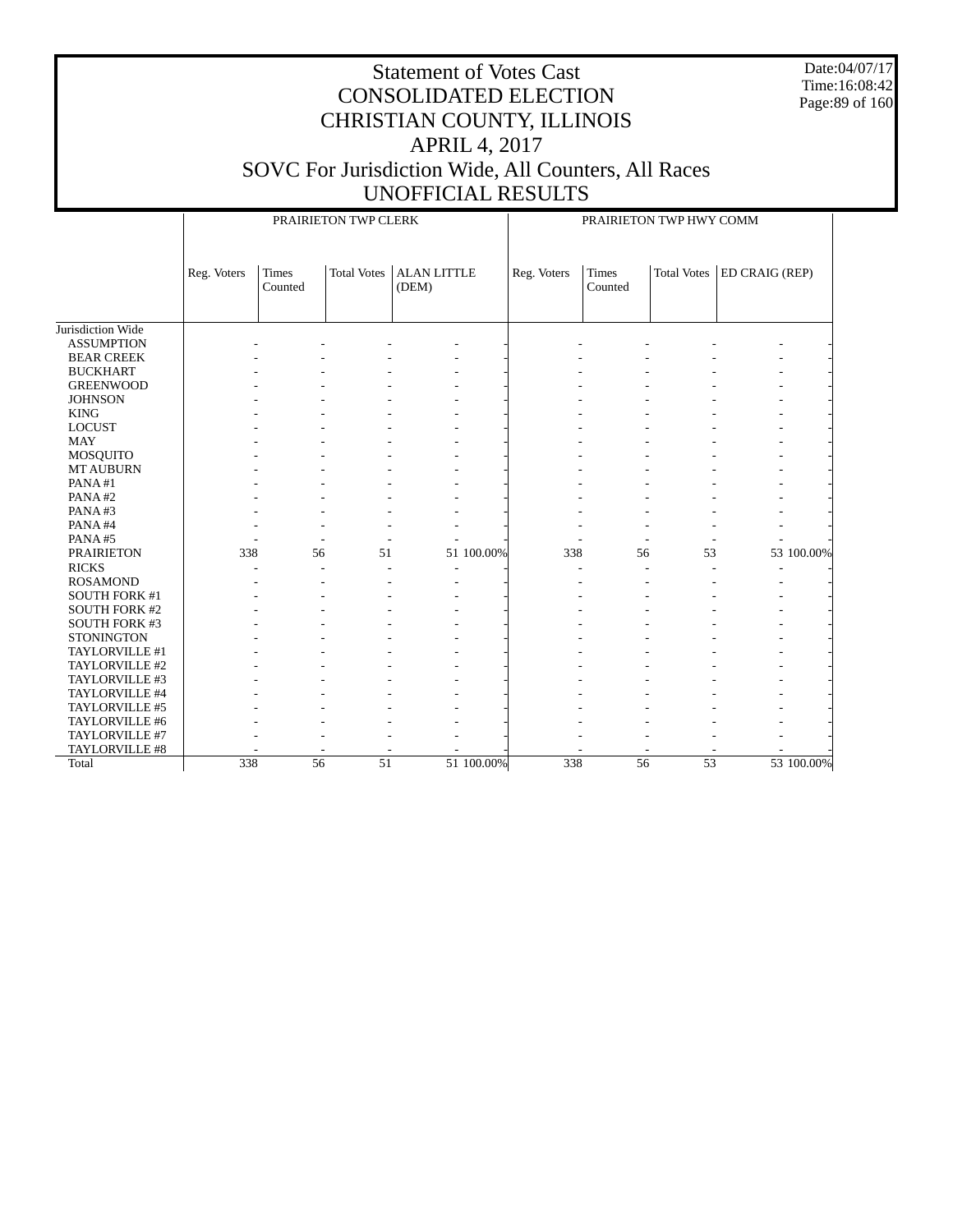Date:04/07/17 Time:16:08:42 Page:90 of 160

|                      |             | PRAIRIETON TWP TRUSTEE |                    |                            |        |                              |           |                               |           |                       |           |  |
|----------------------|-------------|------------------------|--------------------|----------------------------|--------|------------------------------|-----------|-------------------------------|-----------|-----------------------|-----------|--|
|                      | Reg. Voters | Times<br>Counted       | <b>Total Votes</b> | <b>MARK DAVIS</b><br>(REP) |        | <b>SCOTT GORDEN</b><br>(REP) |           | <b>BOB VATTHAUER</b><br>(REP) |           | JOHN BONN JR<br>(DEM) |           |  |
| Jurisdiction Wide    |             |                        |                    |                            |        |                              |           |                               |           |                       |           |  |
| <b>ASSUMPTION</b>    |             |                        |                    |                            |        |                              |           |                               |           |                       |           |  |
| <b>BEAR CREEK</b>    |             |                        |                    |                            |        |                              |           |                               |           |                       |           |  |
| <b>BUCKHART</b>      |             |                        |                    |                            |        |                              |           |                               |           |                       |           |  |
| <b>GREENWOOD</b>     |             |                        |                    |                            |        |                              |           |                               |           |                       |           |  |
| <b>JOHNSON</b>       |             |                        |                    |                            |        |                              |           |                               |           |                       |           |  |
| <b>KING</b>          |             |                        |                    |                            |        |                              |           |                               |           |                       |           |  |
| <b>LOCUST</b>        |             |                        |                    |                            |        |                              |           |                               |           |                       |           |  |
| <b>MAY</b>           |             |                        |                    |                            |        |                              |           |                               |           |                       |           |  |
| <b>MOSQUITO</b>      |             |                        |                    |                            |        |                              |           |                               |           |                       |           |  |
| <b>MT AUBURN</b>     |             |                        |                    |                            |        |                              |           |                               |           |                       |           |  |
| PANA#1               |             |                        |                    |                            |        |                              |           |                               |           |                       |           |  |
| PANA#2               |             |                        |                    |                            |        |                              |           |                               |           |                       |           |  |
| PANA#3               |             |                        |                    |                            |        |                              |           |                               |           |                       |           |  |
| PANA#4               |             |                        |                    |                            |        |                              |           |                               |           |                       |           |  |
| PANA#5               |             |                        |                    |                            |        |                              |           |                               |           |                       |           |  |
| <b>PRAIRIETON</b>    | 338         | 56                     | 194                | 51                         | 26.29% | 52                           | 26.80%    | 50                            | 25.77%    | 41                    | 21.13%    |  |
| <b>RICKS</b>         |             |                        |                    |                            |        |                              |           |                               |           |                       |           |  |
| <b>ROSAMOND</b>      |             |                        |                    |                            |        |                              |           |                               |           |                       |           |  |
| SOUTH FORK #1        |             |                        |                    |                            |        |                              |           |                               |           |                       |           |  |
| <b>SOUTH FORK #2</b> |             |                        |                    |                            |        |                              |           |                               |           |                       |           |  |
| <b>SOUTH FORK #3</b> |             |                        |                    |                            |        |                              |           |                               |           |                       |           |  |
| <b>STONINGTON</b>    |             |                        |                    |                            |        |                              |           |                               |           |                       |           |  |
| TAYLORVILLE #1       |             |                        |                    |                            |        |                              |           |                               |           |                       |           |  |
| TAYLORVILLE #2       |             |                        |                    |                            |        |                              |           |                               |           |                       |           |  |
| TAYLORVILLE #3       |             |                        |                    |                            |        |                              |           |                               |           |                       |           |  |
| TAYLORVILLE #4       |             |                        |                    |                            |        |                              |           |                               |           |                       |           |  |
| TAYLORVILLE #5       |             |                        |                    |                            |        |                              |           |                               |           |                       |           |  |
| TAYLORVILLE #6       |             |                        |                    |                            |        |                              |           |                               |           |                       |           |  |
| TAYLORVILLE #7       |             |                        |                    |                            |        |                              |           |                               |           |                       |           |  |
| TAYLORVILLE #8       |             |                        |                    |                            |        |                              |           |                               |           |                       |           |  |
| Total                | 338         | $\overline{56}$        | 194                | $\overline{51}$            | 26.29% |                              | 52 26.80% |                               | 50 25.77% |                       | 41 21.13% |  |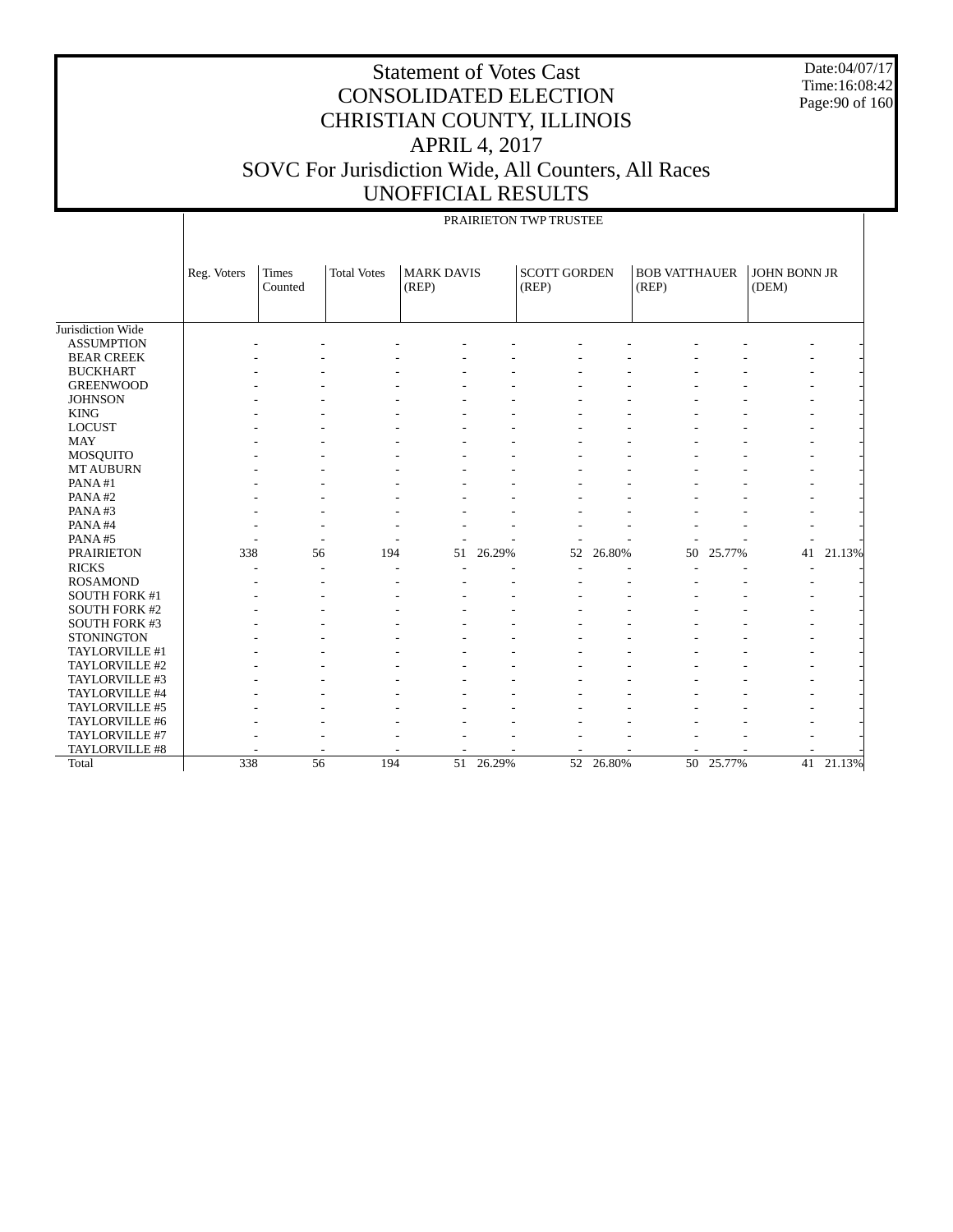Date:04/07/17 Time:16:08:42 Page:91 of 160

|                      |             |                  | <b>RICKS TWP SUPERVISOR</b> |                                | <b>RICKS TWP CLERK</b> |                  |                    |                          |  |  |
|----------------------|-------------|------------------|-----------------------------|--------------------------------|------------------------|------------------|--------------------|--------------------------|--|--|
|                      | Reg. Voters | Times<br>Counted | <b>Total Votes</b>          | <b>LAWRENCE BEATY</b><br>(REP) | Reg. Voters            | Times<br>Counted | <b>Total Votes</b> | <b>KERI GINGER (REP)</b> |  |  |
| Jurisdiction Wide    |             |                  |                             |                                |                        |                  |                    |                          |  |  |
| <b>ASSUMPTION</b>    |             |                  |                             |                                |                        |                  |                    |                          |  |  |
| <b>BEAR CREEK</b>    |             |                  |                             |                                |                        |                  |                    |                          |  |  |
| <b>BUCKHART</b>      |             |                  |                             |                                |                        |                  |                    |                          |  |  |
| <b>GREENWOOD</b>     |             |                  |                             |                                |                        |                  |                    |                          |  |  |
| <b>JOHNSON</b>       |             |                  |                             |                                |                        |                  |                    |                          |  |  |
| <b>KING</b>          |             |                  |                             |                                |                        |                  |                    |                          |  |  |
| <b>LOCUST</b>        |             |                  |                             |                                |                        |                  |                    |                          |  |  |
| <b>MAY</b>           |             |                  |                             |                                |                        |                  |                    |                          |  |  |
| MOSQUITO             |             |                  |                             |                                |                        |                  |                    |                          |  |  |
| <b>MT AUBURN</b>     |             |                  |                             |                                |                        |                  |                    |                          |  |  |
| PANA#1               |             |                  |                             |                                |                        |                  |                    |                          |  |  |
| PANA#2               |             |                  |                             |                                |                        |                  |                    |                          |  |  |
| PANA#3               |             |                  |                             |                                |                        |                  |                    |                          |  |  |
| PANA#4               |             |                  |                             |                                |                        |                  |                    |                          |  |  |
| PANA#5               |             |                  |                             |                                |                        |                  |                    |                          |  |  |
| <b>PRAIRIETON</b>    |             |                  |                             |                                |                        |                  |                    |                          |  |  |
| <b>RICKS</b>         | 852         | 356              | 324                         | 324 100.00%                    | 852                    | 356              | 323                | 323 100.00%              |  |  |
| <b>ROSAMOND</b>      |             |                  |                             |                                |                        |                  |                    |                          |  |  |
| SOUTH FORK #1        |             |                  |                             |                                |                        |                  |                    |                          |  |  |
| <b>SOUTH FORK #2</b> |             |                  |                             |                                |                        |                  |                    |                          |  |  |
| <b>SOUTH FORK #3</b> |             |                  |                             |                                |                        |                  |                    |                          |  |  |
| <b>STONINGTON</b>    |             |                  |                             |                                |                        |                  |                    |                          |  |  |
| TAYLORVILLE #1       |             |                  |                             |                                |                        |                  |                    |                          |  |  |
| TAYLORVILLE #2       |             |                  |                             |                                |                        |                  |                    |                          |  |  |
| TAYLORVILLE #3       |             |                  |                             |                                |                        |                  |                    |                          |  |  |
| TAYLORVILLE #4       |             |                  |                             |                                |                        |                  |                    |                          |  |  |
| TAYLORVILLE #5       |             |                  |                             |                                |                        |                  |                    |                          |  |  |
| TAYLORVILLE #6       |             |                  |                             |                                |                        |                  |                    |                          |  |  |
| TAYLORVILLE #7       |             |                  |                             |                                |                        |                  |                    |                          |  |  |
| TAYLORVILLE #8       |             |                  |                             |                                |                        |                  |                    |                          |  |  |
| Total                | 852         | 356              | 324                         | 324 100.00%                    | 852                    | 356              | 323                | 323 100.00%              |  |  |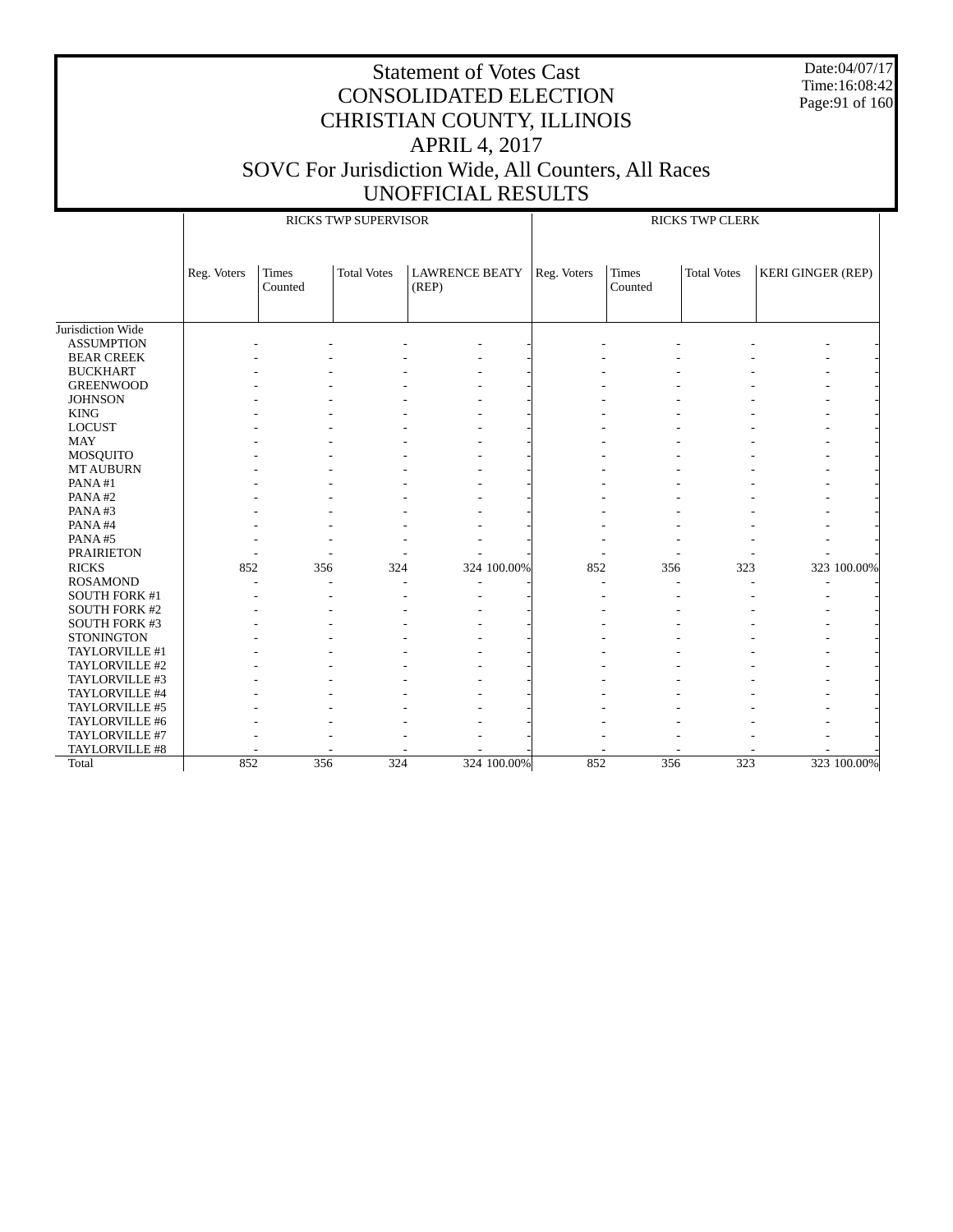Date:04/07/17 Time:16:08:43 Page:92 of 160

## Statement of Votes Cast CONSOLIDATED ELECTION CHRISTIAN COUNTY, ILLINOIS APRIL 4, 2017 SOVC For Jurisdiction Wide, All Counters, All Races UNOFFICIAL RESULTS

T

|                      |             |                         | RICKS TWP HWY COMM |                                |             |
|----------------------|-------------|-------------------------|--------------------|--------------------------------|-------------|
|                      | Reg. Voters | <b>Times</b><br>Counted | <b>Total Votes</b> | <b>RICHARD GRUNDY</b><br>(REP) |             |
| Jurisdiction Wide    |             |                         |                    |                                |             |
| <b>ASSUMPTION</b>    |             |                         |                    |                                |             |
| <b>BEAR CREEK</b>    |             |                         |                    |                                |             |
| <b>BUCKHART</b>      |             |                         |                    |                                |             |
| <b>GREENWOOD</b>     |             |                         |                    |                                |             |
| <b>JOHNSON</b>       |             |                         |                    |                                |             |
| <b>KING</b>          |             |                         |                    |                                |             |
| <b>LOCUST</b>        |             |                         |                    |                                |             |
| <b>MAY</b>           |             |                         |                    |                                |             |
| MOSQUITO             |             |                         |                    |                                |             |
| <b>MT AUBURN</b>     |             |                         |                    |                                |             |
| PANA#1               |             |                         |                    |                                |             |
| PANA#2               |             |                         |                    |                                |             |
| PANA#3               |             |                         |                    |                                |             |
| PANA#4               |             |                         |                    |                                |             |
| PANA#5               |             |                         |                    |                                |             |
| <b>PRAIRIETON</b>    |             |                         |                    |                                |             |
| <b>RICKS</b>         | 852         | 356                     | 317                |                                | 317 100.00% |
| <b>ROSAMOND</b>      |             |                         |                    |                                |             |
| <b>SOUTH FORK #1</b> |             |                         |                    |                                |             |
| <b>SOUTH FORK #2</b> |             |                         |                    |                                |             |
| <b>SOUTH FORK #3</b> |             |                         |                    |                                |             |
| <b>STONINGTON</b>    |             |                         |                    |                                |             |
| TAYLORVILLE #1       |             |                         |                    |                                |             |
| TAYLORVILLE #2       |             |                         |                    |                                |             |
| TAYLORVILLE #3       |             |                         |                    |                                |             |
| TAYLORVILLE #4       |             |                         |                    |                                |             |
| TAYLORVILLE #5       |             |                         |                    |                                |             |
| TAYLORVILLE #6       |             |                         |                    |                                |             |
| TAYLORVILLE #7       |             |                         |                    |                                |             |
| TAYLORVILLE #8       |             |                         |                    |                                |             |
| Total                | 852         | 356                     | 317                |                                | 317 100.00% |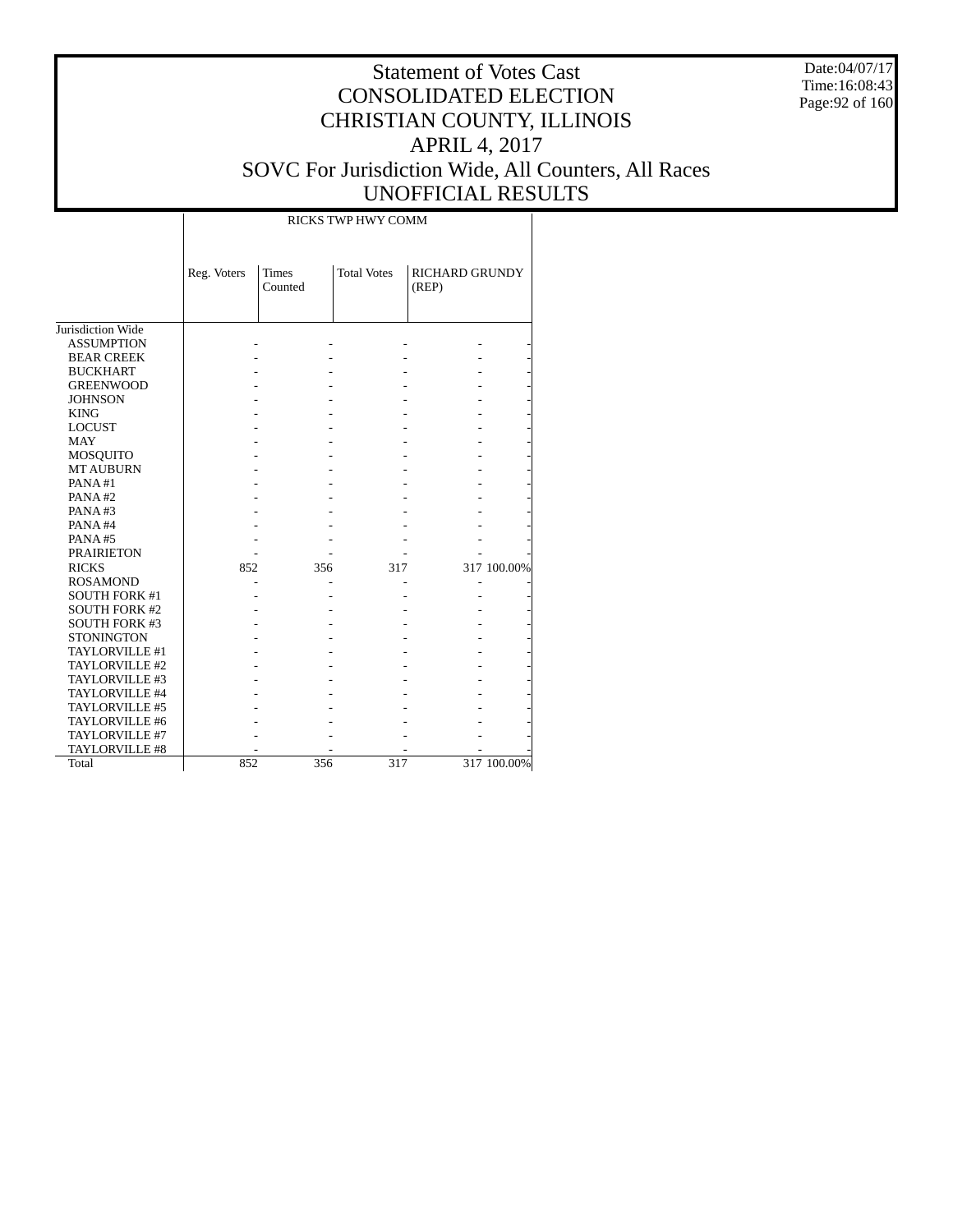Date:04/07/17 Time:16:08:43 Page:93 of 160

|                       |             | <b>RICKS TWP TRUSTEE</b> |                    |                                        |        |                             |        |                              |            |  |  |  |
|-----------------------|-------------|--------------------------|--------------------|----------------------------------------|--------|-----------------------------|--------|------------------------------|------------|--|--|--|
|                       | Reg. Voters | <b>Times</b><br>Counted  | <b>Total Votes</b> | <b>SUSAN</b><br><b>SCHMEDEKE (REP)</b> |        | <b>JERRY RUTAN</b><br>(REP) |        | <b>JEFFREY FAHL</b><br>(IND) |            |  |  |  |
| Jurisdiction Wide     |             |                          |                    |                                        |        |                             |        |                              |            |  |  |  |
| <b>ASSUMPTION</b>     |             |                          |                    |                                        |        |                             |        |                              |            |  |  |  |
| <b>BEAR CREEK</b>     |             |                          |                    |                                        |        |                             |        |                              |            |  |  |  |
| <b>BUCKHART</b>       |             |                          |                    |                                        |        |                             |        |                              |            |  |  |  |
| <b>GREENWOOD</b>      |             |                          |                    |                                        |        |                             |        |                              |            |  |  |  |
| <b>JOHNSON</b>        |             |                          |                    |                                        |        |                             |        |                              |            |  |  |  |
| <b>KING</b>           |             |                          |                    |                                        |        |                             |        |                              |            |  |  |  |
| <b>LOCUST</b>         |             |                          |                    |                                        |        |                             |        |                              |            |  |  |  |
| <b>MAY</b>            |             |                          |                    |                                        |        |                             |        |                              |            |  |  |  |
| MOSQUITO              |             |                          |                    |                                        |        |                             |        |                              |            |  |  |  |
| <b>MT AUBURN</b>      |             |                          |                    |                                        |        |                             |        |                              |            |  |  |  |
| PANA#1                |             |                          |                    |                                        |        |                             |        |                              |            |  |  |  |
| PANA#2                |             |                          |                    |                                        |        |                             |        |                              |            |  |  |  |
| PANA#3                |             |                          |                    |                                        |        |                             |        |                              |            |  |  |  |
| PANA#4                |             |                          |                    |                                        |        |                             |        |                              |            |  |  |  |
| PANA#5                |             |                          |                    |                                        |        |                             |        |                              |            |  |  |  |
| <b>PRAIRIETON</b>     |             |                          |                    |                                        |        |                             |        |                              |            |  |  |  |
| <b>RICKS</b>          | 852         | 356                      | 1002               | 256                                    | 25.55% | 210                         | 20.96% | 245                          | 24.45%     |  |  |  |
| <b>ROSAMOND</b>       |             |                          |                    |                                        |        |                             |        |                              |            |  |  |  |
| <b>SOUTH FORK #1</b>  |             | ۰                        |                    |                                        |        |                             |        |                              |            |  |  |  |
| <b>SOUTH FORK #2</b>  |             |                          |                    |                                        |        |                             |        |                              |            |  |  |  |
| <b>SOUTH FORK #3</b>  |             |                          |                    |                                        |        |                             |        |                              |            |  |  |  |
| <b>STONINGTON</b>     |             |                          |                    |                                        |        |                             |        |                              |            |  |  |  |
| TAYLORVILLE #1        |             |                          |                    |                                        |        |                             |        |                              |            |  |  |  |
| TAYLORVILLE #2        |             |                          |                    |                                        |        |                             |        |                              |            |  |  |  |
| TAYLORVILLE #3        |             |                          |                    |                                        |        |                             |        |                              |            |  |  |  |
| TAYLORVILLE #4        |             |                          |                    |                                        |        |                             |        |                              |            |  |  |  |
| TAYLORVILLE #5        |             |                          |                    |                                        |        |                             |        |                              |            |  |  |  |
| TAYLORVILLE #6        |             |                          |                    |                                        |        |                             |        |                              |            |  |  |  |
| TAYLORVILLE #7        |             |                          |                    |                                        |        |                             |        |                              |            |  |  |  |
| <b>TAYLORVILLE #8</b> |             |                          |                    |                                        |        |                             |        |                              |            |  |  |  |
| Total                 | 852         | 356                      | 1002               | 256                                    | 25.55% | 210                         | 20.96% |                              | 245 24.45% |  |  |  |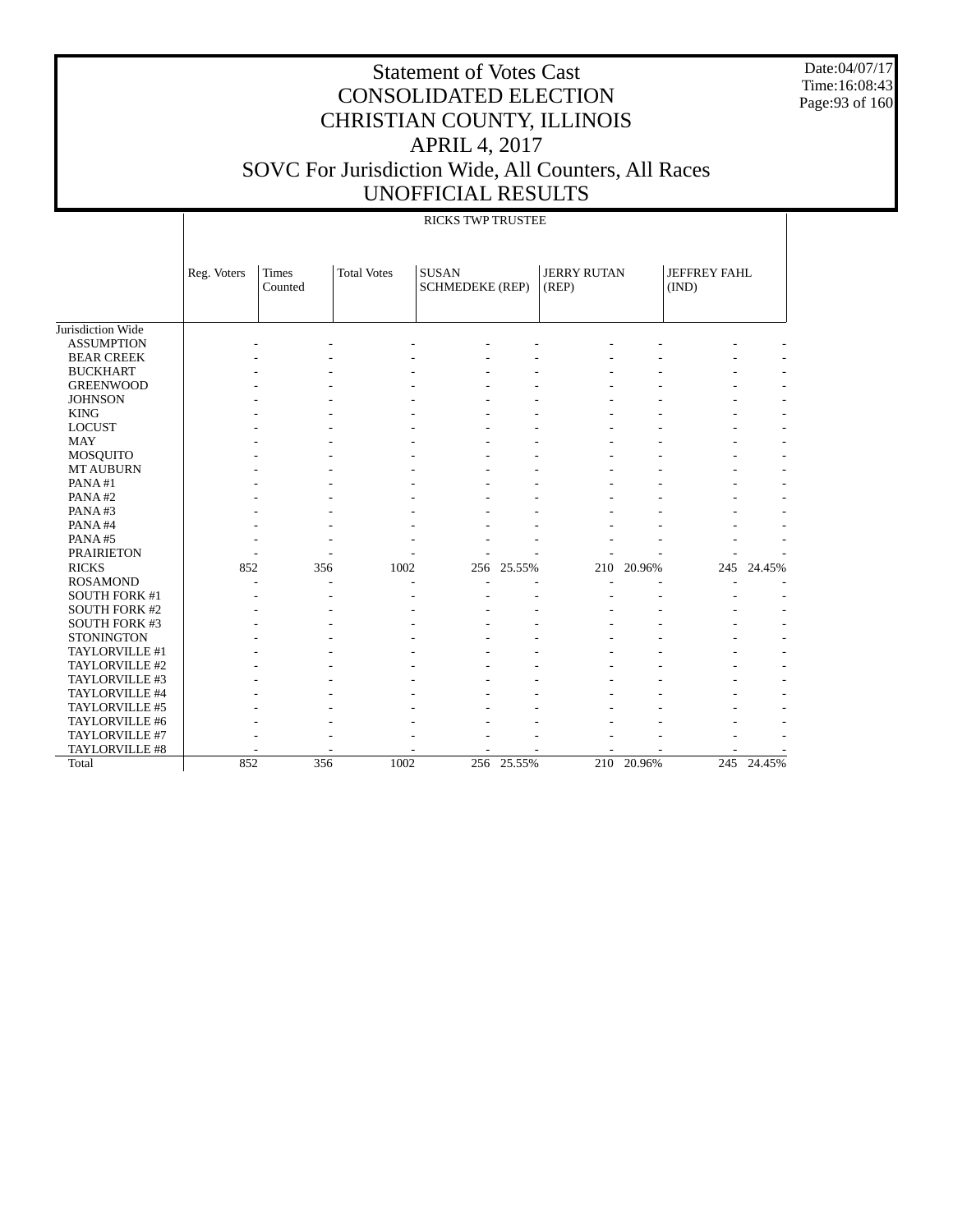Date:04/07/17 Time:16:08:43 Page:94 of 160

|                              | <b>RICKS TWP TRUSTEE</b>    |             | ROSAMOND TWP SUPERVISOR |                    |                            |            |  |  |  |
|------------------------------|-----------------------------|-------------|-------------------------|--------------------|----------------------------|------------|--|--|--|
|                              | <b>JOHN LANGEN</b><br>(IND) | Reg. Voters | <b>Times</b><br>Counted | <b>Total Votes</b> | <b>JOHN SCOTT</b><br>(REP) |            |  |  |  |
| Jurisdiction Wide            |                             |             |                         |                    |                            |            |  |  |  |
| <b>ASSUMPTION</b>            |                             |             |                         |                    |                            |            |  |  |  |
| <b>BEAR CREEK</b>            |                             |             |                         |                    |                            |            |  |  |  |
| <b>BUCKHART</b>              |                             |             |                         |                    |                            |            |  |  |  |
|                              |                             |             |                         |                    |                            |            |  |  |  |
| <b>GREENWOOD</b>             |                             |             |                         |                    |                            |            |  |  |  |
| <b>JOHNSON</b>               |                             |             |                         |                    |                            |            |  |  |  |
| <b>KING</b><br><b>LOCUST</b> |                             |             |                         |                    |                            |            |  |  |  |
|                              |                             |             |                         |                    |                            |            |  |  |  |
| <b>MAY</b>                   |                             |             |                         |                    |                            |            |  |  |  |
| <b>MOSQUITO</b>              |                             |             |                         |                    |                            |            |  |  |  |
| <b>MT AUBURN</b><br>PANA#1   |                             |             |                         |                    |                            |            |  |  |  |
|                              |                             |             |                         |                    |                            |            |  |  |  |
| PANA#2                       |                             |             |                         |                    |                            |            |  |  |  |
| PANA#3                       |                             |             |                         |                    |                            |            |  |  |  |
| PANA#4                       |                             |             |                         |                    |                            |            |  |  |  |
| PANA#5                       |                             |             |                         |                    |                            |            |  |  |  |
| <b>PRAIRIETON</b>            |                             |             |                         |                    |                            |            |  |  |  |
| <b>RICKS</b>                 | 29.04%<br>291               |             |                         |                    |                            |            |  |  |  |
| <b>ROSAMOND</b>              |                             | 243         | 33                      | 30                 |                            | 30 100.00% |  |  |  |
| SOUTH FORK #1                |                             |             |                         |                    |                            |            |  |  |  |
| <b>SOUTH FORK #2</b>         |                             |             |                         |                    |                            |            |  |  |  |
| <b>SOUTH FORK #3</b>         |                             |             |                         |                    |                            |            |  |  |  |
| <b>STONINGTON</b>            |                             |             |                         |                    |                            |            |  |  |  |
| TAYLORVILLE #1               |                             |             |                         |                    |                            |            |  |  |  |
| TAYLORVILLE #2               |                             |             |                         |                    |                            |            |  |  |  |
| TAYLORVILLE #3               |                             |             |                         |                    |                            |            |  |  |  |
| TAYLORVILLE #4               |                             |             |                         |                    |                            |            |  |  |  |
| TAYLORVILLE #5               |                             |             |                         |                    |                            |            |  |  |  |
| TAYLORVILLE #6               |                             |             |                         |                    |                            |            |  |  |  |
| TAYLORVILLE #7               |                             |             |                         |                    |                            |            |  |  |  |
| TAYLORVILLE #8               |                             |             |                         |                    |                            |            |  |  |  |
| Total                        | 291 29.04%                  | 243         | 33                      | 30                 |                            | 30 100.00% |  |  |  |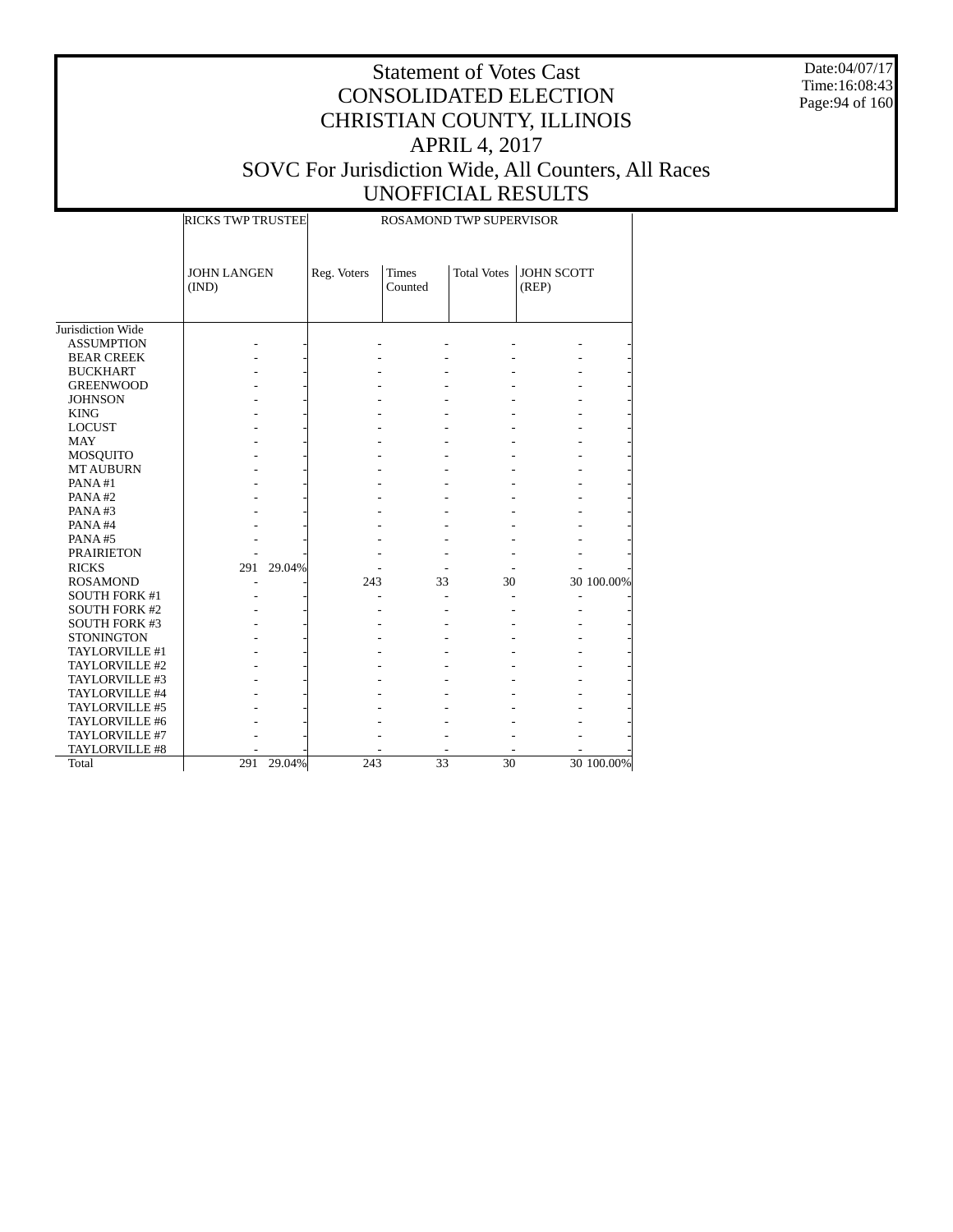Date:04/07/17 Time:16:08:43 Page:95 of 160

|                      |             |                  | <b>ROSAMOND TWP CLERK</b> |                                           |            | ROSAMOND TWP HWY COMM |                         |                                                    |  |            |  |
|----------------------|-------------|------------------|---------------------------|-------------------------------------------|------------|-----------------------|-------------------------|----------------------------------------------------|--|------------|--|
|                      | Reg. Voters | Times<br>Counted | <b>Total Votes</b>        | <b>DALE</b><br><b>KLINDWORTH</b><br>(REP) |            | Reg. Voters           | <b>Times</b><br>Counted | <b>Total Votes</b><br><b>RYAN HERBORD</b><br>(REP) |  |            |  |
| Jurisdiction Wide    |             |                  |                           |                                           |            |                       |                         |                                                    |  |            |  |
| <b>ASSUMPTION</b>    |             |                  |                           |                                           |            |                       |                         |                                                    |  |            |  |
| <b>BEAR CREEK</b>    |             |                  |                           |                                           |            |                       |                         |                                                    |  |            |  |
| <b>BUCKHART</b>      |             |                  |                           |                                           |            |                       |                         |                                                    |  |            |  |
| <b>GREENWOOD</b>     |             |                  |                           |                                           |            |                       |                         |                                                    |  |            |  |
| <b>JOHNSON</b>       |             |                  |                           |                                           |            |                       |                         |                                                    |  |            |  |
| <b>KING</b>          |             |                  |                           |                                           |            |                       |                         |                                                    |  |            |  |
| <b>LOCUST</b>        |             |                  |                           |                                           |            |                       |                         |                                                    |  |            |  |
| <b>MAY</b>           |             |                  |                           |                                           |            |                       |                         |                                                    |  |            |  |
| MOSQUITO             |             |                  |                           |                                           |            |                       |                         |                                                    |  |            |  |
| <b>MT AUBURN</b>     |             |                  |                           |                                           |            |                       |                         |                                                    |  |            |  |
| PANA#1               |             |                  |                           |                                           |            |                       |                         |                                                    |  |            |  |
| PANA#2               |             |                  |                           |                                           |            |                       |                         |                                                    |  |            |  |
| PANA#3               |             |                  |                           |                                           |            |                       |                         |                                                    |  |            |  |
| PANA#4               |             |                  |                           |                                           |            |                       |                         |                                                    |  |            |  |
| PANA#5               |             |                  |                           |                                           |            |                       |                         |                                                    |  |            |  |
| <b>PRAIRIETON</b>    |             |                  |                           |                                           |            |                       |                         |                                                    |  |            |  |
| <b>RICKS</b>         |             |                  |                           |                                           |            |                       |                         |                                                    |  |            |  |
| <b>ROSAMOND</b>      | 243         | 33               | 31                        |                                           | 31 100.00% | 243                   | 33                      | 28                                                 |  | 28 100.00% |  |
| SOUTH FORK #1        |             |                  | $\overline{a}$            | ÷,                                        |            |                       |                         |                                                    |  |            |  |
| <b>SOUTH FORK #2</b> |             |                  |                           |                                           |            |                       |                         |                                                    |  |            |  |
| <b>SOUTH FORK #3</b> |             |                  |                           |                                           |            |                       |                         |                                                    |  |            |  |
| <b>STONINGTON</b>    |             |                  |                           |                                           |            |                       |                         |                                                    |  |            |  |
| TAYLORVILLE #1       |             |                  |                           |                                           |            |                       |                         |                                                    |  |            |  |
| TAYLORVILLE #2       |             |                  |                           |                                           |            |                       |                         |                                                    |  |            |  |
| TAYLORVILLE #3       |             |                  |                           |                                           |            |                       |                         |                                                    |  |            |  |
| TAYLORVILLE #4       |             |                  |                           |                                           |            |                       |                         |                                                    |  |            |  |
| TAYLORVILLE #5       |             |                  |                           |                                           |            |                       |                         |                                                    |  |            |  |
| TAYLORVILLE #6       |             |                  |                           |                                           |            |                       |                         |                                                    |  |            |  |
| TAYLORVILLE #7       |             |                  |                           |                                           |            |                       |                         |                                                    |  |            |  |
| TAYLORVILLE #8       |             |                  |                           |                                           |            |                       |                         |                                                    |  |            |  |
| Total                | 243         | $\overline{33}$  | $\overline{31}$           |                                           | 31 100.00% | 243                   | $\overline{33}$         | 28                                                 |  | 28 100,00% |  |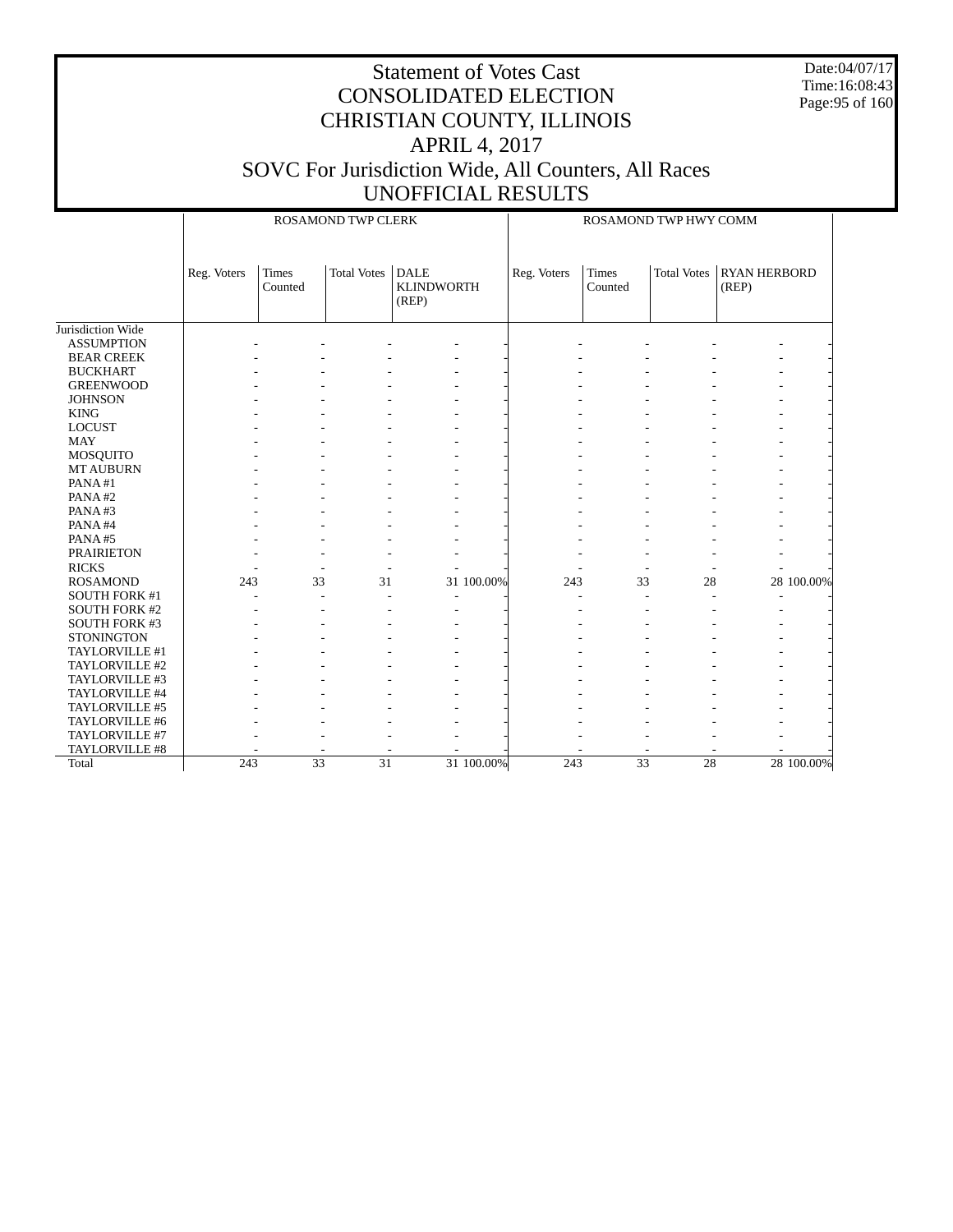Date:04/07/17 Time:16:08:43 Page:96 of 160

|                      |             | <b>ROSAMOND TWP TRUSTEE</b> |                    |                                |        |                             |           |                               |           |                                |           |
|----------------------|-------------|-----------------------------|--------------------|--------------------------------|--------|-----------------------------|-----------|-------------------------------|-----------|--------------------------------|-----------|
|                      | Reg. Voters | Times<br>Counted            | <b>Total Votes</b> | <b>DOUG KIRKBRIDE</b><br>(REP) |        | <b>REX WILHOUR</b><br>(REP) |           | <b>DANIEL BEYERS</b><br>(REP) |           | <b>LELAND SCHMITZ</b><br>(REP) |           |
| Jurisdiction Wide    |             |                             |                    |                                |        |                             |           |                               |           |                                |           |
| <b>ASSUMPTION</b>    |             |                             |                    |                                |        |                             |           |                               |           |                                |           |
| <b>BEAR CREEK</b>    |             |                             |                    |                                |        |                             |           |                               |           |                                |           |
| <b>BUCKHART</b>      |             |                             |                    |                                |        |                             |           |                               |           |                                |           |
| <b>GREENWOOD</b>     |             |                             |                    |                                |        |                             |           |                               |           |                                |           |
| <b>JOHNSON</b>       |             |                             |                    |                                |        |                             |           |                               |           |                                |           |
| <b>KING</b>          |             |                             |                    |                                |        |                             |           |                               |           |                                |           |
| <b>LOCUST</b>        |             |                             |                    |                                |        |                             |           |                               |           |                                |           |
| <b>MAY</b>           |             |                             |                    |                                |        |                             |           |                               |           |                                |           |
| MOSQUITO             |             |                             |                    |                                |        |                             |           |                               |           |                                |           |
| <b>MT AUBURN</b>     |             |                             |                    |                                |        |                             |           |                               |           |                                |           |
| PANA#1               |             |                             |                    |                                |        |                             |           |                               |           |                                |           |
| PANA#2               |             |                             |                    |                                |        |                             |           |                               |           |                                |           |
| PANA#3               |             |                             |                    |                                |        |                             |           |                               |           |                                |           |
| PANA#4               |             |                             |                    |                                |        |                             |           |                               |           |                                |           |
| PANA#5               |             |                             |                    |                                |        |                             |           |                               |           |                                |           |
| <b>PRAIRIETON</b>    |             |                             |                    |                                |        |                             |           |                               |           |                                |           |
| <b>RICKS</b>         |             |                             |                    |                                |        |                             |           |                               |           |                                |           |
| <b>ROSAMOND</b>      | 243         | 33                          | 107                | 27                             | 25.23% | 27                          | 25.23%    | 27                            | 25.23%    | 26                             | 24.30%    |
| <b>SOUTH FORK #1</b> |             |                             |                    |                                |        |                             |           |                               |           |                                |           |
| <b>SOUTH FORK #2</b> |             |                             |                    |                                |        |                             |           |                               |           |                                |           |
| <b>SOUTH FORK #3</b> |             |                             |                    |                                |        |                             |           |                               |           |                                |           |
| <b>STONINGTON</b>    |             |                             |                    |                                |        |                             |           |                               |           |                                |           |
| TAYLORVILLE #1       |             |                             |                    |                                |        |                             |           |                               |           |                                |           |
| TAYLORVILLE #2       |             |                             |                    |                                |        |                             |           |                               |           |                                |           |
| TAYLORVILLE #3       |             |                             |                    |                                |        |                             |           |                               |           |                                |           |
| TAYLORVILLE #4       |             |                             |                    |                                |        |                             |           |                               |           |                                |           |
| TAYLORVILLE #5       |             |                             |                    |                                |        |                             |           |                               |           |                                |           |
| TAYLORVILLE #6       |             |                             |                    |                                |        |                             |           |                               |           |                                |           |
| TAYLORVILLE #7       |             |                             |                    |                                |        |                             |           |                               |           |                                |           |
| TAYLORVILLE #8       |             |                             |                    |                                |        |                             |           |                               |           |                                |           |
| Total                | 243         | $\overline{33}$             | 107                | 27                             | 25.23% |                             | 27 25.23% |                               | 27 25.23% |                                | 26 24.30% |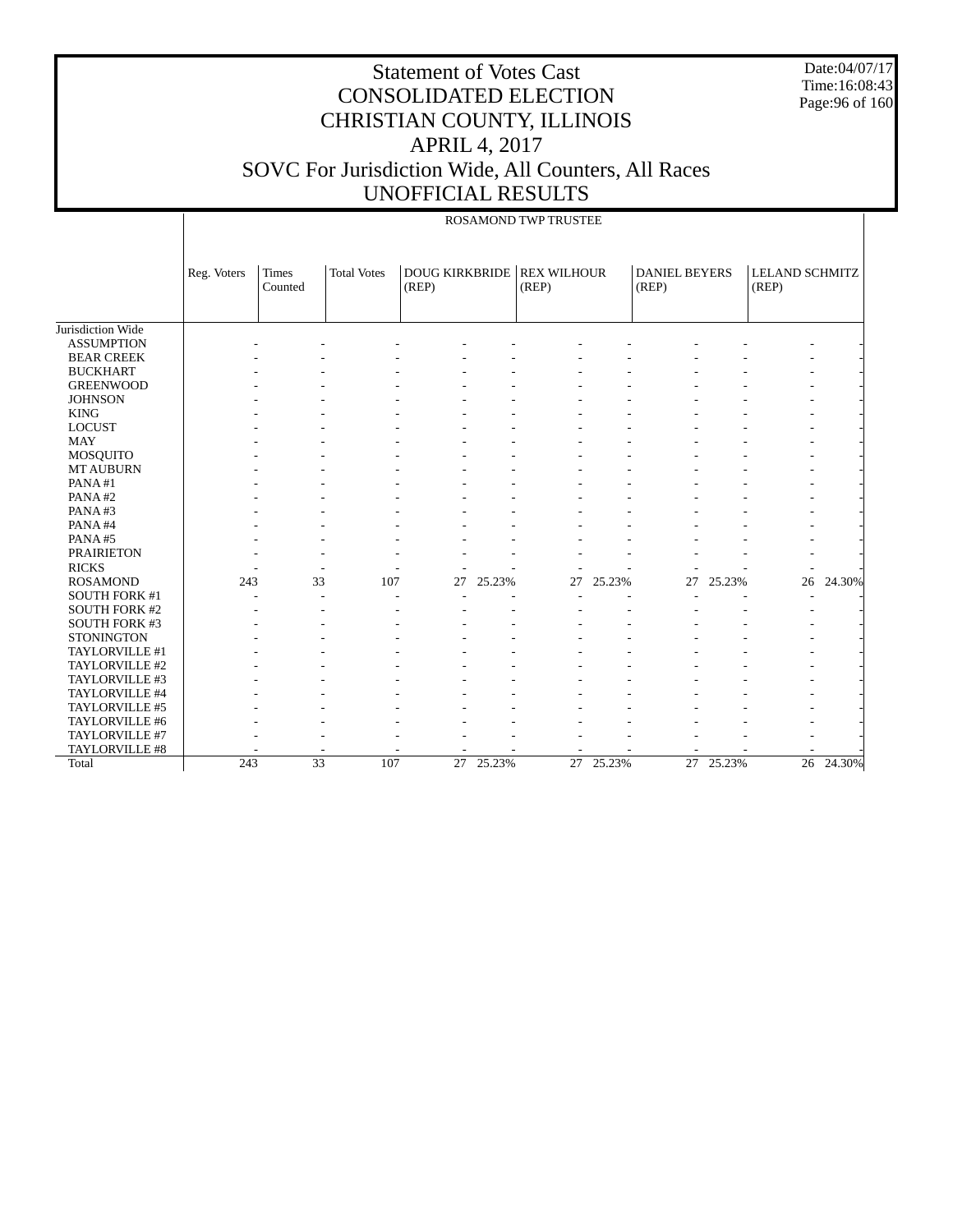Date:04/07/17 Time:16:08:43 Page:97 of 160

#### CONSOLIDATED ELECTION CHRISTIAN COUNTY, ILLINOIS APRIL 4, 2017 SOVC For Jurisdiction Wide, All Counters, All Races UNOFFICIAL RESULTS

Statement of Votes Cast

 Jurisdiction Wide ASSUMPTION BEAR CREEK BUCKHART GREENWOOD **JOHNSON**  KING LOCUST MAY MOSQUITO MT AUBURN PANA #1 PANA #2 PANA #3 PANA #4 PANA #5 PRAIRIETON RICKS ROSAMOND SOUTH FORK #1 SOUTH FORK #2 SOUTH FORK #3 **STONINGTON**  TAYLORVILLE #1 TAYLORVILLE #2 TAYLORVILLE #3 TAYLORVILLE #4 TAYLORVILLE #5 TAYLORVILLE #6 TAYLORVILLE #7 TAYLORVILLE #8 Total Reg. Voters Times Counted Total Votes | NANCY ROGGERO (DEM) SO FORK TWP SUPERVISOR Reg. Voters | Times Counted Total Votes | MONICA MONTS (DEM) SO FORK TWP CLERK - - - - - - - - - - - - - - - - - - - - - - - - - - - - - - - - - - - - - - - - - - - - - - - - - - - - - - - - - - - - - - - - - - - - - - - - - - - - - - - - - - - - - - - - - - - - - - - - - - - - - - - - - - - - - - - - - - - - - - - - - - - - - - - - - - - - - - - - - - - - - - - - - - - - - - - - - - - - - - - - - - - - - - - - - - - - - - - - - - - - 924 250 222 222 100.00% 924 250 204 204 100.00% 479 72 58 58 100.00% 479 72 47 47 100.00% 498 160 127 127 100.00% 498 160 109 109 100.00% - - - - - - - - - - - - - - - - - - - - - - - - - - - - - - - - - - - - - - - - - - - - - - - - - - - - - - - - - - - - - - - - - - - - - - - - - - - - - - - - - - - - - - - - - - 1901 482 407 407 100.00% 1901 482 360 360 100.00%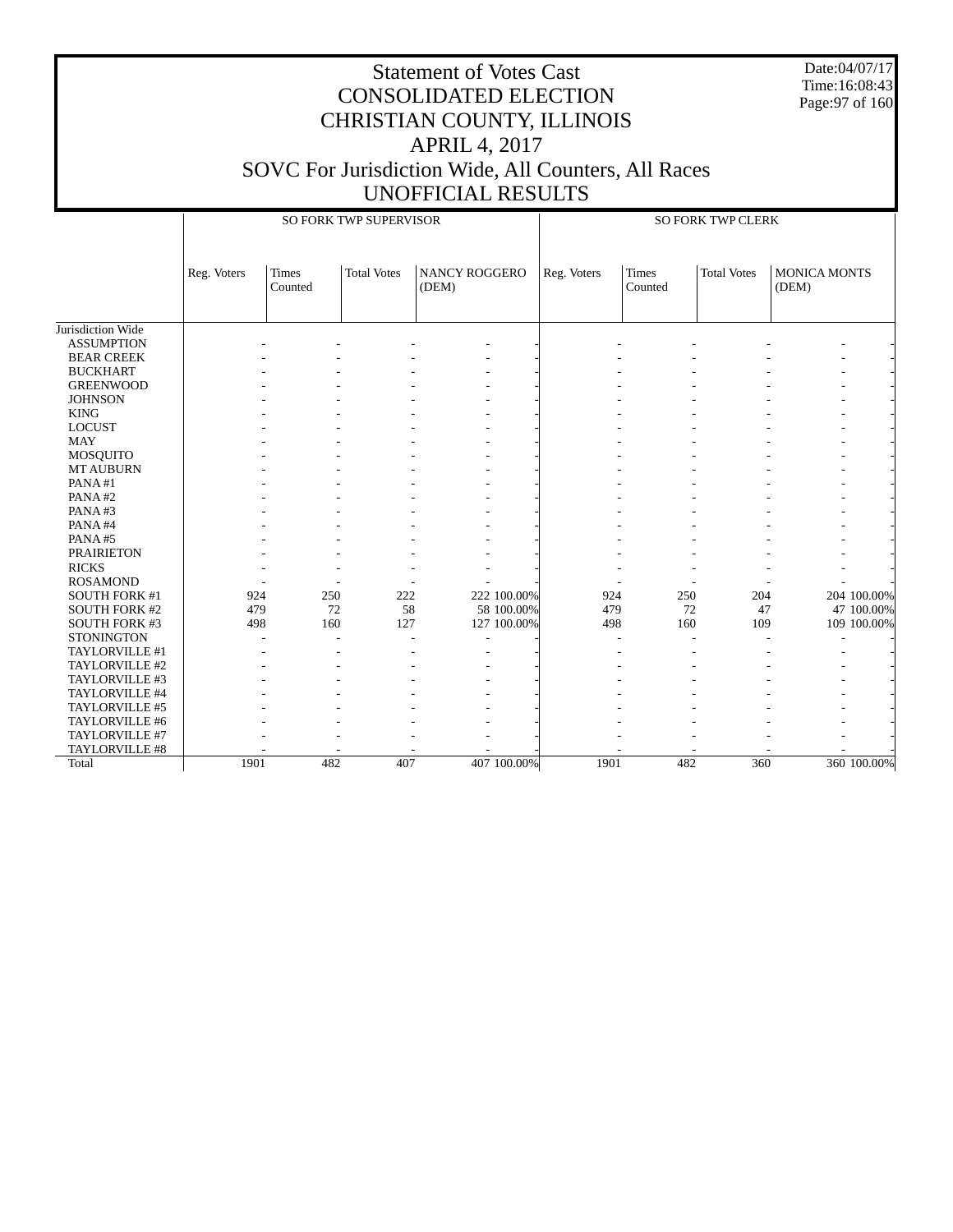Date:04/07/17 Time:16:08:43 Page:98 of 160

|                      |             |                         | SO FORK TWP ASSESSOR |                                  |             |             |                         | SO FORK TWP HWY COMM |                        |             |
|----------------------|-------------|-------------------------|----------------------|----------------------------------|-------------|-------------|-------------------------|----------------------|------------------------|-------------|
|                      | Reg. Voters | <b>Times</b><br>Counted | <b>Total Votes</b>   | <b>RAECQUEL</b><br>ZANOTTI (DEM) |             | Reg. Voters | <b>Times</b><br>Counted | <b>Total Votes</b>   | TERRY WORKMAN<br>(DEM) |             |
| Jurisdiction Wide    |             |                         |                      |                                  |             |             |                         |                      |                        |             |
| <b>ASSUMPTION</b>    |             |                         |                      |                                  |             |             |                         |                      |                        |             |
| <b>BEAR CREEK</b>    |             |                         |                      |                                  |             |             |                         |                      |                        |             |
| <b>BUCKHART</b>      |             |                         |                      |                                  |             |             |                         |                      |                        |             |
| <b>GREENWOOD</b>     |             |                         |                      |                                  |             |             |                         |                      |                        |             |
| <b>JOHNSON</b>       |             |                         |                      |                                  |             |             |                         |                      |                        |             |
| <b>KING</b>          |             |                         |                      |                                  |             |             |                         |                      |                        |             |
| <b>LOCUST</b>        |             |                         |                      |                                  |             |             |                         |                      |                        |             |
| <b>MAY</b>           |             |                         |                      |                                  |             |             |                         |                      |                        |             |
| MOSQUITO             |             |                         |                      |                                  |             |             |                         |                      |                        |             |
| <b>MT AUBURN</b>     |             |                         |                      |                                  |             |             |                         |                      |                        |             |
| PANA#1               |             |                         |                      |                                  |             |             |                         |                      |                        |             |
| PANA#2               |             |                         |                      |                                  |             |             |                         |                      |                        |             |
| PANA#3               |             |                         |                      |                                  |             |             |                         |                      |                        |             |
| PANA#4               |             |                         |                      |                                  |             |             |                         |                      |                        |             |
| PANA#5               |             |                         |                      |                                  |             |             |                         |                      |                        |             |
| <b>PRAIRIETON</b>    |             |                         |                      |                                  |             |             |                         |                      |                        |             |
| <b>RICKS</b>         |             |                         |                      |                                  |             |             |                         |                      |                        |             |
| <b>ROSAMOND</b>      |             |                         |                      |                                  |             |             |                         |                      |                        |             |
| SOUTH FORK #1        | 924         | 250                     | 201                  |                                  | 201 100.00% | 924         | 250                     | 226                  |                        | 226 100.00% |
| SOUTH FORK #2        | 479         | 72                      | 56                   |                                  | 56 100.00%  | 479         | 72                      | 60                   |                        | 60 100.00%  |
| <b>SOUTH FORK #3</b> | 498         | 160                     | 111                  |                                  | 111 100.00% | 498         | 160                     | 133                  |                        | 133 100.00% |
| <b>STONINGTON</b>    |             |                         |                      |                                  |             |             |                         |                      |                        |             |
| TAYLORVILLE #1       |             |                         |                      |                                  |             |             |                         |                      |                        |             |
| TAYLORVILLE #2       |             |                         |                      |                                  |             |             |                         |                      |                        |             |
| TAYLORVILLE #3       |             |                         |                      |                                  |             |             |                         |                      |                        |             |
| TAYLORVILLE #4       |             |                         |                      |                                  |             |             |                         |                      |                        |             |
| TAYLORVILLE #5       |             |                         |                      |                                  |             |             |                         |                      |                        |             |
| TAYLORVILLE #6       |             |                         |                      |                                  |             |             |                         |                      |                        |             |
| TAYLORVILLE #7       |             |                         |                      |                                  |             |             |                         |                      |                        |             |
| TAYLORVILLE #8       |             |                         |                      |                                  |             |             |                         |                      |                        |             |
| Total                | 1901        | 482                     | 368                  |                                  | 368 100.00% | 1901        | 482                     | 419                  |                        | 419 100.00% |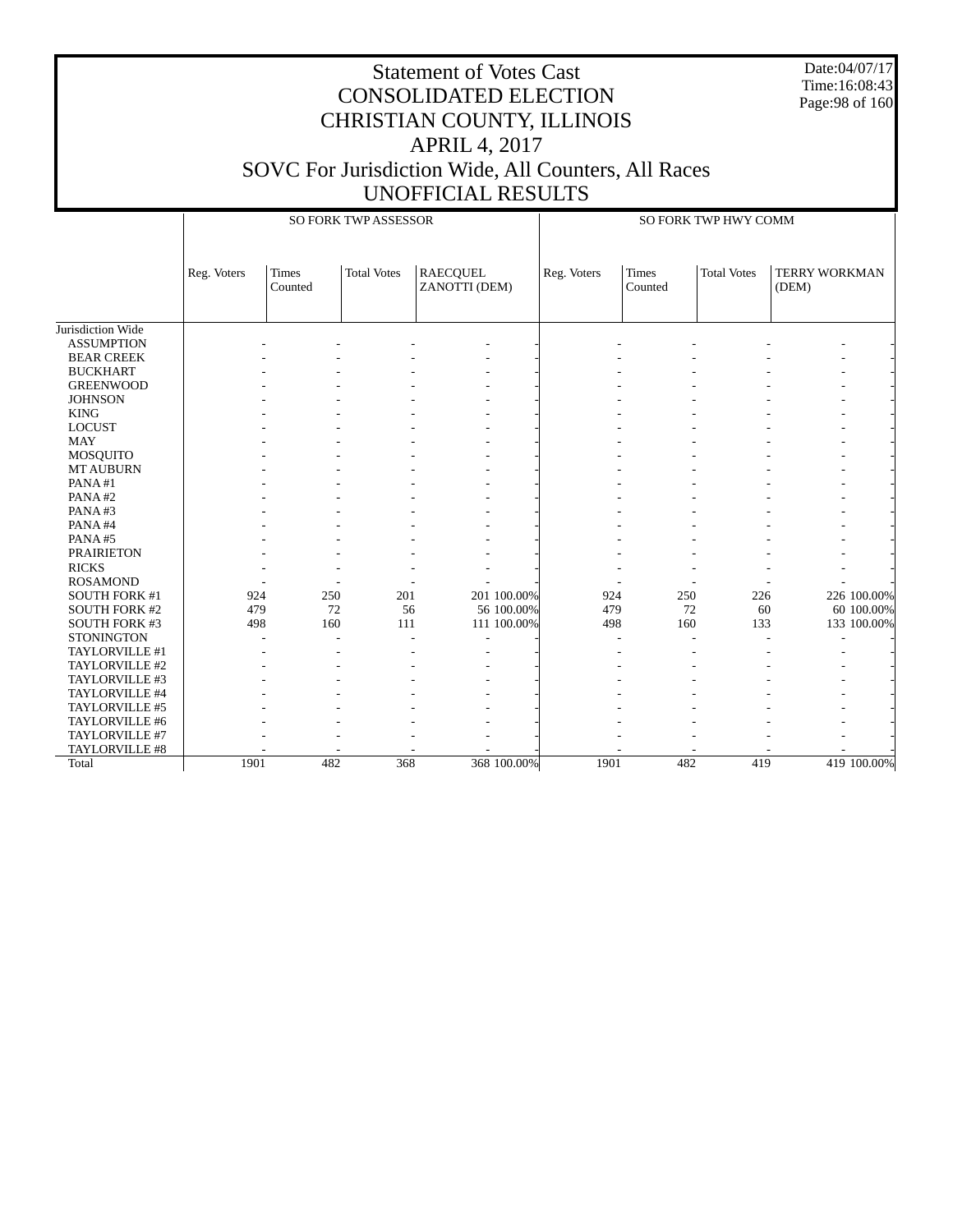Date:04/07/17 Time:16:08:43 Page:99 of 160

|                      |             |                         |                    | SO FORK TWP TRUSTEE            |        |                          |            |                        |            |
|----------------------|-------------|-------------------------|--------------------|--------------------------------|--------|--------------------------|------------|------------------------|------------|
|                      | Reg. Voters | <b>Times</b><br>Counted | <b>Total Votes</b> | <b>MICHAEL WATSON</b><br>(DEM) |        | <b>DENNIS FOLI (DEM)</b> |            | CINDY ORRISON<br>(DEM) |            |
| Jurisdiction Wide    |             |                         |                    |                                |        |                          |            |                        |            |
|                      |             |                         |                    |                                |        |                          |            |                        |            |
| <b>ASSUMPTION</b>    |             |                         |                    |                                |        |                          |            |                        |            |
| <b>BEAR CREEK</b>    |             |                         |                    |                                |        |                          |            |                        |            |
| <b>BUCKHART</b>      |             |                         |                    |                                |        |                          |            |                        |            |
| <b>GREENWOOD</b>     |             |                         |                    |                                |        |                          |            |                        |            |
| <b>JOHNSON</b>       |             |                         |                    |                                |        |                          |            |                        |            |
| <b>KING</b>          |             |                         |                    |                                |        |                          |            |                        |            |
| <b>LOCUST</b>        |             |                         |                    |                                |        |                          |            |                        |            |
| <b>MAY</b>           |             |                         |                    |                                |        |                          |            |                        |            |
| <b>MOSQUITO</b>      |             |                         |                    |                                |        |                          |            |                        |            |
| <b>MT AUBURN</b>     |             |                         |                    |                                |        |                          |            |                        |            |
| PANA#1               |             |                         |                    |                                |        |                          |            |                        |            |
| PANA#2               |             |                         |                    |                                |        |                          |            |                        |            |
| PANA#3               |             |                         |                    |                                |        |                          |            |                        |            |
| PANA#4               |             |                         |                    |                                |        |                          |            |                        |            |
| PANA#5               |             |                         |                    |                                |        |                          |            |                        |            |
| <b>PRAIRIETON</b>    |             |                         |                    |                                |        |                          |            |                        |            |
| <b>RICKS</b>         |             |                         |                    |                                |        |                          |            |                        |            |
| <b>ROSAMOND</b>      |             |                         |                    |                                |        |                          |            |                        |            |
| <b>SOUTH FORK #1</b> | 924         | 250                     | 737                | 189                            | 25.64% | 193                      | 26.19%     | 178                    | 24.15%     |
| <b>SOUTH FORK #2</b> | 479         | 72                      | 191                | 49                             | 25.65% | 46                       | 24.08%     | 41                     | 21.47%     |
| <b>SOUTH FORK #3</b> | 498         | 160                     | 400                | 108                            | 27.00% | 100                      | 25.00%     | 96                     | 24.00%     |
| <b>STONINGTON</b>    |             |                         |                    |                                |        |                          |            |                        |            |
| TAYLORVILLE #1       |             |                         |                    |                                |        |                          |            |                        |            |
| TAYLORVILLE #2       |             |                         |                    |                                |        |                          |            |                        |            |
| TAYLORVILLE #3       |             |                         |                    |                                |        |                          |            |                        |            |
| TAYLORVILLE #4       |             |                         |                    |                                |        |                          |            |                        |            |
| TAYLORVILLE #5       |             |                         |                    |                                |        |                          |            |                        |            |
| TAYLORVILLE #6       |             |                         |                    |                                |        |                          |            |                        |            |
| TAYLORVILLE #7       |             |                         |                    |                                |        |                          |            |                        |            |
| TAYLORVILLE #8       |             |                         |                    |                                |        |                          |            |                        |            |
| Total                | 1901        | 482                     | 1328               | 346                            | 26.05% |                          | 339 25.53% |                        | 315 23.72% |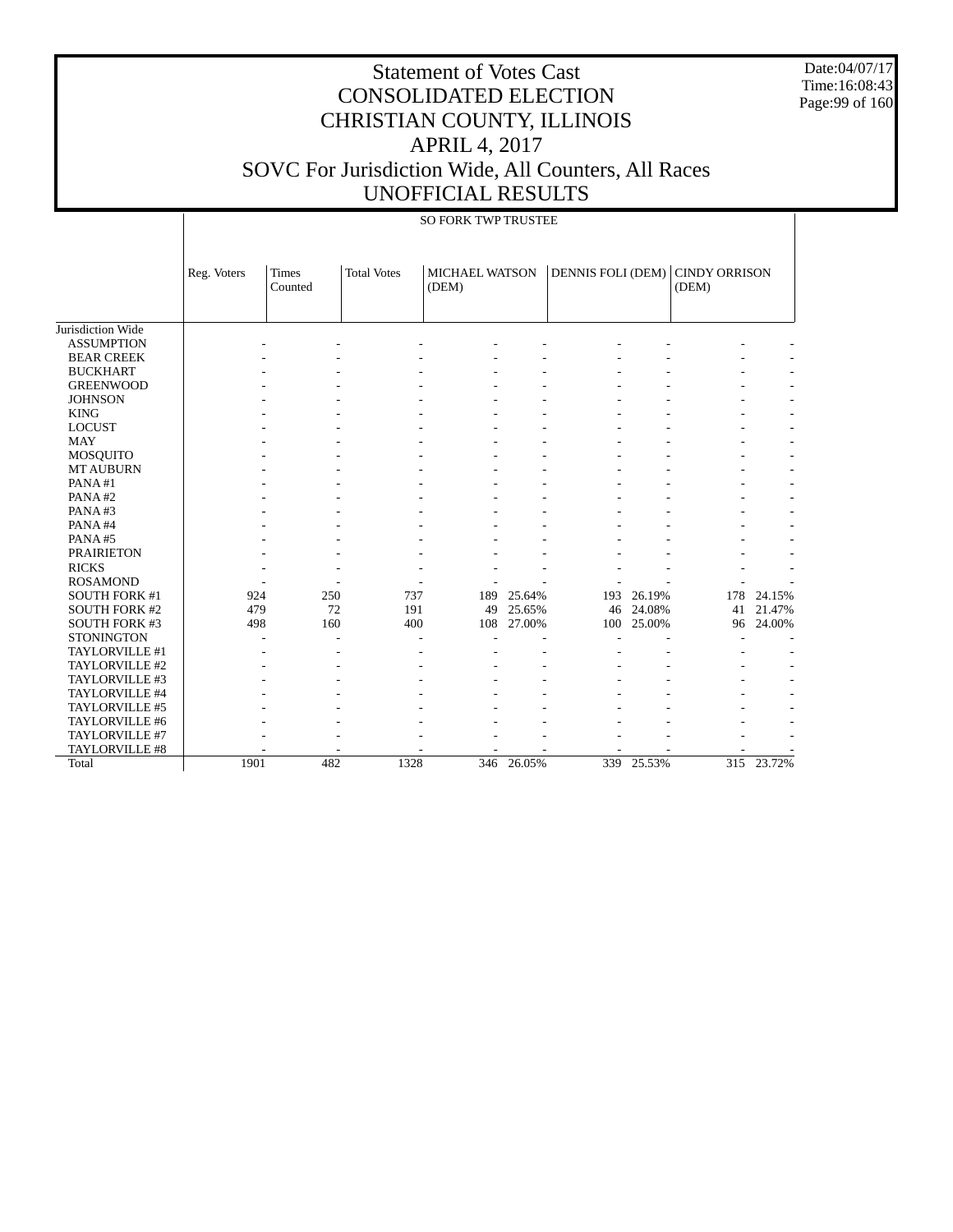Date:04/07/17 Time:16:08:43 Page:100 of 160

|                      | <b>SO FORK TWP</b><br><b>TRUSTEE</b> |        |             |                         | STONINGTON TWP SUPERVISOR |                                 |             |
|----------------------|--------------------------------------|--------|-------------|-------------------------|---------------------------|---------------------------------|-------------|
|                      | <b>DEBORAH POP</b><br>(DEM)          |        | Reg. Voters | <b>Times</b><br>Counted | <b>Total Votes</b>        | <b>ROBERT</b><br>HOLTHAUS (DEM) |             |
| Jurisdiction Wide    |                                      |        |             |                         |                           |                                 |             |
| <b>ASSUMPTION</b>    |                                      |        |             |                         |                           |                                 |             |
| <b>BEAR CREEK</b>    |                                      |        |             |                         |                           |                                 |             |
| <b>BUCKHART</b>      |                                      |        |             |                         |                           |                                 |             |
| <b>GREENWOOD</b>     |                                      |        |             |                         |                           |                                 |             |
| <b>JOHNSON</b>       |                                      |        |             |                         |                           |                                 |             |
| <b>KING</b>          |                                      |        |             |                         |                           |                                 |             |
| <b>LOCUST</b>        |                                      |        |             |                         |                           |                                 |             |
| <b>MAY</b>           |                                      |        |             |                         |                           |                                 |             |
| MOSQUITO             |                                      |        |             |                         |                           |                                 |             |
| <b>MT AUBURN</b>     |                                      |        |             |                         |                           |                                 |             |
| PANA#1               |                                      |        |             |                         |                           |                                 |             |
| PANA#2               |                                      |        |             |                         |                           |                                 |             |
| PANA#3               |                                      |        |             |                         |                           |                                 |             |
| PANA#4               |                                      |        |             |                         |                           |                                 |             |
| PANA#5               |                                      |        |             |                         |                           |                                 |             |
| <b>PRAIRIETON</b>    |                                      |        |             |                         |                           |                                 |             |
| <b>RICKS</b>         |                                      |        |             |                         |                           |                                 |             |
| <b>ROSAMOND</b>      |                                      |        |             |                         |                           |                                 |             |
| <b>SOUTH FORK #1</b> | 177                                  | 24.02% |             |                         |                           |                                 |             |
| <b>SOUTH FORK #2</b> | 55                                   | 28.80% |             |                         |                           |                                 |             |
| SOUTH FORK #3        | 96                                   | 24.00% |             |                         |                           |                                 |             |
| <b>STONINGTON</b>    |                                      |        | 769         | 416                     | 340                       |                                 | 340 100.00% |
| TAYLORVILLE #1       |                                      |        |             |                         |                           |                                 |             |
| TAYLORVILLE #2       |                                      |        |             |                         |                           |                                 |             |
| TAYLORVILLE #3       |                                      |        |             |                         |                           |                                 |             |
| TAYLORVILLE #4       |                                      |        |             |                         |                           |                                 |             |
| TAYLORVILLE #5       |                                      |        |             |                         |                           |                                 |             |
| TAYLORVILLE #6       |                                      |        |             |                         |                           |                                 |             |
| TAYLORVILLE #7       |                                      |        |             |                         |                           |                                 |             |
| TAYLORVILLE #8       |                                      |        |             |                         |                           |                                 |             |
| Total                | 328                                  | 24.70% | 769         | 416                     | $\overline{340}$          |                                 | 340 100.00% |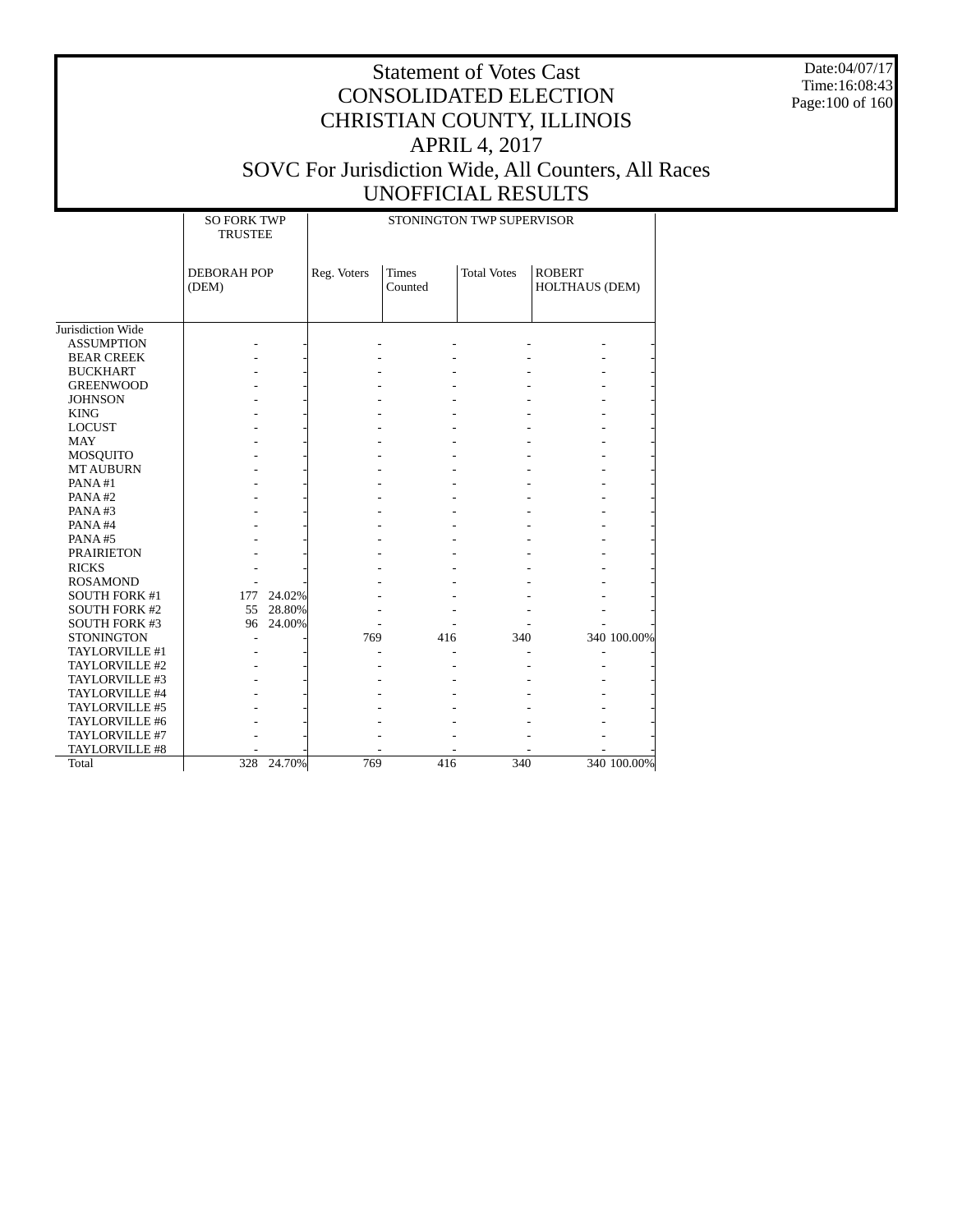Date:04/07/17 Time:16:08:43 Page:101 of 160

|                      |             |                         | STONINGTON TWP CLERK |                              |             |
|----------------------|-------------|-------------------------|----------------------|------------------------------|-------------|
|                      | Reg. Voters | <b>Times</b><br>Counted | <b>Total Votes</b>   | <b>CRAIG PAULEK</b><br>(DEM) |             |
| Jurisdiction Wide    |             |                         |                      |                              |             |
| <b>ASSUMPTION</b>    |             |                         |                      |                              |             |
| <b>BEAR CREEK</b>    |             |                         |                      |                              |             |
| <b>BUCKHART</b>      |             |                         |                      |                              |             |
| <b>GREENWOOD</b>     |             |                         |                      |                              |             |
| <b>JOHNSON</b>       |             |                         |                      |                              |             |
| <b>KING</b>          |             |                         |                      |                              |             |
| <b>LOCUST</b>        |             |                         |                      |                              |             |
| <b>MAY</b>           |             |                         |                      |                              |             |
| <b>MOSQUITO</b>      |             |                         |                      |                              |             |
| <b>MT AUBURN</b>     |             |                         |                      |                              |             |
| PANA#1               |             |                         |                      |                              |             |
| PANA#2               |             |                         |                      |                              |             |
| PANA#3               |             |                         |                      |                              |             |
| PANA#4               |             |                         |                      |                              |             |
| PANA#5               |             |                         |                      |                              |             |
| <b>PRAIRIETON</b>    |             |                         |                      |                              |             |
| <b>RICKS</b>         |             |                         |                      |                              |             |
| <b>ROSAMOND</b>      |             |                         |                      |                              |             |
| <b>SOUTH FORK #1</b> |             |                         |                      |                              |             |
| <b>SOUTH FORK #2</b> |             |                         |                      |                              |             |
| <b>SOUTH FORK #3</b> |             |                         |                      |                              |             |
| <b>STONINGTON</b>    | 769         | 416                     | 331                  |                              | 331 100.00% |
| TAYLORVILLE #1       |             |                         |                      |                              |             |
| TAYLORVILLE #2       |             |                         |                      |                              |             |
| TAYLORVILLE #3       |             |                         |                      |                              |             |
| TAYLORVILLE #4       |             |                         |                      |                              |             |
| TAYLORVILLE #5       |             |                         |                      |                              |             |
| TAYLORVILLE #6       |             |                         |                      |                              |             |
| TAYLORVILLE #7       |             |                         |                      |                              |             |
| TAYLORVILLE #8       |             |                         |                      |                              |             |
| Total                | 769         | 416                     | 331                  |                              | 331 100.00% |
|                      |             |                         |                      |                              |             |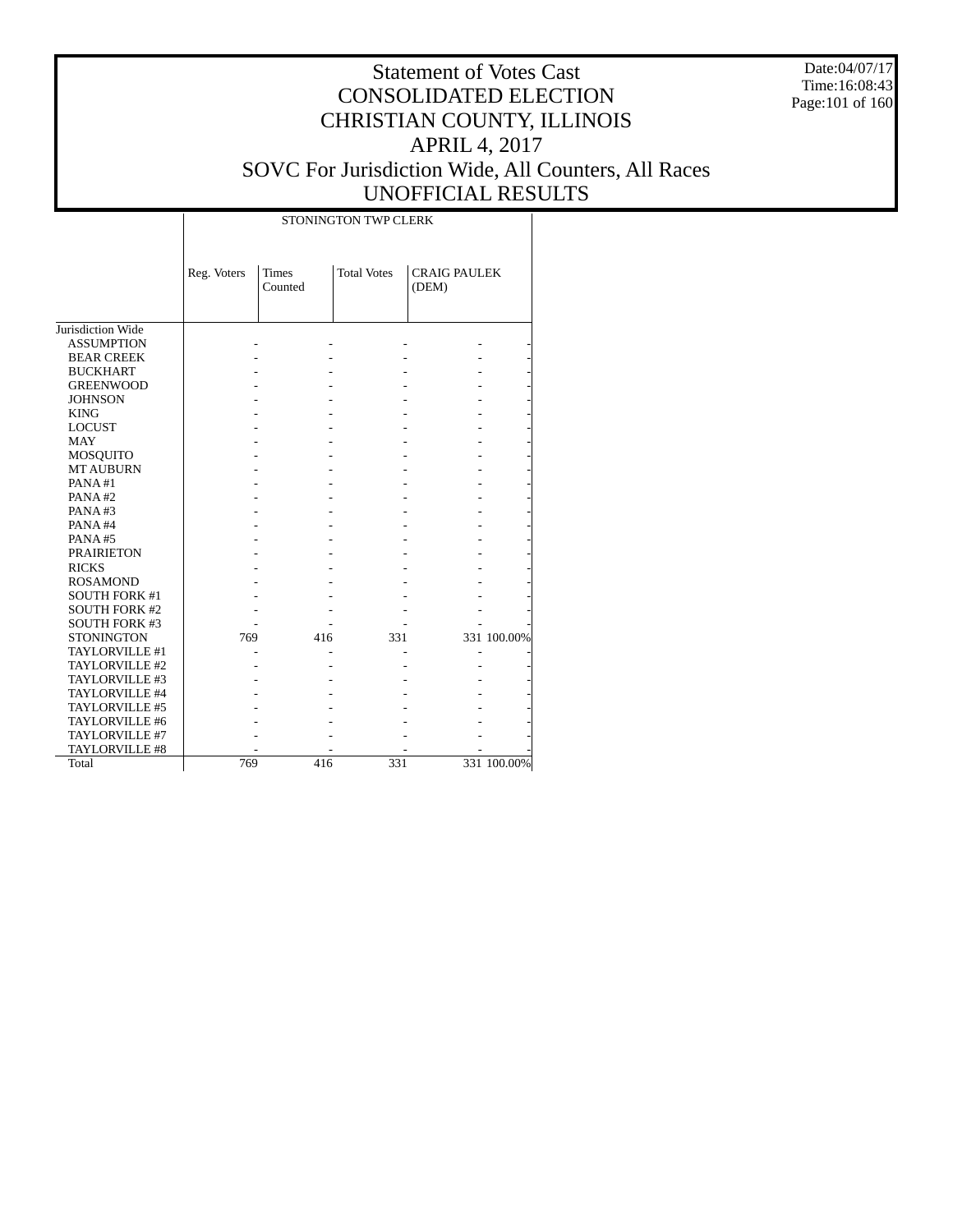Date:04/07/17 Time:16:08:43 Page:102 of 160

|                      |             |                         |                    | STONINGTON TWP HWY COMM        |            |                      |            |
|----------------------|-------------|-------------------------|--------------------|--------------------------------|------------|----------------------|------------|
|                      | Reg. Voters | <b>Times</b><br>Counted | <b>Total Votes</b> | <b>ROBERT SWIGERT</b><br>(DEM) |            | TOM WISEMAN<br>(REP) |            |
| Jurisdiction Wide    |             |                         |                    |                                |            |                      |            |
| <b>ASSUMPTION</b>    |             |                         |                    |                                |            |                      |            |
| <b>BEAR CREEK</b>    |             |                         |                    |                                |            |                      |            |
| <b>BUCKHART</b>      |             |                         |                    |                                |            |                      |            |
| <b>GREENWOOD</b>     |             |                         |                    |                                |            |                      |            |
| <b>JOHNSON</b>       |             |                         |                    |                                |            |                      |            |
| <b>KING</b>          |             |                         |                    |                                |            |                      |            |
| <b>LOCUST</b>        |             |                         |                    |                                |            |                      |            |
| <b>MAY</b>           |             |                         |                    |                                |            |                      |            |
| MOSQUITO             |             |                         |                    |                                |            |                      |            |
| <b>MT AUBURN</b>     |             |                         |                    |                                |            |                      |            |
| PANA#1               |             |                         |                    |                                |            |                      |            |
| PANA#2               |             |                         |                    |                                |            |                      |            |
| PANA#3               |             |                         |                    |                                |            |                      |            |
| PANA#4               |             |                         |                    |                                |            |                      |            |
| PANA#5               |             |                         |                    |                                |            |                      |            |
| <b>PRAIRIETON</b>    |             |                         |                    |                                |            |                      |            |
| <b>RICKS</b>         |             |                         |                    |                                |            |                      |            |
| <b>ROSAMOND</b>      |             |                         |                    |                                |            |                      |            |
| <b>SOUTH FORK #1</b> |             |                         |                    |                                |            |                      |            |
| <b>SOUTH FORK #2</b> |             |                         |                    |                                |            |                      |            |
| <b>SOUTH FORK #3</b> |             |                         |                    |                                |            |                      |            |
| <b>STONINGTON</b>    | 769         | 416                     | 406                |                                | 162 39.90% |                      | 244 60.10% |
| TAYLORVILLE #1       |             |                         |                    |                                |            |                      |            |
| TAYLORVILLE #2       |             |                         |                    |                                |            |                      |            |
| TAYLORVILLE #3       |             |                         |                    |                                |            |                      |            |
| TAYLORVILLE #4       |             |                         |                    |                                |            |                      |            |
| TAYLORVILLE #5       |             |                         |                    |                                |            |                      |            |
| TAYLORVILLE #6       |             |                         |                    |                                |            |                      |            |
| TAYLORVILLE #7       |             |                         |                    |                                |            |                      |            |
| TAYLORVILLE #8       |             |                         |                    |                                |            |                      |            |
| Total                | 769         | 416                     | 406                | 162                            | 39.90%     |                      | 244 60.10% |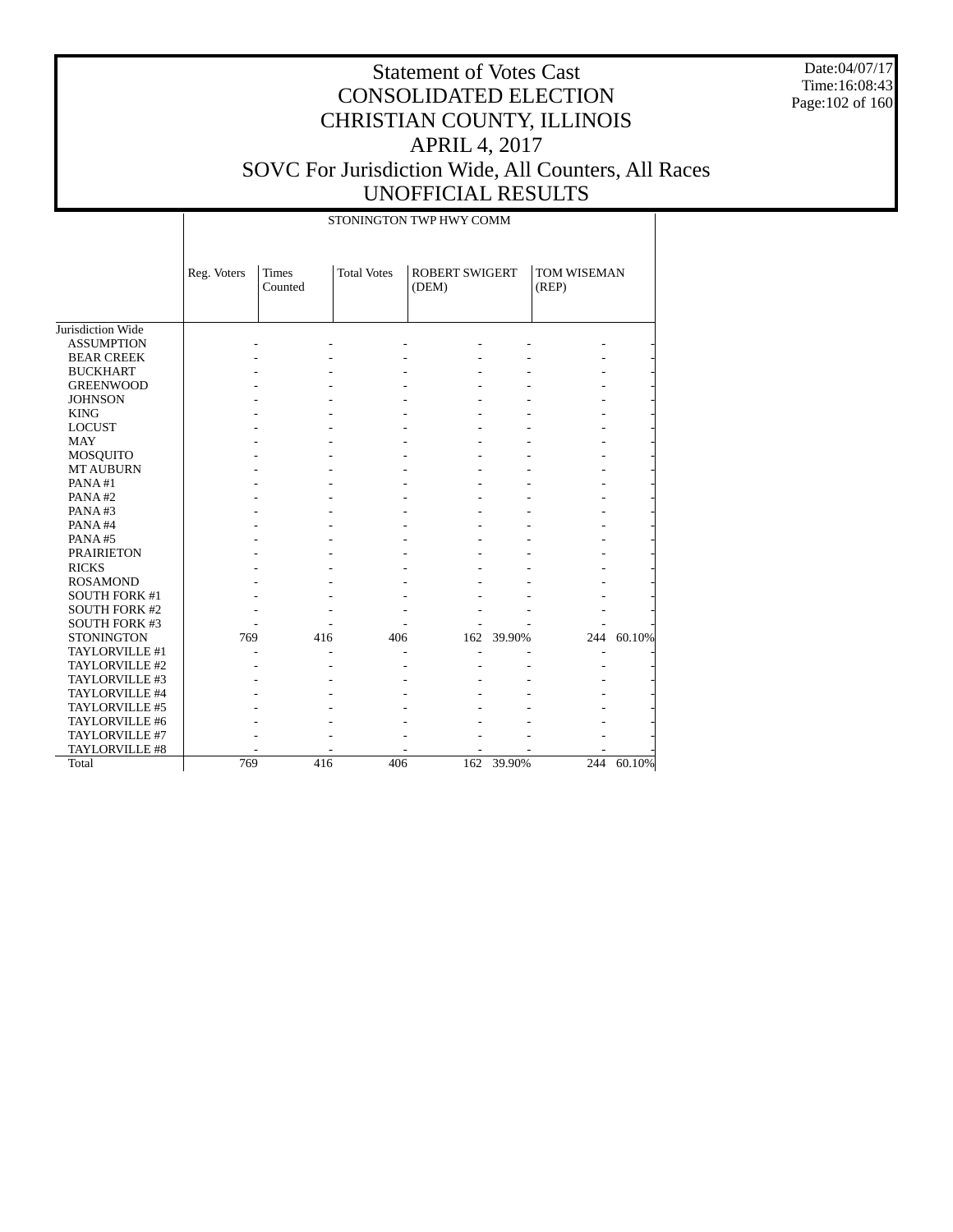Date:04/07/17 Time:16:08:43 Page:103 of 160

|                                     |             |                  |                    | STONINGTON TWP TRUSTEE |        |                                |        |                              |        |
|-------------------------------------|-------------|------------------|--------------------|------------------------|--------|--------------------------------|--------|------------------------------|--------|
|                                     | Reg. Voters | Times<br>Counted | <b>Total Votes</b> | <b>ROB CARLS (DEM)</b> |        | <b>SEAN BERTELSEN</b><br>(DEM) |        | <b>ERIC SWIGERT</b><br>(DEM) |        |
| Jurisdiction Wide                   |             |                  |                    |                        |        |                                |        |                              |        |
| <b>ASSUMPTION</b>                   |             |                  |                    |                        |        |                                |        |                              |        |
| <b>BEAR CREEK</b>                   |             |                  |                    |                        |        |                                |        |                              |        |
| <b>BUCKHART</b>                     |             |                  |                    |                        |        |                                |        |                              |        |
| <b>GREENWOOD</b>                    |             |                  |                    |                        |        |                                |        |                              |        |
| <b>JOHNSON</b>                      |             |                  |                    |                        |        |                                |        |                              |        |
| <b>KING</b>                         |             |                  |                    |                        |        |                                |        |                              |        |
| <b>LOCUST</b>                       |             |                  |                    |                        |        |                                |        |                              |        |
| <b>MAY</b>                          |             |                  |                    |                        |        |                                |        |                              |        |
|                                     |             |                  |                    |                        |        |                                |        |                              |        |
| <b>MOSQUITO</b><br><b>MT AUBURN</b> |             |                  |                    |                        |        |                                |        |                              |        |
| PANA#1                              |             |                  |                    |                        |        |                                |        |                              |        |
| PANA#2                              |             |                  |                    |                        |        |                                |        |                              |        |
| PANA#3                              |             |                  |                    |                        |        |                                |        |                              |        |
|                                     |             |                  |                    |                        |        |                                |        |                              |        |
| PANA#4                              |             |                  |                    |                        |        |                                |        |                              |        |
| PANA#5                              |             |                  |                    |                        |        |                                |        |                              |        |
| <b>PRAIRIETON</b>                   |             |                  |                    |                        |        |                                |        |                              |        |
| <b>RICKS</b>                        |             |                  |                    |                        |        |                                |        |                              |        |
| <b>ROSAMOND</b>                     |             |                  |                    |                        |        |                                |        |                              |        |
| SOUTH FORK #1                       |             |                  |                    |                        |        |                                |        |                              |        |
| <b>SOUTH FORK #2</b>                |             |                  |                    |                        |        |                                |        |                              |        |
| <b>SOUTH FORK #3</b>                |             |                  |                    |                        |        |                                |        |                              |        |
| <b>STONINGTON</b>                   | 769         | 416              | 1150               | 264                    | 22.96% | 142                            | 12.35% | 217                          | 18.87% |
| TAYLORVILLE #1                      |             |                  |                    |                        |        |                                |        |                              |        |
| TAYLORVILLE #2                      |             |                  |                    |                        |        |                                |        |                              |        |
| TAYLORVILLE #3                      |             |                  |                    |                        |        |                                |        |                              |        |
| TAYLORVILLE #4                      |             |                  |                    |                        |        |                                |        |                              |        |
| TAYLORVILLE #5                      |             |                  |                    |                        |        |                                |        |                              |        |
| TAYLORVILLE #6                      |             |                  |                    |                        |        |                                |        |                              |        |
| TAYLORVILLE #7                      |             |                  |                    |                        |        |                                |        |                              |        |
| TAYLORVILLE #8                      |             |                  |                    |                        |        |                                |        |                              |        |
| Total                               | 769         | 416              | 1150               | 264                    | 22.96% | 142                            | 12.35% | 217                          | 18.87% |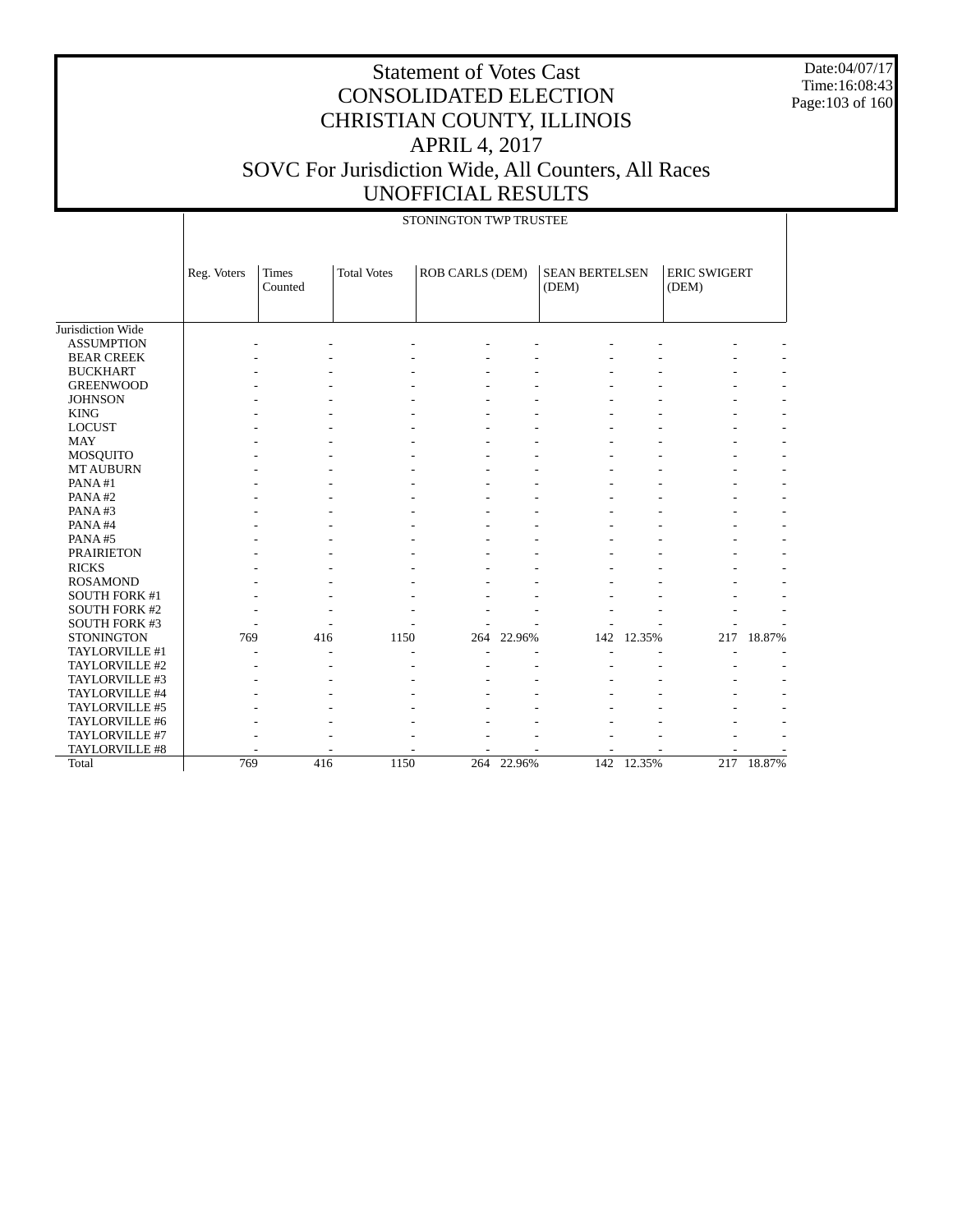Date:04/07/17 Time:16:08:44 Page:104 of 160

|                      | STONINGTON TWP TRUSTEE |        |                         |            |  |  |  |  |  |
|----------------------|------------------------|--------|-------------------------|------------|--|--|--|--|--|
|                      | CJ STICKEL (DEM)       |        | RICHARD COOPER<br>(REP) |            |  |  |  |  |  |
| Jurisdiction Wide    |                        |        |                         |            |  |  |  |  |  |
| <b>ASSUMPTION</b>    |                        |        |                         |            |  |  |  |  |  |
| <b>BEAR CREEK</b>    |                        |        |                         |            |  |  |  |  |  |
| <b>BUCKHART</b>      |                        |        |                         |            |  |  |  |  |  |
| <b>GREENWOOD</b>     |                        |        |                         |            |  |  |  |  |  |
| <b>JOHNSON</b>       |                        |        |                         |            |  |  |  |  |  |
| <b>KING</b>          |                        |        |                         |            |  |  |  |  |  |
| <b>LOCUST</b>        |                        |        |                         |            |  |  |  |  |  |
| <b>MAY</b>           |                        |        |                         |            |  |  |  |  |  |
| <b>MOSQUITO</b>      |                        |        |                         |            |  |  |  |  |  |
| <b>MT AUBURN</b>     |                        |        |                         |            |  |  |  |  |  |
| PANA#1               |                        |        |                         |            |  |  |  |  |  |
| PANA#2               |                        |        |                         |            |  |  |  |  |  |
| PANA#3               |                        |        |                         |            |  |  |  |  |  |
| PANA#4               |                        |        |                         |            |  |  |  |  |  |
| PANA#5               |                        |        |                         |            |  |  |  |  |  |
| <b>PRAIRIETON</b>    |                        |        |                         |            |  |  |  |  |  |
| <b>RICKS</b>         |                        |        |                         |            |  |  |  |  |  |
| <b>ROSAMOND</b>      |                        |        |                         |            |  |  |  |  |  |
| <b>SOUTH FORK #1</b> |                        |        |                         |            |  |  |  |  |  |
| <b>SOUTH FORK #2</b> |                        |        |                         |            |  |  |  |  |  |
| <b>SOUTH FORK #3</b> |                        |        |                         |            |  |  |  |  |  |
| <b>STONINGTON</b>    | 231                    | 20.09% |                         | 296 25.74% |  |  |  |  |  |
| TAYLORVILLE #1       |                        |        |                         |            |  |  |  |  |  |
| TAYLORVILLE #2       |                        |        |                         |            |  |  |  |  |  |
| TAYLORVILLE #3       |                        |        |                         |            |  |  |  |  |  |
| TAYLORVILLE #4       |                        |        |                         |            |  |  |  |  |  |
| TAYLORVILLE #5       |                        |        |                         |            |  |  |  |  |  |
| TAYLORVILLE #6       |                        |        |                         |            |  |  |  |  |  |
| TAYLORVILLE #7       |                        |        |                         |            |  |  |  |  |  |
| TAYLORVILLE #8       |                        |        |                         |            |  |  |  |  |  |
| Total                | 231                    | 20.09% | 296                     | 25.74%     |  |  |  |  |  |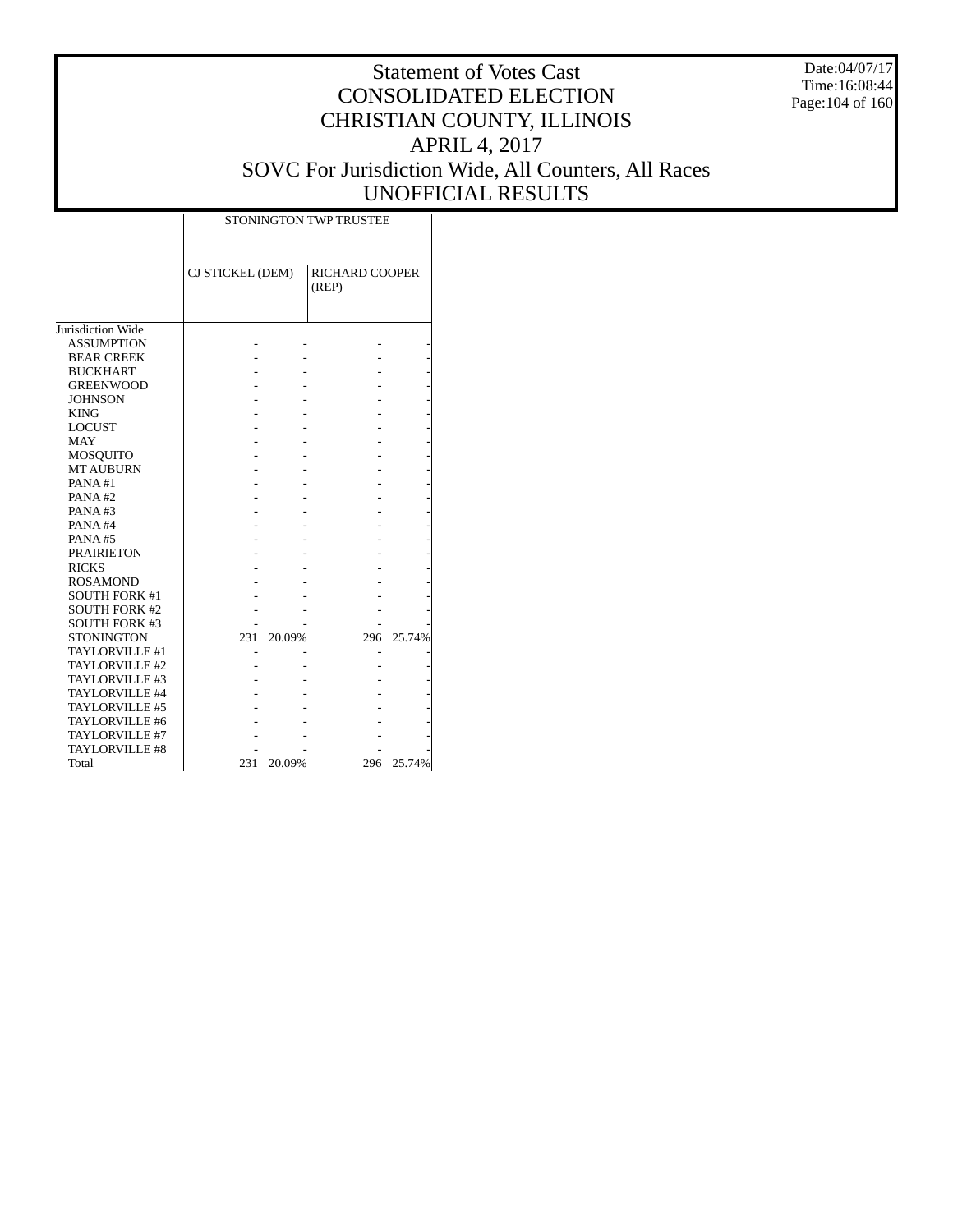Date:04/07/17 Time:16:08:44 Page:105 of 160

|                      |             |                         |                    | <b>TAYLORVILLE TWP SUPERVISOR</b> |            |                        |            |
|----------------------|-------------|-------------------------|--------------------|-----------------------------------|------------|------------------------|------------|
|                      | Reg. Voters | <b>Times</b><br>Counted | <b>Total Votes</b> | <b>ROBERTA BEATY</b><br>(DEM)     |            | DEBORAH McCOY<br>(REP) |            |
|                      |             |                         |                    |                                   |            |                        |            |
|                      |             |                         |                    |                                   |            |                        |            |
| Jurisdiction Wide    |             |                         |                    |                                   |            |                        |            |
| <b>ASSUMPTION</b>    |             |                         |                    |                                   |            |                        |            |
| <b>BEAR CREEK</b>    |             |                         |                    |                                   |            |                        |            |
| <b>BUCKHART</b>      |             |                         |                    |                                   |            |                        |            |
| <b>GREENWOOD</b>     |             |                         |                    |                                   |            |                        |            |
| <b>JOHNSON</b>       |             |                         |                    |                                   |            |                        |            |
| <b>KING</b>          |             |                         |                    |                                   |            |                        |            |
| <b>LOCUST</b>        |             |                         |                    |                                   |            |                        |            |
| <b>MAY</b>           |             |                         |                    |                                   |            |                        |            |
| <b>MOSQUITO</b>      |             |                         |                    |                                   |            |                        |            |
| <b>MT AUBURN</b>     |             |                         |                    |                                   |            |                        |            |
| PANA#1               |             |                         |                    |                                   |            |                        |            |
| PANA#2               |             |                         |                    |                                   |            |                        |            |
| PANA#3               |             |                         |                    |                                   |            |                        |            |
| PANA#4               |             |                         |                    |                                   |            |                        |            |
| PANA#5               |             |                         |                    |                                   |            |                        |            |
| <b>PRAIRIETON</b>    |             |                         |                    |                                   |            |                        |            |
| <b>RICKS</b>         |             |                         |                    |                                   |            |                        |            |
| <b>ROSAMOND</b>      |             |                         |                    |                                   |            |                        |            |
| <b>SOUTH FORK #1</b> |             |                         |                    |                                   |            |                        |            |
| <b>SOUTH FORK #2</b> |             |                         |                    |                                   |            |                        |            |
| <b>SOUTH FORK #3</b> |             |                         |                    |                                   |            |                        |            |
| <b>STONINGTON</b>    |             |                         |                    |                                   |            |                        |            |
| TAYLORVILLE #1       | 957         | 443                     | 416                | 180                               | 43.27%     |                        | 236 56.73% |
| TAYLORVILLE #2       | 894         | 434                     | 398                | 154                               | 38.69%     | 244                    | 61.31%     |
| TAYLORVILLE #3       | 886         | 528                     | 486                | 210                               | 43.21%     |                        | 276 56.79% |
| TAYLORVILLE #4       | 1442        | 701                     | 676                | 314                               | 46.45%     |                        | 362 53.55% |
| TAYLORVILLE #5       | 1386        | 637                     | 602                | 255                               | 42.36%     |                        | 347 57.64% |
| TAYLORVILLE #6       | 931         | 454                     | 419                |                                   | 207 49.40% |                        | 212 50.60% |
| TAYLORVILLE #7       | 904         | 430                     | 403                |                                   | 164 40.69% | 239                    | 59.31%     |
| TAYLORVILLE #8       | 1011        | 522                     | 481                | 185                               | 38.46%     |                        | 296 61.54% |
| Total                | 8411        | 4149                    | 3881               | 1669                              | 43.00%     | 2212                   | 57.00%     |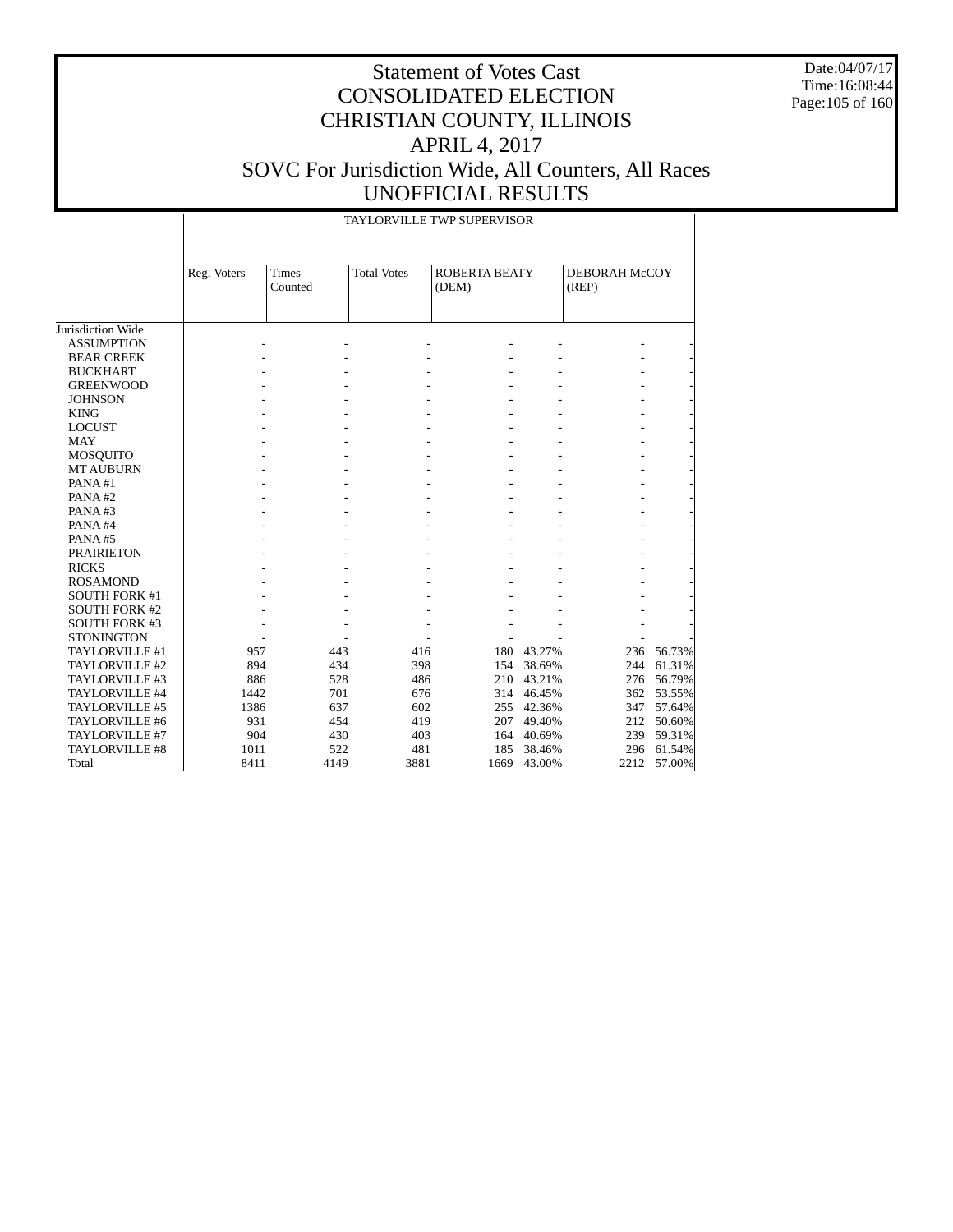Date:04/07/17 Time:16:08:44 Page:106 of 160

| <b>TAYLORVILLE TWP CLERK</b> |  |
|------------------------------|--|

|                      | Reg. Voters | <b>Times</b><br>Counted | <b>Total Votes</b> | <b>MARCIA NEAL</b><br>(DEM) |              |
|----------------------|-------------|-------------------------|--------------------|-----------------------------|--------------|
| Jurisdiction Wide    |             |                         |                    |                             |              |
| <b>ASSUMPTION</b>    |             |                         |                    |                             |              |
| <b>BEAR CREEK</b>    |             |                         |                    |                             |              |
| <b>BUCKHART</b>      |             |                         |                    |                             |              |
| <b>GREENWOOD</b>     |             |                         |                    |                             |              |
| <b>JOHNSON</b>       |             |                         |                    |                             |              |
| <b>KING</b>          |             |                         |                    |                             |              |
| <b>LOCUST</b>        |             |                         |                    |                             |              |
| <b>MAY</b>           |             |                         |                    |                             |              |
| MOSQUITO             |             |                         |                    |                             |              |
| <b>MT AUBURN</b>     |             |                         |                    |                             |              |
| PANA#1               |             |                         |                    |                             |              |
| PANA#2               |             |                         |                    |                             |              |
| PANA#3               |             |                         |                    |                             |              |
| PANA#4               |             |                         |                    |                             |              |
| PANA#5               |             |                         |                    |                             |              |
| <b>PRAIRIETON</b>    |             |                         |                    |                             |              |
| <b>RICKS</b>         |             |                         |                    |                             |              |
| <b>ROSAMOND</b>      |             |                         |                    |                             |              |
| <b>SOUTH FORK #1</b> |             |                         |                    |                             |              |
| <b>SOUTH FORK #2</b> |             |                         |                    |                             |              |
| <b>SOUTH FORK #3</b> |             |                         |                    |                             |              |
| <b>STONINGTON</b>    |             |                         |                    |                             |              |
| TAYLORVILLE #1       | 957         | 443                     | 359                |                             | 359 100.00%  |
| TAYLORVILLE #2       | 894         | 434                     | 328                |                             | 328 100.00%  |
| TAYLORVILLE #3       | 886         | 528                     | 412                |                             | 412 100.00%  |
| TAYLORVILLE #4       | 1442        | 701                     | 581                |                             | 581 100.00%  |
| TAYLORVILLE #5       | 1386        | 637                     | 506                |                             | 506 100.00%  |
| TAYLORVILLE #6       | 931         | 454                     | 339                |                             | 339 100.00%  |
| TAYLORVILLE #7       | 904         | 430                     | 350                |                             | 350 100.00%  |
| TAYLORVILLE #8       | 1011        | 522                     | 408                |                             | 408 100.00%  |
| Total                | 8411        | 4149                    | 3283               |                             | 3283 100.00% |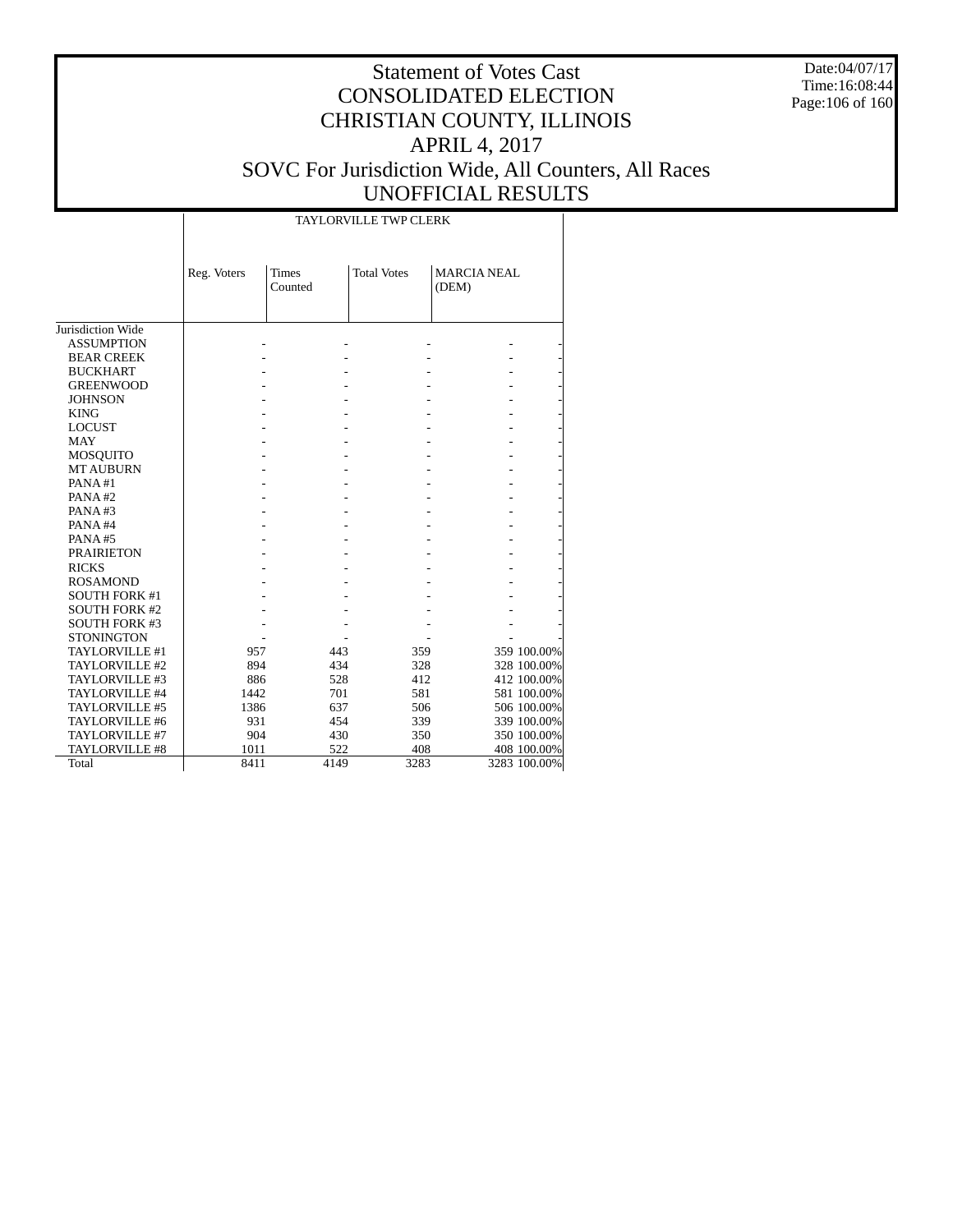Date:04/07/17 Time:16:08:44 Page:107 of 160

|                                        |             |                         |                    | TAYLORVILLE TWP HWY COMM     |        |                         |        |
|----------------------------------------|-------------|-------------------------|--------------------|------------------------------|--------|-------------------------|--------|
|                                        | Reg. Voters | <b>Times</b><br>Counted | <b>Total Votes</b> | <b>MIKEL BLILER</b><br>(DEM) |        | <b>BRENT WEST (REP)</b> |        |
|                                        |             |                         |                    |                              |        |                         |        |
| Jurisdiction Wide<br><b>ASSUMPTION</b> |             |                         |                    |                              |        |                         |        |
|                                        |             |                         |                    |                              |        |                         |        |
| <b>BEAR CREEK</b>                      |             |                         |                    |                              |        |                         |        |
| <b>BUCKHART</b>                        |             |                         |                    |                              |        |                         |        |
| <b>GREENWOOD</b>                       |             |                         |                    |                              |        |                         |        |
| <b>JOHNSON</b>                         |             |                         |                    |                              |        |                         |        |
| <b>KING</b>                            |             |                         |                    |                              |        |                         |        |
| <b>LOCUST</b>                          |             |                         |                    |                              |        |                         |        |
| <b>MAY</b>                             |             |                         |                    |                              |        |                         |        |
| <b>MOSQUITO</b>                        |             |                         |                    |                              |        |                         |        |
| <b>MT AUBURN</b>                       |             |                         |                    |                              |        |                         |        |
| PANA#1                                 |             |                         |                    |                              |        |                         |        |
| PANA#2                                 |             |                         |                    |                              |        |                         |        |
| PANA#3                                 |             |                         |                    |                              |        |                         |        |
| PANA#4                                 |             |                         |                    |                              |        |                         |        |
| PANA#5                                 |             |                         |                    |                              |        |                         |        |
| <b>PRAIRIETON</b>                      |             |                         |                    |                              |        |                         |        |
| <b>RICKS</b>                           |             |                         |                    |                              |        |                         |        |
| <b>ROSAMOND</b>                        |             |                         |                    |                              |        |                         |        |
| <b>SOUTH FORK #1</b>                   |             |                         |                    |                              |        |                         |        |
| <b>SOUTH FORK #2</b>                   |             |                         |                    |                              |        |                         |        |
| <b>SOUTH FORK #3</b>                   |             |                         |                    |                              |        |                         |        |
| <b>STONINGTON</b>                      |             |                         |                    |                              |        |                         |        |
| TAYLORVILLE #1                         | 957         | 443                     | 422                | 225                          | 53.32% | 197                     | 46.68% |
| TAYLORVILLE #2                         | 894         | 434                     | 406                | 209                          | 51.48% | 197                     | 48.52% |
| TAYLORVILLE #3                         | 886         | 528                     | 492                | 255                          | 51.83% | 237                     | 48.17% |
| TAYLORVILLE #4                         | 1442        | 701                     | 684                | 359                          | 52.49% | 325                     | 47.51% |
| TAYLORVILLE #5                         | 1386        | 637                     | 612                | 294                          | 48.04% | 318                     | 51.96% |
| TAYLORVILLE #6                         | 931         | 454                     | 407                | 228                          | 56.02% | 179                     | 43.98% |
| TAYLORVILLE #7                         | 904         | 430                     | 402                | 187                          | 46.52% | 215                     | 53.48% |
| <b>TAYLORVILLE #8</b>                  | 1011        | 522                     | 492                | 244                          | 49.59% | 248                     | 50.41% |
| Total                                  | 8411        | 4149                    | 3917               | 2001                         | 51.09% | 1916                    | 48.91% |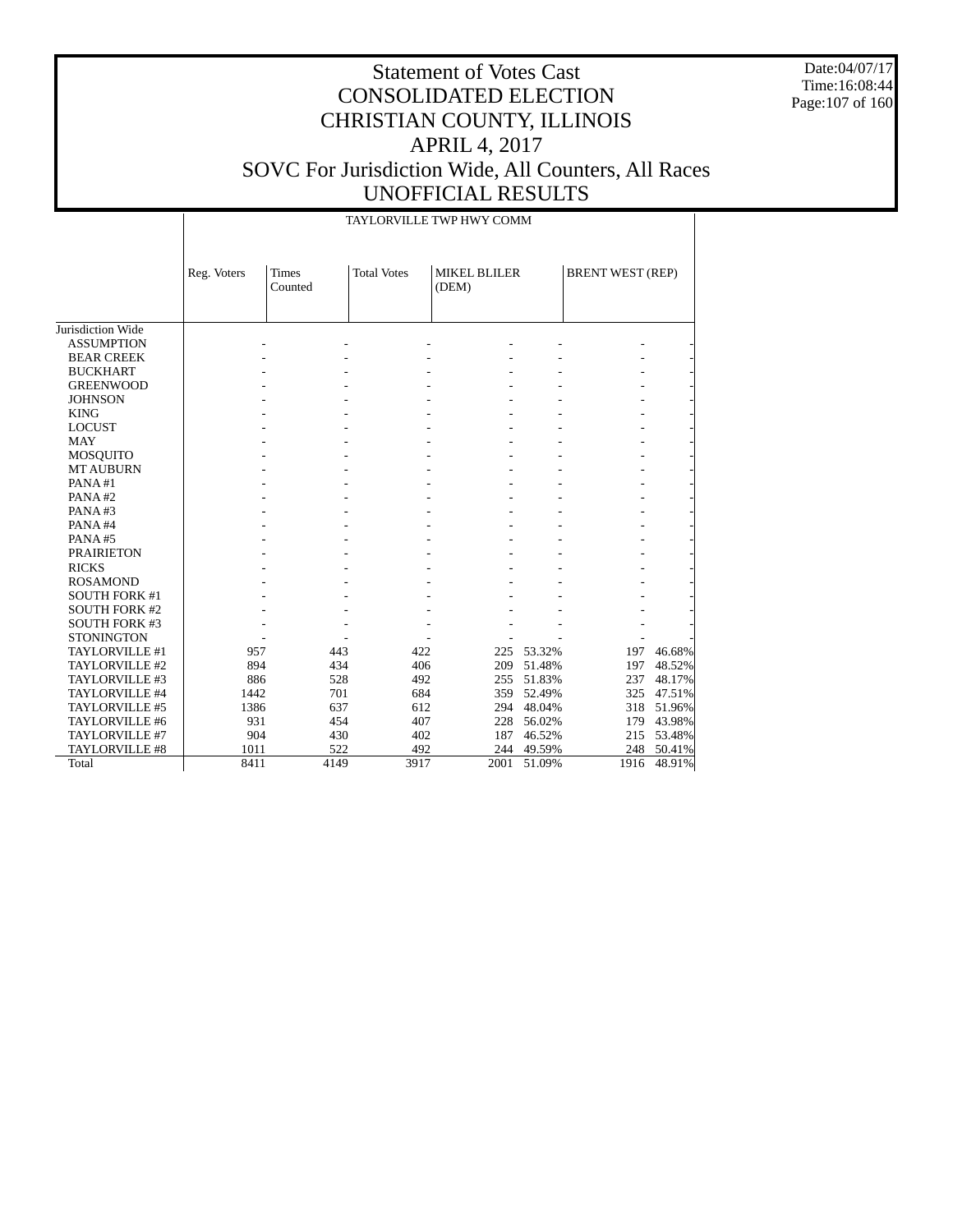Date:04/07/17 Time:16:08:44 Page:108 of 160

## Statement of Votes Cast CONSOLIDATED ELECTION CHRISTIAN COUNTY, ILLINOIS APRIL 4, 2017 SOVC For Jurisdiction Wide, All Counters, All Races UNOFFICIAL RESULTS

TAYLORVILLE TWP TRUSTEE

|                      |             |                         |                    | IAYLORVILLE I WP I RUSTEE    |        |                                |        |                          |        |
|----------------------|-------------|-------------------------|--------------------|------------------------------|--------|--------------------------------|--------|--------------------------|--------|
|                      | Reg. Voters | <b>Times</b><br>Counted | <b>Total Votes</b> | <b>JUDY GIANASI</b><br>(DEM) |        | <b>COLLEEN HADLEY</b><br>(DEM) |        | PATRICK KRETZER<br>(DEM) |        |
| Jurisdiction Wide    |             |                         |                    |                              |        |                                |        |                          |        |
| <b>ASSUMPTION</b>    |             |                         |                    |                              |        |                                |        |                          |        |
| <b>BEAR CREEK</b>    |             |                         |                    |                              |        |                                |        |                          |        |
| <b>BUCKHART</b>      |             |                         |                    |                              |        |                                |        |                          |        |
| <b>GREENWOOD</b>     |             |                         |                    |                              |        |                                |        |                          |        |
| <b>JOHNSON</b>       |             |                         |                    |                              |        |                                |        |                          |        |
| <b>KING</b>          |             |                         |                    |                              |        |                                |        |                          |        |
| <b>LOCUST</b>        |             |                         |                    |                              |        |                                |        |                          |        |
| <b>MAY</b>           |             |                         |                    |                              |        |                                |        |                          |        |
| MOSQUITO             |             |                         |                    |                              |        |                                |        |                          |        |
| <b>MT AUBURN</b>     |             |                         |                    |                              |        |                                |        |                          |        |
| PANA#1               |             |                         |                    |                              |        |                                |        |                          |        |
| PANA#2               |             |                         |                    |                              |        |                                |        |                          |        |
| PANA#3               |             |                         |                    |                              |        |                                |        |                          |        |
| PANA#4               |             |                         |                    |                              |        |                                |        |                          |        |
| PANA#5               |             |                         |                    |                              |        |                                |        |                          |        |
| <b>PRAIRIETON</b>    |             |                         |                    |                              |        |                                |        |                          |        |
| <b>RICKS</b>         |             |                         |                    |                              |        |                                |        |                          |        |
| <b>ROSAMOND</b>      |             |                         |                    |                              |        |                                |        |                          |        |
| <b>SOUTH FORK #1</b> |             |                         |                    |                              |        |                                |        |                          |        |
| <b>SOUTH FORK #2</b> |             |                         |                    |                              |        |                                |        |                          |        |
| <b>SOUTH FORK #3</b> |             |                         |                    |                              |        |                                |        |                          |        |
| <b>STONINGTON</b>    |             |                         |                    |                              |        |                                |        |                          |        |
| TAYLORVILLE #1       | 957         | 443                     | 1268               | 170                          | 13.41% | 212                            | 16.72% | 180                      | 14.20% |
| TAYLORVILLE #2       | 894         | 434                     | 1256               | 153                          | 12.18% | 217                            | 17.28% | 164                      | 13.06% |
| TAYLORVILLE #3       | 886         | 528                     | 1492               | 217                          | 14.54% | 253                            | 16.96% | 203                      | 13.61% |
| TAYLORVILLE #4       | 1442        | 701                     | 2167               | 312                          | 14.40% | 387                            | 17.86% | 253                      | 11.68% |
| TAYLORVILLE #5       | 1386        | 637                     | 1858               | 223                          | 12.00% | 325                            | 17.49% | 214                      | 11.52% |
| TAYLORVILLE #6       | 931         | 454                     | 1237               | 178                          | 14.39% | 221                            | 17.87% | 158                      | 12.77% |
| TAYLORVILLE #7       | 904         | 430                     | 1191               | 161                          | 13.52% | 225                            | 18.89% | 146                      | 12.26% |
| TAYLORVILLE #8       | 1011        | 522                     | 1526               | 185                          | 12.12% | 254                            | 16.64% | 206                      | 13.50% |
| Total                | 8411        | 4149                    | 11995              | 1599                         | 13.33% | 2094                           | 17.46% | 1524                     | 12.71% |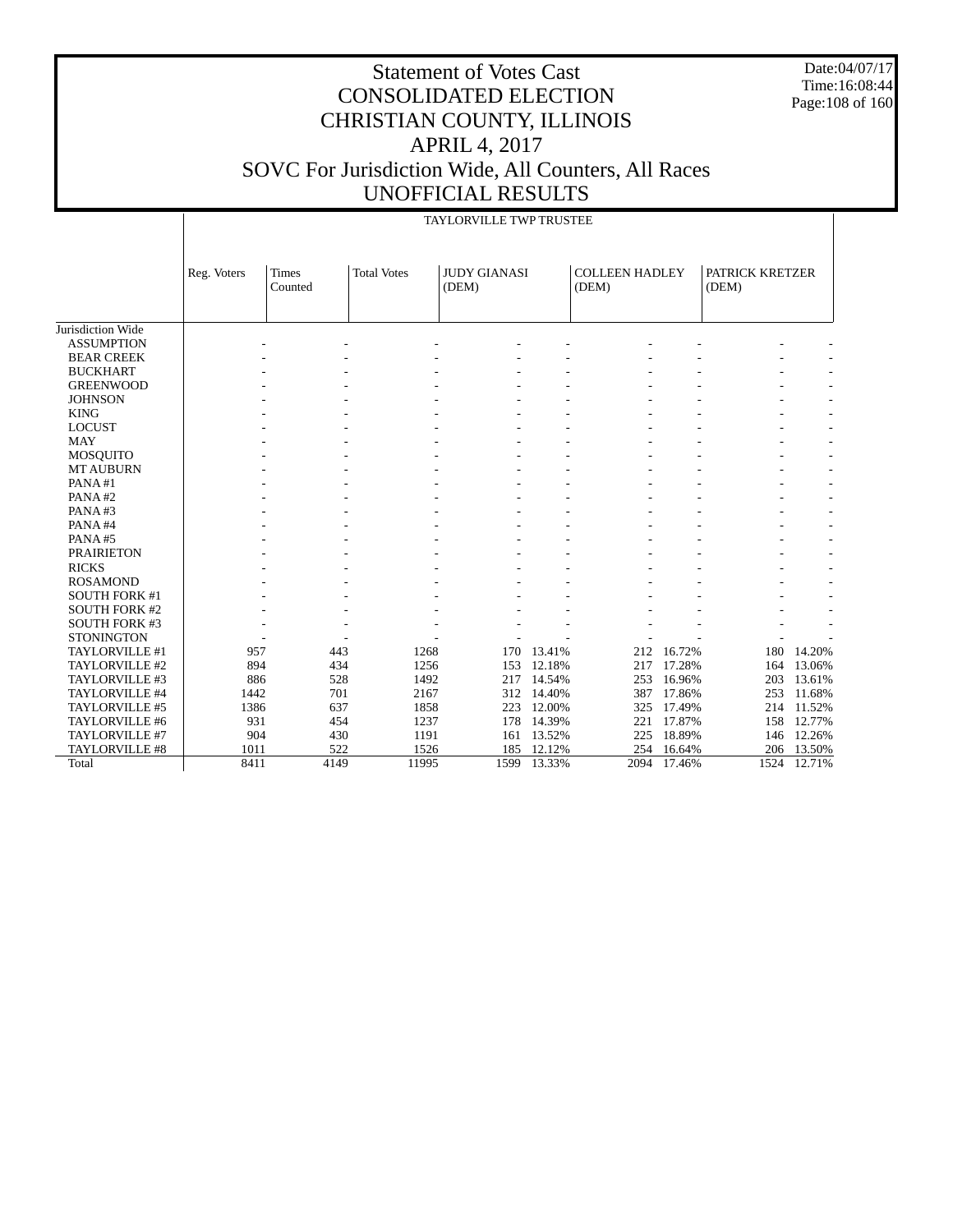Date:04/07/17 Time:16:08:44 Page:109 of 160

|                      |                               | <b>TAYLORVILLE TWP TRUSTEE</b> |                         |            |                       |        |                   |        |  |  |  |  |
|----------------------|-------------------------------|--------------------------------|-------------------------|------------|-----------------------|--------|-------------------|--------|--|--|--|--|
|                      | <b>RICHARD PAYNE</b><br>(DEM) |                                | <b>GLEN BERRY (REP)</b> |            | WILLIAM COOK<br>(REP) |        | LINDA LYTLE (REP) |        |  |  |  |  |
| Jurisdiction Wide    |                               |                                |                         |            |                       |        |                   |        |  |  |  |  |
| <b>ASSUMPTION</b>    |                               |                                |                         |            |                       |        |                   |        |  |  |  |  |
| <b>BEAR CREEK</b>    |                               |                                |                         |            |                       |        |                   |        |  |  |  |  |
| <b>BUCKHART</b>      |                               |                                |                         |            |                       |        |                   |        |  |  |  |  |
| <b>GREENWOOD</b>     |                               |                                |                         |            |                       |        |                   |        |  |  |  |  |
| <b>JOHNSON</b>       |                               |                                |                         |            |                       |        |                   |        |  |  |  |  |
| <b>KING</b>          |                               |                                |                         |            |                       |        |                   |        |  |  |  |  |
| <b>LOCUST</b>        |                               |                                |                         |            |                       |        |                   |        |  |  |  |  |
| <b>MAY</b>           |                               |                                |                         |            |                       |        |                   |        |  |  |  |  |
| <b>MOSQUITO</b>      |                               |                                |                         |            |                       |        |                   |        |  |  |  |  |
| <b>MT AUBURN</b>     |                               |                                |                         |            |                       |        |                   |        |  |  |  |  |
| PANA#1               |                               |                                |                         |            |                       |        |                   |        |  |  |  |  |
| PANA#2               |                               |                                |                         |            |                       |        |                   |        |  |  |  |  |
| PANA#3               |                               |                                |                         |            |                       |        |                   |        |  |  |  |  |
| PANA#4               |                               |                                |                         |            |                       |        |                   |        |  |  |  |  |
| PANA#5               |                               |                                |                         |            |                       |        |                   |        |  |  |  |  |
| <b>PRAIRIETON</b>    |                               |                                |                         |            |                       |        |                   |        |  |  |  |  |
| <b>RICKS</b>         |                               |                                |                         |            |                       |        |                   |        |  |  |  |  |
| <b>ROSAMOND</b>      |                               |                                |                         |            |                       |        |                   |        |  |  |  |  |
| <b>SOUTH FORK #1</b> |                               |                                |                         |            |                       |        |                   |        |  |  |  |  |
| <b>SOUTH FORK #2</b> |                               |                                |                         |            |                       |        |                   |        |  |  |  |  |
| <b>SOUTH FORK #3</b> |                               |                                |                         |            |                       |        |                   |        |  |  |  |  |
| <b>STONINGTON</b>    |                               |                                |                         |            |                       |        |                   |        |  |  |  |  |
| TAYLORVILLE #1       |                               | 184 14.51%                     |                         | 158 12.46% | 137                   | 10.80% | 227               | 17.90% |  |  |  |  |
| TAYLORVILLE #2       | 191                           | 15.21%                         |                         | 151 12.02% | 150                   | 11.94% | 230               | 18.31% |  |  |  |  |
| TAYLORVILLE #3       | 233                           | 15.62%                         |                         | 177 11.86% | 160                   | 10.72% | 249               | 16.69% |  |  |  |  |
| TAYLORVILLE #4       | 340                           | 15.69%                         | 259                     | 11.95%     | 238                   | 10.98% | 378               | 17.44% |  |  |  |  |
| TAYLORVILLE #5       | 275                           | 14.80%                         | 255                     | 13.72%     | 231                   | 12.43% | 335               | 18.03% |  |  |  |  |
| TAYLORVILLE #6       | 199                           | 16.09%                         |                         | 150 12.13% | 121                   | 9.78%  | 210               | 16.98% |  |  |  |  |
| TAYLORVILLE #7       | 169                           | 14.19%                         | 142                     | 11.92%     | 134                   | 11.25% | 214               | 17.97% |  |  |  |  |
| TAYLORVILLE #8       | 198                           | 12.98%                         |                         | 209 13.70% | 183                   | 11.99% | 291               | 19.07% |  |  |  |  |
| Total                | 1789                          | 14.91%                         | 1501                    | 12.51%     | 1354                  | 11.29% | 2134              | 17.79% |  |  |  |  |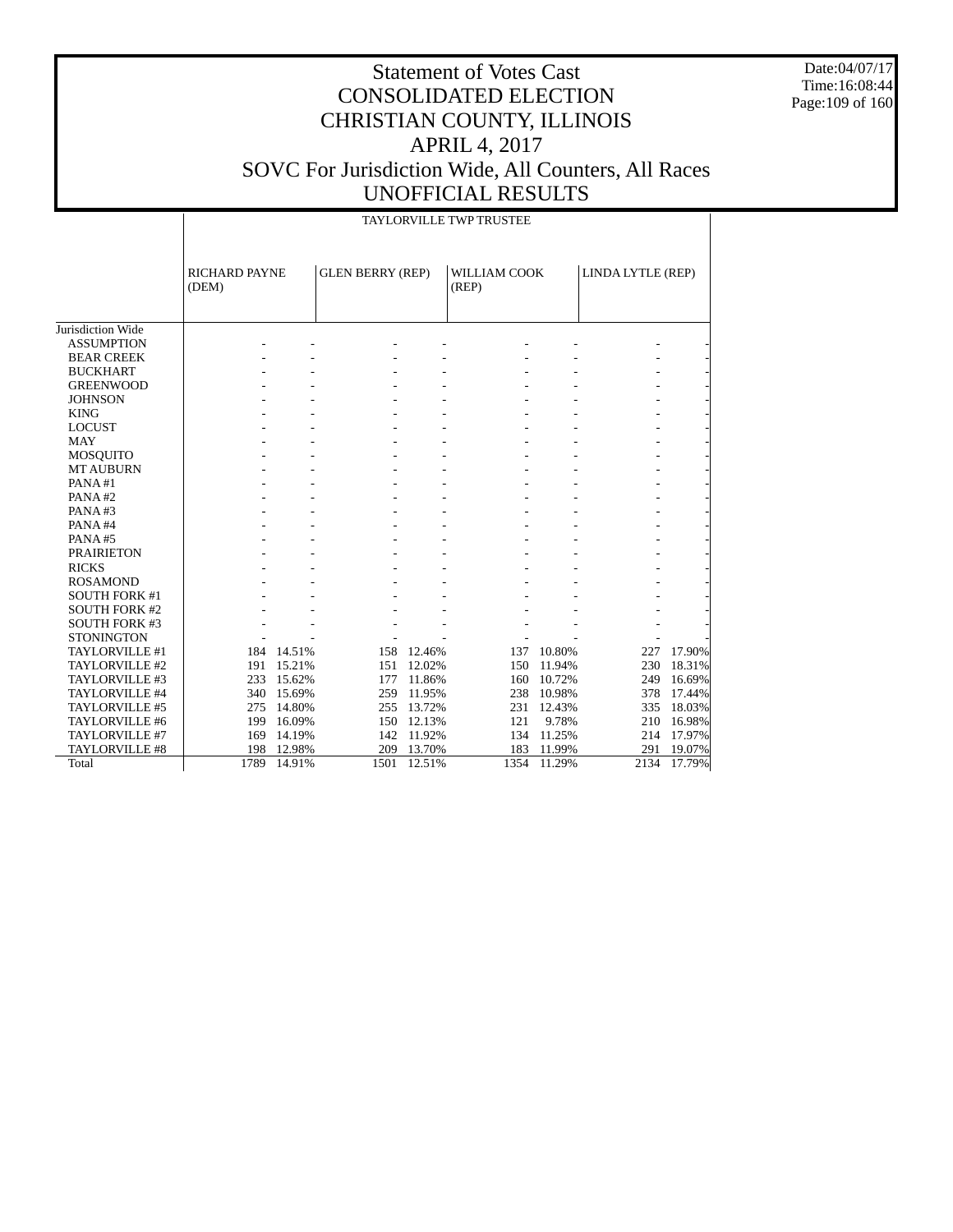Date:04/07/17 Time:16:08:44 Page:110 of 160

|                      | MTA (MOSQ-MT AUBURN) |                         |                    |                              |             |  |  |  |  |  |
|----------------------|----------------------|-------------------------|--------------------|------------------------------|-------------|--|--|--|--|--|
|                      | Reg. Voters          | <b>Times</b><br>Counted | <b>Total Votes</b> | <b>BETH VINCENT</b><br>(DEM) |             |  |  |  |  |  |
|                      |                      |                         |                    |                              |             |  |  |  |  |  |
| Jurisdiction Wide    |                      |                         |                    |                              |             |  |  |  |  |  |
| <b>ASSUMPTION</b>    |                      |                         |                    |                              |             |  |  |  |  |  |
| <b>BEAR CREEK</b>    |                      |                         |                    |                              |             |  |  |  |  |  |
| <b>BUCKHART</b>      |                      |                         |                    |                              |             |  |  |  |  |  |
| <b>GREENWOOD</b>     |                      |                         |                    |                              |             |  |  |  |  |  |
| <b>JOHNSON</b>       |                      |                         |                    |                              |             |  |  |  |  |  |
| <b>KING</b>          |                      |                         |                    |                              |             |  |  |  |  |  |
| <b>LOCUST</b>        |                      |                         |                    |                              |             |  |  |  |  |  |
| <b>MAY</b>           |                      |                         |                    |                              |             |  |  |  |  |  |
| MOSQUITO             | 281                  | 108                     | 89                 |                              | 89 100.00%  |  |  |  |  |  |
| <b>MT AUBURN</b>     | 676                  | 266                     | 216                |                              | 216 100.00% |  |  |  |  |  |
| PANA#1               |                      |                         |                    |                              |             |  |  |  |  |  |
| PANA#2               |                      |                         |                    |                              |             |  |  |  |  |  |
| PANA#3               |                      |                         |                    |                              |             |  |  |  |  |  |
| PANA#4               |                      |                         |                    |                              |             |  |  |  |  |  |
| PANA#5               |                      |                         |                    |                              |             |  |  |  |  |  |
| <b>PRAIRIETON</b>    |                      |                         |                    |                              |             |  |  |  |  |  |
| <b>RICKS</b>         |                      |                         |                    |                              |             |  |  |  |  |  |
| <b>ROSAMOND</b>      |                      |                         |                    |                              |             |  |  |  |  |  |
| <b>SOUTH FORK #1</b> |                      |                         |                    |                              |             |  |  |  |  |  |
| <b>SOUTH FORK #2</b> |                      |                         |                    |                              |             |  |  |  |  |  |
| <b>SOUTH FORK #3</b> |                      |                         |                    |                              |             |  |  |  |  |  |
| <b>STONINGTON</b>    |                      |                         |                    |                              |             |  |  |  |  |  |
| TAYLORVILLE #1       |                      |                         |                    |                              |             |  |  |  |  |  |
| TAYLORVILLE #2       |                      |                         |                    |                              |             |  |  |  |  |  |
| TAYLORVILLE #3       |                      |                         |                    |                              |             |  |  |  |  |  |
| TAYLORVILLE #4       |                      |                         |                    |                              |             |  |  |  |  |  |
| TAYLORVILLE #5       |                      |                         |                    |                              |             |  |  |  |  |  |
| TAYLORVILLE #6       |                      |                         |                    |                              |             |  |  |  |  |  |
| TAYLORVILLE #7       |                      |                         |                    |                              |             |  |  |  |  |  |
| TAYLORVILLE #8       |                      |                         |                    |                              |             |  |  |  |  |  |
| Total                | 957                  | 374                     | 305                |                              | 305 100.00% |  |  |  |  |  |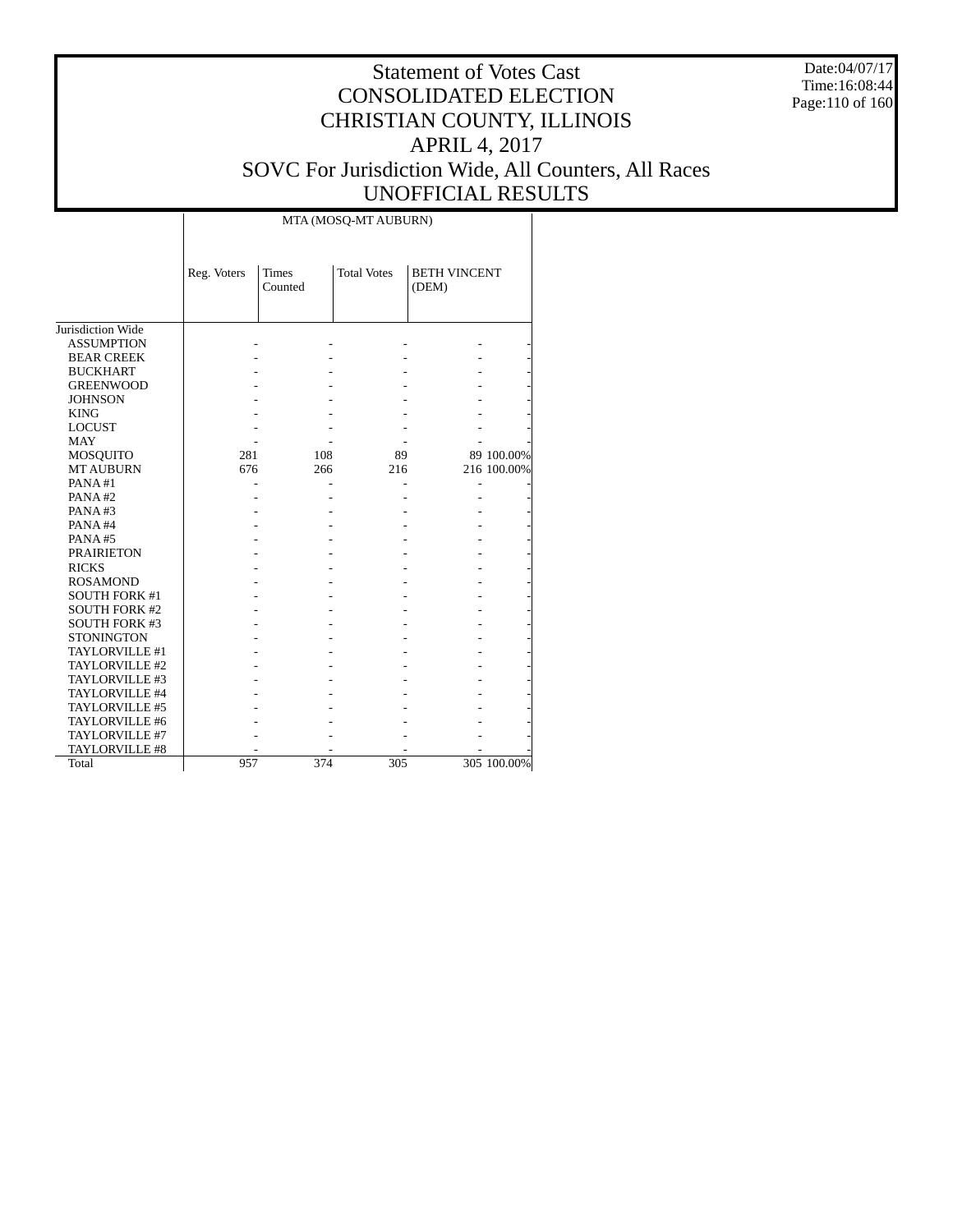Date:04/07/17 Time:16:08:44 Page:111 of 160

|                      |             |                  |                    | EDINBURG PARK COMMISSIONER |            |                     |            |
|----------------------|-------------|------------------|--------------------|----------------------------|------------|---------------------|------------|
|                      | Reg. Voters | Times<br>Counted | <b>Total Votes</b> | <b>KRIS WHITE</b>          |            | <b>GORDON PERRY</b> |            |
| Jurisdiction Wide    |             |                  |                    |                            |            |                     |            |
| <b>ASSUMPTION</b>    |             |                  |                    |                            |            |                     |            |
| <b>BEAR CREEK</b>    |             |                  |                    |                            |            |                     |            |
| <b>BUCKHART</b>      | 1272        | 401              | 545                |                            | 263 48.26% |                     | 282 51.74% |
| <b>GREENWOOD</b>     |             |                  |                    |                            |            |                     |            |
| <b>JOHNSON</b>       |             |                  |                    |                            |            |                     |            |
| <b>KING</b>          |             |                  |                    |                            |            |                     |            |
| <b>LOCUST</b>        |             |                  |                    |                            |            |                     |            |
| <b>MAY</b>           |             |                  |                    |                            |            |                     |            |
| MOSQUITO             |             |                  |                    |                            |            |                     |            |
| <b>MT AUBURN</b>     | 288         | 53               | 55                 | 29                         | 52.73%     | 26                  | 47.27%     |
| PANA#1               |             |                  |                    |                            |            |                     |            |
| PANA#2               |             |                  |                    |                            |            |                     |            |
| PANA#3               |             |                  |                    |                            |            |                     |            |
| PANA#4               |             |                  |                    |                            |            |                     |            |
| PANA#5               |             |                  |                    |                            |            |                     |            |
| <b>PRAIRIETON</b>    |             |                  |                    |                            |            |                     |            |
| <b>RICKS</b>         |             |                  |                    |                            |            |                     |            |
| <b>ROSAMOND</b>      |             |                  |                    |                            |            |                     |            |
| <b>SOUTH FORK #1</b> |             |                  |                    |                            |            |                     |            |
| <b>SOUTH FORK #2</b> | 69          | 4                | 5                  | 4                          | 80.00%     | 1                   | 20.00%     |
| <b>SOUTH FORK #3</b> |             |                  |                    |                            |            |                     |            |
| <b>STONINGTON</b>    |             |                  |                    |                            |            |                     |            |
| TAYLORVILLE #1       |             |                  |                    |                            |            |                     |            |
| TAYLORVILLE #2       |             |                  |                    |                            |            |                     |            |
| TAYLORVILLE #3       |             |                  |                    |                            |            |                     |            |
| TAYLORVILLE #4       | 40          | 14               | 16                 | 6                          | 37.50%     | 10                  | 62.50%     |
| TAYLORVILLE #5       |             |                  |                    |                            |            |                     |            |
| TAYLORVILLE #6       |             |                  |                    |                            |            |                     |            |
| TAYLORVILLE #7       |             |                  |                    |                            |            |                     |            |
| TAYLORVILLE #8       |             |                  |                    |                            |            |                     |            |
| Total                | 1669        | 472              | 621                | 302                        | 48.63%     |                     | 319 51.37% |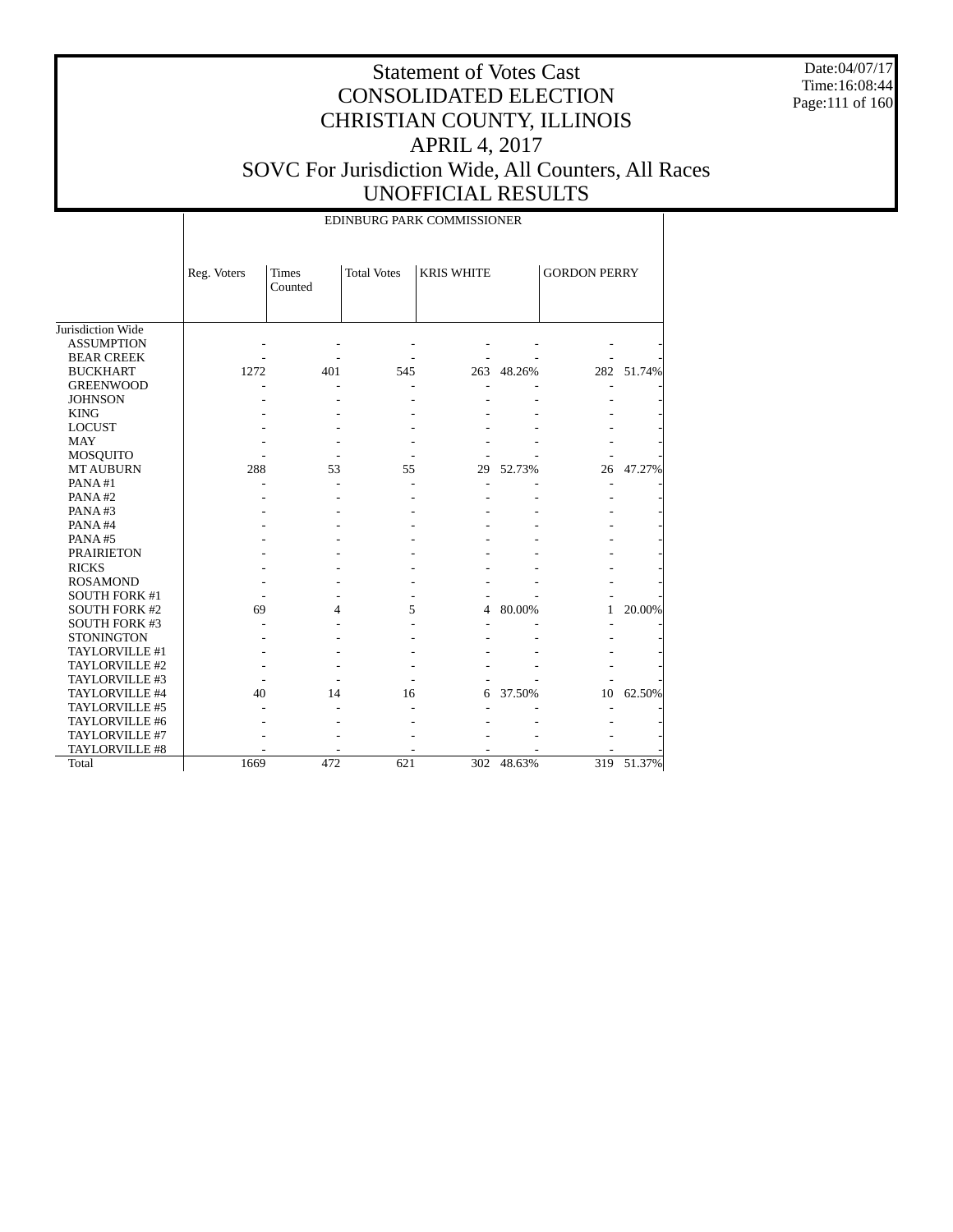Date:04/07/17 Time:16:08:44 Page:112 of 160

### Statement of Votes Cast CONSOLIDATED ELECTION CHRISTIAN COUNTY, ILLINOIS APRIL 4, 2017 SOVC For Jurisdiction Wide, All Counters, All Races UNOFFICIAL RESULTS

Τ

|                      |             | PRAIRIETON PARK COMM 6 YR |                    |                          |        |
|----------------------|-------------|---------------------------|--------------------|--------------------------|--------|
|                      | Reg. Voters | <b>Times</b><br>Counted   | <b>Total Votes</b> | ALAN B.<br><b>LITTLE</b> |        |
| Jurisdiction Wide    |             |                           |                    |                          |        |
| <b>ASSUMPTION</b>    |             |                           |                    |                          |        |
| <b>BEAR CREEK</b>    |             |                           |                    |                          |        |
| <b>BUCKHART</b>      |             |                           |                    |                          |        |
| <b>GREENWOOD</b>     |             |                           |                    |                          |        |
| <b>JOHNSON</b>       |             |                           |                    |                          |        |
| <b>KING</b>          |             |                           |                    |                          |        |
| <b>LOCUST</b>        |             |                           |                    |                          |        |
| <b>MAY</b>           |             |                           |                    |                          |        |
| MOSQUITO             |             |                           |                    |                          |        |
| <b>MT AUBURN</b>     |             |                           |                    |                          |        |
| PANA#1               |             |                           |                    |                          |        |
| PANA#2               |             |                           |                    |                          |        |
| PANA#3               |             |                           |                    |                          |        |
| PANA#4               |             |                           |                    |                          |        |
| PANA#5               |             |                           |                    |                          |        |
| <b>PRAIRIETON</b>    | 338         | 56                        | 10                 | 9                        | 90.00% |
| <b>RICKS</b>         |             |                           |                    |                          |        |
| <b>ROSAMOND</b>      |             |                           |                    |                          |        |
| <b>SOUTH FORK #1</b> |             |                           |                    |                          |        |
| <b>SOUTH FORK #2</b> |             |                           |                    |                          |        |
| <b>SOUTH FORK #3</b> |             |                           |                    |                          |        |
| <b>STONINGTON</b>    |             |                           |                    |                          |        |
| TAYLORVILLE #1       |             |                           |                    |                          |        |
| TAYLORVILLE #2       |             |                           |                    |                          |        |
| TAYLORVILLE #3       |             |                           |                    |                          |        |
| TAYLORVILLE #4       |             |                           |                    |                          |        |
| TAYLORVILLE #5       |             |                           |                    |                          |        |
| TAYLORVILLE #6       |             |                           |                    |                          |        |
| TAYLORVILLE #7       |             |                           |                    |                          |        |
| TAYLORVILLE #8       |             |                           |                    |                          |        |
| Total                | 338         | 56                        | 10                 | 9                        | 90.00% |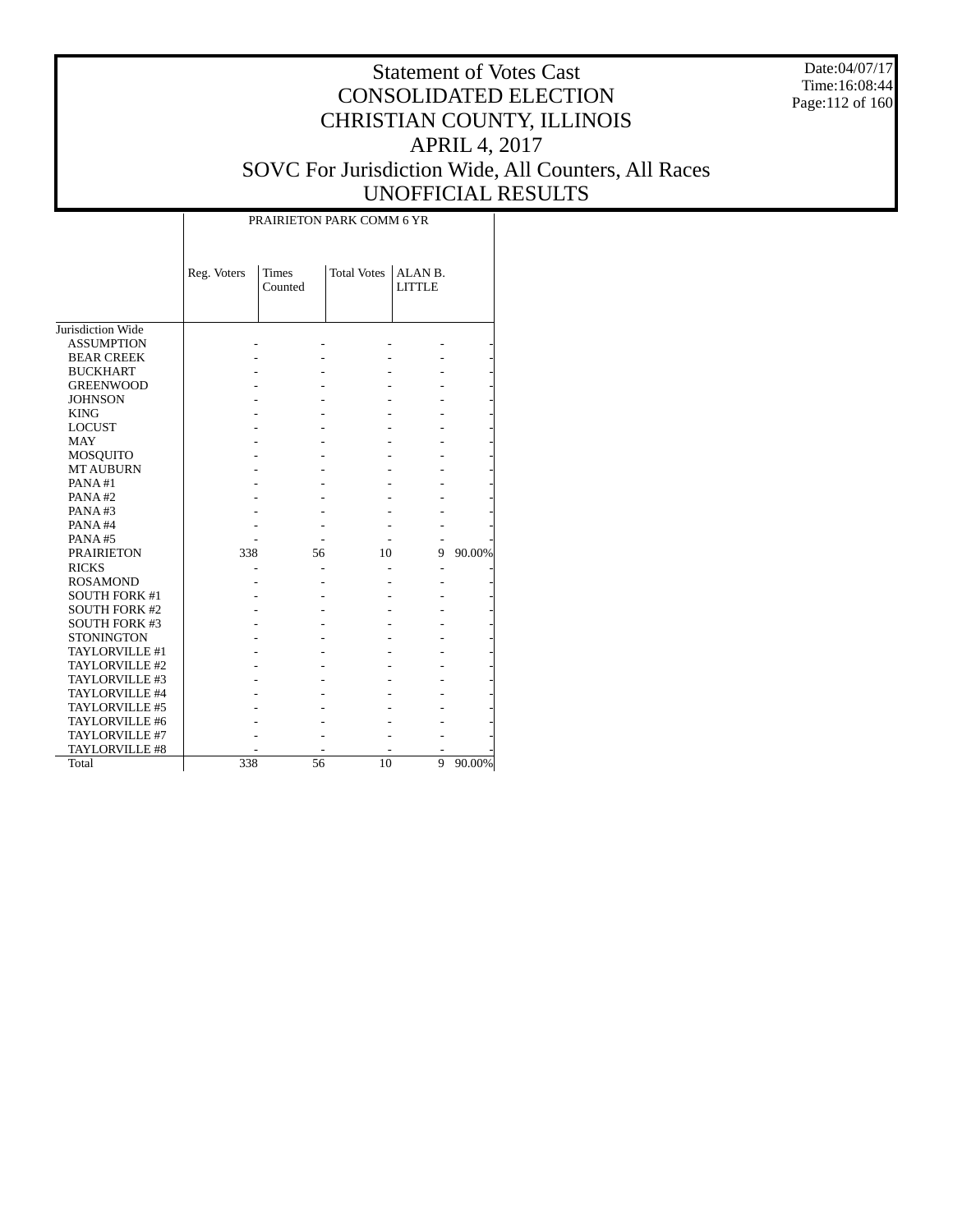Date:04/07/17 Time:16:08:44 Page:113 of 160

# Statement of Votes Cast CONSOLIDATED ELECTION CHRISTIAN COUNTY, ILLINOIS APRIL 4, 2017 SOVC For Jurisdiction Wide, All Counters, All Races UNOFFICIAL RESULTS

### PRAIRIETON PARK COMM 4 YR

|                      | Reg. Voters | <b>Times</b><br>Counted | <b>Total Votes</b> | WILLIAM C.<br><b>MCLEOD</b> |        | RAMON D.<br><b>THOMAS</b> |        |
|----------------------|-------------|-------------------------|--------------------|-----------------------------|--------|---------------------------|--------|
| Jurisdiction Wide    |             |                         |                    |                             |        |                           |        |
| <b>ASSUMPTION</b>    |             |                         |                    |                             |        |                           |        |
| <b>BEAR CREEK</b>    |             |                         |                    |                             |        |                           |        |
| <b>BUCKHART</b>      |             |                         |                    |                             |        |                           |        |
| <b>GREENWOOD</b>     |             |                         |                    |                             |        |                           |        |
| <b>JOHNSON</b>       |             |                         |                    |                             |        |                           |        |
| <b>KING</b>          |             |                         |                    |                             |        |                           |        |
| <b>LOCUST</b>        |             |                         |                    |                             |        |                           |        |
| <b>MAY</b>           |             |                         |                    |                             |        |                           |        |
| MOSQUITO             |             |                         |                    |                             |        |                           |        |
| <b>MT AUBURN</b>     |             |                         |                    |                             |        |                           |        |
| PANA#1               |             |                         |                    |                             |        |                           |        |
| PANA#2               |             |                         |                    |                             |        |                           |        |
| PANA#3               |             |                         |                    |                             |        |                           |        |
| PANA#4               |             |                         |                    |                             |        |                           |        |
| PANA#5               |             |                         |                    |                             |        |                           |        |
| <b>PRAIRIETON</b>    | 338         | 56                      | 12                 | 6                           | 50.00% | 5                         | 41.67% |
| <b>RICKS</b>         |             |                         |                    |                             |        |                           |        |
| <b>ROSAMOND</b>      |             |                         |                    |                             |        |                           |        |
| <b>SOUTH FORK #1</b> |             |                         |                    |                             |        |                           |        |
| <b>SOUTH FORK #2</b> |             |                         |                    |                             |        |                           |        |
| <b>SOUTH FORK #3</b> |             |                         |                    |                             |        |                           |        |
| <b>STONINGTON</b>    |             |                         |                    |                             |        |                           |        |
| TAYLORVILLE #1       |             |                         |                    |                             |        |                           |        |
| TAYLORVILLE #2       |             |                         |                    |                             |        |                           |        |
| TAYLORVILLE #3       |             |                         |                    |                             |        |                           |        |
| TAYLORVILLE #4       |             |                         |                    |                             |        |                           |        |
| TAYLORVILLE #5       |             |                         |                    |                             |        |                           |        |
| TAYLORVILLE #6       |             |                         |                    |                             |        |                           |        |
| TAYLORVILLE #7       |             |                         |                    |                             |        |                           |        |
| TAYLORVILLE #8       |             |                         |                    |                             |        |                           |        |
| Total                | 338         | 56                      | 12                 | 6                           | 50.00% | 5                         | 41.67% |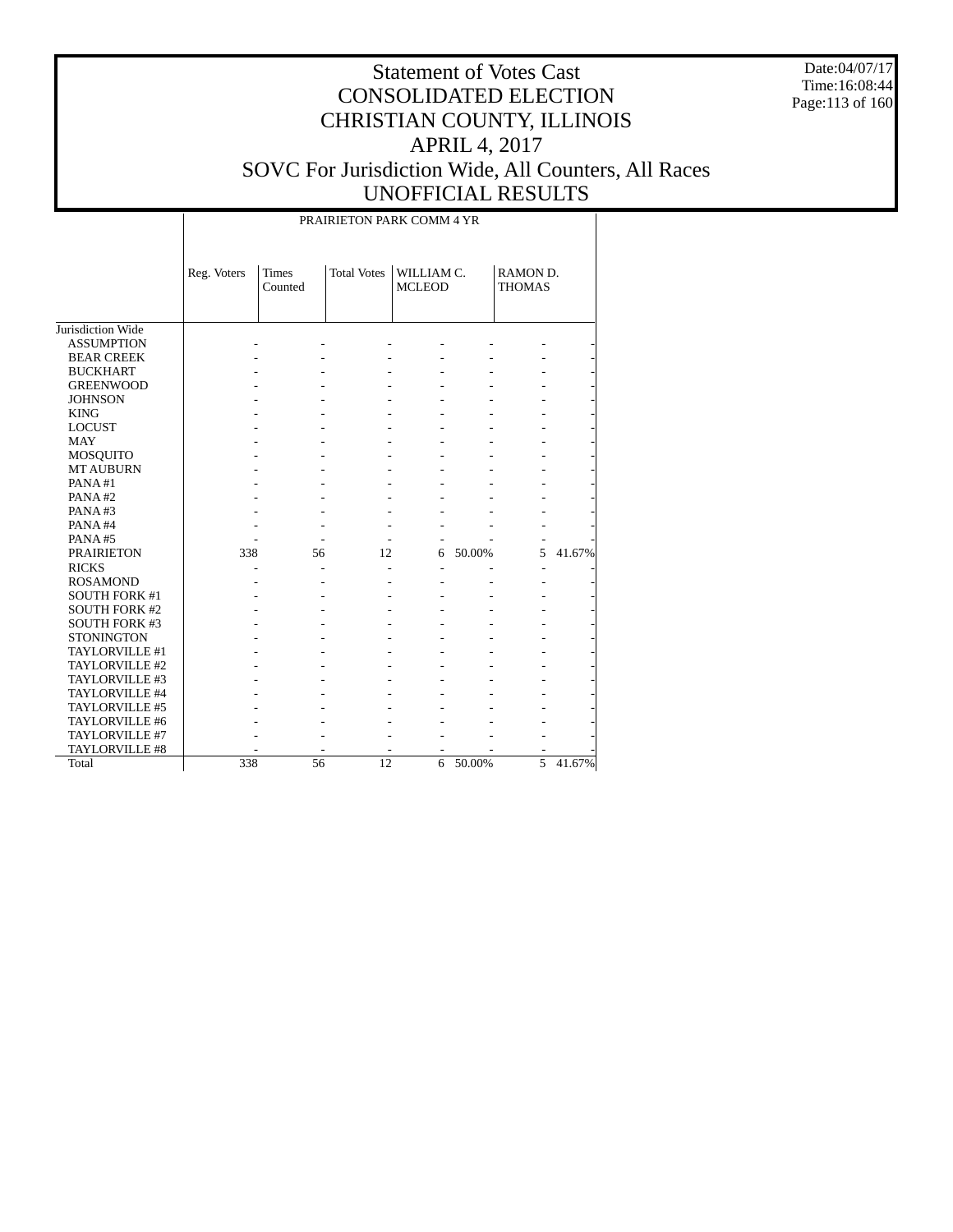Date:04/07/17 Time:16:08:44 Page:114 of 160

# Statement of Votes Cast CONSOLIDATED ELECTION CHRISTIAN COUNTY, ILLINOIS APRIL 4, 2017 SOVC For Jurisdiction Wide, All Counters, All Races UNOFFICIAL RESULTS

STONINGTON PARK COMM 6 YR

|                      | Reg. Voters | <b>Times</b><br>Counted | <b>Total Votes</b> | <b>JEFF TUMIATI</b> |        | <b>ROBERT SWIGERT</b> |        |
|----------------------|-------------|-------------------------|--------------------|---------------------|--------|-----------------------|--------|
| Jurisdiction Wide    |             |                         |                    |                     |        |                       |        |
| <b>ASSUMPTION</b>    |             |                         |                    |                     |        |                       |        |
| <b>BEAR CREEK</b>    |             |                         |                    |                     |        |                       |        |
| <b>BUCKHART</b>      |             |                         |                    |                     |        |                       |        |
| <b>GREENWOOD</b>     |             |                         |                    |                     |        |                       |        |
| <b>JOHNSON</b>       |             |                         |                    |                     |        |                       |        |
| <b>KING</b>          |             |                         |                    |                     |        |                       |        |
| <b>LOCUST</b>        |             |                         |                    |                     |        |                       |        |
| <b>MAY</b>           |             |                         |                    |                     |        |                       |        |
| MOSQUITO             |             |                         |                    |                     |        |                       |        |
| <b>MT AUBURN</b>     |             |                         |                    |                     |        |                       |        |
| PANA#1               |             |                         |                    |                     |        |                       |        |
| PANA#2               |             |                         |                    |                     |        |                       |        |
| PANA#3               |             |                         |                    |                     |        |                       |        |
| PANA#4               |             |                         |                    |                     |        |                       |        |
| PANA#5               |             |                         |                    |                     |        |                       |        |
| <b>PRAIRIETON</b>    |             |                         |                    |                     |        |                       |        |
| <b>RICKS</b>         |             |                         |                    |                     |        |                       |        |
| <b>ROSAMOND</b>      |             |                         |                    |                     |        |                       |        |
| <b>SOUTH FORK #1</b> |             |                         |                    |                     |        |                       |        |
| <b>SOUTH FORK #2</b> |             |                         |                    |                     |        |                       |        |
| <b>SOUTH FORK #3</b> |             |                         |                    |                     |        |                       |        |
| <b>STONINGTON</b>    | 760         | 408                     | 529                | 322                 | 60.87% | 207                   | 39.13% |
| TAYLORVILLE #1       |             |                         |                    |                     |        |                       |        |
| TAYLORVILLE #2       |             |                         |                    |                     |        |                       |        |
| TAYLORVILLE #3       |             |                         |                    |                     |        |                       |        |
| TAYLORVILLE #4       |             |                         |                    |                     |        |                       |        |
| TAYLORVILLE #5       |             |                         |                    |                     |        |                       |        |
| TAYLORVILLE #6       |             |                         |                    |                     |        |                       |        |
| TAYLORVILLE #7       |             |                         |                    |                     |        |                       |        |
| TAYLORVILLE #8       |             |                         |                    |                     |        |                       |        |
| Total                | 760         | 408                     | 529                | 322                 | 60.87% | 207                   | 39.13% |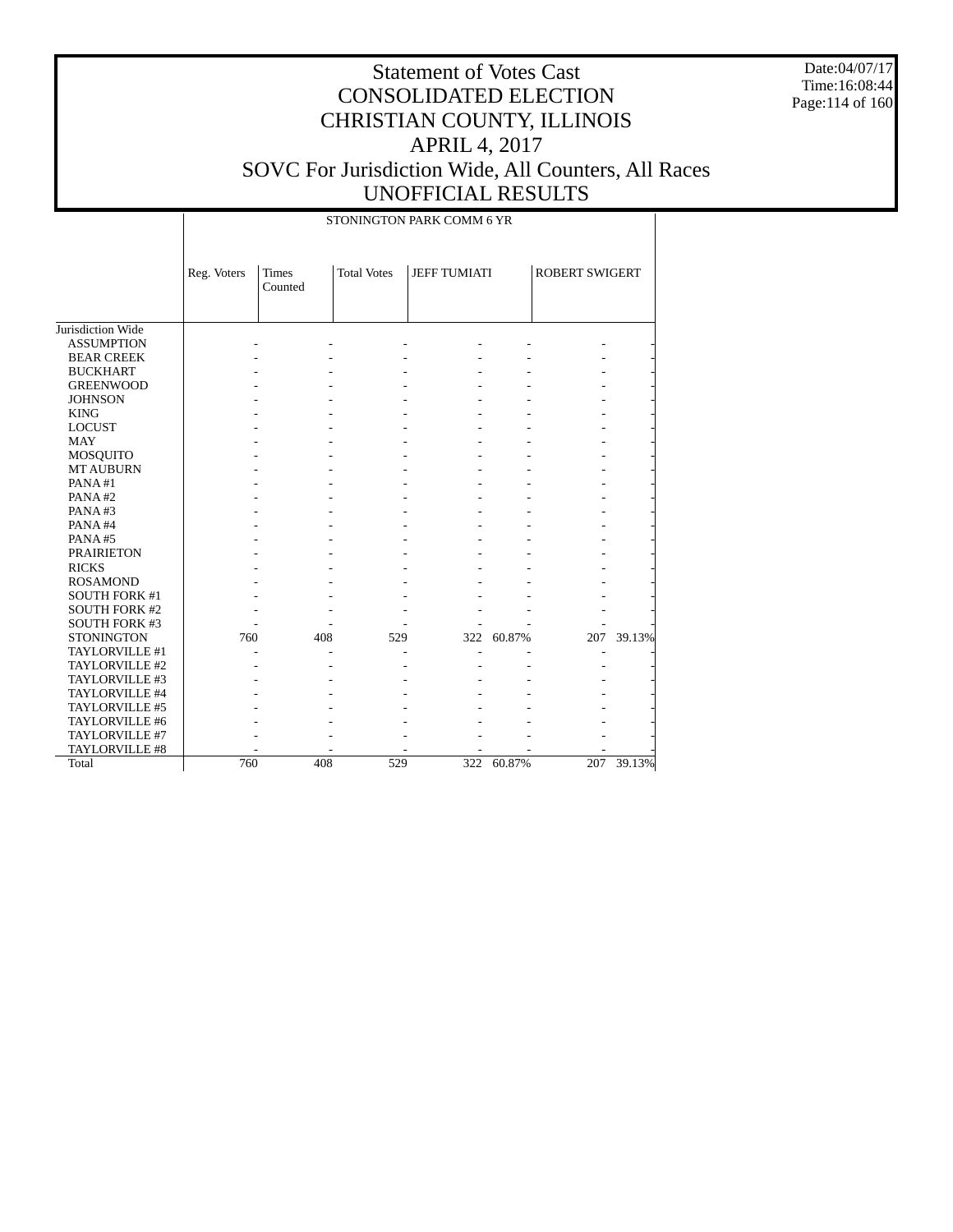Date:04/07/17 Time:16:08:44 Page:115 of 160

|                      |             |                         | STONINGTON PARK COMM 4 YR |                                   |             | STONINGTON PARK COMM 2 YR |                  |                    |                       |             |  |
|----------------------|-------------|-------------------------|---------------------------|-----------------------------------|-------------|---------------------------|------------------|--------------------|-----------------------|-------------|--|
|                      | Reg. Voters | <b>Times</b><br>Counted | <b>Total Votes</b>        | <b>HEATHER</b><br><b>STRISSEL</b> |             | Reg. Voters               | Times<br>Counted | <b>Total Votes</b> | <b>JACLYN SWIGERT</b> |             |  |
| Jurisdiction Wide    |             |                         |                           |                                   |             |                           |                  |                    |                       |             |  |
| <b>ASSUMPTION</b>    |             |                         |                           |                                   |             |                           |                  |                    |                       |             |  |
| <b>BEAR CREEK</b>    |             |                         |                           |                                   |             |                           |                  |                    |                       |             |  |
| <b>BUCKHART</b>      |             |                         |                           |                                   |             |                           |                  |                    |                       |             |  |
| <b>GREENWOOD</b>     |             |                         |                           |                                   |             |                           |                  |                    |                       |             |  |
| <b>JOHNSON</b>       |             |                         |                           |                                   |             |                           |                  |                    |                       |             |  |
| <b>KING</b>          |             |                         |                           |                                   |             |                           |                  |                    |                       |             |  |
| <b>LOCUST</b>        |             |                         |                           |                                   |             |                           |                  |                    |                       |             |  |
| <b>MAY</b>           |             |                         |                           |                                   |             |                           |                  |                    |                       |             |  |
| MOSQUITO             |             |                         |                           |                                   |             |                           |                  |                    |                       |             |  |
| <b>MT AUBURN</b>     |             |                         |                           |                                   |             |                           |                  |                    |                       |             |  |
| PANA#1               |             |                         |                           |                                   |             |                           |                  |                    |                       |             |  |
| PANA#2               |             |                         |                           |                                   |             |                           |                  |                    |                       |             |  |
| PANA#3               |             |                         |                           |                                   |             |                           |                  |                    |                       |             |  |
| PANA#4               |             |                         |                           |                                   |             |                           |                  |                    |                       |             |  |
| PANA#5               |             |                         |                           |                                   |             |                           |                  |                    |                       |             |  |
| <b>PRAIRIETON</b>    |             |                         |                           |                                   |             |                           |                  |                    |                       |             |  |
| <b>RICKS</b>         |             |                         |                           |                                   |             |                           |                  |                    |                       |             |  |
| <b>ROSAMOND</b>      |             |                         |                           |                                   |             |                           |                  |                    |                       |             |  |
| SOUTH FORK #1        |             |                         |                           |                                   |             |                           |                  |                    |                       |             |  |
| <b>SOUTH FORK #2</b> |             |                         |                           |                                   |             |                           |                  |                    |                       |             |  |
| SOUTH FORK #3        |             |                         |                           |                                   |             |                           |                  |                    |                       |             |  |
| <b>STONINGTON</b>    | 760         | 408                     | 307                       |                                   | 307 100.00% | 760                       | 408              | 314                |                       | 314 100.00% |  |
| TAYLORVILLE #1       |             |                         |                           |                                   |             |                           |                  |                    |                       |             |  |
| TAYLORVILLE #2       |             |                         |                           |                                   |             |                           |                  |                    |                       |             |  |
| TAYLORVILLE #3       |             |                         |                           |                                   |             |                           |                  |                    |                       |             |  |
| TAYLORVILLE #4       |             |                         |                           |                                   |             |                           |                  |                    |                       |             |  |
| TAYLORVILLE #5       |             |                         |                           |                                   |             |                           |                  |                    |                       |             |  |
| TAYLORVILLE #6       |             |                         |                           |                                   |             |                           |                  |                    |                       |             |  |
| TAYLORVILLE #7       |             |                         |                           |                                   |             |                           |                  |                    |                       |             |  |
| TAYLORVILLE #8       |             |                         |                           |                                   |             |                           |                  |                    |                       |             |  |
| Total                | 760         | 408                     | 307                       |                                   | 307 100.00% | 760                       | 408              | 314                |                       | 314 100.00% |  |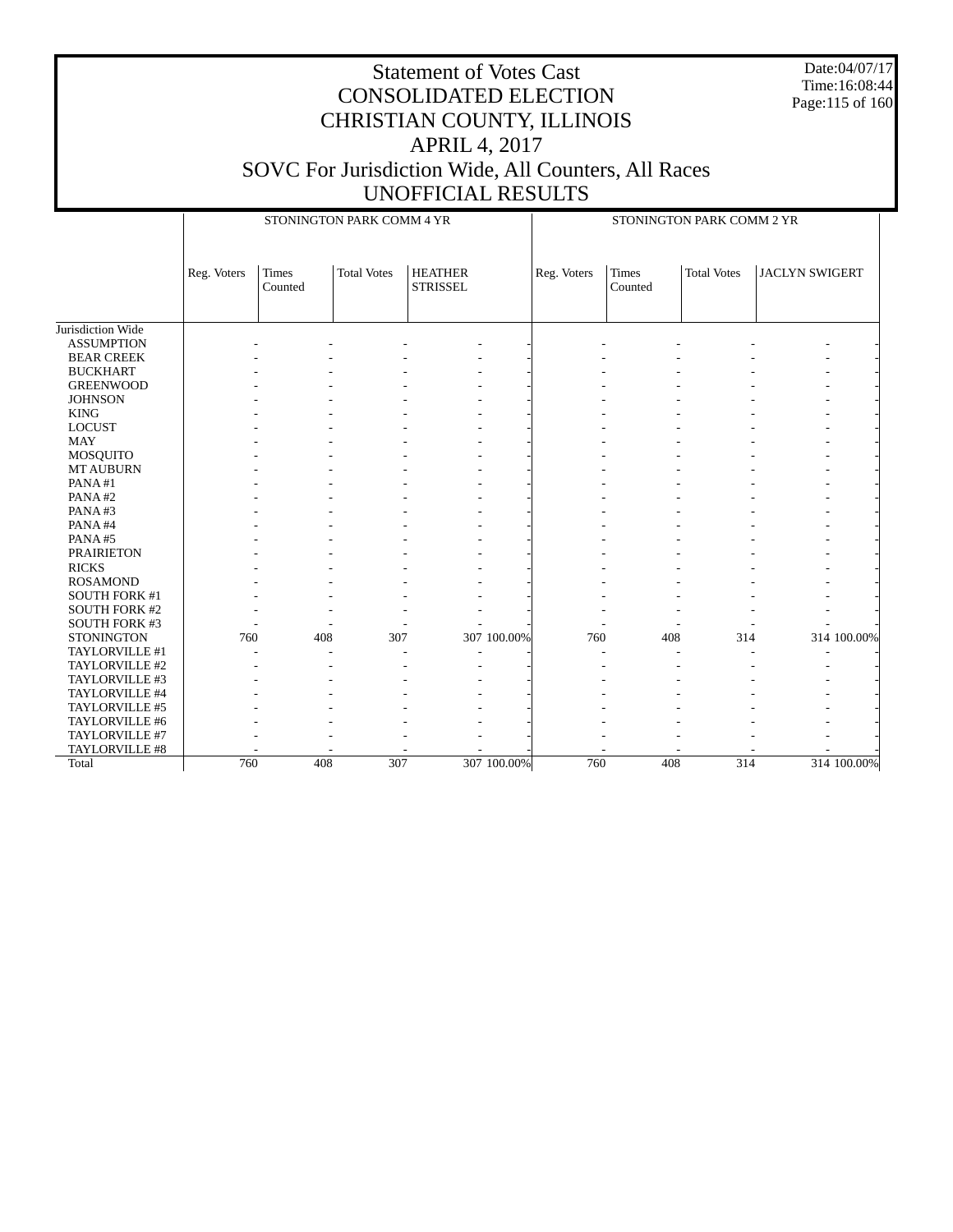Date:04/07/17 Time:16:08:44 Page:116 of 160

|                      |                          |                          |                          | TAYLORVILLE PARK TRUSTEE |        |                      |        |                       |        |
|----------------------|--------------------------|--------------------------|--------------------------|--------------------------|--------|----------------------|--------|-----------------------|--------|
|                      | Reg. Voters              | <b>Times</b><br>Counted  | <b>Total Votes</b>       | <b>JIM McCOY</b>         |        | <b>MISTY MARUCCO</b> |        | <b>ROBERT STEINER</b> |        |
| Jurisdiction Wide    |                          |                          |                          |                          |        |                      |        |                       |        |
| <b>ASSUMPTION</b>    |                          |                          |                          |                          |        |                      |        |                       |        |
| <b>BEAR CREEK</b>    | 73                       | 50                       | 86                       | 29                       | 33.72% | 23                   | 26.74% | 15                    | 17.44% |
| <b>BUCKHART</b>      | 72                       | 24                       | 49                       | 12                       | 24.49% | 13                   | 26.53% | 15                    | 30.61% |
| <b>GREENWOOD</b>     | $\overline{\phantom{a}}$ | $\overline{a}$           |                          |                          |        |                      |        |                       |        |
| <b>JOHNSON</b>       | 578                      | 337                      | 623                      | 184                      | 29.53% | 138                  | 22.15% | 171                   | 27.45% |
| <b>KING</b>          | $\overline{\phantom{a}}$ | $\overline{\phantom{a}}$ | $\overline{\phantom{a}}$ | $\overline{a}$           |        |                      |        |                       |        |
| <b>LOCUST</b>        | 237                      | 135                      | 251                      | 67                       | 26.69% | 61                   | 24.30% | 74                    | 29.48% |
| <b>MAY</b>           | 1214                     | 820                      | 1532                     | 413                      | 26.96% | 403                  | 26.31% | 396                   | 25.85% |
| <b>MOSQUITO</b>      | ٠                        | ÷,                       |                          |                          |        |                      |        |                       |        |
| <b>MT AUBURN</b>     |                          |                          |                          |                          |        |                      |        |                       |        |
| PANA#1               |                          |                          |                          |                          |        |                      |        |                       |        |
| PANA#2               |                          |                          |                          |                          |        |                      |        |                       |        |
| PANA#3               |                          |                          |                          |                          |        |                      |        |                       |        |
| PANA#4               |                          |                          |                          |                          |        |                      |        |                       |        |
| PANA#5               |                          |                          |                          |                          |        |                      |        |                       |        |
| <b>PRAIRIETON</b>    |                          |                          |                          |                          |        |                      |        |                       |        |
| <b>RICKS</b>         |                          |                          |                          |                          |        |                      |        |                       |        |
| <b>ROSAMOND</b>      |                          |                          |                          |                          |        |                      |        |                       |        |
| <b>SOUTH FORK #1</b> |                          |                          |                          |                          |        |                      |        |                       |        |
| <b>SOUTH FORK #2</b> |                          |                          |                          |                          |        |                      |        |                       |        |
| <b>SOUTH FORK #3</b> |                          |                          |                          |                          |        |                      |        |                       |        |
| <b>STONINGTON</b>    | 9                        | 8                        | 12                       | 3                        | 25.00% | 3                    | 25.00% | 4                     | 33.33% |
| TAYLORVILLE #1       | 957                      | 443                      | 837                      | 243                      | 29.03% | 210                  | 25.09% | 193                   | 23.06% |
| TAYLORVILLE #2       | 894                      | 434                      | 823                      | 262                      | 31.83% | 188                  | 22.84% | 216                   | 26.25% |
| TAYLORVILLE #3       | 886                      | 528                      | 976                      | 274                      | 28.07% | 236                  | 24.18% | 262                   | 26.84% |
| TAYLORVILLE #4       | 1381                     | 676                      | 1311                     | 362                      | 27.61% | 324                  | 24.71% | 313                   | 23.87% |
| TAYLORVILLE #5       | 1386                     | 637                      | 1189                     | 335                      | 28.17% | 294                  | 24.73% | 278                   | 23.38% |
| TAYLORVILLE #6       | 931                      | 454                      | 806                      | 210                      | 26.05% | 208                  | 25.81% | 201                   | 24.94% |
| TAYLORVILLE #7       | 904                      | 430                      | 792                      | 209                      | 26.39% | 191                  | 24.12% | 208                   | 26.26% |
| TAYLORVILLE #8       | 1011                     | 522                      | 973                      | 272                      | 27.95% | 249                  | 25.59% | 243                   | 24.97% |
| Total                | 10533                    | 5498                     | 10260                    | 2875                     | 28.02% | 2541                 | 24.77% | 2589                  | 25.23% |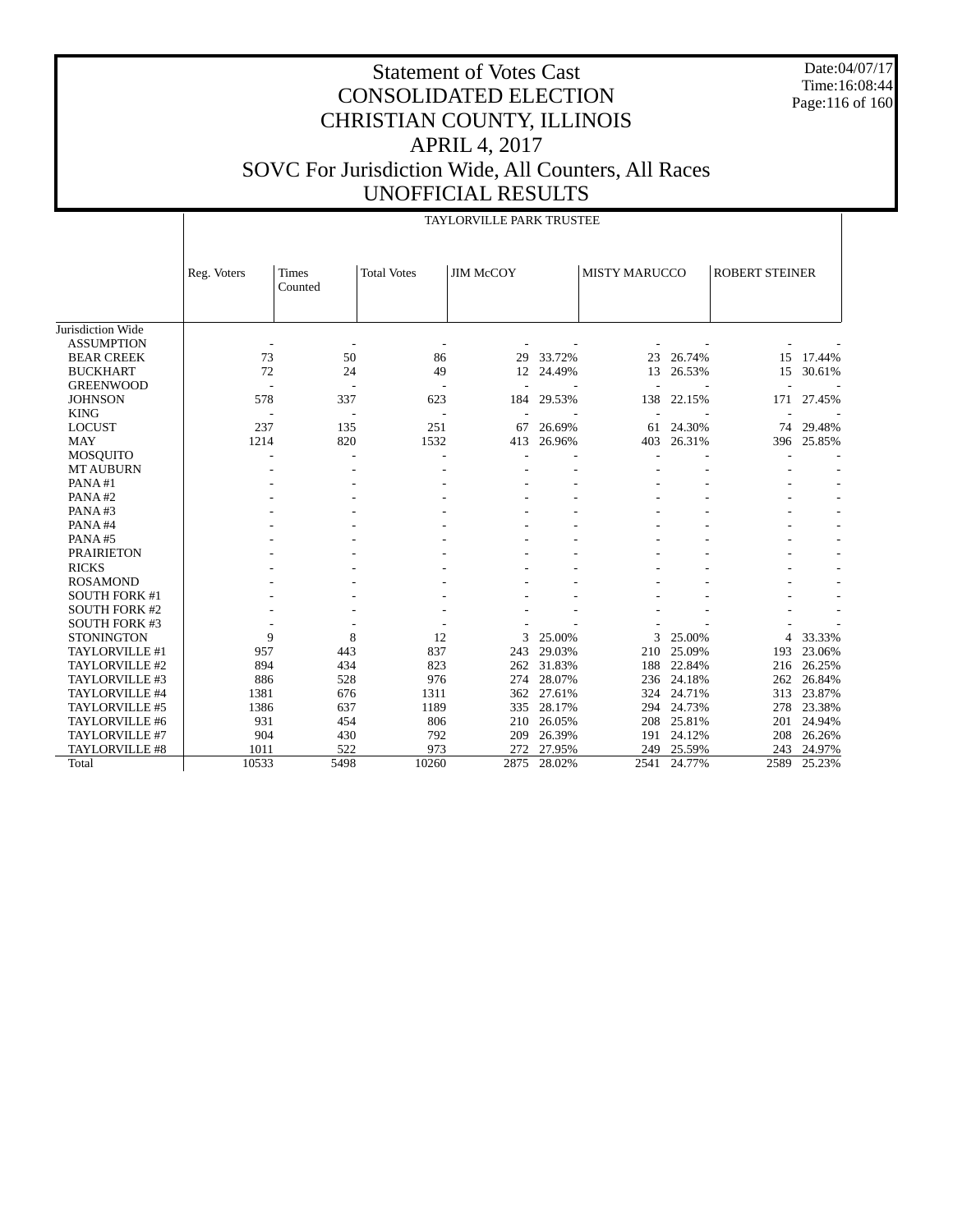Date:04/07/17 Time:16:08:45 Page:117 of 160

|                       | <b>TAYLORVILLE PARK</b><br><b>TRUSTEE</b> |            | <b>ASSUMPTION LIBRARY TRUSTEE</b> |                         |                    |                        |             |  |  |
|-----------------------|-------------------------------------------|------------|-----------------------------------|-------------------------|--------------------|------------------------|-------------|--|--|
|                       | <b>STEVEN TOBERMAN</b>                    |            | Reg. Voters                       | <b>Times</b><br>Counted | <b>Total Votes</b> | <b>KRISTINA HEBERT</b> |             |  |  |
|                       |                                           |            |                                   |                         |                    |                        |             |  |  |
| Jurisdiction Wide     |                                           |            |                                   |                         |                    |                        |             |  |  |
| <b>ASSUMPTION</b>     |                                           |            | 914                               | 385                     | 342                |                        | 342 100.00% |  |  |
| <b>BEAR CREEK</b>     |                                           | 19 22.09%  |                                   |                         |                    |                        |             |  |  |
| <b>BUCKHART</b>       | 9                                         | 18.37%     |                                   |                         |                    |                        |             |  |  |
| <b>GREENWOOD</b>      |                                           |            |                                   |                         |                    |                        |             |  |  |
| <b>JOHNSON</b>        | 130                                       | 20.87%     |                                   |                         |                    |                        |             |  |  |
| <b>KING</b>           |                                           |            |                                   |                         |                    |                        |             |  |  |
| <b>LOCUST</b>         |                                           | 49 19.52%  | 13                                | 5                       | 5                  |                        | 5 100.00%   |  |  |
| <b>MAY</b>            |                                           | 320 20.89% | 13                                | 7                       | 7                  |                        | 7 100.00%   |  |  |
| <b>MOSQUITO</b>       |                                           |            |                                   |                         |                    |                        |             |  |  |
| <b>MT AUBURN</b>      |                                           |            |                                   |                         |                    |                        |             |  |  |
| PANA#1                |                                           |            |                                   |                         |                    |                        |             |  |  |
| PANA#2                |                                           |            |                                   |                         |                    |                        |             |  |  |
| PANA#3                |                                           |            |                                   |                         |                    |                        |             |  |  |
| PANA#4                |                                           |            | 12                                | $\mathbf{0}$            | $\mathbf{0}$       | $\mathbf{0}$           |             |  |  |
| PANA#5                |                                           |            | 11                                | $\mathbf{0}$            | $\overline{0}$     | $\Omega$               |             |  |  |
| <b>PRAIRIETON</b>     |                                           |            | 18                                | 3                       | 3                  |                        | 3 100.00%   |  |  |
| <b>RICKS</b>          |                                           |            |                                   |                         |                    |                        |             |  |  |
| <b>ROSAMOND</b>       |                                           |            |                                   |                         |                    |                        |             |  |  |
| <b>SOUTH FORK #1</b>  |                                           |            |                                   |                         |                    |                        |             |  |  |
| <b>SOUTH FORK #2</b>  |                                           |            |                                   |                         |                    |                        |             |  |  |
| <b>SOUTH FORK #3</b>  |                                           |            |                                   |                         |                    |                        |             |  |  |
| <b>STONINGTON</b>     |                                           | 2 16.67%   |                                   |                         |                    |                        |             |  |  |
| TAYLORVILLE #1        |                                           | 191 22.82% |                                   |                         |                    |                        |             |  |  |
| TAYLORVILLE #2        |                                           | 157 19.08% |                                   |                         |                    |                        |             |  |  |
| TAYLORVILLE #3        |                                           | 204 20.90% |                                   |                         |                    |                        |             |  |  |
| TAYLORVILLE #4        |                                           | 312 23.80% |                                   |                         |                    |                        |             |  |  |
| TAYLORVILLE #5        |                                           | 282 23.72% |                                   |                         |                    |                        |             |  |  |
| TAYLORVILLE #6        |                                           | 187 23.20% |                                   |                         |                    |                        |             |  |  |
| TAYLORVILLE #7        |                                           | 184 23.23% |                                   |                         |                    |                        |             |  |  |
| <b>TAYLORVILLE #8</b> | 209                                       | 21.48%     |                                   |                         |                    |                        |             |  |  |
| Total                 | 2255                                      | 21.98%     | 981                               | 400                     | 357                |                        | 357 100.00% |  |  |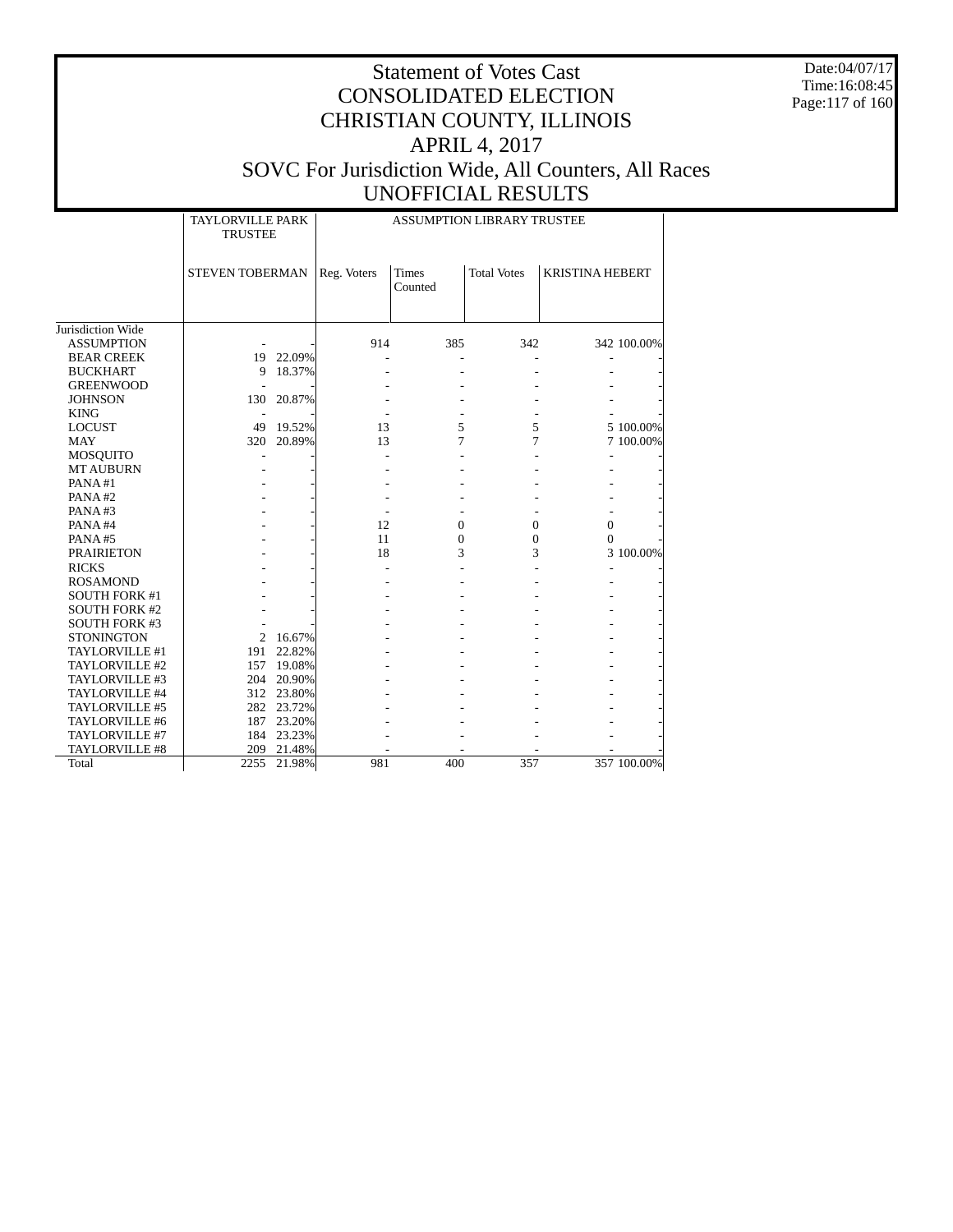Date:04/07/17 Time:16:08:45 Page:118 of 160

|                      |             | BL MOUND LIB TRUSTEE 4 YR |                    |                  |        |                                   |        |                                  |        |  |  |
|----------------------|-------------|---------------------------|--------------------|------------------|--------|-----------------------------------|--------|----------------------------------|--------|--|--|
|                      | Reg. Voters | Times<br>Counted          | <b>Total Votes</b> | <b>AMY BROWN</b> |        | <b>KATHRYN</b><br><b>BROWNLEE</b> |        | <b>MATTHEW</b><br><b>DILBECK</b> |        |  |  |
| Jurisdiction Wide    |             |                           |                    |                  |        |                                   |        |                                  |        |  |  |
| <b>ASSUMPTION</b>    |             |                           |                    |                  |        |                                   |        |                                  |        |  |  |
| <b>BEAR CREEK</b>    |             |                           |                    |                  |        |                                   |        |                                  |        |  |  |
| <b>BUCKHART</b>      |             |                           |                    |                  |        |                                   |        |                                  |        |  |  |
| <b>GREENWOOD</b>     |             |                           |                    |                  |        |                                   |        |                                  |        |  |  |
| <b>JOHNSON</b>       |             |                           |                    |                  |        |                                   |        |                                  |        |  |  |
| <b>KING</b>          |             |                           |                    |                  |        |                                   |        |                                  |        |  |  |
| <b>LOCUST</b>        |             |                           |                    |                  |        |                                   |        |                                  |        |  |  |
| <b>MAY</b>           |             |                           |                    |                  |        |                                   |        |                                  |        |  |  |
| <b>MOSQUITO</b>      | 72          | 21                        | 54                 | 19               | 35.19% | 17                                | 31.48% | 18                               | 33.33% |  |  |
| <b>MT AUBURN</b>     |             |                           |                    |                  |        |                                   |        |                                  |        |  |  |
| PANA#1               |             |                           | ÷,                 |                  |        |                                   |        |                                  |        |  |  |
| PANA#2               |             |                           |                    |                  |        |                                   |        |                                  |        |  |  |
| PANA#3               |             |                           |                    |                  |        |                                   |        |                                  |        |  |  |
| PANA#4               |             |                           |                    |                  |        |                                   |        |                                  |        |  |  |
| PANA#5               |             |                           |                    |                  |        |                                   |        |                                  |        |  |  |
| <b>PRAIRIETON</b>    | 3           | 1                         | 3                  | 1                | 33.33% | $\mathbf{1}$                      | 33.33% | 1                                | 33.33% |  |  |
| <b>RICKS</b>         |             |                           |                    |                  |        |                                   |        | ٠                                |        |  |  |
| <b>ROSAMOND</b>      |             |                           |                    |                  |        |                                   |        |                                  |        |  |  |
| SOUTH FORK #1        |             |                           |                    |                  |        |                                   |        |                                  |        |  |  |
| <b>SOUTH FORK #2</b> |             |                           |                    |                  |        |                                   |        |                                  |        |  |  |
| SOUTH FORK #3        |             |                           |                    |                  |        |                                   |        |                                  |        |  |  |
| <b>STONINGTON</b>    |             |                           |                    |                  |        |                                   |        |                                  |        |  |  |
| TAYLORVILLE #1       |             |                           |                    |                  |        |                                   |        |                                  |        |  |  |
| TAYLORVILLE #2       |             |                           |                    |                  |        |                                   |        |                                  |        |  |  |
| TAYLORVILLE #3       |             |                           |                    |                  |        |                                   |        |                                  |        |  |  |
| TAYLORVILLE #4       |             |                           |                    |                  |        |                                   |        |                                  |        |  |  |
| TAYLORVILLE #5       |             |                           |                    |                  |        |                                   |        |                                  |        |  |  |
| TAYLORVILLE #6       |             |                           |                    |                  |        |                                   |        |                                  |        |  |  |
| TAYLORVILLE #7       |             |                           |                    |                  |        |                                   |        |                                  |        |  |  |
| TAYLORVILLE #8       |             |                           |                    |                  |        |                                   |        |                                  |        |  |  |
| Total                | 75          | 22                        | 57                 | 20               | 35.09% | 18                                | 31.58% | 19                               | 33.33% |  |  |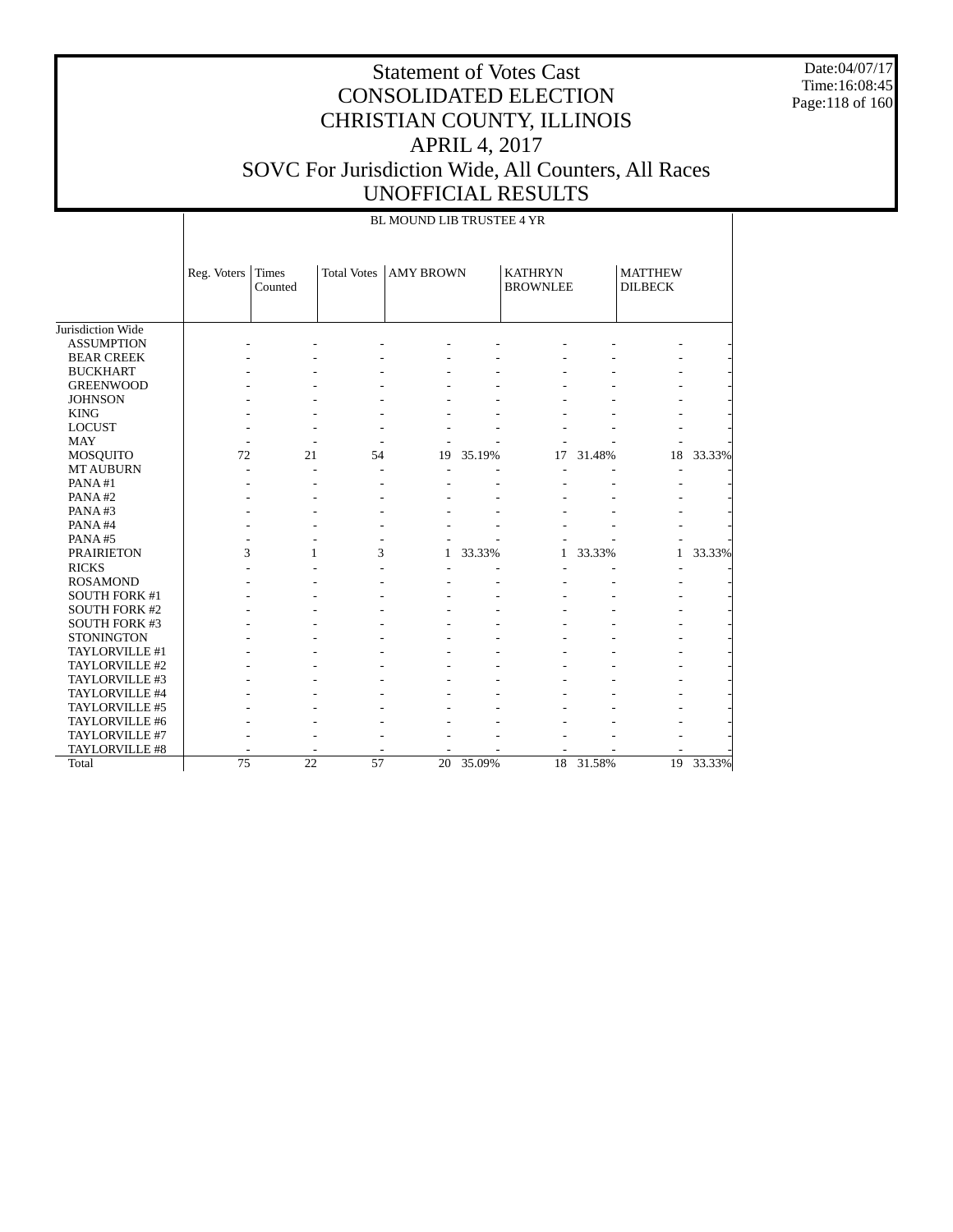Date:04/07/17 Time:16:08:45 Page:119 of 160

### Statement of Votes Cast CONSOLIDATED ELECTION CHRISTIAN COUNTY, ILLINOIS APRIL 4, 2017 SOVC For Jurisdiction Wide, All Counters, All Races UNOFFICIAL RESULTS

 Jurisdiction Wide ASSUMPTION BEAR CREEK BUCKHART GREENWOOD **JOHNSON**  KING LOCUST MAY MOSQUITO MT AUBURN PANA #1 PANA #2 PANA #3 PANA #4 PANA #5 PRAIRIETON RICKS ROSAMOND SOUTH FORK #1 SOUTH FORK #2 SOUTH FORK #3 **STONINGTON**  TAYLORVILLE #1 TAYLORVILLE #2 TAYLORVILLE #3 TAYLORVILLE #4 TAYLORVILLE #5 TAYLORVILLE #6 TAYLORVILLE #7 TAYLORVILLE #8 **Total** Reg. Voters Times Counted Total Votes | MARY ANNE BYARD DIANA KUPISH BL MOUND LIB TRUSTEE 2 YR Reg. Voters Times Counted Total Votes AMANDA CALDERINI DOYLE LIBRARY TRUSTEE - - - - - - - - - - - - - - - - - - - - - - - - - - - - - - - - - - - - - - - - - - - - - - - - - - - - - - - - - - - - - - - - - - - - - - - - - 33 5 4 4 100.00% - - - - - - - - - - - - - - - - - - - - - - - - 72 21 33 19 57.58% 14 42.42% - - - - - - - - - - - - - - - - - - - - - - - - - - - - - - - - - - - - - - - - - - - - - - - - - - - - - - - - - - - - - - - - - - - - - - - - - - - - -  $3 \hspace{1.5cm} 1 \hspace{1.5cm} 2 \hspace{1.5cm} 1 \hspace{1.5cm} 50.00\% \hspace{1.5cm} 1 \hspace{1.5cm} 50.00\% \hspace{1.5cm} - \hspace{1.5cm} - \hspace{1.5cm} - \hspace{1.5cm} - \hspace{1.5cm} - \hspace{1.5cm} - \hspace{1.5cm} - \hspace{1.5cm} - \hspace{1.5cm} - \hspace{1.5cm} - \hspace{1.5cm} - \hspace{1.5cm} - \hspace{1.5cm} - \hspace{1.5cm} - \$  - - - - - - - - - - - - - - - - - - - - - - - - - - - - - - - - - - - - - - - - - - - - - - - - - - - - - - - - - - - - - - - - - - - - - - - - - - - - - - - - - - - - - - - - - - - - - - - - - - - - - - - - - - - - - - - - - - - - - - - - - - - - - - - - - - - - - - - - - - - - - - - - - - - - - - - - - - - - - - - - - - - - - - - - 75 22 35 20 57.14% 15 42.86% 33 5 4 4 100.00%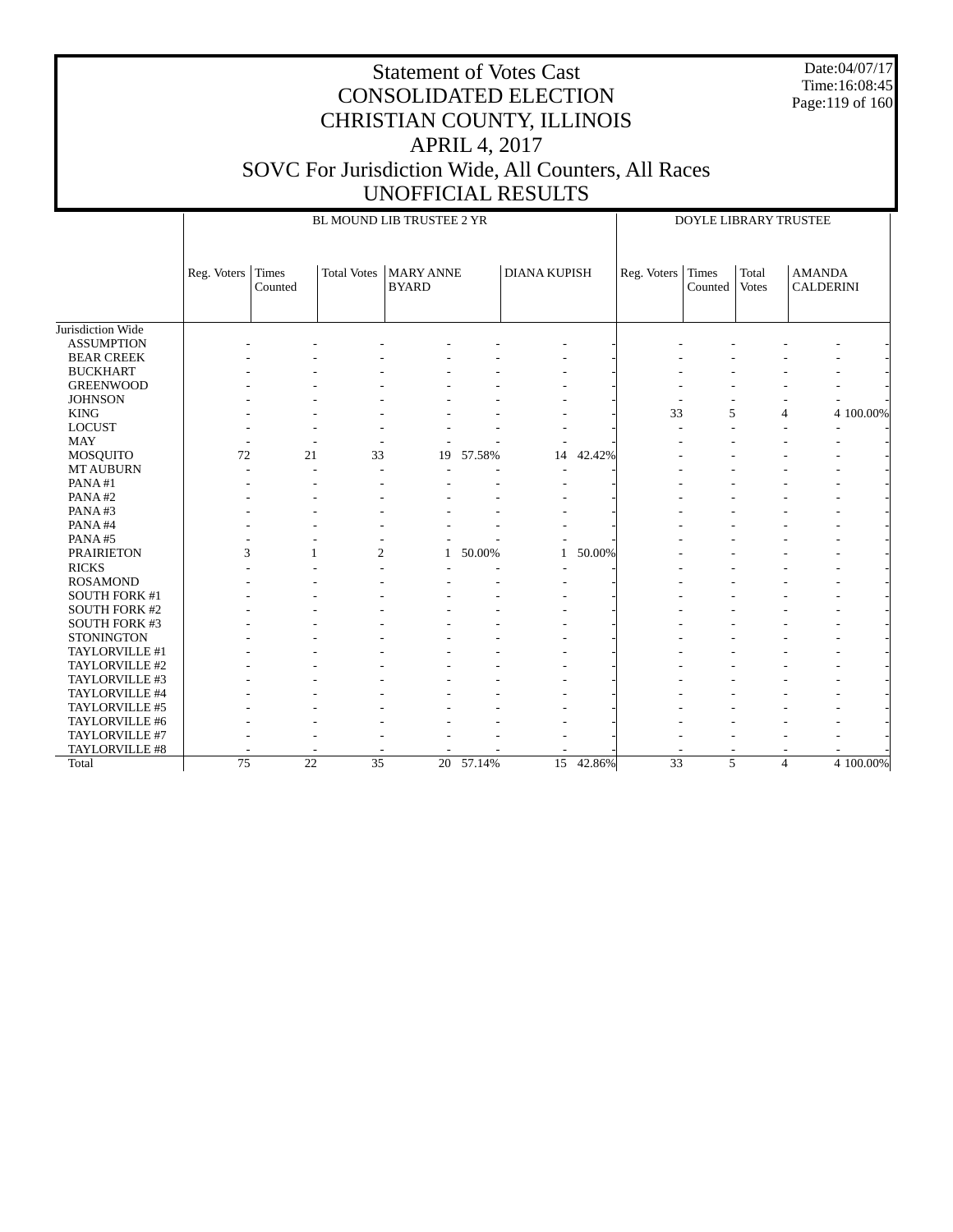Date:04/07/17 Time:16:08:45 Page:120 of 160

|                      |             | KITCHELL LIBRARY TRUSTEE 4 YR |                    |                   |        |                        |            |                     |        |  |  |
|----------------------|-------------|-------------------------------|--------------------|-------------------|--------|------------------------|------------|---------------------|--------|--|--|
|                      | Reg. Voters | Times<br>Counted              | <b>Total Votes</b> | <b>BETH FUCHS</b> |        | <b>KELLI SHOWALTER</b> |            | <b>BRIAN GRUNDY</b> |        |  |  |
| Jurisdiction Wide    |             |                               |                    |                   |        |                        |            |                     |        |  |  |
| <b>ASSUMPTION</b>    |             |                               |                    |                   |        |                        |            |                     |        |  |  |
| <b>BEAR CREEK</b>    |             |                               |                    |                   |        |                        |            |                     |        |  |  |
| <b>BUCKHART</b>      |             |                               |                    |                   |        |                        |            |                     |        |  |  |
| <b>GREENWOOD</b>     |             |                               |                    |                   |        |                        |            |                     |        |  |  |
| <b>JOHNSON</b>       |             |                               |                    |                   |        |                        |            |                     |        |  |  |
| <b>KING</b>          |             |                               |                    |                   |        |                        |            |                     |        |  |  |
| <b>LOCUST</b>        |             |                               |                    |                   |        |                        |            |                     |        |  |  |
| <b>MAY</b>           |             |                               |                    |                   |        |                        |            |                     |        |  |  |
| <b>MOSQUITO</b>      |             |                               |                    |                   |        |                        |            |                     |        |  |  |
| <b>MT AUBURN</b>     |             |                               |                    |                   |        |                        |            |                     |        |  |  |
| PANA#1               |             |                               |                    |                   |        |                        |            |                     |        |  |  |
| PANA#2               |             |                               |                    |                   |        |                        |            |                     |        |  |  |
| PANA#3               |             |                               |                    |                   |        |                        |            |                     |        |  |  |
| PANA#4               |             |                               |                    |                   |        |                        |            |                     |        |  |  |
| PANA#5               |             |                               |                    |                   |        |                        |            |                     |        |  |  |
| <b>PRAIRIETON</b>    |             |                               |                    |                   |        |                        |            |                     |        |  |  |
| <b>RICKS</b>         | 852         | 356                           | 1062               | 281               | 26.46% | 241                    | 22.69%     | 260                 | 24.48% |  |  |
| <b>ROSAMOND</b>      |             |                               |                    |                   |        |                        |            |                     |        |  |  |
| <b>SOUTH FORK #1</b> |             |                               |                    |                   |        |                        |            |                     |        |  |  |
| <b>SOUTH FORK #2</b> |             |                               |                    |                   |        |                        |            |                     |        |  |  |
| <b>SOUTH FORK #3</b> |             |                               |                    |                   |        |                        |            |                     |        |  |  |
| <b>STONINGTON</b>    |             |                               |                    |                   |        |                        |            |                     |        |  |  |
| TAYLORVILLE #1       |             |                               |                    |                   |        |                        |            |                     |        |  |  |
| TAYLORVILLE #2       |             |                               |                    |                   |        |                        |            |                     |        |  |  |
| TAYLORVILLE #3       |             |                               |                    |                   |        |                        |            |                     |        |  |  |
| TAYLORVILLE #4       |             |                               |                    |                   |        |                        |            |                     |        |  |  |
| TAYLORVILLE #5       |             |                               |                    |                   |        |                        |            |                     |        |  |  |
| TAYLORVILLE #6       |             |                               |                    |                   |        |                        |            |                     |        |  |  |
| TAYLORVILLE #7       |             |                               |                    |                   |        |                        |            |                     |        |  |  |
| TAYLORVILLE #8       |             |                               |                    |                   |        |                        |            |                     |        |  |  |
| Total                | 852         | 356                           | 1062               | 281               | 26.46% |                        | 241 22.69% | 260                 | 24.48% |  |  |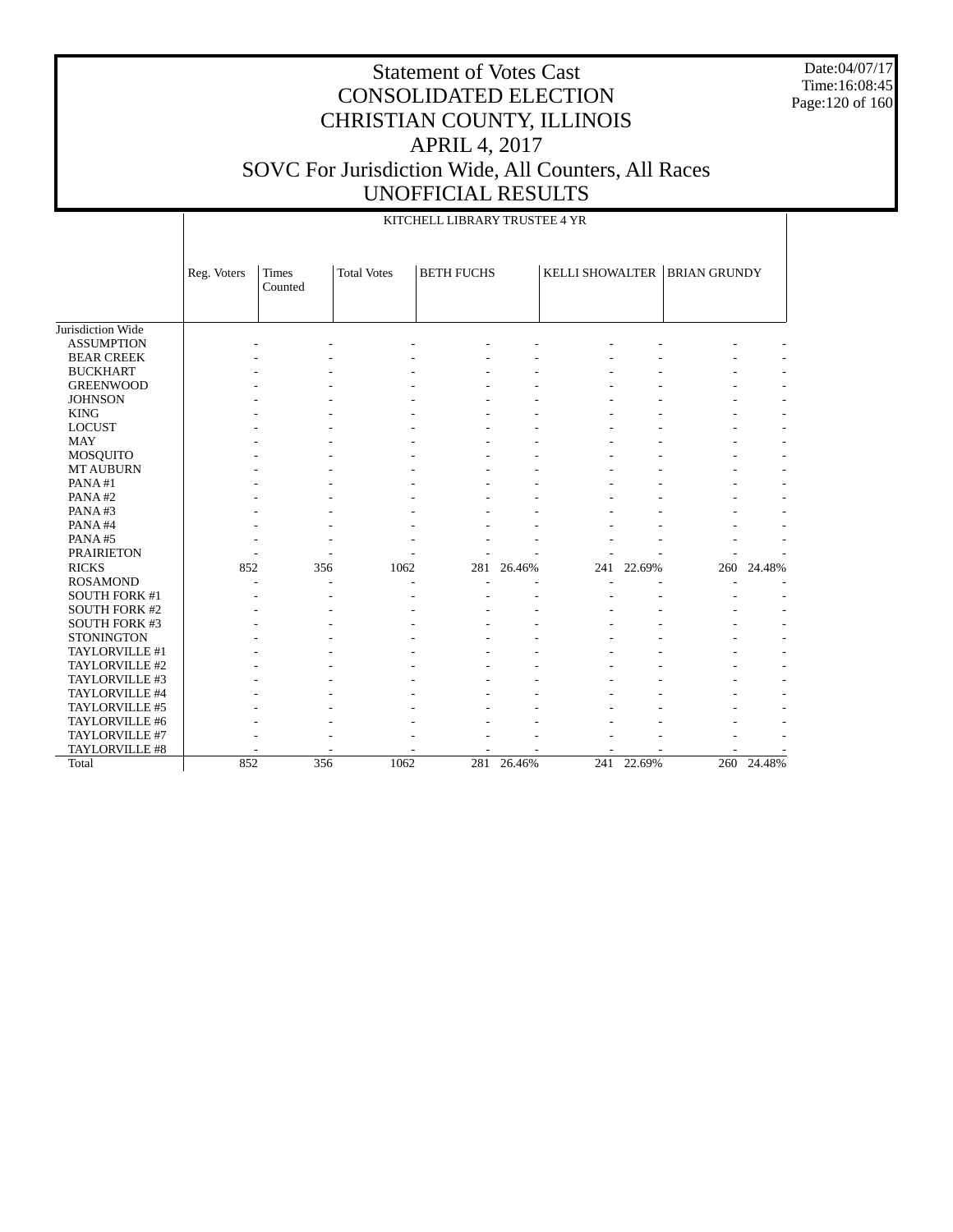Date:04/07/17 Time:16:08:45 Page:121 of 160

|                      | KITCHELL LIBRARY<br>TRUSTEE 4 YR |            | KITCHELL LIBRARY TRUSTEE 2 YR |                         |                    |                          |             |  |  |
|----------------------|----------------------------------|------------|-------------------------------|-------------------------|--------------------|--------------------------|-------------|--|--|
|                      | <b>ADAM DEARDORFF</b>            |            | Reg. Voters                   | <b>Times</b><br>Counted | <b>Total Votes</b> | <b>ANN GANTHER</b>       |             |  |  |
| Jurisdiction Wide    |                                  |            |                               |                         |                    |                          |             |  |  |
| <b>ASSUMPTION</b>    |                                  |            |                               |                         |                    |                          |             |  |  |
| <b>BEAR CREEK</b>    |                                  |            |                               |                         |                    |                          |             |  |  |
| <b>BUCKHART</b>      |                                  |            |                               |                         |                    |                          |             |  |  |
| <b>GREENWOOD</b>     |                                  |            |                               |                         |                    |                          |             |  |  |
| <b>JOHNSON</b>       |                                  |            |                               |                         |                    |                          |             |  |  |
| <b>KING</b>          |                                  |            |                               |                         |                    |                          |             |  |  |
| <b>LOCUST</b>        |                                  |            |                               |                         |                    |                          |             |  |  |
| MAY                  |                                  |            |                               |                         |                    |                          |             |  |  |
| <b>MOSQUITO</b>      |                                  |            |                               |                         |                    |                          |             |  |  |
| <b>MT AUBURN</b>     |                                  |            |                               |                         |                    |                          |             |  |  |
| PANA#1               |                                  |            |                               |                         |                    |                          |             |  |  |
| PANA#2               |                                  |            |                               |                         |                    |                          |             |  |  |
| PANA#3               |                                  |            |                               |                         |                    |                          |             |  |  |
| PANA#4               |                                  |            |                               |                         |                    |                          |             |  |  |
| PANA#5               |                                  |            |                               |                         |                    |                          |             |  |  |
| <b>PRAIRIETON</b>    |                                  |            |                               |                         |                    |                          |             |  |  |
| <b>RICKS</b>         | 280                              | 26.37%     | 852                           | 356                     | 312                |                          | 312 100.00% |  |  |
| <b>ROSAMOND</b>      |                                  |            |                               |                         |                    | $\overline{\phantom{a}}$ |             |  |  |
| <b>SOUTH FORK #1</b> |                                  |            |                               |                         |                    |                          |             |  |  |
| <b>SOUTH FORK #2</b> |                                  |            |                               |                         |                    |                          |             |  |  |
| <b>SOUTH FORK #3</b> |                                  |            |                               |                         |                    |                          |             |  |  |
| <b>STONINGTON</b>    |                                  |            |                               |                         |                    |                          |             |  |  |
| TAYLORVILLE #1       |                                  |            |                               |                         |                    |                          |             |  |  |
| TAYLORVILLE #2       |                                  |            |                               |                         |                    |                          |             |  |  |
| TAYLORVILLE #3       |                                  |            |                               |                         |                    |                          |             |  |  |
| TAYLORVILLE #4       |                                  |            |                               |                         |                    |                          |             |  |  |
| TAYLORVILLE #5       |                                  |            |                               |                         |                    |                          |             |  |  |
| TAYLORVILLE #6       |                                  |            |                               |                         |                    |                          |             |  |  |
| TAYLORVILLE #7       |                                  |            |                               |                         |                    |                          |             |  |  |
| TAYLORVILLE #8       |                                  |            |                               |                         |                    |                          |             |  |  |
| Total                |                                  | 280 26.37% | 852                           | 356                     | 312                |                          | 312 100.00% |  |  |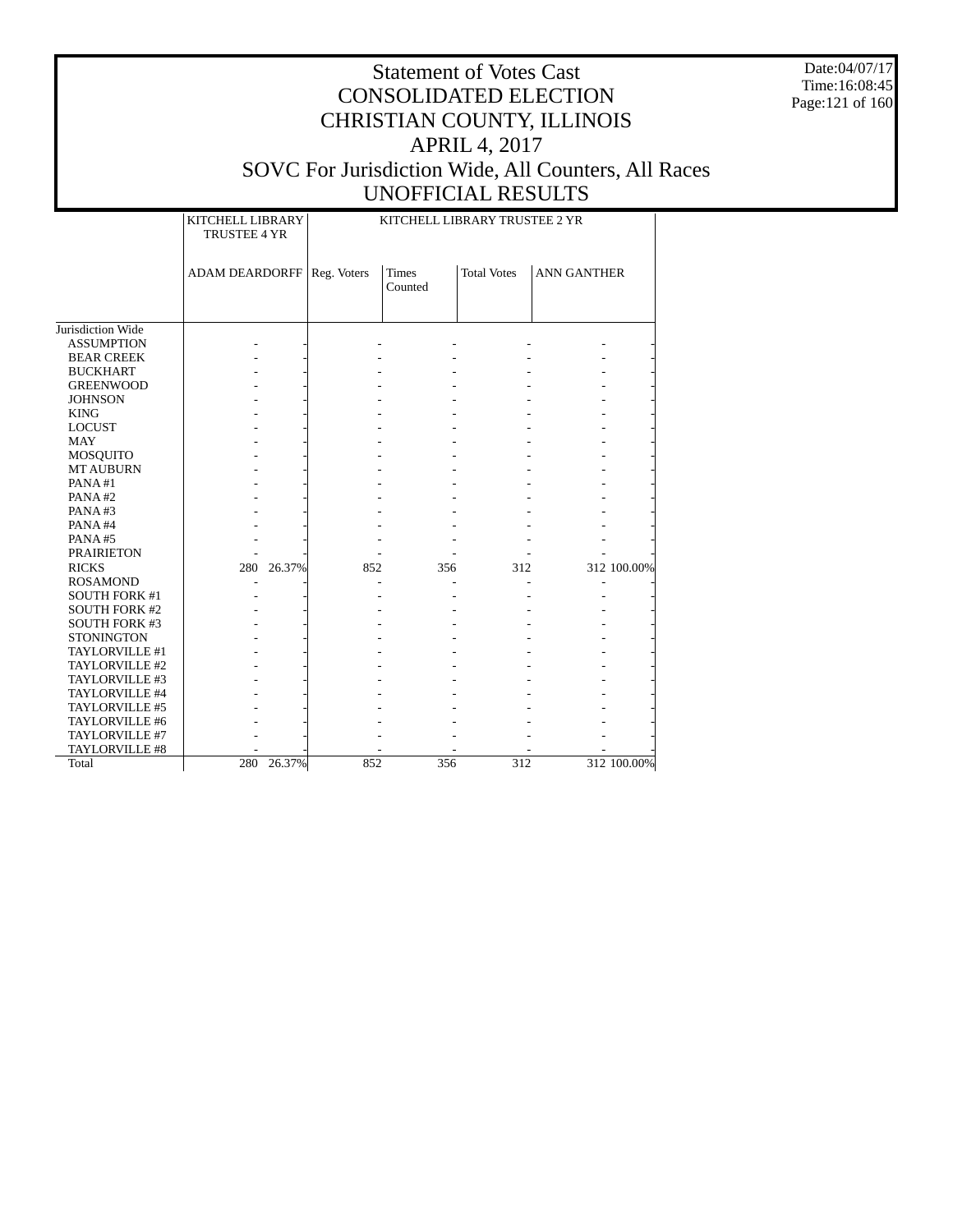Date:04/07/17 Time:16:08:45 Page:122 of 160

|                      |             |                  |                    | MOWEAQUA LIB TRUSTEE 6 YR |           |                 |        |                             |        |
|----------------------|-------------|------------------|--------------------|---------------------------|-----------|-----------------|--------|-----------------------------|--------|
|                      | Reg. Voters | Times<br>Counted | <b>Total Votes</b> | <b>SHARI BRESNAN</b>      |           |                 |        | PATRICIA JORDAN MARCIA BERG |        |
| Jurisdiction Wide    |             |                  |                    |                           |           |                 |        |                             |        |
| <b>ASSUMPTION</b>    |             |                  |                    |                           |           |                 |        |                             |        |
| <b>BEAR CREEK</b>    |             |                  |                    |                           |           |                 |        |                             |        |
| <b>BUCKHART</b>      |             |                  |                    |                           |           |                 |        |                             |        |
| <b>GREENWOOD</b>     |             |                  |                    |                           |           |                 |        |                             |        |
| <b>JOHNSON</b>       |             |                  |                    |                           |           |                 |        |                             |        |
| <b>KING</b>          |             |                  |                    |                           |           |                 |        |                             |        |
| <b>LOCUST</b>        |             |                  |                    |                           |           |                 |        |                             |        |
| <b>MAY</b>           |             |                  |                    |                           |           |                 |        |                             |        |
| <b>MOSQUITO</b>      |             |                  |                    |                           |           |                 |        |                             |        |
| <b>MT AUBURN</b>     |             |                  |                    |                           |           |                 |        |                             |        |
| PANA#1               |             |                  |                    |                           |           |                 |        |                             |        |
| PANA#2               |             |                  |                    |                           |           |                 |        |                             |        |
| PANA#3               |             |                  |                    |                           |           |                 |        |                             |        |
| PANA#4               |             |                  |                    |                           |           |                 |        |                             |        |
| PANA#5               |             |                  |                    |                           |           |                 |        |                             |        |
| <b>PRAIRIETON</b>    | 271         | 41               | 99                 | 35                        | 35.35%    | 35              | 35.35% | 29                          | 29.29% |
| <b>RICKS</b>         |             |                  |                    |                           |           |                 |        |                             |        |
| <b>ROSAMOND</b>      |             |                  |                    |                           |           |                 |        |                             |        |
| <b>SOUTH FORK #1</b> |             |                  |                    |                           |           |                 |        |                             |        |
| <b>SOUTH FORK #2</b> |             |                  |                    |                           |           |                 |        |                             |        |
| SOUTH FORK #3        |             |                  |                    |                           |           |                 |        |                             |        |
| <b>STONINGTON</b>    |             |                  |                    |                           |           |                 |        |                             |        |
| TAYLORVILLE #1       |             |                  |                    |                           |           |                 |        |                             |        |
| TAYLORVILLE #2       |             |                  |                    |                           |           |                 |        |                             |        |
| TAYLORVILLE #3       |             |                  |                    |                           |           |                 |        |                             |        |
| TAYLORVILLE #4       |             |                  |                    |                           |           |                 |        |                             |        |
| TAYLORVILLE #5       |             |                  |                    |                           |           |                 |        |                             |        |
| TAYLORVILLE #6       |             |                  |                    |                           |           |                 |        |                             |        |
| TAYLORVILLE #7       |             |                  |                    |                           |           |                 |        |                             |        |
| TAYLORVILLE #8       |             |                  |                    |                           |           |                 |        |                             |        |
| Total                | 271         | 41               | 99                 |                           | 35 35.35% | $\overline{35}$ | 35.35% | 29                          | 29.29% |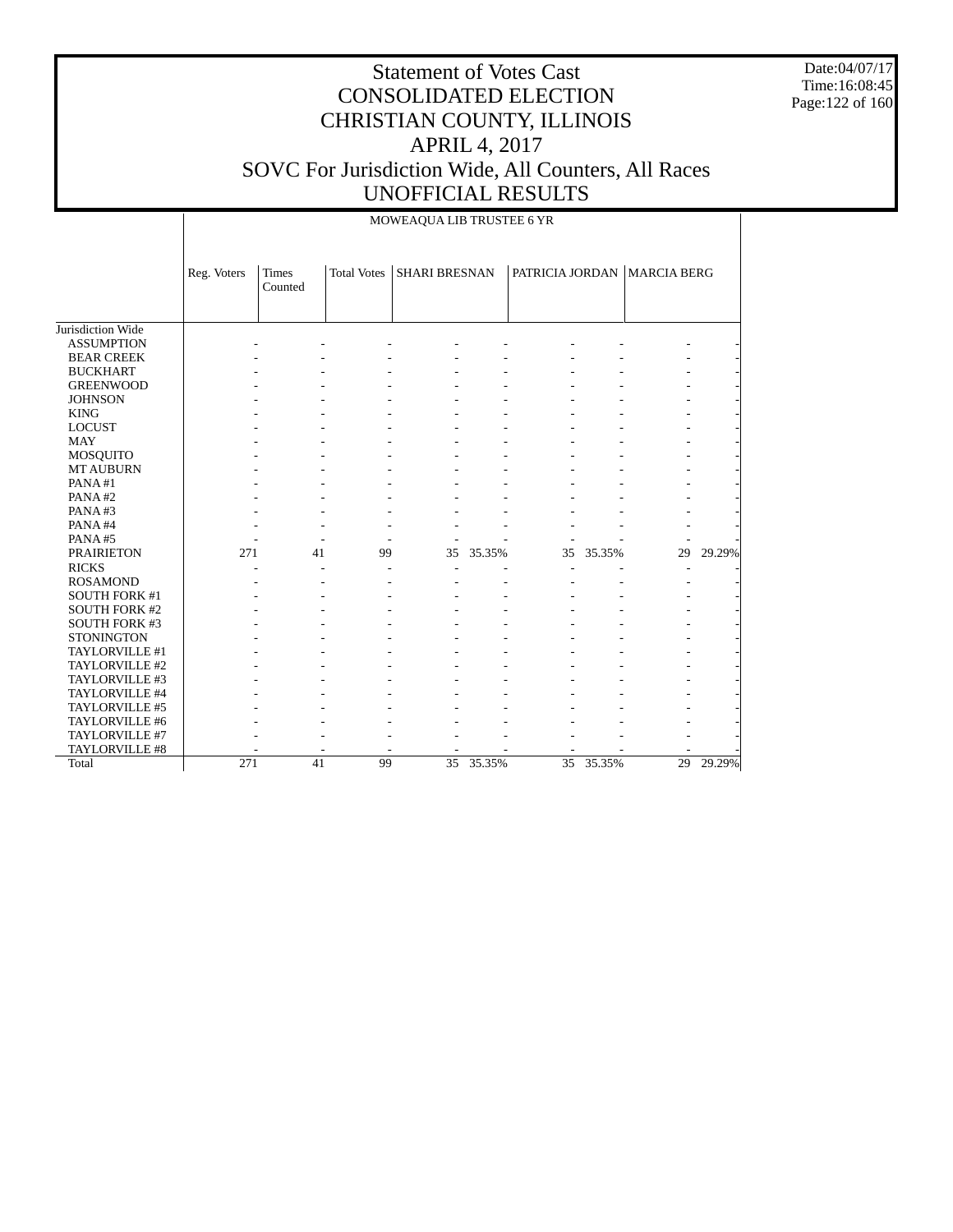Date:04/07/17 Time:16:08:45 Page:123 of 160

### Statement of Votes Cast CONSOLIDATED ELECTION CHRISTIAN COUNTY, ILLINOIS APRIL 4, 2017 SOVC For Jurisdiction Wide, All Counters, All Races UNOFFICIAL RESULTS

 Jurisdiction Wide ASSUMPTION BEAR CREEK BUCKHART GREENWOOD **JOHNSON**  KING LOCUST MAY MOSQUITO MT AUBURN PANA #1 PANA #2 PANA #3 PANA #4 PANA #5 PRAIRIETON RICKS ROSAMOND SOUTH FORK #1 SOUTH FORK #2 SOUTH FORK #3 **STONINGTON**  TAYLORVILLE #1 TAYLORVILLE #2 TAYLORVILLE #3 TAYLORVILLE #4 TAYLORVILLE #5 TAYLORVILLE #6 TAYLORVILLE #7 TAYLORVILLE #8 Total Reg. Voters | Times Counted Total Votes | HUBERT LINN MOWEAQUA LIB TRUSTEE 2 YR Reg. Voters | Times Counted Total Votes DIANA KERR-HERRMAI FRED ROESE ROCHESTER LIB TRUSTEE 4 YR - - - - - - - - - - - - - - - - - - - - - - - -  $3$   $1$  0 0  $-$  0  $-$  - - - - - - - - - - - - - - - - - - - - - - - - - - - - - - - - - - - - - - - - - - - - - - - - - - - - - - - - - - - - - - - - - - - - - - - -  $-$  -  $111$   $2$   $4$   $2$   $50.00\%$   $2$   $50.00\%$  - - - - - - - - - - - - - - - - - - - - - - - - - - - - - - - - - - - - - - - - - - - - - - - - - - - - - - - - - - - -  $271$  41 38 38 100.00% - - - - - - - - - - - - - - - - - - - - - - - - - - - - - - - - - - - - - - - - - - - - - - - - - - - - - - - - - - - - - - - - - - - - - - - - - - - - - - - - - - - - - - - - - - - - - - - - - - - - - - - - - - - - - - - - - - - - - - - - - - - - - - - - - - - - - - - - - - - - - - - - - - - - - - - - - - - - - - - - - - - - - - - - - - - - - - - - - 271 41 38 38 100.00% 114 3 4 2 50.00% 2 50.00%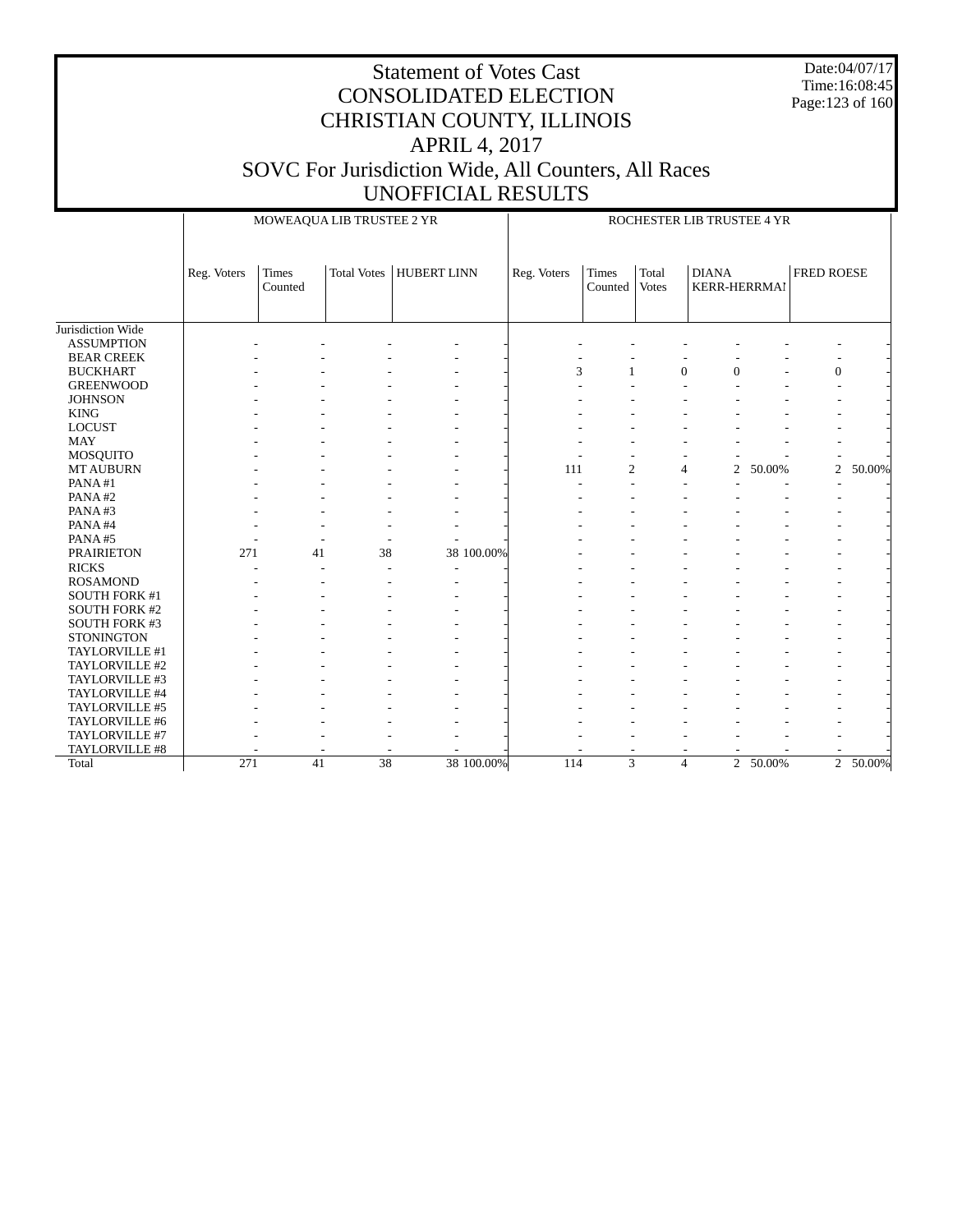Date:04/07/17 Time:16:08:45 Page:124 of 160

# Statement of Votes Cast CONSOLIDATED ELECTION CHRISTIAN COUNTY, ILLINOIS APRIL 4, 2017 SOVC For Jurisdiction Wide, All Counters, All Races UNOFFICIAL RESULTS

|                       |             |                         | ROCHESTER LIB TRUSTEE 2 YR |                     |           |
|-----------------------|-------------|-------------------------|----------------------------|---------------------|-----------|
|                       | Reg. Voters | <b>Times</b><br>Counted | Total<br><b>Votes</b>      | <b>ELAINE LEWIS</b> |           |
| Jurisdiction Wide     |             |                         |                            |                     |           |
| <b>ASSUMPTION</b>     |             |                         |                            |                     |           |
| <b>BEAR CREEK</b>     |             |                         |                            |                     |           |
| <b>BUCKHART</b>       | 3           | 1                       | 0                          | 0                   |           |
| <b>GREENWOOD</b>      |             |                         |                            |                     |           |
| <b>JOHNSON</b>        |             |                         |                            |                     |           |
| <b>KING</b>           |             |                         |                            |                     |           |
| <b>LOCUST</b>         |             |                         |                            |                     |           |
| <b>MAY</b>            |             |                         |                            |                     |           |
| <b>MOSQUITO</b>       |             |                         |                            |                     |           |
| <b>MT AUBURN</b>      | 111         | $\overline{c}$          | 1                          |                     | 1 100.00% |
| PANA#1                |             |                         |                            |                     |           |
| PANA#2                |             |                         |                            |                     |           |
| PANA#3                |             |                         |                            |                     |           |
| PANA#4                |             |                         |                            |                     |           |
| PANA#5                |             |                         |                            |                     |           |
| <b>PRAIRIETON</b>     |             |                         |                            |                     |           |
| <b>RICKS</b>          |             |                         |                            |                     |           |
| <b>ROSAMOND</b>       |             |                         |                            |                     |           |
| <b>SOUTH FORK #1</b>  |             |                         |                            |                     |           |
| <b>SOUTH FORK #2</b>  |             |                         |                            |                     |           |
| <b>SOUTH FORK #3</b>  |             |                         |                            |                     |           |
| <b>STONINGTON</b>     |             |                         |                            |                     |           |
| TAYLORVILLE #1        |             |                         |                            |                     |           |
| TAYLORVILLE #2        |             |                         |                            |                     |           |
| TAYLORVILLE #3        |             |                         |                            |                     |           |
| TAYLORVILLE #4        |             |                         |                            |                     |           |
| TAYLORVILLE #5        |             |                         |                            |                     |           |
| TAYLORVILLE #6        |             |                         |                            |                     |           |
| TAYLORVILLE #7        |             |                         |                            |                     |           |
| <b>TAYLORVILLE #8</b> |             |                         |                            |                     |           |
| Total                 | 114         | 3                       | 1                          |                     | 1 100.00% |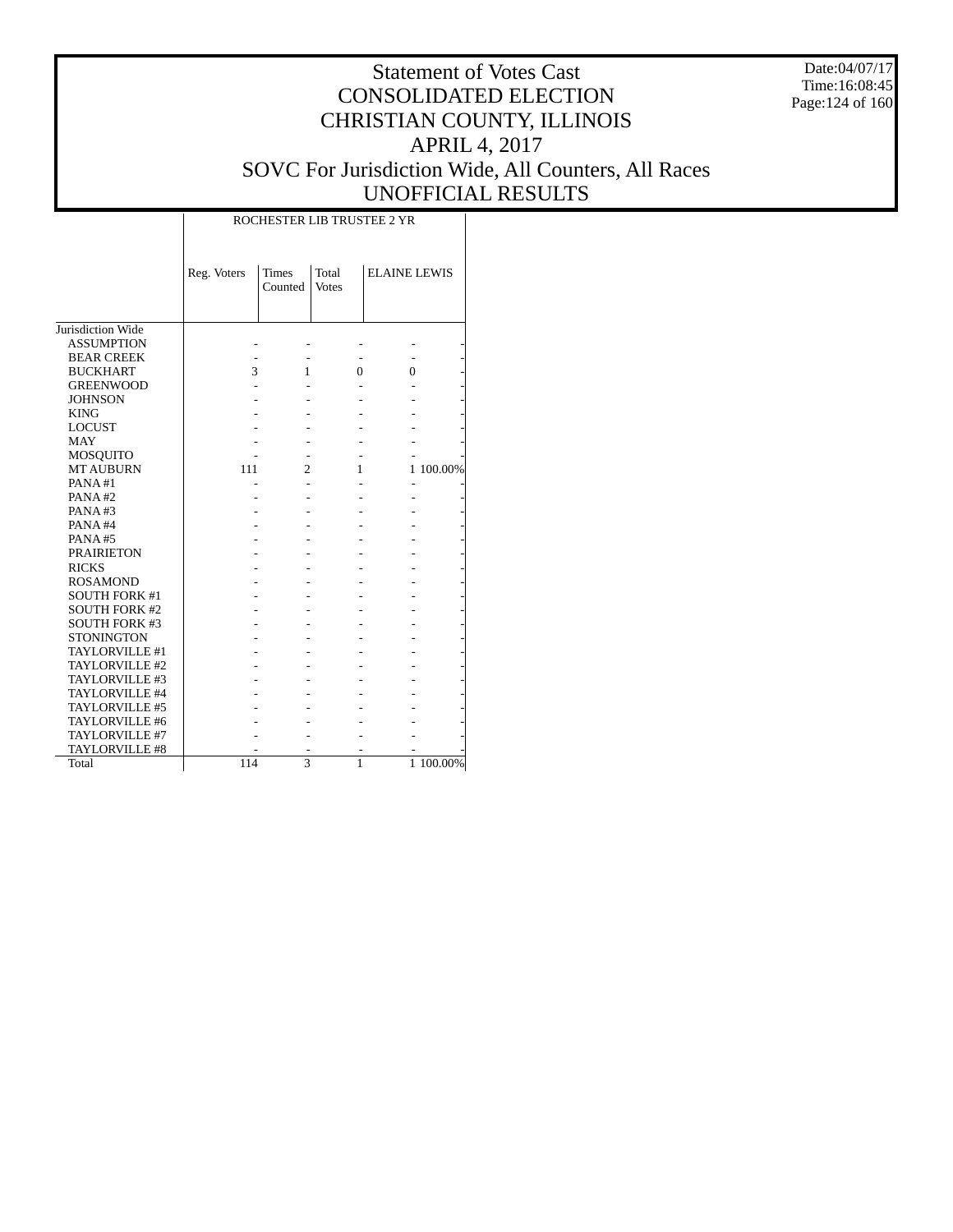Date:04/07/17 Time:16:08:45 Page:125 of 160

| Jurisdiction Wide<br><b>ASSUMPTION</b> | Reg. Voters | <b>Times</b><br>Counted | <b>Total Votes</b> | <b>SCARLETT</b> |        |                     |        |                      |            |
|----------------------------------------|-------------|-------------------------|--------------------|-----------------|--------|---------------------|--------|----------------------|------------|
|                                        |             |                         |                    | <b>COLBROOK</b> |        | <b>MARTHA SMITH</b> |        | <b>MARY BLAKEMAN</b> |            |
|                                        |             |                         |                    |                 |        |                     |        |                      |            |
|                                        |             |                         |                    |                 |        |                     |        |                      |            |
|                                        |             |                         |                    |                 |        |                     |        |                      |            |
| <b>BEAR CREEK</b><br><b>BUCKHART</b>   |             |                         |                    |                 |        |                     |        |                      |            |
| <b>GREENWOOD</b>                       |             |                         |                    |                 |        |                     |        |                      |            |
| <b>JOHNSON</b>                         |             |                         |                    |                 |        |                     |        |                      |            |
| <b>KING</b>                            |             |                         |                    |                 |        |                     |        |                      |            |
| <b>LOCUST</b>                          |             |                         |                    |                 |        |                     |        |                      |            |
| <b>MAY</b>                             |             |                         |                    |                 |        |                     |        |                      |            |
|                                        |             |                         |                    |                 |        |                     |        |                      |            |
| MOSQUITO<br><b>MT AUBURN</b>           |             |                         |                    |                 |        |                     |        |                      |            |
| PANA#1                                 |             |                         |                    |                 |        |                     |        |                      |            |
| PANA#2                                 |             |                         |                    |                 |        |                     |        |                      |            |
| PANA#3                                 |             |                         |                    |                 |        |                     |        |                      |            |
| PANA#4                                 |             |                         |                    |                 |        |                     |        |                      |            |
| PANA#5                                 |             |                         |                    |                 |        |                     |        |                      |            |
| <b>PRAIRIETON</b>                      |             |                         |                    |                 |        |                     |        |                      |            |
| <b>RICKS</b>                           |             |                         |                    |                 |        |                     |        |                      |            |
| <b>ROSAMOND</b>                        |             |                         |                    |                 |        |                     |        |                      |            |
| <b>SOUTH FORK #1</b>                   |             |                         |                    |                 |        |                     |        |                      |            |
| <b>SOUTH FORK #2</b>                   |             |                         |                    |                 |        |                     |        |                      |            |
| SOUTH FORK #3                          |             |                         |                    |                 |        |                     |        |                      |            |
| <b>STONINGTON</b>                      | 769         | 416                     |                    | 1210<br>320     | 26.45% | 283                 | 23.39% |                      | 311 25.70% |
| TAYLORVILLE #1                         |             |                         |                    |                 |        |                     |        |                      |            |
| TAYLORVILLE #2                         |             |                         |                    |                 |        |                     |        |                      |            |
| TAYLORVILLE #3                         |             |                         |                    |                 |        |                     |        |                      |            |
| TAYLORVILLE #4                         |             |                         |                    |                 |        |                     |        |                      |            |
| TAYLORVILLE #5                         |             |                         |                    |                 |        |                     |        |                      |            |
| TAYLORVILLE #6                         |             |                         |                    |                 |        |                     |        |                      |            |
| TAYLORVILLE #7                         |             |                         |                    |                 |        |                     |        |                      |            |
| TAYLORVILLE #8                         |             |                         |                    |                 |        |                     |        |                      |            |
| Total                                  | 769         | 416                     |                    | 1210<br>320     | 26.45% | 283                 | 23.39% |                      | 311 25.70% |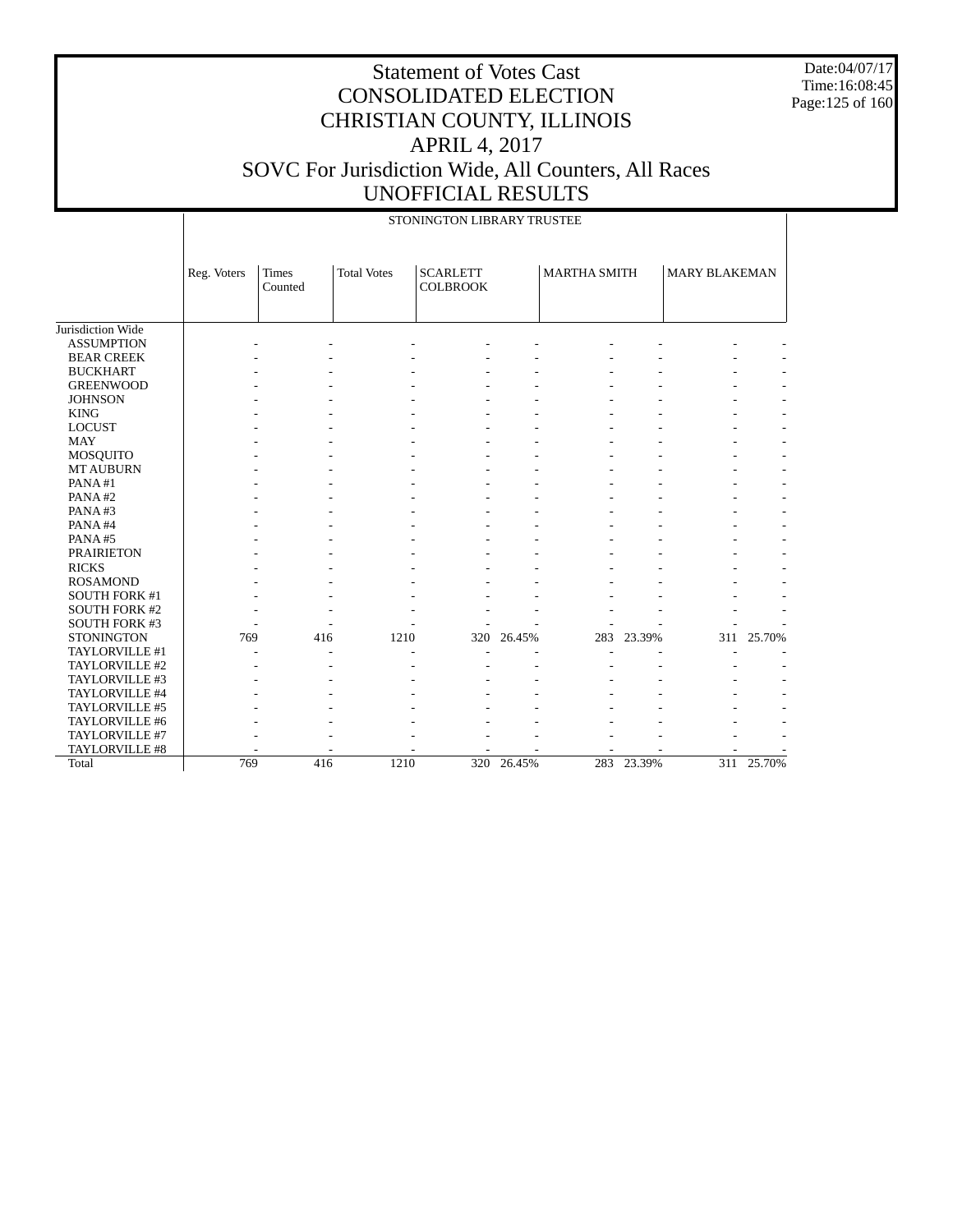Date:04/07/17 Time:16:08:45 Page:126 of 160

|                      | <b>STONINGTON</b><br><b>LIBRARY TRUSTEE</b> |            |                | MORRISONVILLE CUSD 1 BD 2 YR |                    |                       |             |
|----------------------|---------------------------------------------|------------|----------------|------------------------------|--------------------|-----------------------|-------------|
|                      | <b>JANET</b><br><b>HURELBRINK</b>           |            | Reg. Voters    | <b>Times</b><br>Counted      | <b>Total Votes</b> | <b>ROBERTA HARKER</b> |             |
| Jurisdiction Wide    |                                             |            |                |                              |                    |                       |             |
| <b>ASSUMPTION</b>    |                                             |            |                |                              |                    |                       |             |
| <b>BEAR CREEK</b>    |                                             |            | 307            | 209                          | 154                |                       | 154 100.00% |
| <b>BUCKHART</b>      |                                             |            |                |                              |                    |                       |             |
| <b>GREENWOOD</b>     |                                             |            | 22             | 9                            | 7                  |                       | 7 100.00%   |
| <b>JOHNSON</b>       |                                             |            | ÷.             |                              |                    |                       |             |
| <b>KING</b>          |                                             |            | 107            | 49                           | 38                 |                       | 38 100.00%  |
| <b>LOCUST</b>        |                                             |            |                |                              |                    |                       |             |
| <b>MAY</b>           |                                             |            |                |                              |                    |                       |             |
| <b>MOSQUITO</b>      |                                             |            |                |                              |                    |                       |             |
| <b>MT AUBURN</b>     |                                             |            |                |                              |                    |                       |             |
| PANA#1               |                                             |            |                |                              |                    |                       |             |
| PANA#2               |                                             |            |                |                              |                    |                       |             |
| PANA#3               |                                             |            |                |                              |                    |                       |             |
| PANA#4               |                                             |            |                |                              |                    |                       |             |
| PANA#5               |                                             |            |                |                              |                    |                       |             |
| <b>PRAIRIETON</b>    |                                             |            |                |                              |                    |                       |             |
| <b>RICKS</b>         |                                             |            | 852            | 356                          | 276                |                       | 276 100.00% |
| <b>ROSAMOND</b>      |                                             |            |                |                              |                    |                       |             |
| <b>SOUTH FORK #1</b> |                                             |            |                |                              |                    |                       |             |
| <b>SOUTH FORK #2</b> |                                             |            | $\overline{0}$ | 0                            | $\boldsymbol{0}$   | $\overline{0}$        |             |
| <b>SOUTH FORK #3</b> |                                             |            | 13             | $\theta$                     | $\theta$           | $\theta$              |             |
| <b>STONINGTON</b>    | 296                                         | 24.46%     |                |                              |                    |                       |             |
| TAYLORVILLE #1       |                                             |            |                |                              |                    |                       |             |
| TAYLORVILLE #2       |                                             |            |                |                              |                    |                       |             |
| TAYLORVILLE #3       |                                             |            |                |                              |                    |                       |             |
| TAYLORVILLE #4       |                                             |            |                |                              |                    |                       |             |
| TAYLORVILLE #5       |                                             |            |                |                              |                    |                       |             |
| TAYLORVILLE #6       |                                             |            |                |                              |                    |                       |             |
| TAYLORVILLE #7       |                                             |            |                |                              |                    |                       |             |
| TAYLORVILLE #8       |                                             |            |                |                              |                    |                       |             |
| Total                |                                             | 296 24.46% | 1301           | 623                          | 475                |                       | 475 100.00% |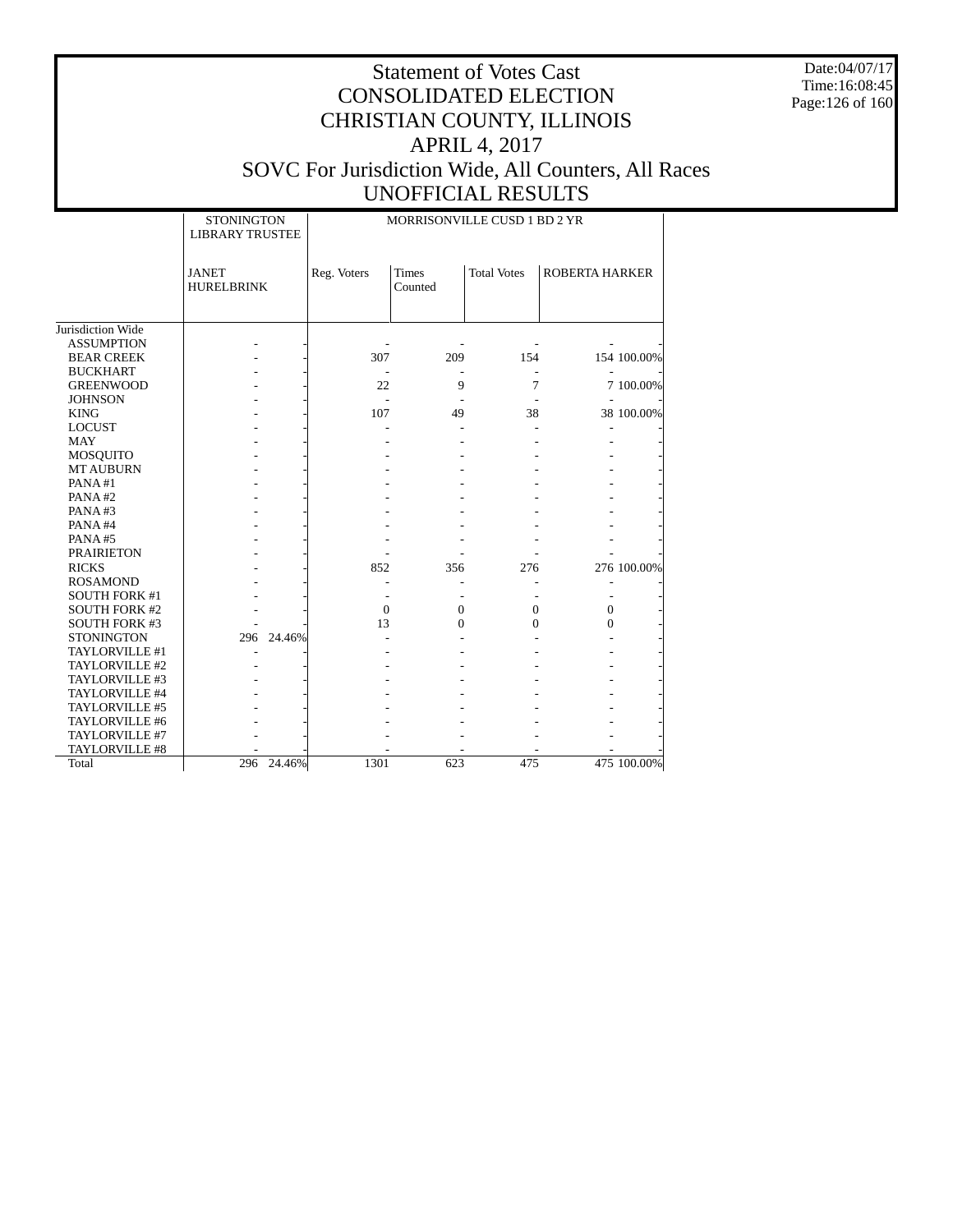Date:04/07/17 Time:16:08:45 Page:127 of 160

|                      |              |                  |                    | MORRISONVILLE CUSD 1 BD 4 YR |            |                     |        |                                    |          |
|----------------------|--------------|------------------|--------------------|------------------------------|------------|---------------------|--------|------------------------------------|----------|
|                      | Reg. Voters  | Times<br>Counted | <b>Total Votes</b> | <b>ROBERT GOWIN</b>          |            | <b>BRYAN FESSER</b> |        | <b>ANN MARIE</b><br><b>GANTHER</b> |          |
| Jurisdiction Wide    |              |                  |                    |                              |            |                     |        |                                    |          |
| <b>ASSUMPTION</b>    |              |                  |                    |                              |            |                     |        |                                    |          |
| <b>BEAR CREEK</b>    | 307          | 209              | 329                |                              | 156 47.42% | 162                 | 49.24% | 3                                  | 0.91%    |
| <b>BUCKHART</b>      |              |                  |                    |                              |            |                     |        |                                    |          |
| <b>GREENWOOD</b>     | 22           | 9                | 12                 | 6                            | 50.00%     | 6                   | 50.00% | $\overline{0}$                     | $0.00\%$ |
| <b>JOHNSON</b>       | L.           |                  |                    |                              |            |                     |        |                                    |          |
| <b>KING</b>          | 107          | 49               | 78                 | 38                           | 48.72%     | 38                  | 48.72% | $\overline{0}$                     | $0.00\%$ |
| <b>LOCUST</b>        |              |                  |                    |                              |            |                     |        |                                    |          |
| <b>MAY</b>           |              |                  |                    |                              |            |                     |        |                                    |          |
| <b>MOSQUITO</b>      |              |                  |                    |                              |            |                     |        |                                    |          |
| <b>MT AUBURN</b>     |              |                  |                    |                              |            |                     |        |                                    |          |
| PANA#1               |              |                  |                    |                              |            |                     |        |                                    |          |
| PANA#2               |              |                  |                    |                              |            |                     |        |                                    |          |
| PANA#3               |              |                  |                    |                              |            |                     |        |                                    |          |
| PANA#4               |              |                  |                    |                              |            |                     |        |                                    |          |
| PANA#5               |              |                  |                    |                              |            |                     |        |                                    |          |
| <b>PRAIRIETON</b>    |              |                  |                    |                              |            |                     |        |                                    |          |
| <b>RICKS</b>         | 852          | 356              | 537                | 250                          | 46.55%     | 264                 | 49.16% | 11                                 | 2.05%    |
| <b>ROSAMOND</b>      |              |                  |                    |                              |            |                     |        |                                    |          |
| <b>SOUTH FORK #1</b> |              |                  |                    |                              |            |                     |        |                                    |          |
| <b>SOUTH FORK #2</b> | $\mathbf{0}$ | $\mathbf{0}$     | $\mathbf{0}$       | $\boldsymbol{0}$             |            | $\mathbf{0}$        |        | $\overline{0}$                     |          |
| <b>SOUTH FORK #3</b> | 13           | $\Omega$         | $\mathbf{0}$       | $\Omega$                     |            | $\theta$            |        | $\overline{0}$                     |          |
| <b>STONINGTON</b>    |              |                  |                    |                              |            |                     |        |                                    |          |
| TAYLORVILLE #1       |              |                  |                    |                              |            |                     |        |                                    |          |
| TAYLORVILLE #2       |              |                  |                    |                              |            |                     |        |                                    |          |
| TAYLORVILLE #3       |              |                  |                    |                              |            |                     |        |                                    |          |
| TAYLORVILLE #4       |              |                  |                    |                              |            |                     |        |                                    |          |
| TAYLORVILLE #5       |              |                  |                    |                              |            |                     |        |                                    |          |
| TAYLORVILLE #6       |              |                  |                    |                              |            |                     |        |                                    |          |
| TAYLORVILLE #7       |              |                  |                    |                              |            |                     |        |                                    |          |
| TAYLORVILLE #8       |              |                  |                    |                              |            |                     |        |                                    |          |
| Total                | 1301         | 623              | 956                |                              | 450 47.07% | 470                 | 49.16% | $\overline{14}$                    | 1.46%    |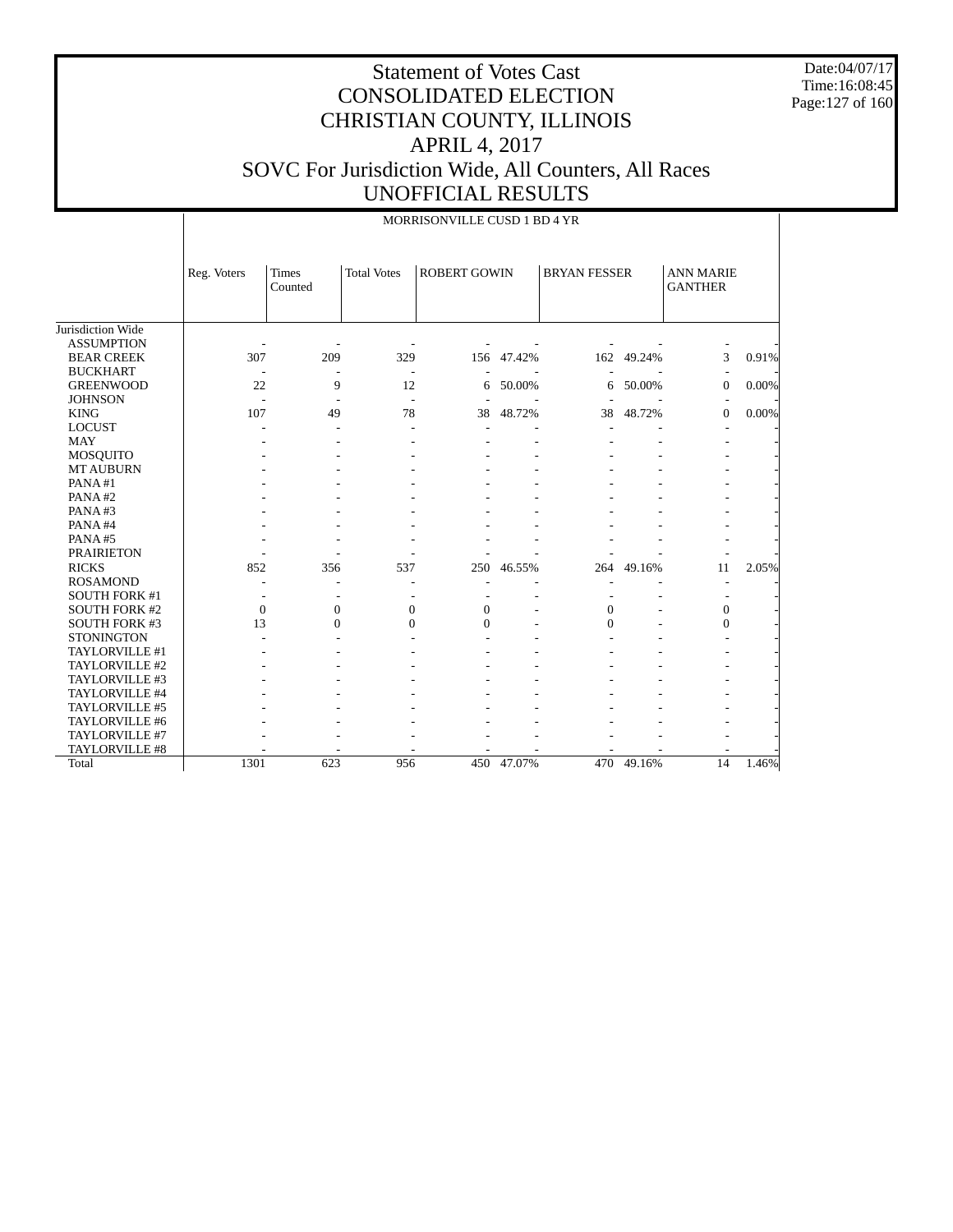Date:04/07/17 Time:16:08:46 Page:128 of 160

# Statement of Votes Cast CONSOLIDATED ELECTION CHRISTIAN COUNTY, ILLINOIS APRIL 4, 2017 SOVC For Jurisdiction Wide, All Counters, All Races UNOFFICIAL RESULTS

### PANHANDLE CUSD 2 BOARD

|                      | Reg. Voters | <b>Times</b><br>Counted | Total<br><b>Votes</b> | <b>RICHARD</b><br><b>BORMIDA</b> |        | <b>SCOTT</b><br><b>COWDREY</b> |        |
|----------------------|-------------|-------------------------|-----------------------|----------------------------------|--------|--------------------------------|--------|
| Jurisdiction Wide    |             |                         |                       |                                  |        |                                |        |
| <b>ASSUMPTION</b>    |             |                         |                       |                                  |        |                                |        |
| <b>BEAR CREEK</b>    |             |                         |                       |                                  |        |                                |        |
| <b>BUCKHART</b>      |             |                         |                       |                                  |        |                                |        |
| <b>GREENWOOD</b>     |             |                         |                       |                                  |        |                                |        |
| <b>JOHNSON</b>       |             |                         |                       |                                  |        |                                |        |
| <b>KING</b>          | 46          | 11                      | 8                     | 4                                | 50.00% | 4                              | 50.00% |
| <b>LOCUST</b>        |             |                         |                       |                                  |        |                                |        |
| <b>MAY</b>           |             |                         |                       |                                  |        |                                |        |
| <b>MOSQUITO</b>      |             |                         |                       |                                  |        |                                |        |
| <b>MT AUBURN</b>     |             |                         |                       |                                  |        |                                |        |
| PANA#1               |             |                         |                       |                                  |        |                                |        |
| PANA#2               |             |                         |                       |                                  |        |                                |        |
| PANA#3               |             |                         |                       |                                  |        |                                |        |
| PANA#4               |             |                         |                       |                                  |        |                                |        |
| PANA#5               |             |                         |                       |                                  |        |                                |        |
| <b>PRAIRIETON</b>    |             |                         |                       |                                  |        |                                |        |
| <b>RICKS</b>         |             |                         |                       |                                  |        |                                |        |
| <b>ROSAMOND</b>      |             |                         |                       |                                  |        |                                |        |
| <b>SOUTH FORK #1</b> |             |                         |                       |                                  |        |                                |        |
| <b>SOUTH FORK #2</b> |             |                         |                       |                                  |        |                                |        |
| <b>SOUTH FORK #3</b> |             |                         |                       |                                  |        |                                |        |
| <b>STONINGTON</b>    |             |                         |                       |                                  |        |                                |        |
| TAYLORVILLE #1       |             |                         |                       |                                  |        |                                |        |
| TAYLORVILLE #2       |             |                         |                       |                                  |        |                                |        |
| TAYLORVILLE #3       |             |                         |                       |                                  |        |                                |        |
| TAYLORVILLE #4       |             |                         |                       |                                  |        |                                |        |
| TAYLORVILLE #5       |             |                         |                       |                                  |        |                                |        |
| TAYLORVILLE #6       |             |                         |                       |                                  |        |                                |        |
| TAYLORVILLE #7       |             |                         |                       |                                  |        |                                |        |
| TAYLORVILLE #8       |             |                         |                       |                                  |        |                                |        |
| Total                | 46          | 11                      | 8                     | $\overline{4}$                   | 50.00% | $\overline{4}$                 | 50.00% |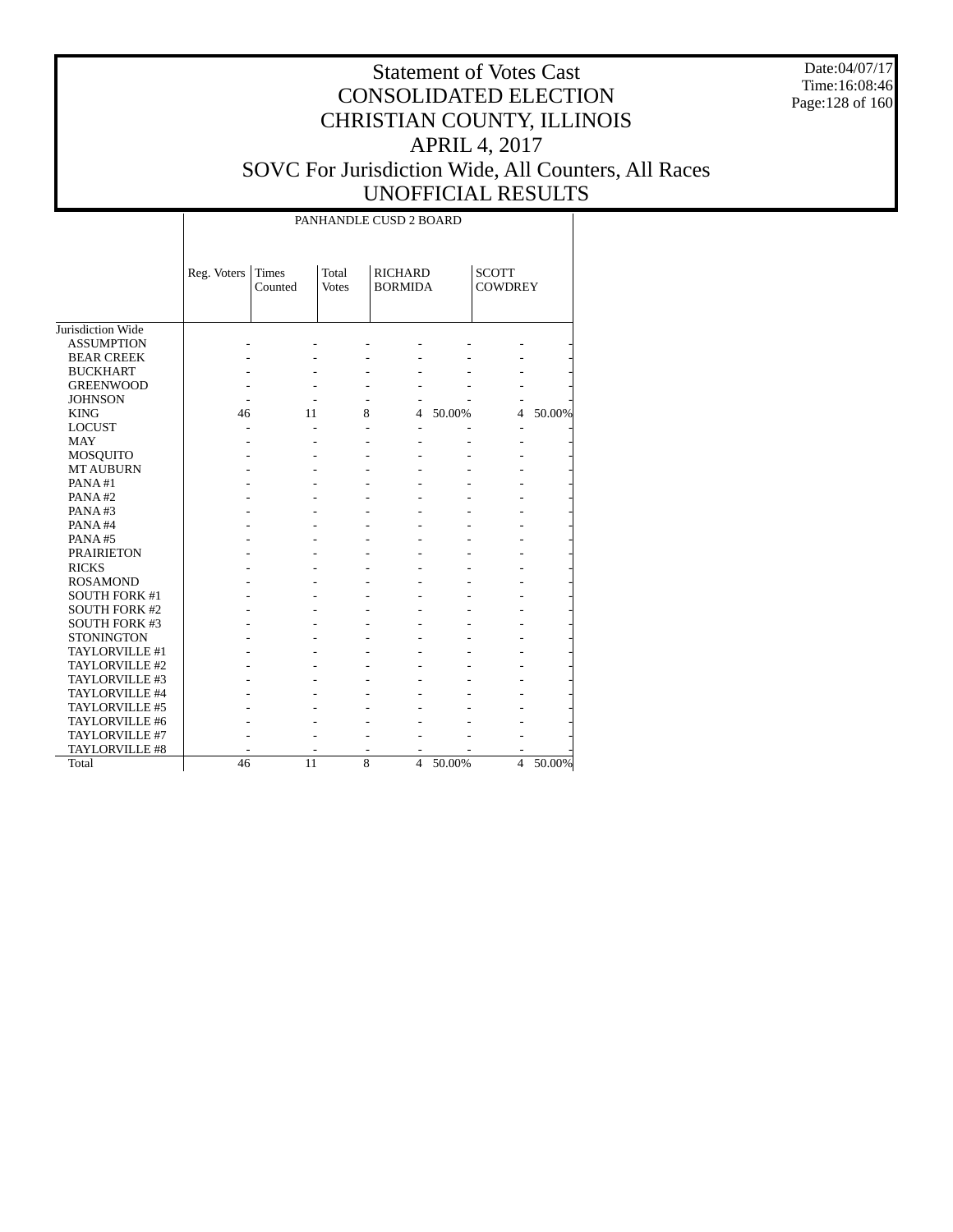Date:04/07/17 Time:16:08:46 Page:129 of 160

### Statement of Votes Cast CONSOLIDATED ELECTION CHRISTIAN COUNTY, ILLINOIS APRIL 4, 2017 SOVC For Jurisdiction Wide, All Counters, All Races UNOFFICIAL RESULTS

|                      |             |         |                    | TAYLORVILLE CUSD 3 BOARD |        |                |        |                       |        |
|----------------------|-------------|---------|--------------------|--------------------------|--------|----------------|--------|-----------------------|--------|
|                      |             |         |                    |                          |        |                |        |                       |        |
|                      |             |         |                    |                          |        |                |        |                       |        |
|                      | Reg. Voters | Times   | <b>Total Votes</b> | <b>RICK BRYAN</b>        |        | TONI FRIEDRICH |        | <b>STEPHEN TURNER</b> |        |
|                      |             | Counted |                    |                          |        |                |        |                       |        |
|                      |             |         |                    |                          |        |                |        |                       |        |
| Jurisdiction Wide    |             |         |                    |                          |        |                |        |                       |        |
| <b>ASSUMPTION</b>    |             |         |                    |                          |        |                |        |                       |        |
| <b>BEAR CREEK</b>    | 57          | 37      | 70                 | 13                       | 18.57% | 10             | 14.29% | 14                    | 20.00% |
| <b>BUCKHART</b>      | 64          | 46      | 73                 | 18                       | 24.66% | 9              | 12.33% | 16                    | 21.92% |
| <b>GREENWOOD</b>     | 30          | 19      | 29                 | 7                        | 24.14% | 3              | 10.34% | 9                     | 31.03% |
| <b>JOHNSON</b>       | 578         | 337     | 723                | 145                      | 20.06% | 148            | 20.47% | 148                   | 20.47% |
| <b>KING</b>          |             |         |                    |                          |        |                |        |                       |        |
| <b>LOCUST</b>        | 406         | 232     | 491                | 104                      | 21.18% | 104            | 21.18% | 113                   | 23.01% |
| <b>MAY</b>           | 1281        | 861     | 1774               | 368                      | 20.74% | 352            | 19.84% | 380                   | 21.42% |
| <b>MOSQUITO</b>      | 157         | 76      | 160                | 29                       | 18.13% | 32             | 20.00% | 33                    | 20.63% |
| <b>MT AUBURN</b>     | 520         | 264     | 426                | 88                       | 20.66% | 78             | 18.31% | 78                    | 18.31% |
| PANA#1               |             |         |                    |                          |        |                |        |                       |        |
| PANA#2               |             |         |                    |                          |        |                |        |                       |        |
| PANA#3               |             |         |                    |                          |        |                |        |                       |        |
| PANA#4               |             |         |                    |                          |        |                |        |                       |        |
| PANA#5               |             |         |                    |                          |        |                |        |                       |        |
| <b>PRAIRIETON</b>    | 46          | 11      | 26                 | 6                        | 23.08% | 6              | 23.08% | 4                     | 15.38% |
| <b>RICKS</b>         |             | ÷,      |                    |                          |        |                |        |                       |        |
| <b>ROSAMOND</b>      | 7           | 4       | 9                  | 3                        | 33.33% |                | 11.11% |                       | 11.11% |
| <b>SOUTH FORK #1</b> |             |         |                    |                          |        |                |        |                       |        |
| <b>SOUTH FORK #2</b> |             |         |                    |                          |        |                |        |                       |        |
| <b>SOUTH FORK #3</b> | 90          | 45      | 71                 | 15                       | 21.13% | 17             | 23.94% | 11                    | 15.49% |
| <b>STONINGTON</b>    | 766         | 416     | 829                | 153                      | 18.46% | 167            | 20.14% | 176                   | 21.23% |
| TAYLORVILLE #1       | 957         | 443     | 962                | 198                      | 20.58% | 191            | 19.85% | 197                   | 20.48% |
| TAYLORVILLE #2       | 894         | 434     | 873                | 189                      | 21.65% | 164            | 18.79% | 189                   | 21.65% |
| TAYLORVILLE #3       | 886         | 528     | 1082               | 236                      | 21.81% | 217            | 20.06% | 238                   | 22.00% |
| TAYLORVILLE #4       | 1402        | 687     | 1569               | 348                      | 22.18% | 290            | 18.48% | 324                   | 20.65% |
| TAYLORVILLE #5       | 1386        | 637     | 1324               | 280                      | 21.15% | 256            | 19.34% | 283                   | 21.37% |
| TAYLORVILLE #6       | 931         | 454     | 953                | 206                      | 21.62% | 189            | 19.83% | 206                   | 21.62% |
| TAYLORVILLE #7       | 904         | 430     | 917                | 178                      | 19.41% | 174            | 18.97% | 206                   | 22.46% |
| TAYLORVILLE #8       | 1011        | 522     | 1095               | 239                      | 21.83% | 211            | 19.27% | 239                   | 21.83% |
| Total                | 12373       | 6483    | 13456              | 2823                     | 20.98% | 2619           | 19.46% | 2865                  | 21.29% |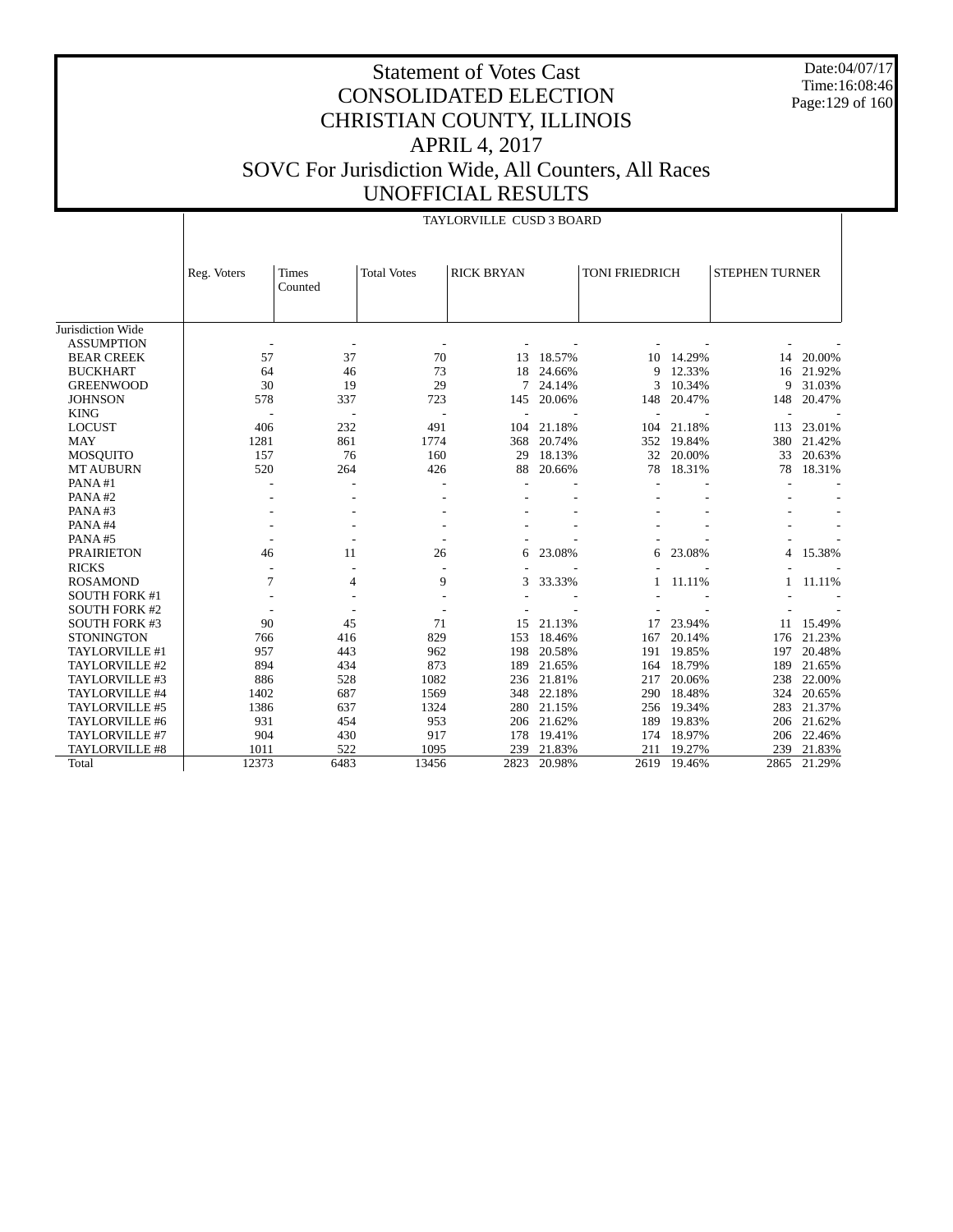Date:04/07/17 Time:16:08:46 Page:130 of 160

|                      |                                   |            | TAYLORVILLE CUSD 3 BOARD       |            |          |                         | EDINBURG CUSD 4 BD 2 YR |                                  |             |
|----------------------|-----------------------------------|------------|--------------------------------|------------|----------|-------------------------|-------------------------|----------------------------------|-------------|
|                      | <b>PAMELA</b><br><b>McCONNELL</b> |            | TRICIA MARBURGER   Reg. Voters |            |          | <b>Times</b><br>Counted | <b>Total Votes</b>      | <b>MARGARET</b><br><b>SKAGGS</b> |             |
| Jurisdiction Wide    |                                   |            |                                |            |          |                         |                         |                                  |             |
| <b>ASSUMPTION</b>    |                                   |            |                                |            |          |                         |                         |                                  |             |
| <b>BEAR CREEK</b>    | 17                                | 24.29%     | 16                             | 22.86%     |          |                         |                         |                                  |             |
| <b>BUCKHART</b>      | 13                                | 17.81%     | 17                             | 23.29%     | 1277     | 378                     | 322                     |                                  | 322 100.00% |
| <b>GREENWOOD</b>     | 9                                 | 31.03%     | 1                              | 3.45%      |          |                         |                         |                                  |             |
| <b>JOHNSON</b>       | 165                               | 22.82%     |                                | 117 16.18% |          |                         |                         |                                  |             |
| <b>KING</b>          |                                   |            |                                |            |          |                         |                         |                                  |             |
| <b>LOCUST</b>        | 95                                | 19.35%     | 75                             | 15.27%     |          |                         |                         |                                  |             |
| <b>MAY</b>           | 361                               | 20.35%     | 313                            | 17.64%     |          |                         |                         |                                  |             |
| <b>MOSQUITO</b>      |                                   | 34 21.25%  | 32                             | 20.00%     |          |                         |                         |                                  |             |
| <b>MT AUBURN</b>     | 102                               | 23.94%     | 80                             | 18.78%     | 45       | $\overline{0}$          | $\theta$                | $\mathbf{0}$                     |             |
| PANA#1               |                                   |            |                                |            |          |                         |                         |                                  |             |
| PANA#2               |                                   |            |                                |            |          |                         |                         |                                  |             |
| PANA#3               |                                   |            |                                |            |          |                         |                         |                                  |             |
| PANA#4               |                                   |            |                                |            |          |                         |                         |                                  |             |
| PANA#5               |                                   |            |                                |            |          |                         |                         |                                  |             |
| <b>PRAIRIETON</b>    | 4                                 | 15.38%     | 6                              | 23.08%     |          |                         |                         |                                  |             |
| <b>RICKS</b>         |                                   |            |                                |            |          |                         |                         |                                  |             |
| <b>ROSAMOND</b>      | 2                                 | 22.22%     | $\overline{c}$                 | 22.22%     |          |                         |                         |                                  |             |
| <b>SOUTH FORK #1</b> |                                   |            |                                |            |          |                         |                         |                                  |             |
| <b>SOUTH FORK #2</b> |                                   |            |                                |            | 66       | 3                       | 3                       |                                  | 3 100.00%   |
| <b>SOUTH FORK #3</b> | 19                                | 26.76%     | 9                              | 12.68%     |          |                         |                         |                                  |             |
| <b>STONINGTON</b>    |                                   | 176 21.23% |                                | 157 18.94% |          |                         |                         |                                  |             |
| TAYLORVILLE #1       | 211                               | 21.93%     | 165                            | 17.15%     |          |                         |                         |                                  |             |
| TAYLORVILLE #2       | 188                               | 21.53%     | 143                            | 16.38%     |          |                         |                         |                                  |             |
| TAYLORVILLE #3       |                                   | 225 20.79% |                                | 166 15.34% | $\theta$ | $\overline{0}$          | $\overline{0}$          | $\Omega$                         |             |
| TAYLORVILLE #4       | 335                               | 21.35%     | 272                            | 17.34%     | 39       | 14                      | 11                      |                                  | 11 100.00%  |
| TAYLORVILLE #5       |                                   | 296 22.36% | 209                            | 15.79%     |          |                         |                         |                                  |             |
| TAYLORVILLE #6       |                                   | 206 21.62% |                                | 146 15.32% |          |                         |                         |                                  |             |
| TAYLORVILLE #7       | 201                               | 21.92%     |                                | 158 17.23% |          |                         |                         |                                  |             |
| TAYLORVILLE #8       | 229                               | 20.91%     | 177                            | 16.16%     |          |                         |                         |                                  |             |
| Total                | 2888                              | 21.46%     | 2261                           | 16.80%     | 1427     | 395                     | 336                     |                                  | 336 100.00% |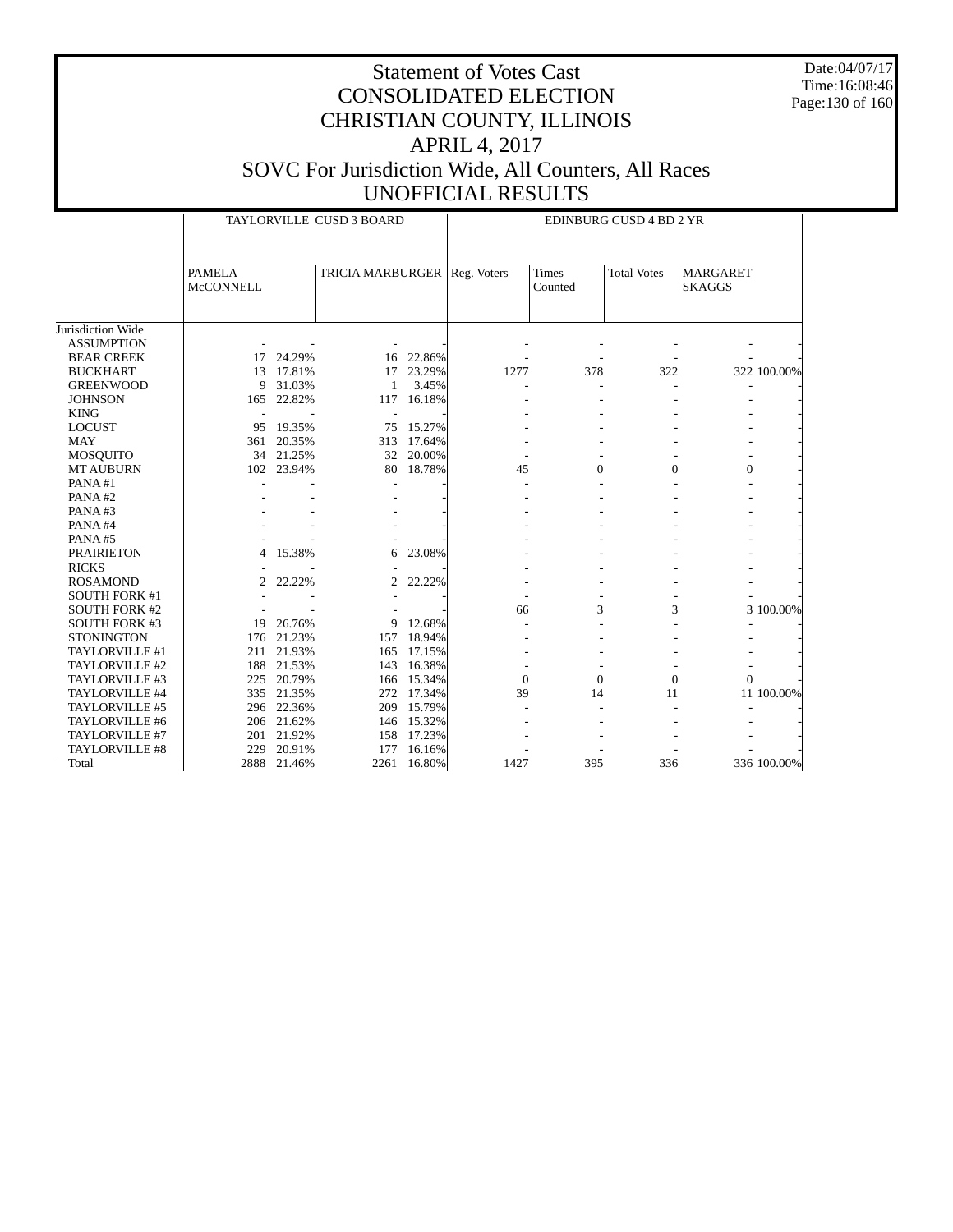Date:04/07/17 Time:16:08:46 Page:131 of 160

|                      |              |                         |                    | EDINBURG CUSD 4 BD 4 YR |        |                     |            |                      |        |
|----------------------|--------------|-------------------------|--------------------|-------------------------|--------|---------------------|------------|----------------------|--------|
|                      | Reg. Voters  | <b>Times</b><br>Counted | <b>Total Votes</b> | <b>ADAM SWINGER</b>     |        | <b>CORY HUNSLEY</b> |            | <b>JULIE PEACOCK</b> |        |
| Jurisdiction Wide    |              |                         |                    |                         |        |                     |            |                      |        |
| <b>ASSUMPTION</b>    |              |                         |                    |                         |        |                     |            |                      |        |
| <b>BEAR CREEK</b>    |              |                         |                    |                         |        |                     |            |                      |        |
| <b>BUCKHART</b>      | 1277         | 378                     | 1035               | 315                     | 30.43% | 243                 | 23.48%     | 274                  | 26.47% |
| <b>GREENWOOD</b>     |              |                         |                    |                         |        |                     |            |                      |        |
| <b>JOHNSON</b>       |              |                         |                    |                         |        |                     |            |                      |        |
| <b>KING</b>          |              |                         |                    |                         |        |                     |            |                      |        |
| <b>LOCUST</b>        |              |                         |                    |                         |        |                     |            |                      |        |
| <b>MAY</b>           |              |                         |                    |                         |        |                     |            |                      |        |
| <b>MOSQUITO</b>      |              |                         |                    |                         |        |                     |            |                      |        |
| <b>MT AUBURN</b>     | 45           | $\Omega$                | $\Omega$           | $\mathbf{0}$            |        | $\Omega$            |            | $\Omega$             |        |
| PANA#1               |              |                         |                    |                         |        |                     |            |                      |        |
| PANA#2               |              |                         |                    |                         |        |                     |            |                      |        |
| PANA#3               |              |                         |                    |                         |        |                     |            |                      |        |
| PANA#4               |              |                         |                    |                         |        |                     |            |                      |        |
| PANA#5               |              |                         |                    |                         |        |                     |            |                      |        |
| <b>PRAIRIETON</b>    |              |                         |                    |                         |        |                     |            |                      |        |
| <b>RICKS</b>         |              |                         |                    |                         |        |                     |            |                      |        |
| <b>ROSAMOND</b>      |              |                         |                    |                         |        |                     |            |                      |        |
| <b>SOUTH FORK #1</b> |              |                         |                    |                         |        |                     |            |                      |        |
| <b>SOUTH FORK #2</b> | 66           | 3                       | 9                  | 3                       | 33.33% | $\Omega$            | 0.00%      | 3                    | 33.33% |
| SOUTH FORK #3        |              |                         |                    |                         |        |                     |            |                      |        |
| <b>STONINGTON</b>    |              |                         |                    |                         |        |                     |            |                      |        |
| TAYLORVILLE #1       |              |                         |                    |                         |        |                     |            |                      |        |
| TAYLORVILLE #2       |              |                         |                    |                         |        |                     |            |                      |        |
| TAYLORVILLE #3       | $\mathbf{0}$ | $\mathbf{0}$            | $\theta$           | $\Omega$                |        | $\Omega$            |            | $\theta$             |        |
| TAYLORVILLE #4       | 39           | 14                      | 34                 | 8                       | 23.53% | 6                   | 17.65%     | 12                   | 35.29% |
| TAYLORVILLE #5       |              |                         |                    |                         |        |                     |            |                      |        |
| TAYLORVILLE #6       |              |                         |                    |                         |        |                     |            |                      |        |
| TAYLORVILLE #7       |              |                         |                    |                         |        |                     |            |                      |        |
| TAYLORVILLE #8       |              |                         |                    |                         |        |                     |            |                      |        |
| Total                | 1427         | 395                     | 1078               | 326                     | 30.24% |                     | 249 23.10% | 289                  | 26.81% |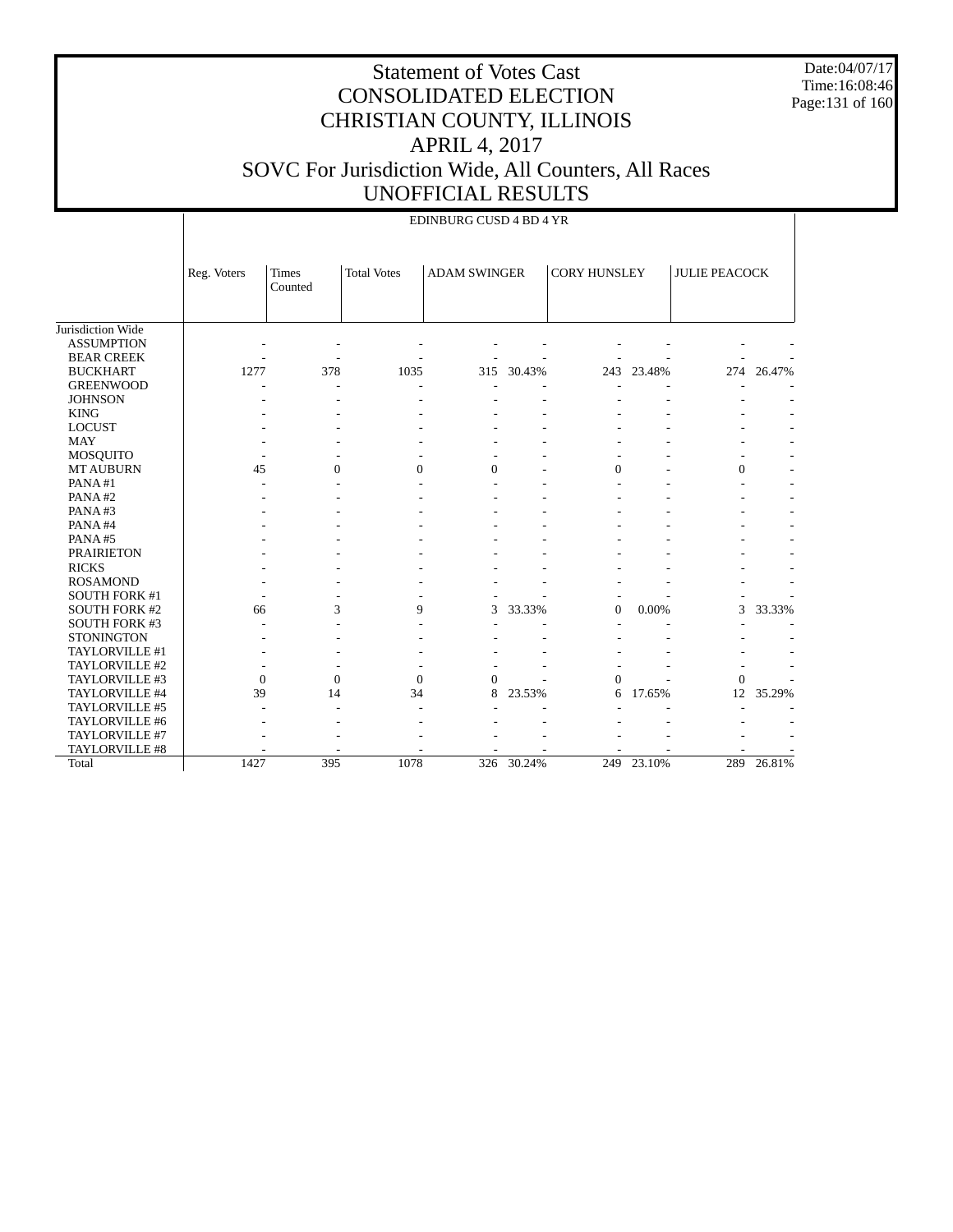Date:04/07/17 Time:16:08:46 Page:132 of 160

|                       | <b>EDINBURG CUSD 4</b><br>BD <sub>4</sub> YR |        |
|-----------------------|----------------------------------------------|--------|
|                       | <b>ADAM LEADY</b>                            |        |
|                       |                                              |        |
|                       |                                              |        |
| Jurisdiction Wide     |                                              |        |
| <b>ASSUMPTION</b>     |                                              |        |
| <b>BEAR CREEK</b>     |                                              |        |
| <b>BUCKHART</b>       | 203                                          | 19.61% |
| <b>GREENWOOD</b>      |                                              |        |
| <b>JOHNSON</b>        |                                              |        |
| <b>KING</b>           |                                              |        |
| <b>LOCUST</b>         |                                              |        |
| <b>MAY</b>            |                                              |        |
| <b>MOSQUITO</b>       |                                              |        |
| <b>MT AUBURN</b>      | 0                                            |        |
| PANA#1                |                                              |        |
| PANA#2                |                                              |        |
| PANA#3                |                                              |        |
| PANA#4                |                                              |        |
| <b>PANA#5</b>         |                                              |        |
| <b>PRAIRIETON</b>     |                                              |        |
| <b>RICKS</b>          |                                              |        |
| <b>ROSAMOND</b>       |                                              |        |
| <b>SOUTH FORK #1</b>  |                                              |        |
| <b>SOUTH FORK #2</b>  | 3                                            | 33.33% |
| <b>SOUTH FORK #3</b>  |                                              |        |
| <b>STONINGTON</b>     |                                              |        |
| <b>TAYLORVILLE #1</b> |                                              |        |
| TAYLORVILLE #2        |                                              |        |
| TAYLORVILLE #3        | 0                                            |        |
| TAYLORVILLE #4        | 8                                            | 23.53% |
| TAYLORVILLE #5        |                                              |        |
| TAYLORVILLE #6        |                                              |        |
| TAYLORVILLE #7        |                                              |        |
| TAYLORVILLE #8        |                                              |        |
| Total                 | 214                                          | 19.85% |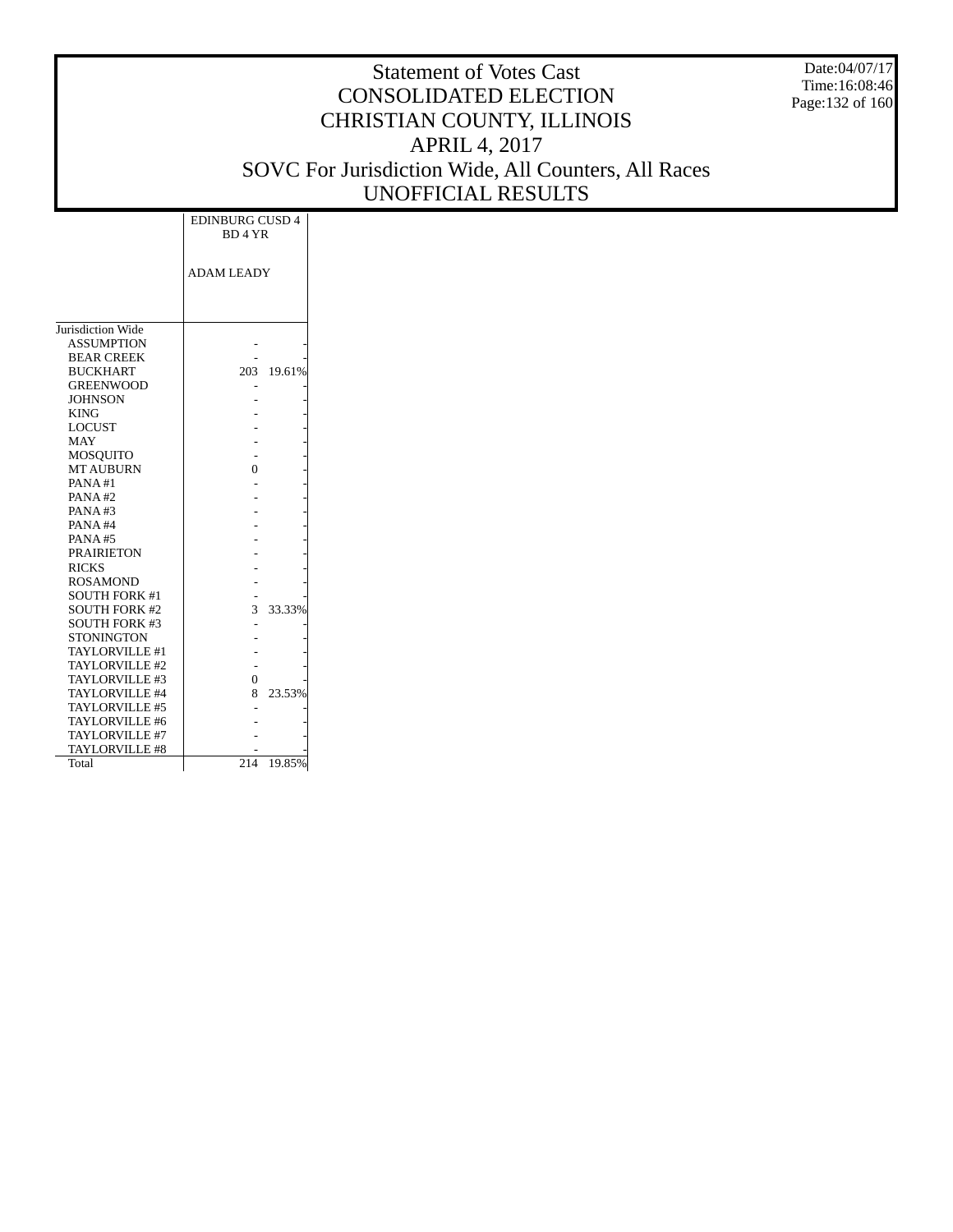Date:04/07/17 Time:16:08:46 Page:133 of 160

# Statement of Votes Cast CONSOLIDATED ELECTION CHRISTIAN COUNTY, ILLINOIS APRIL 4, 2017 SOVC For Jurisdiction Wide, All Counters, All Races UNOFFICIAL RESULTS

### PANA CUSD 8 BOARD

|                      | Reg. Voters    | Times<br>Counted         | <b>Total Votes</b> | <b>KYLE ANDERSON</b> |            | <b>AARON SCHAFER</b> |            | <b>BILL BEYERS III</b> |        |
|----------------------|----------------|--------------------------|--------------------|----------------------|------------|----------------------|------------|------------------------|--------|
| Jurisdiction Wide    |                |                          |                    |                      |            |                      |            |                        |        |
| <b>ASSUMPTION</b>    | $\overline{c}$ | $\Omega$                 | $\Omega$           | $\Omega$             |            | $\Omega$             |            | $\overline{0}$         |        |
| <b>BEAR CREEK</b>    |                |                          |                    |                      |            |                      |            |                        |        |
| <b>BUCKHART</b>      |                |                          |                    |                      |            |                      |            |                        |        |
| <b>GREENWOOD</b>     | 25             | 11                       | 29                 | 8                    | 27.59%     | 11                   | 37.93%     | 10                     | 34.48% |
| <b>JOHNSON</b>       |                |                          |                    |                      |            |                      |            |                        |        |
| <b>KING</b>          |                |                          |                    |                      |            |                      |            |                        |        |
| <b>LOCUST</b>        | 44             | 12                       | 24                 | 7                    | 29.17%     | 10                   | 41.67%     | 7                      | 29.17% |
| MAY                  |                |                          |                    |                      |            |                      |            |                        |        |
| <b>MOSQUITO</b>      |                |                          |                    |                      |            |                      |            |                        |        |
| <b>MT AUBURN</b>     |                |                          |                    |                      |            |                      |            |                        |        |
| PANA#1               | 684            | 198                      | 461                | 147                  | 31.89%     | 152                  | 32.97%     | 162                    | 35.14% |
| PANA#2               | 1380           | 420                      | 990                | 322                  | 32.53%     | 324                  | 32.73%     | 344                    | 34.75% |
| PANA#3               | 796            | 263                      | 628                | 192                  | 30.57%     | 209                  | 33.28%     | 227                    | 36.15% |
| PANA#4               | 709            | 154                      | 357                | 117                  | 32.77%     | 115                  | 32.21%     | 125                    | 35.01% |
| PANA#5               | 563            | 96                       | 211                | 69                   | 32.70%     | 69                   | 32.70%     | 73                     | 34.60% |
| <b>PRAIRIETON</b>    |                |                          | $\overline{a}$     |                      |            |                      |            |                        |        |
| <b>RICKS</b>         |                | $\overline{\phantom{a}}$ | $\overline{a}$     |                      |            |                      |            |                        |        |
| <b>ROSAMOND</b>      | 236            | 29                       | 67                 | 21                   | 31.34%     | 21                   | 31.34%     | 25                     | 37.31% |
| <b>SOUTH FORK #1</b> |                |                          |                    |                      |            |                      |            |                        |        |
| <b>SOUTH FORK #2</b> |                |                          |                    |                      |            |                      |            |                        |        |
| <b>SOUTH FORK #3</b> |                |                          |                    |                      |            |                      |            |                        |        |
| <b>STONINGTON</b>    |                |                          |                    |                      |            |                      |            |                        |        |
| TAYLORVILLE #1       |                |                          |                    |                      |            |                      |            |                        |        |
| TAYLORVILLE #2       |                |                          |                    |                      |            |                      |            |                        |        |
| TAYLORVILLE #3       |                |                          |                    |                      |            |                      |            |                        |        |
| TAYLORVILLE #4       |                |                          |                    |                      |            |                      |            |                        |        |
| TAYLORVILLE #5       |                |                          |                    |                      |            |                      |            |                        |        |
| TAYLORVILLE #6       |                |                          |                    |                      |            |                      |            |                        |        |
| TAYLORVILLE #7       |                |                          |                    |                      |            |                      |            |                        |        |
| TAYLORVILLE #8       |                |                          |                    |                      |            |                      |            |                        |        |
| Total                | 4439           | 1183                     | 2767               |                      | 883 31.91% |                      | 911 32.92% | 973                    | 35.16% |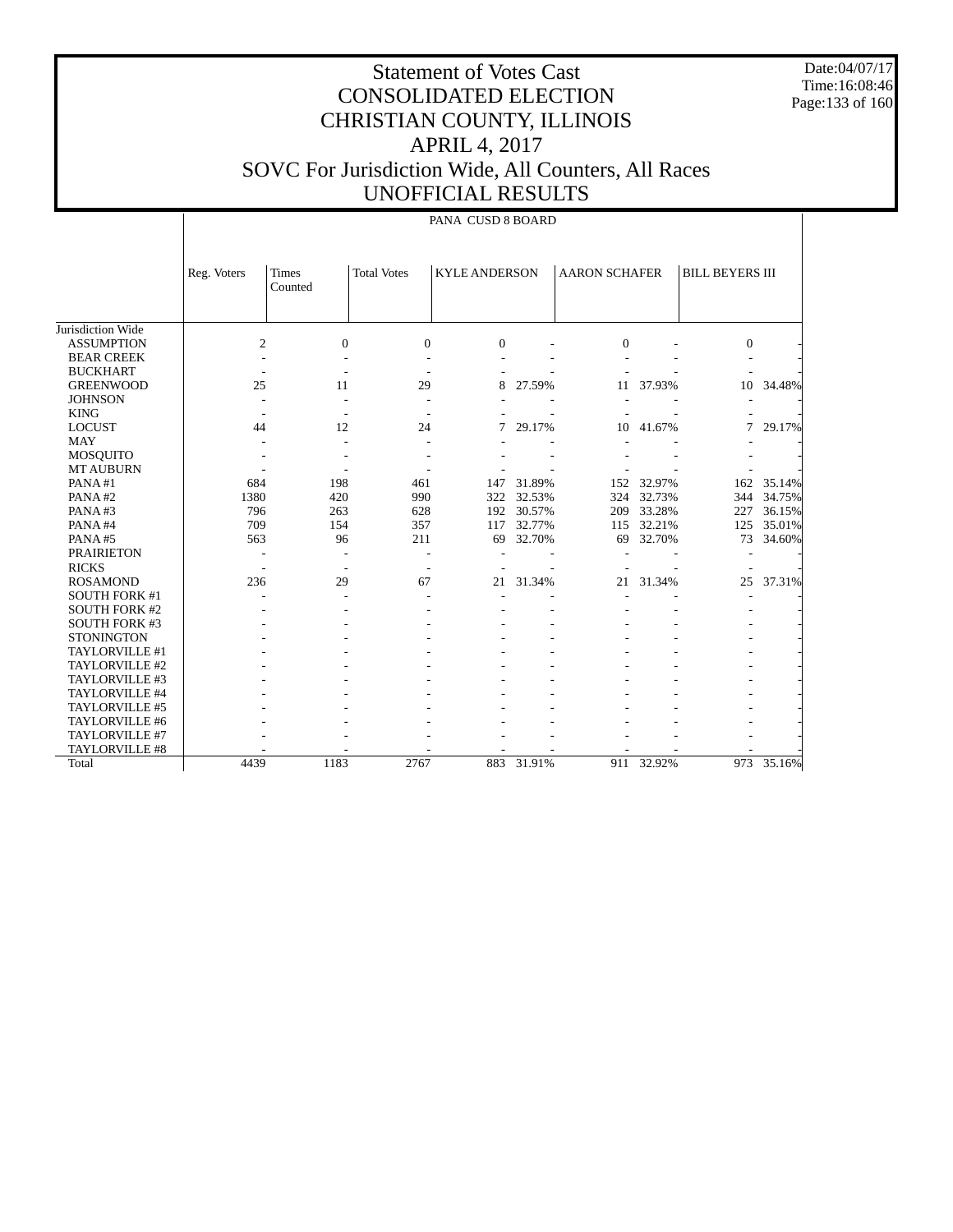Date:04/07/17 Time:16:08:46 Page:134 of 160

|                      |                 |                  |                    |                     |        | <b>SANGAMON VALLEY 9 BOARD</b> |        |                      |        |                   |        |
|----------------------|-----------------|------------------|--------------------|---------------------|--------|--------------------------------|--------|----------------------|--------|-------------------|--------|
|                      | Reg. Voters     | Times<br>Counted | <b>Total Votes</b> | <b>GLENDA WELDY</b> |        | <b>CYNTHIA ERVIN</b>           |        | <b>ERECH PIERSON</b> |        | <b>JAMES KENT</b> |        |
| Jurisdiction Wide    |                 |                  |                    |                     |        |                                |        |                      |        |                   |        |
| <b>ASSUMPTION</b>    |                 |                  |                    |                     |        |                                |        |                      |        |                   |        |
| <b>BEAR CREEK</b>    |                 |                  |                    |                     |        |                                |        |                      |        |                   |        |
| <b>BUCKHART</b>      |                 |                  |                    |                     |        |                                |        |                      |        |                   |        |
| <b>GREENWOOD</b>     |                 |                  |                    |                     |        |                                |        |                      |        |                   |        |
| <b>JOHNSON</b>       |                 |                  |                    |                     |        |                                |        |                      |        |                   |        |
| <b>KING</b>          |                 |                  |                    |                     |        |                                |        |                      |        |                   |        |
| <b>LOCUST</b>        |                 |                  |                    |                     |        |                                |        |                      |        |                   |        |
| <b>MAY</b>           |                 |                  |                    |                     |        |                                |        |                      |        |                   |        |
| <b>MOSQUITO</b>      | 52              | 11               | 44                 | 11                  | 25.00% | 11                             | 25.00% | 11                   | 25.00% | 11                | 25.00% |
| <b>MT AUBURN</b>     |                 |                  |                    |                     |        |                                |        |                      |        |                   |        |
| PANA#1               |                 |                  |                    |                     |        |                                |        |                      |        |                   |        |
| PANA#2               |                 |                  |                    |                     |        |                                |        |                      |        |                   |        |
| PANA#3               |                 |                  |                    |                     |        |                                |        |                      |        |                   |        |
| PANA#4               |                 |                  |                    |                     |        |                                |        |                      |        |                   |        |
| PANA#5               |                 |                  |                    |                     |        |                                |        |                      |        |                   |        |
| <b>PRAIRIETON</b>    |                 |                  |                    |                     |        |                                |        |                      |        |                   |        |
| <b>RICKS</b>         |                 |                  |                    |                     |        |                                |        |                      |        |                   |        |
| <b>ROSAMOND</b>      |                 |                  |                    |                     |        |                                |        |                      |        |                   |        |
| <b>SOUTH FORK #1</b> |                 |                  |                    |                     |        |                                |        |                      |        |                   |        |
| <b>SOUTH FORK #2</b> |                 |                  |                    |                     |        |                                |        |                      |        |                   |        |
| <b>SOUTH FORK #3</b> |                 |                  |                    |                     |        |                                |        |                      |        |                   |        |
| <b>STONINGTON</b>    |                 |                  |                    |                     |        |                                |        |                      |        |                   |        |
| TAYLORVILLE #1       |                 |                  |                    |                     |        |                                |        |                      |        |                   |        |
| TAYLORVILLE #2       |                 |                  |                    |                     |        |                                |        |                      |        |                   |        |
| TAYLORVILLE #3       |                 |                  |                    |                     |        |                                |        |                      |        |                   |        |
| TAYLORVILLE #4       |                 |                  |                    |                     |        |                                |        |                      |        |                   |        |
| TAYLORVILLE #5       |                 |                  |                    |                     |        |                                |        |                      |        |                   |        |
| TAYLORVILLE #6       |                 |                  |                    |                     |        |                                |        |                      |        |                   |        |
| TAYLORVILLE #7       |                 |                  |                    |                     |        |                                |        |                      |        |                   |        |
| TAYLORVILLE #8       |                 |                  |                    |                     |        |                                |        |                      |        |                   |        |
| Total                | $\overline{52}$ | 11               | 44                 | 11                  | 25.00% | 11                             | 25.00% | 11                   | 25.00% | 11                | 25.00% |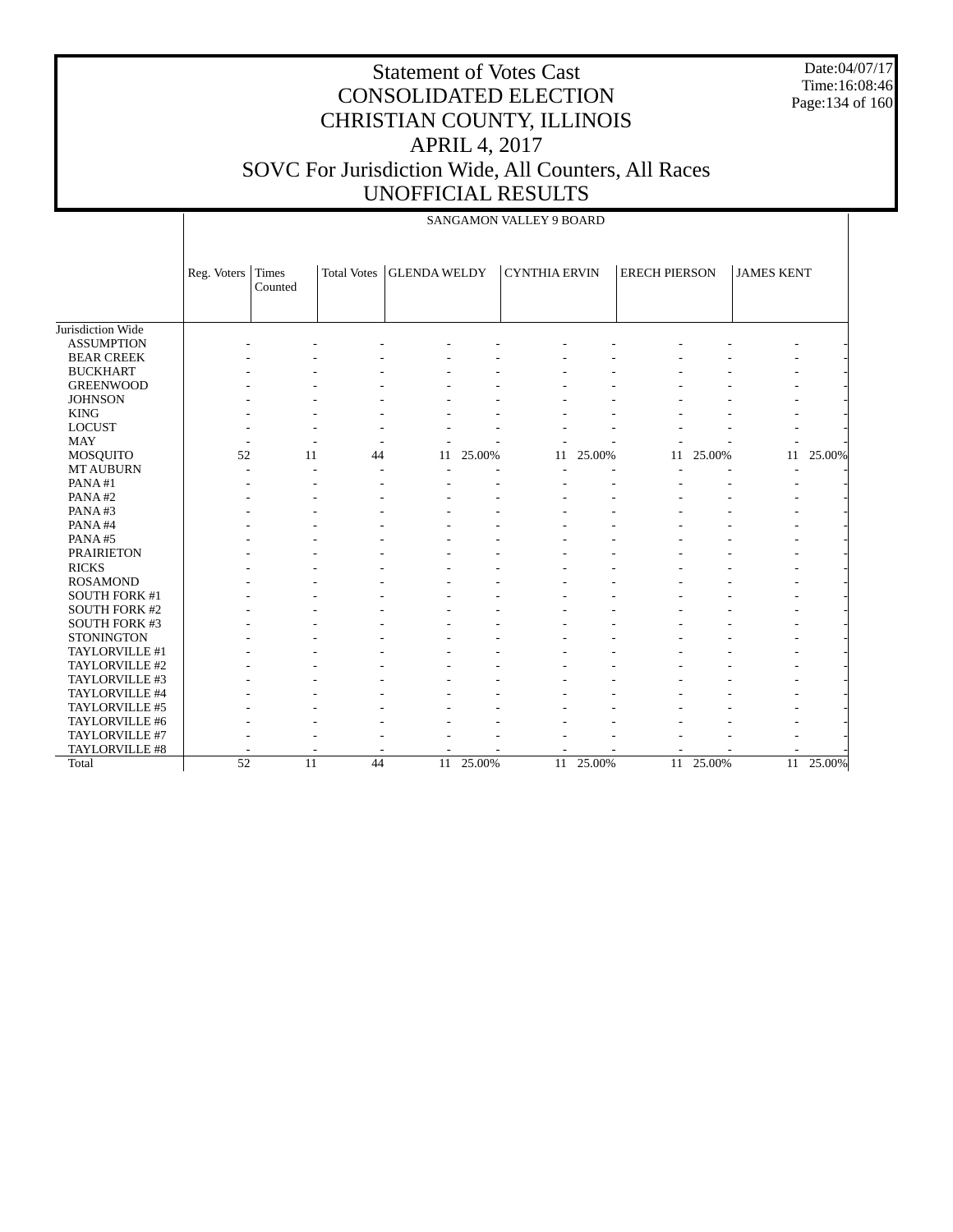Date:04/07/17 Time:16:08:46 Page:135 of 160

|                      |             |                  |                    |                                 |          | PAWNEE CUSD 11 BOARD |          |                   |        |                                   |        |                               |        |
|----------------------|-------------|------------------|--------------------|---------------------------------|----------|----------------------|----------|-------------------|--------|-----------------------------------|--------|-------------------------------|--------|
|                      | Reg. Voters | Times<br>Counted | <b>Total Votes</b> | <b>SCOTT</b><br><b>PHILLIPS</b> |          | <b>JOE FISHER</b>    |          | <b>GARY STARR</b> |        | <b>KRISTINA</b><br><b>SHELTON</b> |        | <b>SCOTT</b><br><b>HOWARD</b> |        |
| Jurisdiction Wide    |             |                  |                    |                                 |          |                      |          |                   |        |                                   |        |                               |        |
| <b>ASSUMPTION</b>    |             |                  |                    |                                 |          |                      |          |                   |        |                                   |        |                               |        |
| <b>BEAR CREEK</b>    |             |                  |                    |                                 |          |                      |          |                   |        |                                   |        |                               |        |
| <b>BUCKHART</b>      |             |                  |                    |                                 |          |                      |          |                   |        |                                   |        |                               |        |
| <b>GREENWOOD</b>     |             |                  |                    |                                 |          |                      |          |                   |        |                                   |        |                               |        |
| <b>JOHNSON</b>       |             |                  |                    |                                 |          |                      |          |                   |        |                                   |        | ٠                             |        |
| <b>KING</b>          | $\Omega$    | $\mathbf{0}$     | $\Omega$           | $\Omega$                        |          | $\Omega$             |          | $\mathbf{0}$      |        | $\Omega$                          |        | $\mathbf{0}$                  |        |
| <b>LOCUST</b>        |             |                  |                    |                                 |          |                      |          |                   |        |                                   |        |                               |        |
| <b>MAY</b>           |             |                  |                    |                                 |          |                      |          |                   |        |                                   |        |                               |        |
| MOSQUITO             |             |                  |                    |                                 |          |                      |          |                   |        |                                   |        |                               |        |
| <b>MT AUBURN</b>     |             |                  |                    |                                 |          |                      |          |                   |        |                                   |        |                               |        |
| PANA#1               |             |                  |                    |                                 |          |                      |          |                   |        |                                   |        |                               |        |
| PANA#2               |             |                  |                    |                                 |          |                      |          |                   |        |                                   |        |                               |        |
| PANA#3               |             |                  |                    |                                 |          |                      |          |                   |        |                                   |        |                               |        |
| PANA#4               |             |                  |                    |                                 |          |                      |          |                   |        |                                   |        |                               |        |
| PANA#5               |             |                  |                    |                                 |          |                      |          |                   |        |                                   |        |                               |        |
| <b>PRAIRIETON</b>    |             |                  |                    |                                 |          |                      |          |                   |        |                                   |        |                               |        |
| <b>RICKS</b>         |             |                  |                    |                                 |          |                      |          |                   |        |                                   |        |                               |        |
| <b>ROSAMOND</b>      |             |                  |                    |                                 |          |                      |          |                   |        |                                   |        |                               |        |
| SOUTH FORK #1        |             |                  |                    |                                 |          |                      |          |                   |        |                                   |        |                               |        |
| <b>SOUTH FORK #2</b> | 78          | 7                | 20                 | 4                               | 20.00%   | 3                    | 15.00%   | 3                 | 15.00% | 4                                 | 20.00% | $\overline{4}$                | 20.00% |
| SOUTH FORK #3        |             |                  |                    |                                 |          |                      |          |                   |        |                                   |        |                               |        |
| <b>STONINGTON</b>    |             |                  |                    |                                 |          |                      |          |                   |        |                                   |        |                               |        |
| TAYLORVILLE #1       |             |                  |                    |                                 |          |                      |          |                   |        |                                   |        |                               |        |
| TAYLORVILLE #2       |             |                  |                    |                                 |          |                      |          |                   |        |                                   |        |                               |        |
| TAYLORVILLE #3       |             |                  |                    |                                 |          |                      |          |                   |        |                                   |        |                               |        |
| TAYLORVILLE #4       |             |                  |                    |                                 |          |                      |          |                   |        |                                   |        |                               |        |
| TAYLORVILLE #5       |             |                  |                    |                                 |          |                      |          |                   |        |                                   |        |                               |        |
| TAYLORVILLE #6       |             |                  |                    |                                 |          |                      |          |                   |        |                                   |        |                               |        |
| TAYLORVILLE #7       |             |                  |                    |                                 |          |                      |          |                   |        |                                   |        |                               |        |
| TAYLORVILLE #8       |             |                  |                    |                                 |          |                      |          |                   |        |                                   |        |                               |        |
| Total                | 78          | $\tau$           | 20                 |                                 | 4 20.00% |                      | 3 15.00% | 3                 | 15.00% | $\overline{4}$                    | 20.00% | $\overline{4}$                | 20.00% |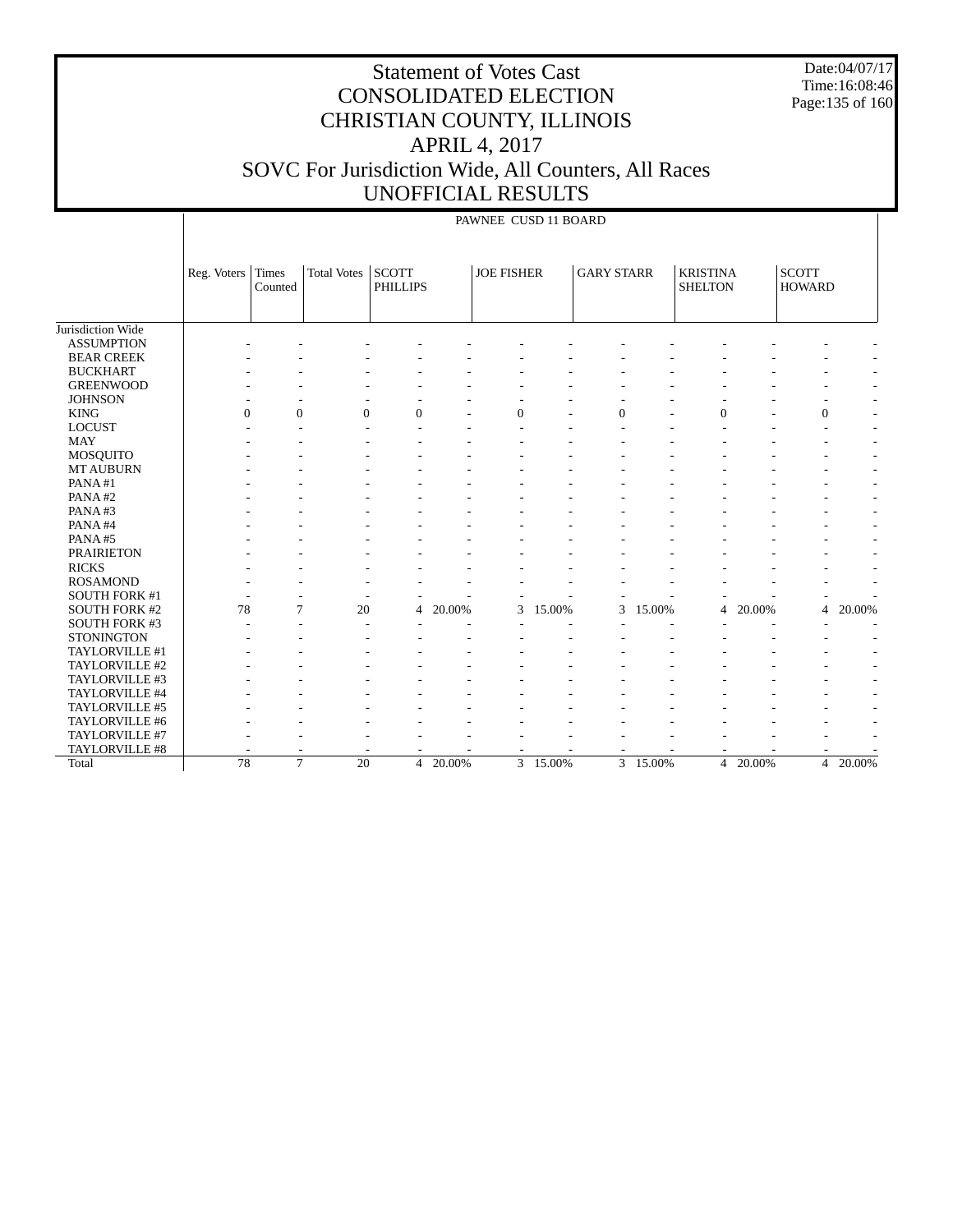Date:04/07/17 Time:16:08:46 Page:136 of 160

|                      | PAWNEE CUSD<br>11 BOARD |        |             |               | SO FORK CUSD 14 BD 2 YR |                    |             |
|----------------------|-------------------------|--------|-------------|---------------|-------------------------|--------------------|-------------|
|                      | <b>JOSH ADCOCK</b>      |        | Reg. Voters | <b>Times</b>  | <b>Total Votes</b>      | <b>JACK HANLON</b> |             |
|                      |                         |        |             | Counted       |                         |                    |             |
|                      |                         |        |             |               |                         |                    |             |
| Jurisdiction Wide    |                         |        |             |               |                         |                    |             |
| <b>ASSUMPTION</b>    |                         |        |             |               |                         |                    |             |
| <b>BEAR CREEK</b>    |                         |        |             |               |                         |                    |             |
| <b>BUCKHART</b>      |                         |        |             |               |                         |                    |             |
| <b>GREENWOOD</b>     |                         |        |             |               |                         |                    |             |
| <b>JOHNSON</b>       |                         |        |             |               |                         |                    |             |
| <b>KING</b>          | $\theta$                |        |             |               |                         |                    |             |
| <b>LOCUST</b>        |                         |        |             |               |                         |                    |             |
| <b>MAY</b>           |                         |        |             |               |                         |                    |             |
| <b>MOSQUITO</b>      |                         |        |             |               |                         |                    |             |
| <b>MT AUBURN</b>     |                         |        |             |               |                         |                    |             |
| PANA#1               |                         |        |             |               |                         |                    |             |
| PANA#2               |                         |        |             |               |                         |                    |             |
| PANA#3               |                         |        |             |               |                         |                    |             |
| PANA#4               |                         |        |             |               |                         |                    |             |
| PANA#5               |                         |        |             |               |                         |                    |             |
| <b>PRAIRIETON</b>    |                         |        |             |               |                         |                    |             |
| <b>RICKS</b>         |                         |        |             |               |                         |                    |             |
| <b>ROSAMOND</b>      |                         |        |             |               |                         |                    |             |
| <b>SOUTH FORK #1</b> |                         |        | 924         | 250           | 213                     |                    | 213 100.00% |
| <b>SOUTH FORK #2</b> | $\overline{c}$          | 10.00% | 335         | 62            | 51                      |                    | 51 100.00%  |
| <b>SOUTH FORK #3</b> |                         |        | 395         | 115           | 94                      |                    | 94 100.00%  |
| <b>STONINGTON</b>    |                         |        |             |               |                         |                    |             |
| TAYLORVILLE #1       |                         |        |             |               |                         |                    |             |
| TAYLORVILLE #2       |                         |        |             |               |                         |                    |             |
| TAYLORVILLE #3       |                         |        |             |               |                         |                    |             |
| TAYLORVILLE #4       |                         |        |             | $\Omega$<br>1 | $\Omega$                | $\theta$           |             |
| TAYLORVILLE #5       |                         |        |             |               |                         |                    |             |
| TAYLORVILLE #6       |                         |        |             |               |                         |                    |             |
| TAYLORVILLE #7       |                         |        |             |               |                         |                    |             |
| TAYLORVILLE #8       |                         |        |             |               |                         |                    |             |
| Total                | $\overline{2}$          | 10.00% | 1655        | 427           | 358                     |                    | 358 100.00% |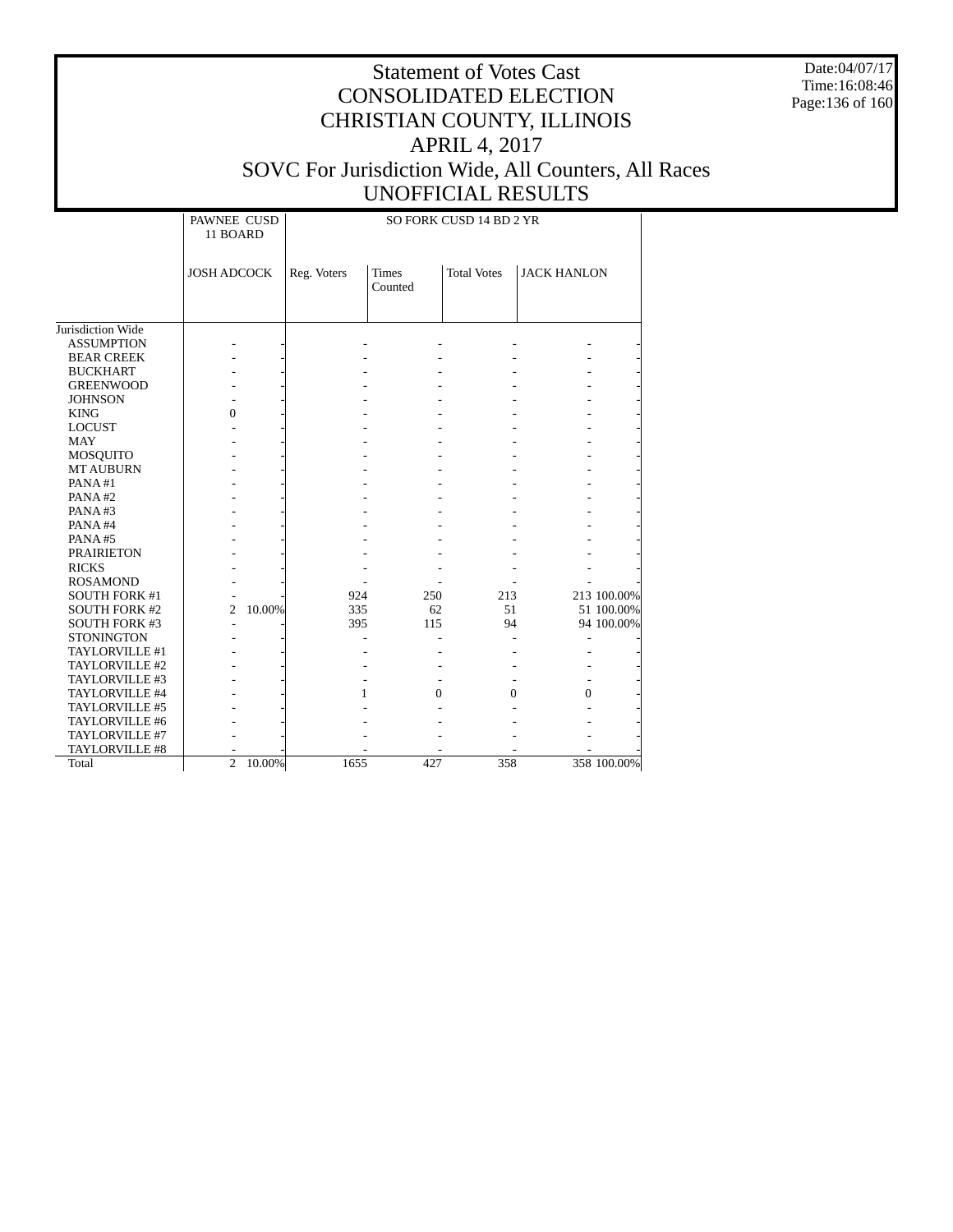Date:04/07/17 Time:16:08:46 Page:137 of 160

# Statement of Votes Cast CONSOLIDATED ELECTION CHRISTIAN COUNTY, ILLINOIS APRIL 4, 2017 SOVC For Jurisdiction Wide, All Counters, All Races UNOFFICIAL RESULTS

### SO FORK CUSD 14 BD 4 YR

|                      | Reg. Voters | <b>Times</b><br>Counted | <b>Total Votes</b> | <b>BOB BRANDON</b> |            | <b>WES AYMER</b> |            |
|----------------------|-------------|-------------------------|--------------------|--------------------|------------|------------------|------------|
|                      |             |                         |                    |                    |            |                  |            |
| Jurisdiction Wide    |             |                         |                    |                    |            |                  |            |
| <b>ASSUMPTION</b>    |             |                         |                    |                    |            |                  |            |
| <b>BEAR CREEK</b>    |             |                         |                    |                    |            |                  |            |
| <b>BUCKHART</b>      |             |                         |                    |                    |            |                  |            |
| <b>GREENWOOD</b>     |             |                         |                    |                    |            |                  |            |
| <b>JOHNSON</b>       |             |                         |                    |                    |            |                  |            |
| <b>KING</b>          |             |                         |                    |                    |            |                  |            |
| <b>LOCUST</b>        |             |                         |                    |                    |            |                  |            |
| <b>MAY</b>           |             |                         |                    |                    |            |                  |            |
|                      |             |                         |                    |                    |            |                  |            |
| MOSQUITO             |             |                         |                    |                    |            |                  |            |
| <b>MT AUBURN</b>     |             |                         |                    |                    |            |                  |            |
| PANA#1               |             |                         |                    |                    |            |                  |            |
| PANA#2               |             |                         |                    |                    |            |                  |            |
| PANA#3               |             |                         |                    |                    |            |                  |            |
| PANA#4               |             |                         |                    |                    |            |                  |            |
| PANA#5               |             |                         |                    |                    |            |                  |            |
| <b>PRAIRIETON</b>    |             |                         |                    |                    |            |                  |            |
| <b>RICKS</b>         |             |                         |                    |                    |            |                  |            |
| <b>ROSAMOND</b>      |             |                         |                    |                    |            |                  |            |
| <b>SOUTH FORK #1</b> | 924         | 250                     | 388                |                    | 190 48.97% |                  | 198 51.03% |
| <b>SOUTH FORK #2</b> | 335         | 62                      | 84                 | 38                 | 45.24%     | 46               | 54.76%     |
| <b>SOUTH FORK #3</b> | 395         | 115                     | 155                | 75                 | 48.39%     | 80               | 51.61%     |
| <b>STONINGTON</b>    |             |                         |                    |                    |            |                  |            |
| TAYLORVILLE #1       |             |                         |                    |                    |            |                  |            |
| TAYLORVILLE #2       |             |                         |                    |                    |            |                  |            |
| TAYLORVILLE #3       |             |                         |                    |                    |            |                  |            |
| TAYLORVILLE #4       | 1           |                         | 0<br>0             | 0                  |            | $\Omega$         |            |
| TAYLORVILLE #5       |             |                         |                    |                    |            |                  |            |
| TAYLORVILLE #6       |             |                         |                    |                    |            |                  |            |
| TAYLORVILLE #7       |             |                         |                    |                    |            |                  |            |
| TAYLORVILLE #8       |             |                         |                    |                    |            |                  |            |
| Total                | 1655        | 427                     | 627                | 303                | 48.33%     |                  | 324 51.67% |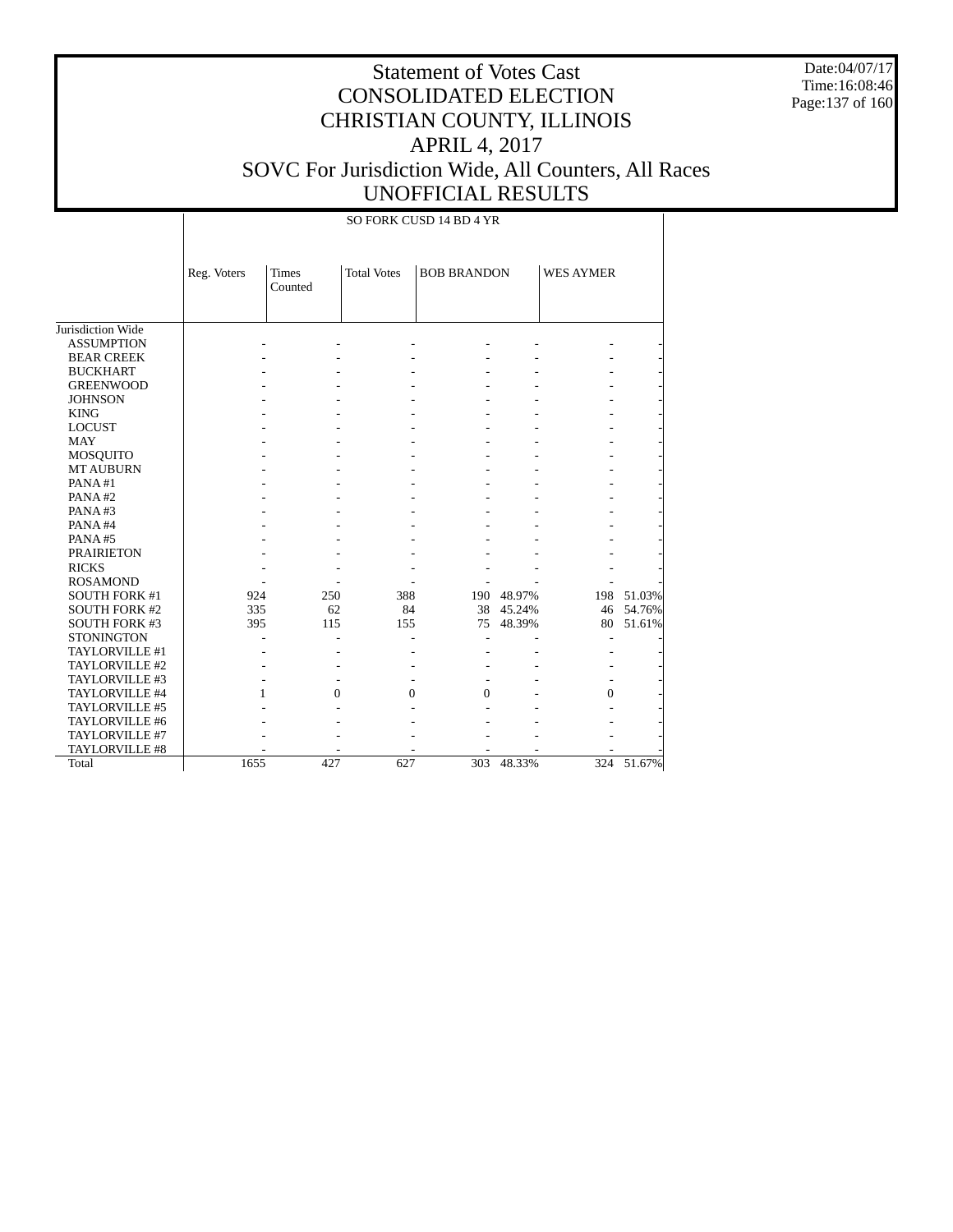Date:04/07/17 Time:16:08:46 Page:138 of 160

# Statement of Votes Cast CONSOLIDATED ELECTION CHRISTIAN COUNTY, ILLINOIS APRIL 4, 2017 SOVC For Jurisdiction Wide, All Counters, All Races UNOFFICIAL RESULTS

MERIDIAN CUSD 15 BOARD

|                      | Reg. Voters Times | Counted      | <b>Total Votes</b>       | <b>CHRIS JONES</b> |        | <b>ADAM HERBERT</b> |        | <b>MONTE HOGAN</b> |        |
|----------------------|-------------------|--------------|--------------------------|--------------------|--------|---------------------|--------|--------------------|--------|
| Jurisdiction Wide    |                   |              |                          |                    |        |                     |        |                    |        |
| <b>ASSUMPTION</b>    |                   |              |                          |                    |        |                     |        |                    |        |
| <b>BEAR CREEK</b>    |                   |              |                          |                    |        |                     |        |                    |        |
| <b>BUCKHART</b>      |                   |              |                          |                    |        |                     |        |                    |        |
| <b>GREENWOOD</b>     |                   |              |                          |                    |        |                     |        |                    |        |
| <b>JOHNSON</b>       |                   |              |                          |                    |        |                     |        |                    |        |
| <b>KING</b>          |                   |              |                          |                    |        |                     |        |                    |        |
| <b>LOCUST</b>        |                   |              |                          |                    |        |                     |        |                    |        |
| <b>MAY</b>           |                   |              |                          |                    |        |                     |        |                    |        |
| <b>MOSQUITO</b>      | 72                | 21           | 49                       | 16                 | 32.65% | 17                  | 34.69% | 16                 | 32.65% |
| <b>MT AUBURN</b>     |                   |              |                          |                    |        |                     |        |                    |        |
| PANA#1               |                   |              |                          |                    |        |                     |        |                    |        |
| PANA#2               |                   |              |                          |                    |        |                     |        |                    |        |
| PANA#3               |                   |              |                          |                    |        |                     |        |                    |        |
| PANA#4               |                   |              |                          |                    |        |                     |        |                    |        |
| PANA#5               |                   |              |                          |                    |        |                     |        |                    |        |
| <b>PRAIRIETON</b>    | 3                 | $\mathbf{1}$ | 3                        | 1                  | 33.33% | 1                   | 33.33% | 1                  | 33.33% |
| <b>RICKS</b>         |                   |              |                          |                    |        |                     |        |                    |        |
| <b>ROSAMOND</b>      |                   |              |                          |                    |        |                     |        |                    |        |
| <b>SOUTH FORK #1</b> |                   |              |                          |                    |        |                     |        |                    |        |
| <b>SOUTH FORK #2</b> |                   |              |                          |                    |        |                     |        |                    |        |
| <b>SOUTH FORK #3</b> |                   |              |                          |                    |        |                     |        |                    |        |
| <b>STONINGTON</b>    | 3                 | $\theta$     | $\overline{0}$           | $\theta$           |        | $\mathbf{0}$        |        | $\overline{0}$     |        |
| TAYLORVILLE #1       |                   |              |                          |                    |        |                     |        |                    |        |
| TAYLORVILLE #2       |                   |              |                          |                    |        |                     |        |                    |        |
| TAYLORVILLE #3       |                   |              |                          |                    |        |                     |        |                    |        |
| TAYLORVILLE #4       |                   |              |                          |                    |        |                     |        |                    |        |
| TAYLORVILLE #5       |                   |              |                          |                    |        |                     |        |                    |        |
| TAYLORVILLE #6       |                   |              |                          |                    |        |                     |        |                    |        |
| TAYLORVILLE #7       |                   |              |                          |                    |        |                     |        |                    |        |
| TAYLORVILLE #8       |                   |              | $\overline{\phantom{a}}$ |                    |        |                     |        |                    |        |
| Total                | 78                | 22           | 52                       | 17                 | 32.69% | 18                  | 34.62% | 17                 | 32.69% |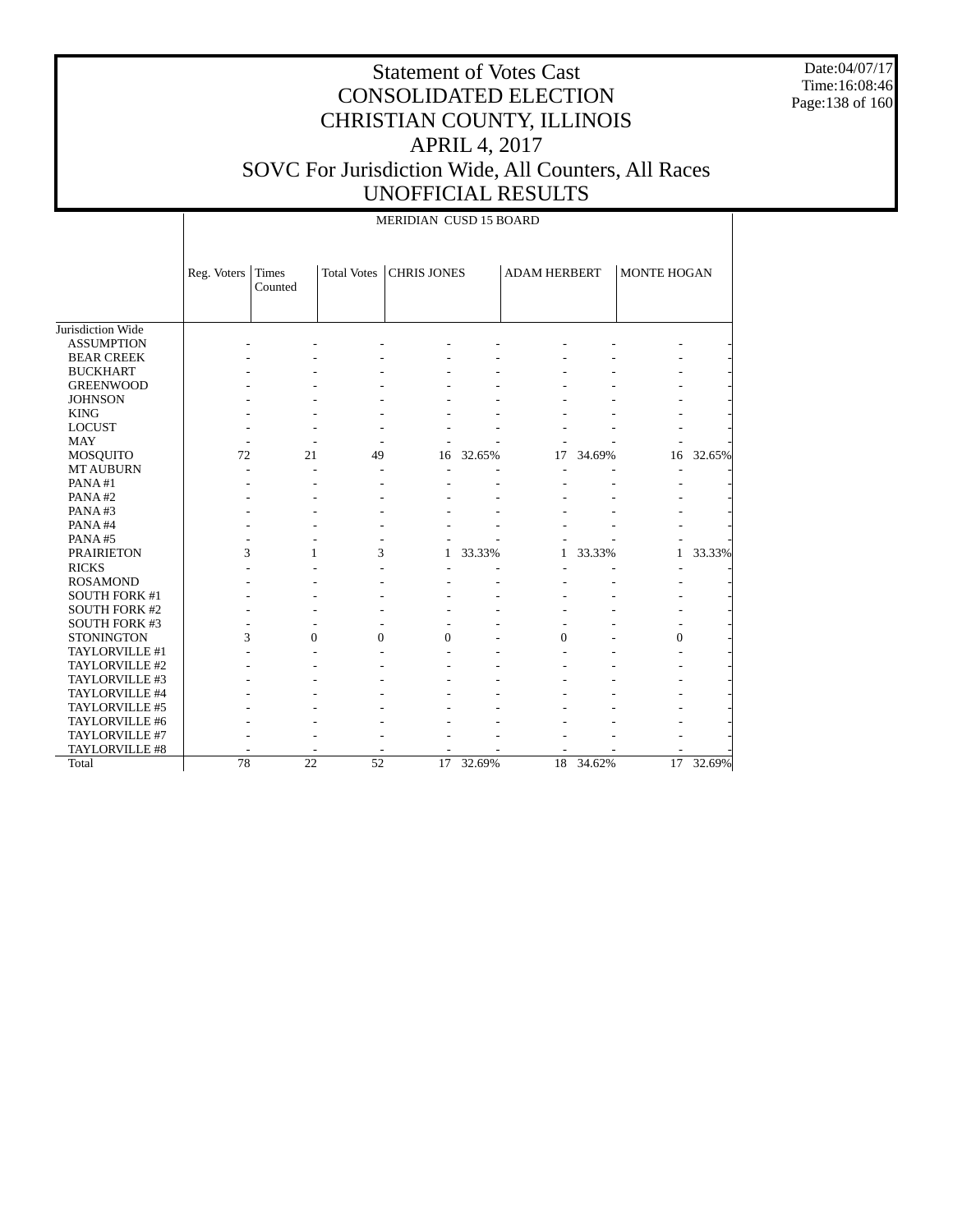Date:04/07/17 Time:16:08:47 Page:139 of 160

|                      |             |                         |                    | CEN A M CUSD 21 BOARD |            |                       |            |                    |            |
|----------------------|-------------|-------------------------|--------------------|-----------------------|------------|-----------------------|------------|--------------------|------------|
|                      | Reg. Voters | <b>Times</b><br>Counted | <b>Total Votes</b> | <b>BRIAN HANLEY</b>   |            | <b>KENNETH HILTON</b> |            | <b>BROCK BOLTZ</b> |            |
| Jurisdiction Wide    |             |                         |                    |                       |            |                       |            |                    |            |
| <b>ASSUMPTION</b>    | 912         | 385                     | 1051               |                       | 253 24.07% |                       | 254 24.17% |                    | 275 26.17% |
| <b>BEAR CREEK</b>    |             |                         |                    |                       |            |                       |            |                    |            |
| <b>BUCKHART</b>      |             |                         |                    |                       |            |                       |            |                    |            |
| <b>GREENWOOD</b>     |             |                         |                    |                       |            |                       |            |                    |            |
| <b>JOHNSON</b>       |             |                         |                    |                       |            |                       |            |                    |            |
| <b>KING</b>          |             |                         |                    |                       |            |                       |            |                    |            |
| <b>LOCUST</b>        | 13          | 5                       | 17                 | 4                     | 23.53%     | 4                     | 23.53%     | 5                  | 29.41%     |
| <b>MAY</b>           | 13          | 7                       | 22                 | 5                     | 22.73%     | 6                     | 27.27%     | 5                  | 22.73%     |
| <b>MOSQUITO</b>      |             |                         |                    |                       |            |                       |            |                    |            |
| <b>MT AUBURN</b>     |             |                         |                    |                       |            |                       |            |                    |            |
| PANA#1               |             |                         |                    |                       |            |                       |            |                    |            |
| PANA#2               |             |                         |                    |                       |            |                       |            |                    |            |
| PANA#3               |             |                         |                    |                       |            |                       |            |                    |            |
| PANA#4               | 12          | $\mathbf{0}$            | $\mathbf{0}$       | $\Omega$              |            | $\theta$              |            | $\overline{0}$     |            |
| PANA#5               | 11          | $\mathbf{0}$            | $\mathbf{0}$       | $\Omega$              |            | $\Omega$              |            | $\theta$           |            |
| <b>PRAIRIETON</b>    | 289         | 44                      | 132                | 34                    | 25.76%     | 33                    | 25.00%     | 32                 | 24.24%     |
| <b>RICKS</b>         |             |                         |                    |                       |            |                       |            |                    |            |
| <b>ROSAMOND</b>      |             |                         |                    |                       |            |                       |            |                    |            |
| SOUTH FORK #1        |             |                         |                    |                       |            |                       |            |                    |            |
| <b>SOUTH FORK #2</b> |             |                         |                    |                       |            |                       |            |                    |            |
| <b>SOUTH FORK #3</b> |             |                         |                    |                       |            |                       |            |                    |            |
| <b>STONINGTON</b>    |             |                         |                    |                       |            |                       |            |                    |            |
| TAYLORVILLE #1       |             |                         |                    |                       |            |                       |            |                    |            |
| TAYLORVILLE #2       |             |                         |                    |                       |            |                       |            |                    |            |
| TAYLORVILLE #3       |             |                         |                    |                       |            |                       |            |                    |            |
| TAYLORVILLE #4       |             |                         |                    |                       |            |                       |            |                    |            |
| TAYLORVILLE #5       |             |                         |                    |                       |            |                       |            |                    |            |
| TAYLORVILLE #6       |             |                         |                    |                       |            |                       |            |                    |            |
| TAYLORVILLE #7       |             |                         |                    |                       |            |                       |            |                    |            |
| TAYLORVILLE #8       |             |                         |                    |                       |            |                       |            |                    |            |
| Total                | 1250        | 441                     | 1222               | 296                   | 24.22%     |                       | 297 24.30% |                    | 317 25.94% |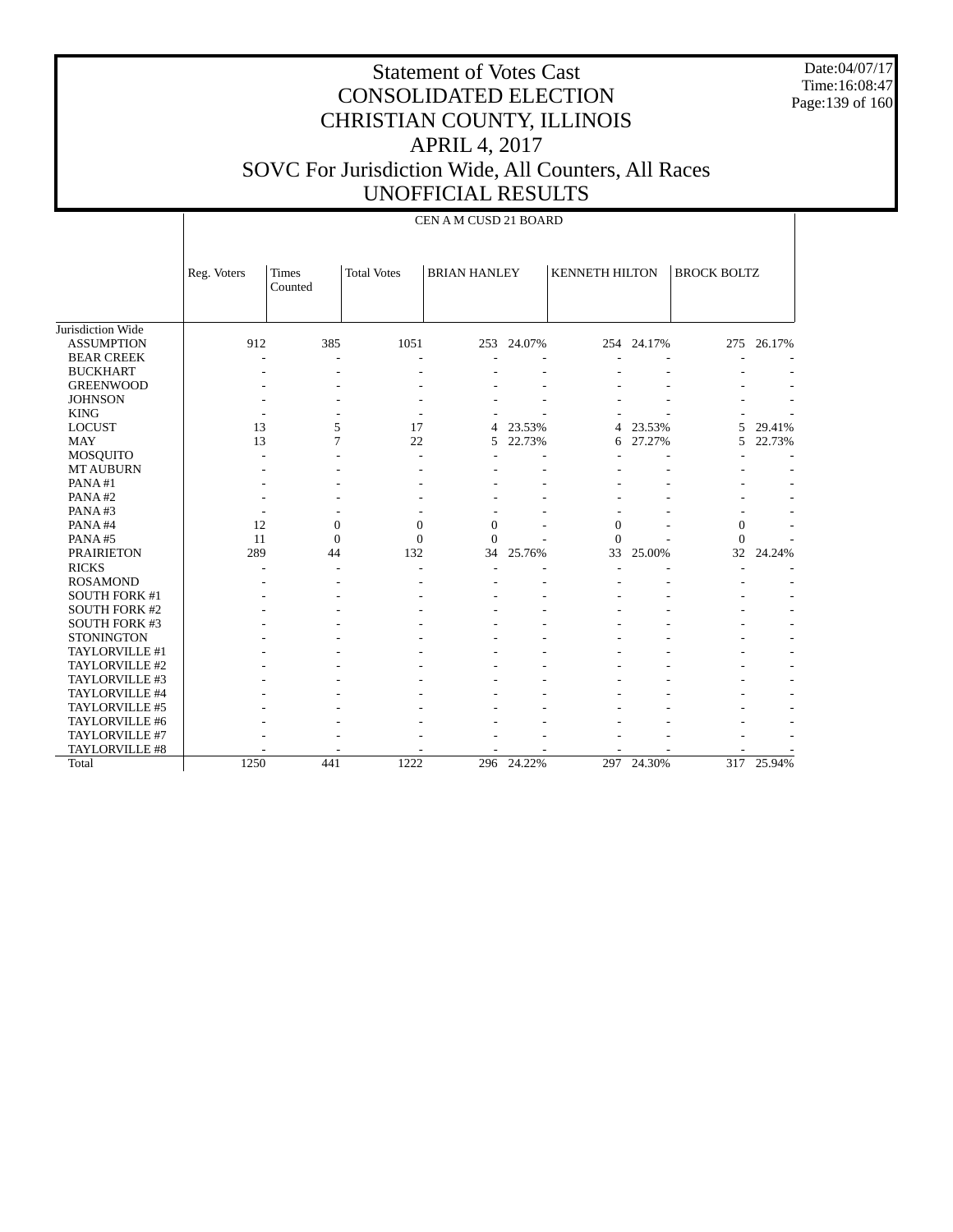Date:04/07/17 Time:16:08:47 Page:140 of 160

|                       | CEN A M CUSD 21<br><b>BOARD</b> |            |
|-----------------------|---------------------------------|------------|
|                       | <b>CRAIG PLAIN</b>              |            |
| Jurisdiction Wide     |                                 |            |
| <b>ASSUMPTION</b>     |                                 | 269 25.59% |
| <b>BEAR CREEK</b>     |                                 |            |
| <b>BUCKHART</b>       |                                 |            |
| <b>GREENWOOD</b>      |                                 |            |
| <b>JOHNSON</b>        |                                 |            |
| <b>KING</b>           |                                 |            |
| <b>LOCUST</b>         | 4                               | 23.53%     |
| <b>MAY</b>            | 6                               | 27.27%     |
| MOSQUITO              |                                 |            |
| <b>MT AUBURN</b>      |                                 |            |
| PANA#1                |                                 |            |
| PANA#2                |                                 |            |
| PANA#3                |                                 |            |
| PANA#4                | $\theta$                        |            |
| <b>PANA#5</b>         | $\Omega$                        |            |
| <b>PRAIRIETON</b>     | 33                              | 25.00%     |
| <b>RICKS</b>          |                                 |            |
| <b>ROSAMOND</b>       |                                 |            |
| <b>SOUTH FORK #1</b>  |                                 |            |
| <b>SOUTH FORK #2</b>  |                                 |            |
| <b>SOUTH FORK #3</b>  |                                 |            |
| STONINGTON            |                                 |            |
| <b>TAYLORVILLE #1</b> |                                 |            |
| TAYLORVILLE #2        |                                 |            |
| TAYLORVILLE #3        |                                 |            |
| TAYLORVILLE #4        |                                 |            |
| TAYLORVILLE #5        |                                 |            |
| TAYLORVILLE #6        |                                 |            |
| TAYLORVILLE #7        |                                 |            |
| <b>TAYLORVILLE #8</b> |                                 |            |
| Total                 | 312                             | 25.53%     |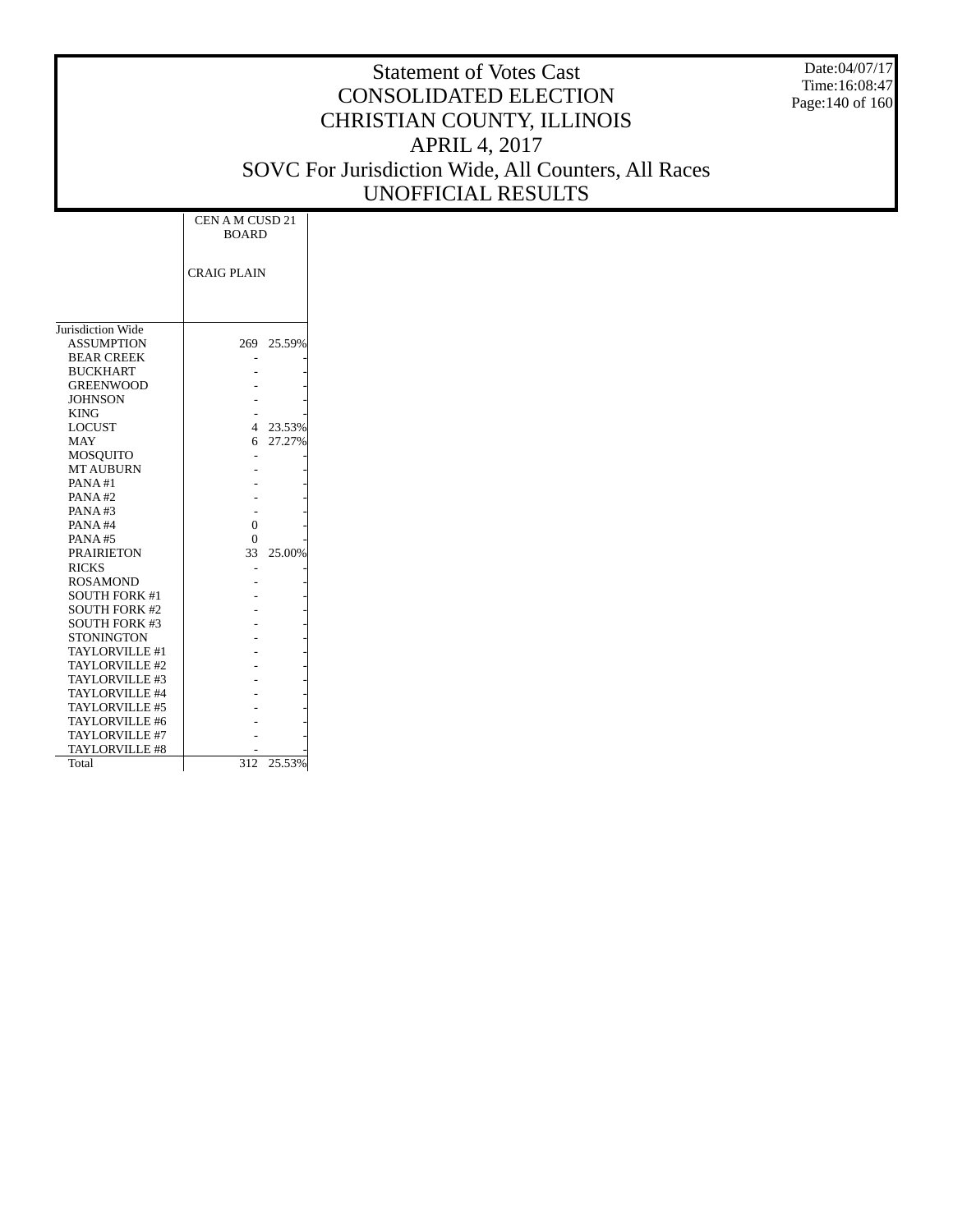Date:04/07/17 Time:16:08:47 Page:141 of 160

|                      |                |                         |                    |                       |             | NOKOMIS CUSD 22 BOARD |           |                      |           |                      |           |
|----------------------|----------------|-------------------------|--------------------|-----------------------|-------------|-----------------------|-----------|----------------------|-----------|----------------------|-----------|
|                      | Reg. Voters    | <b>Times</b><br>Counted | <b>Total Votes</b> | <b>STEVEN JANSSEN</b> |             | <b>CARL FESSER</b>    |           | <b>DENNIS BAUMAN</b> |           | <b>BRIAN CHAUSSE</b> |           |
| Jurisdiction Wide    |                |                         |                    |                       |             |                       |           |                      |           |                      |           |
| <b>ASSUMPTION</b>    |                |                         |                    |                       |             |                       |           |                      |           |                      |           |
| <b>BEAR CREEK</b>    |                |                         |                    |                       |             |                       |           |                      |           |                      |           |
| <b>BUCKHART</b>      |                |                         |                    |                       |             |                       |           |                      |           |                      |           |
| <b>GREENWOOD</b>     | 64             | 28                      | 98                 | 17                    | 17.35%      | 15                    | 15.31%    | 10                   | 10.20%    | 13                   | 13.27%    |
| <b>JOHNSON</b>       |                |                         |                    |                       |             |                       |           |                      |           |                      |           |
| <b>KING</b>          |                |                         |                    |                       |             |                       |           |                      |           |                      |           |
| <b>LOCUST</b>        |                |                         |                    |                       |             |                       |           |                      |           |                      |           |
| <b>MAY</b>           |                |                         |                    |                       |             |                       |           |                      |           |                      |           |
| <b>MOSQUITO</b>      |                |                         |                    |                       |             |                       |           |                      |           |                      |           |
| <b>MT AUBURN</b>     |                |                         |                    |                       |             |                       |           |                      |           |                      |           |
| PANA#1               |                |                         |                    |                       |             |                       |           |                      |           |                      |           |
| PANA#2               |                |                         |                    |                       |             |                       |           |                      |           |                      |           |
| PANA#3               |                |                         |                    |                       |             |                       |           |                      |           |                      |           |
| PANA#4               |                |                         |                    |                       |             |                       |           |                      |           |                      |           |
| PANA#5               |                |                         |                    |                       |             |                       |           |                      |           |                      |           |
| <b>PRAIRIETON</b>    |                |                         |                    |                       |             |                       |           |                      |           |                      |           |
| <b>RICKS</b>         | $\overline{0}$ | $\boldsymbol{0}$        | $\overline{0}$     | $\overline{0}$        |             | $\mathbf{0}$          |           | $\overline{0}$       |           | 0                    |           |
| <b>ROSAMOND</b>      |                |                         |                    |                       |             |                       |           |                      |           | ٠                    |           |
| <b>SOUTH FORK #1</b> |                |                         |                    |                       |             |                       |           |                      |           |                      |           |
| <b>SOUTH FORK #2</b> |                |                         |                    |                       |             |                       |           |                      |           |                      |           |
| SOUTH FORK #3        |                |                         |                    |                       |             |                       |           |                      |           |                      |           |
| <b>STONINGTON</b>    |                |                         |                    |                       |             |                       |           |                      |           |                      |           |
| TAYLORVILLE #1       |                |                         |                    |                       |             |                       |           |                      |           |                      |           |
| TAYLORVILLE #2       |                |                         |                    |                       |             |                       |           |                      |           |                      |           |
| TAYLORVILLE #3       |                |                         |                    |                       |             |                       |           |                      |           |                      |           |
| TAYLORVILLE #4       |                |                         |                    |                       |             |                       |           |                      |           |                      |           |
| TAYLORVILLE #5       |                |                         |                    |                       |             |                       |           |                      |           |                      |           |
| TAYLORVILLE #6       |                |                         |                    |                       |             |                       |           |                      |           |                      |           |
| TAYLORVILLE #7       |                |                         |                    |                       |             |                       |           |                      |           |                      |           |
| TAYLORVILLE #8       |                |                         |                    |                       |             |                       |           |                      |           |                      |           |
| Total                | 64             | 28                      | 98                 |                       | $17$ 17.35% |                       | 15 15.31% |                      | 10 10.20% |                      | 13 13.27% |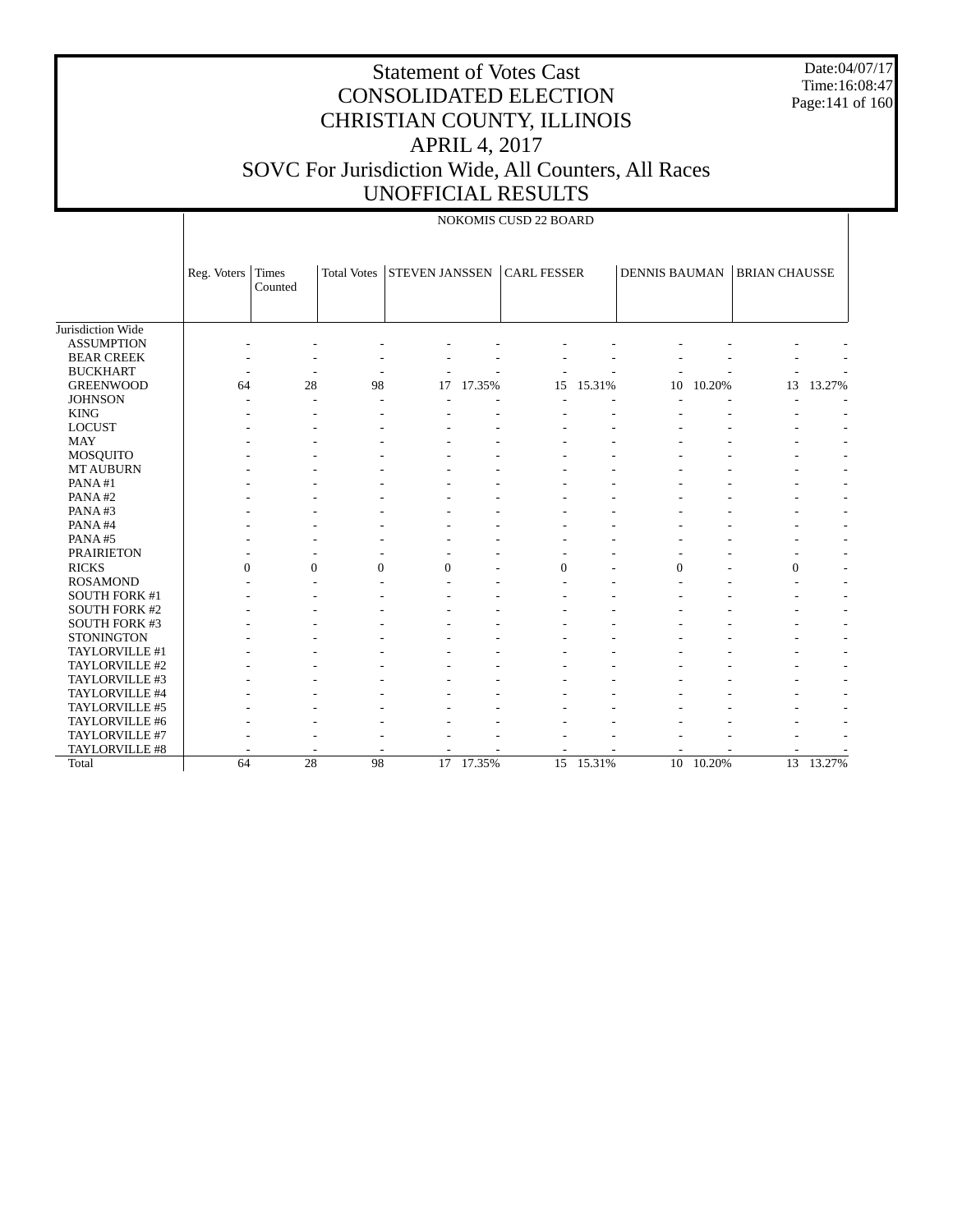Date:04/07/17 Time:16:08:47 Page:142 of 160

# Statement of Votes Cast CONSOLIDATED ELECTION CHRISTIAN COUNTY, ILLINOIS APRIL 4, 2017 SOVC For Jurisdiction Wide, All Counters, All Races UNOFFICIAL RESULTS

NOKOMIS CUSD 22 BOARD

|                      | <b>JIM EISENBARTH</b> |        | <b>JOHN CROWE</b> |        |          |       | <b>JAKE LEONARD BRUCE COX</b> |       | <b>TAMI CLYMER</b> |       |
|----------------------|-----------------------|--------|-------------------|--------|----------|-------|-------------------------------|-------|--------------------|-------|
| Jurisdiction Wide    |                       |        |                   |        |          |       |                               |       |                    |       |
| <b>ASSUMPTION</b>    |                       |        |                   |        |          |       |                               |       |                    |       |
| <b>BEAR CREEK</b>    |                       |        |                   |        |          |       |                               |       |                    |       |
| <b>BUCKHART</b>      |                       |        |                   |        |          |       |                               |       |                    |       |
| <b>GREENWOOD</b>     | 17                    | 17.35% | 10                | 10.20% | 3        | 3.06% | 5                             | 5.10% | 8                  | 8.16% |
| <b>JOHNSON</b>       |                       |        |                   |        |          |       | $\overline{a}$                |       |                    |       |
| <b>KING</b>          |                       |        |                   |        |          |       |                               |       |                    |       |
| <b>LOCUST</b>        |                       |        |                   |        |          |       |                               |       |                    |       |
| <b>MAY</b>           |                       |        |                   |        |          |       |                               |       |                    |       |
| MOSQUITO             |                       |        |                   |        |          |       |                               |       |                    |       |
| <b>MT AUBURN</b>     |                       |        |                   |        |          |       |                               |       |                    |       |
| PANA#1               |                       |        |                   |        |          |       |                               |       |                    |       |
| PANA#2               |                       |        |                   |        |          |       |                               |       |                    |       |
| PANA#3               |                       |        |                   |        |          |       |                               |       |                    |       |
| PANA#4               |                       |        |                   |        |          |       |                               |       |                    |       |
| PANA#5               |                       |        |                   |        |          |       |                               |       |                    |       |
| <b>PRAIRIETON</b>    |                       |        |                   |        |          |       |                               |       |                    |       |
| <b>RICKS</b>         | $\theta$              |        | $\mathbf{0}$      |        | $\theta$ |       | 0                             |       | 0                  |       |
| <b>ROSAMOND</b>      |                       |        |                   |        |          |       |                               |       |                    |       |
| <b>SOUTH FORK #1</b> |                       |        |                   |        |          |       |                               |       |                    |       |
| <b>SOUTH FORK #2</b> |                       |        |                   |        |          |       |                               |       |                    |       |
| <b>SOUTH FORK #3</b> |                       |        |                   |        |          |       |                               |       |                    |       |
| <b>STONINGTON</b>    |                       |        |                   |        |          |       |                               |       |                    |       |
| TAYLORVILLE #1       |                       |        |                   |        |          |       |                               |       |                    |       |
| TAYLORVILLE #2       |                       |        |                   |        |          |       |                               |       |                    |       |
| TAYLORVILLE #3       |                       |        |                   |        |          |       |                               |       |                    |       |
| TAYLORVILLE #4       |                       |        |                   |        |          |       |                               |       |                    |       |
| TAYLORVILLE #5       |                       |        |                   |        |          |       |                               |       |                    |       |
| TAYLORVILLE #6       |                       |        |                   |        |          |       |                               |       |                    |       |
| TAYLORVILLE #7       |                       |        |                   |        |          |       |                               |       |                    |       |
| TAYLORVILLE #8       |                       |        |                   |        |          |       |                               |       |                    |       |
| Total                | 17                    | 17.35% | 10                | 10.20% | 3        | 3.06% | 5                             | 5.10% | 8                  | 8.16% |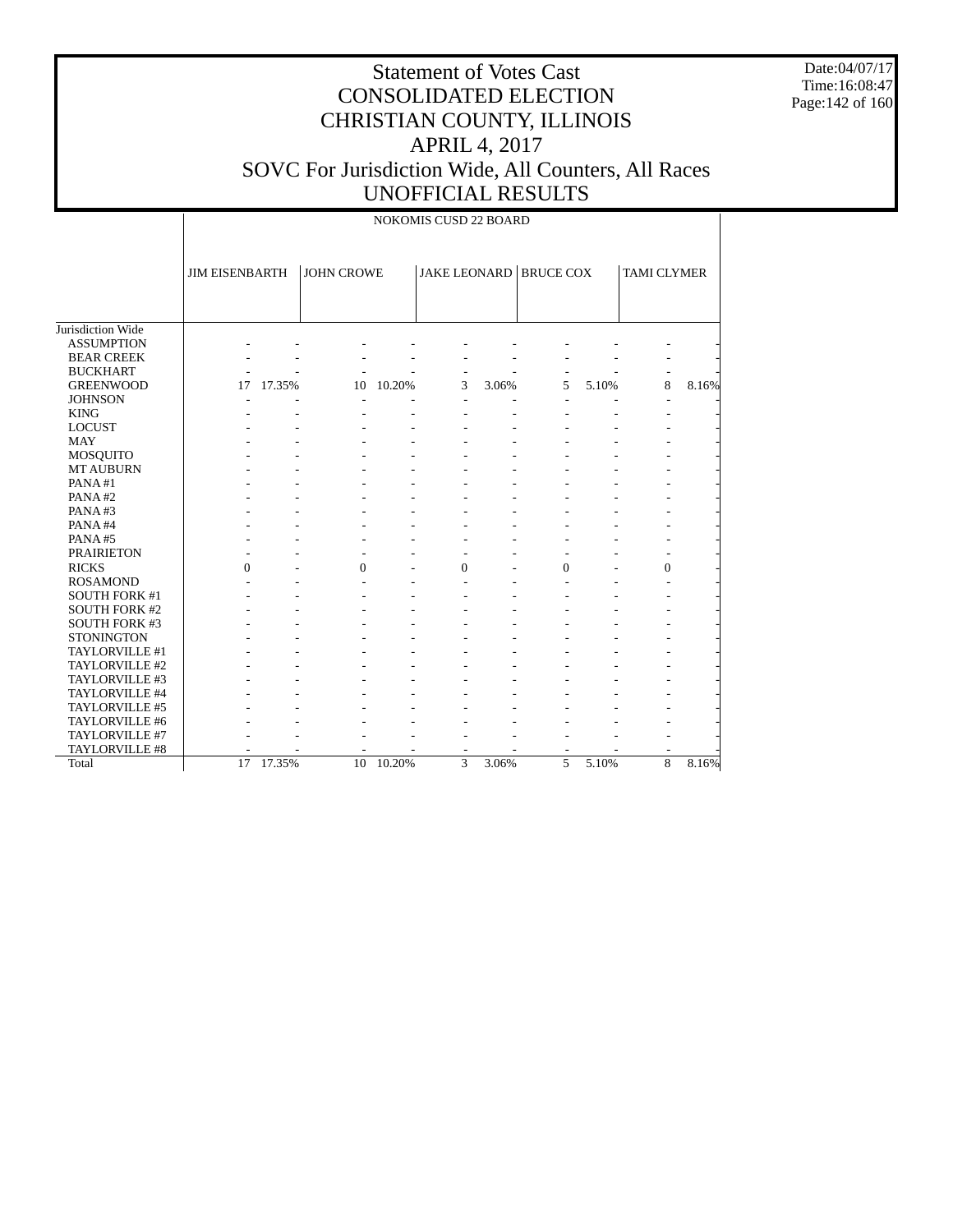Date:04/07/17 Time:16:08:47 Page:143 of 160

|                      |             |                  |                       | ROCHESTER CUSD 3A BOARD |        |                               |        |                     |        |
|----------------------|-------------|------------------|-----------------------|-------------------------|--------|-------------------------------|--------|---------------------|--------|
|                      | Reg. Voters | Times<br>Counted | Total<br><b>Votes</b> | <b>TODD GOEBEL</b>      |        | <b>AMY</b><br><b>REYNOLDS</b> |        | <b>BILL YATTONI</b> |        |
| Jurisdiction Wide    |             |                  |                       |                         |        |                               |        |                     |        |
| <b>ASSUMPTION</b>    |             |                  |                       |                         |        |                               |        |                     |        |
| <b>BEAR CREEK</b>    |             |                  |                       |                         |        |                               |        |                     |        |
| <b>BUCKHART</b>      | 3           | $\mathbf{1}$     | 3                     | $\mathbf{1}$            | 33.33% | $\mathbf{1}$                  | 33.33% | 1                   | 33.33% |
| <b>GREENWOOD</b>     |             |                  |                       |                         |        |                               |        |                     |        |
| <b>JOHNSON</b>       |             |                  |                       |                         |        |                               |        |                     |        |
| <b>KING</b>          |             |                  |                       |                         |        |                               |        |                     |        |
| <b>LOCUST</b>        |             |                  |                       |                         |        |                               |        |                     |        |
| <b>MAY</b>           |             |                  |                       |                         |        |                               |        |                     |        |
| <b>MOSQUITO</b>      |             |                  |                       | $\overline{a}$          |        | $\overline{a}$                |        |                     |        |
| <b>MT AUBURN</b>     | 111         | $\overline{c}$   | 5                     | $\overline{c}$          | 40.00% | $\overline{2}$                | 40.00% | $\mathbf{1}$        | 20.00% |
| PANA#1               |             |                  |                       | L.                      |        | ÷                             |        | $\overline{a}$      |        |
| PANA#2               |             |                  |                       |                         |        |                               |        |                     |        |
| PANA#3               |             |                  |                       |                         |        |                               |        |                     |        |
| PANA#4               |             |                  |                       |                         |        |                               |        |                     |        |
| PANA#5               |             |                  |                       |                         |        |                               |        |                     |        |
| <b>PRAIRIETON</b>    |             |                  |                       |                         |        |                               |        |                     |        |
| <b>RICKS</b>         |             |                  |                       |                         |        |                               |        |                     |        |
| <b>ROSAMOND</b>      |             |                  |                       |                         |        |                               |        |                     |        |
| <b>SOUTH FORK #1</b> |             |                  |                       |                         |        |                               |        |                     |        |
| <b>SOUTH FORK #2</b> |             |                  |                       |                         |        |                               |        |                     |        |
| <b>SOUTH FORK #3</b> |             |                  |                       |                         |        |                               |        |                     |        |
| <b>STONINGTON</b>    |             |                  |                       |                         |        |                               |        |                     |        |
| TAYLORVILLE #1       |             |                  |                       |                         |        |                               |        |                     |        |
| TAYLORVILLE #2       |             |                  |                       |                         |        |                               |        |                     |        |
| TAYLORVILLE #3       |             |                  |                       |                         |        |                               |        |                     |        |
| TAYLORVILLE #4       |             |                  |                       |                         |        |                               |        |                     |        |
| TAYLORVILLE #5       |             |                  |                       |                         |        |                               |        |                     |        |
| TAYLORVILLE #6       |             |                  |                       |                         |        |                               |        |                     |        |
| TAYLORVILLE #7       |             |                  |                       |                         |        |                               |        |                     |        |
| TAYLORVILLE #8       |             |                  |                       |                         |        |                               |        |                     |        |
| Total                | 114         | $\overline{3}$   | 8                     | $\overline{3}$          | 37.50% | $\overline{3}$                | 37.50% | $\overline{c}$      | 25.00% |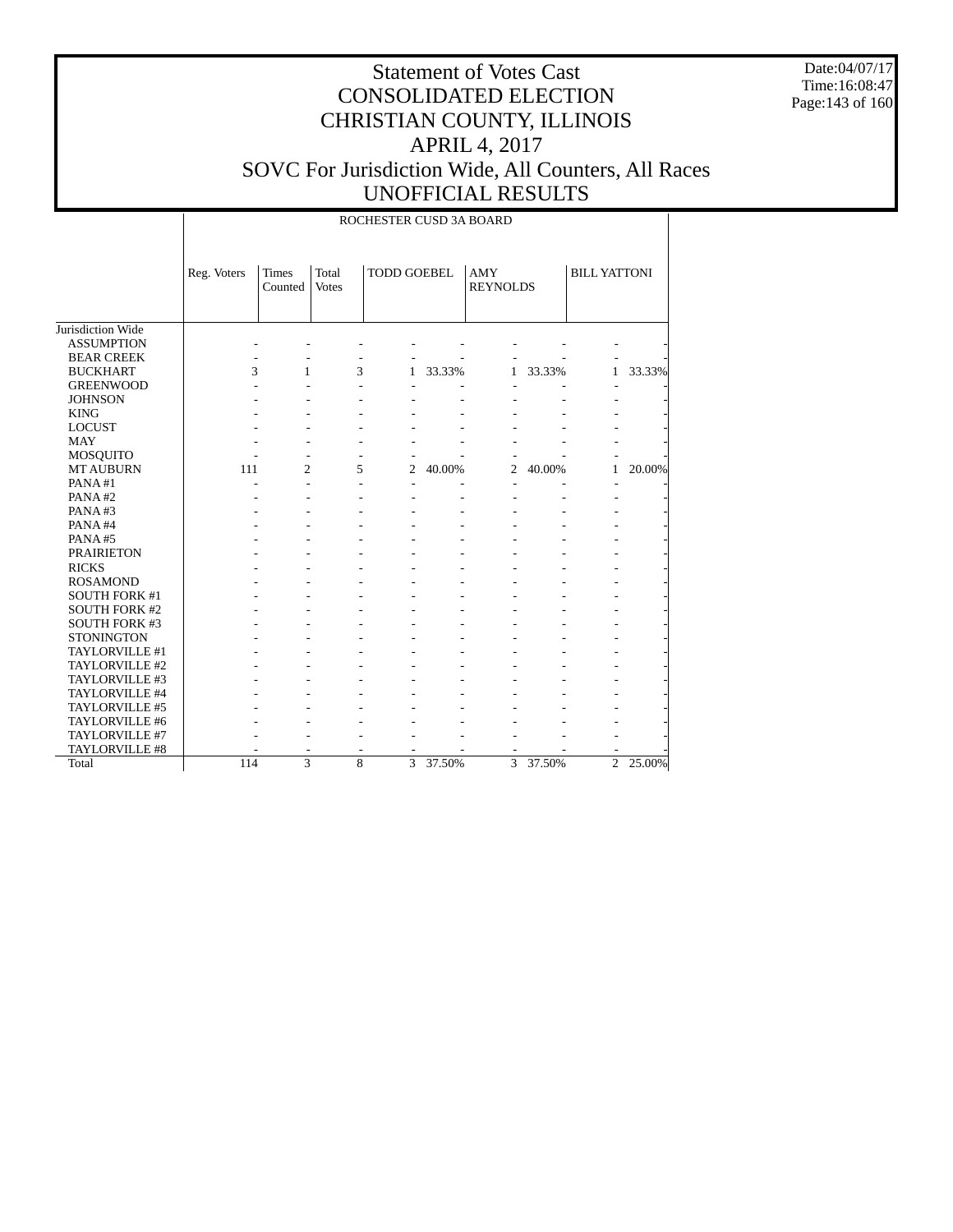Date:04/07/17 Time:16:08:47 Page:144 of 160

|                      |                          | LAKE LAND 517 TRUSTEE    |                          |                      |        |               |            |                       |        |  |  |  |
|----------------------|--------------------------|--------------------------|--------------------------|----------------------|--------|---------------|------------|-----------------------|--------|--|--|--|
|                      | Reg. Voters              | Times<br>Counted         | <b>Total Votes</b>       | <b>ROBERT LUTHER</b> |        | MIKE SULLIVAN |            | <b>DORIS REYNOLDS</b> |        |  |  |  |
| Jurisdiction Wide    |                          |                          |                          |                      |        |               |            |                       |        |  |  |  |
| <b>ASSUMPTION</b>    | 4                        | $\overline{2}$           | 1                        | $\Omega$             | 0.00%  |               | 1 100.00%  | $\Omega$              | 0.00%  |  |  |  |
| <b>BEAR CREEK</b>    |                          |                          |                          |                      |        |               |            |                       |        |  |  |  |
| <b>BUCKHART</b>      |                          |                          |                          |                      |        |               |            |                       |        |  |  |  |
| <b>GREENWOOD</b>     | 25                       | 11                       | 13                       | $\overline{0}$       | 0.00%  | 5             | 38.46%     | 4                     | 30.77% |  |  |  |
| <b>JOHNSON</b>       |                          |                          |                          |                      |        |               |            |                       |        |  |  |  |
| <b>KING</b>          |                          |                          |                          |                      |        |               |            |                       |        |  |  |  |
| <b>LOCUST</b>        | 44                       | 12                       | 17                       | $\mathfrak{D}$       | 11.76% | 7             | 41.18%     | 5                     | 29.41% |  |  |  |
| <b>MAY</b>           |                          |                          |                          |                      |        |               |            |                       |        |  |  |  |
| <b>MOSQUITO</b>      |                          |                          |                          |                      |        |               |            |                       |        |  |  |  |
| <b>MT AUBURN</b>     |                          |                          |                          |                      |        |               |            |                       |        |  |  |  |
| PANA#1               | 684                      | 198                      | 368                      | 81                   | 22.01% | 105           | 28.53%     | 105                   | 28.53% |  |  |  |
| PANA#2               | 1380                     | 420                      | 809                      | 165                  | 20.40% | 240           | 29.67%     | 218                   | 26.95% |  |  |  |
| PANA#3               | 796                      | 263                      | 519                      | 103                  | 19.85% | 159           | 30.64%     | 143                   | 27.55% |  |  |  |
| PANA#4               | 709                      | 154                      | 299                      | 63                   | 21.07% | 95            | 31.77%     | 81                    | 27.09% |  |  |  |
| PANA#5               | 563                      | 96                       | 172                      | 35                   | 20.35% | 48            | 27.91%     | 52                    | 30.23% |  |  |  |
| <b>PRAIRIETON</b>    |                          |                          | $\overline{a}$           |                      |        |               |            |                       |        |  |  |  |
| <b>RICKS</b>         | $\overline{\phantom{a}}$ | $\overline{\phantom{a}}$ | $\overline{\phantom{a}}$ |                      |        |               |            |                       |        |  |  |  |
| <b>ROSAMOND</b>      | 236                      | 29                       | 60                       | 15                   | 25.00% | 15            | 25.00%     | 18                    | 30.00% |  |  |  |
| <b>SOUTH FORK #1</b> |                          |                          |                          |                      |        |               |            |                       |        |  |  |  |
| <b>SOUTH FORK #2</b> |                          |                          |                          |                      |        |               |            |                       |        |  |  |  |
| <b>SOUTH FORK #3</b> |                          |                          |                          |                      |        |               |            |                       |        |  |  |  |
| <b>STONINGTON</b>    |                          |                          |                          |                      |        |               |            |                       |        |  |  |  |
| TAYLORVILLE #1       |                          |                          |                          |                      |        |               |            |                       |        |  |  |  |
| TAYLORVILLE #2       |                          |                          |                          |                      |        |               |            |                       |        |  |  |  |
| TAYLORVILLE #3       |                          |                          |                          |                      |        |               |            |                       |        |  |  |  |
| TAYLORVILLE #4       |                          |                          |                          |                      |        |               |            |                       |        |  |  |  |
| TAYLORVILLE #5       |                          |                          |                          |                      |        |               |            |                       |        |  |  |  |
| TAYLORVILLE #6       |                          |                          |                          |                      |        |               |            |                       |        |  |  |  |
| TAYLORVILLE #7       |                          |                          |                          |                      |        |               |            |                       |        |  |  |  |
| TAYLORVILLE #8       |                          |                          |                          |                      |        |               |            |                       |        |  |  |  |
| Total                | 4441                     | 1185                     | 2258                     | 464                  | 20.55% |               | 675 29.89% | 626                   | 27.72% |  |  |  |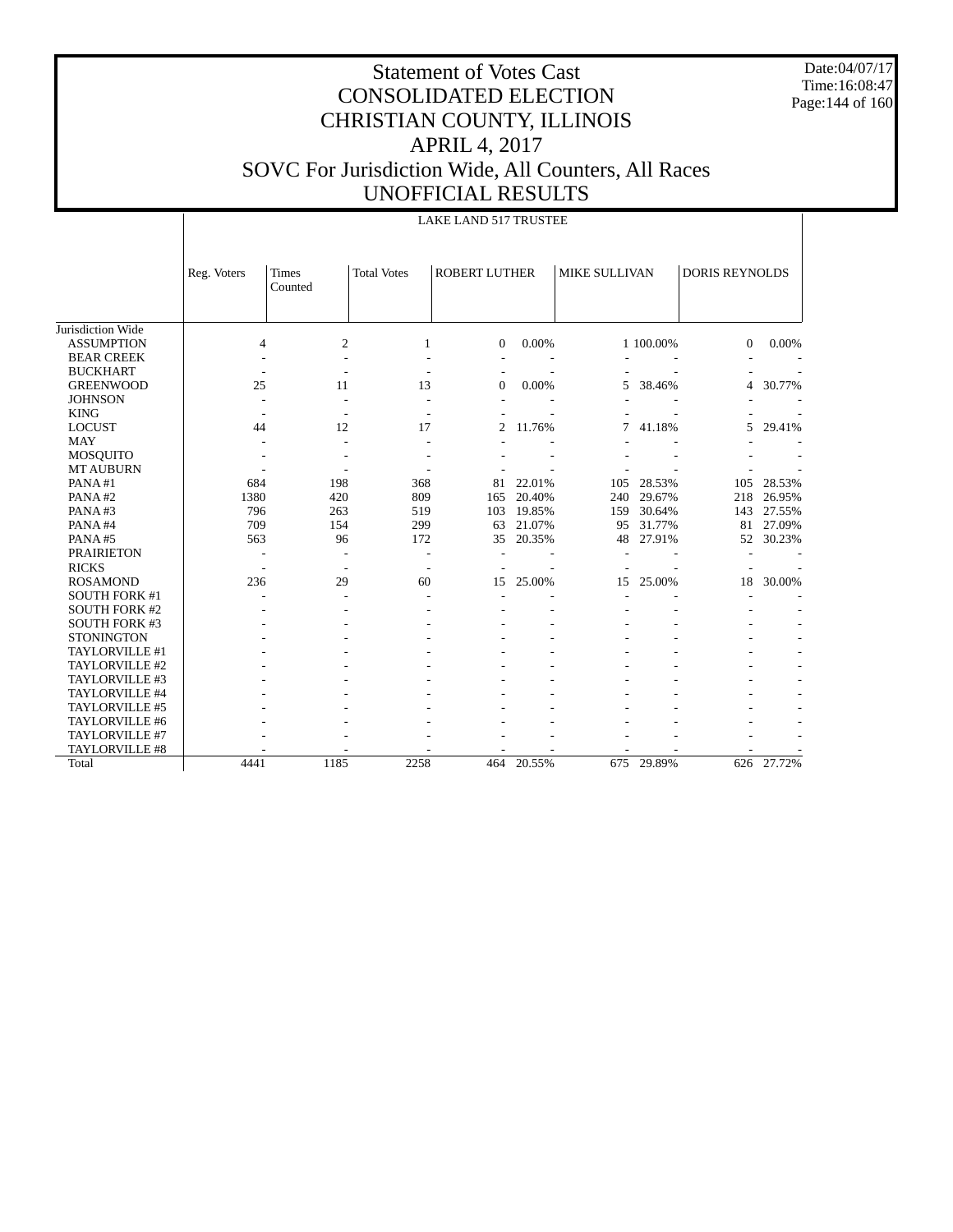Date:04/07/17 Time:16:08:47 Page:145 of 160

|                      | <b>LAKE LAND 517</b><br><b>TRUSTEE</b> |            |
|----------------------|----------------------------------------|------------|
|                      | <b>MATT FORCUM</b>                     |            |
|                      |                                        |            |
|                      |                                        |            |
| Jurisdiction Wide    |                                        |            |
| <b>ASSUMPTION</b>    | 0                                      | 0.00%      |
| <b>BEAR CREEK</b>    |                                        |            |
| <b>BUCKHART</b>      |                                        |            |
| <b>GREENWOOD</b>     | 4                                      | 30.77%     |
| <b>JOHNSON</b>       |                                        |            |
| <b>KING</b>          |                                        |            |
| <b>LOCUST</b>        | 3                                      | 17.65%     |
| <b>MAY</b>           |                                        |            |
| <b>MOSOUITO</b>      |                                        |            |
| <b>MT AUBURN</b>     |                                        |            |
| PANA#1               | 77                                     | 20.92%     |
| PANA#2               | 186                                    | 22.99%     |
| PANA#3               |                                        | 114 21.97% |
| PANA#4               | 60                                     | 20.07%     |
| <b>PANA#5</b>        |                                        | 37 21.51%  |
| <b>PRAIRIETON</b>    |                                        |            |
| <b>RICKS</b>         |                                        |            |
| <b>ROSAMOND</b>      | 12                                     | 20.00%     |
| <b>SOUTH FORK #1</b> |                                        |            |
| <b>SOUTH FORK #2</b> |                                        |            |
| <b>SOUTH FORK #3</b> |                                        |            |
| <b>STONINGTON</b>    |                                        |            |
| TAYLORVILLE #1       |                                        |            |
| TAYLORVILLE #2       |                                        |            |
| TAYLORVILLE #3       |                                        |            |
| TAYLORVILLE #4       |                                        |            |
| TAYLORVILLE #5       |                                        |            |
| TAYLORVILLE #6       |                                        |            |
| TAYLORVILLE #7       |                                        |            |
| TAYLORVILLE #8       |                                        |            |
| Total                | 493                                    | 21.83%     |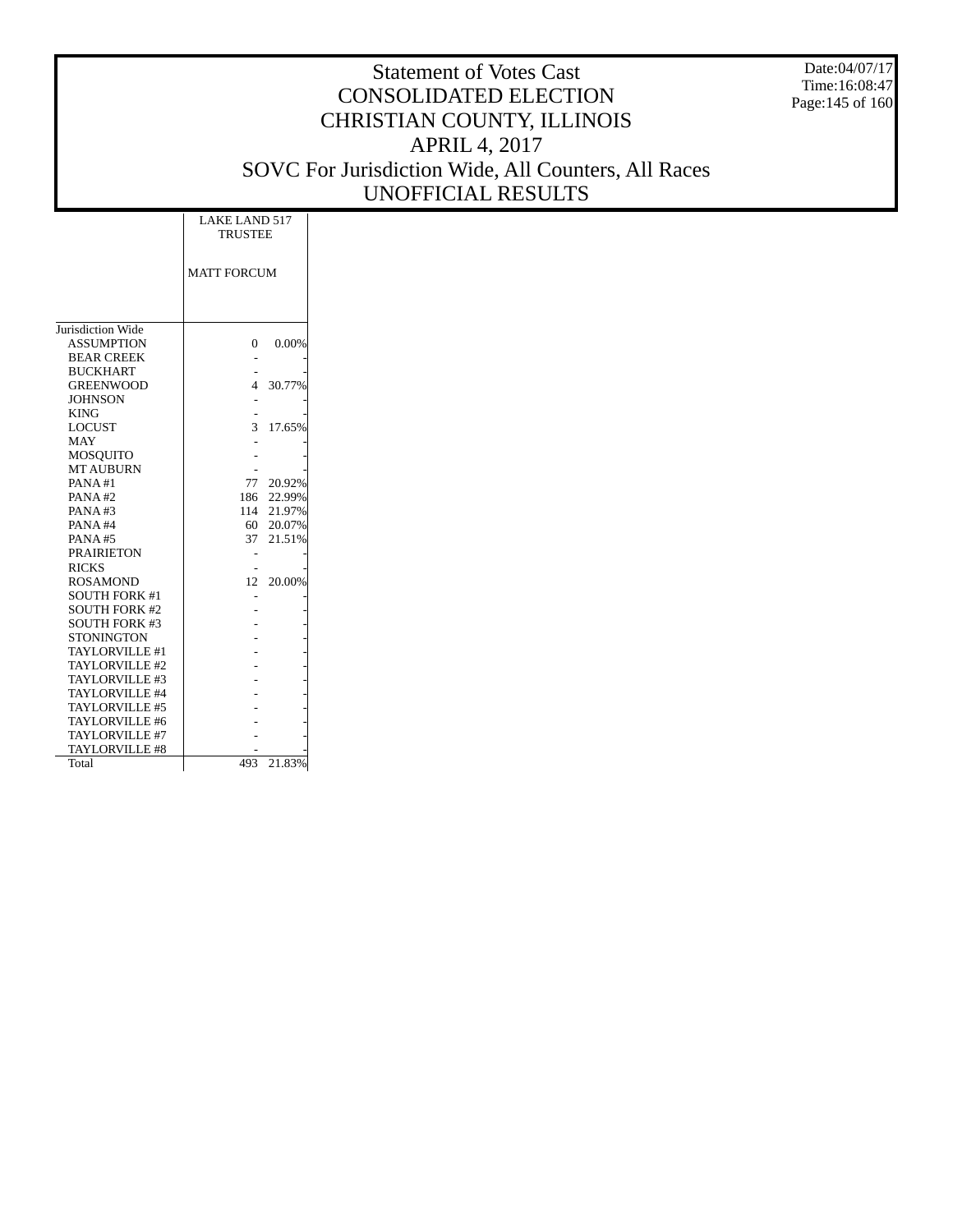Date:04/07/17 Time:16:08:47 Page:146 of 160

|                      |             |                  |                    | RICHLAND 537 TRUSTEE |            |                       |            |                |            |
|----------------------|-------------|------------------|--------------------|----------------------|------------|-----------------------|------------|----------------|------------|
|                      | Reg. Voters | Times<br>Counted | <b>Total Votes</b> | <b>JIM UNDERWOOD</b> |            | <b>BRUCE CAMPBELL</b> |            | WAYNE DUNNING  |            |
| Jurisdiction Wide    |             |                  |                    |                      |            |                       |            |                |            |
| <b>ASSUMPTION</b>    | 910         | 383              | 718                |                      | 232 32.31% |                       | 186 25.91% |                | 142 19.78% |
| <b>BEAR CREEK</b>    |             |                  |                    |                      |            |                       |            |                |            |
| <b>BUCKHART</b>      | 57          | 41               | 51                 |                      | 16 31.37%  | 19                    | 37.25%     | 10             | 19.61%     |
| <b>GREENWOOD</b>     | ÷.          |                  |                    |                      |            |                       |            |                |            |
| <b>JOHNSON</b>       |             |                  |                    |                      |            |                       |            |                |            |
| <b>KING</b>          |             |                  |                    |                      |            |                       |            |                |            |
| <b>LOCUST</b>        | 13          | 5                | 11                 | $\overline{2}$       | 18.18%     | 2                     | 18.18%     | 4              | 36.36%     |
| <b>MAY</b>           | 122         | 80               | 127                | 37                   | 29.13%     | 38                    | 29.92%     | 28             | 22.05%     |
| <b>MOSQUITO</b>      | 124         | 32               | 73                 | 21                   | 28.77%     | 22                    | 30.14%     | 15             | 20.55%     |
| <b>MT AUBURN</b>     |             |                  |                    |                      |            |                       |            |                |            |
| PANA#1               |             |                  |                    |                      |            |                       |            |                |            |
| PANA#2               |             |                  |                    |                      |            |                       |            |                |            |
| PANA#3               |             |                  |                    |                      |            |                       |            |                |            |
| PANA#4               | 12          | $\theta$         | $\overline{0}$     | $\overline{0}$       |            | $\theta$              |            | $\overline{0}$ |            |
| PANA#5               | 11          | $\Omega$         | $\Omega$           | $\theta$             |            | $\Omega$              |            | $\theta$       |            |
| <b>PRAIRIETON</b>    | 338         | 56               | 116                | 30                   | 25.86%     | 33                    | 28.45%     | 26             | 22.41%     |
| <b>RICKS</b>         | ÷           |                  |                    |                      |            |                       |            |                |            |
| <b>ROSAMOND</b>      |             |                  |                    |                      |            |                       |            |                |            |
| <b>SOUTH FORK #1</b> |             |                  |                    |                      |            |                       |            |                |            |
| <b>SOUTH FORK #2</b> |             |                  |                    |                      |            |                       |            |                |            |
| <b>SOUTH FORK #3</b> |             |                  |                    |                      |            |                       |            |                |            |
| <b>STONINGTON</b>    | 769         | 416              | 691                | 223                  | 32.27%     | 194                   | 28.08%     | 142            | 20.55%     |
| TAYLORVILLE #1       |             |                  |                    |                      |            |                       |            |                |            |
| TAYLORVILLE #2       |             |                  |                    |                      |            |                       |            |                |            |
| TAYLORVILLE #3       |             |                  |                    |                      |            |                       |            |                |            |
| TAYLORVILLE #4       |             |                  |                    |                      |            |                       |            |                |            |
| TAYLORVILLE #5       |             |                  |                    |                      |            |                       |            |                |            |
| TAYLORVILLE #6       |             |                  |                    |                      |            |                       |            |                |            |
| TAYLORVILLE #7       |             |                  |                    |                      |            |                       |            |                |            |
| TAYLORVILLE #8       |             |                  |                    |                      |            |                       |            |                |            |
| Total                | 2356        | 1013             | 1787               | 561                  | 31.39%     |                       | 494 27.64% |                | 367 20.54% |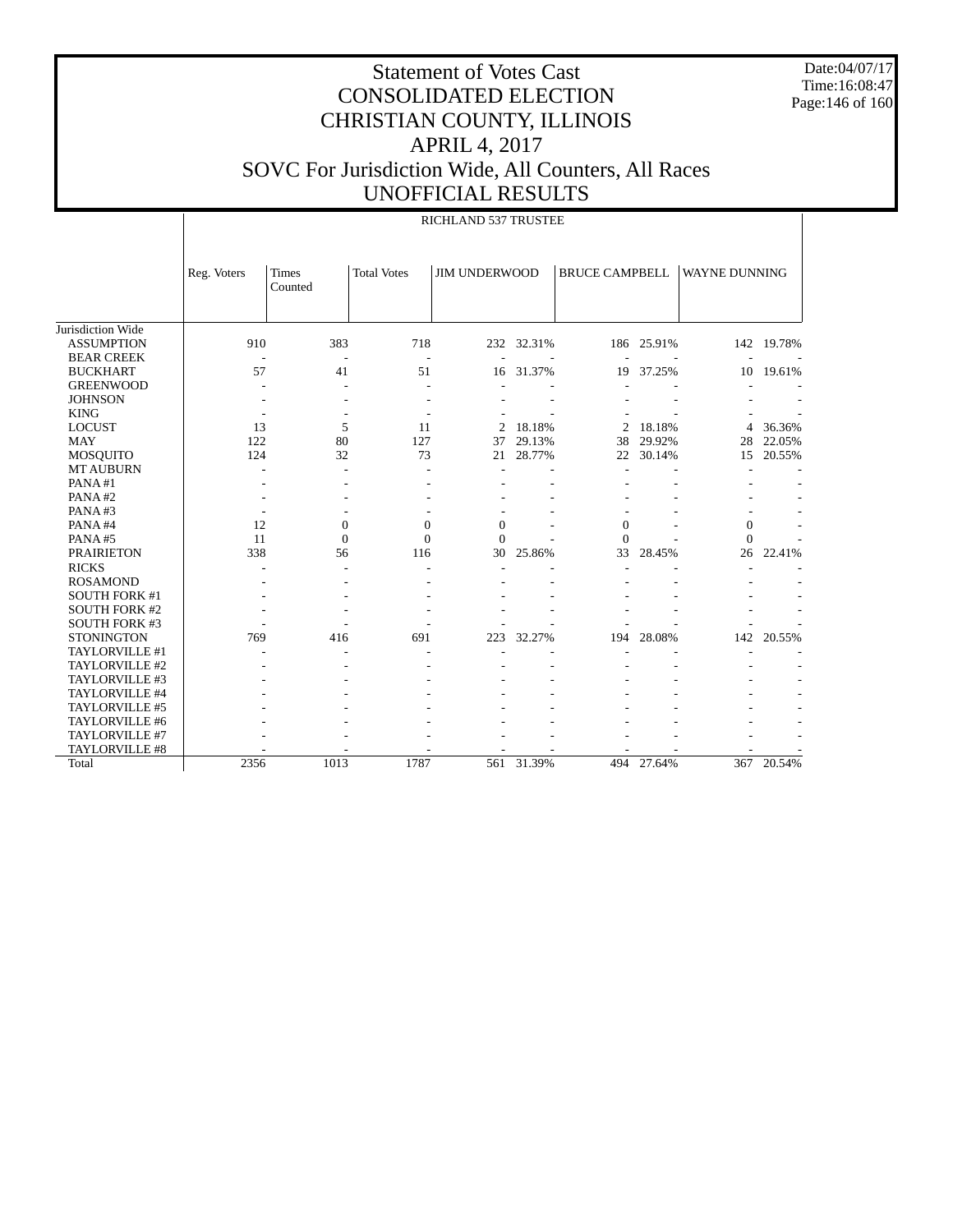Date:04/07/17 Time:16:08:47 Page:147 of 160

|                      | RICHLAND 537<br><b>TRUSTEE</b>     |           |
|----------------------|------------------------------------|-----------|
|                      | <b>MELINDA</b><br><b>WESTWATER</b> |           |
| Jurisdiction Wide    |                                    |           |
| <b>ASSUMPTION</b>    | 158                                | 22.01%    |
| <b>BEAR CREEK</b>    |                                    |           |
| <b>BUCKHART</b>      | б.                                 | 11.76%    |
| <b>GREENWOOD</b>     |                                    |           |
| <b>JOHNSON</b>       |                                    |           |
| <b>KING</b>          |                                    |           |
| <b>LOCUST</b>        | 3                                  | 27.27%    |
| <b>MAY</b>           |                                    | 24 18.90% |
| MOSOUITO             |                                    | 15 20.55% |
| <b>MT AUBURN</b>     |                                    |           |
| PANA#1               |                                    |           |
| PANA#2               |                                    |           |
| PANA#3               |                                    |           |
| PANA#4               | $\theta$                           |           |
| <b>PANA#5</b>        | 0                                  |           |
| <b>PRAIRIETON</b>    | 27                                 | 23.28%    |
| <b>RICKS</b>         |                                    |           |
| <b>ROSAMOND</b>      |                                    |           |
| <b>SOUTH FORK #1</b> |                                    |           |
| <b>SOUTH FORK #2</b> |                                    |           |
| <b>SOUTH FORK #3</b> |                                    |           |
| <b>STONINGTON</b>    | 132                                | 19.10%    |
| TAYLORVILLE #1       |                                    |           |
| TAYLORVILLE #2       |                                    |           |
| TAYLORVILLE #3       |                                    |           |
| TAYLORVILLE #4       |                                    |           |
| TAYLORVILLE #5       |                                    |           |
| TAYLORVILLE #6       |                                    |           |
| TAYLORVILLE #7       |                                    |           |
| TAYLORVILLE #8       |                                    |           |
| Total                | 365                                | 20.43%    |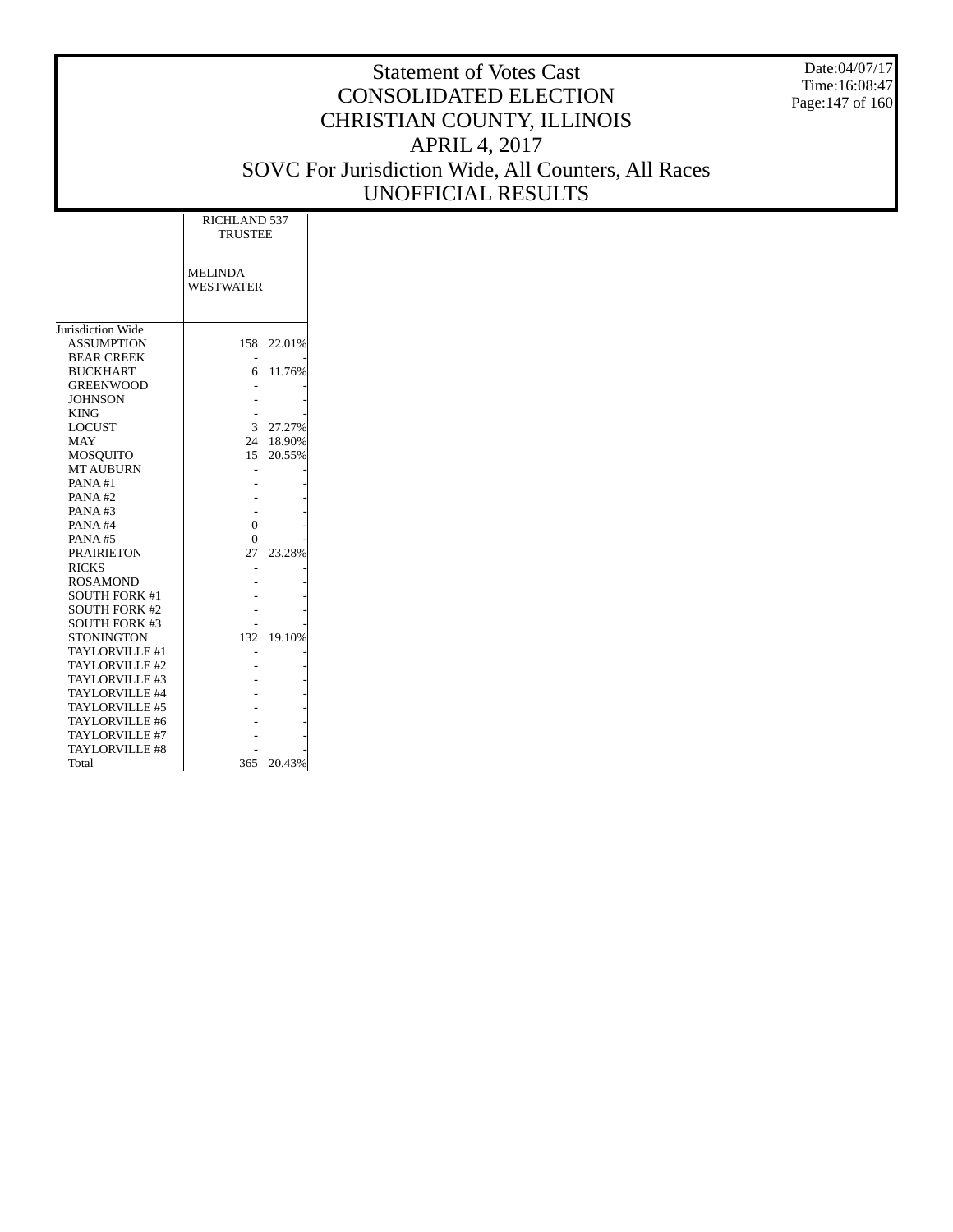Date:04/07/17 Time:16:08:47 Page: 148 of 160

# Statement of Votes Cast CONSOLIDATED ELECTION CHRISTIAN COUNTY, ILLINOIS APRIL 4, 2017 SOVC For Jurisdiction Wide, All Counters, All Races UNOFFICIAL RESULTS

ESR(BO-CH-EF-FA-MO)TRUSTEE

|                      |                |                         |                    | ESR(BO-CH-EF-FA-MO)IRUSTEE |        |                    |        |                    |          |
|----------------------|----------------|-------------------------|--------------------|----------------------------|--------|--------------------|--------|--------------------|----------|
|                      | Reg. Voters    | <b>Times</b><br>Counted | <b>Total Votes</b> | <b>DON SCOTT</b>           |        | <b>JIMMIE RICE</b> |        | <b>JD VIEREGGE</b> |          |
| Jurisdiction Wide    |                |                         |                    |                            |        |                    |        |                    |          |
| <b>ASSUMPTION</b>    | $\overline{c}$ | $\boldsymbol{0}$        | $\mathbf{0}$       | $\overline{0}$             |        | $\Omega$           |        | $\mathbf{0}$       |          |
| <b>BEAR CREEK</b>    | 364            | 246                     | 446                | 164                        | 36.77% | 70                 | 15.70% | 67                 | 15.02%   |
| <b>BUCKHART</b>      | 1341           | 424                     | 935                | 308                        | 32.94% | 158                | 16.90% | 150                | 16.04%   |
| <b>GREENWOOD</b>     | 141            | 67                      | 145                | 42                         | 28.97% | 27                 | 18.62% | 24                 | 16.55%   |
| <b>JOHNSON</b>       | 578            | 337                     | 563                | 246                        | 43.69% | 80                 | 14.21% | 76                 | 13.50%   |
| <b>KING</b>          | 153            | 60                      | 137                | 46                         | 33.58% | 23                 | 16.79% | 23                 | 16.79%   |
| <b>LOCUST</b>        | 450            | 244                     | 435                | 181                        | 41.61% | 62                 | 14.25% | 58                 | 13.33%   |
| <b>MAY</b>           | 1281           | 861                     | 1336               | 629                        | 47.08% | 183                | 13.70% | 162                | 12.13%   |
| <b>MOSQUITO</b>      | 157            | 76                      | 139                | 57                         | 41.01% | 19                 | 13.67% | 19                 | 13.67%   |
| <b>MT AUBURN</b>     | 565            | 264                     | 383                | 169                        | 44.13% | 54                 | 14.10% | 47                 | 12.27%   |
| PANA#1               | 684            | 198                     | 466                | 145                        | 31.12% | 78                 | 16.74% | 78                 | 16.74%   |
| PANA#2               | 1380           | 420                     | 1080               | 341                        | 31.57% | 184                | 17.04% | 177                | 16.39%   |
| PANA#3               | 796            | 263                     | 701                | 225                        | 32.10% | 118                | 16.83% | 113                | 16.12%   |
| PANA#4               | 709            | 154                     | 402                | 124                        | 30.85% | 67                 | 16.67% | 69                 | 17.16%   |
| PANA#5               | 563            | 96                      | 210                | 76                         | 36.19% | 32                 | 15.24% | 31                 | 14.76%   |
| <b>PRAIRIETON</b>    | 46             | 11                      | 22                 | 8                          | 36.36% | 3                  | 13.64% |                    | 4 18.18% |
| <b>RICKS</b>         | 852            | 356                     | 665                | 247                        | 37.14% | 106                | 15.94% | 101                | 15.19%   |
| <b>ROSAMOND</b>      | 243            | 33                      | 65                 | 21                         | 32.31% | 10                 | 15.38% | 11                 | 16.92%   |
| <b>SOUTH FORK #1</b> | 924            | 250                     | 564                | 189                        | 33.51% | 92                 | 16.31% | 91                 | 16.13%   |
| <b>SOUTH FORK #2</b> | 401            | 65                      | 141                | 48                         | 34.04% | 23                 | 16.31% | 22                 | 15.60%   |
| <b>SOUTH FORK #3</b> | 498            | 160                     | 302                | 117                        | 38.74% | 46                 | 15.23% | 42                 | 13.91%   |
| <b>STONINGTON</b>    | 766            | 416                     | 748                | 285                        | 38.10% | 116                | 15.51% | 106                | 14.17%   |
| TAYLORVILLE #1       | 957            | 443                     | 685                | 344                        | 50.22% | 85                 | 12.41% | 82                 | 11.97%   |
| TAYLORVILLE #2       | 894            | 434                     | 626                | 315                        | 50.32% | 80                 | 12.78% | 68                 | 10.86%   |
| TAYLORVILLE #3       | 886            | 528                     | 818                | 377                        | 46.09% | 115                | 14.06% | 98                 | 11.98%   |
| TAYLORVILLE #4       | 1442           | 701                     | 1187               | 543                        | 45.75% | 157                | 13.23% | 148                | 12.47%   |
| TAYLORVILLE #5       | 1386           | 637                     | 1017               | 473                        | 46.51% | 132                | 12.98% | 123                | 12.09%   |
| TAYLORVILLE #6       | 931            | 454                     | 676                | 317                        | 46.89% | 90                 | 13.31% | 80                 | 11.83%   |
| TAYLORVILLE #7       | 904            | 430                     | 681                | 329                        | 48.31% | 85                 | 12.48% | 78                 | 11.45%   |
| TAYLORVILLE #8       | 1011           | 522                     | 808                | 369                        | 45.67% | 106                | 13.12% | 97                 | 12.00%   |
| Total                | 21305          | 9150                    | 16383              | 6735                       | 41.11% | 2401               | 14.66% | 2245               | 13.70%   |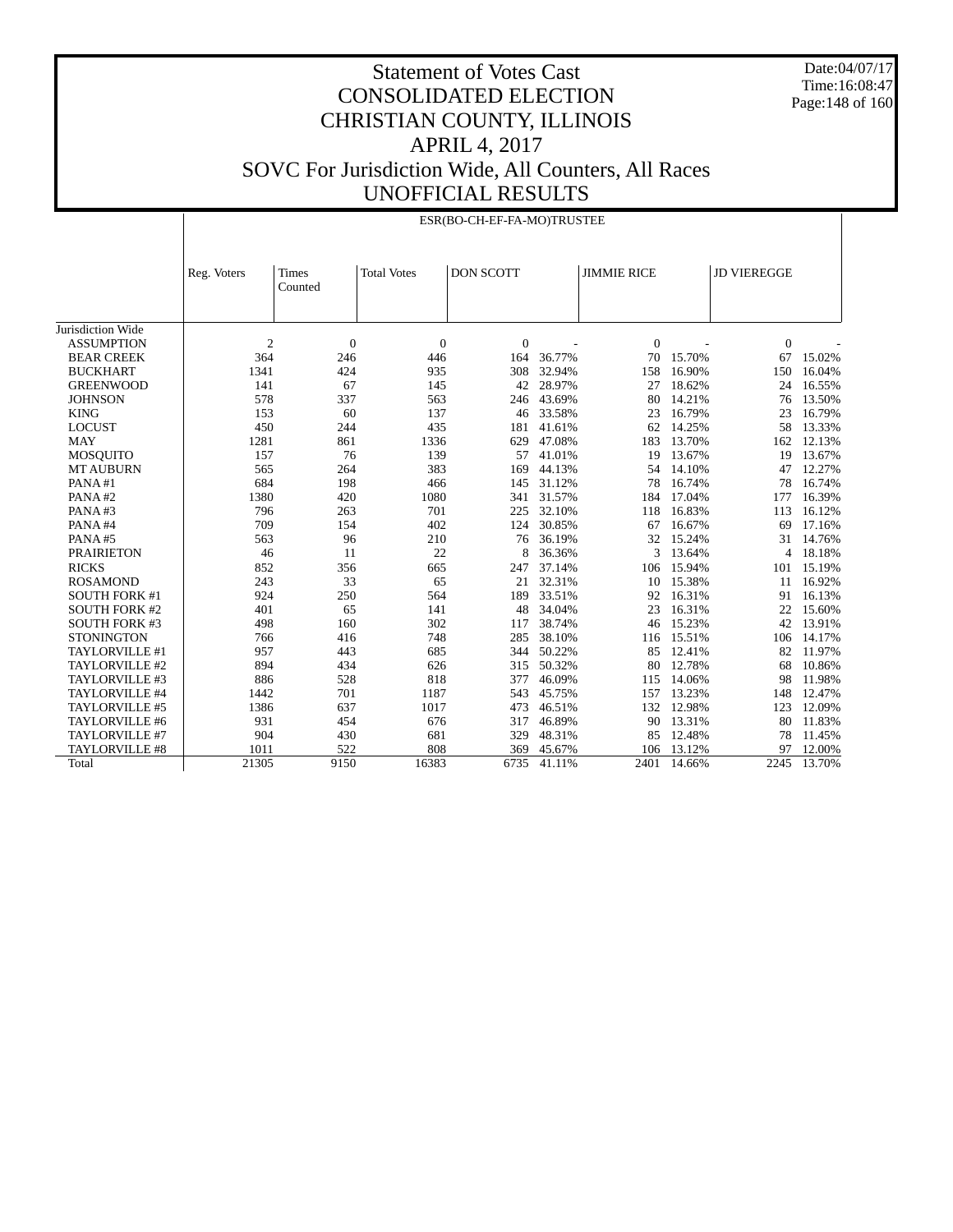Date:04/07/17 Time:16:08:47 Page:149 of 160

# Statement of Votes Cast CONSOLIDATED ELECTION CHRISTIAN COUNTY, ILLINOIS APRIL 4, 2017 SOVC For Jurisdiction Wide, All Counters, All Races UNOFFICIAL RESULTS

|                      |                    |        | ESR(BO-CH-EF-FA-MO)TRUSTEE |        |
|----------------------|--------------------|--------|----------------------------|--------|
|                      | <b>ABBY BAYLES</b> |        | <b>EUGENE A. LOGUE</b>     |        |
|                      |                    |        |                            |        |
| Jurisdiction Wide    |                    |        |                            |        |
| <b>ASSUMPTION</b>    | $\mathbf{0}$       |        | $\mathbf{0}$               |        |
| <b>BEAR CREEK</b>    | 76                 | 17.04% | 69                         | 15.47% |
| <b>BUCKHART</b>      | 162                | 17.33% | 157                        | 16.79% |
| <b>GREENWOOD</b>     | 27                 | 18.62% | 25                         | 17.24% |
| <b>JOHNSON</b>       | 82                 | 14.56% | 79                         | 14.03% |
| <b>KING</b>          | 22                 | 16.06% | 23                         | 16.79% |
| <b>LOCUST</b>        | 70                 | 16.09% | 64                         | 14.71% |
| <b>MAY</b>           | 184                | 13.77% | 178                        | 13.32% |
| <b>MOSQUITO</b>      | 21                 | 15.11% | 23                         | 16.55% |
| <b>MT AUBURN</b>     | 59                 | 15.40% | 54                         | 14.10% |
| PANA#1               | 82                 | 17.60% | 83                         | 17.81% |
| PANA#2               | 192                | 17.78% | 186                        | 17.22% |
| PANA#3               | 129                | 18.40% | 116                        | 16.55% |
| PANA#4               | 75                 | 18.66% | 67                         | 16.67% |
| PANA#5               | 35                 | 16.67% | 36                         | 17.14% |
| <b>PRAIRIETON</b>    | 3                  | 13.64% | 4                          | 18.18% |
| <b>RICKS</b>         | 109                | 16.39% | 102                        | 15.34% |
| <b>ROSAMOND</b>      | 12                 | 18.46% | 11                         | 16.92% |
| <b>SOUTH FORK #1</b> | 98                 | 17.38% | 94                         | 16.67% |
| <b>SOUTH FORK #2</b> | 24                 | 17.02% | 24                         | 17.02% |
| <b>SOUTH FORK #3</b> | 48                 | 15.89% | 49                         | 16.23% |
| <b>STONINGTON</b>    | 125                | 16.71% | 116                        | 15.51% |
| TAYLORVILLE #1       | 91                 | 13.28% | 83                         | 12.12% |
| TAYLORVILLE #2       | 82                 | 13.10% | 81                         | 12.94% |
| TAYLORVILLE #3       | 112                | 13.69% | 116                        | 14.18% |
| TAYLORVILLE #4       | 174                | 14.66% | 165                        | 13.90% |
| TAYLORVILLE #5       | 149                | 14.65% | 140                        | 13.77% |
| TAYLORVILLE #6       | 102                | 15.09% | 87                         | 12.87% |
| TAYLORVILLE #7       | 98                 | 14.39% | 91                         | 13.36% |
| TAYLORVILLE #8       | 125                | 15.47% | 111                        | 13.74% |
| Total                | 2568               | 15.67% | 2434                       | 14.86% |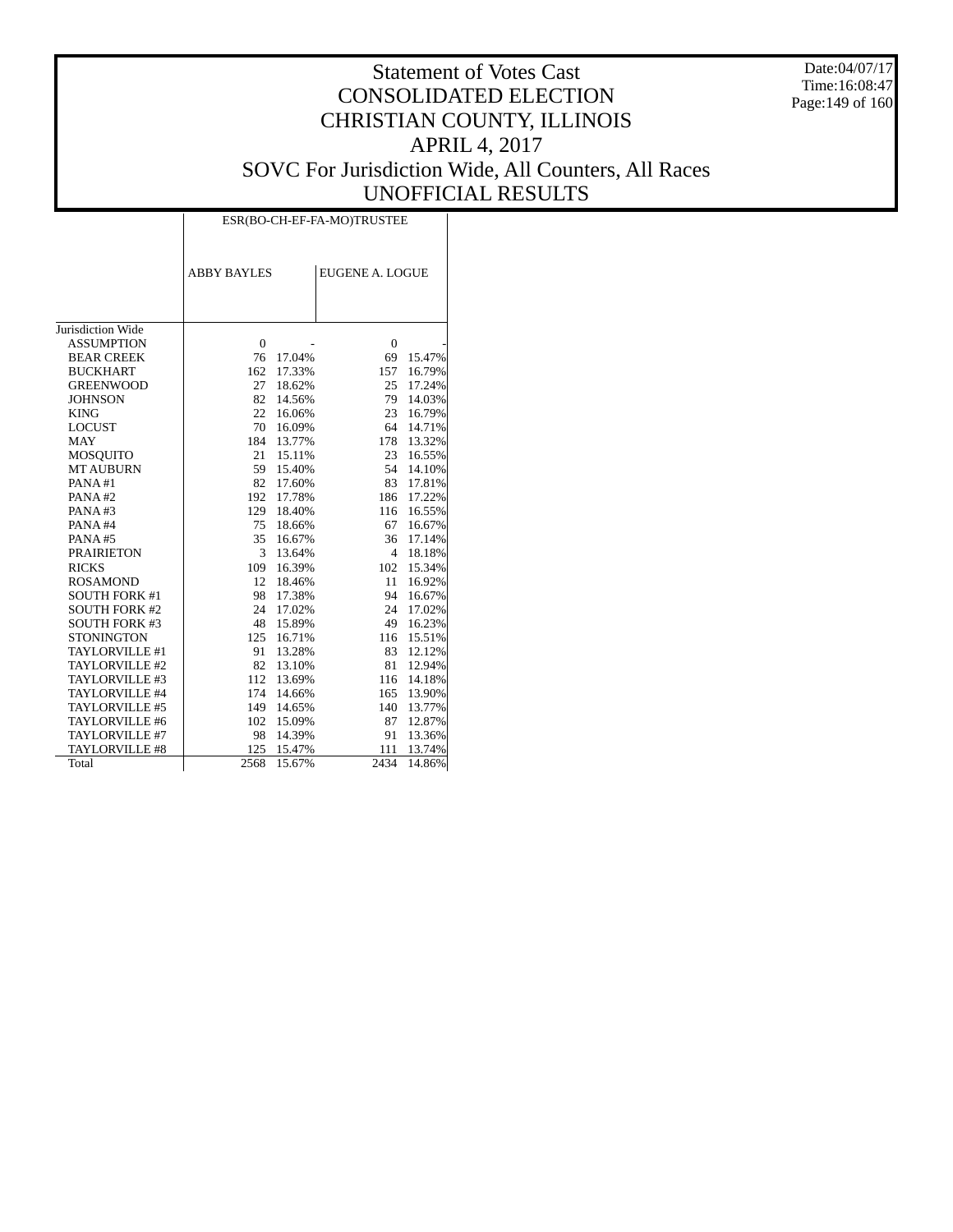Date:04/07/17 Time:16:08:47 Page:150 of 160

|                      |             |                         |                    |                                   |        | ESR(MAC-PIA)TRUSTEE 6 YR           |        |                  |        |                          |        |
|----------------------|-------------|-------------------------|--------------------|-----------------------------------|--------|------------------------------------|--------|------------------|--------|--------------------------|--------|
|                      | Reg. Voters | <b>Times</b><br>Counted | <b>Total Votes</b> | <b>LAWRENCE</b><br><b>BENNETT</b> |        | <b>EDWARD</b><br><b>LEONARD JR</b> |        |                  |        | ROBERT WELLS SUZANNE SEE |        |
| Jurisdiction Wide    |             |                         |                    |                                   |        |                                    |        |                  |        |                          |        |
| <b>ASSUMPTION</b>    |             |                         |                    |                                   |        |                                    |        |                  |        |                          |        |
| <b>BEAR CREEK</b>    |             |                         |                    |                                   |        |                                    |        |                  |        |                          |        |
| <b>BUCKHART</b>      |             |                         |                    |                                   |        |                                    |        |                  |        |                          |        |
| <b>GREENWOOD</b>     |             |                         |                    |                                   |        |                                    |        |                  |        |                          |        |
| <b>JOHNSON</b>       |             |                         |                    |                                   |        |                                    |        |                  |        |                          |        |
| <b>KING</b>          |             |                         |                    |                                   |        |                                    |        |                  |        |                          |        |
| <b>LOCUST</b>        |             |                         |                    |                                   |        |                                    |        |                  |        |                          |        |
| <b>MAY</b>           |             |                         |                    |                                   |        |                                    |        |                  |        |                          |        |
| <b>MOSQUITO</b>      | 124         | 32                      | 56                 | 19                                | 33.93% | 23                                 | 41.07% | 8                | 14.29% | 6                        | 10.71% |
| <b>MT AUBURN</b>     |             | ٠                       | ٠                  |                                   |        |                                    |        |                  |        |                          |        |
| PANA#1               |             |                         |                    |                                   |        |                                    |        |                  |        |                          |        |
| PANA#2               |             |                         |                    |                                   |        |                                    |        |                  |        |                          |        |
| PANA#3               |             |                         |                    |                                   |        |                                    |        |                  |        |                          |        |
| PANA#4               |             |                         |                    |                                   |        |                                    |        |                  |        |                          |        |
| PANA#5               |             |                         |                    |                                   |        |                                    |        |                  |        |                          |        |
| <b>PRAIRIETON</b>    | 3           | $\mathbf{1}$            | $\overline{2}$     | $\overline{0}$                    | 0.00%  | 1                                  | 50.00% | $\boldsymbol{0}$ | 0.00%  | $\mathbf{1}$             | 50.00% |
| <b>RICKS</b>         |             |                         |                    |                                   |        |                                    |        |                  |        |                          |        |
| <b>ROSAMOND</b>      |             |                         |                    |                                   |        |                                    |        |                  |        |                          |        |
| <b>SOUTH FORK #1</b> |             |                         |                    |                                   |        |                                    |        |                  |        |                          |        |
| <b>SOUTH FORK #2</b> |             |                         |                    |                                   |        |                                    |        |                  |        | ۰                        |        |
| <b>SOUTH FORK #3</b> |             |                         |                    |                                   |        |                                    |        |                  |        |                          |        |
| <b>STONINGTON</b>    | 3           | $\Omega$                | $\theta$           | $\Omega$                          |        | $\Omega$                           |        | $\Omega$         |        | $\mathbf{0}$             |        |
| TAYLORVILLE #1       |             |                         |                    |                                   |        |                                    |        |                  |        |                          |        |
| TAYLORVILLE #2       |             |                         |                    |                                   |        |                                    |        |                  |        |                          |        |
| TAYLORVILLE #3       |             |                         |                    |                                   |        |                                    |        |                  |        |                          |        |
| TAYLORVILLE #4       |             |                         |                    |                                   |        |                                    |        |                  |        |                          |        |
| TAYLORVILLE #5       |             |                         |                    |                                   |        |                                    |        |                  |        |                          |        |
| TAYLORVILLE #6       |             |                         |                    |                                   |        |                                    |        |                  |        |                          |        |
| TAYLORVILLE #7       |             |                         |                    |                                   |        |                                    |        |                  |        |                          |        |
| TAYLORVILLE #8       |             |                         |                    |                                   |        |                                    |        |                  |        |                          |        |
| Total                | 130         | 33                      | 58                 | 19                                | 32.76% | 24                                 | 41.38% | 8                | 13.79% | $\overline{\tau}$        | 12.07% |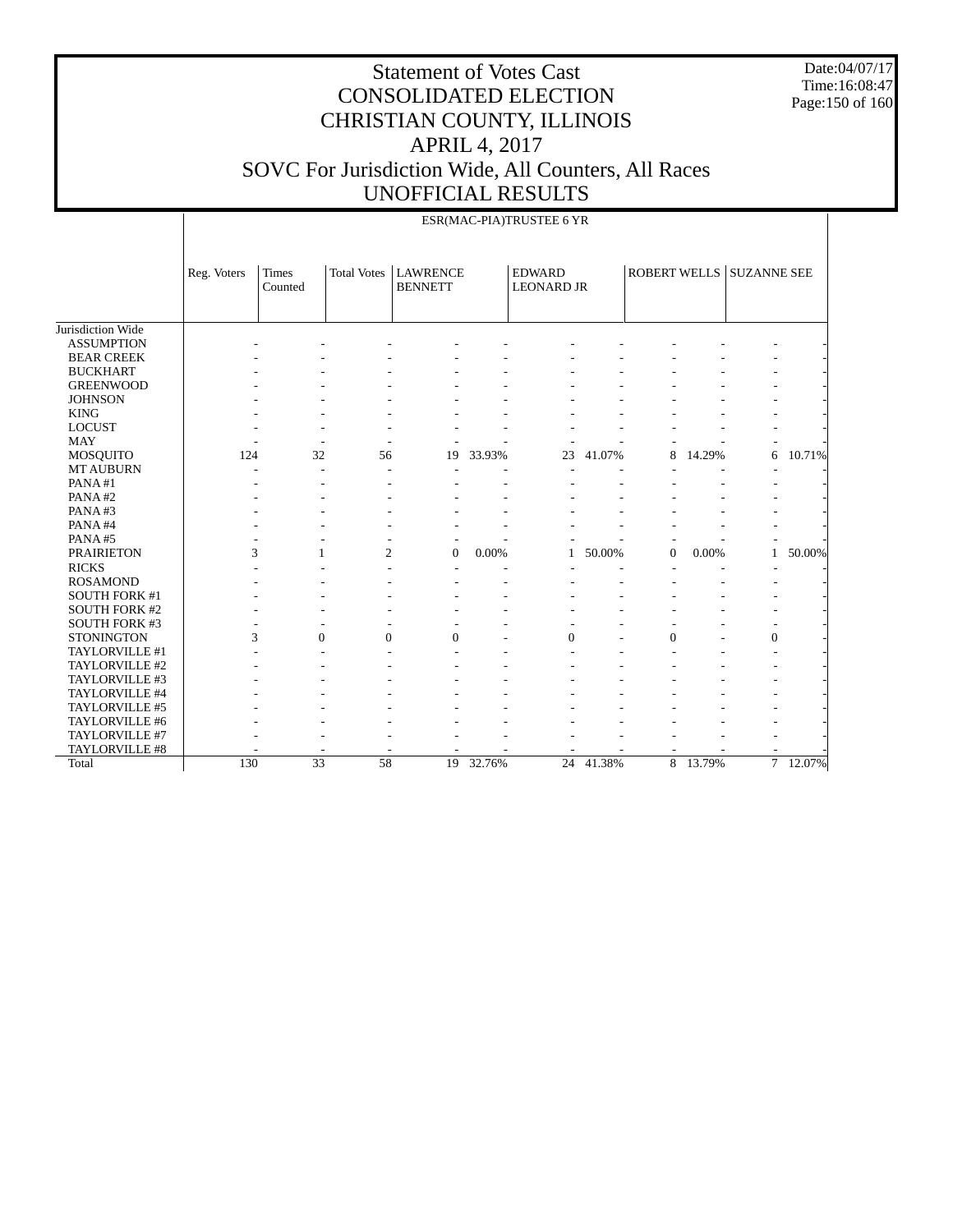Date:04/07/17 Time:16:08:48 Page:151 of 160

|                      |             | ESR TRUSTEE(MAC-PIATT) 4 YR |                    |                       |            | ESR(MAC-PIA)TRUSTEE 2 YR |                         |                       |                                 |       |
|----------------------|-------------|-----------------------------|--------------------|-----------------------|------------|--------------------------|-------------------------|-----------------------|---------------------------------|-------|
|                      | Reg. Voters | <b>Times</b><br>Counted     | <b>Total Votes</b> | <b>MICHAEL HORTIN</b> |            | Reg. Voters              | <b>Times</b><br>Counted | Total<br><b>Votes</b> | <b>MICHAEL</b><br><b>OAKLEY</b> |       |
| Jurisdiction Wide    |             |                             |                    |                       |            |                          |                         |                       |                                 |       |
| <b>ASSUMPTION</b>    |             |                             |                    |                       |            |                          |                         |                       |                                 |       |
| <b>BEAR CREEK</b>    |             |                             |                    |                       |            |                          |                         |                       |                                 |       |
| <b>BUCKHART</b>      |             |                             |                    |                       |            |                          |                         |                       |                                 |       |
| <b>GREENWOOD</b>     |             |                             |                    |                       |            |                          |                         |                       |                                 |       |
| <b>JOHNSON</b>       |             |                             |                    |                       |            |                          |                         |                       |                                 |       |
| <b>KING</b>          |             |                             |                    |                       |            |                          |                         |                       |                                 |       |
| <b>LOCUST</b>        |             |                             |                    |                       |            |                          |                         |                       |                                 |       |
| <b>MAY</b>           |             |                             |                    |                       |            |                          |                         |                       |                                 |       |
| MOSQUITO             | 124         | 32                          | 27                 |                       | 27 100.00% | 124                      | 32                      | 5                     | $\mathbf{0}$                    | 0.00% |
| <b>MT AUBURN</b>     |             |                             |                    |                       |            |                          |                         | ÷                     |                                 |       |
| PANA#1               |             |                             |                    |                       |            |                          |                         |                       |                                 |       |
| PANA#2               |             |                             |                    |                       |            |                          |                         |                       |                                 |       |
| PANA#3               |             |                             |                    |                       |            |                          |                         |                       |                                 |       |
| PANA#4               |             |                             |                    |                       |            |                          |                         |                       |                                 |       |
| PANA#5               |             |                             |                    |                       |            |                          |                         |                       |                                 |       |
| <b>PRAIRIETON</b>    | 3           | 1                           | 1                  |                       | 1 100.00%  | 3                        | 1                       | $\mathbf{0}$          | $\mathbf{0}$                    |       |
| <b>RICKS</b>         |             |                             |                    |                       |            |                          |                         |                       |                                 |       |
| <b>ROSAMOND</b>      |             |                             |                    |                       |            |                          |                         |                       |                                 |       |
| <b>SOUTH FORK #1</b> |             |                             |                    |                       |            |                          |                         |                       |                                 |       |
| <b>SOUTH FORK #2</b> |             |                             |                    |                       |            |                          |                         |                       |                                 |       |
| <b>SOUTH FORK #3</b> |             |                             |                    |                       |            |                          |                         |                       |                                 |       |
| <b>STONINGTON</b>    | 3           | $\theta$                    | $\theta$           | $\Omega$              |            | 3                        | $\theta$                | $\mathbf{0}$          | $\mathbf{0}$                    |       |
| TAYLORVILLE #1       |             |                             |                    |                       |            |                          |                         |                       |                                 |       |
| TAYLORVILLE #2       |             |                             |                    |                       |            |                          |                         |                       |                                 |       |
| TAYLORVILLE #3       |             |                             |                    |                       |            |                          |                         |                       |                                 |       |
| TAYLORVILLE #4       |             |                             |                    |                       |            |                          |                         |                       |                                 |       |
| TAYLORVILLE #5       |             |                             |                    |                       |            |                          |                         |                       |                                 |       |
| TAYLORVILLE #6       |             |                             |                    |                       |            |                          |                         |                       |                                 |       |
| TAYLORVILLE #7       |             |                             |                    |                       |            |                          |                         |                       |                                 |       |
| TAYLORVILLE #8       |             |                             |                    |                       |            |                          |                         |                       |                                 |       |
| Total                | 130         | 33                          | 28                 |                       | 28 100.00% | 130                      | $\overline{33}$         | 5                     | $\overline{0}$                  | 0.00% |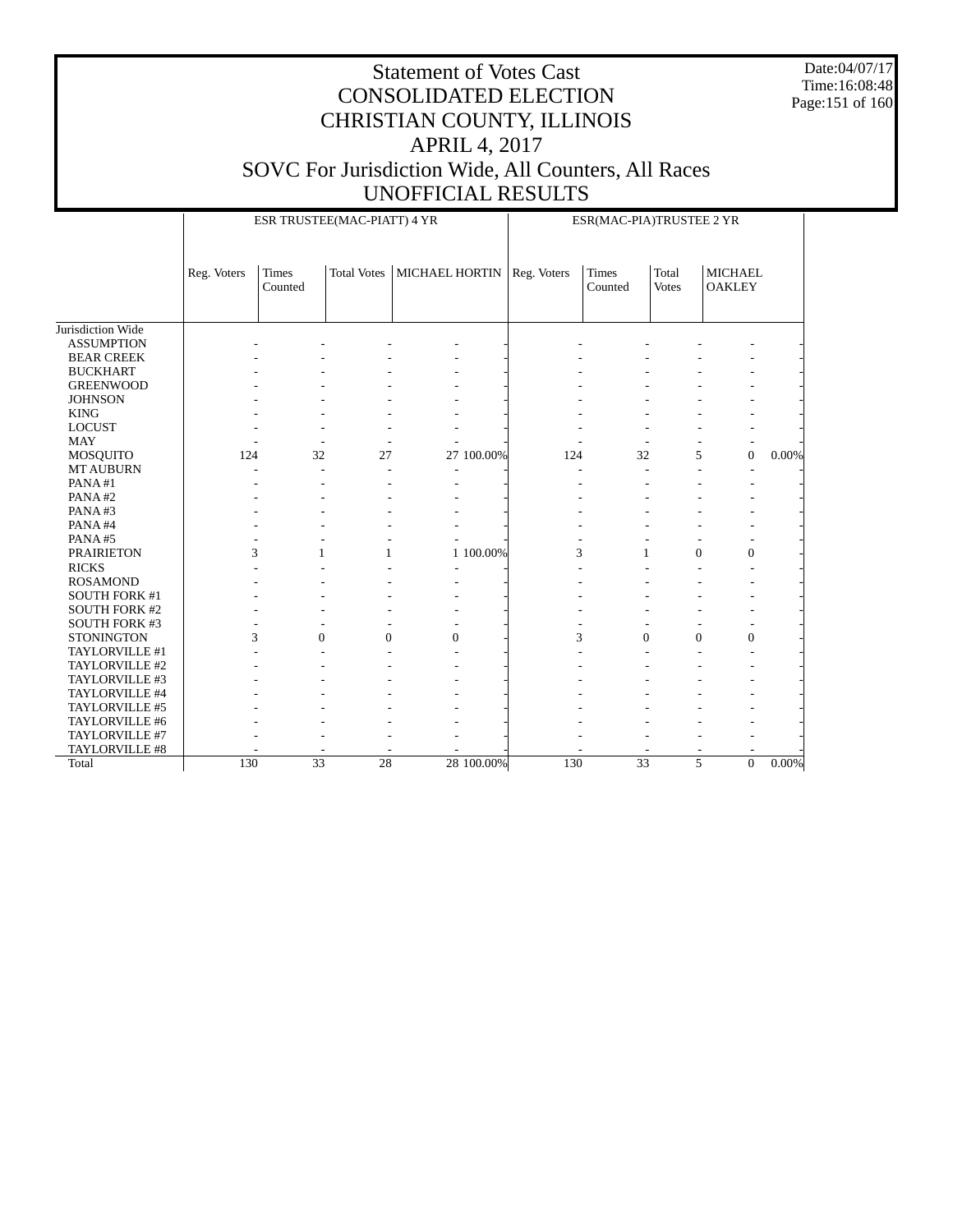Date:04/07/17 Time:16:08:48 Page:152 of 160

|                       |             |                  |                    |                                  |        | ESR TRUSTEE(MEN - SANG)      |        |                                  |        |                               |        |
|-----------------------|-------------|------------------|--------------------|----------------------------------|--------|------------------------------|--------|----------------------------------|--------|-------------------------------|--------|
|                       | Reg. Voters | Times<br>Counted | <b>Total Votes</b> | <b>STEVEN R.</b><br><b>FLYNN</b> |        | TIMOTHY E.<br><b>SEIFERT</b> |        | <b>M PATRICK</b><br><b>DAVIS</b> |        | RICHARD M.<br><b>HADFIELD</b> |        |
| Jurisdiction Wide     |             |                  |                    |                                  |        |                              |        |                                  |        |                               |        |
| <b>ASSUMPTION</b>     |             |                  |                    |                                  |        |                              |        |                                  |        |                               |        |
| <b>BEAR CREEK</b>     |             |                  |                    |                                  |        |                              |        |                                  |        |                               |        |
| <b>BUCKHART</b>       | 3           | 1                | 7                  | 1                                | 14.29% | 1                            | 14.29% | 1                                | 14.29% | 1                             | 14.29% |
| <b>GREENWOOD</b>      |             |                  |                    |                                  |        |                              |        |                                  |        |                               |        |
| <b>JOHNSON</b>        |             |                  |                    |                                  |        |                              |        |                                  |        |                               |        |
| <b>KING</b>           | $\theta$    | $\overline{0}$   | $\Omega$           | $\theta$                         |        | $\overline{0}$               |        | $\theta$                         |        | $\mathbf{0}$                  |        |
| <b>LOCUST</b>         |             |                  |                    |                                  |        |                              |        |                                  |        |                               |        |
| <b>MAY</b>            |             |                  |                    |                                  |        |                              |        |                                  |        |                               |        |
| <b>MOSQUITO</b>       |             |                  |                    |                                  |        |                              |        |                                  |        |                               |        |
| <b>MT AUBURN</b>      | 111         | $\overline{2}$   | 10                 | 2                                | 20.00% | 1                            | 10.00% | 1                                | 10.00% | $\overline{c}$                | 20.00% |
| PANA#1                |             |                  |                    |                                  |        |                              |        |                                  |        |                               |        |
| PANA#2                |             |                  |                    |                                  |        |                              |        |                                  |        |                               |        |
| PANA#3                |             |                  |                    |                                  |        |                              |        |                                  |        |                               |        |
| PANA#4                |             |                  |                    |                                  |        |                              |        |                                  |        |                               |        |
| PANA#5                |             |                  |                    |                                  |        |                              |        |                                  |        |                               |        |
| <b>PRAIRIETON</b>     |             |                  |                    |                                  |        |                              |        |                                  |        |                               |        |
| <b>RICKS</b>          |             |                  |                    |                                  |        |                              |        |                                  |        |                               |        |
| <b>ROSAMOND</b>       |             |                  |                    |                                  |        |                              |        |                                  |        |                               |        |
| <b>SOUTH FORK #1</b>  |             |                  |                    |                                  |        |                              |        |                                  |        |                               |        |
| <b>SOUTH FORK #2</b>  | 78          | 7                | 15                 | $\overline{c}$                   | 13.33% | 3                            | 20.00% | $\overline{c}$                   | 13.33% | $\overline{c}$                | 13.33% |
| <b>SOUTH FORK #3</b>  |             |                  |                    |                                  |        |                              |        |                                  |        |                               |        |
| <b>STONINGTON</b>     |             |                  |                    |                                  |        |                              |        |                                  |        |                               |        |
| TAYLORVILLE #1        |             |                  |                    |                                  |        |                              |        |                                  |        |                               |        |
| TAYLORVILLE #2        |             |                  |                    |                                  |        |                              |        |                                  |        |                               |        |
| TAYLORVILLE #3        |             |                  |                    |                                  |        |                              |        |                                  |        |                               |        |
| TAYLORVILLE #4        |             |                  |                    |                                  |        |                              |        |                                  |        |                               |        |
| TAYLORVILLE #5        |             |                  |                    |                                  |        |                              |        |                                  |        |                               |        |
| TAYLORVILLE #6        |             |                  |                    |                                  |        |                              |        |                                  |        |                               |        |
| TAYLORVILLE #7        |             |                  |                    |                                  |        |                              |        |                                  |        |                               |        |
| <b>TAYLORVILLE #8</b> |             |                  |                    |                                  |        |                              |        |                                  |        |                               |        |
| Total                 | 192         | 10               | $\overline{32}$    | 5                                | 15.63% | 5                            | 15.63% | $\overline{4}$                   | 12.50% | $\overline{5}$                | 15.63% |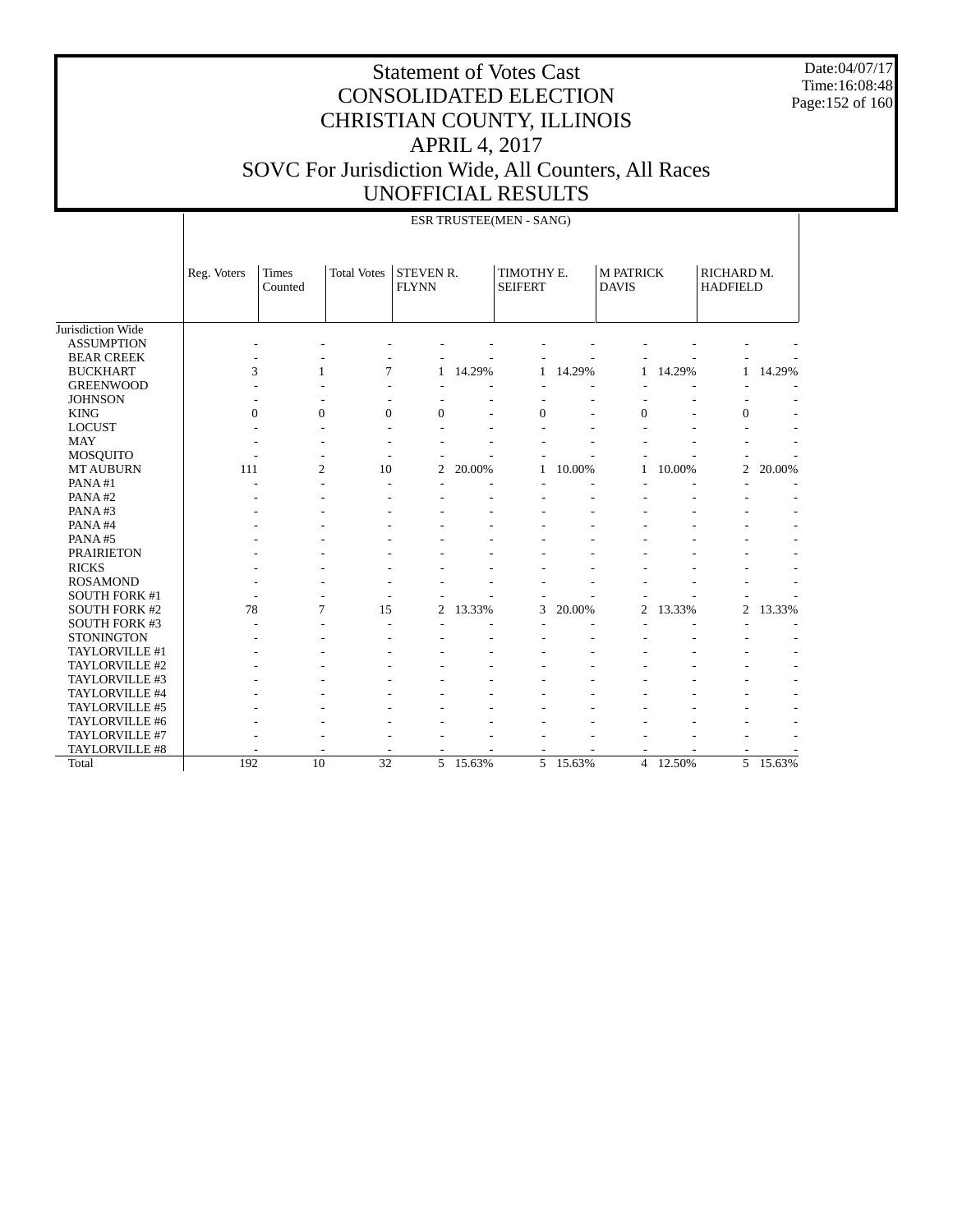Date:04/07/17 Time:16:08:48 Page:153 of 160

|                      |                             |        | ESR TRUSTEE(MEN - SANG)        |        |                               |        |
|----------------------|-----------------------------|--------|--------------------------------|--------|-------------------------------|--------|
|                      | LAWRENCE L.<br><b>EIMER</b> |        | RICHARD A.<br><b>PETERMEYE</b> |        | <b>MATT</b><br><b>BUTCHER</b> |        |
| Jurisdiction Wide    |                             |        |                                |        |                               |        |
| <b>ASSUMPTION</b>    |                             |        |                                |        |                               |        |
| <b>BEAR CREEK</b>    |                             |        |                                |        |                               |        |
| <b>BUCKHART</b>      | 1                           | 14.29% | 1                              | 14.29% | 1                             | 14.29% |
| <b>GREENWOOD</b>     |                             |        |                                |        |                               |        |
| <b>JOHNSON</b>       |                             |        |                                |        |                               |        |
| <b>KING</b>          | 0                           |        | 0                              |        | 0                             |        |
| <b>LOCUST</b>        |                             |        |                                |        |                               |        |
| <b>MAY</b>           |                             |        |                                |        |                               |        |
| <b>MOSQUITO</b>      |                             |        |                                |        |                               |        |
| <b>MT AUBURN</b>     | 1                           | 10.00% | 1                              | 10.00% | $\overline{c}$                | 20.00% |
| PANA#1               |                             |        |                                |        |                               |        |
| PANA#2               |                             |        |                                |        |                               |        |
| PANA#3               |                             |        |                                |        |                               |        |
| PANA#4               |                             |        |                                |        |                               |        |
| PANA#5               |                             |        |                                |        |                               |        |
| <b>PRAIRIETON</b>    |                             |        |                                |        |                               |        |
| <b>RICKS</b>         |                             |        |                                |        |                               |        |
| <b>ROSAMOND</b>      |                             |        |                                |        |                               |        |
| <b>SOUTH FORK #1</b> |                             |        |                                |        |                               |        |
| <b>SOUTH FORK #2</b> | 2                           | 13.33% | 2                              | 13.33% | 2                             | 13.33% |
| <b>SOUTH FORK #3</b> |                             |        |                                |        |                               |        |
| <b>STONINGTON</b>    |                             |        |                                |        |                               |        |
| TAYLORVILLE #1       |                             |        |                                |        |                               |        |
| TAYLORVILLE #2       |                             |        |                                |        |                               |        |
| TAYLORVILLE #3       |                             |        |                                |        |                               |        |
| TAYLORVILLE #4       |                             |        |                                |        |                               |        |
| TAYLORVILLE #5       |                             |        |                                |        |                               |        |
| TAYLORVILLE #6       |                             |        |                                |        |                               |        |
| TAYLORVILLE #7       |                             |        |                                |        |                               |        |
| TAYLORVILLE #8       |                             |        |                                |        |                               |        |
| Total                | $\overline{4}$              | 12.50% | 4                              | 12.50% | 5                             | 15.63% |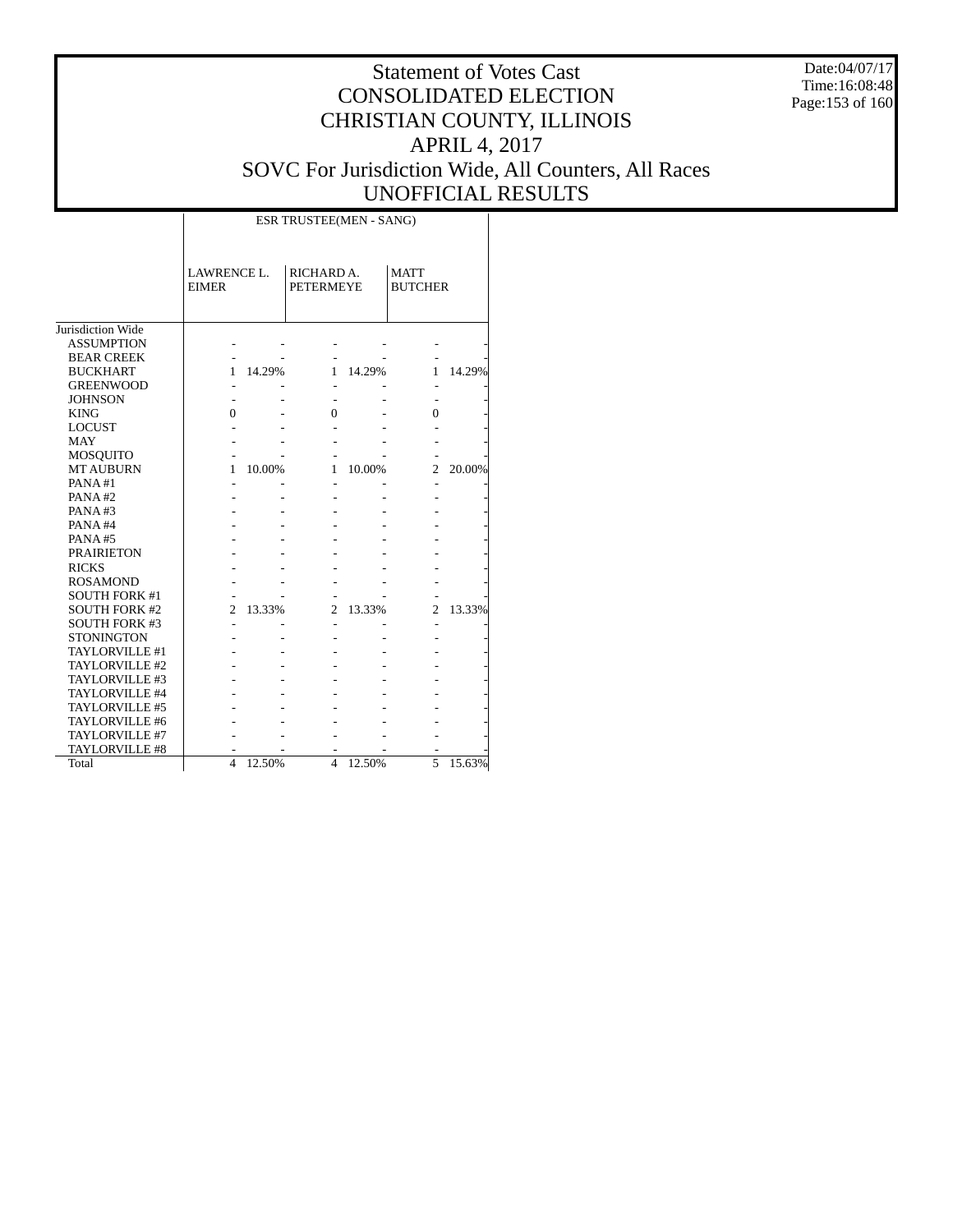Date:04/07/17 Time:16:08:48 Page:154 of 160

|                      |             |                  |                    | ESR(CCCDEMS)TRUSTEE 6 YR |            |                                  |        |
|----------------------|-------------|------------------|--------------------|--------------------------|------------|----------------------------------|--------|
|                      | Reg. Voters | Times<br>Counted | <b>Total Votes</b> | WILLIAM HILL             |            | <b>RICHARD</b><br><b>MANUELL</b> |        |
| Jurisdiction Wide    |             |                  |                    |                          |            |                                  |        |
| <b>ASSUMPTION</b>    | 912         | 385              | 421                |                          | 222 52.73% | 199                              | 47.27% |
| <b>BEAR CREEK</b>    |             |                  |                    |                          |            |                                  |        |
| <b>BUCKHART</b>      |             |                  |                    |                          |            |                                  |        |
| <b>GREENWOOD</b>     |             |                  |                    |                          |            |                                  |        |
| <b>JOHNSON</b>       |             |                  |                    |                          |            |                                  |        |
| <b>KING</b>          |             |                  |                    |                          |            |                                  |        |
| <b>LOCUST</b>        | 13          | 5                | 9                  | 5                        | 55.56%     | $\overline{4}$                   | 44.44% |
| <b>MAY</b>           | 13          | 7                | 10                 | 5                        | 50.00%     | 5                                | 50.00% |
| <b>MOSQUITO</b>      |             |                  |                    |                          |            |                                  |        |
| <b>MT AUBURN</b>     |             |                  |                    |                          |            |                                  |        |
| PANA#1               |             |                  |                    |                          |            |                                  |        |
| PANA#2               |             |                  |                    |                          |            |                                  |        |
| PANA#3               |             |                  |                    |                          |            |                                  |        |
| PANA#4               | 12          | $\overline{0}$   | $\overline{0}$     | $\boldsymbol{0}$         |            | $\overline{0}$                   |        |
| PANA#5               | 11          | $\overline{0}$   | $\Omega$           | $\theta$                 |            | $\mathbf{0}$                     |        |
| <b>PRAIRIETON</b>    | 289         | 44               | 54                 | 29                       | 53.70%     | 25                               | 46.30% |
| <b>RICKS</b>         |             |                  |                    |                          |            | ٠                                |        |
| <b>ROSAMOND</b>      |             |                  |                    |                          |            |                                  |        |
| <b>SOUTH FORK #1</b> |             |                  |                    |                          |            |                                  |        |
| <b>SOUTH FORK #2</b> |             |                  |                    |                          |            |                                  |        |
| <b>SOUTH FORK #3</b> |             |                  |                    |                          |            |                                  |        |
| <b>STONINGTON</b>    |             |                  |                    |                          |            |                                  |        |
| TAYLORVILLE #1       |             |                  |                    |                          |            |                                  |        |
| TAYLORVILLE #2       |             |                  |                    |                          |            |                                  |        |
| TAYLORVILLE #3       |             |                  |                    |                          |            |                                  |        |
| TAYLORVILLE #4       |             |                  |                    |                          |            |                                  |        |
| TAYLORVILLE #5       |             |                  |                    |                          |            |                                  |        |
| TAYLORVILLE #6       |             |                  |                    |                          |            |                                  |        |
| TAYLORVILLE #7       |             |                  |                    |                          |            |                                  |        |
| TAYLORVILLE #8       |             |                  |                    |                          |            |                                  |        |
| Total                | 1250        | 441              | 494                | 261                      | 52.83%     | 233                              | 47.17% |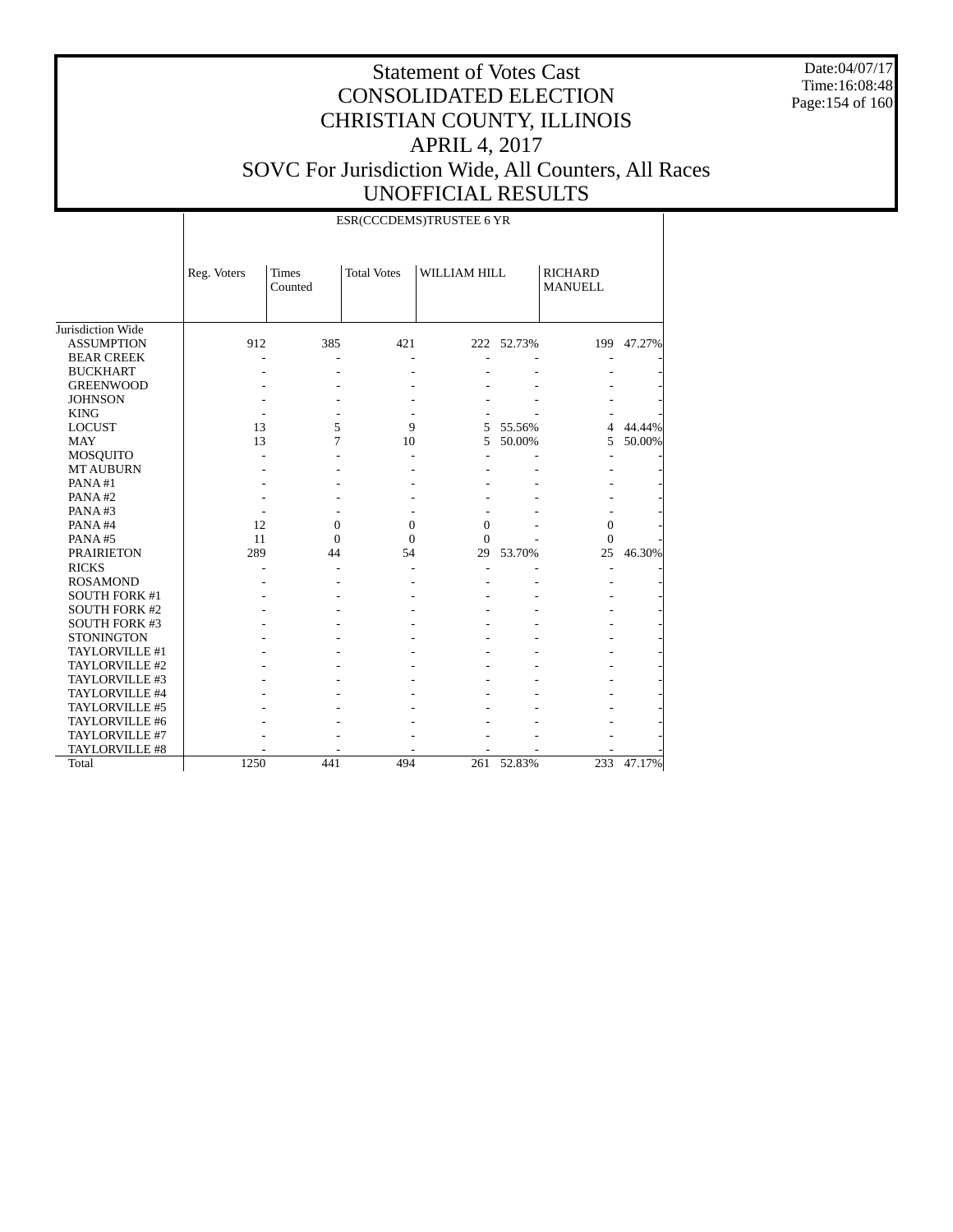Date:04/07/17 Time:16:08:48 Page:155 of 160

|                      |             |                         | ESR TRUSTEE(CCCDEMS) 2 YR |                     |             |
|----------------------|-------------|-------------------------|---------------------------|---------------------|-------------|
|                      | Reg. Voters | <b>Times</b><br>Counted | <b>Total Votes</b>        | <b>MARK WASCHER</b> |             |
| Jurisdiction Wide    |             |                         |                           |                     |             |
| <b>ASSUMPTION</b>    | 912         | 385                     | 257                       |                     | 257 100.00% |
| <b>BEAR CREEK</b>    |             |                         |                           |                     |             |
| <b>BUCKHART</b>      |             |                         |                           |                     |             |
| <b>GREENWOOD</b>     |             |                         |                           |                     |             |
| <b>JOHNSON</b>       |             |                         |                           |                     |             |
| <b>KING</b>          |             |                         |                           |                     |             |
| <b>LOCUST</b>        | 13          | 5                       | 5                         |                     | 5 100.00%   |
| <b>MAY</b>           | 13          | 7                       | 6                         |                     | 6 100.00%   |
| <b>MOSQUITO</b>      |             |                         |                           |                     |             |
| <b>MT AUBURN</b>     |             |                         |                           |                     |             |
| PANA#1               |             |                         |                           |                     |             |
| PANA#2               |             |                         |                           |                     |             |
| PANA#3               |             |                         |                           |                     |             |
| PANA#4               | 12          | $\mathbf{0}$            | $\mathbf{0}$              | $\mathbf{0}$        |             |
| PANA#5               | 11          | $\Omega$                | $\Omega$                  | 0                   |             |
| <b>PRAIRIETON</b>    | 289         | 44                      | 33                        |                     | 33 100.00%  |
| <b>RICKS</b>         |             |                         |                           |                     |             |
| <b>ROSAMOND</b>      |             |                         |                           |                     |             |
| <b>SOUTH FORK #1</b> |             |                         |                           |                     |             |
| <b>SOUTH FORK #2</b> |             |                         |                           |                     |             |
| <b>SOUTH FORK #3</b> |             |                         |                           |                     |             |
| <b>STONINGTON</b>    |             |                         |                           |                     |             |
| TAYLORVILLE #1       |             |                         |                           |                     |             |
| TAYLORVILLE #2       |             |                         |                           |                     |             |
| TAYLORVILLE #3       |             |                         |                           |                     |             |
| TAYLORVILLE #4       |             |                         |                           |                     |             |
| TAYLORVILLE #5       |             |                         |                           |                     |             |
| TAYLORVILLE #6       |             |                         |                           |                     |             |
| TAYLORVILLE #7       |             |                         |                           |                     |             |
| TAYLORVILLE #8       |             |                         |                           |                     |             |
| Total                | 1250        | 441                     | 301                       |                     | 301 100.00% |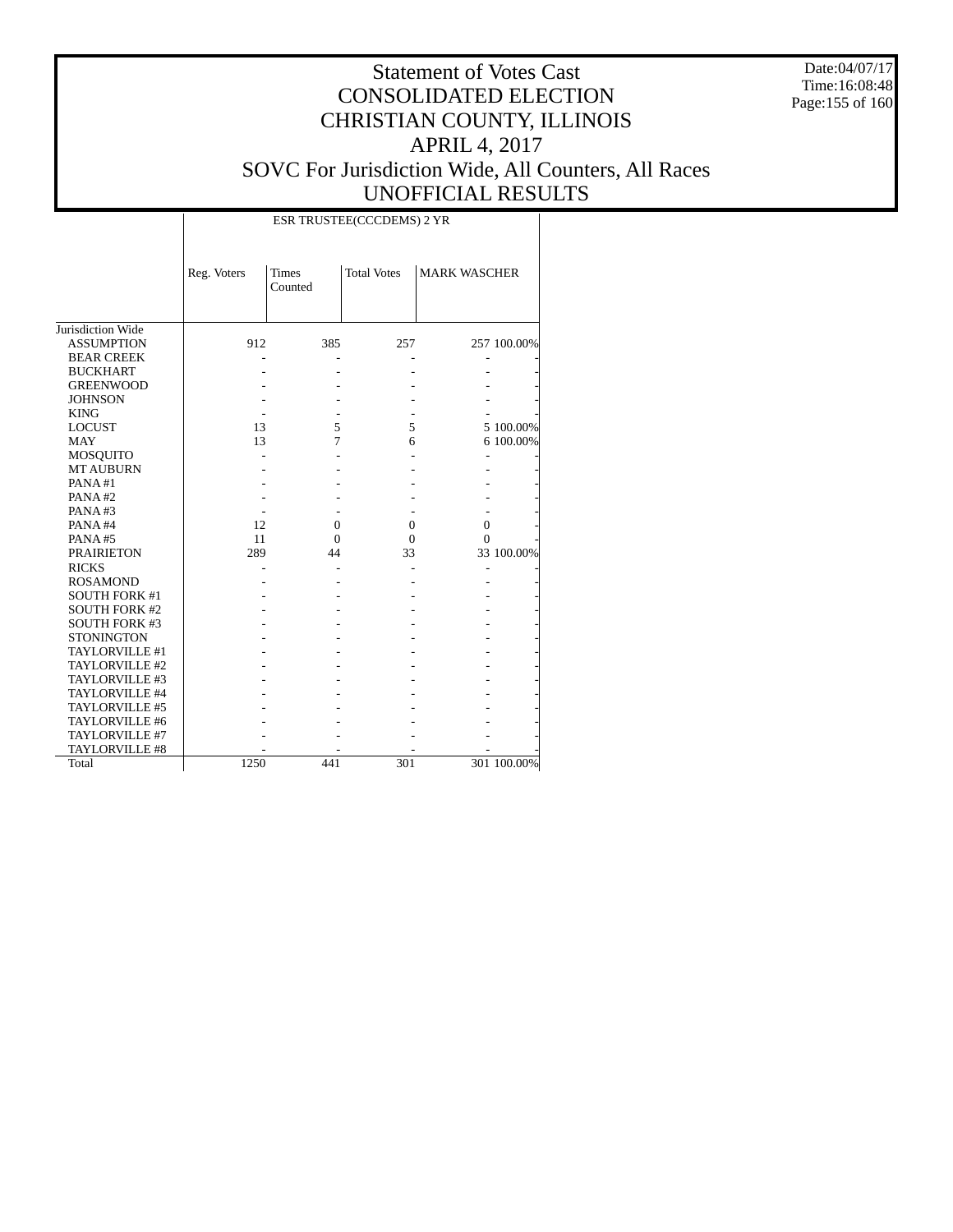Date:04/07/17 Time:16:08:48 Page:156 of 160

|                      |             |                         |                    | MORRISONVILLE FIRE TRUSTEE 6 YR |        |                     |        |
|----------------------|-------------|-------------------------|--------------------|---------------------------------|--------|---------------------|--------|
|                      | Reg. Voters | <b>Times</b><br>Counted | <b>Total Votes</b> | <b>BILLY BADMAN</b>             |        | <b>BOB WAGEHOFT</b> |        |
| Jurisdiction Wide    |             |                         |                    |                                 |        |                     |        |
| <b>ASSUMPTION</b>    |             |                         |                    |                                 |        |                     |        |
| <b>BEAR CREEK</b>    | 320         | 219                     | 17                 | 5                               | 29.41% | 2                   | 11.76% |
| <b>BUCKHART</b>      |             |                         | ÷,                 | $\overline{a}$                  |        |                     |        |
| <b>GREENWOOD</b>     | 42          | 23                      | $\boldsymbol{0}$   | $\mathbf{0}$                    |        | $\mathbf{0}$        |        |
| <b>JOHNSON</b>       | 38          | 22                      | 3                  | 1                               | 33.33% | $\mathbf{1}$        | 33.33% |
| <b>KING</b>          | 93          | 42                      | 5                  | 1                               | 20.00% | 3                   | 60.00% |
| <b>LOCUST</b>        |             |                         |                    |                                 |        | $\overline{a}$      |        |
| <b>MAY</b>           |             |                         |                    |                                 |        |                     |        |
| <b>MOSQUITO</b>      |             |                         |                    |                                 |        |                     |        |
| <b>MT AUBURN</b>     |             |                         |                    |                                 |        |                     |        |
| PANA#1               |             |                         |                    |                                 |        |                     |        |
| PANA#2               |             |                         |                    |                                 |        |                     |        |
| PANA#3               |             |                         |                    |                                 |        |                     |        |
| PANA#4               |             |                         |                    |                                 |        |                     |        |
| PANA#5               |             |                         |                    |                                 |        |                     |        |
| <b>PRAIRIETON</b>    |             |                         |                    |                                 |        |                     |        |
| <b>RICKS</b>         | 844         | 355                     | 37                 | 9                               | 24.32% | 11                  | 29.73% |
| <b>ROSAMOND</b>      |             |                         |                    |                                 |        |                     |        |
| <b>SOUTH FORK #1</b> |             |                         |                    |                                 |        |                     |        |
| <b>SOUTH FORK #2</b> |             |                         |                    |                                 |        |                     |        |
| <b>SOUTH FORK #3</b> |             |                         |                    |                                 |        |                     |        |
| <b>STONINGTON</b>    |             |                         |                    |                                 |        |                     |        |
| TAYLORVILLE #1       |             |                         |                    |                                 |        |                     |        |
| TAYLORVILLE #2       |             |                         |                    |                                 |        |                     |        |
| TAYLORVILLE #3       |             |                         |                    |                                 |        |                     |        |
| TAYLORVILLE #4       |             |                         |                    |                                 |        |                     |        |
| TAYLORVILLE #5       |             |                         |                    |                                 |        |                     |        |
| TAYLORVILLE #6       |             |                         |                    |                                 |        |                     |        |
| TAYLORVILLE #7       |             |                         |                    |                                 |        |                     |        |
| TAYLORVILLE #8       |             |                         |                    |                                 |        |                     |        |
| Total                | 1337        | 661                     | 62                 | 16                              | 25.81% | 17                  | 27.42% |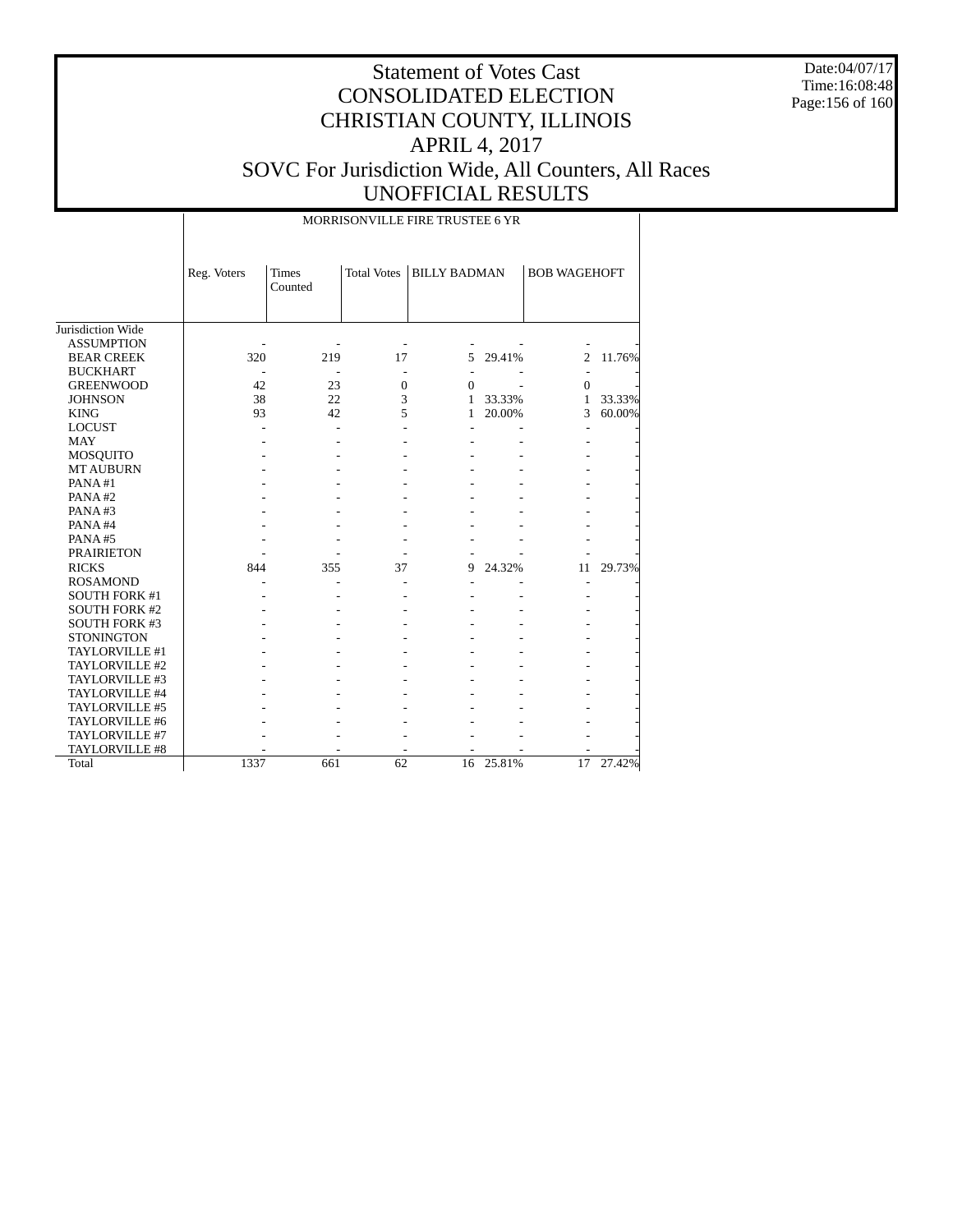Date:04/07/17 Time:16:08:48 Page:157 of 160

|                      |             | MORRISONVILLE FIRE TRUSTEE 2 YR |                    |                     |           | ROCHESTER FIRE TRUSTEE |                         |                |                                 |                                 |       |
|----------------------|-------------|---------------------------------|--------------------|---------------------|-----------|------------------------|-------------------------|----------------|---------------------------------|---------------------------------|-------|
|                      | Reg. Voters | <b>Times</b><br>Counted         | <b>Total Votes</b> | <b>LOREN BLOUNT</b> |           | Reg.<br><b>Voters</b>  | <b>Times</b><br>Counted | Total<br>Votes | <b>EDWARD</b><br><b>JOHNSON</b> | <b>DENNIS</b><br><b>LEONARD</b> |       |
| Jurisdiction Wide    |             |                                 |                    |                     |           |                        |                         |                |                                 |                                 |       |
| <b>ASSUMPTION</b>    |             |                                 |                    |                     |           |                        |                         |                |                                 |                                 |       |
| <b>BEAR CREEK</b>    | 320         | 219                             | 10                 | $\overline{0}$      | 0.00%     |                        |                         |                |                                 |                                 |       |
| <b>BUCKHART</b>      |             | $\overline{\phantom{a}}$        |                    |                     |           |                        | 5<br>1                  | 1              | 1 100.00%                       | $\mathbf{0}$                    | 0.00% |
| <b>GREENWOOD</b>     | 42          | 23                              | $\overline{0}$     | $\Omega$            |           |                        |                         |                |                                 |                                 |       |
| <b>JOHNSON</b>       | 38          | 22                              |                    |                     | 1 100,00% |                        |                         |                |                                 |                                 |       |
| <b>KING</b>          | 93          | 42                              | 3                  |                     | 3 100.00% |                        |                         |                |                                 |                                 |       |
| <b>LOCUST</b>        |             |                                 |                    | ÷,                  |           |                        |                         |                |                                 |                                 |       |
| <b>MAY</b>           |             |                                 |                    |                     |           |                        |                         |                |                                 |                                 |       |
| <b>MOSQUITO</b>      |             |                                 |                    |                     |           |                        |                         |                |                                 |                                 |       |
| <b>MT AUBURN</b>     |             |                                 |                    |                     |           |                        |                         |                |                                 |                                 |       |
| PANA#1               |             |                                 |                    |                     |           |                        |                         |                |                                 |                                 |       |
| PANA#2               |             |                                 |                    | ٠                   |           |                        |                         |                |                                 |                                 |       |
| PANA#3               |             |                                 |                    | ÷                   |           |                        |                         |                |                                 |                                 |       |
| PANA#4               |             |                                 |                    |                     |           |                        |                         |                |                                 |                                 |       |
| PANA#5               |             |                                 |                    |                     |           |                        |                         |                |                                 | ٠                               |       |
| <b>PRAIRIETON</b>    |             |                                 |                    |                     |           |                        |                         |                |                                 |                                 |       |
| <b>RICKS</b>         | 844         | 355                             | 13                 | 8                   | 61.54%    |                        |                         |                |                                 |                                 |       |
| <b>ROSAMOND</b>      |             | ÷.                              | L,                 |                     |           |                        |                         |                |                                 |                                 |       |
| SOUTH FORK #1        |             |                                 |                    |                     |           |                        |                         |                |                                 |                                 |       |
| <b>SOUTH FORK #2</b> |             |                                 |                    |                     |           |                        |                         |                |                                 |                                 |       |
| <b>SOUTH FORK #3</b> |             |                                 |                    |                     |           |                        |                         |                |                                 |                                 |       |
| <b>STONINGTON</b>    |             |                                 |                    |                     |           |                        |                         |                |                                 |                                 |       |
| TAYLORVILLE #1       |             |                                 |                    |                     |           |                        |                         |                |                                 | $\overline{a}$                  |       |
| TAYLORVILLE #2       |             |                                 |                    |                     |           |                        |                         |                |                                 |                                 |       |
| TAYLORVILLE #3       |             |                                 |                    |                     |           |                        |                         |                |                                 |                                 |       |
| TAYLORVILLE #4       |             |                                 |                    |                     |           |                        |                         |                |                                 |                                 |       |
| TAYLORVILLE #5       |             |                                 |                    |                     |           |                        |                         |                |                                 |                                 |       |
| TAYLORVILLE #6       |             |                                 |                    |                     |           |                        |                         |                |                                 |                                 |       |
| TAYLORVILLE #7       |             |                                 |                    |                     |           |                        |                         |                |                                 |                                 |       |
| TAYLORVILLE #8       |             |                                 |                    |                     |           |                        |                         |                |                                 |                                 |       |
| Total                | 1337        | 661                             | 27                 | 12                  | 44.44%    | 5                      | 1                       | $\mathbf{1}$   | 1 100.00%                       | $\boldsymbol{0}$                | 0.00% |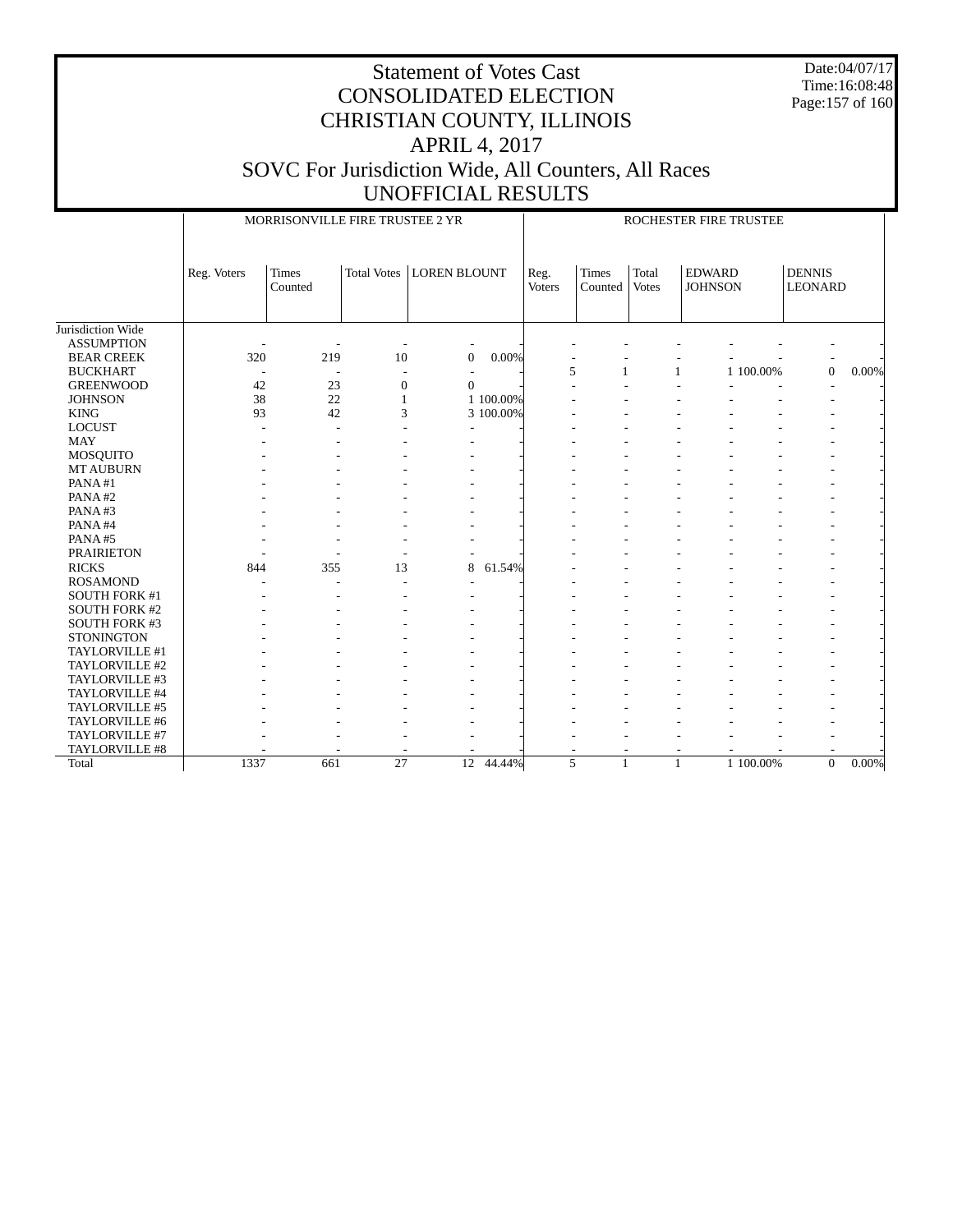Date:04/07/17 Time:16:08:48 Page:158 of 160

## Statement of Votes Cast CONSOLIDATED ELECTION CHRISTIAN COUNTY, ILLINOIS APRIL 4, 2017 SOVC For Jurisdiction Wide, All Counters, All Races UNOFFICIAL RESULTS

 Jurisdiction Wide ASSUMPTION BEAR CREEK BUCKHART GREENWOOD JOHNSON KING LOCUST MAY MOSQUITO MT AUBURN PANA #1 PANA #2 PANA #3 PANA #4 PANA #5 PRAIRIETON RICKS ROSAMOND SOUTH FORK #1 SOUTH FORK #2 SOUTH FORK #3 **STONINGTON**  TAYLORVILLE #1 TAYLORVILLE #2 TAYLORVILLE #3 TAYLORVILLE #4 TAYLORVILLE #5 TAYLORVILLE #6 TAYLORVILLE #7 TAYLORVILLE #8 Reg. Voters Times Counted Total Votes | TIFFANY CROWE | DAVID SPENGLER STONINGTON FIRE TRUSTEE 6 YR - - - - - - - - - - - - - - 57 41 32 2 6.25% 30 93.75% - - - - - - - - - - - - - - - - - - - - - - - - - - - - 208 135 107 29 27.10% 78 72.90% - - - - - - - - - - - - - - - - - - - - - - - - - - - - - - - - - - - - - - - - - - - - - - - - - 67 15 13 5 38.46% 8 61.54% - - - - - - - - - - - - - - - - - - - - - - - - - - - - - - - - - - - 756 406 357 120 33.61% 237 66.39% - - - - - - - 4 0 0 0 - 0 - - - - - - - - - - - - - - - - - - - - - - - - - - - - - - - - - - - - - - - - - - -

1092 597 509 156 30.65% 353 69.35%

Total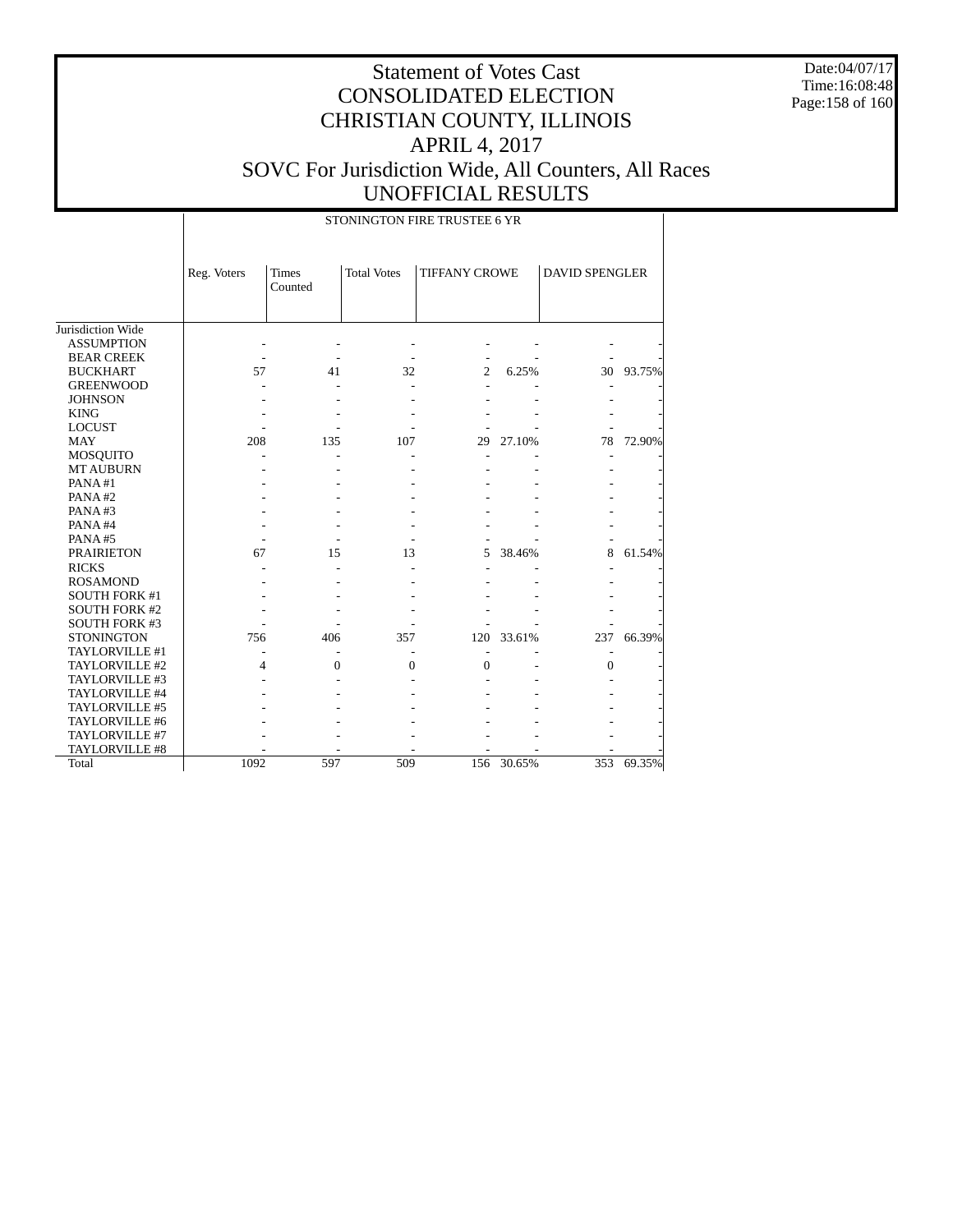Date:04/07/17 Time:16:08:48 Page:159 of 160

## Statement of Votes Cast CONSOLIDATED ELECTION CHRISTIAN COUNTY, ILLINOIS APRIL 4, 2017 SOVC For Jurisdiction Wide, All Counters, All Races UNOFFICIAL RESULTS

|                      | STONINGTON FIRE TRUSTEE 4 YR |                         |                    |                    |             |  |  |
|----------------------|------------------------------|-------------------------|--------------------|--------------------|-------------|--|--|
|                      | Reg. Voters                  | <b>Times</b><br>Counted | <b>Total Votes</b> | <b>KEVIN KATER</b> |             |  |  |
| Jurisdiction Wide    |                              |                         |                    |                    |             |  |  |
| <b>ASSUMPTION</b>    |                              |                         |                    |                    |             |  |  |
| <b>BEAR CREEK</b>    |                              |                         |                    |                    |             |  |  |
| <b>BUCKHART</b>      | 57                           | 41                      | 26                 |                    | 26 100.00%  |  |  |
| <b>GREENWOOD</b>     |                              |                         |                    |                    |             |  |  |
| <b>JOHNSON</b>       |                              |                         |                    |                    |             |  |  |
| <b>KING</b>          |                              |                         |                    |                    |             |  |  |
| <b>LOCUST</b>        |                              |                         |                    |                    |             |  |  |
| <b>MAY</b>           | 208                          | 135                     | 88                 |                    | 88 100.00%  |  |  |
| <b>MOSQUITO</b>      |                              |                         |                    |                    |             |  |  |
| <b>MT AUBURN</b>     |                              |                         |                    |                    |             |  |  |
| PANA#1               |                              |                         |                    |                    |             |  |  |
| PANA#2               |                              |                         |                    |                    |             |  |  |
| PANA#3               |                              |                         |                    |                    |             |  |  |
| PANA#4               |                              |                         |                    |                    |             |  |  |
| PANA#5               |                              |                         |                    |                    |             |  |  |
| <b>PRAIRIETON</b>    | 67                           | 15                      | 12                 |                    | 12 100.00%  |  |  |
| <b>RICKS</b>         |                              |                         |                    |                    |             |  |  |
| <b>ROSAMOND</b>      |                              |                         |                    |                    |             |  |  |
| <b>SOUTH FORK #1</b> |                              |                         |                    |                    |             |  |  |
| <b>SOUTH FORK #2</b> |                              |                         |                    |                    |             |  |  |
| <b>SOUTH FORK #3</b> |                              |                         |                    |                    |             |  |  |
| <b>STONINGTON</b>    | 756                          | 406                     | 315                |                    | 315 100.00% |  |  |
| TAYLORVILLE #1       |                              |                         |                    |                    |             |  |  |
| TAYLORVILLE #2       | 4                            | $\overline{0}$          | $\theta$           | $\theta$           |             |  |  |
| TAYLORVILLE #3       |                              |                         |                    |                    |             |  |  |
| TAYLORVILLE #4       |                              |                         |                    |                    |             |  |  |
| TAYLORVILLE #5       |                              |                         |                    |                    |             |  |  |
| TAYLORVILLE #6       |                              |                         |                    |                    |             |  |  |
| TAYLORVILLE #7       |                              |                         |                    |                    |             |  |  |
| TAYLORVILLE #8       |                              |                         |                    |                    |             |  |  |
| Total                | 1092                         | 597                     | 441                |                    | 441 100.00% |  |  |